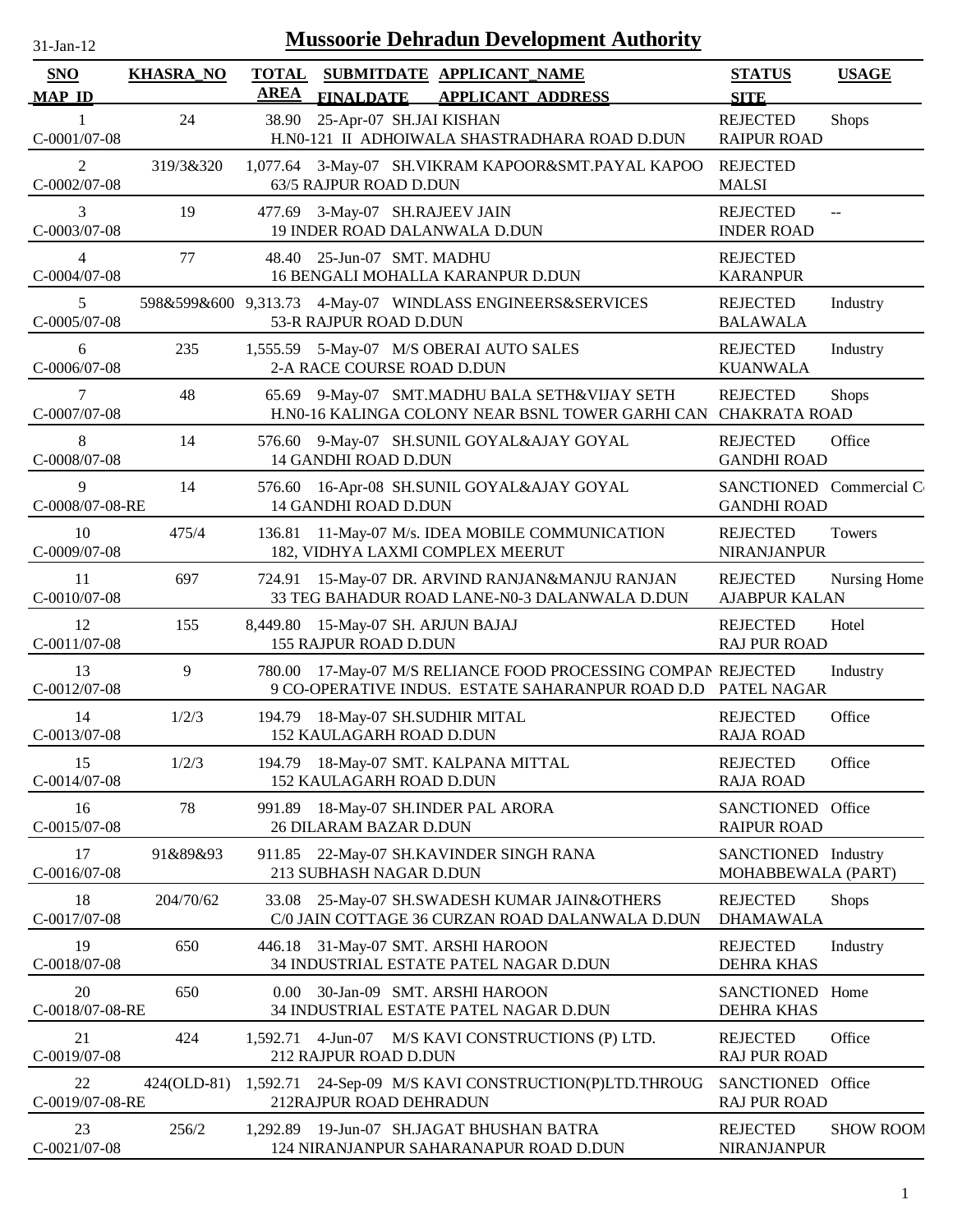| 1-Jan-1 |  |
|---------|--|
|         |  |

|         | TOTAL SUBMITDATE APPLICANT NAME<br><b>AREA</b>                                                                                                                | <b>STATUS</b><br><b>USAGE</b>                                                               |
|---------|---------------------------------------------------------------------------------------------------------------------------------------------------------------|---------------------------------------------------------------------------------------------|
|         | <b>FINALDATE</b><br><b>APPLICANT ADDRESS</b>                                                                                                                  | <b>SITE</b><br><b>REJECTED</b><br>Commercial C                                              |
|         | 124 NIRANJANPUR SAHARANPUR ROAD D.DUN                                                                                                                         | <b>NIRANJANPUR</b>                                                                          |
| 53/34   | 1,362.92 10-Jul-07 PRABHAT CINAMA<br>20/2 AMRIT KAUR ROAD D.DUN                                                                                               | Picture Hall<br><b>REJECTED</b><br><b>CHAKRATA ROAD</b>                                     |
| 53/34   | 1,362.92 11-Sep-07 PRABHAT CINAMA<br>20/2 AMRIT KAUR ROAD D.DUN                                                                                               | <b>REJECTED</b><br>Picture Hall<br><b>CHAKRATA ROAD</b>                                     |
| 53/34   | 1,362.92 3-Jan-08 PRABHAT CINAMA<br>20/2 AMRIT KAUR ROAD D.DUN                                                                                                | <b>REJECTED</b><br>Picture Hall<br><b>CHAKRATA ROAD</b>                                     |
| 108     | 28.44 1-Aug-07 MAHANT DARBAR SHRI GURU RAM RAI<br>108 PALTAN BAZAR D.DUN                                                                                      | SANCTIONED Home<br>PALTAN BAZAR                                                             |
| 108     | 31.22 1-Aug-07 MAHANT DARBAR SHRI GURU RAM RAI<br>108 PALTAN BAZAR D.DUN                                                                                      | SANCTIONED Home<br>PALTAN BAZAR                                                             |
| 108     | 45.12 3-Aug-07 MAHANT DARBAR SHRI GURU RAM RAI<br>108 PALTAN BAZAR D.DUN                                                                                      | SANCTIONED Shops<br>PALTAN BAZAR                                                            |
| 108     | 29.21 3-Aug-07 MAHANT DARBAR SHRI GURU RAM RAI<br>108 PALTAN BAZARD.DUN                                                                                       | SANCTIONED Shops<br>PALTAN BAZAR                                                            |
| 108     | 30.22 3-Aug-07 MAHANT DARBAR SHRI GURU RAM RAI<br>108 PALTAN BAZARD.DUN                                                                                       | SANCTIONED Shops<br>PALTAN BAZAR                                                            |
| 155     | 1,324.75 9-Aug-07 SH. RAJEEV TYAGI<br>KRISHNA TYAGISUBHASH NAGAR                                                                                              | <b>REJECTED</b><br>Industry<br><b>CHANDRABANI</b>                                           |
| 155     | 1,324.75 28-Nov-08 SH. RAJEEV TYAGI<br>KRISHNA TYAGISUBHASH NAGAR                                                                                             | <b>REJECTED</b><br>Industry<br><b>CHANDRABANI</b>                                           |
| 112     | 731.90 29-Aug-07 SH.R.N. GUPTA<br><b>12 TYAGI ROAD D.DUN</b>                                                                                                  | <b>REJECTED</b><br>Office<br><b>SEWALA KALAN</b>                                            |
| 112     | 731.90 27-Nov-07 SH.R.N. GUPTA<br><b>12 TYAGI ROAD D.DUN</b>                                                                                                  | <b>REJECTED</b><br>Office<br><b>SEWALA KALAN</b>                                            |
| 8&10    | 860.87 7-Sep-07 M/S ARADHANA MOTORS PVT LTD<br>C/O 53 GANDHI ROADD.DUN                                                                                        | <b>REJECTED</b><br>Industry<br>MOHABBEWALA (PART)                                           |
| 2353/4  | 989.00 7-Sep-07 SH.VIKRANT DEWAN<br>6 MUNICIPAL ROAD DALANWALA D.DUN                                                                                          | <b>REJECTED</b><br>Industry<br><b>ARCADIA GRANT</b>                                         |
| 2353/4  | 989.00 22-Jan-08 SH.VIKRANT DEWAN<br>6 MUNICIPAL ROAD DALANWALA D.DUN                                                                                         | SANCTIONED Industry<br><b>ARCADIA GRANT</b>                                                 |
| 81      | 104.56 10-Sep-07 SH.PIYUSH NAGALIA&OTHERS<br>37 RAJA ROAD D.DUN                                                                                               | <b>REJECTED</b><br><b>Shops</b><br><b>ARATH BAZAR</b>                                       |
| 81      | 104.56 10-Sep-07 DR.NEETA BANSAL<br>6/3 VASANT VIHARENCLAVE D.DUN                                                                                             | <b>REJECTED</b><br><b>Shops</b><br><b>ARATH BAZAR</b>                                       |
| 81      | 104.56 7-Feb-08 DR.NEETA BANSAL<br>6/3 VASANT VIHARENCLAVE D.DUN                                                                                              | SANCTIONED Shops<br><b>ARATH BAZAR</b>                                                      |
| 38      | 336.38 10-Sep-07 HINDUSTAN PETROLEUM CORP.LTD<br>13/3 BALLUPUR ROAD D.DUN                                                                                     | <b>REJECTED</b><br>Petrol Pump<br><b>CHAKRATA ROAD</b>                                      |
| 435&436 | 694.13 13-Sep-07 SH.DHAN RAJ SHARMA<br>30 NIRANJANPUR CHAKKI TOLA P.0.- KANWALI D.DUN                                                                         | <b>REJECTED</b><br>Office<br><b>NIRANJANPUR</b>                                             |
| 435&436 | 694.13 18-Dec-07 SH.DHAN RAJ SHARMA                                                                                                                           | Office<br><b>REJECTED</b><br>NIRANJANPUR                                                    |
|         | 469 to 475 113,393.01 14-Sep-07 S.G.R.R. EDUCATION MISSION                                                                                                    | <b>REJECTED</b><br>Hospital                                                                 |
|         | 256/2<br>C-0021/07-08-RE<br>C-0022/07-08-RE<br>C-0022/07-08-RE<br>C-0028/07-08-RE<br>C-0029/07-08-RE<br>C-0031/07-08-RE<br>C-0033/07-08-RE<br>C-0035/07-08-RE | 1,292.89 12-Feb-08 SH.JAGAT BHUSHAN BATRA<br>30 NIRANJANPUR CHAKKI TOLA P.0.- KANWALI D.DUN |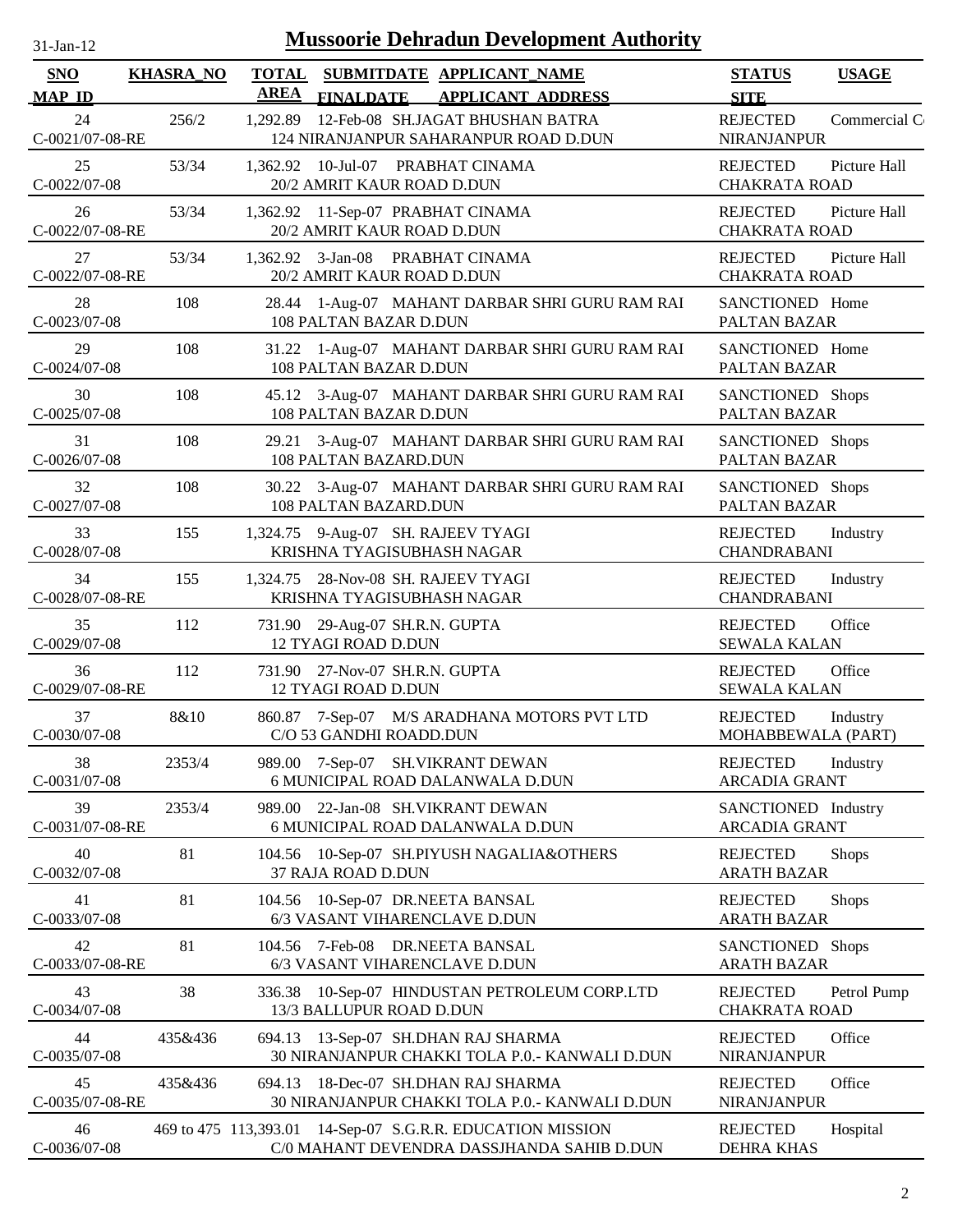| <b>Mussoorie Dehradun Development Authority</b><br>31-Jan-12 |                  |                             |                                                                                                                                |                                                |              |  |  |
|--------------------------------------------------------------|------------------|-----------------------------|--------------------------------------------------------------------------------------------------------------------------------|------------------------------------------------|--------------|--|--|
| <b>SNO</b><br><b>MAP ID</b>                                  | <b>KHASRA_NO</b> | <b>TOTAL</b><br><b>AREA</b> | SUBMITDATE APPLICANT_NAME<br><b>FINALDATE</b><br><b>APPLICANT ADDRESS</b>                                                      | <b>STATUS</b><br><b>SITE</b>                   | <b>USAGE</b> |  |  |
| 47<br>C-0037/07-08                                           | 21               | 110.93                      | 18-Sep-07 SH.ASHOK KUMAR PANDHI<br>57-B RAJPUR ROAD D.DUN                                                                      | <b>REJECTED</b><br><b>RAJ PUR ROAD</b>         | Office       |  |  |
| 48<br>C-0037/07-08-RE                                        | 21               | 110.93                      | 30-Jul-09 SH.ASHOK KUMAR PANDHI<br>57-B RAJPUR ROAD D.DUN                                                                      | SANCTIONED Office<br><b>RAJ PUR ROAD</b>       |              |  |  |
| 49<br>C-0038/07-08                                           | 21               |                             | 1,365.36 19-Sep-07 M/S INTER NATIONAL ASSOCIATE<br><b>35 CURZAN ROADD.DUN</b>                                                  | <b>REJECTED</b><br><b>RAJ PUR ROAD</b>         | Commercial C |  |  |
| 50<br>C-0038/07-08-RE                                        | 21               |                             | 1,365.36 27-Nov-08 M/S INTER NATIONAL ASSOCIATE<br>35 CURZAN ROADD.DUN                                                         | SANCTIONED Commercial C<br><b>RAJ PUR ROAD</b> |              |  |  |
| 51<br>C-0039/07-08                                           | 159/21           |                             | 125.00 5-Oct-07 SH.HARPAL SINGH SETHI<br>21 RAJPUR ROAD D.DUN                                                                  | <b>REJECTED</b><br><b>RAJ PUR ROAD</b>         | Commercial C |  |  |
| 52<br>C-0039/07-08-RE                                        | 159/21           | 125.00                      | 17-Nov-08 SH.HARPAL SINGH SETHI<br>21 RAJPUR ROAD D.DUN                                                                        | SANCTIONED Commercial C<br><b>RAJ PUR ROAD</b> |              |  |  |
| 53<br>C-0040/07-08                                           | 1207             |                             | 34.57 8-Oct-07 SMT.MAMTA SANKAR<br>58 KAULAGARH D.DUN                                                                          | SANCTIONED Shops<br><b>GARHI</b>               |              |  |  |
| 54<br>$C-0041/07-08$                                         | 34/2             | 22.42                       | 7-Nov-07 SH, MOHAN LAL ARORA<br>144 - AKASHDEEP COLONYDEHARA DUNDEHARA DUN                                                     | <b>REJECTED</b><br><b>DISPENSARY ROAD</b>      | Commercial C |  |  |
| 55<br>$C-0042/07-08$                                         | 36/6             | 804.88                      | 15-Nov-07 MS. TOWERA TYOS & GAMES PVT. LTD.<br>ASHOK KUMAR GOYALC - 6 - CHANDAR NAGER GAZIYABA MOHABBEWALA (PART)              | SANCTIONED Industry                            |              |  |  |
| 56<br>C-0043/07-08                                           | $6 - B$          | 152.23                      | 21-Nov-07 SMT.PRABHA GUPTA&ATUL KUMAR GUPT<br><b>8-LAKHI BAGH D.DUN</b>                                                        | SANCTIONED Commercial C<br><b>LAKHI BAGH</b>   |              |  |  |
| 57<br>$C-0044/07-08$                                         |                  |                             | 141&144&143 2,484.00 21-Nov-07 SH.PARDEEP SINGH&HARINDAR SINGH<br>C/0 JOY LAND SHASTRADHARAVILL- BAGDA DHORAND.DU BAGDA DHORAN | <b>REJECTED</b>                                | Amusement Pa |  |  |
| 58<br>$C-0045/07-08$                                         | 759              |                             | 75.33 22-Nov-07 SH.HARBANS VIRMANI<br>44 E.C.ROAD D.DUN                                                                        | <b>REJECTED</b><br><b>MAJRA</b>                | <b>Shops</b> |  |  |
| 59<br>C-0045/07-08-RE                                        | 759              |                             | 75.33 18-Feb-08 SH.HARBANS VIRMANI<br>44 E.C.ROAD D.DUN                                                                        | <b>REJECTED</b><br><b>MAJRA</b>                | <b>Shops</b> |  |  |
| 60<br>C-0046/07-08                                           | 19               |                             | 477.76 23-Nov-07 RAJEEV JAIN<br>19 - INDER ROADDEHARA DUN                                                                      | <b>REJECTED</b><br><b>INDER ROAD</b>           | Commercial C |  |  |
| 61<br>C-0047/07-08                                           |                  |                             | 229/3.223.231/1 1,699.77 26-Nov-07 SH. M.R. GARG OF RITU RAJ FARMS PVT. L1 REJECTED<br>155 - KAULAGARD ROADDEHARA DUN          | <b>BAGRAAL GAON</b>                            | Trust        |  |  |
| 62<br>C-0047/07-08-RE                                        |                  |                             | 229/3,223,231/1 1,699.77 19-Dec-07 SH. M.R. GARG OF RITU RAJ FARMS PVT. LI REJECTED<br>155 - KAULAGARD ROADDEHARA DUN          | <b>BAGRAAL GAON</b>                            | Trust        |  |  |
| 63<br>C-0048/07-08                                           | 75               |                             | 266.56 29-Nov-07 M/S DHARMVEER SINGH SPICES INDUSTRY REJECTED<br>C/O SH. DINESH JAINSHIMLA ROAD CHOWKSEWLA KALAN               | MOHABBEWALA (PART)                             | Industry     |  |  |
| 64<br>C-0049/07-08                                           | 297              | 180.00                      | M/S. BHARTI INFRATEL LIMITED<br>$3$ -Dec-07<br>C - 48 MANGAL PANDAY NAGERMEERUT U.P.                                           | <b>REJECTED</b><br><b>HATHIBARKALA</b>         | Towers       |  |  |
| 65<br>C-0050/07-08                                           | 777/3            |                             | 451.53 7-Dec-07 SMT. VANDNA TOMAR<br>43 - NEHARU ROADSUBHASH NAGAR                                                             | <b>REJECTED</b><br>SAHARANPUR ROAD             | Commercial C |  |  |
| 66<br>C-0050/07-08-RE                                        | 777/3            | 451.53                      | 23-Jan-08 SMT. VANDNA TOMAR<br>43 - NEHARU ROADSUBHASH NAGAR                                                                   | <b>REJECTED</b><br>SAHARANPUR ROAD             | Commercial C |  |  |
| 67<br>$C-0051/07-08$                                         | 21               | 324.29                      | 18-Dec-07 SH.JALAJ KUMAR JAIN<br>24 - PRITAM ROADDEHARA DUN                                                                    | SANCTIONED Industry<br><b>KUANWALA</b>         |              |  |  |
| 68<br>$C-0052/07-08$                                         | 308              | 350.08                      | 22-Dec-07 SH. KAILASH GULATI<br>99/3 - SATAYVIHAR COLONIVIJAY PARK                                                             | SANCTIONED Commercial C<br><b>NIRANJANPUR</b>  |              |  |  |
| 69<br>C-0053/07-08                                           | 65D              | 771.88                      | 31-Dec-07 SH. BHUPINDER JAGGI<br><b>65-D RAJPUR ROAD</b>                                                                       | <b>REJECTED</b><br><b>RAJ PUR ROAD</b>         | Commercial C |  |  |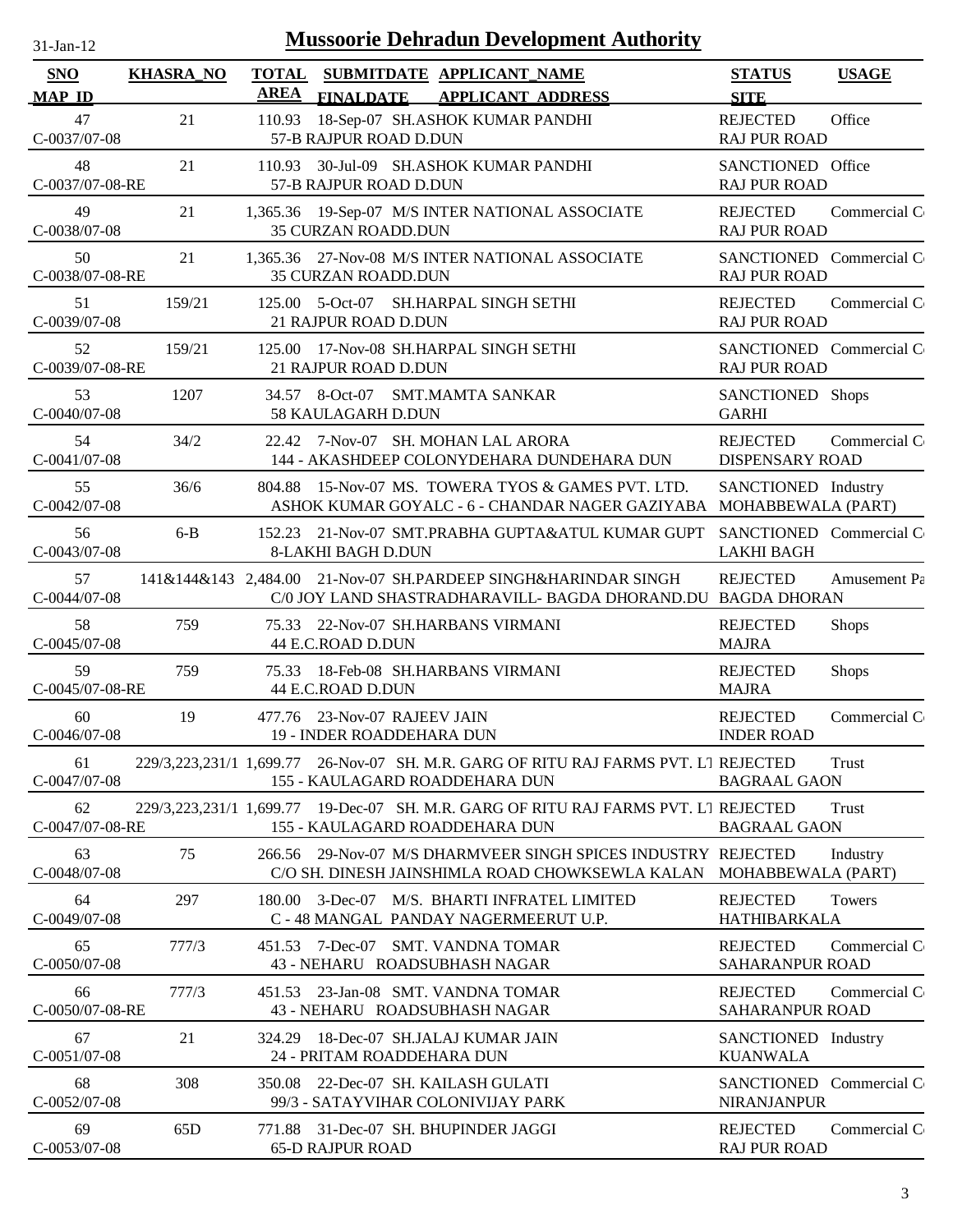| <b>Mussoorie Dehradun Development Authority</b><br>31-Jan-12 |                  |             |                                                                                                                              |                                                |               |  |
|--------------------------------------------------------------|------------------|-------------|------------------------------------------------------------------------------------------------------------------------------|------------------------------------------------|---------------|--|
| <b>SNO</b><br><b>MAP ID</b>                                  | <b>KHASRA_NO</b> | <b>AREA</b> | TOTAL SUBMITDATE APPLICANT NAME<br><b>FINALDATE</b><br><b>APPLICANT ADDRESS</b>                                              | <b>STATUS</b><br><b>SITE</b>                   | <b>USAGE</b>  |  |
| 70<br>C-0054/07-08                                           | 15/1             | 122.00      | 31-Dec-07 SANJAY KUMAR GUPTA<br>15/1 DILRAM MARKET RAJPUR ROAD                                                               | <b>REJECTED</b><br><b>DILARAM</b>              | Commercial C  |  |
| 71<br>C-0054/07-08-RE                                        | 15/1             |             | 122.00 10-Jun-08 SANJAY KUMAR GUPTA<br>15/1 DILRAM MARKET RAJPUR ROAD                                                        | <b>REJECTED</b><br><b>DILARAM</b>              | Commercial C  |  |
| 72<br>C-0054/07-08-RE                                        | 15/1             |             | 122.00 27-Nov-08 SANJAY KUMAR GUPTA<br>15/1 DILRAM MARKET RAJPUR ROAD                                                        | <b>REJECTED</b><br><b>DILARAM</b>              | Commercial C  |  |
| 73<br>C-0055/07-08                                           | 15               | 650.53      | 28-Jan-08 SMT. ABHA GOYAL&ROOPAK GOYAL<br>38/11 - TILAK ROAD                                                                 | <b>REJECTED</b><br><b>RAJ PUR ROAD</b>         | Commercial C  |  |
| 74<br>C-0055/07-08-RE                                        | 15               |             | 650.53 11-Apr-08 SMT. ABHA GOYAL&ROOPAK GOYAL<br>38/11 - TILAK ROAD                                                          | SANCTIONED Commercial C<br><b>RAJ PUR ROAD</b> |               |  |
| 75<br>C-0056/07-08                                           | 745/1            |             | 3,060.00 19-Feb-08 SH. SUSHMA KAPOOR ETC.<br><b>67- CHAKRATA ROAD</b>                                                        | <b>REJECTED</b><br><b>MAJRA</b>                | Commercial C  |  |
| 76<br>C-0057/07-08                                           | 22/1             |             | 579.74 25-Feb-08 M/S S.K. CONCRETE INDASTRIES<br>1 - B - SHIWALIK [URAMG.M.S. ROAD                                           | SANCTIONED Industry<br>MOHABBEWALA (PART)      |               |  |
| 77<br>L-0001/07-08                                           | 639&798          |             | 2,602.53 4-May-07 SH.DEVENDRA SINGH BISHT<br>F-12 SHIV LOK COLONY RAIPUR D.DUN                                               | <b>SANCTIONED</b><br><b>TARLA NAGAL</b>        |               |  |
| 78<br>L-0002/07-08                                           | 24&25            |             | 2,959.68 1-Aug-07 SH.SATISH KUMAR GARG<br>C-109 ANAND NIKETANNEW DELHI-110021                                                | <b>REJECTED</b><br><b>DANDA DHORAN</b>         | Home          |  |
| 79<br>L-0003/07-08 &18                                       |                  |             | 7&8&15&16&1I720,625.18 2-Aug-07 M/S PRATEEK RESORTS&BUILDERS PVT LT REJECTED<br>111/2 RAJPUR ROAD D.DUN                      | <b>DAANDA LAKHOND</b>                          | Home          |  |
| 80<br>L-0003/07-08-RE18                                      |                  |             | 7&8&15&16&1I720,625.18 14-Jul-09 M/S PRATEEK RESORTS&BUILDERS PVT LT REJECTED<br>111/2 RAJPUR ROAD D.DUN                     | <b>DAANDA LAKHOND</b>                          | Home          |  |
| 81<br>L-0004/07-08                                           | 1430             |             | 45,640.00 3-Oct-07 GANGA REALTOR PVT.LTD.<br>C-7 RACE COURSED.DUN                                                            | <b>REJECTED</b><br><b>DEHRA KHAS</b>           | Home          |  |
| 82<br>L-0004/07-08-RE                                        | 1430             |             | 45,640.00 12-Dec-07 GANGA REALTOR PVT.LTD.<br>C-7 RACE COURSED.DUN                                                           | SANCTIONED Home<br><b>DEHRA KHAS</b>           |               |  |
| 83<br>L-0004/07-08-RE                                        | 1430             |             | 45,640.00 4-Mar-09 GANGA REALTOR PVT.LTD.<br>C-7 RACE COURSED.DUN                                                            | SANCTIONED Home<br><b>DEHRA KHAS</b>           |               |  |
| 84<br>R-0001/07-08                                           | 612/2            |             | 213.69 2-Apr-07 SH.GOPAL DUTT DIMRI<br>GRAM DHARAMPUR DANDA NEAR RAJIV NAGAR P.0- NEH                                        | <b>REJECTED</b><br><b>DHARMPUR</b>             | Residential   |  |
| 85<br>R-0002/07-08                                           | 519              | 312.14      | 2-Apr-07 SH.KUSHAL CHAND AHUJA&SUSHIL AHUJA SANCTIONED Residential<br>H.NO-T-3/1 STAFF QUATERS KENDRIYA VIDYALAYA I.M.A.     | <b>KAANWALI</b>                                |               |  |
| 86<br>R-0003/07-08                                           | 356              | 156.99      | 2-Apr-07 SMT. ARADHNA<br>4-B GREEN PARK BALLUPUR CHAKRATA ROAD D.DUN                                                         | SANCTIONED Residential<br><b>SEWALA KALAN</b>  |               |  |
| 87<br>R-0004/07-08                                           | 501              | 92.93       | 2-Apr-07 SH. ANISH BISHT&SURJEET SINGH<br>0143 SOCIETY AREA S.B.I. ROAD MOHABBAWALA D.DUN                                    | <b>REJECTED</b><br><b>BHARUWALA GRANT</b>      | Residential   |  |
| 88<br>R-0005/07-08                                           | 15&16            | 6,523.77    | 2-Apr-07 M/s EARIC AND ERICA DEV. AND LEASING I REJECTED<br>C/0 S.I. POINT CTS 40&44 S.V. ROAD GOREGAON (W) MAUM TARLA NAGAL |                                                | Group Housing |  |
| 89<br>R-0006/07-08                                           | 989/3            | 194.89      | 3-Apr-07 SH. PRAVESH GUPTA<br>17 GHOSHI GALI D.DUN                                                                           | SANCTIONED<br><b>KAANWALI</b>                  | Residential   |  |
| 90<br>R-0007/07-08                                           | 1513             | 232.25      | 3-Apr-07 SH. R.K. AGARWAL<br>465/1 VAN VIHAR BALLUPUR D.DUN                                                                  | SANCTIONED Residential<br><b>KAANWALI</b>      |               |  |
| 91<br>R-0008/07-08                                           | 50               |             | 124.84 3-Apr-07 SH. JASWANT SINGH<br>27 R.K. PURAM TARLA ADHOIWALA D.DUN                                                     | SANCTIONED Residential<br><b>ADOIWALA</b>      |               |  |
| 92<br>R-0009/07-08                                           | 1534/1/3         |             | 183.89 3-Apr-07 SH .MAHAVIR SINGH<br>GRAM&P.0. KANWALI D.DUN                                                                 | SANCTIONED Residential<br><b>KAANWALI</b>      |               |  |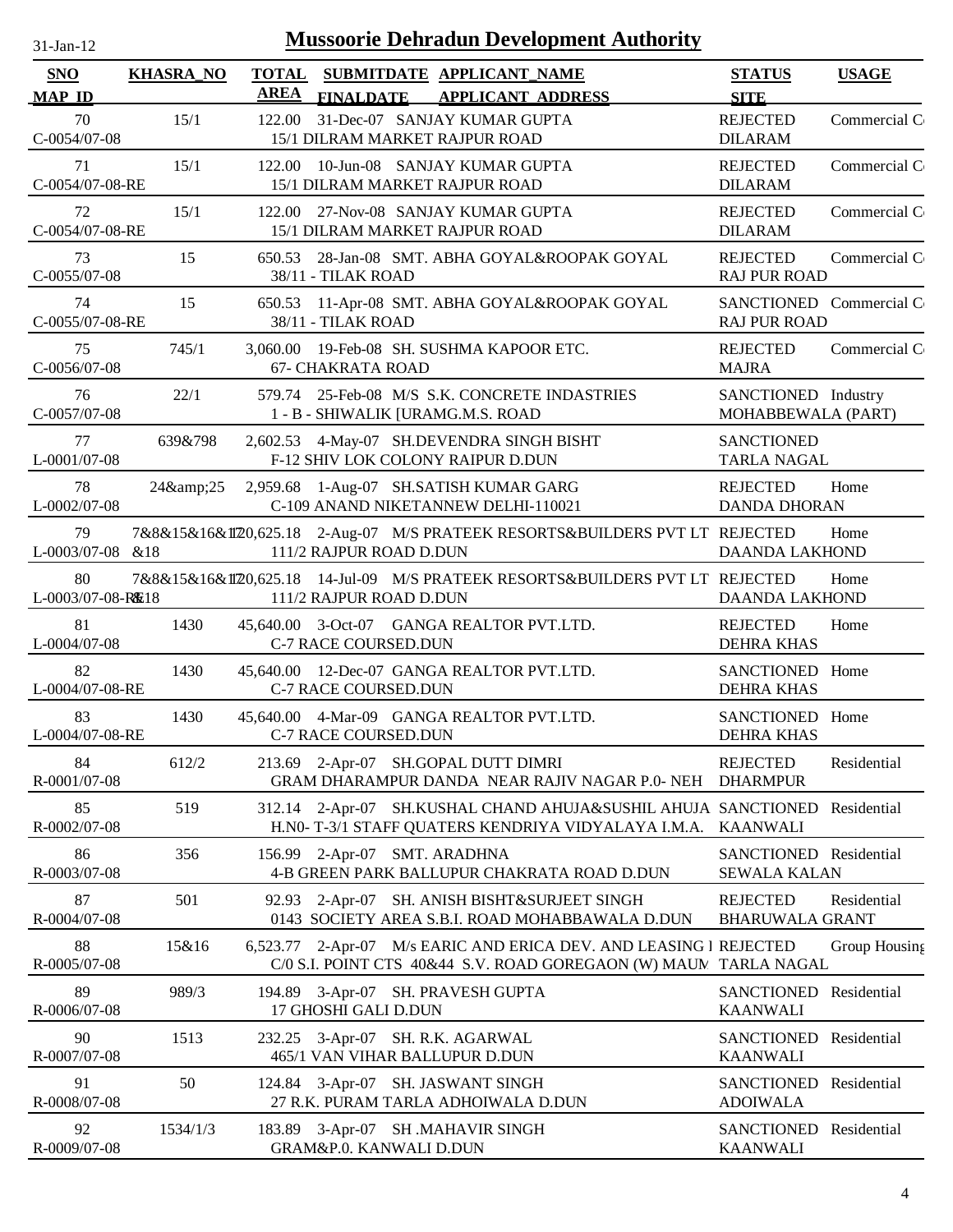| <b>Mussoorie Dehradun Development Authority</b><br>31-Jan-12 |                  |                             |                                                                                                                                         |                                                |              |  |
|--------------------------------------------------------------|------------------|-----------------------------|-----------------------------------------------------------------------------------------------------------------------------------------|------------------------------------------------|--------------|--|
| <b>SNO</b><br><b>MAP ID</b>                                  | <b>KHASRA_NO</b> | <b>TOTAL</b><br><b>AREA</b> | SUBMITDATE APPLICANT_NAME<br>FINALDATE APPLICANT ADDRESS                                                                                | <b>STATUS</b><br><b>SITE</b>                   | <b>USAGE</b> |  |
| 93<br>R-0010/07-08                                           | 408/474          | 326.68                      | 3-Apr-07 SMT. LATA RANI<br>20 SHIMLA ENCLAVE P.0- MAJRA D.DUN                                                                           | SANCTIONED Residential<br><b>SEWALA KALAN</b>  |              |  |
| 94<br>R-0011/07-08                                           | 186              |                             | 333.00 3-Apr-07 SH. AKSHYA SAXENA<br>D-116 RACE COURSE D.DUN                                                                            | SANCTIONED Residential<br><b>JAKHAN</b>        |              |  |
| 95<br>R-0012/07-08                                           | 198/155          |                             | 100.00 3-Apr-07 SH.SHYAM SUNDER LAL VERMA<br>198/155 LAKHI BAGH D.DUN                                                                   | SANCTIONED Residential<br><b>LAKHI BAGH</b>    |              |  |
| 96<br>R-0013/07-08                                           | 819/2            |                             | 236.12 3-Apr-07 S. ARVINDER SINGH<br>304/1 RACE COURSE D.DUN                                                                            | SANCTIONED Residential<br><b>AJABPUR KALAN</b> |              |  |
| 97<br>R-0014/07-08                                           | 555&559          |                             | 195.00 3-Apr-07 SH. R.C. BHALLA<br>LANE-N0-3 TURNER ROAD CLEMENT TOWN D.DUN                                                             | SANCTIONED Residential<br><b>MAJRA</b>         |              |  |
| 98<br>R-0015/07-08                                           | 302              | 299.60                      | 3-Apr-07 SH. U. SHERRING<br>51/11 RAJPUR ROAD D.DUN                                                                                     | SANCTIONED Residential<br><b>RAIPUR ROAD</b>   |              |  |
| 99<br>R-0016/07-08                                           | $53-C$           |                             | 1,093.86 3-Apr-07 SH. N. A .KHAYALE<br>53-C DOBHALWALA D.DUN                                                                            | SANCTIONED Residential<br><b>DOBHALWALA</b>    |              |  |
| 100<br>R-0017/07-08                                          | 84               |                             | 211.11 3-Apr-07 SH. SOBAN SINGH NEGI<br>236/1 DOBHALWALA D.DUN                                                                          | SANCTIONED Residential<br><b>DOBHALWALA</b>    |              |  |
| 101<br>R-0018/07-08                                          | 292&293          | 904.00                      | 3-Apr-07 SH. JAI DEEP DATTA<br>23/18 TEG BAHADUR ROAD D.DUN                                                                             | SANCTIONED Residential<br><b>DAK PATTI</b>     |              |  |
| 102<br>R-0019/07-08                                          | 12&13            | 476.94                      | 4-Apr-07 SH. LAXMI CHAND& JAISHREE<br>H.N0-75 LANE-N0-9 TURNER ROAD CLEMENT TOWN D.DU                                                   | SANCTIONED Residential<br><b>MAJRA</b>         |              |  |
| 103<br>R-0020/07-08                                          | 79               | 311.08                      | 4-Apr-07 SH. S.K.LAKHAN PAL&BIMLA LAKHAN PAL SANCTIONED Residential<br>C/0 SH.V.P. MONGA 59 HEM KUNJ VIJAY PARK KANWALI D. SEWALA KALAN |                                                |              |  |
| 104<br>R-0021/07-08                                          | 20               | 174.23                      | 4-Apr-07 SH.JAG MOHAN KHANDURI&SHANTI KHANI SANCTIONED Residential<br>20 SHANTI VIHAR GOVIND GARH D.DUN                                 | <b>GOVIND GARH</b>                             |              |  |
| 105<br>R-0022/07-08                                          | 2123&2124        |                             | 198.97 4-Apr-07 SH. P.S THAPLIYAL&SHASHI THAPLIYAL<br>LANE-N0-3 TARUN VIHAR P.0- BANJARAWALA D.DUN                                      | <b>REJECTED</b><br><b>AJABPUR KALAN</b>        | Residential  |  |
| 106<br>R-0023/07-08                                          | 169              |                             | 376.39 4-Apr-07 SH. SANAT KUMAR<br>101/6 KISHAN NAGAR D.DUN                                                                             | <b>REJECTED</b><br><b>DHARMPUR</b>             | Residential  |  |
| 107<br>R-0024/07-08                                          | 469              |                             | 245.82 4-Apr-07 SMT. PREM WATI ANAND<br>TYPE-V INCOM TAX COLONY NEHRU COLONY D.DUN                                                      | SANCTIONED Residential<br><b>ADOIWALA</b>      |              |  |
| 108<br>R-0025/07-08                                          | 881              |                             | 54.74 4-Apr-07 SH.CHANDER PRAKASH<br>81 CHANDER NAGAR D.DUN                                                                             | <b>REJECTED</b><br><b>CHANDER NAGAR</b>        | Residential  |  |
| 109<br>R-0026/07-08                                          | 1000             |                             | 106.75 4-Apr-07 SH.MADAN GOPAL<br>R/0 E-194 BATLA APPARTMENTS I.T. EXTN. DELHI                                                          | <b>REJECTED</b><br><b>JAKHAN</b>               | Residential  |  |
| 110<br>R-0027/07-08                                          | 889              | 243.87                      | 4-Apr-07 SH. RAMESH CHAND MITTAL<br>16 BLOCK-2 RISPANA ROAD KARANPUR D.DUN                                                              | SANCTIONED Residential<br><b>CHANDER NAGAR</b> |              |  |
| 111<br>R-0028/07-08                                          | 227              |                             | 242.00 4-Apr-07 SH.SANJAY KUMAR&ATUL KUMAR<br>R/0 ATUL TRADERS RAGHUNATH NIWAS NARAYAN PURI S                                           | SANCTIONED Residential<br><b>BARHAMAN WALA</b> |              |  |
| 112<br>R-0029/07-08                                          | 227              | 236.00                      | 4-Apr-07 SH. SANJAY KUMAR&ATUL KUMAR<br>R/0 ATUL TRADERS RAGHU NATH NIWAS NARAYANPURI S                                                 | SANCTIONED Residential<br><b>BARHAMAN WALA</b> |              |  |
| 113<br>R-0030/07-08                                          | 481              |                             | 76.10 4-Apr-07 SH. BRISH LINDA<br>C/0 ST. MERY SCHOOL CLEMENT TOWN D.DUN                                                                | <b>REJECTED</b><br><b>BHARUWALA GRANT</b>      | Residential  |  |
| 114<br>R-0031/07-08                                          | 481              |                             | 76.10 4-Apr-07 SH. BIJENDER KUJOOR<br>C/0 ST. MERY SCHOOL CLEMENT TOWN D.DUN                                                            | <b>REJECTED</b><br><b>BHARUWALA GRANT</b>      | Residential  |  |
| 115<br>R-0032/07-08                                          | 228              | 247.00                      | 4-Apr-07 SH.SANJAY KUMAR&ATUL KUMAR<br>ATUL TRADERS RAGHUNATH NIWAS NARAYANPURI SAH                                                     | SANCTIONED Residential<br><b>BARHAMAN WALA</b> |              |  |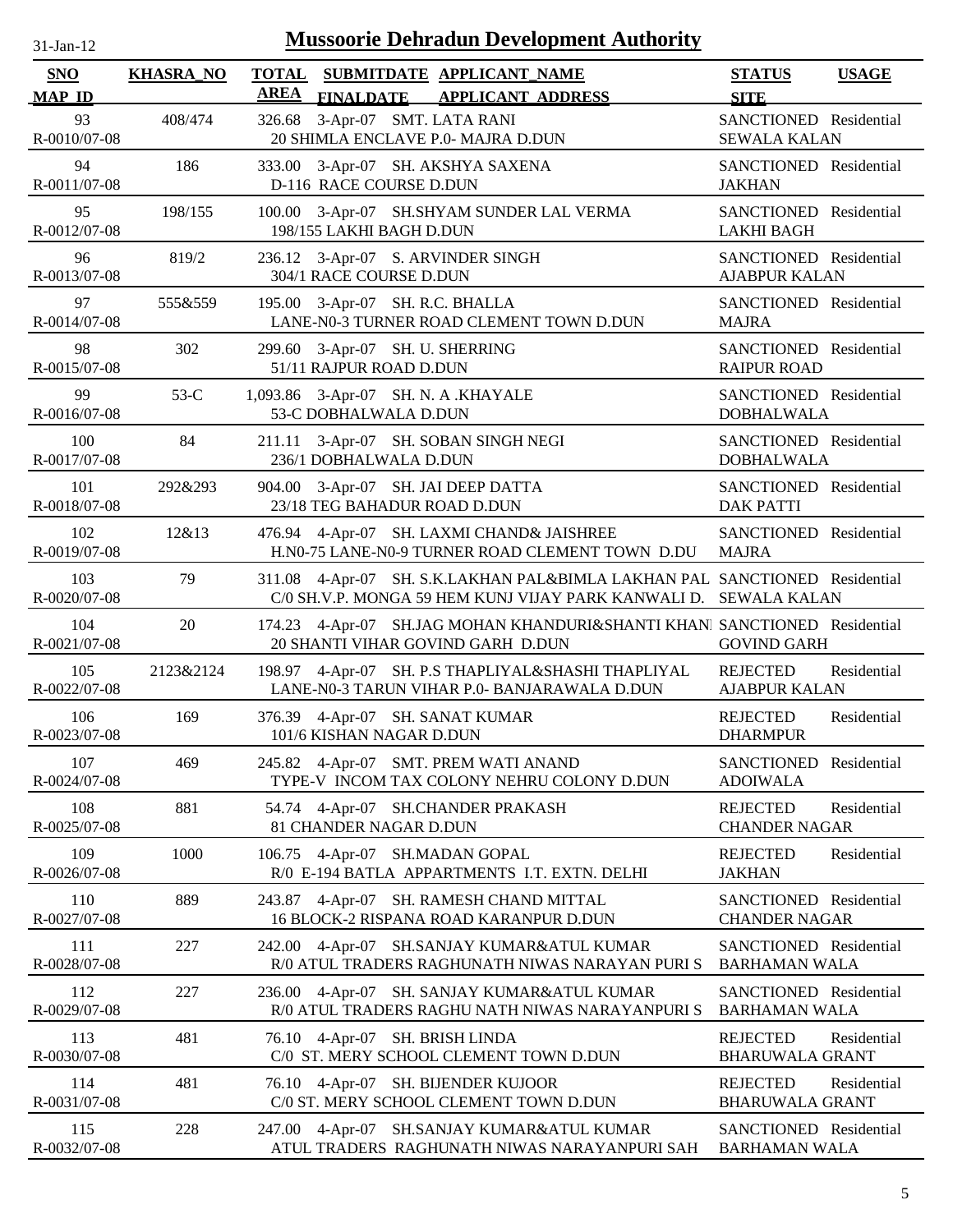| <b>Mussoorie Dehradun Development Authority</b><br>$31$ -Jan-12 |                  |                             |                                                                                                                           |                                                |               |  |
|-----------------------------------------------------------------|------------------|-----------------------------|---------------------------------------------------------------------------------------------------------------------------|------------------------------------------------|---------------|--|
| <b>SNO</b><br><b>MAP ID</b>                                     | <b>KHASRA_NO</b> | <b>TOTAL</b><br><b>AREA</b> | SUBMITDATE APPLICANT_NAME<br><b>FINALDATE</b><br><b>APPLICANT ADDRESS</b>                                                 | <b>STATUS</b><br><b>SITE</b>                   | <b>USAGE</b>  |  |
| 116<br>R-0033/07-08                                             | 154              | 169.00                      | 4-Apr-07 M/S HUTCHISON ESSAR SOUTH LTD<br>4431 MANGAL PANDEY NAGAR MEERUT U.P.                                            | <b>REJECTED</b><br><b>RAIPUR</b>               | Others        |  |
| 117<br>R-0034/07-08                                             | 59               |                             | 100.00 4-Apr-07 M/S BHARTI AIRTEL LTD<br>D-185-C OKHLA OFFICE NEW DELHI                                                   | <b>REJECTED</b><br><b>ANSARI MARG</b>          | Others        |  |
| 118<br>R-0035/07-08                                             | 54&56            |                             | 136.60 5-Apr-07 SH. ARJUN JAIN<br>26/2 TILAK ROAD D.DUN                                                                   | SANCTIONED Residential<br><b>TILAK ROAD</b>    |               |  |
| 119<br>R-0036/07-08                                             | 310              |                             | 217.50 5-Apr-07 SMT.GEETA SAYAL<br>210 INDIRA NAGAR COLONY VASANT VIHAR D.DUN                                             | SANCTIONED Residential<br><b>BARHAMAN WALA</b> |               |  |
| 120<br>R-0037/07-08                                             | 60               |                             | 2,159.33 5-Apr-07 SMT. SANTOSH KUMARI KATIYAR<br>60 TYAGI ROAD D.DUN                                                      | <b>REJECTED</b><br><b>TYAGI ROAD</b>           | Residential   |  |
| 121<br>R-0038/07-08                                             | 404              |                             | 150.97 5-Apr-07 SMT. SHOBHA KALA<br>352/17 CHANDER NAGAR D.DUN                                                            | <b>SANCTIONED</b><br><b>DEHRA KHAS</b>         | Residential   |  |
| 122<br>R-0039/07-08                                             |                  |                             | 108&109&114 6,822.24 5-Apr-07 M/S NEW LIFE CENTER<br>173/1 KISHANPUR RAJPUR ROAD D.DUN                                    | <b>REJECTED</b><br><b>KISHANPUR</b>            | Educational   |  |
| 123<br>R-0039/07-08-RE                                          |                  |                             | 108&109&114 5,165.22 29-Apr-08 M/S NEW LIFE CENTER<br>173/1 KISHANPUR RAJPUR ROAD D.DUN                                   | SANCTIONED Home<br><b>KISHANPUR</b>            |               |  |
| 124<br>R-0040/07-08                                             | 1563/3           |                             | 150.56 5-Apr-07 SH. VINEET KUMAR GUPTA<br>H.N0-8 GREEN PARK BALLUPUR D.DUN                                                | SANCTIONED Residential<br><b>KAANWALI</b>      |               |  |
| 125<br>R-0041/07-08                                             | 6                |                             | 162.19 5-Apr-07 SMT. SHAKUNTALA MENGWAL<br>GRAM&P.0- KANDOLI RAJPUR D.DUN                                                 | SANCTIONED Residential<br><b>KANDOLI</b>       |               |  |
| 126<br>R-0042/07-08                                             | 415              |                             | 118.63 5-Apr-07 SMT. KAMLA MALIK<br>H.N0-2 CROSS-N0-3 TAPOVAN ENCLAVE SAJWAN KHERA D DEHRA KHAS                           | SANCTIONED Residential                         |               |  |
| 127<br>R-0043/07-08                                             | 109/1            |                             | 279.00 5-Apr-07 DR. PRITAM SINGH NEGI<br>UPPER ADHOIWALA SAHASTRADHARA ROAD D.DUN                                         | SANCTIONED Residential<br><b>ADOIWALA</b>      |               |  |
| 128<br>R-0044/07-08                                             | 2/1              |                             | 135.34 7-Apr-07 SH. RADHEY MOHAN KAPOOR<br>2/1 MALL ROAD D.DUN                                                            | SANCTIONED Residential<br>MAL ROAD.            |               |  |
| 129<br>R-0045/07-08                                             | 143              |                             | 160.17 7-Apr-07 S. JANG BAHADUR SINGH<br>INDIRA GANDHI MARG DESHMESH PURI NIRANJANPUR D.                                  | SANCTIONED Residential<br><b>PITHUWALA</b>     |               |  |
| 130<br>R-0046/07-08                                             | 136-A            |                             | 103.29 7-Apr-07 S.BALJEET SINGH GULATI&OTHERS<br><b>19 RACE COURSE D.DUN</b>                                              | SANCTIONED Residential<br>E.C.ROAD             |               |  |
| 131<br>R-0047/07-08                                             | 53               |                             | 290.55 7-Apr-07 SH. PRAKASH MANI THAPLIYAL<br>R/0 GRAM GUJRARA P.0- KULHAN D.DUN                                          | SANCTIONED Residential<br><b>CHIDOWALI</b>     |               |  |
| 132<br>R-0048/07-08                                             | 36/1             |                             | 223.78 7-Apr-07 SH. LAXMAN SINGH NEGI<br>C/0 09 TRANSIT HOSTEL POLICE LINE RACE COURSE D.DU                               | <b>REJECTED</b><br><b>NATHANPUR</b>            | Residential   |  |
| 133<br>R-0049/07-08                                             | 358              |                             | 242.33 7-Apr-07 SMT. ANITA UNIYAL<br>21 NALA PANI ROAD D.DUN                                                              | SANCTIONED Residential<br><b>AAMWALA TARLA</b> |               |  |
| 134<br>R-0050/07-08                                             | 71               |                             | 171.55 9-Apr-07 SH.SHIV SINGH RAWAT&SAJNI RAWAT<br>SARASWATI VIHAR - B BLOCK AJABPUR KHURD D.DUN                          | SANCTIONED Residential<br><b>AJABPUR KHURD</b> |               |  |
| 135<br>R-0051/07-08                                             |                  |                             | 517&518&384 8,820.00 9-Apr-07 S.B. REALTECH PVT.LTD.<br>C/0 SH. SUSHIL BANSAL 53-K FIRST FLOOR LANE OPP-SANT              | <b>RE-OPENED</b><br><b>DHORAN KHAS</b>         | Group Housing |  |
| 136<br>R-0051/07-08-RE                                          |                  |                             | 517&518&384 8,471.29 12-Dec-07 S.B. REALTECH PVT.LTD.<br>C/0 SH. SUSHIL BANSAL 53-K FIRST FLOOR LANE OPP-SANT DHORAN KHAS | SANCTIONED Group Housing                       |               |  |
| 137<br>R-0052/07-08                                             | 36               |                             | 187.40 9-Apr-07 SH. DINESH CHANDRA JOSHI<br>SECTION OFFICER FOOD&CIVIL SUPPLY GOVT.OF UTTARA CHIDOWALI                    | SANCTIONED Residential                         |               |  |
| 138<br>R-0053/07-08                                             | 52               |                             | 205.70 9-Apr-07 SH. HARENDRA SINGH NAYAL<br>SECTION OFFICER PLANING DEPTT. GOVT. OF UTTARAKH CHIDOWALI                    | SANCTIONED Residential                         |               |  |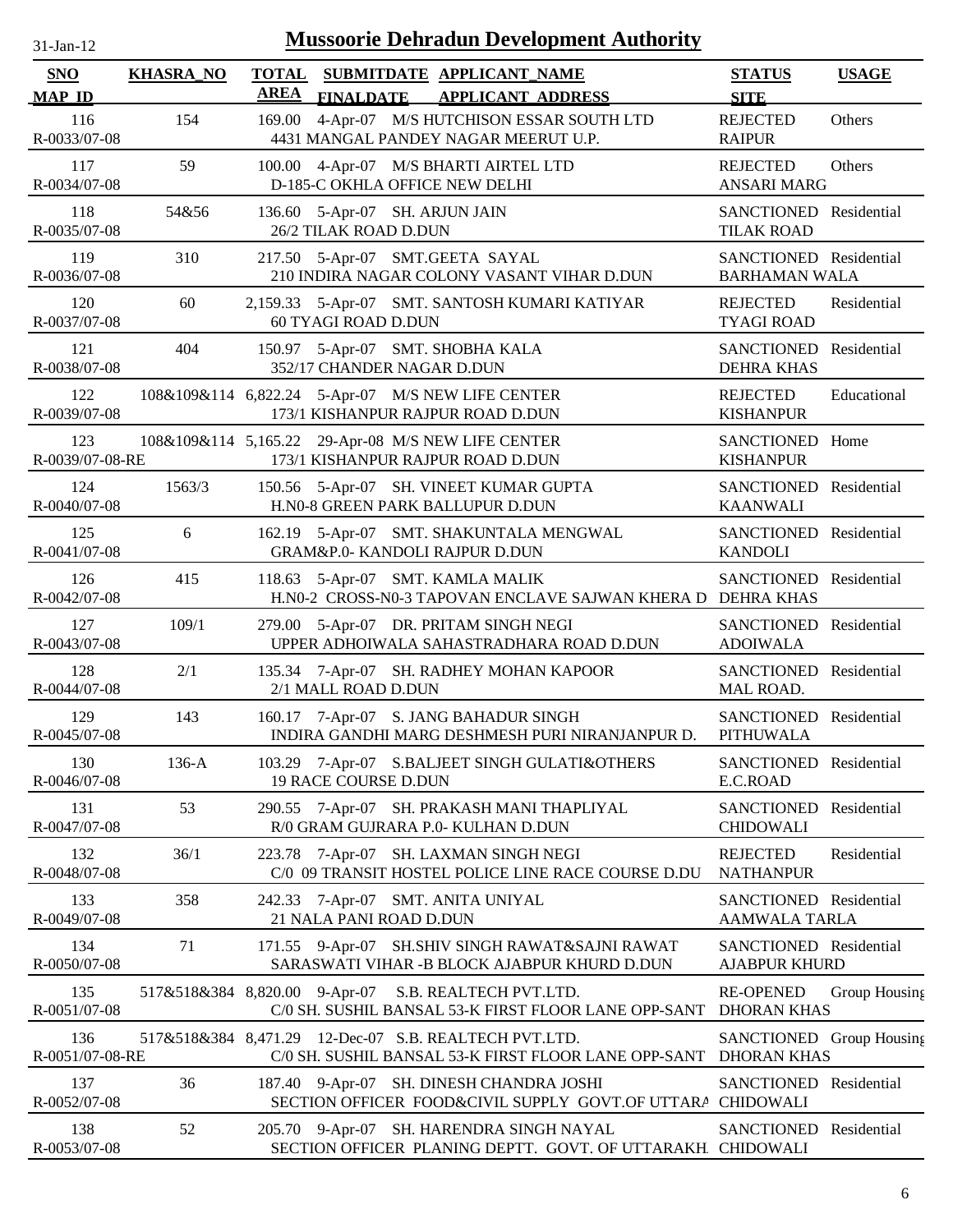| 31-Jan-12 |  |
|-----------|--|
|           |  |

| SNO                 | <b>KHASRA_NO</b> | <b>TOTAL</b> |                                | SUBMITDATE APPLICANT_NAME                                                                                  | <b>STATUS</b>                                     | <b>USAGE</b> |
|---------------------|------------------|--------------|--------------------------------|------------------------------------------------------------------------------------------------------------|---------------------------------------------------|--------------|
| <b>MAP ID</b>       |                  | <b>AREA</b>  | <b>FINALDATE</b>               | <b>APPLICANT ADDRESS</b>                                                                                   | <b>SITE</b>                                       |              |
| 139<br>R-0054/07-08 | 309/3            |              |                                | 320.00 9-Apr-07 SMT. KAMLA DEVI THAPLIYAL<br>H.N0-40 CANAL ROAD KAULAGARH D.DUN                            | SANCTIONED Residential<br>KAULAGARH MAI CHAKBH(   |              |
| 140<br>R-0055/07-08 | 25               |              |                                | 145.50 9-Apr-07 SH. SHIV SHANKAR PURKAYASTHA<br>GRAM SUNDER WALA RAIPUR ROAD D.DUN                         | <b>REJECTED</b><br><b>SUNDARWALA</b>              | Residential  |
| 141<br>R-0056/07-08 | 76               |              | 212 RAJPUR ROAD D.DUN          | 347.64 9-Apr-07 SH. KEWAL KRISHAN SOIN                                                                     | SANCTIONED Residential<br><b>KARANPUR KHAS</b>    |              |
| 142<br>R-0057/07-08 | 22               |              |                                | 820.69 9-Apr-07 DR. SUDHANSHU KALRA<br>24/4 CURZAN ROAD DALANWALA D.DUN                                    | SANCTIONED Residential<br><b>CURZAN ROAD</b>      |              |
| 143<br>R-0058/07-08 | 789              |              |                                | 441.00 9-Apr-07 SH. ROSHAN LAL<br>191 ANAND BHAWAN MAJRA SUBHASH NAGAR D.DUN                               | SANCTIONED Residential<br><b>MAJRA</b>            |              |
| 144<br>R-0059/07-08 | 587              |              |                                | 179.76 9-Apr-07 SH. PAWAN KUMAR BOHRA<br>H.N0-107 SOCIETY AREA BELL ROAD CLEMENT TOWN D.DU BHARUWALA GRANT | SANCTIONED Residential                            |              |
| 145<br>R-0060/07-08 | 82/1277          |              |                                | 188.00 9-Apr-07 SH. SUBODH SINGH BISHT<br>GRAM NANDGAON PATTI TEHSIL BARKOT DISTT- UTTARK                  | <b>REJECTED</b><br><b>AJABPUR KALAN</b>           | Residential  |
| 146<br>R-0061/07-08 | 352/276          |              |                                | 299.00 9-Apr-07 SH. SHRAWAN KUMAR GUPTA<br>352/276 BALLUPUR-I AKASHDEEP COLONY D.DUN                       | SANCTIONED Residential<br>AAKESH DEEP COLONY      |              |
| 147<br>R-0062/07-08 | 1563             |              | 36 RACE COURSE D.DUN           | 98.98 9-Apr-07 SH. INDER JEET SINGH                                                                        | SANCTIONED Residential<br><b>KAANWALI</b>         |              |
| 148<br>R-0063/07-08 | 1563             |              | <b>45 REST CAMP D.DUN</b>      | 103.63 9-Apr-07 SH. GURPREET SINGH                                                                         | SANCTIONED Residential<br><b>KAANWALI</b>         |              |
| 149<br>R-0064/07-08 | 31               |              |                                | 499.07 9-Apr-07 SH. N. RAVI SHANKER<br>A-12 OFFICERS COLONY TEHRI HOUSE RAJPUR D.DUN                       | SANCTIONED Residential<br>SAHASTRADHARA ROAD      |              |
| 150<br>R-0065/07-08 | 282              |              |                                | 198.35 9-Apr-07 SMT. ANJALI BISHT<br>CROSS-8 TAPOVAN ENCLAVE NALAPANI ROAD D.DUN                           | SANCTIONED Residential<br><b>AAMWALA TARLA</b>    |              |
| 151<br>R-0066/07-08 | 780              |              |                                | 210.78 9-Apr-07 SMT. REHANA ZAHIR<br>H.N0-52 SARASWATI VIHAR LOWER ADHOIWALA RAIPUR D                      | SANCTIONED Residential<br><b>ADOIWALA</b>         |              |
| 152<br>R-0067/07-08 | 565&559          |              | <b>48 PIPAL MANDI D.DUN</b>    | 453.40 10-May-07 SH. SANJAY KUMAR NAGALIA                                                                  | <b>PENDING</b><br><b>DAK PATTI</b>                |              |
| 153<br>R-0068/07-08 | 728&729          |              |                                | 348.86 9-Apr-07 SMT. MANJU BAGGA<br>C/0 SH. SURAJ SINGH 19 BAKRALWALA D.DUN                                | SANCTIONED Residential<br><b>JAKHAN</b>           |              |
| 154<br>R-0069/07-08 | 20/1             |              |                                | 212.60 9-Apr-07 SH. BRIJ MOHAN SILSWAL<br>LANE-N0-1 GANESH VIHAR AJABPUR KHURD D.DUN                       | SANCTIONED Residential<br><b>AJABPUR KHURD</b>    |              |
| 155<br>R-0070/07-08 | 498              |              |                                | 279.28 9-Apr-07 SH. SRIDHAR PRASAD BAHUKHANDI<br>NEHRU VIHAR COLONY NIRANJANPUR D.DUN                      | SANCTIONED Residential<br><b>NIRANJANPUR</b>      |              |
| 156<br>R-0071/07-08 | 357              |              | 685.54 9-Apr-07 SH. S.K. JOSHI | NEAR BANGALI KOTHI GRAM AJABPUR KHURD D.DUN                                                                | <b>REJECTED</b><br><b>AJABPUR KHURD</b>           | Residential  |
| 157<br>R-0072/07-08 | 108&110          |              |                                | 119.88 9-Apr-07 SMT. TEENA DUA<br>D-15 KEWAL VIHAR ADHOIWALA D.DUN                                         | SANCTIONED Residential<br><b>ADOIWALA</b>         |              |
| 158<br>R-0073/07-08 | 72               |              |                                | 322.25 9-Apr-07 SH. RAJESH UNIYAL<br>GRAM GUJRARA SAHASTRADHARA ROAD D.DUN                                 | SANCTIONED Residential<br><b>GUJRADA MANSINGH</b> |              |
| 159<br>R-0074/07-08 | $\overline{2}$   |              | <b>36 DILA RAM CHOWK D.DUN</b> | 436.95 10-Apr-07 SH. VIKRAM SINGH NEGI                                                                     | SANCTIONED Residential<br><b>ARYA NAGAR</b>       |              |
| 160<br>R-0075/07-08 | 227              |              |                                | 129.00 10-Apr-07 SH. ATUL KUMAR&SANJAY KUMAR<br>C/0 ATUL TRADERS RAGHU NATH NIWAS NARAYAN PURI S           | SANCTIONED Residential<br><b>BARHAMAN WALA</b>    |              |
| 161<br>R-0076/07-08 | 220&277          |              |                                | 287.00 10-Apr-07 SH. SANJAY KUMAR&ATUL KUMAR<br>C/0 ATUL TRADERS RAGHU NATH NIWAS NARAYAN PURI S           | SANCTIONED Residential<br><b>BARHAMAN WALA</b>    |              |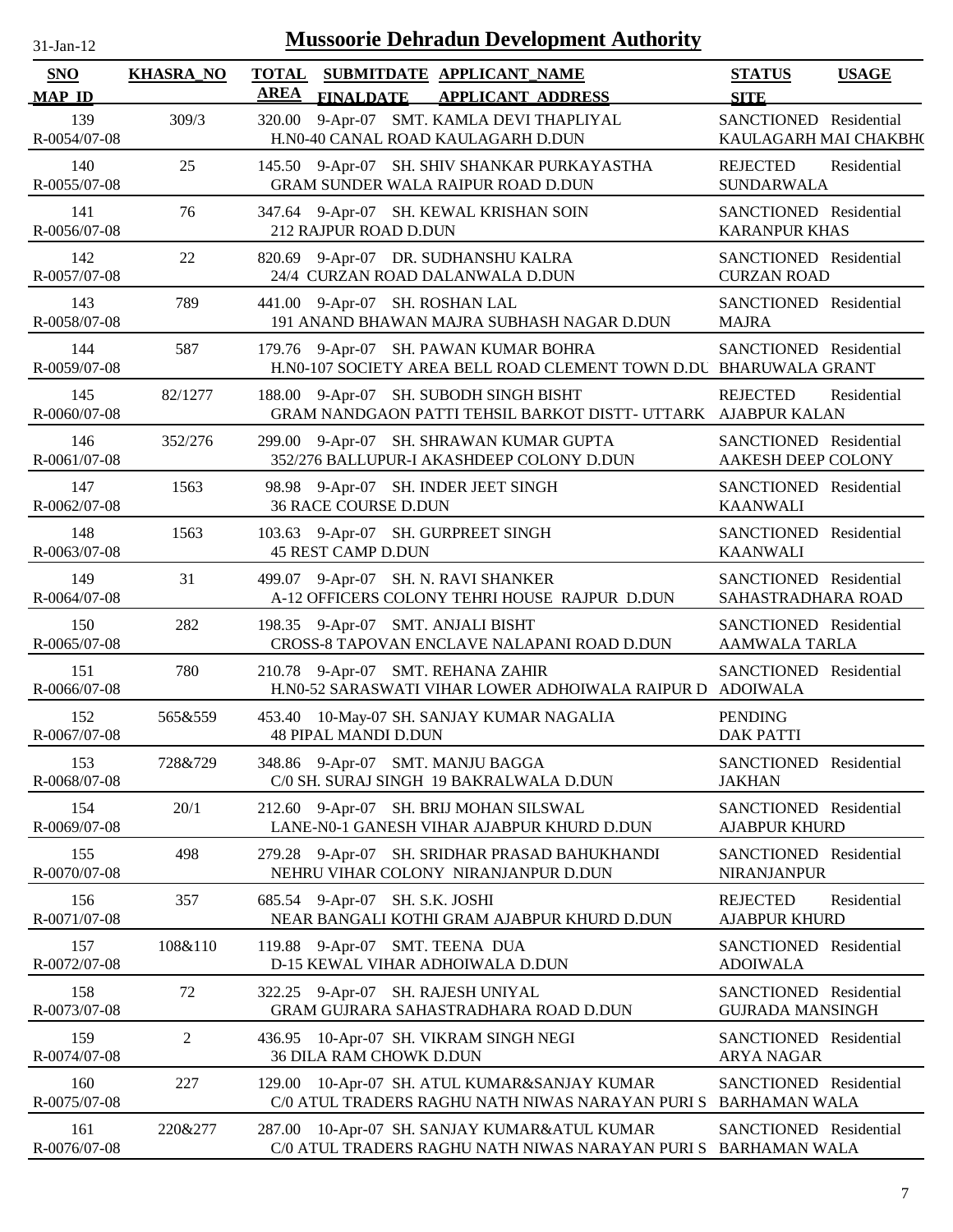| $31$ -Jan-12 |
|--------------|
|              |

| <b>SNO</b><br><b>MAP ID</b> | <b>KHASRA_NO</b> | <b>TOTAL</b><br><b>AREA</b> | <b>FINALDATE</b>                                  | SUBMITDATE APPLICANT_NAME<br><b>APPLICANT ADDRESS</b>                                                                      | <b>STATUS</b><br><b>SITE</b>                  | <b>USAGE</b> |
|-----------------------------|------------------|-----------------------------|---------------------------------------------------|----------------------------------------------------------------------------------------------------------------------------|-----------------------------------------------|--------------|
| 162<br>R-0077/07-08         | 227              | 233.00                      |                                                   | 10-Apr-07 SH. SANJAY KUMAR&ATUL KUMAR<br>C/0 ATUL TRADERS RAGHUNATH NIWAS NARAYANPURI SA BARHAMAN WALA                     | SANCTIONED Residential                        |              |
| 163<br>R-0078/07-08         | 227              | 242.00                      |                                                   | 10-Apr-07 SH.ATUL KUMAR&SANJAY KUMAR<br>C/0 ATUL TRADERS RAGHU NATH NIWAS NARAYAN PURI S BARHAMAN WALA                     | SANCTIONED Residential                        |              |
| 164<br>R-0079/07-08         | 227              | 249.00                      |                                                   | 10-Apr-07 SH.SANJAY KUMAR&ATUL KUMAR<br>C/0 ATUL TRADERS RAGHUNATH NIWAS NARAYANPURI SA BARHAMAN WALA                      | SANCTIONED Residential                        |              |
| 165<br>R-0080/07-08         | 36               | 214.45                      | 11 NEMI ROAD DALANWALA D.DUN                      | 10-Apr-07 SH. MANODHAR PRASAD KHUGSAL&OTHEF SANCTIONED Residential                                                         | <b>MOHINI ROAD</b>                            |              |
| 166<br>R-0081/07-08         | 48               | 491.86                      | 10-Apr-07 SH. SUBHASH JOSHI                       | ADG INTELLIGENCE POLICE OFFICERS COLONY KISHANP SAHASTRADHARA ROAD                                                         | SANCTIONED Residential                        |              |
| 167<br>R-0082/07-08         | 364&366          | 279.68                      | 10-Apr-07 SMT. ANITA GUPTA                        | C/0 SH. ANIL KUMAR GUPTA ADVOCATE VILL&P.0- SAHASI MAJRA                                                                   | SANCTIONED Residential                        |              |
| 168<br>R-0083/07-08         | 146              | 208.08                      |                                                   | 10-Apr-07 SH. DARSHAN LAL UNIYAL<br>98-A PRAGATI VIHAR DHARAMPUR D.DUN                                                     | <b>REJECTED</b><br><b>AJABPUR KHURD</b>       | Residential  |
| 169<br>R-0084/07-08         | 146              | 327.00                      |                                                   | 10-Apr-07 SH. BALWANT RAM RASTOGI<br>98-A PRAGATI VIHAR DHARAMPUR D.DUN                                                    | <b>REJECTED</b><br><b>AJABPUR KHURD</b>       | Residential  |
| 170<br>R-0085/07-08         | 146              | 181.06                      |                                                   | 10-Apr-07 SH. RANVIR SINGH RAWAT<br>98-A PRAGATI VIHAR DHARAMPUR D.DUN                                                     | <b>REJECTED</b><br><b>AJABPUR KHURD</b>       | Residential  |
| 171<br>R-0086/07-08         | 68               |                             |                                                   | 312.94 10-Apr-07 SH. SATISH KUMAR JUNEJA<br>LANE-N0- C-8 TURNER ROAD CLEMENT TOWN D.DUN                                    | SANCTIONED Residential<br><b>SEWALA KALAN</b> |              |
| 172<br>R-0087/07-08         | 64/2             | 379.51                      | 10-Apr-07 SH. SHIV DUTT                           | GRAM- PANDITWARI P.0- PREM NAGAR D.DUN                                                                                     | SANCTIONED Residential<br><b>PANDITWARI</b>   |              |
| 173<br>R-0088/07-08         | 145              | 221.00                      |                                                   | 13-Jun-07 SH. KISHAN BAHADUR<br>B-2/8 C Q A I COLONY LADPUR RAIPUR ROAD D.DUN                                              | <b>SANCTIONED</b><br>PREMPUR MAFI (PART)      |              |
| 174<br>R-0089/07-08         | 295              |                             |                                                   | 89.96 10-Apr-07 SMT. NEERU ARORA<br>C/0 SH. SURENDRA ARORA 3/2 BHANDARI BAGH D.DUN                                         | <b>REJECTED</b><br><b>DEHRA KHAS</b>          | Residential  |
| 175<br>R-0089/07-08-RE      | 295              | 89.96                       |                                                   | 11-Sep-07 SMT. NEERU ARORA<br>C/0 SH. SURENDRA ARORA 3/2 BHANDARI BAGH D.DUN                                               | <b>SANCTIONED</b><br><b>DEHRA KHAS</b>        | Home         |
| 176<br>R-0090/07-08         | 295              |                             |                                                   | 89.96 10-Apr-07 SMT. ANUBHA NAGALIA<br>C/0 SH. SAURAB NAGALIA 82/83 SHANTI VIHAR AJABPUR K                                 | <b>REJECTED</b><br><b>DEHRA KHAS</b>          | Residential  |
| 177<br>R-0090/07-08-RE      | 295              | 89.96                       |                                                   | 11-Sep-07 SMT. ANUBHA NAGALIA<br>C/0 SH. SAURAB NAGALIA 82/83 SHANTI VIHAR AJABPUR K DEHRA KHAS                            | <b>SANCTIONED</b>                             | Home         |
| 178<br>R-0091/07-08         | 29               | 62.70                       | 10-Apr-07 SH. A.S. PANDEY                         | 89/2 (161) PARK ROAD LAXMAN CHOWK D.DUN                                                                                    | <b>REJECTED</b><br>LADPUR (PART)              | Residential  |
| 179<br>R-0092/07-08         | 29               | 62.70                       | 10-Apr-07 SH. G.S. RANA<br>155 KANWALI ROAD D.DUN |                                                                                                                            | <b>REJECTED</b><br>LADPUR (PART)              | Residential  |
| 180<br>R-0093/07-08         | 473&474          | 260.00                      |                                                   | 10-Apr-07 M/S INTEROCEAN SHIPPING INDIA PVT.LTD SANCTIONED Residential<br>75 LINK ROAD LAJPAT NAGAR -III NEW DELHI -110024 | HATHIBARKALA                                  |              |
| 181<br>R-0094/07-08         | 200/2            | 312.14                      |                                                   | 10-Apr-07 SH.VIJAY PAL SINGH SAJWAN&SMT. KENDI SANCTIONED Residential<br>178 MODAL COLONY ARAGHAR D.DUN                    | <b>AJABPUR KALAN</b>                          |              |
| 182<br>R-0095/07-08         | 1101             |                             |                                                   | 269.32 27-Apr-07 SH. YOGINDER AHUJA&SUMAN AHUJA<br>C/0 SH. RAJESH SINGH 53 BALBIR ROAD DALANWALA D.DU                      | <b>SANCTIONED</b><br><b>AJABPUR KALAN</b>     |              |
| 183<br>R-0096/07-08         | 358              | 244.01                      | 11-Apr-07 SMT. BELA ARORA                         | C/0 DESHMESH VIHAR AAMWALA TARLA D.DUN                                                                                     | <b>REJECTED</b><br>AAMWALA TARLA              | Home         |
| 184<br>R-0097/07-08         | 287              |                             |                                                   | 249.54 11-Apr-07 SMT. KAPOTARI DEVI<br>C/0 SUMAN PURI ADHOIWALA UPRLA D.DUN                                                | SANCTIONED Home<br><b>ADOIWALA</b>            |              |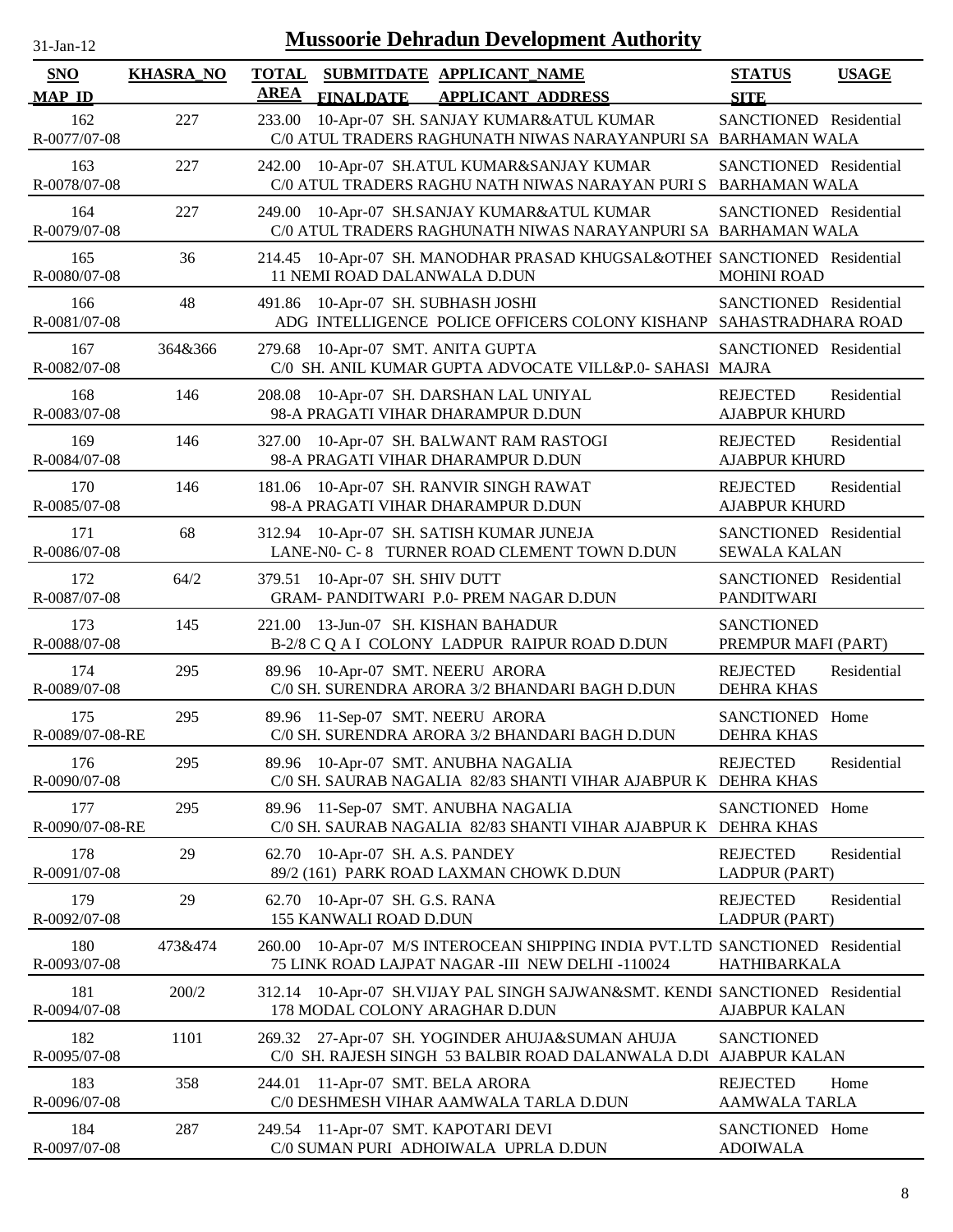| $31$ -Jan-12 |  |
|--------------|--|

| <b>SNO</b>          | <b>KHASRA_NO</b> | <b>TOTAL</b><br>SUBMITDATE APPLICANT_NAME                                                                           | <b>STATUS</b><br><b>USAGE</b>                     |
|---------------------|------------------|---------------------------------------------------------------------------------------------------------------------|---------------------------------------------------|
| <b>MAP ID</b>       |                  | <b>AREA</b><br><b>FINALDATE</b><br><b>APPLICANT ADDRESS</b>                                                         | <b>SITE</b>                                       |
| 185<br>R-0098/07-08 | 271              | 26-Jun-07 SH. PANKAJ KUMAR BANSAL<br>259.47<br>457/3 MOHIT VIHAR H.N0-15 G.M.S. ROAD D.DUN                          | <b>SANCTIONED</b><br><b>NIRANJANPUR</b>           |
| 186<br>R-0099/07-08 | 12/1/24/17       | 299.85 11-Apr-07 KM. GEETA SURI<br>24/17 SANT VINOBHA BHAVE MARG REST CAMP D.DUN                                    | SANCTIONED Home<br><b>REST CAMP</b>               |
| 187<br>R-0100/07-08 | 203              | 189.00 11-Apr-07 SH. BISHAMBER DUTT JOSHI<br>C/0 SH. RAKESH CHANDRA JOSHI P.W.D QUATERS KACHAR                      | SANCTIONED Home<br><b>AJABPUR KALAN</b>           |
| 188<br>R-0101/07-08 | 110              | 229.12 11-Apr-07 SMT. SWARN GUPTA<br>59 VIJAY PARK COLONY BALLUPUR ROAD D.DUN                                       | SANCTIONED Home<br><b>KAANWALI</b>                |
| 189<br>R-0102/07-08 | 39               | $4-Jul-07$<br><b>COL. RAVINDER SINGH</b><br>418.00<br>158/11 RAJPUR ROAD D.DUN                                      | <b>SANCTIONED</b><br><b>JAKHAN</b>                |
| 190<br>R-0103/07-08 | 572              | 11-Apr-07 SH.DEVENDRA DUTT SAKLANI<br>188.83<br>C/0 TOWN PLANNING OFFICE INDIRA PURAM G.M.S. ROAD 1 DHARAMPUR DANDA | <b>REJECTED</b><br>Home                           |
| 191<br>R-0104/07-08 | 663&664          | 10-Jul-07 SH.VIJENDRA KUMAR KAUSHIK<br>206.38<br>469 PRIYA DARSANI ENCLAVE G.M.S. ROAD KANWALI D.DU KAANWALI        |                                                   |
| 192<br>R-0105/07-08 | 60               | 498.75 12-Apr-07 SH. P.D. RATURI<br><b>GRAM JOHRI GAON P.0- SINOLA D.DUN</b>                                        | SANCTIONED Home<br>SAHASTRADHARA ROAD             |
| 193<br>R-0106/07-08 | $14/11 - 2$      | 137.49 12-Apr-07 SH.JAGDAMBA PRASAD NAUTIYAL&MAHIN SANCTIONED Home<br>14/11-2 OLD SURVEY ROAD D.DUN                 | <b>OLD SURVEY ROAD</b>                            |
| 194<br>R-0107/07-08 | 865/1            | 148.98 12-Apr-07 SH. BALBIR SINGH RANA&PARWATI DEVI<br>837/2-A SIRMOR MARG KAULAGARH ROAD D.DUN                     | SANCTIONED Home<br>KAULAGARH ROAD                 |
| 195<br>R-0108/07-08 | 350              | 170.90 12-Apr-07 SMT. LEELA DEVI NAUTIYAL<br>C/0 SARASWATI VIHAR E-BLOCK AJABPUR KHURD D.DUN                        | SANCTIONED Home<br><b>AJABPUR KHURD</b>           |
| 196<br>R-0109/07-08 | $53-A$           | 108.74 12-Apr-07 SH. H.S.BISHT<br>53-A ESHKRIPA MOHALLA RAJPUR ROAD D.DUN                                           | <b>REJECTED</b><br>Home<br><b>RAIPUR ROAD</b>     |
| 197<br>R-0110/07-08 | 10               | 305.29 12-Apr-07 SH. CHUNI LAL ARORA<br>168/138 ARYA NAGAR II MAN SINGH WALA D.DUN                                  | SANCTIONED Home<br><b>KHERI MANSINGH</b>          |
| 198<br>R-0111/07-08 | 962/1            | 183.92 12-Apr-07 SH.ANIL KUMAR SHARMA&PRAMILA SHAR SANCTIONED Home<br>E/C RAILWAY COLONY D.DUN                      | <b>DEHRA KHAS</b>                                 |
| 199<br>R-0112/07-08 | 571              | 192.83 12-Apr-07 SH. MAHESH KUMAR GOYAL<br>C/0 GOYAL NIWAS TURNER ROAD CLEMENT TOWN CANTT                           | SANCTIONED Home<br><b>BHARUWALA GRANT</b>         |
| 200<br>R-0113/07-08 | 596              | 174.73 13-Apr-07 SH. GOPI BALLABH THAPLIYAL<br>C/0 SH. B.S.CHAUHAN B-86 MAYAPURI KUMHAR GALI AJABI                  | <b>REJECTED</b><br>Home<br><b>AJABPUR KALAN</b>   |
| 201<br>R-0114/07-08 | 102              | 13-Apr-07 SH.CHAIN SINGH<br>149.68<br>C/0 SH.DHAN SINGH CHAUHAN L-34 M.D.D.A COLONY AJAB                            | SANCTIONED Home<br><b>AJABPUR KHURD</b>           |
| 202<br>R-0115/07-08 | 1220             | 162.38 13-Apr-07 SMT. URMIL DUTT<br>LANE C-4 1 TURNER ROAD CLEMENT TOWN D.DUN                                       | SANCTIONED Home<br><b>MAJRA</b>                   |
| 203<br>R-0116/07-08 | 8                | 13-Apr-07 SH. M.W.HANIF<br>407.83<br>LANE- B-4 CHANDER LOK 101 RAJPUR ROAD D.DUN                                    | <b>REJECTED</b><br>Home<br><b>SALAWALA DHORAN</b> |
| 204<br>R-0117/07-08 | 37               | 13-Apr-07 SH. N.S.NAPALCHAYAL<br>490.71<br>5- P.W.D. OFFICERS COLONY RACE COURSE D.DUN                              | SANCTIONED Home<br>SAHASTRADHARA ROAD             |
| 205<br>R-0118/07-08 | $A-16$           | 240.00 13-Apr-07 SMT. SARITA MANCHANDA<br>A-16 M.I.G. MDDA COLONY DALANWALA D.DUN                                   | SANCTIONED Home<br>MDDA COLONY DALANWAI           |
| 206<br>R-0119/07-08 | 42               | 16-Apr-07 SH. NEERAJ ARORA<br>48.80<br>44-A MANNU GANJ ASHRAM WALI GALI MACHI BAZAR D.C CHUKKHUWALA                 | <b>REJECTED</b><br>Home                           |
| 207<br>R-0120/07-08 | 166&167          | 240.89 16-Apr-07 SH. SUNIL KUMAR SURI<br>H.N0-192/14 LAKHI BAG D.DUN                                                | SANCTIONED Home<br><b>KISHANPUR</b>               |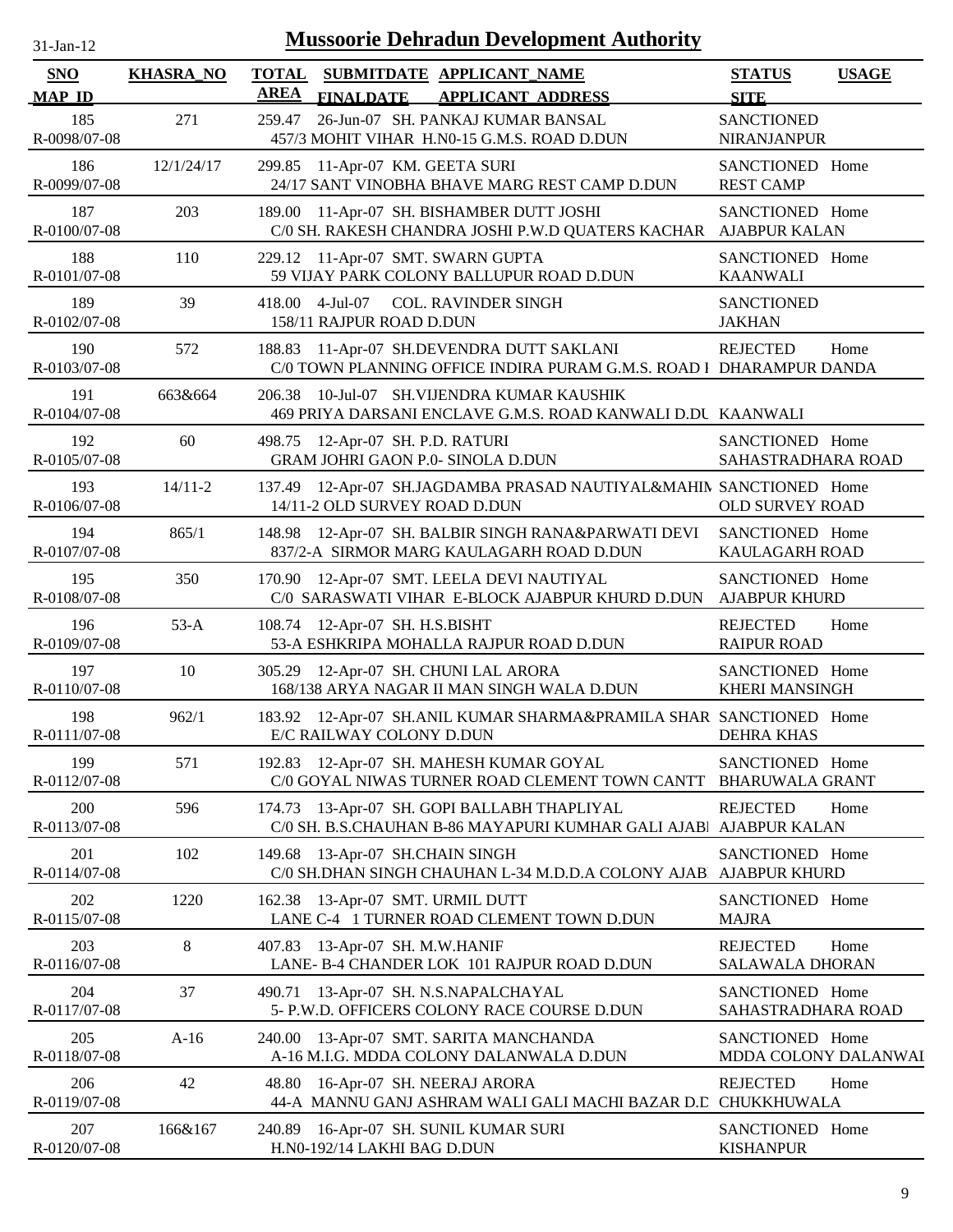| $31 - Jan - 12$ |  |
|-----------------|--|
|                 |  |

| <b>SNO</b><br><b>MAP ID</b> | <b>KHASRA_NO</b> | <b>TOTAL</b><br><b>AREA</b> | SUBMITDATE APPLICANT NAME<br><b>APPLICANT ADDRESS</b><br><b>FINALDATE</b>                                        | <b>STATUS</b><br><b>SITE</b>               | <b>USAGE</b> |
|-----------------------------|------------------|-----------------------------|------------------------------------------------------------------------------------------------------------------|--------------------------------------------|--------------|
| 208<br>R-0121/07-08         | 1325             | 98.47                       | $2-Jul-07$<br>SH. KALYAN SINGH BADAKOTI<br>C/0 SHASTRI NAGAR NEAR SUNRISE PUBLIC SCHOOL KANW KAANWALI            | <b>REJECTED</b>                            |              |
| 209<br>R-0122/07-08         | 492              |                             | 413.57 16-Apr-07 SH. RADHEY SHYAM MANCHANDA<br>LANE-N0-9 CHAMAN VIHAR NIRANJANPUR D.DUN                          | SANCTIONED Home<br>NIRANJANPUR             |              |
| 210<br>R-0123/07-08         | 63&142/142       |                             | 480.89 16-Apr-07 SH.SHIV KUMAR&SHARAD KUMAR<br>112 DANDI PUR MOHALLA ANAND CHOWK D.DUN                           | SANCTIONED Home<br><b>DANDI PUR MOHLLA</b> |              |
| 211<br>R-0124/07-08         | 29               |                             | 764.70 16-Apr-07 SH.SUSHIL KUMAR GANDHI<br>C/0 SH. RAJESH SINGH 53 BALBIR ROAD DALANWALA D.DU TYAGI ROAD         | SANCTIONED Home                            |              |
| 212<br>R-0125/07-08         | 358              | 241.43                      | 16-Apr-07 SMT. SHALINI UNIYAL&SMT.MEHANDRA K SANCTIONED Home<br>21 NALA PANI ROAD D.DUN                          | <b>AAMWALA TARLA</b>                       |              |
| 213<br>R-0126/07-08         | 1176             | 202.88                      | 16-Apr-07 SH. BUDHI BALLABH PANT<br>48 RAM VIHAR COLONY BALLUPUR D.DUN                                           | SANCTIONED Home<br><b>GARHI</b>            |              |
| 214<br>R-0127/07-08         | 127              | 146.85                      | 16-Apr-07 SH. RAJENDRA PAL<br>H-23 SURVEY COLONY HATHIBARKALA D.DUN                                              | <b>REJECTED</b><br><b>KARANPUR KHAS</b>    | Home         |
| 215<br>R-0128/07-08         | 251/274          | 2,014.41                    | 16-Apr-07 M/S SHIV KIRPA ASSOCIATE<br>12/3 BHANDARI BAGH D.DUN                                                   | <b>REJECTED</b><br><b>DHARMPUR</b>         | Home         |
| 216<br>R-0129/07-08         | 291              | 159.44                      | 16-Apr-07 SH. SOM PAL SHARMA<br>C/0 SH. V.S. RAWAT H.N0-7 LANE-N0-3 -B VASANT VIHAR E SEWALA KALAN               | SANCTIONED Home                            |              |
| 217<br>R-0130/07-08         | 459              |                             | 98.14 17-Apr-07 SH. DINESH CHANDRA SANGUDI&SH.RAM S REJECTED<br>TYPE-II QUATER-6 M.D.D.A COLONY KADER PURAM D.DU | <b>KARGI GRANT (PART)</b>                  | Home         |
| 218<br>R-0131/07-08         | 191              |                             | 254.33 17-Apr-07 SH. AMIT GARG<br>LANE-N0-2 CHAMAN VIHAR NIRANJANPUR MAJRA D.DUN                                 | SANCTIONED Home<br><b>NIRANJANPUR</b>      |              |
| 219<br>R-0132/07-08         | 182/176          |                             | 152.29 17-Apr-07 SH. SAURABH KUMAR<br>182/176 KAULAGARH ROAD RAJENDRA NAGAR LANE-N0-3 I KAULAGARH ROAD           | SANCTIONED Home                            |              |
| 220<br>R-0133/07-08         | 751              | 167.40                      | 17-Apr-07 SMT. LATA CHAUDHARY<br>5 INDRESH NAGAR KANWALI ROAD D.DUN                                              | SANCTIONED Home<br><b>KAANWALI</b>         |              |
| 221<br>R-0134/07-08         | 633/468          |                             | 297.39 17-Apr-07 SH. SARWAT ISLAM<br>H.NO-243 STREET.NO-8 RAJENDRA NAGAR KAULAGARH D.D RAJENDAR NAGAR            | SANCTIONED Home                            |              |
| 222<br>R-0135/07-08         | 496              |                             | 114.87 17-Apr-07 KM. ARCHNA SINGH<br>18-E BALBIR ROAD DALANWALA D.DUN                                            | SANCTIONED Home<br><b>BHARUWALA GRANT</b>  |              |
| 223<br>R-0136/07-08         | 496              | 198.01                      | 17-Apr-07 SMT. ARTI NARESH<br>18-E BALBIR ROAD DALANWALA D.DUN                                                   | SANCTIONED Home<br><b>BHARUWALA GRANT</b>  |              |
| 224<br>R-0137/07-08         | 428              | 352.42                      | 18-Apr-07 SH. JEET SINGH<br>C/0 LOWER ADHOIWALA NEAR MDDA GUEST HOUSE DALA                                       | SANCTIONED Home<br><b>ADOIWALA</b>         |              |
| 225<br>R-0138/07-08         | 237              | 231.00                      | 18-Apr-07 SH. GAWAR SINGH GUSAIN<br>19/114 G.M.S ROAD KANWALI D.DUN                                              | SANCTIONED Home<br><b>KAANWALI</b>         |              |
| 226<br>R-0139/07-08         | 69               | 178.84                      | 18-Apr-07 SH. HATIM SHAHNAWAZ<br>A-11/6 ONGC COLONY KAULAGARH ROAD D.DUN                                         | <b>REJECTED</b><br><b>BAJAWALA (PART)</b>  | Home         |
| 227<br>R-0140/07-08         | 151              | 248.15                      | 18-Apr-07 SMT. GANGA DEVI<br>C-BLOCK 83 RACE COURSE D.DUN                                                        | <b>REJECTED</b><br><b>AJABPUR KHURD</b>    | Home         |
| 228<br>R-0141/07-08         | 52               | 102.20                      | 18-Apr-07 SH. KAMAL MITTAL<br>54 DISPENSARY ROAD D.DUN                                                           | SANCTIONED Home<br><b>LITTAN ROAD</b>      |              |
| 229<br>R-0142/07-08         | 52               | 102.20                      | 18-Apr-07 SH. RAJ KUMAR MITTAL<br>54 DISPENSARY ROAD D.DUN                                                       | <b>REJECTED</b><br><b>LITTAN ROAD</b>      | Home         |
| 230<br>R-0143/07-08         | 162              | 733.27                      | 18-Apr-07 SH. SUDHIR KUMAR&SMT.JEEVA SINGH<br>162 ARYA NAGAR BLOCK-II D.DUN                                      | SANCTIONED Home<br>ARYA NAGAR              |              |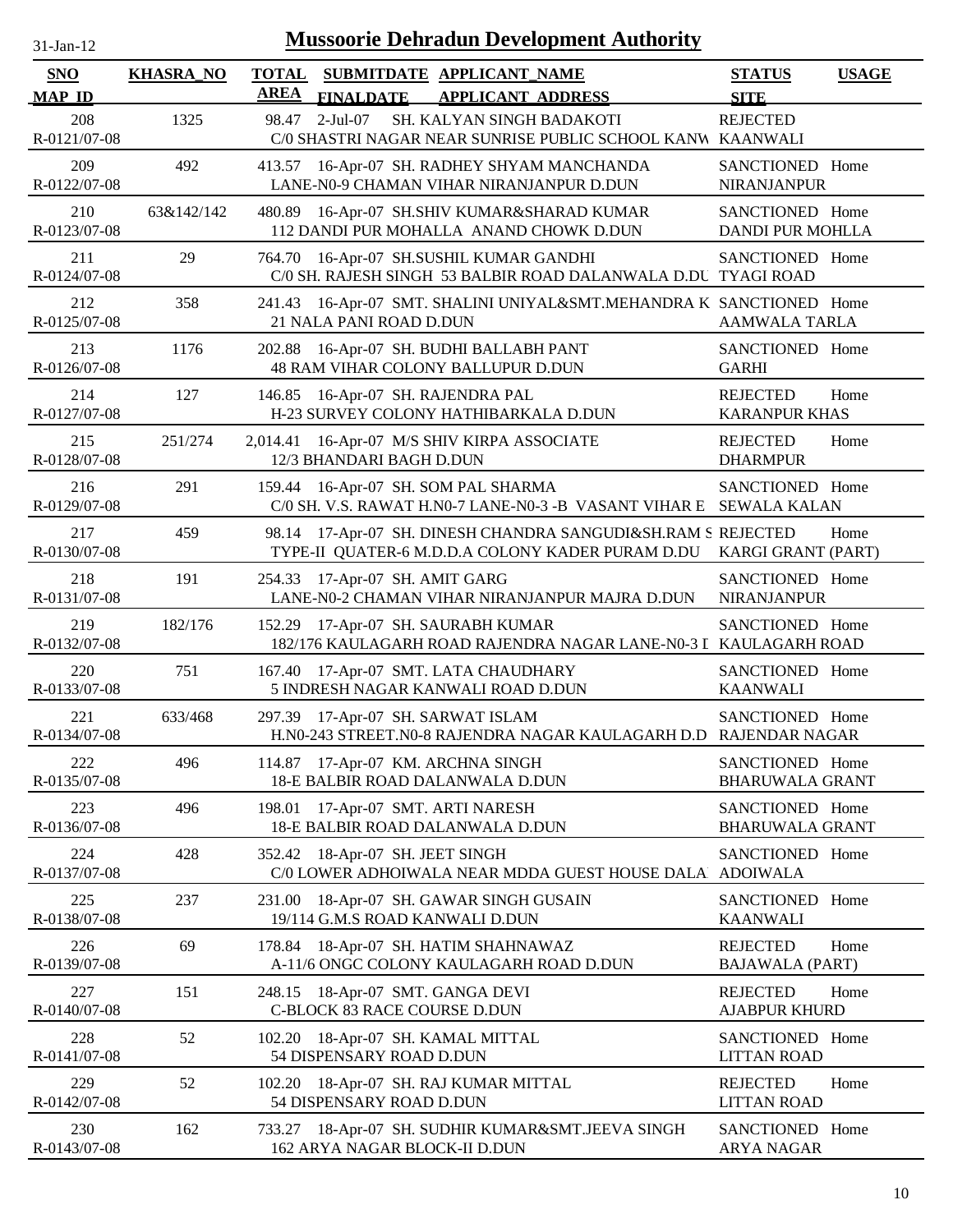| $31-Jan-12$                 | <b>Mussoorie Dehradun Development Authority</b> |                             |                                                                                                                         |                                           |              |  |  |
|-----------------------------|-------------------------------------------------|-----------------------------|-------------------------------------------------------------------------------------------------------------------------|-------------------------------------------|--------------|--|--|
| <b>SNO</b><br><b>MAP ID</b> | <b>KHASRA_NO</b>                                | <b>TOTAL</b><br><b>AREA</b> | SUBMITDATE APPLICANT NAME<br><b>FINALDATE</b><br><b>APPLICANT ADDRESS</b>                                               | <b>STATUS</b><br><b>SITE</b>              | <b>USAGE</b> |  |  |
| 231<br>R-0144/07-08         | 319                                             | 572.38                      | 18-Apr-07 COL. S. SIRCAR<br>319 CHUKKUWALA BLOCK-II D.DUN                                                               | <b>REJECTED</b><br>CHUKKHUWALA            | Home         |  |  |
| 232<br>R-0144/07-08-RE      | 319                                             | 572.38                      | 10-Oct-07 COL. S. SIRCAR<br>319 CHUKKUWALA BLOCK-II D.DUN                                                               | SANCTIONED Home<br>CHUKKHUWALA            |              |  |  |
| 233<br>R-0145/07-08         | 139                                             |                             | 346.37 4-Jun-07 KM. RAMINDRI MANDRAWAL                                                                                  | <b>SANCTIONED</b><br><b>BADRIPUR</b>      |              |  |  |
| 234<br>R-0146/07-08         | 864                                             | 353.16                      | 19-Apr-07 SH.VIJAY SINGH<br>C-108 KUMAR GALI MAYAPURI AJABPUR KALAN D.DUN                                               | SANCTIONED Home<br><b>AJABPUR KALAN</b>   |              |  |  |
| 235<br>R-0147/07-08         | 378/5&392/6                                     | 180.00                      | 19-Apr-07 M/S IDEA MOBILE COMMUNICATIONS LTD<br>182 VIDYA LAXMI COMPLEX ABU LANE MEERUT U.P.                            | SANCTIONED Towers<br><b>DHARMPUR</b>      |              |  |  |
| 236<br>R-0148/07-08         | 10/3                                            |                             | 102.00 19-Apr-07 M/S IDEA MOBILE COMMUNICATION LTD<br>182- VIDYA LAXMI COMPLEX ABU LANE MEERUT U.P.                     | <b>REJECTED</b><br>RAVINDRA NATH TAGORE N | Towers       |  |  |
| 237<br>R-0149/07-08         | 6 K                                             |                             | 172.39 19-Apr-07 SH.SANJAY JAIN<br>213 BLOCK-II KARANPUR D.DUN                                                          | <b>REJECTED</b><br><b>DANDA LAKHOND</b>   | Home         |  |  |
| 238<br>R-0150/07-08         | 306                                             |                             | 159.96 19-Apr-07 SH. SUDHAKAR KAUSHIK<br>33 ALAKNANDA ENCLAVE G.M.S ROAD KANWALI D.DUN                                  | SANCTIONED Home<br><b>BARHAMAN WALA</b>   |              |  |  |
| 239<br>R-0151/07-08         | 355                                             |                             | 312.50 19-Apr-07 DR. P.C. WHORRA<br>13 RACE COURSE D.DUN                                                                | SANCTIONED Home<br><b>DHARMPUR</b>        |              |  |  |
| 240<br>R-0152/07-08         | 79                                              |                             | 144.14 20-Apr-07 SH. GOPAL DASS<br>193/1 CHUKKUWALA D.DUN                                                               | SANCTIONED Home<br>CHUKKHUWALA            |              |  |  |
| 241<br>R-0153/07-08         | 644                                             | 185.74                      | 20-Apr-07 SH. BRIJ MOHAN BHATT<br>144 MAYAPURI KUMAR GALI GRAM&P.0- AJABPUR KALA I AJABPUR KHURD                        | SANCTIONED Home                           |              |  |  |
| 242<br>R-0154/07-08         | 16                                              | 324.62                      | 20-Apr-07 SMT. VINI SOOD &RAVI SOOD<br>212/338 OLD DALANWALA D.DUN                                                      | SANCTIONED Home<br><b>SUBHASH ROAD</b>    |              |  |  |
| 243<br>R-0155/07-08         | 853                                             | 199.82                      | 20-Apr-07 SH. SAMPURN SINGH NEGI<br>57/4-1 SALAWALA P.0- HATHIBARKALA D.DUN                                             | <b>REJECTED</b><br><b>DEHRA KHAS</b>      | Home         |  |  |
| 244<br>R-0156/07-08         | 32                                              | 33,808.37                   | 20-Apr-07 D.A.V. P.G. COLLEGE<br><b>KARANPUR D.DUN</b>                                                                  | <b>REJECTED</b><br><b>ADOIWALA</b>        | Educational  |  |  |
| 245<br>R-0157/07-08         | 10/4                                            | 276.02                      | 20-Apr-07 SMT.UMA DEVI SHARMA<br>H.N0-10/4 CHAK SHAH NAGAR D.DUN                                                        | <b>REJECTED</b><br><b>CHAKSHAH NAGAR</b>  | Home         |  |  |
| 246<br>R-0158/07-08         | 616                                             | 301.80                      | 20-Apr-07 SH. BISHAL SINGH NEGI<br>H-933 HATHIBARKALA D.DUN                                                             | <b>REJECTED</b><br><b>DEHRA KHAS</b>      | Home         |  |  |
| 247<br>R-0159/07-08         | $264-B$                                         |                             | 454.86 20-Apr-07 SH. SOHAN LAL<br>B/264-B SEC-4 DEFENCE COLONY D.DUN                                                    | SANCTIONED Home<br>DEFENCE COLONY         |              |  |  |
| 248<br>R-0160/07-08         | 68                                              |                             | 123.58 20-Apr-07 SMT. MINAKSHI SAXSENA&VIMAL KUMAR REJECTED<br>5/A D.L. ROAD D.DUN                                      | DANDA NOORIWALA                           | Home         |  |  |
| 249<br>R-0161/07-08         | 246                                             |                             | 344.65 20-Apr-07 SMT. MRIDULA SAXENA&SANJAY SAXENA SANCTIONED Home<br>C/0 SH. PANKAJ PURI EKTA ENCLAVE RAJPUR ROAD D.DU | <b>KISHANPUR</b>                          |              |  |  |
| 250<br>R-0161/07-08-RE      | 246                                             |                             | 344.65 8-Aug-07 SMT. MRIDULA SAXENA&SANJAY SAXENA SANCTIONED Home<br>C/0 SH. PANKAJ PURI EKTA ENCLAVE RAJPUR ROAD D.DU  | <b>KISHANPUR</b>                          |              |  |  |
| 251<br>R-0162/07-08         | 316                                             |                             | 225.77 20-Apr-07 DR. RANJANA NATHANI<br>B-12 OLD OFFICERS COLONY RACE COURSE D.DUN                                      | <b>REJECTED</b><br><b>BARHAMAN WALA</b>   | Home         |  |  |
| 252<br>R-0162/07-08-RE      | 316                                             |                             | 225.77 12-Sep-07 DR. RANJANA NATHANI<br>B-12 OLD OFFICERS COLONY RACE COURSE D.DUN                                      | <b>REJECTED</b><br><b>BARHAMAN WALA</b>   | Home         |  |  |
| 253<br>R-0163/07-08         | 4/11                                            |                             | 80.96 20-Apr-07 SMT. RASHMI<br>4/11&21/19 DHAMAWALA D.DUN                                                               | SANCTIONED Home<br><b>DHAMAWALA</b>       |              |  |  |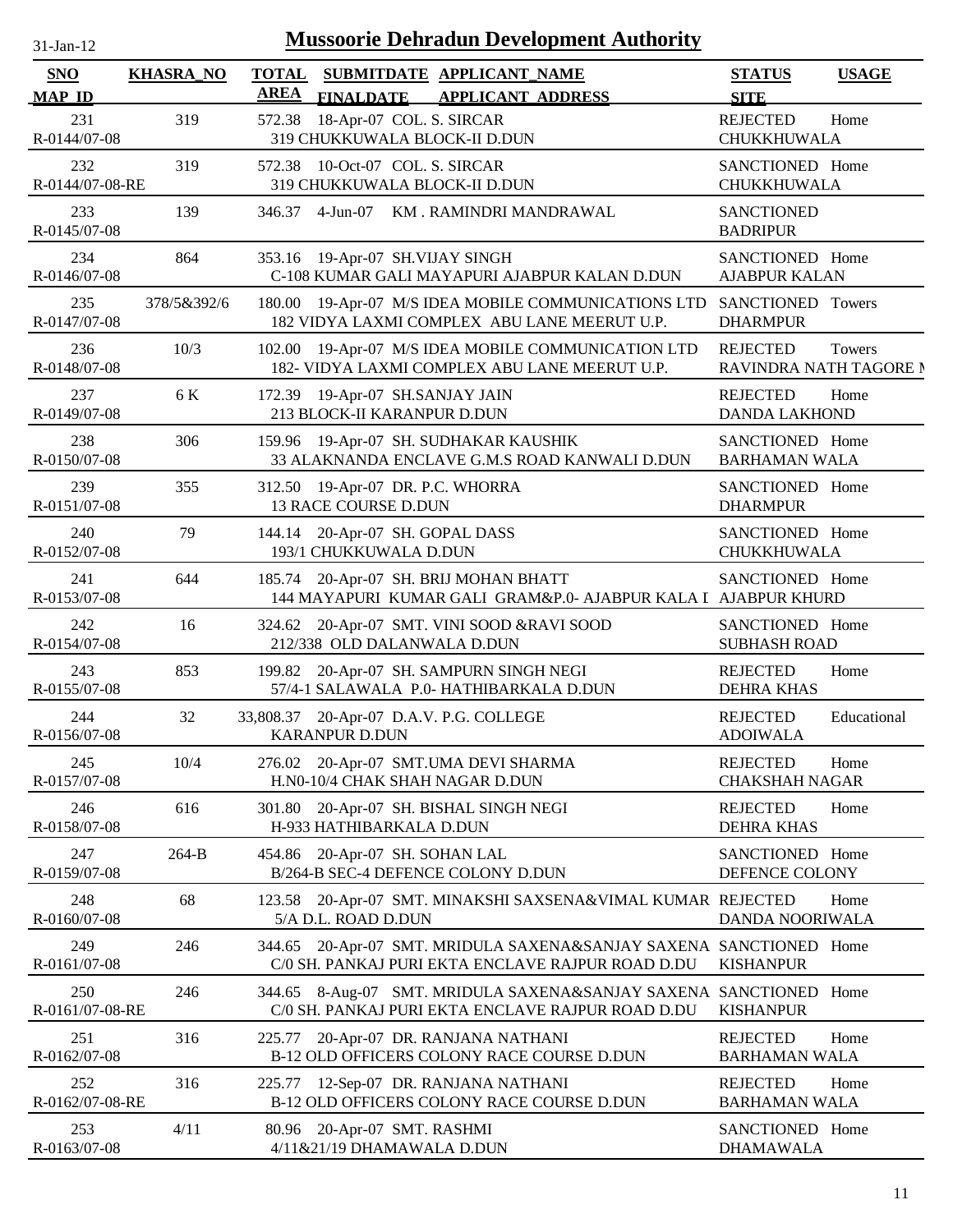| .1-Jan-1<br>$\mathbf{L}$ |  |
|--------------------------|--|

| <b>SNO</b>             | <b>KHASRA_NO</b> | <b>TOTAL</b><br><b>AREA</b> | SUBMITDATE APPLICANT NAME                                                                                             | <b>STATUS</b>                               | <b>USAGE</b>  |
|------------------------|------------------|-----------------------------|-----------------------------------------------------------------------------------------------------------------------|---------------------------------------------|---------------|
| <b>MAP ID</b>          |                  |                             | <b>FINALDATE</b><br><b>APPLICANT ADDRESS</b>                                                                          | <b>SITE</b>                                 |               |
| 254<br>R-0164/07-08    | 351              | 219.27                      | 24-Apr-07 SH. ABHISHEK MAITHANI<br>76 SUMAN NAGAR DHARAMPUR D.DUN                                                     | <b>REJECTED</b><br><b>AJABPUR KHURD</b>     | Home          |
| 255<br>R-0164/07-08-RE | 351              |                             | 219.27 21-Jul-07 SH. ABHISHEK MAITHANI<br>76 SUMAN NAGAR DHARAMPUR D.DUN                                              | SANCTIONED Home<br><b>AJABPUR KHURD</b>     |               |
| 256<br>R-0165/07-08    | 189              |                             | 164.24 24-Apr-07 SH. KAMAL KUMAR<br>242 KHURBHURA MOHALLA D.DUN                                                       | <b>REJECTED</b><br><b>NIRANJANPUR</b>       | Home          |
| 257<br>R-0166/07-08    | 470              |                             | 46.60 24-Apr-07 SH. SANTOSH KUMAR<br>EWS-73 MDDA COLONY INDIRA PURAM -II D.DUN                                        | <b>REJECTED</b><br>KARGI GRANT (PART)       | Home          |
| 258<br>R-0167/07-08    | 118              |                             | 3,236.99 24-Apr-07 SH. ANIL GARG&RAJEEV KUMAR<br>65/2 SARASWATI SONI MARG LAXMAN CHOWK D.DUN                          | <b>REJECTED</b><br><b>SUBHASH ROAD</b>      | Group Housing |
| 259<br>R-0168/07-08    | 892              |                             | 219.32 24-Apr-07 SH.OM PRAKASH MAURYA<br>61- PWD COLONY RACE COURSE D.DUN                                             | <b>REJECTED</b><br><b>NATTHANPUR</b>        | Home          |
| 260<br>R-0169/07-08    | 8                |                             | 260.40 24-Apr-07 SH.PRIT PAL SINGH&SMT. SURJEET NAMDH SANCTIONED Home<br>12 LUNIA MOHALLA D.DUN                       | <b>SALAWALA DHORAN</b>                      |               |
| 261<br>R-0170/07-08    | $16-D$           |                             | 697.17 24-Apr-07 SH. PRAVEEN KUMAR GUPTA<br>16/5 E.C.ROAD NEAR INCOMTEX OFFICE D.DUN                                  | <b>REJECTED</b><br>E.C.ROAD                 | Home          |
| 262<br>R-0171/07-08    | 555              |                             | 399.00 24-Apr-07 SH.VEER PAL SINGH&SMT. MUNESH SINGH SANCTIONED Home<br>LANE-N0-C-24 MORO WALA MARG TURNER ROAD D.DUN | <b>MAJRA</b>                                |               |
| 263<br>R-0172/07-08    | $S-3-C-183$      |                             | 669.15 24-Apr-07 SMT. DAVINDER KAUR DHODY<br>30 GOVIND NAGAR-1 RACE COURSE D.DUN                                      | SANCTIONED Home<br><b>SHAH NAGAR</b>        |               |
| 264<br>R-0173/07-08    | 30               |                             | 249.40 24-Apr-07 SH.YOGESH KUMAR GOEL<br>34/1 ARYA NAGAR BLOCK-II D.DUN                                               | SANCTIONED Home<br><b>ARYA NAGAR</b>        |               |
| 265<br>R-0174/07-08    | 540              |                             | 2,223.00 24-Apr-07 SH.MANOHAR LAL SHAH<br>21 KALIDAS ROAD D.DUN                                                       | SANCTIONED Home<br><b>DOBHALWALA</b>        |               |
| 266<br>R-0175/07-08    | 532/1            |                             | 150.49 24-Apr-07 SH.MOHAN SINGH RAWAT<br>C/0 RAJIV JUYAL MARG RUCHIPURA NIRANJANPUR MAJRA                             | SANCTIONED Home<br><b>NIRANJANPUR</b>       |               |
| 267<br>R-0176/07-08    | 865              |                             | 224.18 26-Jun-07 SH. SUNDAR LAL RATURI<br><b>GRAM &amp;P.0- NATHANPUR D.DUN</b>                                       | <b>SANCTIONED</b><br><b>NATHANPUR</b>       |               |
| 268<br>R-0177/07-08    | 112/1/51         |                             | 130.06 24-Apr-07 SH. SUSHIL LAKHERA<br>C/0 4-B DHAMAWALA OPP- EMBESSY HOTEL D.DUN                                     | <b>REJECTED</b><br><b>UDDIWALA KARANPUR</b> | Home          |
| 269<br>R-0178/07-08    | 598              |                             | 324.99 24-Apr-07 SH. C.R. MOULIK<br>406 INDIRA NAGAR COLONY KANWALI D.DUN                                             | <b>REJECTED</b><br>HATHIBARKALA             | Home          |
| 270<br>R-0179/07-08    | 1526             |                             | 106.94 24-Apr-07 SMT. MANPREET KAUR<br>C/0 SAI LOK PHASE-I KANWALI G.M.S. ROAD KANWALI D.D KAANWALI                   | SANCTIONED Home                             |               |
| 271<br>R-0180/07-08    | 8                | 293.83                      | 24-Apr-07 DR.SUSHIL BEHARI MISRA&SMT. SUNITA M SANCTIONED Home<br>A-10 CHANDRA LOK 101 RAJPUR ROAD D.DUN              | <b>SALAWALA</b>                             |               |
| 272<br>R-0181/07-08    | 125              |                             | 116.95 24-Apr-07 SMT. NALNI JOSHI<br>27 NEW ROAD DALANWALA D.DUN                                                      | SANCTIONED Home<br>KAULAGARH MAI CHAKBH(    |               |
| 273<br>R-0182/07-08    | 125              |                             | 138.79 24-Apr-07 SMT. NALNI JOSHI<br>27 NEW ROAD DALANWALA D.DUN                                                      | SANCTIONED Home<br>KAULAGARH MAI CHAKBH(    |               |
| 274<br>R-0183/07-08    | 342              | 101.23                      | 24-Apr-07 SMT. RENU SHARMA<br>219/198 EAST PATEL NAGAR D.DUN                                                          | SANCTIONED Home<br><b>SEWALA KALAN</b>      |               |
| 275<br>R-0184/07-08    | 838              |                             | 221.11 19-May-07 SMT. BINDU CHHETRI<br>GRAM BHARUWALA GRANT P.0- MOHABAWALA D.DUN                                     | <b>SANCTIONED</b><br><b>BHARUWALA GRANT</b> |               |
| 276<br>R-0185/07-08    | 14/2             |                             | 485.77 24-Apr-07 SMT. ARUN LATA& HARI KISHAN<br>14/2 REST CAMP D.DUN                                                  | SANCTIONED Home<br><b>REST CAMP</b>         |               |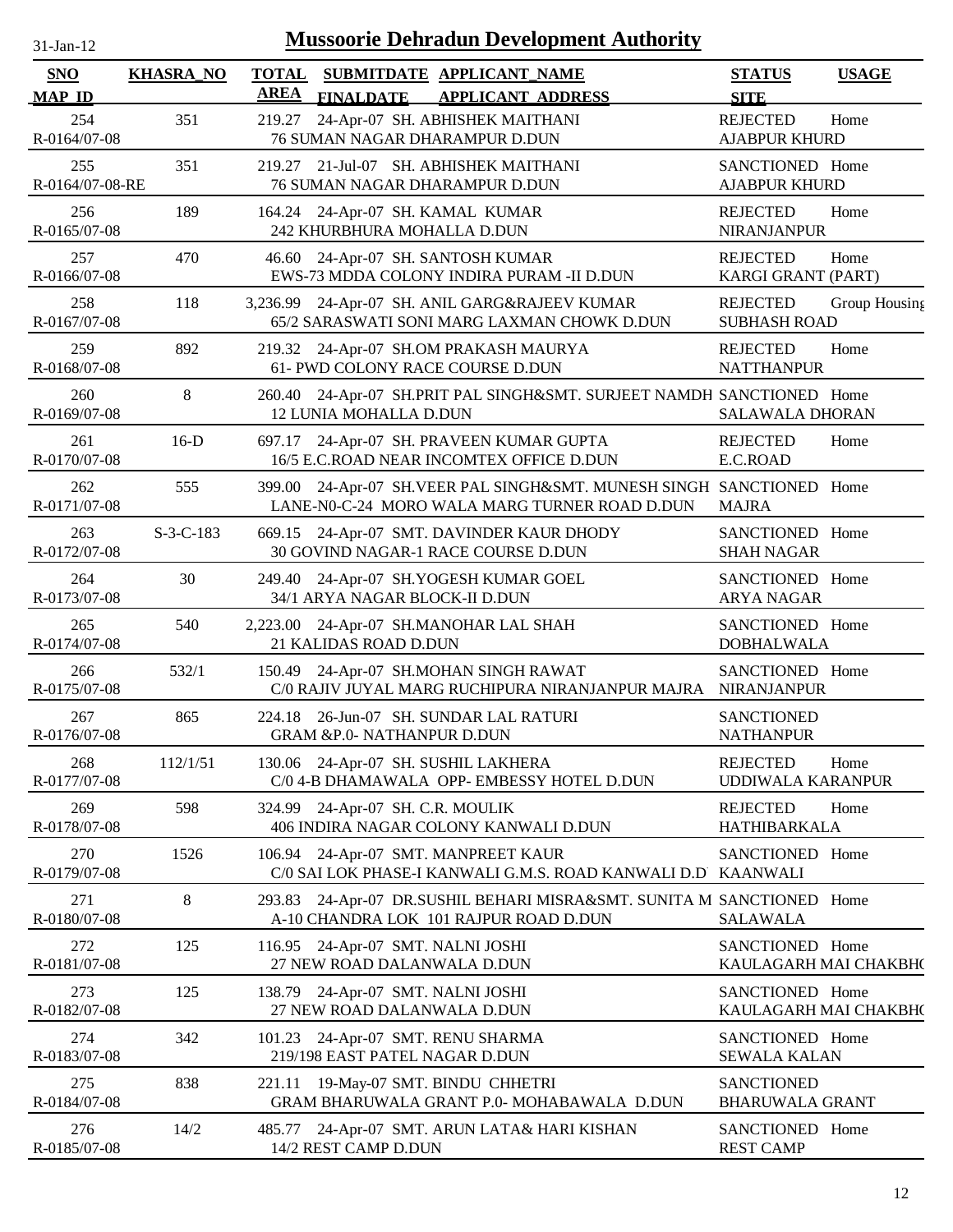| $31-Jan-12$            |                  | <b>Mussoorie Dehradun Development Authority</b>                                                             |                                                |
|------------------------|------------------|-------------------------------------------------------------------------------------------------------------|------------------------------------------------|
| SNO<br>MAP ID          | <b>KHASRA_NO</b> | <b>TOTAL</b><br>SUBMITDATE APPLICANT_NAME<br><b>AREA</b><br><b>FINALDATE</b><br><b>APPLICANT ADDRESS</b>    | <b>STATUS</b><br><b>USAGE</b><br><b>SITE</b>   |
| 277<br>R-0186/07-08    | 235/413          | 25-Apr-07 SH.LOCHAN SINGH&OTHERS<br>535.18<br>C/0 CITY CENTER KOTCHER COMPLEX RAJPUR ROAD D.DU RAJ PUR ROAD | SANCTIONED Home                                |
| 278<br>R-0187/07-08    | 9                | 491.86 25-Apr-07 SH. SATISH KUMAR SHUKLA&SMT.USHA S<br>TYPE-1V/13 NEW OFFICERS COLONY RACE COURSE D.DUN     | SANCTIONED Home<br>SAHASTRADHARA ROAD          |
| 279<br>R-0188/07-08    | 37               | 163.78 25-Apr-07 MAJ. DIPENDRA SINGH<br>18 PRITAM ROAD DALANWALA D.DUN                                      | SANCTIONED Home<br>PRITAM ROAD                 |
| 280<br>R-0189/07-08    | 107              | 25-Apr-07 SH.GYAN PRAKASH GUPTA<br>112.03<br>87-D PARK ROAD LAXMAN CHOWK D.DUN                              | <b>REJECTED</b><br>Home<br><b>PARK ROAD</b>    |
| 281<br>R-0190/07-08    | 128              | 25-Apr-07 SH. ABDUL SATTER<br>267.50<br>19 SHIMLA ENCLAVE SEWLA KALAN D.DUN                                 | SANCTIONED Home<br><b>SEWALA KHURD</b>         |
| 282<br>R-0191/07-08    | 13               | 96.65<br>25-Apr-07 L.I.C. OF INDIA<br>152/108 NARI SHILP MARG CHAKRATA ROAD D.DUN                           | <b>REJECTED</b><br>Home<br>CHUKKHUWALA         |
| 283<br>R-0191/07-08-RE | 13               | 29-Nov-07 L.I.C. OF INDIA<br>96.65<br>152/108 NARI SHILP MARG CHAKRATA ROAD D.DUN                           | <b>REJECTED</b><br>Home<br>CHUKKHUWALA         |
| 284<br>R-0192/07-08    | 358              | 151.13 25-Apr-07 SH.UMA KANT SHARMA<br>G.B.O. COMPOUND 17 E.C. ROAD D.DUN                                   | SANCTIONED Home<br><b>AAMWALA TARLA</b>        |
| 285<br>R-0193/07-08    | 1526             | 106.94 25-Apr-07 SMT.TEJ KAUR<br>C/0 SAI LOK G.M.S. ROAD KANWALI D.DUN                                      | SANCTIONED Home<br><b>KAANWALI</b>             |
| 286<br>R-0194/07-08    | 58/59            | 154.00 25-Apr-07 SMT. KRISHANA MITTAL<br>13/26 AKHARA MOHALLA D.DUN                                         | <b>REJECTED</b><br>Home<br>KHURBURA MOHALLA    |
| 287<br>R-0195/07-08    | 170              | 230.02 25-Apr-07 SH. JAG MOHAN YADAV<br>131 PANDITWARI PHASE-II BHOOR P.0- PREM NAGAR D.DU PANDITWARI       | SANCTIONED Home                                |
| 288<br>R-0196/07-08    | 432              | 166.27 25-Apr-07 SMT. SNEHLATA DIMRI<br>C/0 UPPER BAZAR KARANPRAYAG DISTT- CHAMOLI.                         | SANCTIONED Home<br><b>AJABPUR KALAN</b>        |
| 289<br>R-0197/07-08    | 1055             | 342.19 25-Apr-07 SH. HARBHAJAN SINGH<br>746 SUNDER VIHAR BALLUPUR ROAD D.DUN                                | SANCTIONED Home<br><b>GARHI</b>                |
| 290<br>R-0198/07-08    | 5                | 240.25 26-Apr-07 SH. BRIJ MOHAN BARTHWAL<br>C/0 SH. VINOD BARTHWAL GRAM LADPUR D.DUN                        | <b>REJECTED</b><br>Home<br>KARGI GRANT (PART)  |
| 291<br>R-0199/07-08    | 51               | 26-Jun-07 SH.GURDEEP SINGH<br>377.17<br>62 TYAGI ROAD D.DUN                                                 | <b>REJECTED</b><br><b>SEWALA KALAN</b>         |
| 292<br>R-0200/07-08    | 322/479          | 137.00<br>26-Apr-07 SH. MAHESH CHAND AGARWAL<br>322/479 CHUKKHUWALA BLOCK-1 D.DUN                           | SANCTIONED Home<br>CHUKKHUWALA                 |
| 293<br>R-0201/07-08    | 1019/127         | 26-Apr-07 SH. MAM CHANDRA<br>400.00<br>GRAM SEWLA KALAN P.0-MAJRA D.DUN                                     | <b>REJECTED</b><br>Home<br><b>SEWALA KALAN</b> |
| 294<br>R-0202/07-08    | 1412             | 26-Apr-07 SH. RAVI THAPLIYAL<br>228.84<br>R/0 G-30 SANJAY NAGAR GHAZIABAD                                   | SANCTIONED Home<br><b>KAANWALI</b>             |
| 295<br>R-0203/07-08    | $S-2-B-4$        | 26-Apr-07 LT.COL. S. BHARDWAJ<br>436.81<br>93 KALIDAS ROAD D.DUN                                            | SANCTIONED Home<br><b>SHAH NAGAR</b>           |
| 296<br>R-0204/07-08    | 280/3            | 26-Apr-07 SH. GULZAR AHAMAD<br>225.33<br>VILL-BHUDDI P.0- KARBARI D.DUN                                     | SANCTIONED Home<br><b>SEWALA KALAN</b>         |
| 297<br>R-0205/07-08    | 7&8&9            | 27-Apr-07 SMT. ANSHU GUPTA<br>247.48<br>9-A PHASE-3 ENGINEERS ENCLAVE G.M.S. ROAD D.DUN                     | SANCTIONED Home<br>KHURBURA MOHALLA            |
| 298<br>R-0206/07-08    | 106              | 27-Apr-07 SH. BHAGWATI PRASAD PAINOLI<br>157.67<br>190/1 CHUKKUWALA D.DUN                                   | <b>REJECTED</b><br>Home<br>NESHVILLA ROAD      |
| 299                    | 106              | 16-Nov-07 SH. BHAGWATI PRASAD PAINOLI<br>157.67                                                             | SANCTIONED Home                                |

190/1 CHUKKUWALA D.DUNDEHARA DUNDEHARA DUN

R-0206/07-08-RE

NESHVILLA ROAD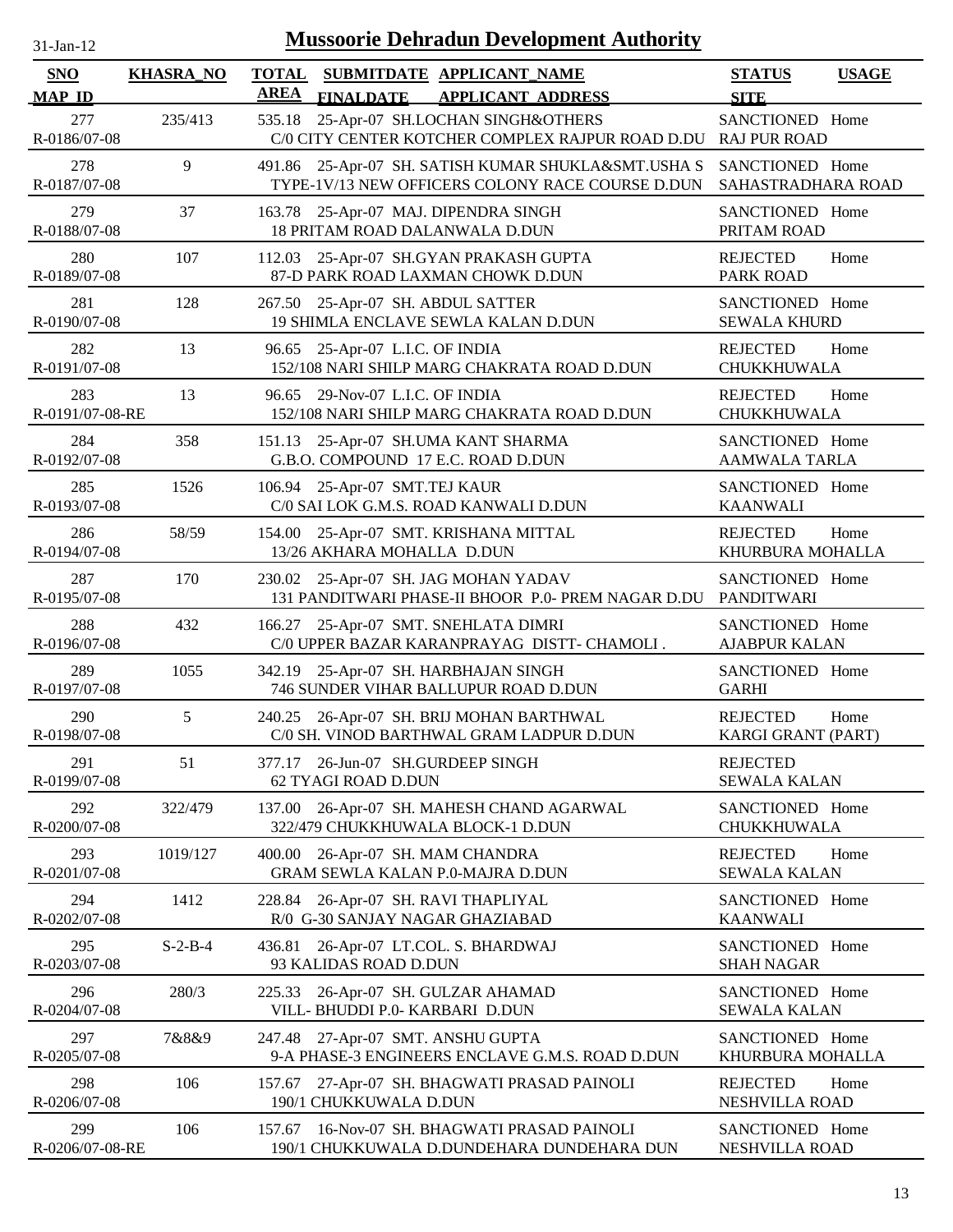| $31$ -Jan-12                |                  | <b>Mussoorie Dehradun Development Authority</b>                                                               |                                             |              |
|-----------------------------|------------------|---------------------------------------------------------------------------------------------------------------|---------------------------------------------|--------------|
| <b>SNO</b><br><b>MAP ID</b> | <b>KHASRA_NO</b> | <b>TOTAL</b><br>SUBMITDATE APPLICANT_NAME<br><b>AREA</b><br>FINALDATE APPLICANT ADDRESS                       | <b>STATUS</b><br><b>SITE</b>                | <b>USAGE</b> |
| 300<br>R-0207/07-08         | 1345/2           | 27-Apr-07 SMT. ARUNA GUPTA<br>1,794.23<br>54 KANWALI ROAD D.DUN                                               | SANCTIONED Group Housing<br><b>KAANWALI</b> |              |
| 301<br>R-0207/07-08-RE      | 1345/2           | 157.67 15-Nov-07 SMT. ARUNA GUPTA<br>54 KANWALI ROAD D.DUN                                                    | SANCTIONED Home<br><b>KAANWALI</b>          |              |
| 302<br>R-0208/07-08         | 20               | 241.54 27-Apr-07 SH. ANIL SHARMA<br>209/4 D.L.ROAD D.DUN                                                      | <b>REJECTED</b><br><b>KANDOLI</b>           | Home         |
| 303<br>R-0209/07-08         | 122              | 160.24 27-Apr-07 SMT. AMITA BIJALWAN<br>C/0 CROSS N0-10 TAPOWAN ENCLAVE NALAPANI D.DUN                        | <b>REJECTED</b><br>KARGI GRANT (PART)       | Home         |
| 304<br>R-0210/07-08         | 690              | 27-Apr-07 SH.SUBHASH CHANDRA VERMA<br>290.80<br>C/0 SH. R.K. BAHUGUNA 47/1 VASANT VIHAR PHASE-1 D.DU KAANWALI | <b>REJECTED</b>                             | Home         |
| 305<br>R-0210/07-08-RE      | 690              | 17-Jul-07 SH.SUBHASH CHANDRA VERMA<br>229.28<br>C/0 SH. R.K. BAHUGUNA 47/1 VASANT VIHAR PHASE-1 D.DU          | <b>REJECTED</b>                             | Home         |
| 306<br>R-0211/07-08         | 156              | 415.74 27-Apr-07 SH. ANOOP RAWAT<br>C/0 SH. LT.COL. B.S. RANA S-4 C-195 DEFENCE COLONY D.Dl SHAH NAGAR        | SANCTIONED Home                             |              |
| 307<br>R-0212/07-08         | 220/204          | 349.99<br>28-Apr-07 SMT. VEENA ARORA<br><b>186 KARANPUR D.DUN</b>                                             | SANCTIONED Home<br><b>AMBEDKAR MARG</b>     |              |
| 308<br>R-0213/07-08         | 64&68            | 28-Apr-07 SH. ISHWAR CHAND<br>157.60<br>54 NALA PANI ROAD D.DUN                                               | <b>REJECTED</b><br><b>NALAPANI ROAD</b>     | Home         |
| 309<br>R-0214/07-08         | 680              | 30-Apr-07 SH.ANIL KUMAR<br>87.79<br>5-INDIRA GANDHI MARG NIRANJANPUR D.DUN                                    | SANCTIONED Home<br><b>NIRANJANPUR</b>       |              |
| 310<br>R-0215/07-08         | 139              | 30-Apr-07 SMT .BEENA SINGH<br>90.57<br>72 MAJRA SAHARANPUR ROAD D.DUN                                         | <b>REJECTED</b><br><b>SEWALA KHURD</b>      | Home         |
| 311<br>R-0215/07-08-RE      | 139              | 13-Jul-07 SMT .BEENA SINGH<br>90.57<br>72 MAJRA SAHARANPUR ROAD D.DUN                                         | <b>PENDING</b>                              | Home         |
| 312<br>R-0215/07-08-RE      | 139              | 14-Aug-07 SMT .BEENA SINGH<br>90.57<br>72 MAJRA SAHARANPUR ROAD D.DUN                                         | SANCTIONED Home                             |              |
| 313<br>R-0216/07-08         | 139              | 105.64 30-Apr-07 SMT.ANJU SHARMA&ALKA SHARMA<br>12/3 BHANDARI BAGH D.DUN                                      | SANCTIONED Home<br><b>SEWALA KHURD</b>      |              |
| 314<br>R-0217/07-08         | 410              | 277.99 30-Apr-07 SH. DHIRENDRA DEV<br>11/2 NEW VASANT VIHAR ENCLAVE D.DUN                                     | SANCTIONED Home<br><b>KAANWALI</b>          |              |
| 315<br>R-0218/07-08         | 78               | 30-Apr-07 SMT.NEENA BANSAL&RAJEEV BANSAL<br>229.55<br>12 D.A.V COLLEGE ROAD D.DUN                             | <b>REJECTED</b><br><b>KARANPUR</b>          | Home         |
| 316<br>R-0219/07-08         | 192              | 302.18 30-Apr-07 SH.M.L. SHARMA<br>4- DOBHALWALA D.DUN                                                        | SANCTIONED Home<br><b>DOBHALWALA</b>        |              |
| 317<br>R-0220/07-08         | G-13&14          | 30-Apr-07 S.CHARANJEET SINGH&SHARANJEET SING<br>210.56<br>100/2 RACE COURSE D.DUN                             | <b>REJECTED</b><br><b>RACE COURSE</b>       | Home         |
| 318<br>R-0221/07-08         | 247              | 30-Apr-07 SH.MAHIMA NAND JUYAL<br>161.19<br>SARASWATI VIHAR BLOCK-E AJABPUR KHURD D.DUN                       | SANCTIONED Home<br><b>AJABPUR KHURD</b>     |              |
| 319<br>R-0222/07-08         | 1481             | 30-Apr-07 SH.MANOJ KUMAR<br>174.34<br>H.N-126/2 KARANPUR KHAS MANDAKINI VIHAR D.DUN                           | SANCTIONED Home<br><b>KAANWALI</b>          |              |
| 320<br>R-0223/07-08         | 63/1             | 1-May-07 SH.NIRMAL SINGH<br>166.62<br>71 CHAUDHARY BEHARI MARG NESHVILLA ROAD D.DUN                           | SANCTIONED Home<br>NESHVILLA ROAD           |              |
| 321<br>R-0224/07-08         | $2-B$            | 1-May-07 DR.DEEPAK KALRA&ANJINI KALRA<br>132.37<br>2-B PRITAM ROAD DALANWALA D.DUN                            | SANCTIONED Home<br>PRITAM ROAD              |              |
| 322<br>R-0225/07-08         | 1488             | 26-Jun-07 SMT. PUSHPA SHARMA<br>406.00<br>E-27 SHIVLOK COLONY LADPUR RAIPUR ROAD D.DUN                        | <b>SANCTIONED</b><br><b>KAANWALI</b>        |              |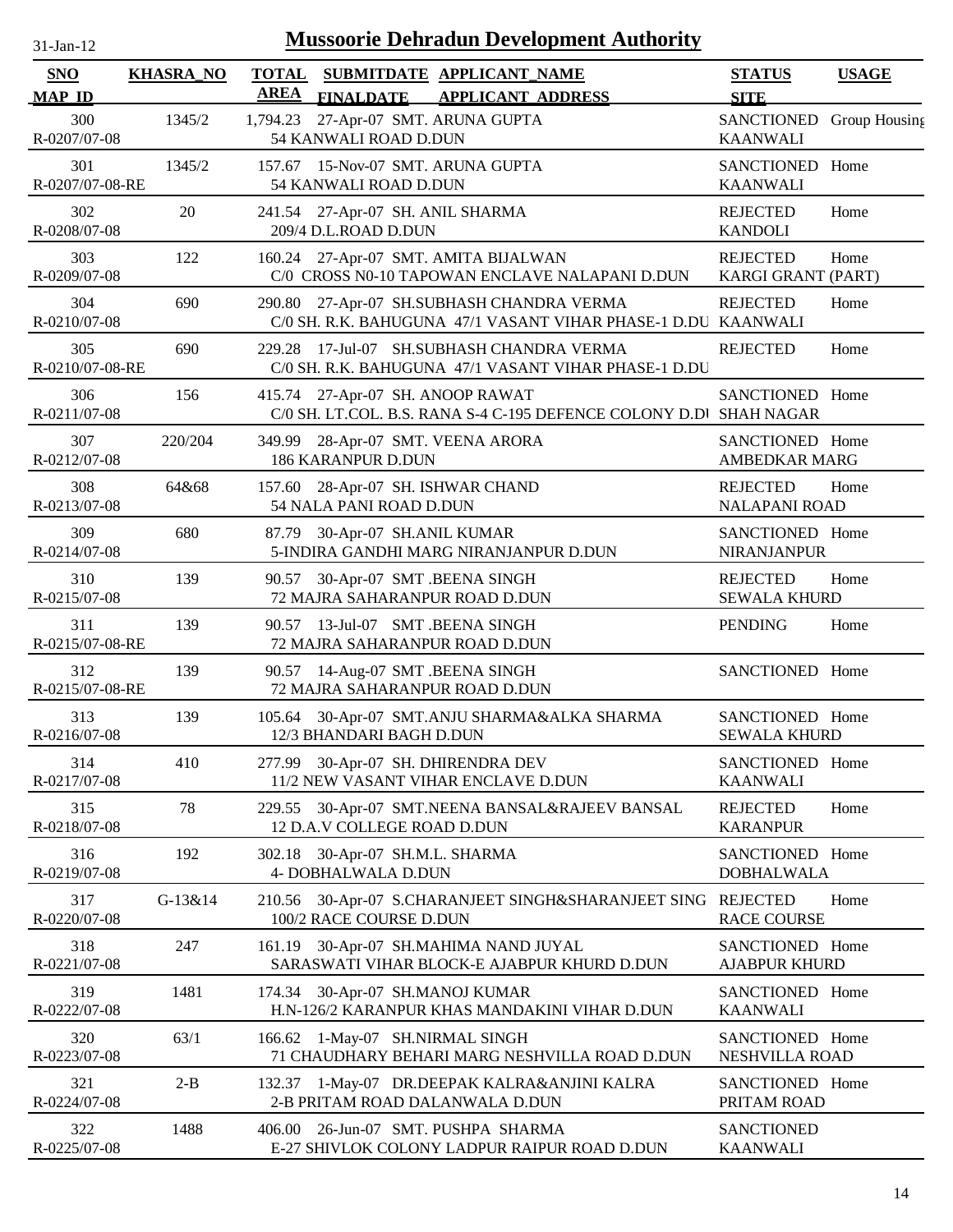| $31$ -Jan-12                | <b>Mussoorie Dehradun Development Authority</b> |                                                                                                          |                                                  |               |  |  |
|-----------------------------|-------------------------------------------------|----------------------------------------------------------------------------------------------------------|--------------------------------------------------|---------------|--|--|
| <b>SNO</b><br><b>MAP ID</b> | <b>KHASRA_NO</b>                                | <b>TOTAL</b><br>SUBMITDATE APPLICANT_NAME<br><b>AREA</b><br><b>FINALDATE</b><br><b>APPLICANT ADDRESS</b> | <b>STATUS</b><br><b>SITE</b>                     | <b>USAGE</b>  |  |  |
| 323<br>R-0226/07-08         | $A-57$                                          | 1-May-07 SH.VINOD KUMAR SAINI<br>189.51<br>51/3 INDER ROAD DWARKA STORE CHOWK D.DUN                      | SANCTIONED Home<br><b>RACE COURSE</b>            |               |  |  |
| 324<br>R-0227/07-08         | 627 TO 635                                      | 278.81<br>1-May-07 SH.VIRENDRA SHARMA<br>194 RAJPUR ROAD D.DUN                                           | <b>REJECTED</b><br><b>DAK PATTI</b>              | Home          |  |  |
| 325<br>R-0227/07-08-RE      | 627 TO 635                                      | 278.81 22-Aug-07 SH.VIRENDRA SHARMA<br>194 RAJPUR ROAD D.DUN                                             | SANCTIONED Home<br><b>DAK PATTI</b>              |               |  |  |
| 326<br>R-0228/07-08         | 172                                             | 87.79 1-May-07 SH.SUNIL KUMAR<br>C/0 PAYAL ENCLAVE WEST CANAL ROAD SEWLA KALAN D SEWALA KHURD            | <b>REJECTED</b>                                  | Home          |  |  |
| 327<br>R-0228/07-08-RE      | 172                                             | 13-Jul-07 SH.SUNIL KUMAR<br>87.79<br>C/0 PAYAL ENCLAVE WEST CANAL ROAD SEWLA KALAN D                     | <b>PENDING</b>                                   | Home          |  |  |
| 328<br>R-0228/07-08-RE      | 172                                             | 14-Aug-07 SH.SUNIL KUMAR<br>87.79<br>C/0 PAYAL ENCLAVE WEST CANAL ROAD SEWLA KALAN D                     | SANCTIONED Home                                  |               |  |  |
| 329<br>R-0229/07-08         | 86                                              | 1-May-07 SH.DEEPENDRA SINGH SAJWAN<br>548.33<br>GRAM NIRANJANPUR HARIPUR KANWALI D.DUN                   | SANCTIONED Home<br><b>NIRANJANPUR</b>            |               |  |  |
| 330<br>R-0230/07-08         | 39/40                                           | 1-May-07 SH.TAJENDER SINGH RAWAT<br>44.80<br>39/40 BLOCK-10 NARI SHILP MANDIR MARG D.DUN                 | <b>REJECTED</b><br><b>NARI SHILP MANDIR MARG</b> | Home          |  |  |
| 331<br>R-0231/07-08         | 423                                             | 29-May-07 SMT.MANJU BALLA&SH.C.P.MALIK<br>204.46<br>C/0 SH.BHART BHUSHAN BATTA H.N0-207 INDIRA NAGAR C   | <b>SANCTIONED</b><br><b>SEWALA KALAN</b>         |               |  |  |
| 332<br>R-0232/07-08         | 701                                             | 1-May-07 SH.NARENDER SINGH BISHT<br>237.43<br>C/0 OFFICE OF THE DISTT-COMDT. UKD. HOME GUARDS 33         | <b>REJECTED</b><br><b>DEHRA KHAS</b>             | Home          |  |  |
| 333<br>R-0233/07-08         | 63                                              | 1-May-07 SH.PRADEEP KUMAR DIMRI<br>356.58<br>B-1 BLOCK SARASWATI VIHAR AJABPUR KHURD D.DUN               | SANCTIONED Home<br><b>AJABPUR KHURD</b>          |               |  |  |
| 334<br>R-0234/07-08         | 535                                             | 1-May-07 M/S BHARTI AIRTEL LTD<br>180.00<br>D-185-C OKHLA PHASE-1 AIRTEL OFFICE NEW DELHI                | <b>REJECTED</b><br><b>BARHAMAN WALA</b>          | <b>Towers</b> |  |  |
| 335<br>R-0235/07-08         | 1241                                            | 375.00 3-May-07 SMT.SANTOSH SETHI<br>23 BALLUPUR ROAD D.DUN                                              | SANCTIONED Home<br><b>GARHI</b>                  |               |  |  |
| 336<br>R-0236/07-08         | 1286&1287                                       | 387.59 3-May-07 SMT.RENUKA MEHARWAL<br>105 MAHENDRA VIHAR BALLUPUR ROAD D.DUN                            | SANCTIONED Home<br><b>GARHI</b>                  |               |  |  |
| 337<br>R-0237/07-08         | 3                                               | 64.10 3-May-07 SH.PILANI SAMY<br>H.N0-3 DILARAM BAZAR D.DUN                                              | <b>REJECTED</b><br><b>DILARAM</b>                | Home          |  |  |
| 338<br>R-0238/07-08         | 501                                             | 3-May-07 SMT.GEETA THAPA<br>126.17<br>GRAM KAULAGARH P.0- NEW FOREST D.DUN                               | <b>REJECTED</b><br><b>KAULAGARH</b>              | Home          |  |  |
| 339<br>R-0238/07-08-RE      | 501                                             | 17-Aug-07 SMT.GEETA THAPA<br>126.17<br>GRAM KAULAGARH P.0- NEW FOREST D.DUN                              | SANCTIONED Home<br><b>KAULAGARH</b>              |               |  |  |
| 340<br>R-0239/07-08         | 1277                                            | 3-May-07 SH.ANIL KUMAR MALHOTRA&SMT.VARSH<br>306.90<br>24 DEEPLOK COLONY BALLUPUR ROAD D.DUN             | SANCTIONED Home<br><b>GARHI</b>                  |               |  |  |
| 341<br>R-0240/07-08         | 609&687                                         | 3-May-07 SH.NARENDRA KUMAR SHARMA&SUNITA S REJECTED<br>132.74<br>125 PARK ROAD LAXMAN CHOWK D.DUN        | <b>DEHRA KHAS</b>                                | Home          |  |  |
| 342<br>R-0241/07-08         | 165                                             | 3-May-07 SH.RAKESH ARYA<br>192.15<br>C/0 SH.SANDEEP MITTAL 183-79 RITHA MANDI D.DUN                      | <b>REJECTED</b><br><b>KISHANPUR</b>              | Home          |  |  |
| 343<br>R-0242/07-08         | 51/2                                            | 3-May-07 SMT.TEJ KAUR&MANPREET KAUR<br>219.35<br>C/0 SAI LOK PHASE-1 G.M.S. ROAD KANWALI D.DUN           | SANCTIONED Home<br><b>PANDITWARI</b>             |               |  |  |
| 344<br>R-0243/07-08         | 51/31                                           | 81.97 4-May-07 SH. ASHOK GHAI<br>51/31 DHAKPATTI RAJPUR ROAD D.DUN                                       | SANCTIONED Home<br><b>DAK PATTI</b>              |               |  |  |
| 345<br>R-0244/07-08         | 189                                             | 4-May-07 SH.JAI KISHAN UNIYAL&SMT TRIVANI<br>289.27<br>41 KEWAL VIHAR SHASTRADHARA ROAD D.DUN            | SANCTIONED Home<br><b>ADOIWALA</b>               |               |  |  |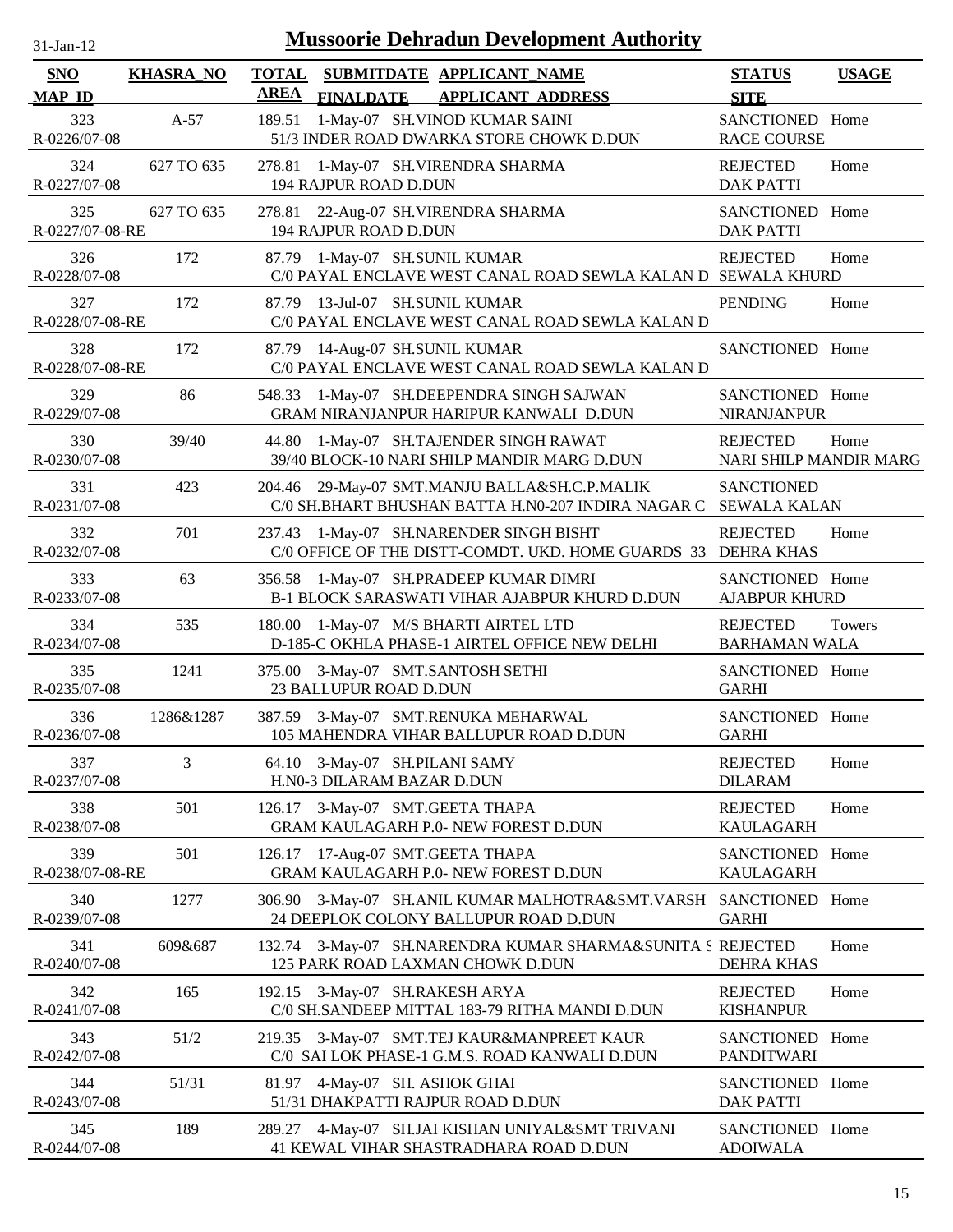| $31$ -Jan-12                |                  |                             |                                                                                   | <b>Mussoorie Dehradun Development Authority</b>                                                    |                                             |              |
|-----------------------------|------------------|-----------------------------|-----------------------------------------------------------------------------------|----------------------------------------------------------------------------------------------------|---------------------------------------------|--------------|
| <b>SNO</b><br><b>MAP ID</b> | <b>KHASRA_NO</b> | <b>TOTAL</b><br><b>AREA</b> | SUBMITDATE APPLICANT_NAME<br><b>FINALDATE</b>                                     | <b>APPLICANT ADDRESS</b>                                                                           | <b>STATUS</b><br><b>SITE</b>                | <b>USAGE</b> |
| 346<br>R-0245/07-08         | $\overline{2}$   | 198.42                      | 4-May-07 SH.RAM SARAN                                                             | C/0 SH.RAJESH SINGH 53 BALBIR ROAD DALANWALA D.DU                                                  | <b>REJECTED</b><br><b>NATIONAL ROAD</b>     | Home         |
| 347<br>R-0246/07-08         | 2/6              |                             | 247.72 4-May-07 SH.SURENDRA KUMAR ARORA                                           | 2/6 SUBHASH PARK REST CAMP TYAGI ROAD D.DUN                                                        | SANCTIONED Home<br><b>REST CAMP</b>         |              |
| 348<br>R-0247/07-08         | 295              | 112.91                      | 4-May-07 SH. SANJEEV JAIN<br>110 CHAMAN VIHAR MAZRA D.DUN.                        |                                                                                                    | SANCTIONED Home<br><b>DEHRA KHAS</b>        |              |
| 349<br>R-0247/07-08-RE      | 295              |                             | 20,734.95 17-Mar-08 SH. SANJEEV JAIN<br>110 CHAMAN VIHAR MAZRA D.DUN.             |                                                                                                    | SANCTIONED Educational<br><b>DEHRA KHAS</b> |              |
| 350<br>R-0248/07-08         | 295              | 112.91                      | 4-May-07 MOSINUDEEN                                                               | 41/3 DEEPLOK COLONY KHAZNANCHI BAGH CHAKRATA R DEHRA KHAS                                          | <b>REJECTED</b>                             | Home         |
| 351<br>R-0248/07-08-RE      | 295              | 112.91                      | 17-Apr-08 MOSINUDEEN                                                              | 41/3 DEEPLOK COLONY KHAZNANCHI BAGH CHAKRATA R DEHRA KHAS                                          | SANCTIONED Home                             |              |
| 352<br>R-0249/07-08         | $31-A$           | 799.40                      | 4-May-07 LT.COL.GOPAL SINGH                                                       | 31-A E.C.ROAD NEAR CHORASIA NURSING HOME D.DUN                                                     | SANCTIONED Home<br>E.C.ROAD                 |              |
| 353<br>R-0250/07-08         | 237              |                             | <b>30 NIRANJANPUR CHAKKI TOLA D.DUN</b>                                           | 507.58 5-May-07 SH.DHAN RAJ&SH.KAILASH GULATI                                                      | SANCTIONED Home<br><b>NIRANJANPUR</b>       |              |
| 354<br>R-0251/07-08         | 873&874          |                             | 210.30 5-May-07 SMT.SHANTI DEVI<br>H.N0-84 SAHARAN PUR ROAD D.DUN                 |                                                                                                    | SANCTIONED Home<br>PATEL NAGAR              |              |
| 355<br>R-0252/07-08         | 306/1            |                             | 182.08 5-May-07 SH. ASHOK KUMAR                                                   | C/0 P.N.B. YAMUNA COLONY CHOWK CHAKRATA ROAD D.                                                    | <b>PENDING</b><br><b>SEWALA KALAN</b>       | Home         |
| 356<br>R-0253/07-08         | 679/2            |                             |                                                                                   | 131.76 5-May-07 SMT. MEHEKAR&SH. SOM DUTT SHARMA<br>C-13 TURNER ROAD OGAL BHATTA CLEMENT TOWN D.DU | SANCTIONED Home<br><b>MAJRA</b>             |              |
| 357<br>R-0254/07-08         | 1579/4           |                             | 136.20 7-May-07 SH.AVINASH CHANDRA AMBASTA<br>116 P.N.B. COLONY SHIMLA ROAD D.DUN |                                                                                                    | SANCTIONED Home<br><b>KAANWALI</b>          |              |
| 358<br>R-0255/07-08         | 271/2            | 126.25                      | 18-Jun-07 S.CHARANJEET SINGH<br>271/2 GURU ROAD D.DUN                             |                                                                                                    | <b>SANCTIONED</b><br><b>LAXMAN CHOWK</b>    |              |
| 359<br>R-0256/07-08         | 228              |                             | 92.93 7-May-07 SMT.HARMINDER KAUR<br>186/2 KHURBURA MOHALLA D.DUN                 |                                                                                                    | <b>REJECTED</b><br><b>AJABPUR KHURD</b>     | Home         |
| 360<br>R-0257/07-08         | $F-38$           | 245.60                      | 7-May-07 SH.ROOP SINGH PANWAR<br>68/1 RACE COURSE D.DUN                           |                                                                                                    | SANCTIONED Home<br><b>RACE COURSE</b>       |              |
| 361<br>R-0258/07-08         | $S-1-C-43$       | 668.88                      | 7-May-07 LT.COL. YOGI SHEORAN<br>D-31 RACE COURSE D.DUN                           |                                                                                                    | SANCTIONED Home<br><b>SHAH NAGAR</b>        |              |
| 362<br>R-0259/07-08         | 16               | 263.09                      | 7-May-07 SMT.UMA MITTAL<br>57 DISPENSARY ROAD D.DUN                               |                                                                                                    | <b>REJECTED</b><br><b>NEW ROAD</b>          | Home         |
| 363<br>R-0260/07-08         | 387/4            | 195.16                      | 24 ADARSH VIHAR RAIPUR ROAD D.DUN                                                 | 7-May-07 SH.BHANU RANA&SMT.GITANJALI RANA                                                          | <b>REJECTED</b><br><b>ADOIWALA</b>          | Home         |
| 364<br>R-0260/07-08-RE      | 387/4            | 195.16                      | 24 ADARSH VIHAR RAIPUR ROAD D.DUN                                                 | 18-Aug-07 SH.BHANU RANA&SMT.GITANJALI RANA                                                         | SANCTIONED Home<br><b>ADOIWALA</b>          |              |
| 365<br>R-0261/07-08         | 262&263          |                             | 518.00 8-May-07 SMT.MEENA VERMA<br>77 ARAGHAR HARIDWAR ROAD D.DUN                 |                                                                                                    | <b>REJECTED</b><br><b>DHARMPUR</b>          | Home         |
| 366<br>R-0261/07-08-RE      | 262&263          |                             | 518.00 3-Sep-07<br><b>SMT.MEENA VERMA</b><br>77 ARAGHAR HARIDWAR ROAD D.DUN       |                                                                                                    | SANCTIONED Home<br><b>DHARMPUR</b>          |              |
| 367<br>R-0262/07-08         | 450              |                             | 186.72 8-May-07 SH.SHIV SAHNI<br>1 NALAPANI ROAD D.DUN                            |                                                                                                    | SANCTIONED Home<br><b>ADOIWALA</b>          |              |
| 368<br>R-0263/07-08         | 228              | 111.47                      | 8-May-07 SMT.HARJEET KAUR<br>411 CHANDER NAGAR D.DUN                              |                                                                                                    | <b>REJECTED</b><br><b>AJABPUR KHURD</b>     | Home         |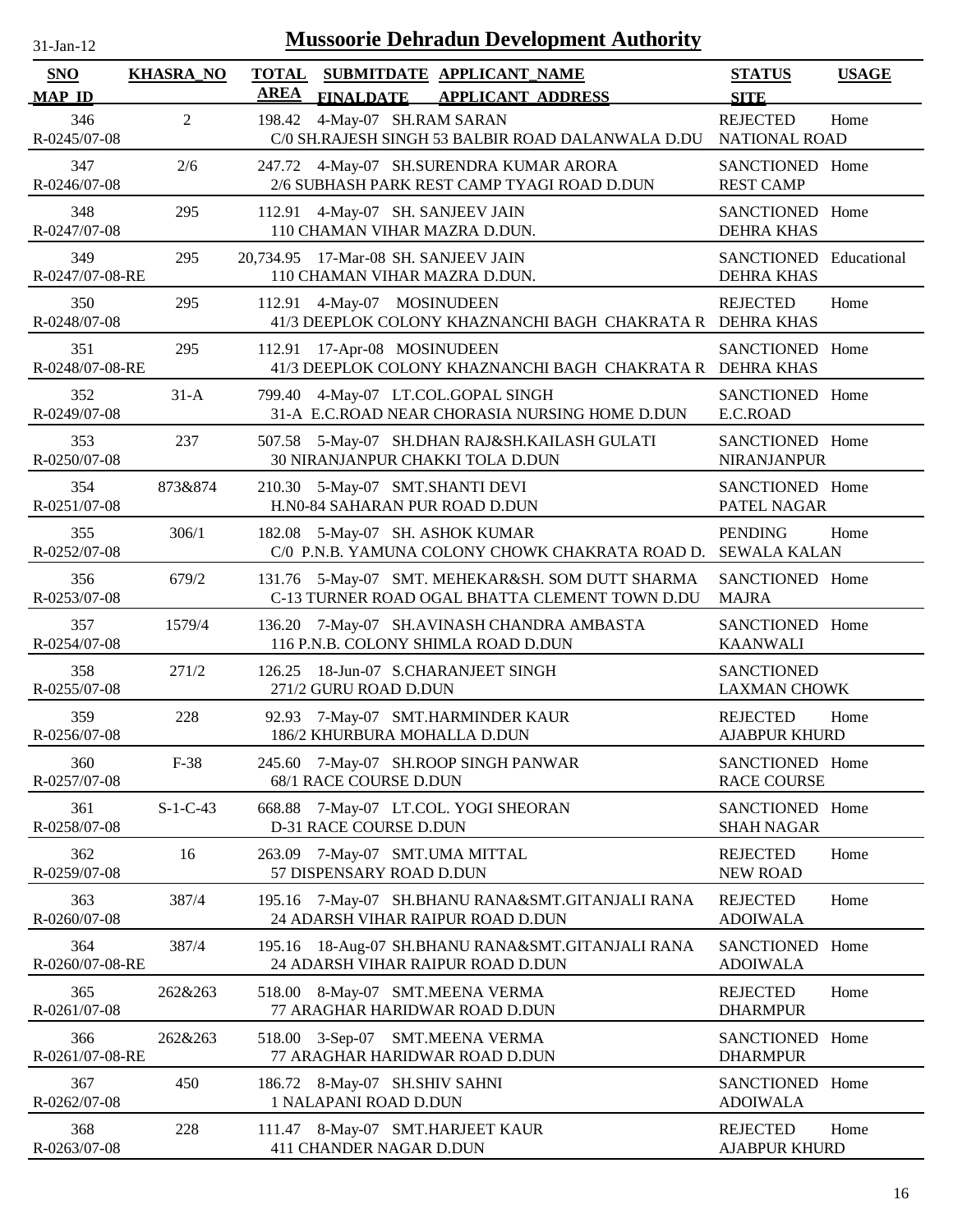| 31-Jan-12                   |                  | <b>Mussoorie Dehradun Development Authority</b>                                                                         |                                                 |              |
|-----------------------------|------------------|-------------------------------------------------------------------------------------------------------------------------|-------------------------------------------------|--------------|
| <b>SNO</b><br><b>MAP ID</b> | <b>KHASRA_NO</b> | <b>TOTAL</b><br>SUBMITDATE APPLICANT_NAME<br><b>AREA</b><br><b>FINALDATE</b><br><b>APPLICANT ADDRESS</b>                | <b>STATUS</b><br><b>SITE</b>                    | <b>USAGE</b> |
| 369<br>R-0264/07-08         | 1481             | 8-May-07 SH.CHARANJEET SINGH<br>174.34<br>7/107 KESHAV VIHAR G.M.S. ROAD KANWALI D.DUN                                  | SANCTIONED Home<br><b>KAANWALI</b>              |              |
| 370<br>R-0265/07-08         | $A-53$           | 283.00 8-May-07 SMT.GIRJA DEVI PANDEY<br>C/0 SH. J.P. SHARMA 224 ENGINEERS ENCLAVE KANWALI D MDDA COLONY DALANWAI       | <b>REJECTED</b>                                 | Home         |
| 371<br>R-0265/07-08-RE      | $A-53$           | 283.00 24-Jul-07 SMT.GIRJA DEVI PANDEY<br>C/0 SH. J.P. SHARMA 224 ENGINEERS ENCLAVE KANWALI D MDDA COLONY DALANWAI      | SANCTIONED Home                                 |              |
| 372<br>R-0266/07-08         | 190              | 668.88 9-May-07 WG.CDR.BHASKAR PRAKASH SINGH RAWA SANCTIONED Home<br>C/0 LT.COL. S.S.BISHT 275/2 VASANT VIHAR D.DUN     | <b>VASANT VIHAR</b>                             |              |
| 373<br>R-0266/07-08-RE      | 190              | 28-Mar-08 WG.CDR.BHASKAR PRAKASH SINGH RAWA SANCTIONED Home<br>668.88<br>C/0 LT.COL. S.S.BISHT 275/2 VASANT VIHAR D.DUN | VASANT VIHAR                                    |              |
| 374<br>R-0267/07-08-RE      | 15               | 155.58 21-Sep-10 SMT.HEERA BISHT<br>C.T-99 YAMUNA COLONY CHAKRATA ROAD D.DUN                                            | SANCTIONED Home<br><b>KAULAGARH</b>             |              |
| 375<br>R-0268/07-08         | 203              | 9-May-07 SH.SHAILENDER CHAUDHARY&PRITI CHAU SANCTIONED Home<br>269.58<br>H.N0-793/1 DHARAMPUR D.DUN                     | <b>AJABPUR KALAN</b>                            |              |
| 376<br>R-0269/07-08         | $38-B$           | $6$ -Jul-07<br>SH.KAILASH CHAND JAIN<br>436.43<br>38-B TILAK ROAD ANAND CHOWK D.DUN                                     | <b>SANCTIONED</b><br><b>TILAK ROAD</b>          |              |
| 377<br>R-0270/07-08         | 55               | 617.29 9-May-07 SH. HANSA DUTT PANDE<br>B-3/1 NEW TEHRI TYPE-1V OFFICERS COLONY NEW TEHRI                               | <b>REJECTED</b><br><b>KULHAN KARANPUR</b>       | Home         |
| 378<br>R-0271/07-08         | 442              | 9-May-07 SH. NASEEM AHMED&SHABHNAM<br>94.06<br>C/0 K.K.BHALLA JOHRI ROAD JAKHAN D.DUN                                   | SANCTIONED Home<br><b>JAKHAN</b>                |              |
| 379<br>R-0272/07-08         | 46/1             | 9-May-07 SMT.ASHA GAUR<br>174.71<br>61 DISPENSARY ROAD D.DUN                                                            | SANCTIONED Home<br><b>DAK PATTI</b>             |              |
| 380<br>R-0273/07-08         | 189              | 10-May-07 SH .JOGINDER SINGH&OTHERS<br>1,460.00<br>C/0 300 FOREST LANE NEB SARAI NEW DELHI                              | SANCTIONED Group Housing<br><b>SEWALA KALAN</b> |              |
| 381<br>R-0274/07-08         | 29/1             | 10-May-07 SH. RAJENDRA KUMAR<br>204.23<br>C/0 RISHI NAGAR UPPER ADHOIWALA SAHASTRA DHARA R ADOIWALA                     | <b>REJECTED</b>                                 | Home         |
| 382<br>R-0274/07-08-RE      | 29/1             | 204.23 10-Aug-07 SH. RAJENDRA KUMAR<br>C/0 RISHI NAGAR UPPER ADHOIWALA SAHASTRA DHARA R ADOIWALA                        | <b>PENDING</b>                                  | Home         |
| 383<br>R-0274/07-08-RE      | 29/1             | 204.23 5-Oct-07<br><b>SH. RAJENDRA KUMAR</b><br>C/0 RISHI NAGAR UPPER ADHOIWALA SAHASTRA DHARA R ADOIWALA               | SANCTIONED Home                                 |              |
| 384<br>R-0275/07-08         | 363              | 25-Jun-07 SH.ANAND SINGH BISHT&UPENDRA SINGH SANCTIONED<br>270.00<br>C/0 HEAD QUARTER UTTARAKHAND SUB AREA DEHRADU      | <b>AJABPUR KALAN</b>                            |              |
| 385<br>R-0276/07-08         | 383              | 10-May-07 SH.PANKAJ AGGARWAL<br>162.85<br>455 KHURBHURA MOHALLA D.DUN                                                   | <b>REJECTED</b><br><b>DHORAN KHAS</b>           | Home         |
| 386<br>R-0276/07-08-RE      | 383              | 20-Nov-07 SH.PANKAJ AGGARWAL<br>162.85<br>455 KHURBHURA MOHALLA D.DUN                                                   | <b>REJECTED</b><br><b>DHORAN KHAS</b>           | Home         |
| 387<br>R-0277/07-08         | 228              | 10-May-07 SARDAR HARBHAJAN SINGH<br>111.47<br>186/2 KHURBHURA MOHALLA D.DUN                                             | <b>REJECTED</b><br><b>AJABPUR KHURD</b>         | Home         |
| 388<br>R-0278/07-08         | 90               | 10-May-07 SMT.RAJNI&SMT.ANJU KHANNA<br>247.35<br>123/1 HARIDWAR ROAD D.DUN                                              | <b>REJECTED</b><br><b>KISHANPUR</b>             | Home         |
| 389<br>R-0279/07-08         | 664              | 10-May-07 SMT.DURGA RAJVANSHI<br>227.74<br>C/0 NEAR ARYA INTER COLLEGE SUBHASH NAGAR D.DUN                              | SANCTIONED Home<br><b>BHARUWALA GRANT</b>       |              |
| 390                         | 82               | 204.90<br>10-May-07 SH.KIRPA RAM KASHYAP                                                                                | <b>REJECTED</b>                                 | Home         |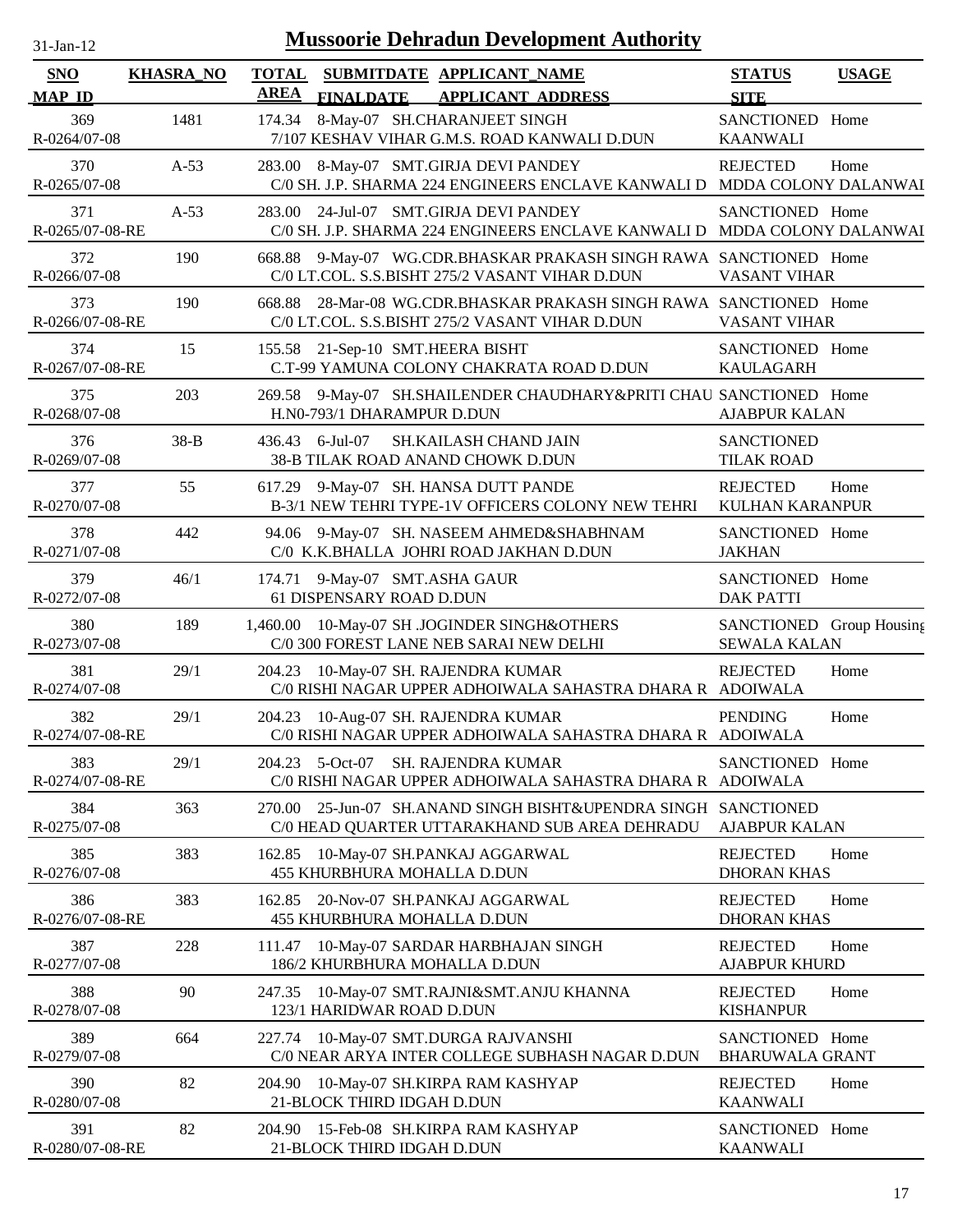| $-Jan-1$ |  |
|----------|--|
|          |  |

| SNO                    | <b>KHASRA_NO</b> | <b>TOTAL</b><br>SUBMITDATE APPLICANT_NAME                                                             | <b>STATUS</b>                                  | <b>USAGE</b> |
|------------------------|------------------|-------------------------------------------------------------------------------------------------------|------------------------------------------------|--------------|
| <b>MAP ID</b>          |                  | <b>AREA</b><br><b>FINALDATE</b><br><b>APPLICANT ADDRESS</b>                                           | <b>SITE</b>                                    |              |
| 392<br>R-0281/07-08    | 71/1             | 11-May-07 SMT. SHAILLY GOYAL<br>292.75<br>11, ANAND CHOWK TILAK ROAD D.DUN                            | <b>REJECTED</b><br>SAHASTRADHARA ROAD          | Home         |
| 393<br>R-0281/07-08-RE | 71/1             | 276.00 2-Aug-07 SMT. SHAILLY GOYAL<br>11, ANAND CHOWK TILAK ROAD D.DUN                                | <b>REJECTED</b><br>SAHASTRADHARA ROAD          | Home         |
| 394<br>R-0282/07-08    | 16D              | 329.10<br>11-May-07 SH. GYANEDRA KUMAR GUPTA<br>16-D, E.C.ROAD D.DUN                                  | <b>REJECTED</b><br>E.C.ROAD                    | Home         |
| 395<br>R-0283/07-08    | 363              | 11-May-07 SH. JAGDISH CHANDRA ARORA<br>260.12<br>69, P-I SHAKTI VIHAR MAJRA D.DUN                     | SANCTIONED Home<br><b>SHAKTI VIHAR</b>         |              |
| 396<br>R-0284/07-08    | 815              | 313.52<br>14-May-07 SH.BHARAT SINGH RAWAT<br>125/1 ASHOK VIHAR AJABPUR KALAN D.DUN                    | SANCTIONED Residential<br><b>AJABPUR KALAN</b> |              |
| 397<br>R-0285/07-08    | 141/141          | 94.50<br>14-May-07 SH.GHANSHYAM GUPTA<br>12/13 ANAND CHOWK D.DUN                                      | <b>REJECTED</b><br>DANDI PUR MOHLLA            | Residential  |
| 398<br>R-0286/07-08    | 494              | 14-May-07 SH. AMIT BHATT<br>149.31<br>253 KHURBHURA MOHALLA D.DUN.                                    | SANCTIONED Residential<br><b>NIRANJANPUR</b>   |              |
| 399<br>R-0287/07-08    | 884              | 14-May-07 SH.PREM SINGH KUKREJA<br>152.64<br>41 DHAMAWALA MOHALLA D.DUN                               | SANCTIONED Residential<br><b>DEHRA KHAS</b>    |              |
| 400<br>R-0288/07-08    | 45/84            | 14-May-07 SH.RAM SHARAN&OTHERS<br>243.64<br>45/48 LAKHI BAGH D.DUN                                    | <b>REJECTED</b><br><b>LAKHI BAGH</b>           | Residential  |
| 401<br>R-0289/07-08    | 884              | 14-May-07 SH.HARBHAJAN SINGH SETHI<br>175.81<br>403 CHANDER NAGAR GURU NANAK VIHAR D.DUN              | SANCTIONED<br><b>DEHRA KHAS</b>                | Residential  |
| 402<br>R-0290/07-08    | 33/1             | 14-May-07 SH.KAPIL GUPTA<br>123.72<br>33/1 MALVIYA ROAD KANWALI ROAD D.DUN                            | <b>REJECTED</b><br><b>MALVIAYA ROAD</b>        | Combo1       |
| 403<br>R-0291/07-08    | 1554             | 14-May-07 SMT.PREM LATA SHARMA<br>83.00<br>H.N0-8 AMBEDKAR NAGAR D.L.ROAD D.DUN                       | <b>REJECTED</b><br><b>KAANWALI</b>             | Residential  |
| 404<br>R-0292/07-08    | 113&115&116      | 14-May-07 M/S IDEA MOBILE COMMUNICATION LTD<br>162.18<br>182 VIDYA LAXMI COMPLEX ABU LANE MEERUT U.P. | <b>REJECTED</b><br><b>KISHANPUR</b>            | Combo1       |
| 405<br>R-0293/07-08    | 99               | 191.56 14-May-07 SH. JOGDHYAN&SANJAY KUMAR<br><b>68 NALA PANI ROAD D.DUN</b>                          | SANCTIONED Residential<br><b>NALAPANI ROAD</b> |              |
| 406<br>R-0294/07-08    | 480              | 313.62 14-May-07 SH.MANOJ KUMAR<br>67 NIRANJANPUR D.DUN                                               | SANCTIONED Residential<br>NIRANJANPUR          |              |
| 407<br>R-0295/07-08    | 21B              | 14-May-07 SMT. SUCHARITRA VERMA<br>710.00<br>TEG BAHADHUR ROAD D.DUN                                  | SANCTIONED Home<br>TEG BAHADHUR ROAD           |              |
| 408<br>R-0296/07-08    | 20               | 188.32<br>14-May-07 B.D.KOTHARI<br>12, MITRA LOK COLONY BALLUPUR D.DUN                                | <b>REJECTED</b><br>CHUKKHUWALA                 | Home         |
| 409<br>R-0297/07-08    | 586/3 MI         | 14-May-07 RAM PRASAD THAPLIYAL<br>240.19<br>155, G.M.S.ROAD D.DUN                                     | SANCTIONED Home<br><b>KAANWALI</b>             |              |
| 410<br>R-0298/07-08    | 604 M            | 14-May-07 ISHWAR PRASAD SHARMA<br>393.33<br>LANE-2, PUSHPKUNJ COLONY AJABPUR KHURD D.DUN              | SANCTIONED Home<br><b>AJABPUR KHURD</b>        |              |
| 411<br>R-0299/07-08    | 356 GA           | 14-May-07 RAVINDER KUMAR KAK<br>250.92<br>B-6, L.I.C. FLATS NEW CANAUAGT PALACE D.DUN                 | SANCTIONED Home<br><b>SEWALA KALAN</b>         |              |
| 412<br>R-0300/07-08    | 151              | 225.38 15-May-07 SH.CHAIT RAM DANGWAL<br>GRAM KHASETTI P.0- MEGADHAR DISTT-TEHRI GARHWA               | <b>REJECTED</b><br><b>AJABPUR KHURD</b>        | Home         |
| 413<br>R-0301/07-08    | 1573/3           | 15-May-07 SH.JEEVAN SINGH RAWAT<br>188.20<br>C/0 GARHWALI COLONY NEHRU GRAM RAIPUR D.DUN              | <b>REJECTED</b><br><b>RAIPUR</b>               | Home         |
| 414<br>R-0302/07-08    | 1434&1439        | 195.00 15-May-07 HUTCHISON ESSAR SOUTH LTD.<br>493 MANGAL PANDEY NAGAR MERUT                          | <b>REJECTED</b><br><b>AJABPUR KHURD</b>        | Towers       |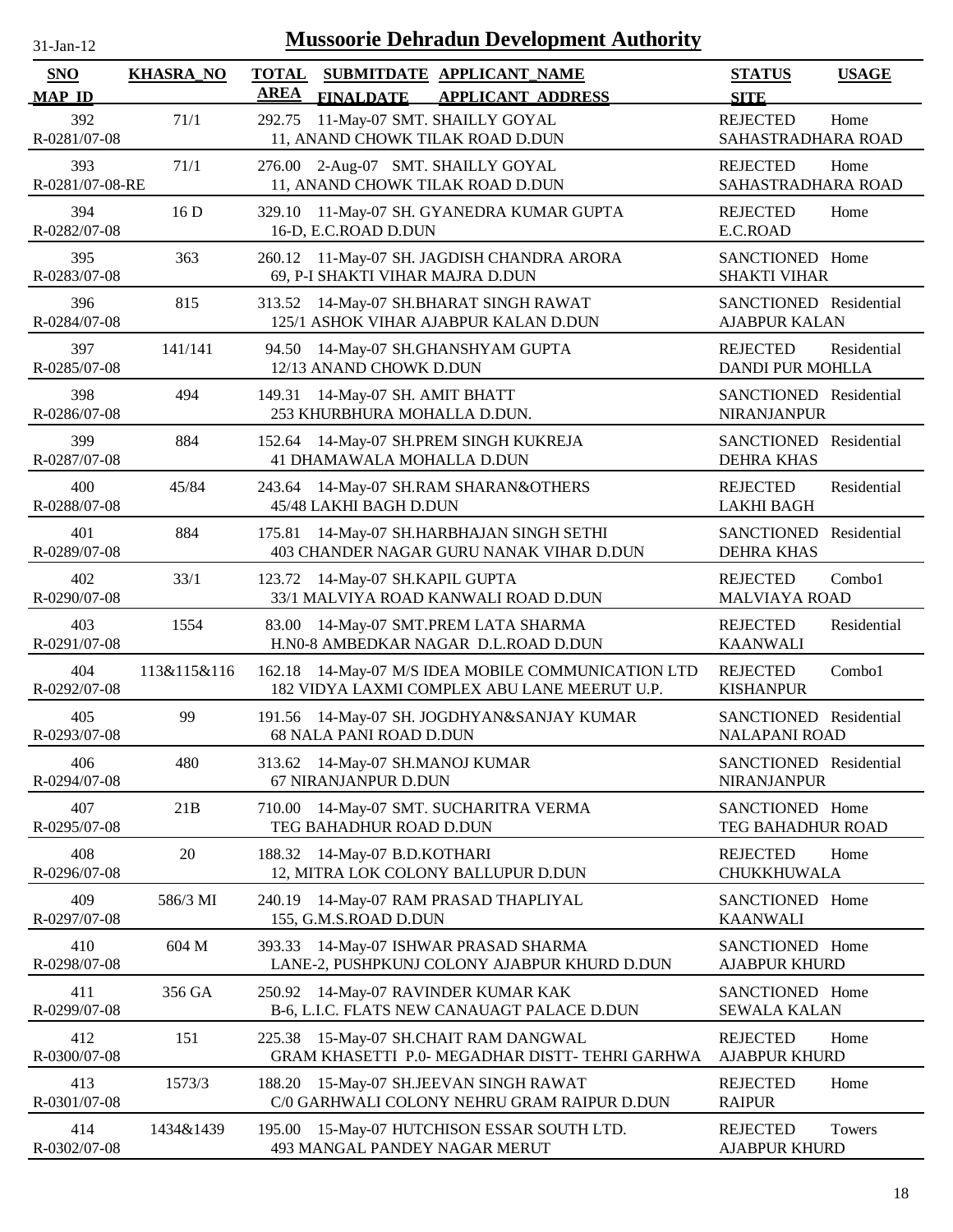| $31$ -Jan-12 |  |
|--------------|--|
|              |  |

| <b>SNO</b><br><b>MAP ID</b> | <b>KHASRA_NO</b> | <b>AREA</b>    | <b>FINALDATE</b>                                    | TOTAL SUBMITDATE APPLICANT NAME<br><b>APPLICANT ADDRESS</b>                                            | <b>STATUS</b><br><b>SITE</b>             | <b>USAGE</b> |
|-----------------------------|------------------|----------------|-----------------------------------------------------|--------------------------------------------------------------------------------------------------------|------------------------------------------|--------------|
| 415<br>R-0303/07-08         | 235/228          | 108.70         |                                                     | 15-May-07 SMT.MAMTA RANI JAIN<br>197 KHURBHURA MOHALLA BINDAL ROAD D.DUN                               | SANCTIONED Home<br>KHURBURA MOHALLA      |              |
| 416<br>R-0304/07-08         | 1217             | 167.65         | 15-May-07 SH. KULTAR SINGH                          | 315/1 INDER VIHAR RAJENDRA NAGAR STREET-N0-9 D.DUN GARHI                                               | SANCTIONED Home                          |              |
| 417<br>R-0305/07-08         | 919              | 131.72         |                                                     | 15-May-07 SH.MUKESH KUMAR SHARMA&MADHU SHA SANCTIONED Home<br>B-247 T.H.D.C COLONY AJABPUR KALAN D.DUN | <b>AJABPUR KALAN</b>                     |              |
| 418<br>R-0306/07-08         | 13               | 147.13         | 101/1 BLOCK-1 KARANPUR D.DUN                        | 16-May-07 SMT.DINESH KUMARI&AMAR KARANWAL SANCTIONED Home                                              | <b>BALBIR ROAD</b>                       |              |
| 419<br>R-0307/07-08         | 1345/1/2         | 171.50         | 1020 INDIRA NAGAR COLONY D.DUN                      | 16-May-07 SH.MANOJ KUMAR JUYAL&SARITA JUYAL                                                            | <b>REJECTED</b><br><b>KAANWALI</b>       | Home         |
| 420<br>R-0307/07-08-RE      | 1345/1/2         | $0.00^{\circ}$ | 1020 INDIRA NAGAR COLONY D.DUN                      | 10-Jul-08 SH.MANOJ KUMAR JUYAL&SARITA JUYAL                                                            | SANCTIONED Home<br><b>KAANWALI</b>       |              |
| 421<br>R-0308/07-08         | 65               | 302.14         |                                                     | 16-May-07 SH.PREM PRAKASH MUYAL<br>DEPUTY COMMISIONER OF CUSTOMS EXCISE AWAS VIKA                      | SANCTIONED Home<br><b>RAJ PUR ROAD</b>   |              |
| 422<br>R-0309/07-08         | 110              |                | 462.00 3-Jul-07                                     | <b>SH.GAURAV GUPTA</b><br>VILL-PREM PUR MAFI P.0-KAULAGARH D.DUN                                       | <b>SANCTIONED</b><br>PREMPUR MAFI (PART) |              |
| 423<br>R-0310/07-08         | 378              | 163.10         | 16-May-07 SH.RAM DASS                               | 149/115/1 RAVINDRA NATH TAGORE MARG-II D.DUN                                                           | SANCTIONED Home<br><b>HATHIBARKALA</b>   |              |
| 424<br>R-0311/07-08         | 141              | 239.50         | 16-May-07 SH.TEJ PAL SINGH                          | 208 SIDDHARTH VIHAR KANDOLI D.DUN                                                                      | SANCTIONED Home<br><b>KANDOLI</b>        |              |
| 425<br>R-0312/07-08         | 84               |                | 88 JHANDA MOHALLA D.DUN                             | 118.38 16-May-07 SH.RAVINDER KUMAR&OTHERS                                                              | SANCTIONED Home<br><b>JHANDA MOHALLA</b> |              |
| 426<br>R-0313/07-08         | 348/2&342/2      | 171.29         |                                                     | 16-May-07 SH. HASHMATTULA KHAN<br>33 K.V. SUB STATION 5 TEG BAHADUR ROAD D.DUN.                        | <b>REJECTED</b><br><b>DHARMPUR</b>       | Home         |
| 427<br>R-0314/07-08         | 87               | 173.75         | 16-May-07 SH.RAVI CHHABRA                           | A-21 MISSION COMPOUND SAHARANPUR U.P                                                                   | SANCTIONED Home<br><b>KISHANPUR</b>      |              |
| 428<br>R-0315/07-08         | 225              | 260.23         |                                                     | 16-May-07 SH.GAURAV SARASWAT<br>121/9 KISHAN GARH BASANT KUNJ NEW DELHI                                | SANCTIONED Home<br><b>DHORAN KHAS</b>    |              |
| 429<br>R-0316/07-08         | 87               |                | 173.75 16-May-07 SH.RAVI CHHABRA                    | A-21 MISSION COMPOUND SAHARANPUR U.P.                                                                  | <b>SANCTIONED</b><br><b>KISHANPUR</b>    | Home         |
| 430<br>R-0317/07-08         | 211              |                | 175.02 16-May-07 SMT.KUSUM<br>211 KARAN PUR-1 D.DUN |                                                                                                        | SANCTIONED Home<br><b>KARANPUR</b>       |              |
| 431<br>R-0318/07-08         | 113/2            | 100.00         |                                                     | 16-May-07 M/S HUTCHISON ESSAR SOUTH LTD<br>493 MANGAL PANDEY NAGAR UNIVERSITY ROAD MEERUT              | <b>REJECTED</b><br><b>RAIPUR ROAD</b>    | Towers       |
| 432<br>R-0319/07-08         | 219              | 180.00         |                                                     | 16-May-07 M/S BHARTI AIRTEL LTD.<br>D-185-C OKHLA PHASE-1 AIRTEL OFFICE NEW DELHI                      | <b>REJECTED</b><br><b>BANJARAWALA</b>    | Towers       |
| 433<br>R-0320/07-08         | 30               | 394.78         | <b>30 RAJPUR ROAD D.DUN</b>                         | 17-May-07 SH.NAVEEN KUMAR GUPTA                                                                        | <b>REJECTED</b><br><b>RAIPUR ROAD</b>    | Home         |
| 434<br>R-0320/07-08-RE      | 30               |                | <b>30 RAJPUR ROAD D.DUN</b>                         | 394.78 7-Sep-07 SH.NAVEEN KUMAR GUPTA                                                                  | SANCTIONED Home<br><b>RAJ PUR ROAD</b>   |              |
| 435<br>R-0321/07-08         | 563&566&567      |                |                                                     | 150.50 17-May-07 M/S BHARTI AIRTEL LTD<br>D-185-C OKHLA PHASE-1 AIRTEL OFFICE NEW DELHI                | <b>REJECTED</b><br><b>MAJRA</b>          | Towers       |
| 436<br>R-0322/07-08         | 72               | 180.00         |                                                     | 17-May-07 M/S BHARTI AIRTEL LTD<br>D-185-C OKHLA PHASE-1 AIRTEL OFFICE NEW DELHI                       | <b>REJECTED</b><br><b>KUANWALA</b>       | Towers       |
| 437<br>R-0323/07-08         | 621              |                | 518.98 17-May-07 DR. SMITA MEHRA                    | 21 DAULAT RAM ENCLAVE TURNER ROAD CLEMENT TOW                                                          | SANCTIONED Home<br><b>MAJRA</b>          |              |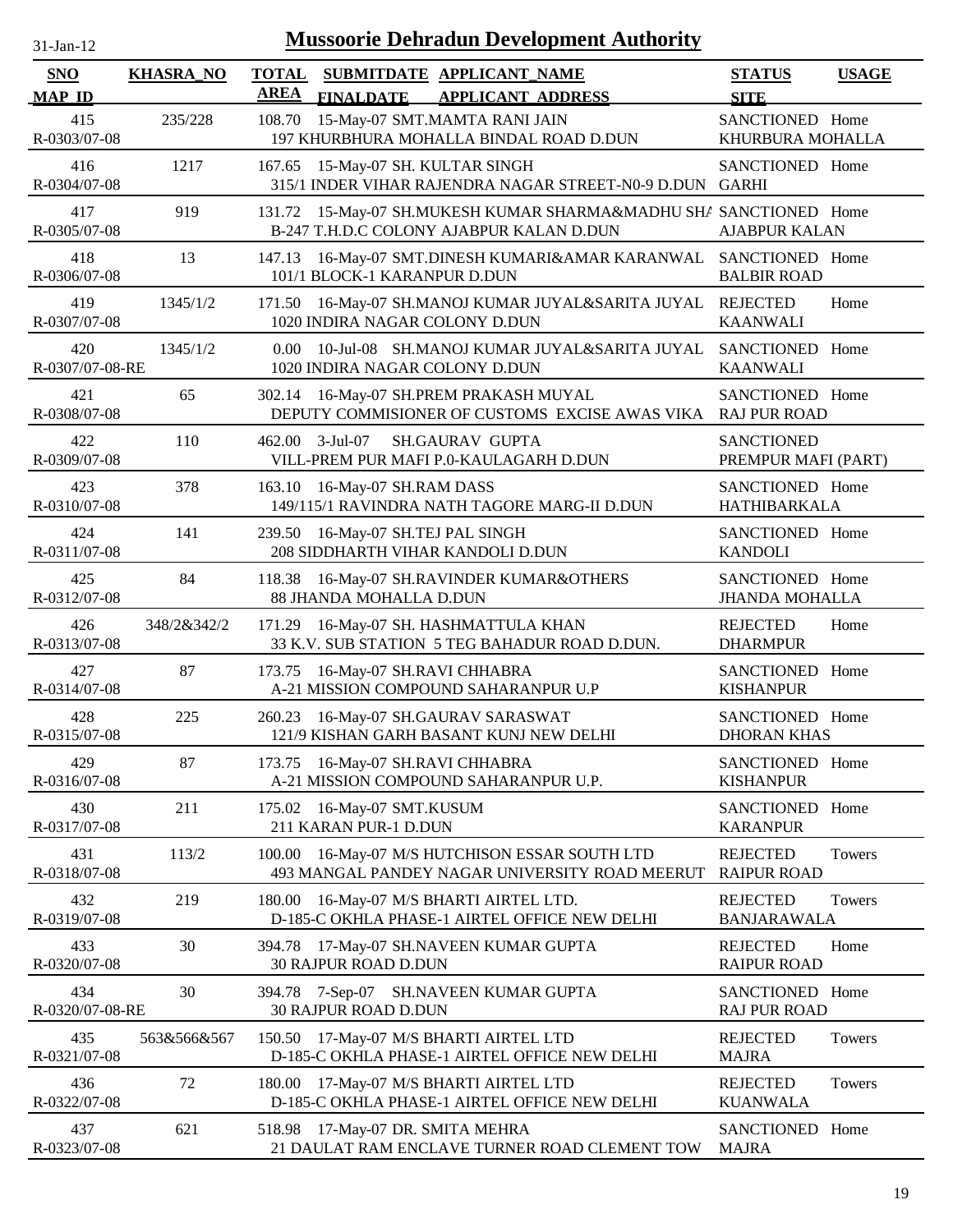| $31$ -Jan-12 |  |
|--------------|--|

| SNO                    | <b>KHASRA_NO</b> | <b>TOTAL</b> |                                                                 | SUBMITDATE APPLICANT_NAME                                                                                 | <b>STATUS</b>                             | <b>USAGE</b> |
|------------------------|------------------|--------------|-----------------------------------------------------------------|-----------------------------------------------------------------------------------------------------------|-------------------------------------------|--------------|
| <b>MAP ID</b>          |                  | AREA         | <b>FINALDATE</b>                                                | <b>APPLICANT ADDRESS</b>                                                                                  | <b>SITE</b>                               |              |
| 438<br>R-0324/07-08    | 493              |              |                                                                 | 219.32 17-May-07 SH.RAJENDRA KUMAR KAUL<br>C/0 DESHMESH PURI INDIRA GANDHI MARG NIRANJANPU                | SANCTIONED Home<br><b>NIRANJANPUR</b>     |              |
| 439<br>R-0325/07-08    | 374/1            |              |                                                                 | 88.27 17-May-07 SMT.CHANDRA PRABHA GUPTA<br>55 KALIDAS ROAD HATHIBARKALA D.DUN                            | <b>REJECTED</b><br><b>AAMWALA TARLA</b>   | Home         |
| 440<br>R-0325/07-08-RE | 374/1            |              |                                                                 | 88.27 7-Dec-07 SMT.CHANDRA PRABHA GUPTA<br>55 KALIDAS ROAD HATHIBARKALA D.DUN                             | SANCTIONED Home<br><b>AAMWALA TARLA</b>   |              |
| 441<br>R-0326/07-08    | 72               |              | <b>26 DILA RAM BAZAR D.DUN</b>                                  | 67.66 17-May-07 SH.RAVINDER PRASAD                                                                        | <b>REJECTED</b><br>LUNIA MAHALLA          | Home         |
| 442<br>R-0327/07-08    | $B-27$           | 180.00       | 17-May-07 SMT.DEEPA SINGH                                       | SH.NARENDER SINGH VILL-6 MADHOPUR HARPUR BALIYA   MDDA COLONY DALANWAI                                    | SANCTIONED Home                           |              |
| 443<br>R-0328/07-08    | 604              |              |                                                                 | 287.24 17-May-07 SMT. SUSHILA KAITHAT<br>GRAM SEMPATTI BASAR P.0- KAPOL GAON DISTT- TEHRI G AJABPUR KHURD | SANCTIONED Home                           |              |
| 444<br>R-0329/07-08    | 222&230          |              | 299.00 17-May-07 SH.BALRAJ BHAMBRI<br>58 NESHVILLA ROAD D.DUN   |                                                                                                           | <b>REJECTED</b><br><b>DHORAN KHAS</b>     | Home         |
| 445<br>R-0329/07-08-RE | 222&230          |              | 299.00 24-Jul-07 SH.BALRAJ BHAMBRI<br>58 NESHVILLA ROAD D.DUN   |                                                                                                           | <b>PENDING</b><br><b>DHORAN KHAS</b>      | Home         |
| 446<br>R-0329/07-08-RE | 222&230          |              | 299.00 13-Sep-07 SH.BALRAJ BHAMBRI<br>58 NESHVILLA ROAD D.DUN   |                                                                                                           | SANCTIONED Home<br><b>DHORAN KHAS</b>     |              |
| 447<br>R-0330/07-08    | 343              |              | 102.19 17-May-07 SH. L.P. MAITHANI                              | 23/6 SHAKTI COLONY HATHIBARKALAN D.DUN                                                                    | SANCTIONED Home<br><b>HATHIBARKALA</b>    |              |
| 448<br>R-0331/07-08    | 483              |              |                                                                 | 102.62 18-May-07 SH.BHUWAN CHANDRA KESTWAL<br>44 MATA MANDIR ROAD AJABPUR KALAN D.DUN                     | <b>REJECTED</b><br><b>AJABPUR KALAN</b>   | Home         |
| 449<br>R-0332/07-08    | 37/4             |              | 72.64 29-Jun-07 SMT. HEMLATA<br>151 NESHVILLA ROAD D.DUN        |                                                                                                           | <b>REJECTED</b><br><b>HATHIBARKALA</b>    |              |
| 450<br>R-0333/07-08    | 163              |              | 261 LAKHI BAGH D.DUN                                            | 278.70 10-Jul-07 SH.ANIL KUMAR GUPTA                                                                      | <b>REJECTED</b><br><b>NIRANJANPUR</b>     |              |
| 451<br>R-0334/07-08    | 321              |              | 171.73 22-Jun-07 SMT.BEENA DEVI<br>129 RAJPUR ROAD JAKHAN D.DUN |                                                                                                           | <b>REJECTED</b><br><b>JAKHAN</b>          |              |
| 452<br>R-0335/07-08    | 71               |              | 239.89 19-May-07 SH.TOSHIK KHAN<br>139/130 CHUKKUWALA -1 D.DUN  |                                                                                                           | SANCTIONED Home<br>CHUKKHUWALA            |              |
| 453<br>R-0336/07-08    | 2631/97/87       | 353.83       |                                                                 | 19-May-07 SH.AVNINDRA KUMAR SHARMA<br>I-A BALBIR ROAD DALANWALA D.DUN                                     | <b>REJECTED</b><br><b>BALBIR ROAD</b>     | Home         |
| 454<br>R-0337/07-08    | 49               | 124.82       | 37/1 E.C.ROAD D.DUN                                             | 26-Jun-07 SMT. MEENU KHANEJA&SURESH KUMAR K SANCTIONED                                                    | CHAKSALIYAWALA                            |              |
| 455<br>R-0338/07-08    | 85/1             | 173.99       | 19-May-07 SH.SURENDRA SINGH                                     | C/0 SH.N.S ROUTHAN 8-KALI MANDIR ENCLAVE G.M.S.ROA KAANWALI                                               | <b>REJECTED</b>                           | Home         |
| 456<br>R-0339/07-08    | $1-A$            |              | 1/3 NESHVILLA ROAD D.DUN.                                       | 197.95 19-May-07 SH.SOM PRAKASH & DEEPAK KUMAR                                                            | SANCTIONED Home<br>NESHVILLA ROAD         |              |
| 457<br>R-0340/07-08    | 197              | 282.29       | 108/12-3 DHARAMPUR D.DUN                                        | 19-May-07 SH.SUNIL KISHORE BISHT                                                                          | SANCTIONED Home<br><b>AJABPUR KHURD</b>   |              |
| 458<br>R-0341/07-08    | 647M/649         | 627.27       | 19-May-07 SH.G.P. TEOTIA                                        | SHOP-N0-4 SHIVA COMPLEX RAJPUR ROAD D.DUN                                                                 | SANCTIONED Home<br><b>BHARUWALA GRANT</b> |              |
| 459<br>R-0342/07-08    | 56               | 138.53       | 19-May-07 SMT. DEEPTI ARORA                                     | 57/19 RAJPUR ROAD SHIVA PALACE IIND FLOOR D.DUN                                                           | <b>REJECTED</b><br><b>RAJ PUR ROAD</b>    | Home         |
| 460<br>R-0343/07-08    | 288              |              | BLOCK-E, SARASWATI VIHAR D.DUN                                  | 197.30 19-May-07 PARIPURNA NAND RATURI                                                                    | SANCTIONED Home<br><b>AJABPUR KHURD</b>   |              |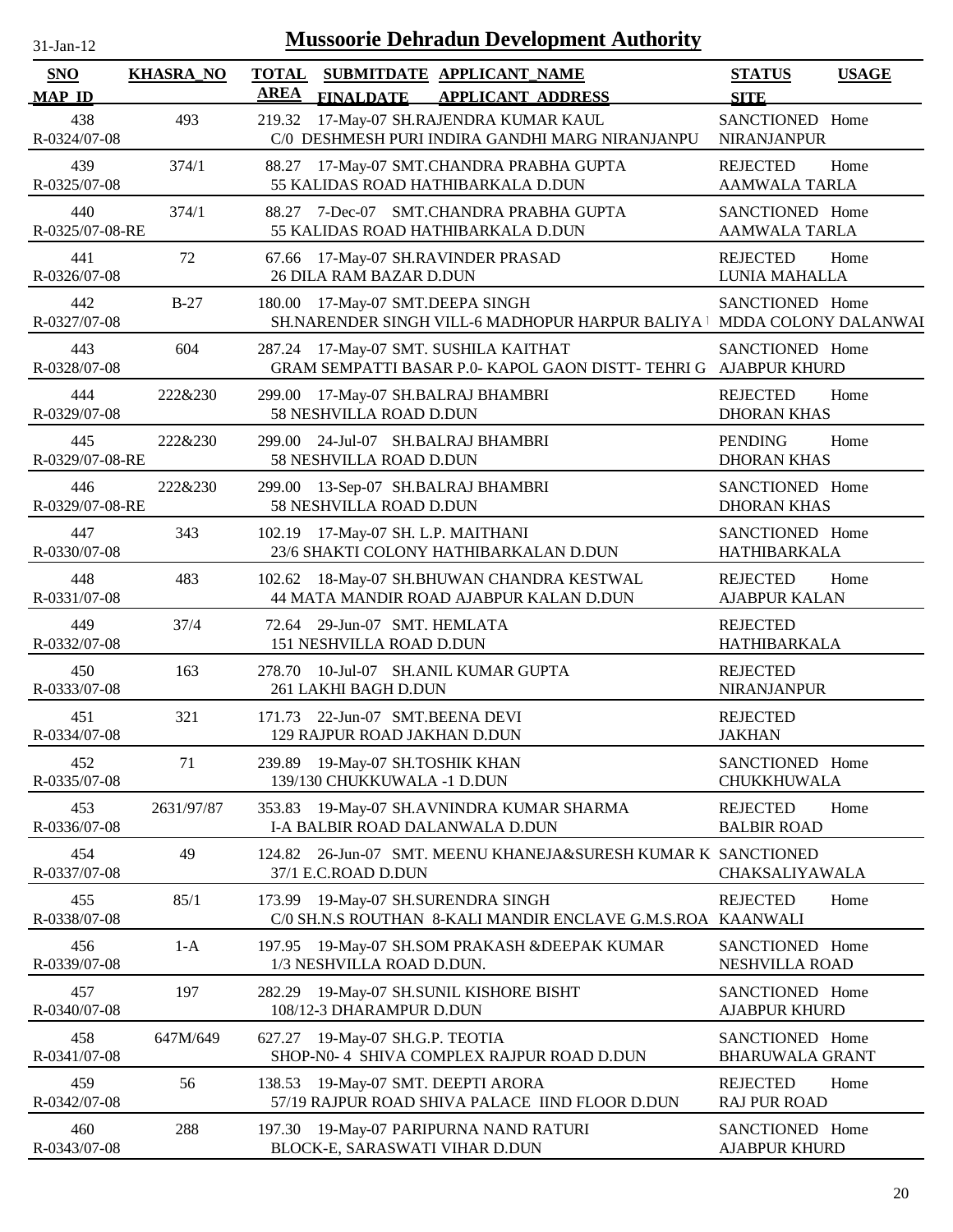| $31$ -Jan- $12$        |                  | <b>Mussoorie Dehradun Development Authority</b>                                                      |                                               |              |
|------------------------|------------------|------------------------------------------------------------------------------------------------------|-----------------------------------------------|--------------|
| SNO<br><b>MAP ID</b>   | <b>KHASRA_NO</b> | TOTAL SUBMITDATE APPLICANT_NAME<br><b>AREA</b><br><b>FINALDATE</b><br><b>APPLICANT ADDRESS</b>       | <b>STATUS</b><br><b>SITE</b>                  | <b>USAGE</b> |
| 461<br>R-0344/07-08    | H 38             | 19-May-07 SUDHIR JAIN<br>100.00<br>201/152, AJMAL KHAN ROAD D.DUN                                    | <b>REJECTED</b><br>DISPENSARY ROAD            | Home         |
| 462<br>R-0345/07-08    | 831              | 255.00 19-May-07 M.L.DABRAL<br>L-3, ASHOK VIHAR BYE-PASS ROAD D.DUN                                  | SANCTIONED Home<br><b>AJABPUR KALAN</b>       |              |
| 463<br>R-0346/07-08    | $\mathbf{1}$     | 334.80 21-May-07 SH. BALA DUTT<br>H.N0-209 VANASTHALI MANDIR MARG BALLUPUR D.DUN                     | SANCTIONED Home<br>KAULAGARH MAI CHAKBH(      |              |
| 464<br>R-0347/07-08    | 538              | 121.66 21-May-07 SH. H.B.SHARMA&SMT. CHANDRA KANTA<br>117 MANGAL BHAWAN SOCIETY AREA CLEMENT TOWN D. | SANCTIONED Home<br><b>BHARUWALA GRANT</b>     |              |
| 465<br>R-0348/07-08    | 230              | 242.46 21-May-07 SMT.RUTH KALSI<br>34 INDER ROAD DALANWALA D.DUN                                     | <b>REJECTED</b><br><b>DHORAN KHAS</b>         | Home         |
| 466<br>R-0348/07-08-RE | 230              | 11-Sep-07 SMT.RUTH KALSI<br>242.46<br>34 INDER ROAD DALANWALA D.DUN                                  | <b>PENDING</b><br><b>DHORAN KHAS</b>          | Home         |
| 467<br>R-0348/07-08-RE | 230              | 242.46 6-Feb-08 SMT.RUTH KALSI<br>34 INDER ROAD DALANWALA D.DUN                                      | SANCTIONED Home<br><b>DHORAN KHAS</b>         |              |
| 468<br>R-0349/07-08    | 62&36            | 948.56 21-May-07 SH.NARESH KUMAR GUPTA&ASHOK KUMA SANCTIONED Home<br><b>76 PIPAL MANDI D.DUN</b>     | ANAND CHOWK                                   |              |
| 469<br>R-0350/07-08    | 50               | 250.20 4-Jun-07 SH. HOSH RAM SINGH<br>103/4 D.L.ROAD D.DUN                                           | <b>REJECTED</b><br><b>ADOIWALA</b>            |              |
| 470<br>R-0351/07-08    | 1154             | 210.22 21-May-07 SH.HARMEET SINGH&SMT.JASVINDER KAU SANCTIONED Home<br>325 PANDITWARI D.DUN          | <b>KAANWALI</b>                               |              |
| 471<br>R-0352/07-08    | 226&228          | 21-May-07 SH.VIJAY VEER SINGH RAWAT<br>70.05<br>H.N0-7 BLOCK-C NAI BASTI RACE COURSE D.DUN           | <b>REJECTED</b><br><b>AJABPUR KHURD</b>       | Home         |
| 472<br>R-0353/07-08    | $30-C$           | 364.42 21-May-07 SMT. VIMLA GAUTAM&SURESH CHAND GA SANCTIONED Home<br>34 MOHINI ROAD DALANWALA D.DUN | <b>MOHINI ROAD</b>                            |              |
| 473<br>R-0354/07-08    | 1064             | 180.00 21-May-07 M/S BHARTI AIRTEL LTD.<br>D-185-C OKHLA PHASE-1 AIRTEL OFFICE NEW DELHI             | <b>REJECTED</b><br><b>NATHANPUR</b>           | Towers       |
| 474<br>R-0355/07-08    | 36/1280          | 412.33 22-May-07 SH.D.N. PARINDRIYAL<br>262 NEHRU COLONY D.DUN                                       | <b>AJABPUR KALAN</b>                          | Home         |
| 475<br>R-0356/07-08    | $S-2-B/8$        | 575.30 22-May-07 SH.MADAN SINGH<br>S-2-B/8 DEFENCE COLONY D.DUN                                      | <b>REJECTED</b><br>DEFENCE COLONY             | Home         |
| 476<br>R-0357/07-08    | 27               | 22-May-07 SH.SURESH PRASAD BHATT<br>181.42<br>G-36 P.N.T COLONY CHUKKHUWALA D.DUN                    | SANCTIONED Home<br><b>AJABPUR KHURD</b>       |              |
| 477<br>R-0358/07-08    | 20               | 22-May-07 SMT.KAMLESH CHACHRA<br>362.89<br>461- KAULAGARH ROAD RAJENDRA NAGAR D.DUN                  | SANCTIONED Home<br><b>CHAI BAGH KAULAGARH</b> |              |
| 478<br>R-0359/07-08    | 151              | 285.41<br>22-May-07 SH. MURARI LAL<br>B-40/1 ONGC COLONY GROUND FLOOR D.DUN                          | <b>REJECTED</b><br><b>AJABPUR KALAN</b>       | Home         |
| 479<br>R-0359/07-08-RE | 151              | 26-Jul-07 SH. MURARI LAL<br>285.41<br>B-40/1 ONGC COLONY GROUND FLOOR D.DUN                          | SANCTIONED Home<br><b>AJABPUR KALAN</b>       |              |
| 480<br>R-0360/07-08    | 49/4             | 93.37 22-May-07 SH.MANGU SINGH<br>49 D.L.ROAD D.DUN                                                  | <b>REJECTED</b><br>D.L.ROAD                   | Home         |
| 481<br>R-0361/07-08    | 381              | 22-May-07 SMT.RANJANA MAHENDRU&MUKUL MAHE SANCTIONED Home<br>489.31<br>101 JHANDA MOHALLA D.DUN      | TEG BAHADHUR ROAD                             |              |
| 482<br>R-0362/07-08    | 292/1            | 188.07 22-May-07 SH. LEKH RAJ SINGH BISHT<br>C/0 SARASWATI VIHAR KALA GAON AJABPUR KHURD D.DU        | SANCTIONED Home<br><b>AJABPUR KHURD</b>       |              |
| 483<br>R-0363/07-08    | 55               | 460.76 22-May-07 SH. VISHALUDDIN<br>55/3 E.C.ROAD DALANWALA D.DUN                                    | <b>REJECTED</b><br>E.C.ROAD                   | Home         |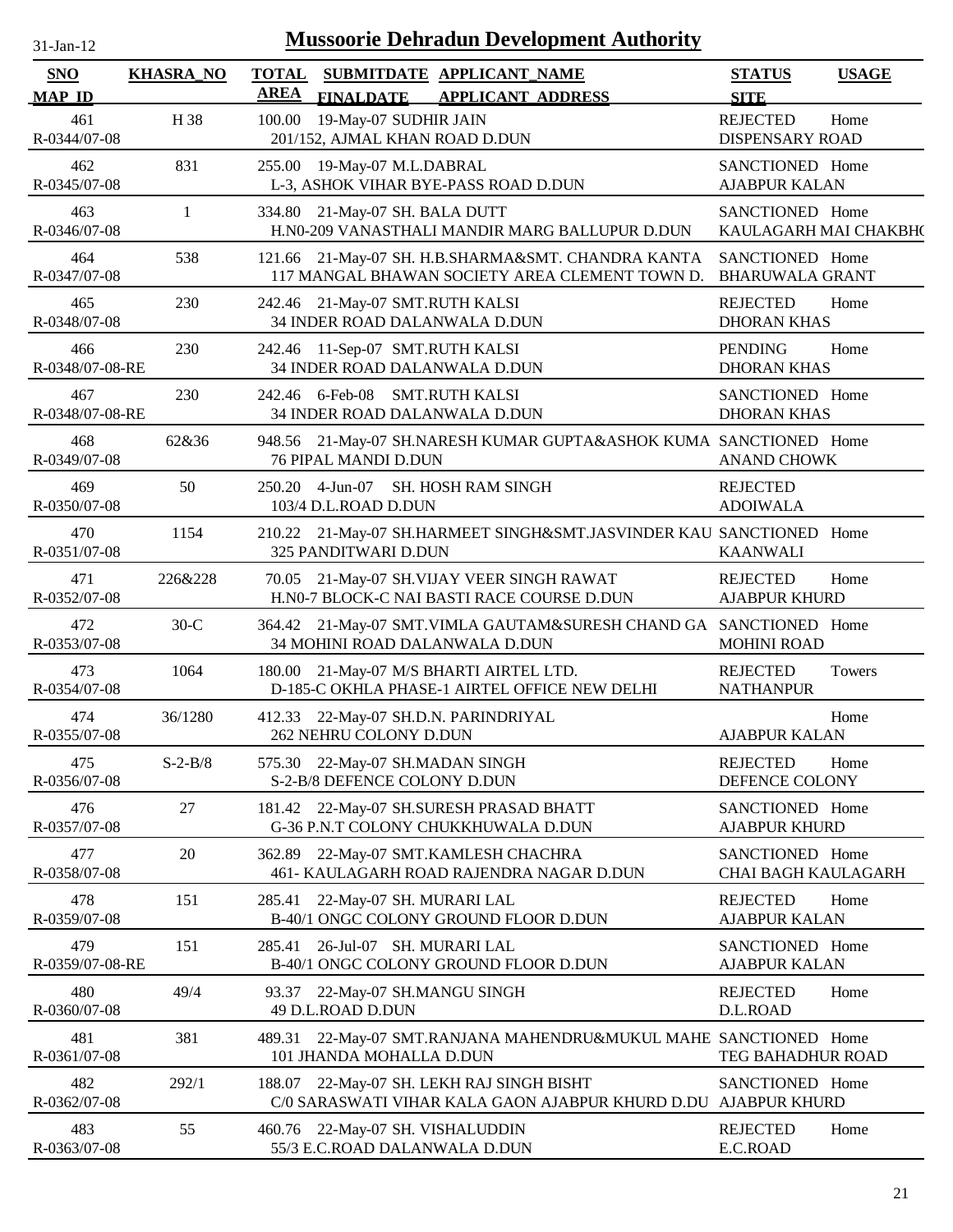| n, | t-Jan-T |  |
|----|---------|--|
|    |         |  |

| <b>SNO</b>             | <b>KHASRA_NO</b> | <b>TOTAL</b> |                                                     | SUBMITDATE APPLICANT_NAME                                                                |                                                                                                        | <b>STATUS</b>                           | <b>USAGE</b>  |
|------------------------|------------------|--------------|-----------------------------------------------------|------------------------------------------------------------------------------------------|--------------------------------------------------------------------------------------------------------|-----------------------------------------|---------------|
| <b>MAP ID</b>          |                  | <b>AREA</b>  | <b>FINALDATE</b>                                    | <b>APPLICANT ADDRESS</b>                                                                 |                                                                                                        | <b>SITE</b>                             |               |
| 484<br>R-0364/07-08    | 52               | 160.50       | 54 DISPENSARY ROAD D.DUN                            | 22-May-07 SH. HARSH MITTAL                                                               |                                                                                                        | <b>REJECTED</b><br><b>LITTAN ROAD</b>   | Home          |
| 485<br>R-0365/07-08    |                  |              | 30/11/1 RAJPUR ROAD D.DUN                           | 3/2&6&10&11 6,291.53 22-May-07 SMT.KULWANT KUKREJA                                       |                                                                                                        | <b>REJECTED</b><br><b>AJABPUR KHURD</b> | Educational   |
| 486<br>R-0366/07-08    | 260              | 583.54       |                                                     | 22-May-07 SH.KALI RAM GARG&RAJEEV GARG<br>93 TAGORE VILLA CHAKRATA ROAD D.DUN            |                                                                                                        | <b>REJECTED</b><br><b>KAANWALI</b>      | Home          |
| 487<br>R-0366/07-08-RE | 260              | 590.28       |                                                     | 20-Aug-07 SH.KALI RAM GARG&RAJEEV GARG<br>93 TAGORE VILLA CHAKRATA ROAD D.DUN            |                                                                                                        | <b>PENDING</b><br><b>KAANWALI</b>       | Home          |
| 488<br>R-0366/07-08-RE | 260              | 590.28       |                                                     | 27-Nov-07 SH.KALI RAM GARG&RAJEEV GARG<br>93 TAGORE VILLA CHAKRATA ROAD D.DUN            |                                                                                                        | SANCTIONED Home<br><b>KAANWALI</b>      |               |
| 489<br>R-0367/07-08    | 348              | 161.01       | 23-May-07 SH. SOM RAJ<br>48/109 OLD DALANWALA D.DUN |                                                                                          |                                                                                                        | SANCTIONED Home<br><b>AAMWALA TARLA</b> |               |
| 490<br>R-0368/07-08    | 528&529          |              |                                                     | 241.54 23-May-07 SH.RAJESH KHANNA&OTHERS                                                 | B-22 HANS APARTMENT ESTATE ARJUN NAGAR SHADRA N                                                        | SANCTIONED Home<br><b>NIRANJANPUR</b>   |               |
| 491<br>R-0369/07-08    | 619              | 343.60       | 2-Jul-07                                            | <b>SMT.PARUL GUPTA</b><br>2- J.E. QTRS. CANTT HOSPITAL CLEMENT TOWN D.DUN                |                                                                                                        | DC SANCTION<br><b>MAJRA</b>             |               |
| 492<br>R-0370/07-08    | 127              | 205.97       |                                                     |                                                                                          | 23-May-07 SH.MAN MOHAN SINGH&VISHAL AGARWA REJECTED<br>C/0 NIBBLES TURNER ROAD CLEMENT TOWN CANTT D.DU | <b>SEWALA KALAN</b>                     | Home          |
| 493<br>R-0371/07-08    | 51/2             |              |                                                     | 204.92 23-May-07 SH.RAKESH KUMAR BHENWAL<br>8 AKTA VIHAR PANDITWARI D.DUN                |                                                                                                        | SANCTIONED Home<br><b>PANDITWARI</b>    |               |
| 494<br>R-0372/07-08 3  | 1100&1102&110    |              |                                                     | 134.67 23-May-07 SMT.KRISHANA DEVI<br>411 BALLUPUR CHAKRATA ROAD D.DUN                   |                                                                                                        | <b>REJECTED</b><br><b>GARHI</b>         | Home          |
| 495<br>R-0373/07-08    | 538              |              | 141.02 23-May-07 SH. VIVEK GUPTA                    | <b>65 DHAKPATTI RAJPUR ROAD D.DUN</b>                                                    |                                                                                                        | SANCTIONED Home<br><b>DAK PATTI</b>     |               |
| 496<br>R-0374/07-08    | 373/1            |              |                                                     | 180.00 23-May-07 M/S BHARTI AIRTEL LTD.<br>D-185-C OKHLA PHASE-1 AIRTEL OFFICE NEW DELHI |                                                                                                        | <b>REJECTED</b><br><b>AAMWALA TARLA</b> | <b>Towers</b> |
| 497<br>R-0375/07-08    | 280              | 180.00       |                                                     | 23-May-07 M/S BHARTI AIRTEL LTD.<br>D-185-C OKHLA PHASE-1 AIRTEL OFFICE NEW DELHI        |                                                                                                        | <b>REJECTED</b><br><b>DEHRA KHAS</b>    | Towers        |
| 498<br>R-0376/07-08    | 45/16            |              | 45/16 CHAKRATA ROAD D.DUN                           | 211.30 24-May-07 SH M.C.JAIN& SMT.SUNITI JAIN                                            |                                                                                                        | SANCTIONED Home<br><b>CHAKRATA ROAD</b> |               |
| 499<br>R-0377/07-08    | 1044             | 217.48       | 24-May-07 SH. ALOK RAWAT                            |                                                                                          | C/0 DIVYA VIHAR DHARAMPUR DANDA P.0-NEHRU GRAM I                                                       | <b>REJECTED</b><br><b>AJABPUR KALAN</b> | Home          |
| 500<br>R-0378/07-08    | 390              | 67.37        |                                                     | 24-May-07 SMT.DARSHAN DEVI<br>47/2 PARK ROAD LAXMAN CHOWK D.DUN                          |                                                                                                        | <b>REJECTED</b><br><b>NIRANJANPUR</b>   | Home          |
| 501<br>R-0379/07-08    | 554              | 319.92       | 25-May-07 SMT.RAMA RANI                             | 110/12 MOHIT NAGAR G.M.S.ROAD KANWALI D.DUN                                              |                                                                                                        | <b>REJECTED</b><br><b>KAANWALI</b>      | Home          |
| 502<br>R-0380/07-08    | 50&51            | 254.63       | 17/21 HANUMAN CHOWK D.DUN                           | 25-May-07 SMT.RAKHI AGGARWAL                                                             |                                                                                                        | <b>SANCTIONED</b><br><b>TILAK ROAD</b>  | Home          |
| 503<br>R-0381/07-08    | 230              | 182.53       | 61/1/2 HATHIBARKALA D.DUN                           | 25-May-07 SH. KUNDAN SINGH                                                               |                                                                                                        | <b>REJECTED</b><br><b>HATHIBARKALA</b>  | Home          |
| 504<br>R-0382/07-08    | 22 K             | 185.80       |                                                     | 26-May-07 TATA TELESERVICES LTD.<br>501, MANGAL PANDEY NAGAR MERUT (U.P)                 |                                                                                                        | <b>SANCTIONED</b><br><b>HARRAWALA</b>   | <b>Towers</b> |
| 505<br>R-0383/07-08    | 93/2&94&95       | 225.83       |                                                     | 28-May-07 SH.JEET SINGH PANWAR                                                           | C/0 UPPER ADHOIWALA SAHASTRADHARA ROAD D.DUN                                                           | SANCTIONED Home<br><b>ADOIWALA</b>      |               |
| 506<br>R-0384/07-08    | 160/1/295        | 190.91       | 28-May-07 SMT.REKHA JAIN                            | C/0 KOCHHAR COLONY RAJPUR ROAD D.DUN                                                     |                                                                                                        | <b>REJECTED</b><br><b>JAKHAN</b>        | Home          |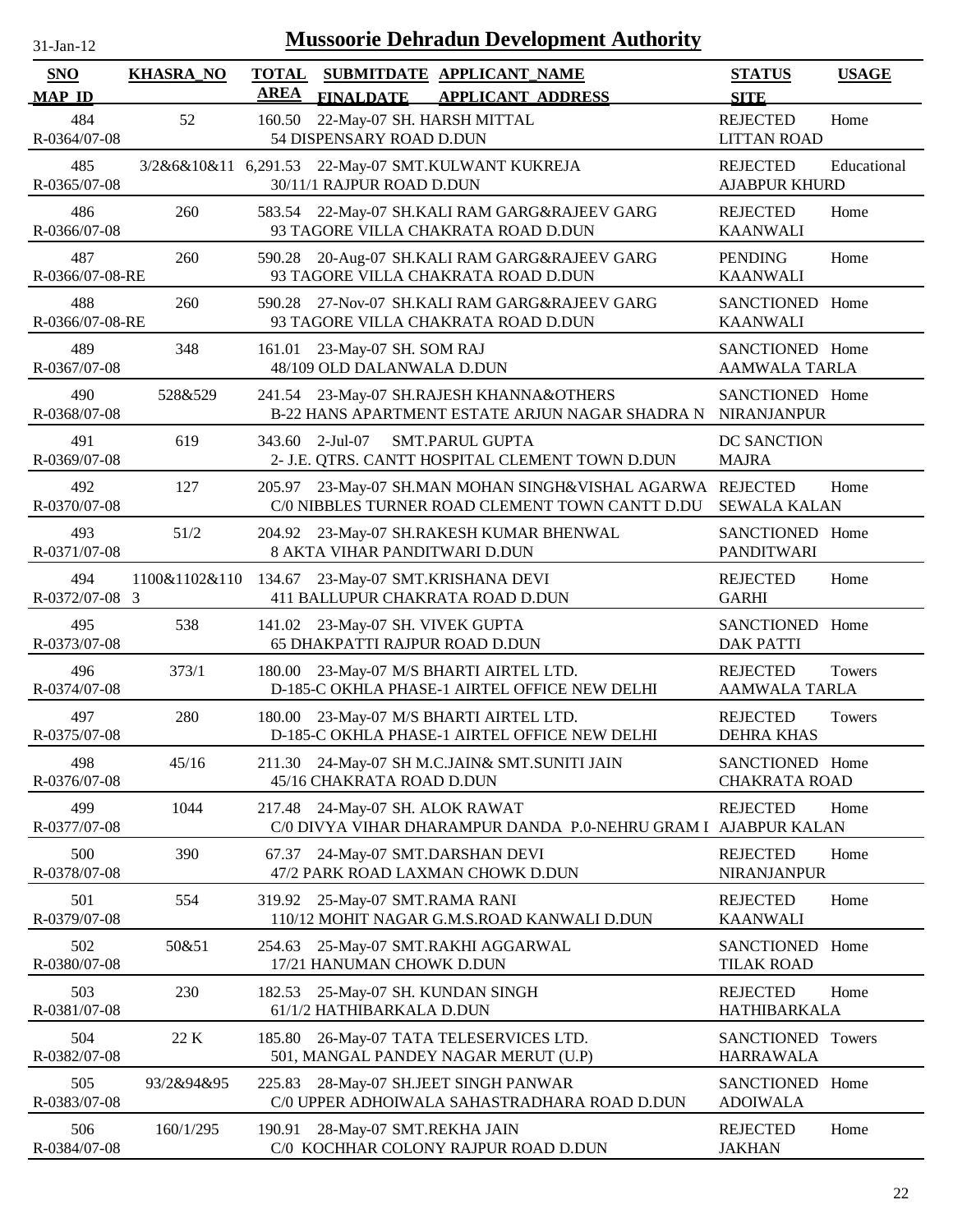| $31$ -Jan-12 |  |
|--------------|--|

| SNO                                     | <b>KHASRA_NO</b> | <b>TOTAL</b><br>SUBMITDATE APPLICANT_NAME                                                                                                 | <b>STATUS</b><br><b>USAGE</b>                          |
|-----------------------------------------|------------------|-------------------------------------------------------------------------------------------------------------------------------------------|--------------------------------------------------------|
| <b>MAP ID</b><br>507<br>R-0384/07-08-RE | 160/1/295        | <b>AREA</b><br><b>FINALDATE</b><br><b>APPLICANT ADDRESS</b><br>22-Oct-07 SMT.REKHA JAIN<br>220.28<br>C/0 KOCHHAR COLONY RAJPUR ROAD D.DUN | <b>SITE</b><br><b>PENDING</b><br>Home<br><b>JAKHAN</b> |
| 508<br>R-0384/07-08-RE                  | 160/1/295        | 190.91 2-Apr-08 SMT.REKHA JAIN<br>C/0 KOCHHAR COLONY RAJPUR ROAD D.DUN                                                                    | SANCTIONED Home<br><b>JAKHAN</b>                       |
| 509<br>R-0385/07-08                     | 264&265          | 549.60<br>28-May-07 SH. L.N.BAHUGUNA<br>H.N0-99 NEW SAHASTRADHARA ROAD ADHOIWALA D.DUN                                                    | SANCTIONED Home<br><b>ADOIWALA</b>                     |
| 510<br>R-0386/07-08                     | 1093             | 29-May-07 SH.INDERJEET SINGH&RAJINDER SINGH<br>102.23<br>C/0 VYOM PRASTHA OPP- CASPER SCHOOL KANWALI G.M.                                 | DC SANCTION Home<br><b>KAANWALI</b>                    |
| 511<br>R-0387/07-08                     | 87               | 219.79<br>29-May-07 SH.SHYAM SUNDER&RAJESH KUMAR<br>254/1 CHUKKUWALA D.DUN                                                                | <b>REJECTED</b><br>Home<br><b>SEWALA KALAN</b>         |
| 512<br>R-0387/07-08-RE                  | 87               | 22-Oct-07 SH.SHYAM SUNDER&RAJESH KUMAR<br>219.79<br>254/1 CHUKKUWALA D.DUN                                                                | <b>PENDING</b><br>Home<br><b>SEWALA KALAN</b>          |
| 513<br>R-0387/07-08-RE                  | 87               | 11-Mar-08 SH.SHYAM SUNDER&RAJESH KUMAR<br>219.79<br>254/1 CHUKKUWALA D.DUN                                                                | SANCTIONED Home<br><b>SEWALA KALAN</b>                 |
| 514<br>R-0388/07-08                     | 226              | 29-May-07 SH.NARESH KUMAR KAPOOR<br>118.63<br>443 KHURBHURA MOHALLA BLOCK-III D.DUN                                                       | SANCTIONED Home<br>KHURBURA MOHALLA                    |
| 515<br>R-0389/07-08                     | 188&189          | 301.85<br>29-May-07 SMT.VINOD KUMARI<br>H.N0-685 LANE-N0-11 VIJAY PARK EXT. BALLUPUR ROAD D                                               | SANCTIONED Home<br><b>KAANWALI</b>                     |
| 516<br>R-0390/07-08                     | 74               | 94.00 29-May-07 SH.JOGENDER GAUR<br>33 BALLUPUR ROAD D.DUN                                                                                | <b>REJECTED</b><br>Home<br>PREMPUR MAFI (PART)         |
| 517<br>R-0391/07-08                     | 74               | 94.00 29-May-07 SH.RAVISH SHARMA&SMT ARCHANA SHAR REJECTED<br>29 VANASTHALI LOWAL SIDE KAULAGARH ROAD BALLUPU PREMPUR MAFI (PART)         | Home                                                   |
| 518<br>R-0392/07-08                     | 602              | 183.92 29-May-07 SMT. NEELAM KAUR<br>C/0 DOON ENCLAVE CHANDRABANI ROAD SEWLA KALAN   MAJRA                                                | SANCTIONED Home                                        |
| 519<br>R-0393/07-08                     | $G-21$           | 122.20 29-May-07 SMT.PARAMJEET KAUR<br>2/11 REST CAMP D.DUN                                                                               | SANCTIONED Home<br><b>RACE COURSE</b>                  |
| 520<br>R-0394/07-08                     | 73               | 204.85 29-May-07 SMT.CHANDRA DEVI<br><b>B-121 NEHRU NAGAR COLONY DHARAMPUR D.DUN</b>                                                      | SANCTIONED Home<br><b>CHAK AJABPUR KALAN</b>           |
| 521<br>R-0395/07-08                     | 44               | 670.00 29-May-07 SMT.SONAL BHATIA&OTHERS<br>F-07 HARIDWAR ROAD D.DUN                                                                      | SANCTIONED Home<br><b>JAKHAN</b>                       |
| 522<br>R-0396/07-08                     | 795/2            | 30-May-07 SH.RAMESH DUTT KOTHIYAL<br>770.00<br>GRAM&P.0-NATHUWA WALA D.DUN                                                                | <b>REJECTED</b><br>Home<br><b>KAANWALI</b>             |
| 523<br>R-0396/07-08-RE                  | 795/2            | $3-Oct-07$<br>SH.RAMESH DUTT KOTHIYAL<br>770.00<br>GRAM&P.0-NATHUWA WALA D.DUN                                                            | <b>REJECTED</b><br>Home<br><b>KAANWALI</b>             |
| 524<br>R-0397/07-08                     | 516              | 30-May-07 SH.SURESH BHASIN&SMT.FAITH BHASIN<br>264.20<br>12 SHIV VIHAR MAHARANI BAGH BALLUPUR CHOWK D.DU                                  | <b>PENDING</b><br>Home<br><b>KAANWALI</b>              |
| 525<br>R-0398/07-08                     | 70               | 185.77<br>30-May-07 SH.P.S. PANWAR<br>STREET-N0-3 SHASTRI NAGAR HARIDWAR ROAD D.DUN                                                       | SANCTIONED Home<br>CHAK AJABPUR KALAN                  |
| 526<br>R-0399/07-08                     | 598              | 30-May-07 SMT.SUDHA ARORA<br>218.43<br>C/0 SMT.SUSHILA CHAUHAN " AMBAR" 211 TURNER ROAD   MAJRA                                           | SANCTIONED Home                                        |
| 527<br>R-0400/07-08                     | 340/1            | 30-May-07 SH.KRISHAN SINGH&KAMAL SINGH<br>399.00<br><b>46 TEG BAHADUR ROAD DAANWALA D.DUN</b>                                             | SANCTIONED Home<br><b>DHARMPUR</b>                     |
| 528<br>R-0401/07-08                     | $A-76$           | 230.00<br>30-May-07 SH.MAN MOHAN SINGH GANDHI&SATWAN<br>9 CHANDER ROAD DALANWALA D.DUN                                                    | SANCTIONED Home<br>MDDA COLONY DALANWAI                |
| 529<br>R-0402/07-08                     | 203              | 30-May-07 SH.SURENDRA SINGH GUSAIN<br>195.40<br>31 HARIDWAR ROAD D.DUN                                                                    | SANCTIONED Home<br><b>AJABPUR KHURD</b>                |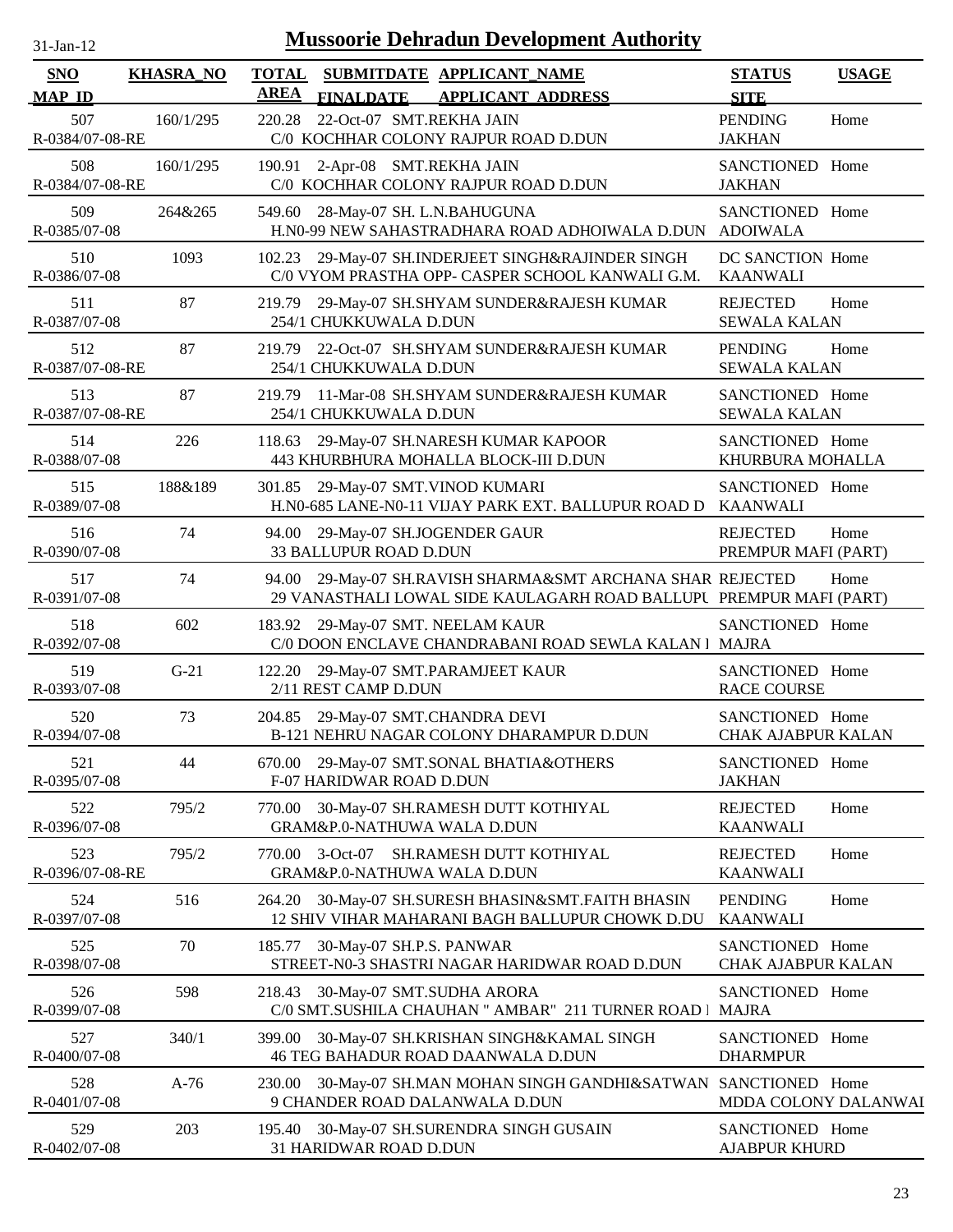| $31-Jan-12$                 |                  | <b>Mussoorie Dehradun Development Authority</b>                                                          |                                                       |
|-----------------------------|------------------|----------------------------------------------------------------------------------------------------------|-------------------------------------------------------|
| <b>SNO</b><br><b>MAP ID</b> | <b>KHASRA_NO</b> | <b>TOTAL</b><br>SUBMITDATE APPLICANT_NAME<br><b>AREA</b><br><b>FINALDATE</b><br><b>APPLICANT ADDRESS</b> | <b>STATUS</b><br><b>USAGE</b><br><b>SITE</b>          |
| 530<br>R-0403/07-08         | 2084             | 30-May-07 SH.VIRENDRA SINGH PANWAR<br>398.36<br><b>I I/13 RACE COURSE D.DUN</b>                          | <b>REJECTED</b><br>Home<br><b>AJABPUR KALAN</b>       |
| 531<br>R-0404/07-08         | 322              | 105.50 31-May-07 SMT.UMA RANI<br>C/0 SH. JAI PAL D.B.S. COLLEGE D.DUN                                    | <b>REJECTED</b><br>Home<br><b>AAMWALA TARLA</b>       |
| 532<br>R-0405/07-08         | 261              | 146.89 31-May-07 SMT.SHEELA PANERU<br>C/0 VIHAL AHMED 130/A BHANDARI BAG D.DUN                           | SANCTIONED Home<br><b>AJABPUR KHURD</b>               |
| 533<br>R-0406/07-08         | 193              | 129.92 31-May-07 SMT.MANJU LATA SHARMA<br>325 DHARAMPUR MATA MANDIR ROAD D.DUN                           | SANCTIONED Home<br><b>DHARMPUR</b>                    |
| 534<br>R-0407/07-08         | 756              | 31-May-07 SMT.BEENA RAJPAL<br>73.57<br>255 CHUKKUWALA D.DUN                                              | <b>REJECTED</b><br>Home<br><b>DEHRA KHAS</b>          |
| 535<br>R-0408/07-08         | 399              | 31-May-07 SMT.ARCHNA JAIN&NARENDRA KUMAR J<br>303.39<br>C/0 SOMASHWAR NAGAR RISHIKESH D.DUN              | <b>REJECTED</b><br>Home<br><b>JAKHAN</b>              |
| 536<br>R-0408/07-08-RE      | 399              | 20-Nov-07 SMT.ARCHNA JAIN&NARENDRA KUMAR J<br>303.39<br>C/0 SOMASHWAR NAGAR RISHIKESH D.DUN              | SANCTIONED Home<br><b>JAKHAN</b>                      |
| 537<br>R-0409/07-08         | 12               | 31-May-07 SH.MAYANK PATHAK<br>176.51<br>C/0 SH.S.P. SHARMA 7 NEW ROAD D.DUN                              | SANCTIONED Home<br><b>SEWALA KALAN</b>                |
| 538<br>R-0410/07-08         | 282              | 149.00<br>31-May-07 SH.SURESH CHAND<br>C/0 LAXMI PROPERTIES MAJRA NEAR MAJRA SCHOOL D.DU SEWALA KALAN    | <b>REJECTED</b><br>Home                               |
| 539<br>R-0411/07-08         | 476              | 31-May-07 SMT. ANANDI DEVI<br>136.80<br>E-BLOCK SARASWATI VIHAR AJABPUR KHURD D.DUN                      | <b>REJECTED</b><br>Home<br><b>JAKHAN</b>              |
| 540<br>R-0411/07-08-RE      | 476              | 7-Mar-08 SMT. ANANDI DEVI<br>136.80<br>E-BLOCK SARASWATI VIHAR AJABPUR KHURD D.DUN                       | SANCTIONED Home<br><b>JAKHAN</b>                      |
| 541<br>R-0412/07-08         | 20               | 231.78 31-May-07 SH.HARISH KUMAR KHERA<br>2 ANSARI MARG D.DUN                                            | Home<br><b>REJECTED</b><br><b>CHAI BAGH KAULAGARH</b> |
| 542<br>R-0412/07-08-RE      | 20               | 231.78 10-Aug-07 SH.HARISH KUMAR KHERA<br>2 ANSARI MARG D.DUN                                            | SANCTIONED Home<br><b>CHAI BAGH KAULAGARH</b>         |
| 543<br>R-0413/07-08         | 552              | 200.90 31-May-07 SH. KISHORI LAL<br>112 AWAS VIKASH COLONY RISHIKASH D.DUN                               | SANCTIONED Home<br><b>AJABPUR KALAN</b>               |
| 544<br>R-0414/07-08         | 48/4             | 203.10 31-May-07 SMT.CHAMMA GUPTA&SARANSH GUPTA<br>P-II 91- YAMUNA COLONY CHAKRATA ROAD D.DUN.           | <b>REJECTED</b><br>Home<br>SARASWATI SONI MARG        |
| 545<br>R-0414/07-08-RE      | 806,808          | 10-Aug-07 SMT.SHAMA GUPTA & SARANSH GUPTA<br>203.10<br>P-II 91- YAMUNA COLONY CHAKRATA ROAD              | SANCTIONED Home<br>SARASWATI SONI MARG                |
| 546<br>R-0415/07-08         | 6                | <b>SMT. RAJ KHURANA</b><br>129.78<br>1-Jun-07<br>6 MUNICIPAL ROAD DALANWALA D.DUN                        | SANCTIONED Home<br>MUNCIPAL ROAD                      |
| 547<br>R-0416/07-08         | 288/267          | 61.00<br>1-Jun-07<br>SH. PRADUMAN MAINI&OTHERS<br>267 PATEL NAGAR NEAR RAM LILA GROUND D.DUN             | <b>REJECTED</b><br>Home<br>PATEL NAGAR                |
| 548<br>R-0417/07-08         | 21/51            | 21-Jun-07 SMT.PRITI DIMRI<br>111.53<br>21/61 E.C.ROAD D.DUN                                              | <b>REJECTED</b><br>E.C.ROAD                           |
| 549<br>R-0418/07-08         | 244/174          | 1-Jun-07<br>124.00<br>SMT.MAMTA AGGARWAL<br>244/174 AMBEDKAR MARG D.L ROAD D.DUN                         | <b>REJECTED</b><br>Home<br><b>AMBEDKAR MARG</b>       |
| 550<br>R-0419/07-08         | 248&250          | 1-Jun-07<br>SHP.N.BHAMBI<br>733.28<br>10 TEG BAHADUR ROAD NEAR HYDEL OFFICE ARAGHAR D                    | SANCTIONED Home<br><b>TEG BAHADUR ROAD</b>            |
| 551<br>R-0420/07-08         | 570              | 1-Jun-07<br><b>SMT.SUMITRA DEOLI</b><br>391.89<br>16 ROCHIPURA BAMANWALA MAJRA D.DUN                     | SANCTIONED Home<br><b>NIRANJANPUR</b>                 |
| 552<br>R-0421/07-08         | 234              | 227.29 4-Jun-07<br><b>SMT.URMILA CHAMOLI</b><br>97/27 ANAND VIHAR DHARAMPUR D.DUN                        | SANCTIONED Home<br><b>AJABPUR KALAN</b>               |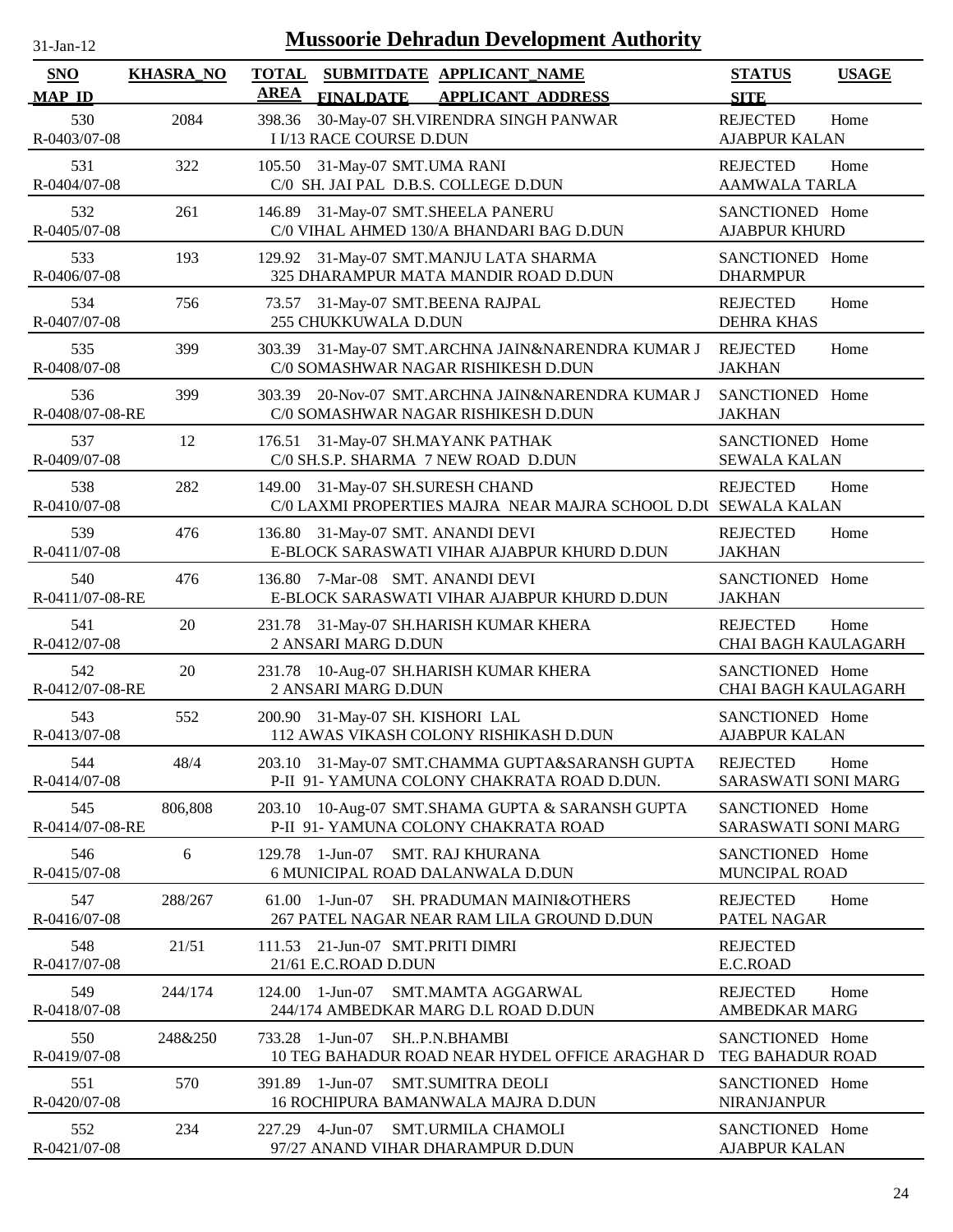| 31-Jan-12 |  |
|-----------|--|

| SNO                                  | <b>KHASRA_NO</b> | <b>TOTAL</b><br><b>AREA</b> |                                                      | SUBMITDATE APPLICANT_NAME                                                                                                              | <b>STATUS</b>                             | <b>USAGE</b> |
|--------------------------------------|------------------|-----------------------------|------------------------------------------------------|----------------------------------------------------------------------------------------------------------------------------------------|-------------------------------------------|--------------|
| <b>MAP ID</b><br>553<br>R-0422/07-08 | 842&846          | 288.00                      | <b>FINALDATE</b>                                     | <b>APPLICANT ADDRESS</b><br>4-Jun-07 SMT. MANJU GARG&PREM PAL SINGH<br>C/0 BYE PASS MARG NEAR RAILWAY CROSSING AJABPUR K AJABPUR KALAN | <b>SITE</b><br><b>REJECTED</b>            | Home         |
| 554<br>R-0422/07-08-RE               | 842&846          |                             |                                                      | 288.00 29-Apr-08 SMT. MANJU GARG&PREM PAL SINGH<br>C/0 BYE PASS MARG NEAR RAILWAY CROSSING AJABPUR K AJABPUR KALAN                     | SANCTIONED Home                           |              |
| 555<br>R-0423/07-08                  | 177              |                             | <b>12 DISPENSARY ROAD D.DUN</b>                      | 79.41 4-Jun-07 SH.JAGDISH LAL&GAJENDAR KUMAR                                                                                           | SANCTIONED Home<br><b>DISPENSARY ROAD</b> |              |
| 556<br>R-0424/07-08                  | 55               |                             | 460.76 4-Jun-07 SH. VISHALUDDIN<br>55 E.C.ROAD D.DUN |                                                                                                                                        | <b>PENDING</b><br>E.C.ROAD                | Home         |
| 557<br>R-0425/07-08                  | 800              | 150.41                      | 4-Jun-07                                             | SH.SATISH KASHYAP&DINESH KASHYAP<br>18 NIRANJANPUR DABAR WALI GALI NEAR SABJI MANDI D                                                  | SANCTIONED Home<br><b>NIRANJANPUR</b>     |              |
| 558<br>R-0426/07-08                  | 121              |                             | 337.22 4-Jun-07                                      | <b>SH.AMAR DEV&amp;HARCHARAN SINGH</b><br>H.N0-22 CLEMENT TOWN TURNER ROAD D.DUN                                                       | SANCTIONED Home<br><b>SEWALA KALAN</b>    |              |
| 559<br>R-0427/07-08                  | 68               | 237.00                      | $4-Jun-07$                                           | <b>SH.AMOD SINGH BHANDARI</b><br>C/0 SH. R.K.THAPLIYAL H.N0-24 STREET.N0-1 BAHUGUNA C KEDARPUR                                         | <b>REJECTED</b>                           | Home         |
| 560<br>R-0428/07-08                  | 221              |                             | 85.84 5-Jun-07                                       | <b>SMT.KRISHNA BADHANI</b><br>C/0 RITA BADHANI 3-PRAGATI VIHAR DHARAMPUR D.DUN                                                         | SANCTIONED Home<br><b>AJABPUR KHURD</b>   |              |
| 561<br>R-0429/07-08                  | 202              | 223.20                      | 5-Jun-07<br><b>GRAM&amp;P.0- SINOLA D.DUN</b>        | KM.VIJAY LAXMI                                                                                                                         | SANCTIONED Home<br><b>SINOLA</b>          |              |
| 562<br>R-0430/07-08                  | 23               |                             | 193.33 5-Jun-07                                      | <b>SH.BACHHE SINGH BISHT</b><br>H.N0-100 KAULAGARH PREM PUR MAFI D.DUN                                                                 | <b>REJECTED</b><br>PREMPUR MAFI (PART)    | Home         |
| 563<br>R-0431/07-08                  | 322/1            |                             | 452.95 5-Jun-07                                      | SMT.BHAWANA LOHANI&NAWAL KISHOR<br>30/1 TEG BAHADUR ROAD DALANWALA D.DUN                                                               | SANCTIONED Home<br><b>DHARMPUR</b>        |              |
| 564<br>R-0432/07-08                  | 116              |                             | 298.37 5-Jun-07                                      | SH.RAJENDRA SINGH RANA<br>C/0 SH.G.KIMOTHI SECTOR-II A-50 DEFENCE COLONY D.DU SHAH NAGAR                                               | SANCTIONED Home                           |              |
| 565<br>R-0433/07-08                  | 80&81            |                             | 249.00 5-Jun-07                                      | <b>SH. ASHWANI VIG</b><br>C/0 SH.SURESH GRAM KIRSALI P.0- KOLHAN SAHASTRADH. CHIDOWALI                                                 | SANCTIONED Home                           |              |
| 566<br>R-0434/07-08                  | 43/1&16/1        |                             | $116.49$ 5-Jun-07                                    | SH.RAJNEESH CHANDRA MADHWAL<br>28 KALIDAS ROAD DOBHALWALA D.DUN                                                                        | SANCTIONED Home<br><b>DOBHALWALA</b>      |              |
| 567<br>R-0435/07-08                  | 701&703          |                             | 131.74 5-Jun-07                                      | <b>SMT.SUNITI PANWAR</b><br>21/5 PLEASENT VALLEY JAKHAN D.DUN                                                                          | SANCTIONED Home<br><b>JAKHAN</b>          |              |
| 568<br>R-0436/07-08                  | 82               |                             | 157.42 6-Jun-07                                      | SMT. DAMYANTI RAWAT<br>C/0 SH.D.S. BISHT H.N-187- C/247 DOBHALWALA D.DUN                                                               | SANCTIONED Home<br><b>DOBHALWALA</b>      |              |
| 569<br>R-0437/07-08                  | 10               | 218.46                      | 6-Jun-07                                             | SH.RAMESH CHAND BEHL&INDU BEHL<br>HN0-10 PRAKASH NAGAR IDGAH D.DUN                                                                     | SANCTIONED Home<br><b>IDGAH</b>           |              |
| 570<br>R-0438/07-08                  | 719              | 286.00                      | 6-Jun-07                                             | <b>SH.RAJ PAL SINGH&amp;RAJ BALA</b><br>C/0 ISHAR PAL SHARMA RANA ROAD SUBHASH NAGAR D.D                                               | SANCTIONED Home<br><b>MAJRA</b>           |              |
| 571<br>R-0439/07-08                  | $\,8\,$          | 157.29                      | 6-Jun-07                                             | <b>SH.RAM LAL KHANNA</b><br>8 INDER ROAD DALANWALA D.DUN                                                                               | SANCTIONED Home<br><b>INDER ROAD</b>      |              |
| 572<br>R-0440/07-08                  | 363              |                             | 174.25 6-Jun-07                                      | <b>SMT.KAMAL JEET KAUR</b><br>C/0 GURDWARA NANAK SAR RAIPUR ROAD DDUN                                                                  | SANCTIONED Home<br><b>AAMWALA TARLA</b>   |              |
| 573<br>R-0441/07-08                  | 28               |                             | 171.87 7-Jun-07                                      | <b>SH.RANJEET SINGH NEGI</b><br>C/0 FRIENDS ENCLAVE SHAH NAGAR DEFENCE COLONY RC SHAH NAGAR                                            | SANCTIONED Home                           |              |
| 574<br>R-0442/07-08                  | 88               |                             | 509.05 7-Jun-07<br>215 RAJPUR ROAD D.DUN             | <b>SH.HUKUM SINGH KAPARWAN</b>                                                                                                         | SANCTIONED Home<br><b>DAK PATTI</b>       |              |
| 575<br>R-0443/07-08                  | 70               |                             | 83.79 7-Jun-07<br>73/1 TYAGI ROAD D.DUN              | <b>SH.AJAY KUMAR SINGH</b>                                                                                                             | <b>REJECTED</b><br><b>BANJARAWALA</b>     | Home         |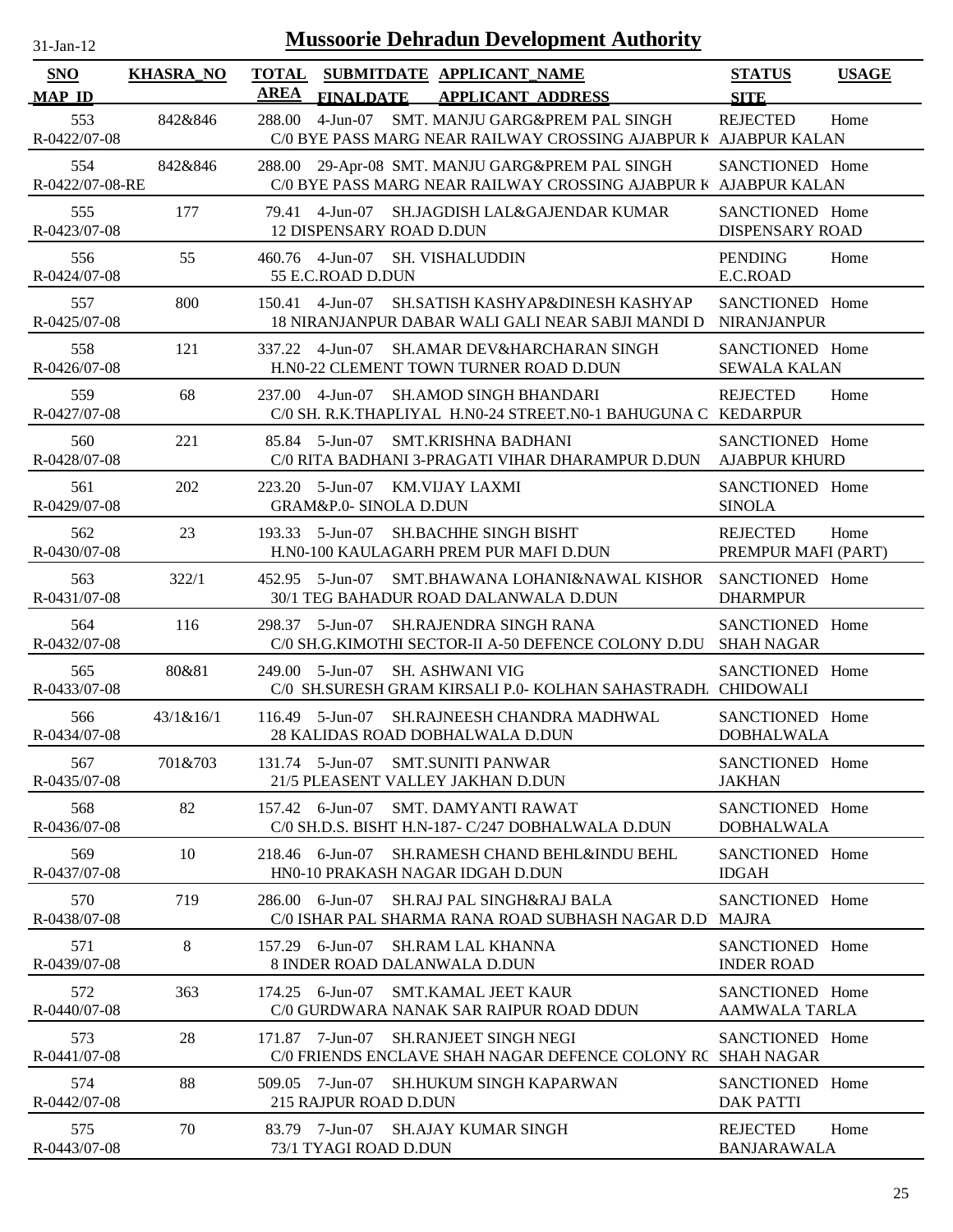| $31-Jan-12$                 |                  | <b>Mussoorie Dehradun Development Authority</b>                                                          |                                           |               |
|-----------------------------|------------------|----------------------------------------------------------------------------------------------------------|-------------------------------------------|---------------|
| <b>SNO</b><br><b>MAP ID</b> | <b>KHASRA_NO</b> | <b>TOTAL</b><br>SUBMITDATE APPLICANT_NAME<br><b>AREA</b><br><b>APPLICANT ADDRESS</b><br><b>FINALDATE</b> | <b>STATUS</b><br><b>SITE</b>              | <b>USAGE</b>  |
| 576<br>R-0444/07-08         | 234              | 7-Jun-07<br>SH.MAN PAL SINGH&ANURADHA<br>232.62<br>LANE-N0-5 VIKAS LOK SAHASTRADHARA ROAD D.DUN          | SANCTIONED Home<br><b>ADOIWALA</b>        |               |
| 577<br>R-0445/07-08         | 563              | 141.82 7-Jun-07 SH. FAZAL ELAHI<br>69/6 D.L.ROAD D.DUN                                                   | SANCTIONED Home<br><b>MAJRA</b>           |               |
| 578<br>R-0446/07-08         | 987/1            | 214.54 7-Jun-07<br><b>SH.NAND KISHORE PANDIT</b><br>12 SANJAY COLONY INDER ROAD D.DUN                    | SANCTIONED Home<br><b>KAANWALI</b>        |               |
| 579<br>R-0447/07-08         | 30/1             | 318.90 7-Jun-07 SH.KALYAN SINGH<br>PREM PUR MAFI KAULAGARH D.DUN                                         | SANCTIONED Home<br>PREMPUR MAFI (PART)    |               |
| 580<br>R-0448/07-08         | 1348             | 7-Jun-07<br><b>SMT.LAJBIR KAUR</b><br>91.05<br>6- ASHOKA ENCLAVE NIRANJANPUR D.DUN                       | DC SANCTION Home<br><b>NIRANJANPUR</b>    |               |
| 581<br>R-0449/07-08         | 478              | 7-Jun-07 S.OMKAR SINGH<br>152.42<br>43/3-1 VIJAY COLONY HATHIBARKALAN D.DUN                              | SANCTIONED Home<br>HATHIBARKALA           |               |
| 582<br>R-0450/07-08         | 21/91            | 362.49<br>8-Jun-07<br><b>SMT.NEELAM KUMAR</b><br>P-35 CQA(E) AUNDH CAMP PUNE-27 MAHARASTRA               | <b>REJECTED</b><br>VIRGIRWALI RAJPUR      | Home          |
| 583<br>R-0451/07-08         | 428/436          | 8-Jun-07<br>SMT.SUNITA GARG&SANTOSH GARG<br>650.00<br>H.N0-3 KESHAV ROAD LAXMAN CHOWK D.DUN              | <b>REJECTED</b><br><b>DHORAN KHAS</b>     | Home          |
| 584<br>R-0452/07-08         | 993&1050         | 140.51 8-Jun-07<br><b>SH.DEV RAJ RAI</b><br>LANE-N0-5 VIKASH LOK SAHASTRADHARA ROAD D.DUN                | SANCTIONED Home<br><b>AAMWALA TARLA</b>   |               |
| 585<br>R-0453/07-08         | 116/2            | 8-Jun-07<br><b>SH.INDER JEET SINGH</b><br>226.02<br>H.N0-152-A PWD COLONY RACE COURSE D.DUN              | SANCTIONED Home<br><b>DHARMPUR</b>        |               |
| 586<br>R-0454/07-08         | 511              | 264.20 8-Jun-07<br><b>SH.MAN SINGH</b><br>H.NO- B-7/2 NEW TEHRI TEHRI GARHWAL                            | <b>REJECTED</b><br><b>KAANWALI</b>        | Home          |
| 587<br>R-0454/07-08-RE      | 511              | 31-Aug-07 SH.MAN SINGH<br>264.20<br>H.NO- B-7/2 NEW TEHRI TEHRI GARHWAL                                  | <b>PENDING</b><br><b>KAANWALI</b>         | Home          |
| 588<br>R-0454/07-08-RE      | 511              | 264.20 8-Feb-08<br>SH.MAN SINGH<br>H.N0- B-7/2 NEW TEHRI TEHRI GARHWAL                                   | <b>PENDING</b><br><b>KAANWALI</b>         | Home          |
| 589<br>R-0454/07-08-RE      | 511              | 264.20 12-Jun-09 SH.MAN SINGH<br>H.NO- B-7/2 NEW TEHRI TEHRI GARHWAL                                     | SANCTIONED Home<br><b>KAANWALI</b>        |               |
| 590<br>R-0455/07-08         | 388/2            | 344.94 8-Jun-07<br><b>SH.SATENDRA SHARMA</b><br>68/35 OLD DALANWALA D.DUN                                | <b>REJECTED</b><br><b>ADOIWALA</b>        | Home          |
| 591<br>R-0456/07-08         | 400              | 280.00<br>8-Jun-07<br>M/S NIRVANA NEST BUILDCON PVT.LTD<br>10/6/5 OLD MUSSOORIE ROAD D.DUN               | <b>REJECTED</b><br><b>JAKHAN</b>          | Home          |
| 592<br>R-0456/07-08-RE      | 400              | 21-Jul-07 M/S NIRVANA NEST BUILDCON PVT.LTD<br>280.00<br>10/6/5 OLD MUSSOORIE ROAD D.DUN                 | <b>REJECTED</b><br><b>JAKHAN</b>          | Home          |
| 593<br>R-0457/07-08         | 1197             | 11-Jun-07 CHANDRA PRAKASH SHARMA/SMT SHUCH<br>356.00<br>5/A TEG BAHADUR ROAD ARAGHAR HYDEL COLONY D.DU   | SANCTIONED Home<br><b>KAANWALI</b>        |               |
| 594<br>R-0458/07-08         | 279              | 11-Jun-07 SH. PREM CHAND GOYAL<br>1.237.00<br>194- E RAJPUR ROAD D.DUN                                   | <b>REJECTED</b><br><b>RAJ PUR ROAD</b>    | Group Housing |
| 595<br>R-0459/07-08         | 602              | 11-Jun-07 SH.KIRTI DUTT DOBHAL<br>299.60<br>C/0 SH. CHANDER PRAKASH THAPLIYAL B-1 T.H.D.C. COLON         | SANCTIONED Home<br><b>BHARUWALA GRANT</b> |               |
| 596<br>R-0460/07-08         | 129              | 11-Jun-07 SMT. JAMUNA BASERA<br>293.72<br>543-B/1 TAPKESHWAR COLONY GARHI CANTT D.DUN                    | SANCTIONED Home<br><b>KAANWALI</b>        |               |
| 597<br>R-0461/07-08         | 21               | 11-Jun-07 SMT.RAKHI SHARMA<br>159.97<br>35/2&191/167 BALLUPUR ROAD -III MITRA LOK COLONY D.D             | <b>REJECTED</b><br><b>BALLUPUR</b>        | Home          |
| 598<br>R-0462/07-08         | 371/373&374      | 11-Jun-07 SMT.KAMLESHWARI DEVI<br>343.97<br>H.N0-60 AJABPUR KALAN D.DUN                                  | SANCTIONED Home<br><b>AJABPUR KALAN</b>   |               |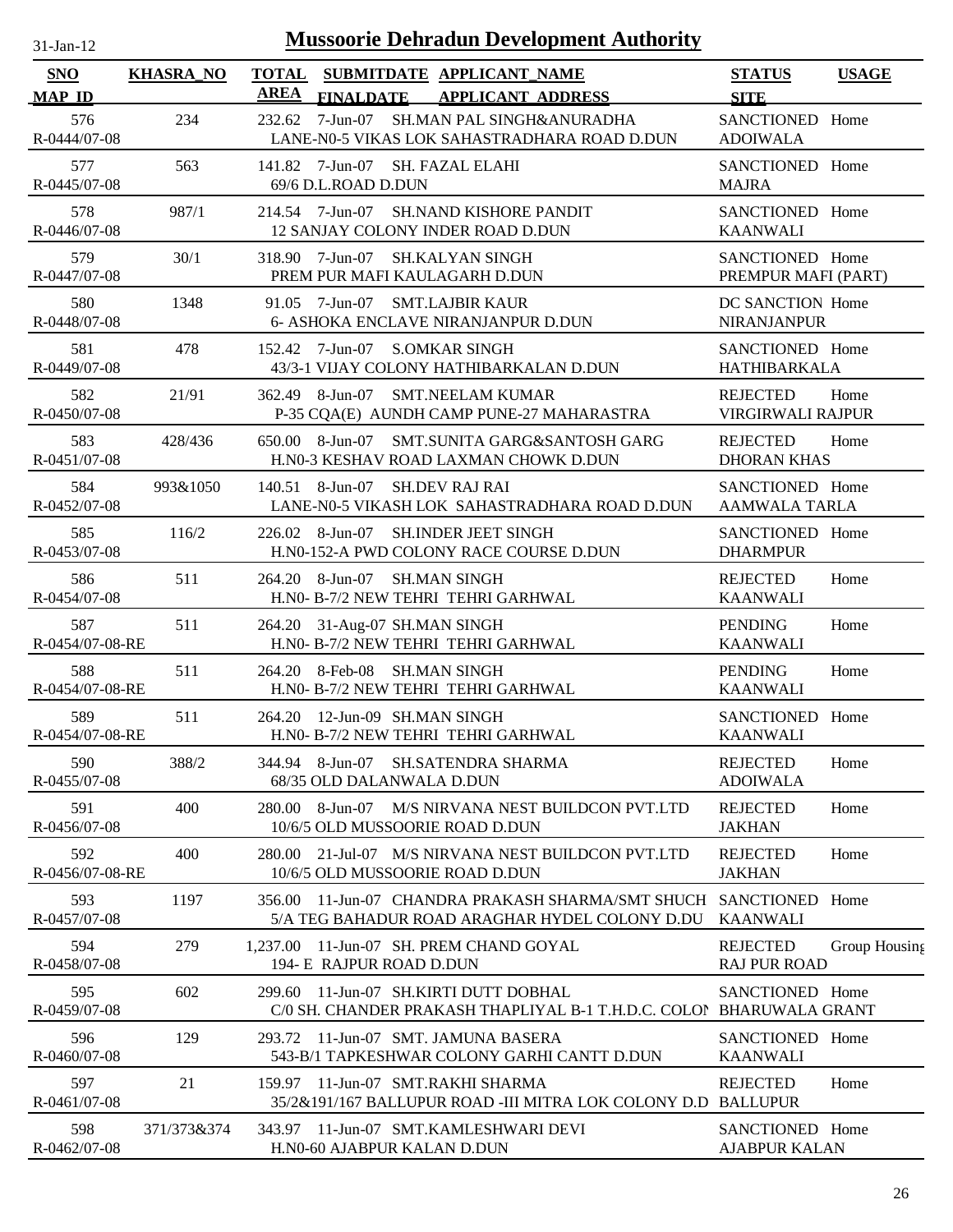| $31-Jan-12$                 |                  | <b>Mussoorie Dehradun Development Authority</b>                                                                       |                                           |              |
|-----------------------------|------------------|-----------------------------------------------------------------------------------------------------------------------|-------------------------------------------|--------------|
| <b>SNO</b><br><b>MAP ID</b> | <b>KHASRA_NO</b> | <b>TOTAL</b><br>SUBMITDATE APPLICANT_NAME<br><b>AREA</b><br><b>FINALDATE</b><br><b>APPLICANT ADDRESS</b>              | <b>STATUS</b><br><b>SITE</b>              | <b>USAGE</b> |
| 599<br>R-0463/07-08         | 199              | 12-Jun-07 SH.SHYAM SABBARWAL<br>186.54<br>199 NALA PANI ROAD D.DUN                                                    | SANCTIONED Home<br><b>NALAPANI ROAD</b>   |              |
| 600<br>R-0464/07-08         | 130/105          | 178.37 12-Jun-07 SH. RAJESH KHANNA<br>14/1 MUNICIPAL ROAD D.DUN                                                       | SANCTIONED Home<br><b>GOVIND NAGAR</b>    |              |
| 601<br>R-0465/07-08         | 313/1            | 12-Jun-07 SH.SANTOSH SAKLANI&SMT. RICHA SAKLA<br>222.69<br>R/0 NEAR BHAGWAN DAS CHOWK UPPER BALAWALA D.DU BALBIR ROAD |                                           | Home         |
| 602<br>R-0465/07-08-RE      | 313/1            | 19-Jul-07 SH.SANTOSH SAKLANI<br>222.69<br>R/O NEAR BHAGWAN DAS CHOWK upper balawala d.dun                             | SANCTIONED Home<br><b>DHARMPUR</b>        |              |
| 603<br>R-0466/07-08         | 313/1            | 12-Jun-07 SH.SURENDRA KOHLI<br>248.95<br>R/0 MILL ROAD DOIWALA D.DUN                                                  | SANCTIONED Home<br><b>DHARMPUR</b>        |              |
| 604<br>R-0467/07-08         | 614              | 12-Jun-07 SH.RAMESH CHANDRA MAMGAIN<br>252.81<br>GRAM-RATHI P.0- KANDARA PATTI-PADULSUIN PAURI G                      | <b>REJECTED</b><br><b>RAIPUR</b>          | Home         |
| 605<br>R-0468/07-08         | 775              | 12-Jun-07 SH.RAJEEV BHATEJA<br>167.21<br>R/O CLEMENT TOWN TRANSPORT NAGAR D.DUN                                       | <b>REJECTED</b><br><b>BHARUWALA GRANT</b> | Home         |
| 606<br>R-0469/07-08         | 130/105          | 166.42 12-Jun-07 SH.RAKESH KHANNA<br>14-A MUNICIPAL ROAD D.DUN                                                        | SANCTIONED Home<br><b>RACE COURSE</b>     |              |
| 607<br>R-0470/07-08         | 153              | 146.85 12-Jun-07 SH.SHIV RAJ SINGH<br>C/0 SH. DINESH KUMAR FIRST TURNER ROAD CLEMENT TO MAJRA                         | DC SANCTION Home                          |              |
| 608<br>R-0470/07-08-RE      | 153              | 146.85 8-Feb-08<br><b>SH.SHIV RAJ SINGH</b><br>C/0 SH.DINESH KUMARfirst turner road clement own moad d.dun            | SANCTIONED Home<br><b>MAJRA</b>           |              |
| 609<br>R-0471/07-08         | 527              | 12-Jun-07 SMT.SUDHA GOYAL<br>128.36<br>50 ENGINEERS ENCLAVE G.M.S. ROAD D.DUN                                         | <b>REJECTED</b><br><b>SEWALA KALAN</b>    | Home         |
| 610<br>R-0472/07-08         | 1015             | 12-Jun-07 SH. RAJ KUMAR BOHRA<br>295.00<br>5 KALI MANDIR ENCLAVE G.M.S. ROAD D.DUN                                    | <b>KAANWALI</b>                           | Home         |
| 611<br>R-0472/07-08-RE      | 1015             | 24-Jul-07 SH.RAJ KUMAR BOHRA<br>295.00<br>5 KALI MANDIR ENCLAVE g.m.s. road d.dun                                     | SANCTIONED Home<br><b>KAANWALI</b>        |              |
| 612<br>R-0473/07-08         | 1174/1           | 767.08 13-Jun-07 SH. NANKU<br>125-A RAM VIHAR BALLUPUR CHAKRATA ROAD D.DUN                                            | SANCTIONED Home<br><b>GARHI</b>           |              |
| 613<br>R-0474/07-08         | 513              | 157.62 13-Jun-07 SH.RAJ KUMAR MADAN&NEENA MADAN<br>149-B-II YAMUNA COLONY CHAKRATA ROAD D.DUN                         | SANCTIONED Home<br><b>KAANWALI</b>        |              |
| 614<br>R-0475/07-08         | 214              | 181.16 13-Jun-07 SMT.GANESHWARI SEMWAL<br>R/0 SH.MANENDRA SEMWAL SARASWATI VIHAR AJABPUR   AJABPUR KHURD              | SANCTIONED Home                           |              |
| 615<br>R-0476/07-08         | 364/229          | 13-Jun-07 SMT.SUDESH PAL KAUR<br>225.83<br>364 OLD DALANWALA D.DUN                                                    | SANCTIONED Home<br><b>OLD DALANWALA</b>   |              |
| 616<br>R-0477/07-08         | 23               | 261.14 13-Jun-07 SH.RAJENDRA PRASAD UNIYAL<br>6-SIDDHART ENCLAVE G.M.S. ROAD D.DUN                                    | DC SANCTION Home<br><b>KAANWALI</b>       |              |
| 617<br>R-0478/07-08         | 225              | 13-Jun-07 SH. VED PRAKASH KHATTAR<br>371.64<br>1060/8 MAIHRAULI NEW DELHI-30                                          | SANCTIONED Home<br><b>DHORAN KHAS</b>     |              |
| 618<br>R-0479/07-08         | 279              | 273.12 14-Jun-07 SH.SARVESHWAR PRASAD PANTHARI<br>C/0 SH. VINOD POKHRIYAL 45/6 CANAL ROAD JAKHAN D.DU                 | <b>REJECTED</b><br>DHORAN KHAS            | Home         |
| 619<br>R-0480/07-08         | $17-A$           | 14-Jun-07 DR.DINESH SHARMA&ANAMIKA SHARMA<br>630.22<br>122/1 E.C.ROAD D.DUN                                           | <b>CROSS ROAD</b>                         | Home         |
| 620<br>R-0480/07-08-RE      | $17-A$           | 630.22 26-Jul-07 DR.DINESH SHARMA&ANAMIKA SHARMA<br>122/1 E.C.ROAD D.DUN                                              | SANCTIONED Home<br><b>CROSS ROAD</b>      |              |
| 621<br>R-0481/07-08         | $S-4-31-B$       | 456.50 14-Jun-07 WG. CDR. OM PRAKASH CHACHRA<br>S-4-D-31-B DEFENCE COLONY D.DUN                                       | SANCTIONED Home<br><b>SHAH NAGAR</b>      |              |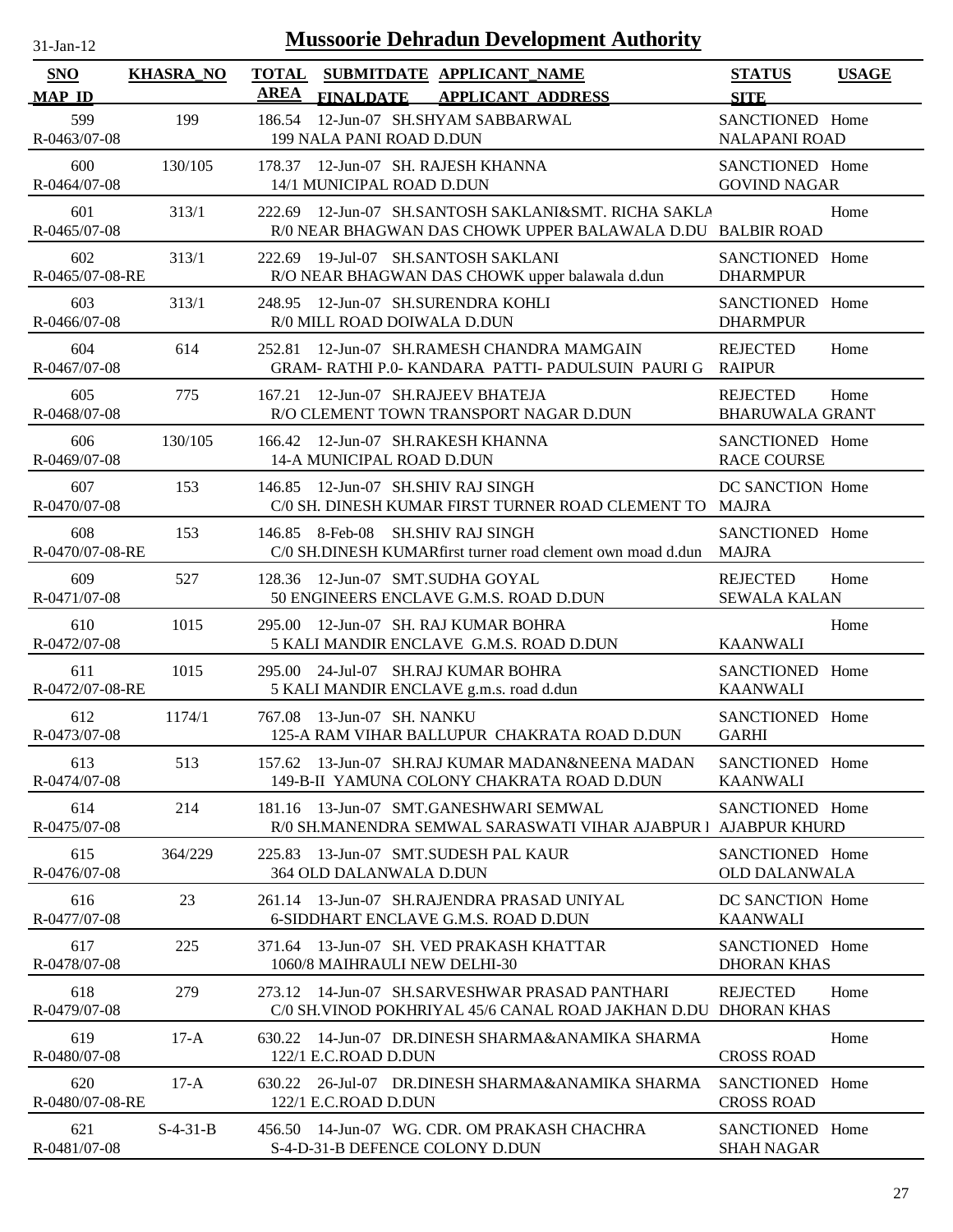| $31$ -Jan-12           |                  | <b>Mussoorie Dehradun Development Authority</b>                                                                        |                                          |              |
|------------------------|------------------|------------------------------------------------------------------------------------------------------------------------|------------------------------------------|--------------|
| SNO<br><b>MAP ID</b>   | <b>KHASRA_NO</b> | <b>TOTAL</b><br>SUBMITDATE APPLICANT_NAME<br><b>AREA</b><br><b>FINALDATE</b><br><b>APPLICANT ADDRESS</b>               | <b>STATUS</b><br><b>SITE</b>             | <b>USAGE</b> |
| 622<br>R-0482/07-08    | 15               | 14-Jun-07 SH. NAVNEET GOYAL&MASTER SIDDHANT<br>488.67<br>278 PHASE-1 VASANT VIHAR D.DUN                                | DHARTAWALA MAFI                          | Home         |
| 623<br>R-0483/07-08    | 84               | 243.96 14-Jun-07 SH.DINESH CHANDRA KAPARWAN<br>R/0 BANK COLONY KANDOLI D.DUN                                           | SANCTIONED Home<br><b>KANDOLI</b>        |              |
| 624<br>R-0484/07-08    | 79               | 131.16 15-Jun-07 SMT.SHARDA DEVI&SH.RAMESH KUMAR S SANCTIONED Home<br><b>GRAM SHAH NAGAR P.0- DEFENCE COLONY D.DUN</b> | <b>SHAH NAGAR</b>                        |              |
| 625<br>R-0485/07-08    | 54               | 225.92 15-Jun-07 SMT. JAYA AGGARWAL&SUNIL KUMAR AG SANCTIONED Home<br>54/4 RAJPUR ROAD D.DUN                           | <b>RAJ PUR ROAD</b>                      |              |
| 626<br>R-0486/07-08    | 16&43            | 266.64 15-Jun-07 SH. SHYAM SUNDER DANG<br>C/0 DR. V.D. DANG 46/4 SUBHASH ROAD D.DUN                                    | SANCTIONED Home<br><b>KISHANPUR</b>      |              |
| 627<br>R-0487/07-08    | 291&292          | 16-Jun-07 SMT. ROLI MATTA<br>501.60<br>H.N0-8-2-686/49/D/2 ROAD N0-12 BANJARA HILLS HYDERABA DAK PATTI                 | SANCTIONED Home                          |              |
| 628<br>R-0488/07-08    | 91               | 19-Jun-07 SMT.DEEPA KARAKOTI<br>135.00<br>GRAM PREM PUR MAFI P.0-KAULAGARH D.DUN                                       | SANCTIONED Home<br>PREMPUR MAFI (PART)   |              |
| 629<br>R-0489/07-08    | 432/507          | 239.22 19-Jun-07 SMT.KAMLA HARSHAN<br>C/0 CAPTAIN ARJUN KHATTRI GRAM CHANDRA MANI SEW SEWALA KALAN                     | SANCTIONED Home                          |              |
| 630<br>R-0490/07-08    | 293              | 19-Jun-07 SH.VIMAL PRASAD JUGRAN<br>189.63<br>C/0 SH. H.P. JUGRAN 129- ARA GHAR D.DUN                                  | DC SANCTION Home<br><b>AJABPUR KALAN</b> |              |
| 631<br>R-0491/07-08    | 385              | 19-Jun-07 SMT.VIMLESH GOYAL<br>198.32<br>24/3/3 TEG BAHADUR ROAD SECTOR -4 DALANWALA D.DU                              | DC SANCTION Home<br><b>DHARMPUR</b>      |              |
| 632<br>R-0492/07-08    | 836              | 237.16 19-Jun-07 SMT. PARUL WALIA<br><b>48-B RACE COURSE D.DUN</b>                                                     | SANCTIONED Home<br><b>AJABPUR KALAN</b>  |              |
| 633<br>R-0493/07-08    | 127&118          | 159.39 19-Jun-07 SH.VIJAY KUMAR<br><b>GRAM SEWLA KALAN D.DUN</b>                                                       | SANCTIONED Home<br><b>SEWALA KALAN</b>   |              |
| 634<br>R-0494/07-08    | 12/63            | 19-Jun-07 SH.HARI KRISHAN VERMA<br>168.41<br>12/63 ARYA NAGAR BLOCK-II D.DUN                                           | <b>ARYA NAGAR</b>                        | Home         |
| 635<br>R-0494/07-08-RE | 12/63            | 168.41 21-Aug-07 SH.HARI KRISHAN VERMA<br>12/63 ARYA NAGAR block-II D.DUN                                              | <b>PENDING</b><br><b>ARYA NAGAR</b>      | Home         |
| 636<br>R-0494/07-08-RE | 12/63            | 16-Oct-07 SH.HARI KRISHAN VERMA<br>168.41<br>12/63 ARYA NAGAR block-II D.DUN                                           | <b>PENDING</b><br><b>ARYA NAGAR</b>      | Home         |
| 637<br>R-0494/07-08-RE | 12/63            | 19-Dec-07 SH.HARI KRISHAN VERMA<br>168.41<br>12/63 ARYA NAGAR block-II D.DUN                                           | SANCTIONED Home<br><b>ARYA NAGAR</b>     |              |
| 638<br>R-0495/07-08    | 363              | 19-Jun-07 SH.GOVIND SINGH BISHT<br>155.94<br>41/16-D DHARAMPUR P-0- ARAGHAR D.DUN                                      | DC SANCTION Home<br><b>CHAKTUNWALA</b>   |              |
| 639<br>R-0496/07-08    | 881              | 20-Jun-07 DR. B.L. MADAN&SMT.RAMA MADAN<br>209.31<br>1128 SECTOR -17 HUDA JAGADHARI HARYANA                            | SANCTIONED Home<br><b>DEHRA KHAS</b>     |              |
| 640<br>R-0497/07-08    | 919              | 193.26 20-Jun-07 SMT.KAUSHALYA DEVI<br>11-CANAL ROAD KAULAGARH ROAD D.DUN                                              | <b>GARHI</b>                             | Home         |
| 641<br>R-0498/07-08    | 33/22            | 151.60 20-Jun-07 SMT.SUSHILA SHARMA<br>14 GOVIND GARH CHAKRATA ROAD D.DUN                                              | <b>GOVIND GARH</b>                       | Home         |
| 642<br>R-0498/07-08-RE | 33/22 N 14/15/1  | 172.50 29-Aug-07 SMT SUSHILA SHARMA W/O LATE SH MUNI SANCTIONED Home<br>14 GOVINDGARHCHAKRATA ROAD                     | <b>GOVIND GARH</b>                       |              |
| 643<br>R-0499/07-08    | 434/1            | 140.90<br>20-Jun-07 SH.DINESH KUMAR PANTHRI<br>3 GAUTAM VIHAR SEWLA KALAN MAJRA D.DUN                                  | DC SANCTION Home<br><b>SEWALA KALAN</b>  |              |
| 644<br>R-0500/07-08    | 136              | 20-Jun-07 SMT. NIDHI SINGHAL<br>250.82<br>136-A E.C.ROAD D.DUN                                                         | SANCTIONED Home<br>E.C.ROAD              |              |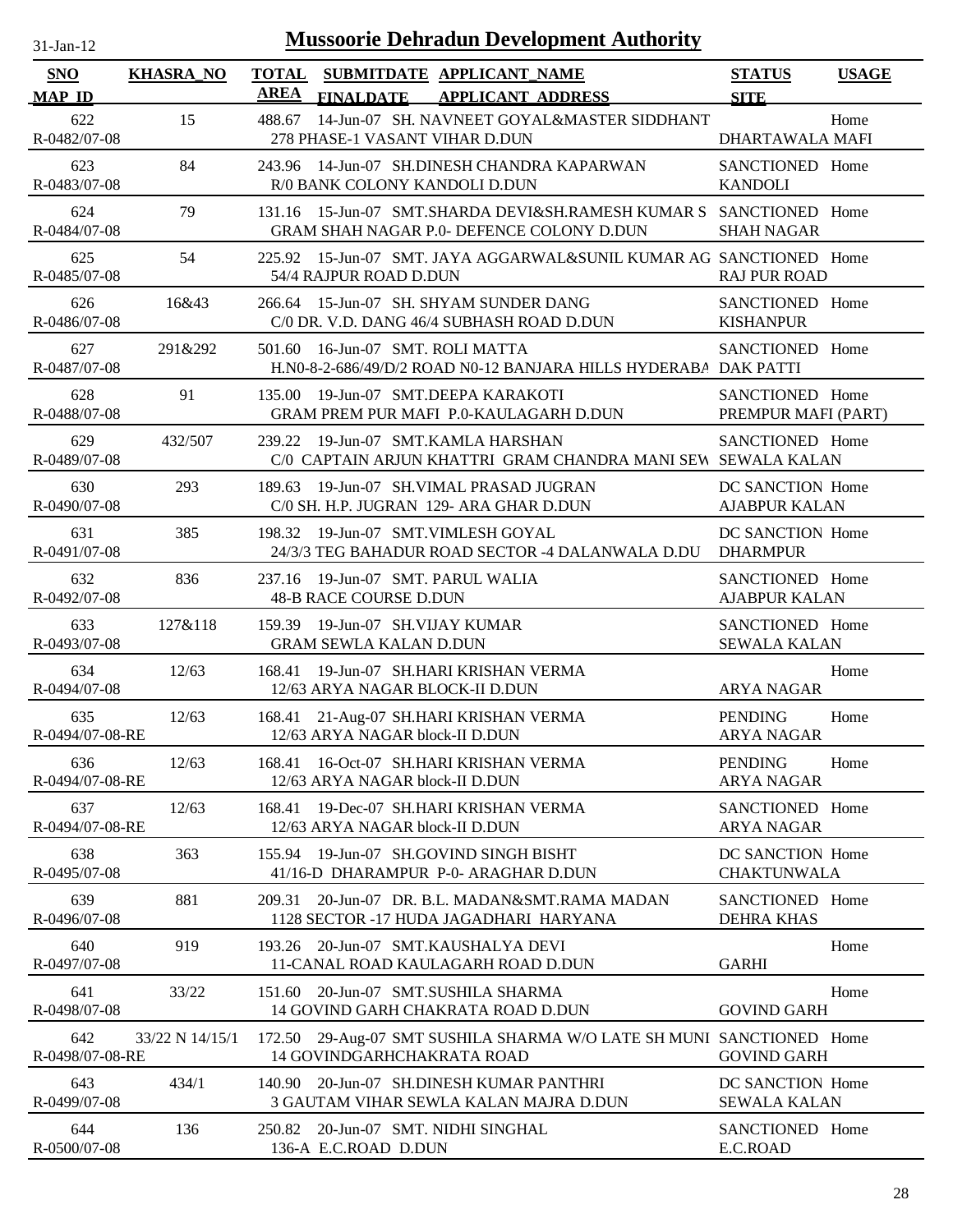| $31$ -Jan-12 |
|--------------|
|              |

| SNO<br><b>MAP ID</b>   | <b>KHASRA_NO</b> | <b>TOTAL</b><br>AREA | <b>FINALDATE</b>                                            | SUBMITDATE APPLICANT_NAME<br><b>APPLICANT ADDRESS</b>                                                                 | <b>STATUS</b><br><b>SITE</b>                    | <b>USAGE</b>  |
|------------------------|------------------|----------------------|-------------------------------------------------------------|-----------------------------------------------------------------------------------------------------------------------|-------------------------------------------------|---------------|
| 645<br>R-0501/07-08    | 429              | 622.12               |                                                             | 20-Jun-07 SH.ASHOK KUMAR DOHARE<br>477/C VIJAY PARK EXT. LANE-N0-12 D.DUN                                             | SANCTIONED Home<br><b>SEWALA KALAN</b>          |               |
| 646<br>R-0502/07-08    | 82&83            |                      | 121.14 20-Jun-07 SH.SHURBIR SINGH<br>H.N0-15 SALAWALA D.DUN |                                                                                                                       | DC SANCTION Home<br><b>SALAWALA</b>             |               |
| 647<br>R-0503/07-08    | 960              |                      |                                                             | 112.00 20-Jun-07 SH.ANUP SINGH RAWAT<br>53/4 CHANDER NAGAR NEAR SHIV MANDIR D.DUN                                     | SANCTIONED Home<br><b>DEHRA KHAS</b>            |               |
| 648<br>R-0504/07-08    | 52               |                      | 54 DISPENSARY ROAD D.DUN                                    | 102.99 20-Jun-07 SMT.REENA MITTAL                                                                                     | <b>LITTAN ROAD</b>                              | Home          |
| 649<br>R-0504/07-08-RE | 52               |                      | 54 DISPENSARY ROAD d.dund.dun                               | 102.99 21-Jan-08 SMT.REENA MITTAL                                                                                     | <b>REJECTED</b><br><b>LITTAN ROAD</b>           | Home          |
| 650<br>R-0505/07-08    | 412&414          | 875.81               | GRAM&P.0- SINOLA D.DUN                                      | 20-Jun-07 SH.KULVENDRA SINGH BOHRA                                                                                    | <b>SINOLA</b>                                   | Home          |
| 651<br>R-0506/07-08    | 560&602          |                      | 404.92 20-Jun-07 SMT.BABITA JAIN                            | H.N0-8 DEV LOK SIMLA BYE PASS ROAD D.DUN                                                                              | SANCTIONED Home<br><b>NIRANJANPUR</b>           |               |
| 652<br>R-0507/07-08    | 25               |                      | HNO TYPE II - 4,                                            | 204.44 20-Jun-07 DALVEER SINGH RAWAT                                                                                  | <b>KANDOLI</b>                                  | Home          |
| 653<br>R-0508/07-08    | 187              |                      | 133/2 BHANDARI BAGH II D.DUN                                | 190.25 21-Jun-07 SMT.SHYAMA DEVI                                                                                      | SANCTIONED Home<br><b>DEHRA KHAS</b>            |               |
| 654<br>R-0509/07-08    | 222              |                      |                                                             | 4,735.47 21-Jun-07 SH.ROHIT SINGHAL&OTHERS<br>29- CIVIL LINE ROORKEE HARIDWAR                                         | <b>RE-OPENED</b><br><b>SEWALA KALAN</b>         | Group Housing |
| 655<br>R-0509/07-08-RE | 222              |                      | 29 CIVIL LINE ROORKEEharidwar                               | 4,735.47 10-Mar-08 SH.ROHIT SINGHAL&OTHERS                                                                            | SANCTIONED Group Housing<br><b>SEWALA KALAN</b> |               |
| 656<br>R-0510/07-08    | 175/1            |                      | 35/9 DHAMAWALA D.DUN                                        | 122.57 21-Jun-07 SH.AMIT KUMAR SAKUJA&HANS RAJ SAKU SANCTIONED Home                                                   | <b>DHARMPUR</b>                                 |               |
| 657<br>R-0511/07-08    | 717              |                      | 21 MALIYAN MOHALLA D.DUN                                    | 300.00 21-Jun-07 DR. MUKESH GOEL&SMT.SEEMA GOEL                                                                       | <b>REJECTED</b><br><b>KAANWALI</b>              | Home          |
| 658<br>R-0512/07-08    | 374/2            |                      |                                                             | 490.00 21-Jun-07 SMT.POONAM BANSAL<br>26 RAJ VIHJAR CHAKRATA ROAD D.DUN                                               | DC SANCTION Home<br><b>KAANWALI</b>             |               |
| 659<br>R-0513/07-08    | $51-A$           |                      | 365.00 21-Jun-07 SMT.PADMA RANI<br>51-A LYTTON ROAD D.DUN   |                                                                                                                       | SANCTIONED Home<br><b>LITTAN ROAD</b>           |               |
| 660<br>R-0514/07-08    | 252/1&254        |                      | 471.39 21-Jun-07 SH. A.P.BAHUGUNA                           | 8/2/7/6/8 TEG BAHADUR ROAD D.DUN                                                                                      | SANCTIONED Home<br>TEG BAHADHUR ROAD            |               |
| 661<br>R-0515/07-08    | 1513/B           | 164.16               |                                                             | 21-Jun-07 SH.DEEPAK KUMAR KALRA<br>99 GOVIND GARH CHAKRATA ROAD D.DUN                                                 | <b>KAANWALI</b>                                 | Home          |
| 662<br>R-0516/07-08    | 420              | 343.20               | 6-Jul-07                                                    | <b>SH.RAJENDRA KUMAR</b><br>C/0 PRAGATI VIHAR LOWER ADHOIWALA D.DUN                                                   | <b>SANCTIONED</b><br><b>ADOIWALA</b>            |               |
| 663<br>R-0517/07-08    | 1558/1           | 197.19               |                                                             | 21-Jun-07 SH. NARENDRA KUMAR<br>H.N0-744 STREET.N0-4 LANE-N0-3 RAJENDER NAGAR D.DU                                    | DC SANCTION Home<br><b>KAANWALI</b>             |               |
| 664<br>R-0518/07-08    |                  |                      |                                                             | 123/1&125/1 34,490.00 22-Jun-07 DEHRA CONSTRUCTION COMPANY PVT.L<br>C/0 K.W.JAIN&CO. PRITAM CASTLE NEAR UCO BANK CLOC | <b>REJECTED</b><br><b>SALON GAON</b>            | Group Housing |
| 665<br>R-0519/07-08    | 88&89            |                      | 54 ARYA NAGAR BLOCK-II D.DUN                                | 332.79 22-Jun-07 SH.ARUN PRIYA GAUTAM                                                                                 | DC SANCTION Home<br><b>KARANPUR KHAS</b>        |               |
| 666<br>R-0520/07-08    | 514              | 355.09               |                                                             | 22-Jun-07 SMT. SUNEETA SINGH&SH.RAJEEV KUMA<br>10-B TEG BAHADUR ROAD DALANWALA D.DUN                                  | SANCTIONED Home<br><b>DAK PATTI</b>             |               |
| 667<br>R-0521/07-08    | 165              |                      |                                                             | 200.74 22-Jun-07 SH.SURESH KUMAR SOLANKI<br>68/33 ARAGHAR DHARAMPUR D.DUN                                             | SANCTIONED Home<br><b>DHARMPUR</b>              |               |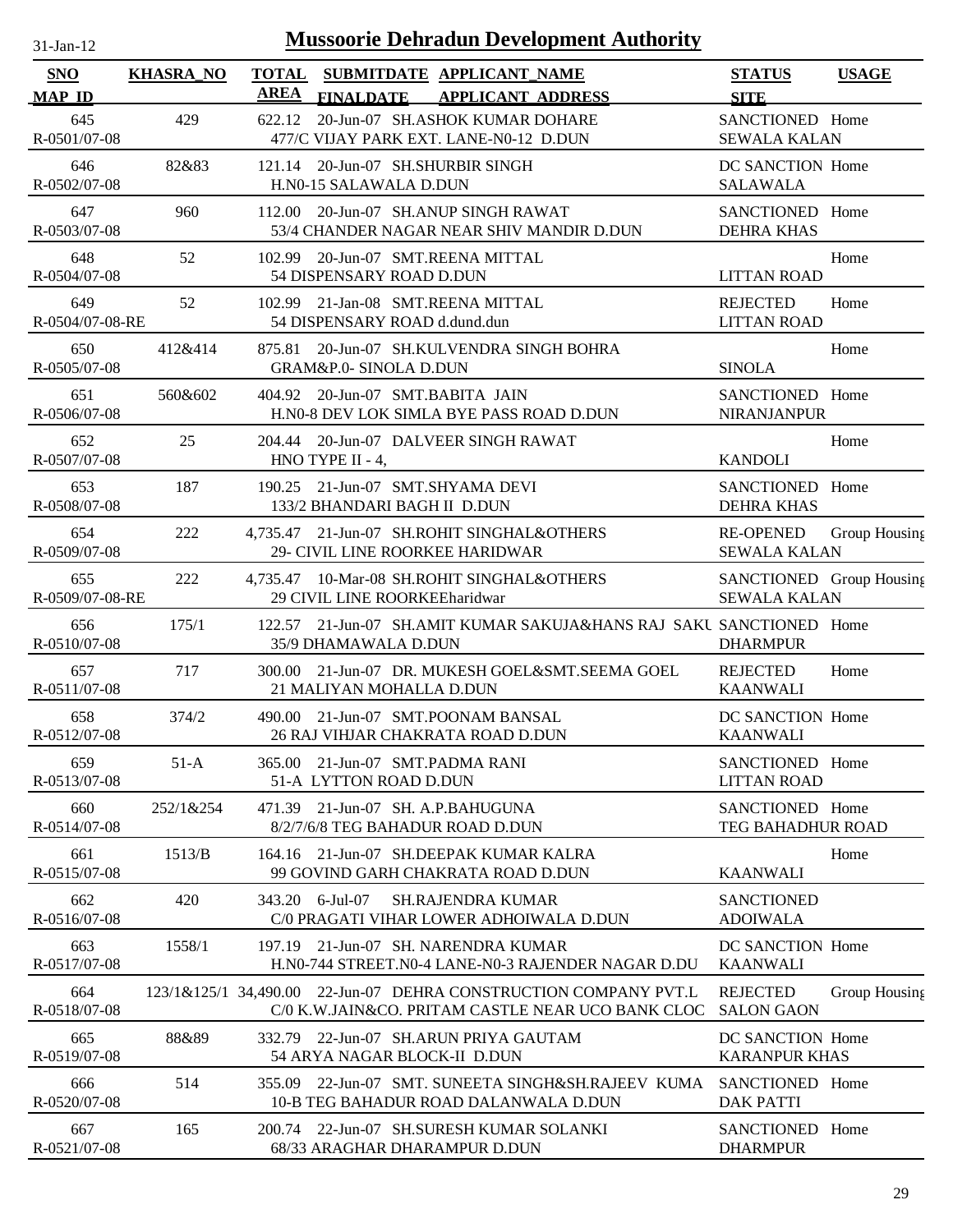| $31$ -Jan-12                |                  | <b>Mussoorie Dehradun Development Authority</b>                                                          |                                                   |
|-----------------------------|------------------|----------------------------------------------------------------------------------------------------------|---------------------------------------------------|
| <b>SNO</b><br><b>MAP ID</b> | <b>KHASRA_NO</b> | <b>TOTAL</b><br>SUBMITDATE APPLICANT_NAME<br><b>AREA</b><br><b>APPLICANT ADDRESS</b><br><b>FINALDATE</b> | <b>STATUS</b><br><b>USAGE</b><br><b>SITE</b>      |
| 668<br>R-0522/07-08         | 34               | 22-Jun-07 SH.ANIL KUMAR&SUNIL KUMAR<br>164.14<br>GRAM SEWLA KHURD BEHIND OF MANSA DEVI MANDIR D          | SANCTIONED Home<br><b>SEWALA KHURD</b>            |
| 669<br>R-0523/07-08         | 40               | 25-Jun-07 SH. TILAK RAJ VIJAN<br>186.27<br>6/24 ASHIRWAD ENCLAVE KANWALI D.DUN                           | SANCTIONED Home<br><b>MAHANT ROAD</b>             |
| 670<br>R-0524/07-08         | 63               | 25-Jun-07 SMT.PUSHPA RANA<br>489.65<br>C/0 SH.NARENDER SINGH NEGI 2- SANTI VIHAR AJABPUR K AJABPUR KHURD | DC SANCTION Home                                  |
| 671<br>R-0524/07-08-RE      | 63               | 25-Jul-07 SMT.PUSHPA RANA<br>489.65<br>C/0 SH.NARENDER SINGH NEGI2-SANTI VIHAR AJABPUR KA AJABPUR KHURD  | SANCTIONED Home                                   |
| 672<br>R-0525/07-08         | 54/37            | 166.32 25-Jun-07 IJFARUL HAQ JAKI<br>C/0 SH.VIJAY NAUTIYAL 80/B JAKHAN RAJPUR ROAD D.DU                  | SANCTIONED Home<br>VIRGIRWALI RAJPUR              |
| 673<br>R-0526/07-08         | 172              | 25-Jun-07 SH.GOPAL DASS CHOPRA<br>441.45<br>49/1 CANAL ROAD KISHANPUR D.DUN                              | <b>PENDING</b><br>Home<br><b>KISHANPUR</b>        |
| 674<br>R-0527/07-08         | 868              | 261.76 25-Jun-07 SH. AVTAR SINGH BISHT<br>R/0 KUMAR GALI NEAR MAYAR HOUSE AJABPUR KALAN D AJABPUR KALAN  | SANCTIONED Home                                   |
| 675<br>R-0528/07-08         | 78               | 25-Jun-07 SH.ASHWANI MASOAN<br>103.80<br>H.N0-88 SADBHAW KUNJ LANE-N0-3 PRATAP NURSARY ROA PANDITWARI    | SANCTIONED Home                                   |
| 676<br>R-0529/07-08         | 378              | 189.71 25-Jun-07 SMT. MALTI LOHANI<br>H.N0-3/II-5 TILAK ROAD D.DUN                                       | SANCTIONED Home<br><b>SEWALA KALAN</b>            |
| 677<br>R-0530/07-08         | 512              | 25-Jun-07 SH. J.N. UNIYAL<br>297.39<br>C/0 SH.SANJAY UNIYAL 3- VISHNU LOK BLOCK OFFICE ROA AJABPUR KALAN | Home                                              |
| 678<br>R-0530/07-08-RE      | 512              | 297.39 7-Sep-07<br>SH.J.N.UNIYAL<br>C/0 SH.SANJAY UNIYAL3-VISHNU LOKBLOCK OFFICE ROA                     | <b>REJECTED</b><br>Home<br><b>AJABPUR KALAN</b>   |
| 679<br>R-0531/07-08         | 263              | 25-Jun-07 SH. C.B. NAUTIYAL<br>209.13<br>C/0 SH.SANJAY UNIYAL 3- VISHNU LOK BLOCK OFFICE ROA KAANWALI    | Home                                              |
| 680<br>R-0531/07-08-RE      | 263              | 6-Sep-07 SH.C.B.NAUTIYAL<br>209.13<br>SH.SANJAY UNIYAL3-VISHNU LOK BLOCKOFFICE ROAD D.                   | SANCTIONED Home<br><b>KAANWALI</b>                |
| 681<br>R-0532/07-08         | 103/5            | 179.25 25-Jun-07 SH.SANDESH KUMAR &RAJESH KUMAR<br>103/5 D.L. ROAD D.DUN                                 | Home<br>D.L.ROAD                                  |
| 682<br>R-0532/07-08-RE      | 103/5            | 30-Jul-07 SH.SANDESH KUMAR&RAJESH KUMAR<br>179.25<br>103/5 D.L.ROAD D.DUN                                | SANCTIONED Home<br>D.L.ROAD                       |
| 683<br>R-0533/07-08         | 329              | 26-Jun-07 SMT. VIBHA PURI DAS&SH.S.K.DAS<br>235.34<br>347/II VASANT VIHAR D.DUN                          | <b>PENDING</b><br>Home<br><b>GUJRADA MANSINGH</b> |
| 684<br>R-0534/07-08         | 329              | 235.69<br>26-Jun-07 SH. PAWAN JAIN<br>161/B RAJPUR ROAD D.DUN                                            | <b>PENDING</b><br>Home<br><b>GUJRADA MANSINGH</b> |
| 685<br>R-0535/07-08         | 49/1             | 26-Jun-07 SH.ANIL KUMAR SAXENA<br>194.33<br>C/18/3 NEW TYPE-III O.F.D. ESTATE RAIPUR D.DUN               | DC SANCTION Home<br><b>ADOIWALA</b>               |
| 686<br>R-0536/07-08         | 562&563          | 6-Jul-07<br>139.35<br><b>SMT. SWEETA GOEL</b><br>15- SHIVA ENCLAVE G.M.S.ROAD D.DUN                      | <b>RE-OPENED</b><br><b>MAJRA</b>                  |
| 687<br>R-0536/07-08-RE      | 562&563          | 139.35 31-Jul-07 SMT.SWEETA GOEL<br>15-SHIVA ENCLAVEg.m.s. road d.dun                                    | SANCTIONED Home<br><b>MAJRA</b>                   |
| 688<br>R-0537/07-08         | 66               | 317.34 26-Jun-07 MOHAMAD HANIF<br><b>66 BAKRAL WALA D.DUN</b>                                            | Home<br><b>BAAKRALWALA</b>                        |
| 689<br>R-0537/07-08-RE      | 66               | 317.34 26-Sep-07 MOHAMAD HANIF<br>66 BAKRAL WALA d.dun                                                   | SANCTIONED Home<br><b>BAAKRALWALA</b>             |
| 690<br>R-0538/07-08         | 217              | 26-Jun-07 SH.KADAR SINGH VERMA<br>260.40<br>C-21 KEWAL VIHAR ADHOIWALA D.DUN                             | DC SANCTION Home<br><b>ADOIWALA</b>               |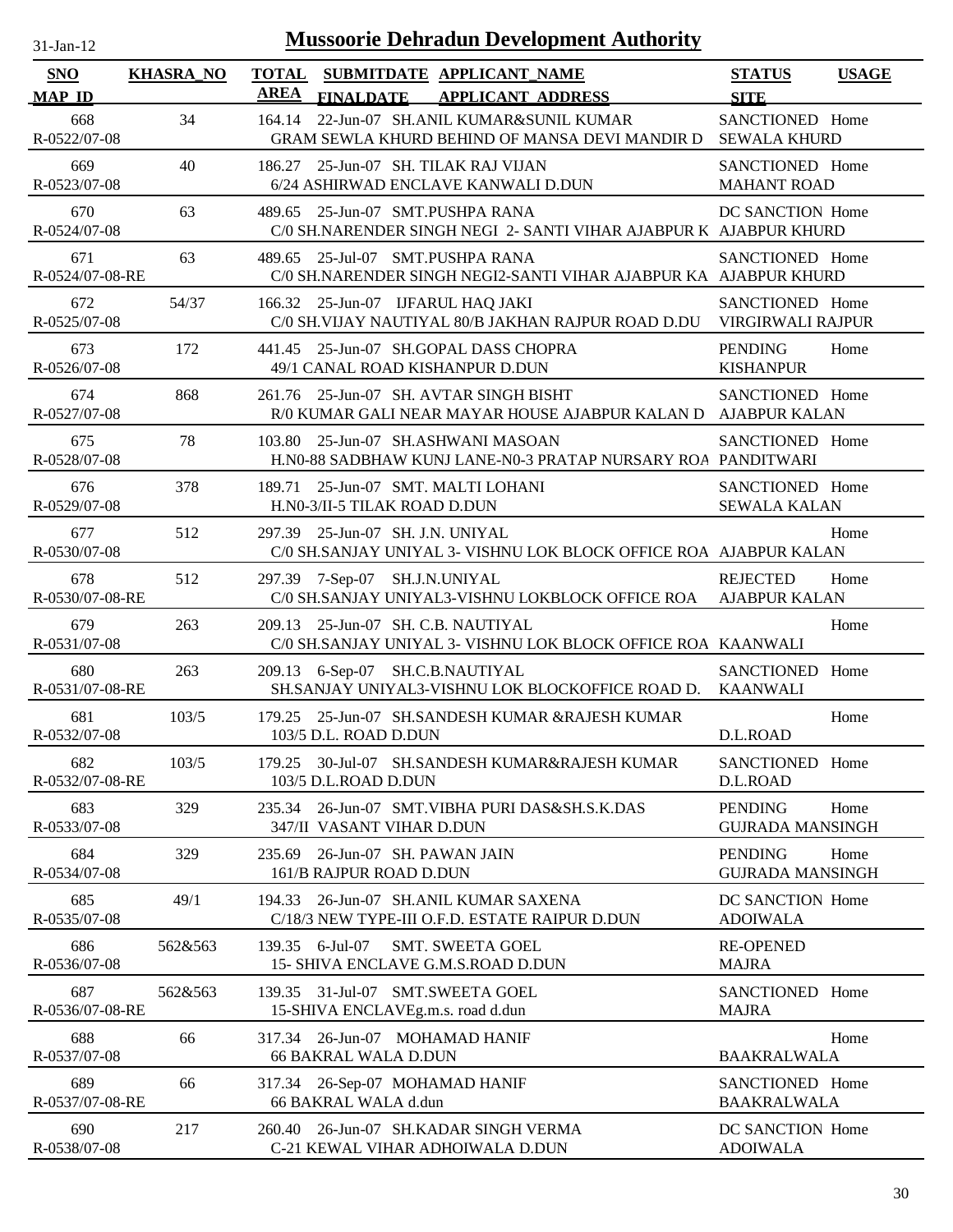| $31-Jan-12$                 |                  |                             |                                  | <b>Mussoorie Dehradun Development Authority</b>                                                            |                                                 |              |
|-----------------------------|------------------|-----------------------------|----------------------------------|------------------------------------------------------------------------------------------------------------|-------------------------------------------------|--------------|
| <b>SNO</b><br><b>MAP ID</b> | <b>KHASRA_NO</b> | <b>TOTAL</b><br><b>AREA</b> | <b>FINALDATE</b>                 | SUBMITDATE APPLICANT_NAME<br><b>APPLICANT ADDRESS</b>                                                      | <b>STATUS</b><br><b>SITE</b>                    | <b>USAGE</b> |
| 691<br>R-0539/07-08         | 182/2            | 173.09                      |                                  | 26-Jun-07 SH.DEEPAK GULATI&SMT.RACHNA GULAT SANCTIONED Home<br>E-LANE KEWAL VIHAR SAHASTRADHARA ROAD D.DUN | <b>ADOIWALA</b>                                 |              |
| 692<br>R-0540/07-08 3       | 1100&1102&110    |                             |                                  | 185.41 26-Jun-07 SMT.KRISHNA DEVI<br>411 BALLUPUR CHAKRATA ROAD D.DUN                                      | <b>GARHI</b>                                    | Home         |
| 693<br>R-0541/07-08         | 200&201          |                             | 225.59 26-Jun-07 SH.SHYAM LAL    | H.N0-257 PANDITWARI BHOOR GAON D.DUN                                                                       | <b>PANDITWARI</b>                               | Home         |
| 694<br>R-0541/07-08-RE      | 200&201          | 225.59                      | 18-Sep-07 SH.SHYAM LAL           | H.NO-257 PANDITWARIbhoor gaon d.dun                                                                        | SANCTIONED Home<br><b>PANDITWARI</b>            |              |
| 695<br>R-0542/07-08         | 554              | 227.63                      | 20 GURUDWARA ROAD D.DUN          | 27-Jun-07 SH.ABHISHEK SETHI&MANJU GROVER                                                                   | <b>AJABPUR KHURD</b>                            | Home         |
| 696<br>R-0542/07-08-RE      | 554              | 227.63                      | 20 GURUDWARA ROAD d.dun          | 7-Aug-07 SH.ABHISHEK SETHI&MANJU GROVER                                                                    | <b>REJECTED</b><br><b>AJABPUR KHURD</b>         | Home         |
| 697<br>R-0543/07-08         | 339              | 390.00                      | 40 KRISHAN VIHAR JAKHAN D.DUN    | 27-Jun-07 SMT.ANJANA AGGARWAL                                                                              | SANCTIONED Home<br><b>JAKHAN</b>                |              |
| 698<br>R-0544/07-08         | 48               | 147.67                      |                                  | 27-Jun-07 SMT.MADHVI THAKUR&OTHERS<br>36/5 CURJAN ROAD DALANWALA D.DUN                                     | SANCTIONED Home<br><b>CHAKRATA ROAD</b>         |              |
| 699<br>R-0545/07-08         | 797              |                             |                                  | 102.65 27-Jun-07 SH.SACHIN MAURYA&SH.SANJAY MAURY<br>81 NIRANJANPUR SHAHRANPUR ROAD D.DUN                  | SANCTIONED Home<br><b>NIRANJANPUR</b>           |              |
| 700<br>R-0546/07-08         | 377/1            |                             | 155.95 27-Jun-07 SMT.NIRMALA PAL | 54 PHASE-II SHAKTI VIHAR MAJRA D.DUN                                                                       | SANCTIONED Home<br><b>MAJRA</b>                 |              |
| 701<br>R-0547/07-08         | 290&291          | 242.57                      |                                  | 28-Jun-07 SMT.SAVINDER KAUR<br>C/0 POLICE OFFICERS COLONY GATE N0-1 CANAL ROAD KI JOHDI                    | DC SANCTION Home                                |              |
| 702<br>R-0548/07-08         | 225              | 225.75                      |                                  | 28-Jun-07 SH.GAURAV TRIPATHI&SMT.SHIVANI TRIP<br>D-17 CHANDRA LOK COLONY RAJPUR ROAD D.DUN                 | SANCTIONED Home<br><b>DHORAN KHAS</b>           |              |
| 703<br>R-0549/07-08         | 10               | 222.96                      |                                  | 28-Jun-07 SH.ARUN KUMAR RAWAT<br>129 KHUNI GALI JANDHA MOHALLA D. DUN                                      | SANCTIONED Home<br><b>AJABPUR KHURD</b>         |              |
| 704<br>R-0550/07-08         | 203              |                             |                                  | 231.41 28-Jun-07 SMT.PUSHPA RAWAT<br>C/0 SH.BALBIR SINGH PANWAR PANWAR FILLING STATIO                      | <b>REJECTED</b><br><b>AJABPUR KALAN</b>         | Home         |
| 705<br>R-0550/07-08-RE      | 203              |                             |                                  | 231.41 16-Jul-07 SMT.PUSHPA RAWAT<br>C/0 SH.BALBIR SINGH PANWARPANWAR FILLING STATIONE AJABPUR KALAN       | SANCTIONED Home                                 |              |
| 706<br>R-0551/07-08         | 571              | 246.28                      |                                  | 28-Jun-07 SMT.KANCHAN AGGARWAL<br>C/0 SOCIETY AREA POST OFFICE ROAD CLEMENT TOWN I BHARUWALA GRANT         |                                                 | Home         |
| 707<br>R-0551/07-08-RE      | 571              | 246.28                      |                                  | 27-Jul-07 SMT.KANCHAN AGGARWAL<br>SOCIETY AREAPOST OFFICE ROAD CLEMENT TOWN D.DU                           | SANCTIONED Home<br><b>BHARUWALA GRANT</b>       |              |
| 708<br>R-0552/07-08         | 87               | 191.83                      |                                  | 28-Jun-07 SH.PRITAM SINGH&SMT.SIMLA DEVI<br>115 RAJPUR ROAD PREM BHAWAN D.DUN                              | <b>RE-OPENED</b><br><b>SEWALA KALAN</b>         | Home         |
| 709<br>R-0552/07-08-RE      | 87               |                             |                                  | 183.12 8-Aug-07 SH.PRITAM SINGH&SHIMLA DEVI<br>115 RAJPUR ROAD PREM BHAWAN D.DUN                           | <b>REJECTED</b><br><b>SEWALA KALAN</b>          | Home         |
| 710<br>R-0553/07-08         | 31               | 209.00                      |                                  | 28-Jun-07 SH.HARISH CHAND KHEDA<br>H.NO-3 STEET-NO-7 RAJENDRA NAGAR KAULAGARH ROAD I CHAI BAGH KAULAGARH   |                                                 | Home         |
| 711<br>R-0553/07-08-RE      | 31               | 209.00                      |                                  | 26-Nov-07 SH.HARISH CHAND KHEDA<br>H.NO-3 STREET.NO-7RAJENDRA NAGAR KAULAGARH ROAD                         | <b>REJECTED</b><br><b>CHAI BAGH KAULAGARH</b>   | Home         |
| 712<br>R-0554/07-08         | 388              |                             |                                  | 414.52 28-Jun-07 SH.SAPAN CHOPRA&SMT.PARU CHHABRA<br>6 INDIRA NAGAR COLONY VASANT VIHAR D.DUN              | SANCTIONED Home<br><b>NIRANJANPUR</b>           |              |
| 713<br>R-0555/07-08         | 222              |                             | 2 GURU ROAD D.DUN                | 4,180.12 28-Jun-07 SH.YOGENDRA KUMAR GUPTA&SH.RAJES                                                        | SANCTIONED Group Housing<br><b>SEWALA KALAN</b> |              |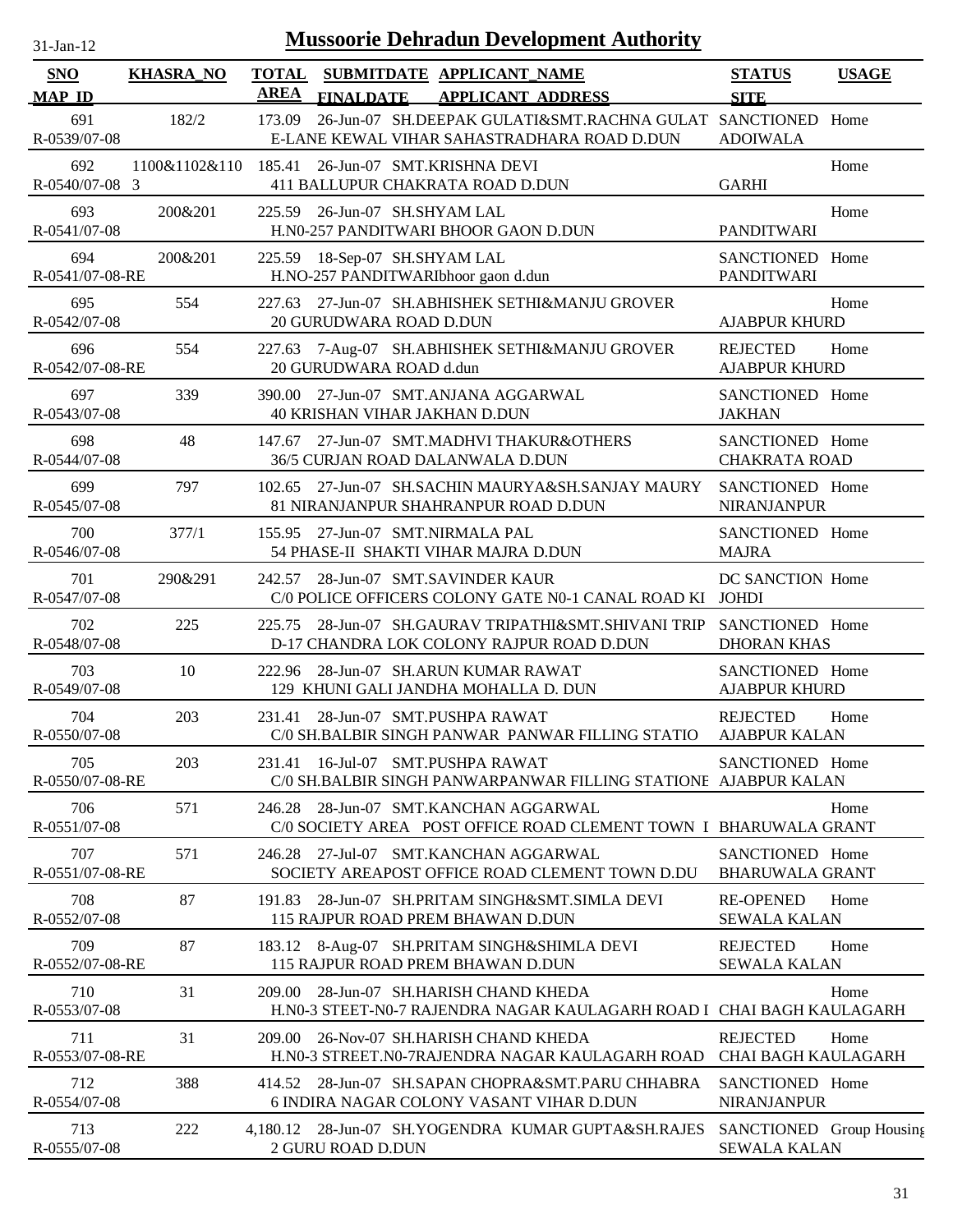| $31$ -Jan-12                |                  |                     | <b>Mussoorie Dehradun Development Authority</b>                                                                   |                                               |              |
|-----------------------------|------------------|---------------------|-------------------------------------------------------------------------------------------------------------------|-----------------------------------------------|--------------|
| <b>SNO</b><br><b>MAP ID</b> | <b>KHASRA_NO</b> | <b>AREA</b>         | TOTAL SUBMITDATE APPLICANT NAME<br><b>FINALDATE</b><br><b>APPLICANT ADDRESS</b>                                   | <b>STATUS</b><br><b>SITE</b>                  | <b>USAGE</b> |
| 714<br>R-0556/07-08         | 1563/3           | 111.51              | 28-Jun-07 SH.SATISH KUMAR SAWHNEY<br>B-7 PWD COLONY IDGAH CHAKRATA ROAD D.DUN                                     | SANCTIONED Home<br><b>KAANWALI</b>            |              |
| 715<br>R-0557/07-08         | 282&215/2        |                     | 115.17 29-Jun-07 SMT.CHETNA UNIYAL<br>213 D.L.ROAD D.DUN                                                          | <b>PENDING</b><br><b>AMBEDKAR COLONY</b>      | Home         |
| 716<br>R-0558/07-08         | 5 <sup>5</sup>   |                     | 131.04 29-Jun-07 SH.KRISHAN KUMAR JAISWAL<br>195 LUNIA MOHALLA D.DUN                                              | <b>REJECTED</b><br><b>BAGRAAL GAON</b>        | Home         |
| 717<br>R-0559/07-08         | 1526/07-08       |                     | 107.85 29-Jun-07 SMT. TEJ KAUR<br>PHASE- I SAI LOK G.M.S. ROAD D.DUN                                              | SANCTIONED Home<br><b>KAANWALI</b>            |              |
| 718<br>R-0560/07-08         | 547              |                     | 199.91 29-Jun-07 SH.TARUN MALIK<br>12/3 JAKHAN D.DUN                                                              | SANCTIONED Home<br><b>JAKHAN</b>              |              |
| 719<br>R-0561/07-08         | 1153/4           | 275.09              | 29-Jun-07 SH.MANOJ KUMAR<br>B-38/1 ONGC COLONY D.DUN                                                              | SANCTIONED Home<br><b>KAANWALI</b>            |              |
| 720<br>R-0562/07-08         | 331              | 163.57              | 30-Jun-07 SH. JAGDISH KUMAR KHATRI<br>C/0 JAGDISH FURNITURES 46 MOTI BAZAR D.DUN                                  | <b>SEWALA KALAN</b>                           | Home         |
| 721<br>R-0563/07-08         | 287              |                     | 133.57 30-Jun-07 SH.PARSHU RAM DABRAL<br>C/0 NIC -SACHIWALYA COMPLEX SUBHASH ROAD D.DUN                           | SANCTIONED Home<br>AAMWALA TARLA              |              |
| 722<br>R-0564/07-08         | 552              |                     | 398.91 30-Jun-07 SH.MOHIT SHARMA<br>199 HAIRDWAR ROAD D.DUN                                                       | <b>KAANWALI</b>                               | Home         |
| 723<br>R-0564/07-08-RE      | 552              |                     | 398.91 16-Aug-07 SH.MOHIT SHARMA<br>199 HARIDWAR ROAD d.dun                                                       | SANCTIONED Home<br><b>KAANWALI</b>            |              |
| 724<br>R-0565/07-08         | 125              |                     | 147.39 30-Jun-07 SH.SATISH KUMAR PAL&SMT.PARWATI DE SANCTIONED Home<br>170-B GARHI CANTT D.DUN                    | KAULAGARH MAI CHAKBH(                         |              |
| 725<br>R-0566/07-08         | 15               |                     | <b>SH.TIKAM SINGH TOMAR</b><br>208.44 2-Jul-07<br>H.N0-19 TYPE-II FOREST COLONY INDIRA NAGAR D.DUN                | SANCTIONED Home<br>DHARTAWALA MAFI            |              |
| 726<br>R-0567/07-08         | 112/2            |                     | 391.61 2-Jul-07<br><b>SH.PREM CHAND SAINI</b><br>C/0 GANGA VIHAR HARIDWAR ROAD UDDIWALA KARANPU UDDIWALA KARANPUR |                                               | Home         |
| 727<br>R-0568/07-08         | 22               |                     | 240.61 2-Jul-07<br>SMT.BIMLA JAISWAL&ARUN JAISWAL<br>53/1 KESHAV ROAD LAXMAN CHOWK D.DUN                          | SANCTIONED Home<br><b>SARASWATI SONI MARG</b> |              |
| 728<br>R-0569/07-08         | 89               |                     | $174.59$ 2-Jul-07<br><b>SH.RAMESH CHANDRA</b><br><b>GRAM&amp;P-0- MOHABAWALA D.DUN</b>                            | <b>PENDING</b><br>MOHABBEWALA (PART)          | Home         |
| 729<br>R-0570/07-08         | 287              |                     | $150.52$ 2-Jul-07<br><b>SH.BHARAT PAL SINGH RAWAT</b><br>P-II/138 YAMUNA COLONY CHAKRATA ROAD D.DUN               | SANCTIONED Home<br><b>AAMWALA TARLA</b>       |              |
| 730<br>R-0571/07-08         | 32               |                     | $204.08$ 3-Jul-07<br><b>SH.ARUN KUMAR GUPTA</b><br>32 CURZON ROAD D.DUN                                           | SANCTIONED Home<br><b>CURZAN ROAD</b>         |              |
| 731<br>R-0572/07-08         | 52               |                     | 120.36 3-Jul-07<br>SH.MOOL CHAND CHAUHAN<br>52 D.L.ROAD D.DUN                                                     | SANCTIONED Home<br>D.L.ROAD                   |              |
| 732<br>R-0573/07-08         | 598              |                     | $410.62$ 3-Jul-07<br><b>SMT.MALA DUBEY</b><br>195/2 TURNER ROAD D.DUN                                             | DC SANCTION Home<br><b>MAJRA</b>              |              |
| 733<br>R-0574/07-08         | 175/1            |                     | 123.48 3-Jul-07<br><b>SH.SANJAY KUMAR&amp;NEELU DHODI</b><br>40 SUMAN NAGAR DHARAMPUR D.DUN                       | DC SANCTION Home<br><b>DHARMPUR</b>           |              |
| 734<br>R-0575/07-08         | 109/1            |                     | 249.00 3-Jul-07<br><b>SH.DEV RAJ SINGH RAWAT</b><br>C/0 SH.V.P.S.RAWAT 125 ARYA NAGAR BLOCK-II D.DUN              | SANCTIONED Home<br><b>ADOIWALA</b>            |              |
| 735<br>R-0576/07-08         | 5                |                     | $172.40$ 3-Jul-07<br>SH.KRISHAN KUMAR JAISWAL&SMT.JYOTI PENDING<br>195 LUNNIA MOHALLA d.dun                       | <b>BAKRAL PALTON</b>                          | Home         |
| 736<br>R-0577/07-08         | $S-3-D/17$       | $1,000.00$ 3-Jul-07 | LT.COL. C.S. MEHTA<br>C/0 SH. M.M. PRASAD D-156 NEHRU COLONY D.DUN                                                | SANCTIONED Home<br>DEFENCE COLONY             |              |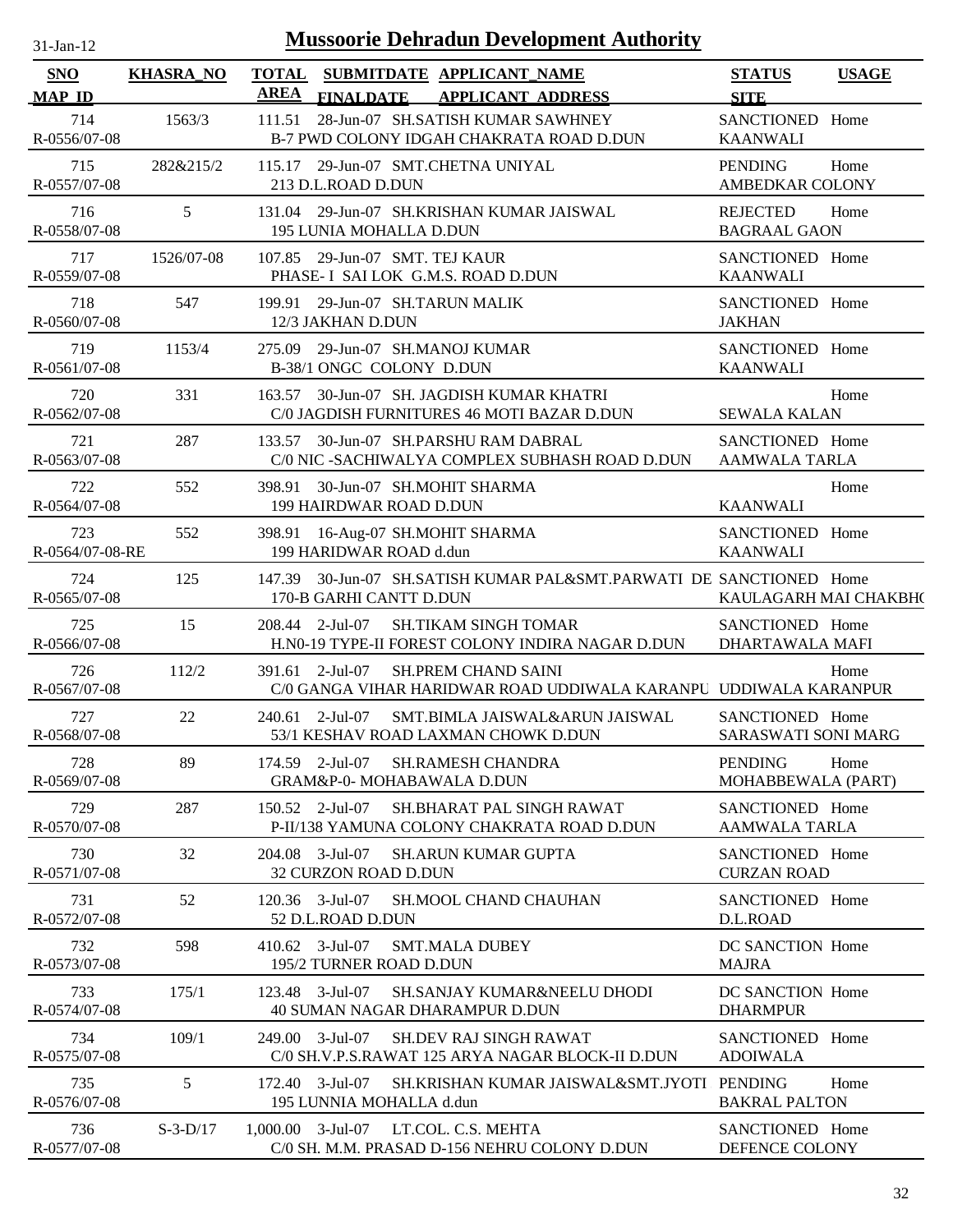| 31-Jan-12                   |                  | <b>Mussoorie Dehradun Development Authority</b>                                                                    |                                          |              |
|-----------------------------|------------------|--------------------------------------------------------------------------------------------------------------------|------------------------------------------|--------------|
| <b>SNO</b><br><b>MAP ID</b> | <b>KHASRA_NO</b> | <b>TOTAL</b><br>SUBMITDATE APPLICANT_NAME<br><b>AREA</b><br><b>FINALDATE</b><br><b>APPLICANT ADDRESS</b>           | <b>STATUS</b><br><b>SITE</b>             | <b>USAGE</b> |
| 737<br>R-0578/07-08         | 1487             | 268.40<br>$3-Jul-07$<br><b>SH. AJIT BASRAN</b><br>C/0 SHAKTI ENCLAVE G.M.S. ROAD P.0- KANWALI D.DUN                | SANCTIONED Home<br><b>KAANWALI</b>       |              |
| 738<br>R-0579/07-08         | 568              | 132.44 3-Jul-07<br>SH.JASPAL SINGH MANN<br>C/0 S.N. GAIROLA SH.BALBIR SINGH CHAUDHARY LANE-N0 MAJRA                | <b>PENDING</b>                           | Home         |
| 739<br>R-0580/07-08         | 597              | 228.50 3-Jul-07<br><b>SH.RAM KUMAR KATARIA</b><br>C/0 SH. R.C.JOSHI 79/1 TURNER ROAD CLEMENT TOWN D.DI MAJRA       | DC SANCTION Home                         |              |
| 740<br>R-0581/07-08         | 43/4             | $3-Jul-07$<br>412.61<br><b>SMT.ADARSH DUTTA</b><br>44-B SEWAK ASHRAM ROAD D.DUN                                    | SANCTIONED Home<br>SEWAK ASHRAM ROAD     |              |
| 741<br>R-0582/07-08         | 76               | SH.RAJIV HUF THROUGH ITS KARTA&OTHE RE-OPENED<br>638.93<br>4-Jul-07<br>R/0 321 ASIAD VILLAGE NEW DELHI -49         | <b>RAJ PUR ROAD</b>                      | Home         |
| 742<br>R-0582/07-08-RE      | 76               | 13-Sep-07 RAJIV HUF THROUGH ITS KARTA<br>638.93<br>R/O 321 ASAID VILLAGEnew dehli-49                               | SANCTIONED Home<br><b>RAJ PUR ROAD</b>   |              |
| 743<br>R-0583/07-08         | 53               | 100.38<br>4-Jul-07<br>SH.SHIV KUMAR SHARMA&KAMLESH GAU RE-OPENED<br>21/59 E.C.ROAD D.DUN                           | <b>BALBIR ROAD</b>                       | Home         |
| 744<br>R-0583/07-08-RE      | 53               | 26-Jul-07 SH.SHIV KUMAR SHARMA&SMT.KAMLESH ( REJECTED<br>100.38<br>21/59 E.C.ROAD d.dun                            | <b>BALBIR ROAD</b>                       | Home         |
| 745<br>R-0584/07-08         | 22               | 304.50 4-Jul-07<br><b>SH.MAHENDRA SINGH BHANDARI</b><br>MIG-54 MDDA COLONY KADARPURAM P.0- DEFENCE COLO SHAH NAGAR | <b>REJECTED</b>                          | Home         |
| 746<br>R-0585/07-08         | 152/125          | 300.37 4-Jul-07<br><b>SH.KULDEEP SINGH</b><br>152/125 GOBIND NAGAR -I RACE COURSE D.DUN                            | <b>REJECTED</b><br><b>RACE COURSE</b>    | Home         |
| 747<br>R-0586/07-08         | 1466             | 477.07 4-Jul-07<br><b>SMT.RAM PATTI</b><br>GRAM&P.0- KANWALI D.DUN                                                 | SANCTIONED Home<br><b>KAANWALI</b>       |              |
| 748<br>R-0587/07-08         | 1444             | 215.42 4-Jul-07<br><b>SMT.INDRA KALA</b><br>8/2 BHAGWAN DASS COLONY CHAKRATA ROAD D.DUN                            | SANCTIONED Home<br><b>AJABPUR KALAN</b>  |              |
| 749<br>R-0588/07-08         | $\overline{2}$   | 408.76 5-Jul-07<br><b>SH .KAILASH GULATI&amp;OTHERS</b><br>99/3 SATYA VIHAR COLONY VIJAY PARK D.DUN                | SANCTIONED Home<br><b>MALYAN MOHALLA</b> |              |
| 750<br>R-0589/07-08         | 16/D&16/5        | 697.17 5-Jul-07<br><b>SH.PRAVEEN KUMAR GUPTA</b><br>16/5 E.C.ROAD NEAR INCOMTAX OFFICE D.DUN                       | SANCTIONED Home<br>E.C.ROAD              |              |
| 751<br>R-0590/07-08         | 307              | 129.92 5-Jul-07<br><b>SH.VIJAY NAUTIYAL</b><br>4-NEW ROAD J.P. PLAZA MARKET D.DUN                                  | SANCTIONED Home<br><b>AJABPUR KHURD</b>  |              |
| 752<br>R-0591/07-08         | 284              | $6$ -Jul-07<br>227.92<br><b>SMT.PRITAM KAUR</b><br>18/1 VISHWA KARMA COLONY LANE-N0-3 BHANDARI BAG                 | <b>PENDING</b><br><b>NIRANJANPUR</b>     | Home         |
| 753<br>R-0592/07-08         | 962/1            | $6$ -Jul-07<br><b>SH.SANDEEP SAXENA</b><br>166.57<br>T-56-A UPPER RAILWAY COLONY D.DUN                             | SANCTIONED Home<br><b>DEHRA KHAS</b>     |              |
| 754<br>R-0593/07-08         | $\mathbf{1}$     | $6$ -Jul $-07$<br><b>SMT.SANGEETA GUPTA</b><br>150.77<br>79 PARK ROAD LAXMAN CHOWK D.DUN                           | SANCTIONED Home<br><b>DEHRA KHAS</b>     |              |
| 755<br>R-0594/07-08         | 581              | 153.33 7-Jul-07<br><b>SH.RAMESH SINGH</b><br>H.N0-16 H.N.B. COLONY AJABPUR KHURD D.DUN                             | SANCTIONED Home<br><b>AJABPUR KHURD</b>  |              |
| 756<br>R-0595/07-08         | $S-4-B-217$      | 462.36 7-Jul-07<br>SMT.PHOOL KUMARI RAWAT<br>272 MATA MANDIR ROAD AJABPUR KALAN D.DUN                              | SANCTIONED Home<br>DEFENCE COLONY        |              |
| 757<br>R-0596/07-08         | 847              | 169.88 7-Jul-07<br>SH.BAISHAKH RAM<br>134 ASHOK VIHAR LANE-N0-2 BY PASS ROAD D.DUN                                 | SANCTIONED Home<br><b>AJABPUR KALAN</b>  |              |
| 758<br>R-0597/07-08         | 349/48           | 150.19 7-Jul-07<br><b>SH.VISHALVOHRA</b><br><b>39 RACE COURSE D.DUN</b>                                            | SANCTIONED Home<br><b>CHAKRATA ROAD</b>  |              |
| 759<br>R-0598/07-08         | 238              | 167.78 9-Jul-07<br>SH.ALOK MATIMAN&MANJUSHA MATIMA<br>30 AKASH DEEP COLONY BALLUPUR ROAD D.DUN                     | SANCTIONED Home<br><b>ADOIWALA</b>       |              |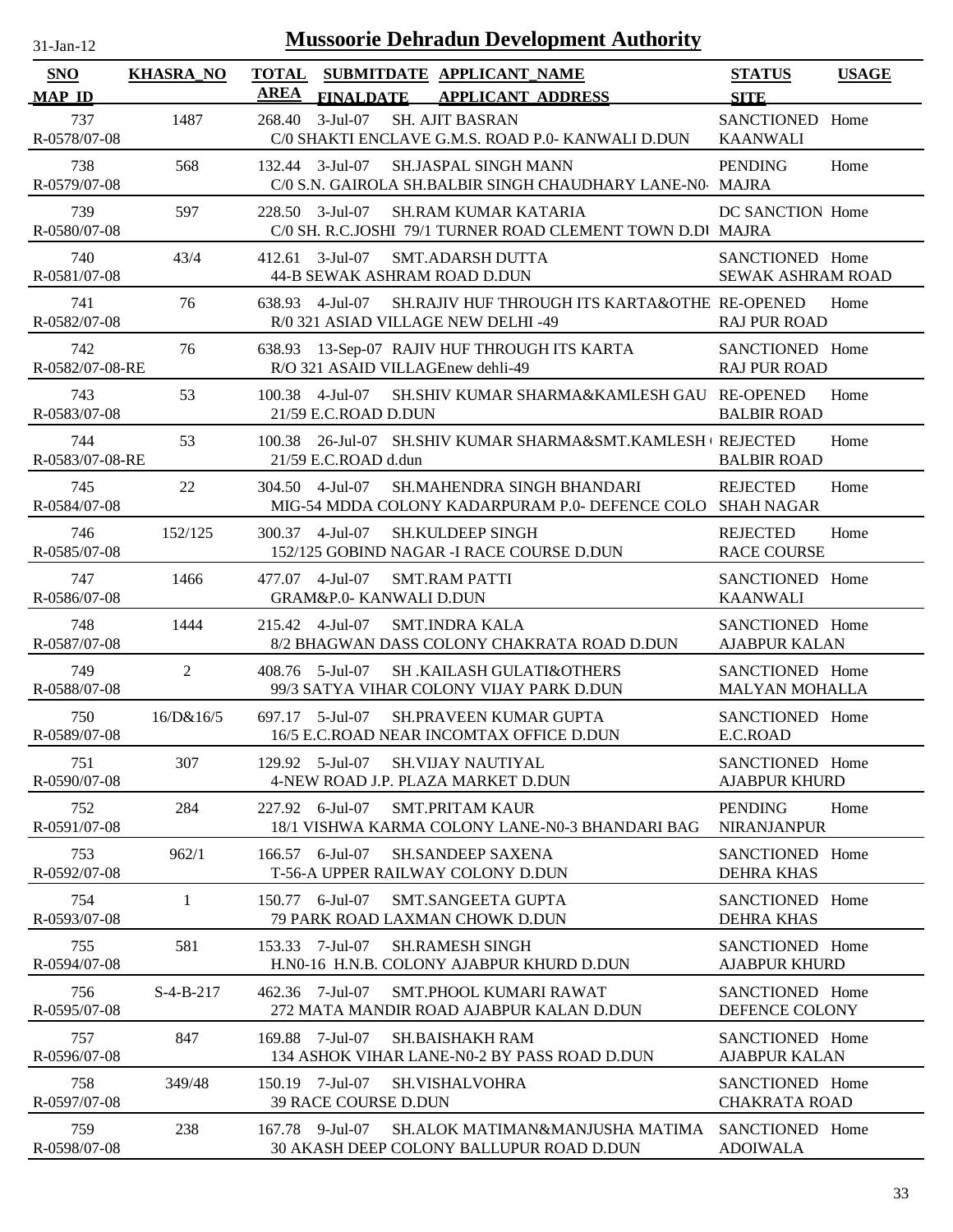| -Jan- |  |
|-------|--|
|       |  |

| <b>SNO</b>                          | <b>KHASRA_NO</b> | <b>TOTAL</b><br><b>AREA</b> | SUBMITDATE APPLICANT_NAME                                                                   |                                                    |                                                                                                     | <b>STATUS</b>                                               | <b>USAGE</b>   |
|-------------------------------------|------------------|-----------------------------|---------------------------------------------------------------------------------------------|----------------------------------------------------|-----------------------------------------------------------------------------------------------------|-------------------------------------------------------------|----------------|
| <b>MAP ID</b><br>760                | 266              |                             | <b>FINALDATE</b><br>204.42 9-Jul-07                                                         | <b>APPLICANT ADDRESS</b><br><b>SMT.SHAIL BISHT</b> |                                                                                                     | <b>SITE</b><br>SANCTIONED Home                              |                |
| R-0599/07-08<br>761<br>R-0600/07-08 | 235/228          |                             | 19 OLD NEHRU COLONY DHARAMPUR D.DUN<br>$170.72$ 9-Jul-07<br>2-B PRITAM ROAD DALANWALA D.DUN |                                                    | SMT.ANJINI KALRA&SH.DEEPAK KALRA                                                                    | <b>AJABPUR KALAN</b><br>SANCTIONED Home<br>KHURBURA MOHALLA |                |
| 762<br>R-0601/07-08                 | 16               |                             | 214.04 9-Jul-07                                                                             |                                                    | SMT.KAMLESH KUMARI SHARMA<br>H.N0-395/C STREET.N0-10 RAJENDRA NAGER KAULAGARH F CHAI BAGH KAULAGARH | SANCTIONED Home                                             |                |
| 763<br>R-0602/07-08                 | 697&1449&1450    | 640.43                      | 33 TEG BAHADUR ROAD LANE-N0-3 D.DUN                                                         |                                                    | 10-Jul-07 DR.ARVIND RANJAN&DR.MANJU RANJAN                                                          | <b>RE-OPENED</b><br><b>AJABPUR KALAN</b>                    | Home           |
| 764<br>R-0602/07-08-RE              | 697&1449&1450    |                             | 33 TEG BAHADUR ROAD LANE-N0-3 D.DUN                                                         |                                                    | 640.43 23-Aug-07 DR.ARVIND RANJAN& DR.MANJU RANJAN SANCTIONED Home                                  | <b>AJABPUR KALAN</b>                                        |                |
| 765<br>R-0603/07-08                 | 607              |                             | 537.74 10-Jul-07 SH.SACHIDA NAND GAIROLA                                                    |                                                    | 121 MOROWALA CLEMENT TOWN TURNER ROAD D.DUN                                                         | SANCTIONED Home<br><b>MAJRA</b>                             |                |
| 766<br>R-0604/07-08                 | $8\,$            | 214.69                      | 10-Jul-07 SH.VIJAY ANAND                                                                    |                                                    | 89- NEW COLONY CHANDER ROAD DALANWALA D.DUN                                                         | <b>PENDING</b><br><b>AAMWALA TARLA</b>                      | Home           |
| 767<br>R-0605/07-08                 |                  |                             | 266&267&268 17,277.97   10-Jul-07   SH.PRAMOD KUMAR DOBHAL<br>98-BLOCK-II ARYA NAGAR D.DUN  |                                                    |                                                                                                     | <b>REJECTED</b><br><b>DHORAN KHAS</b>                       | Group Housing  |
| 768<br>R-0606/07-08                 | 262              |                             | 306- DOBHAL WALA D.DUN                                                                      |                                                    | 486.62 10-Jul-07 SH. ASHISH BHATT AND SEEMA TYAGI                                                   | <b>RE-OPENED</b><br><b>AJABPUR KALAN</b>                    | Home           |
| 769<br>R-0606/07-08-RE              | 262              |                             | 486.62 9-Oct-07<br>306- DOBHAL WALA D.DUN                                                   |                                                    | SH.ASHISH BHATT&SEEMA TYAGI                                                                         | <b>PENDING</b><br><b>AJABPUR KALAN</b>                      | Home           |
| 770<br>R-0607/07-08                 | 54               |                             | 162.63 10-Jul-07 SMT.SANDHYA PANWAR<br>54 RAJPUR ROAD D.DUN                                 |                                                    |                                                                                                     | PENDING<br><b>MALSI</b>                                     | Home           |
| 771<br>R-0608/07-08                 | 491/1            |                             | 156.58 11-Jul-07 SH.SANJEEV UNIYAL                                                          |                                                    | C/0 KASHMIRI COLONY BEHIND OF GURUDWARA NIRANJAI NIRANJANPUR                                        | SANCTIONED Home                                             |                |
| 772<br>R-0609/07-08                 | 117              |                             | 134.22 11-Jul-07 SH.NIRANJAN LAL GUPTA<br>H.N0-117 CHANDER NAGAR D.DUN                      |                                                    |                                                                                                     | SANCTIONED Home<br><b>CHANDER NAGAR</b>                     |                |
| 773<br>R-0610/07-08                 | 697              |                             | 256.25 11-Jul-07 SH.TRILOK SINGH RAWAT                                                      |                                                    | 149- PRIYA DARSHANI ENCLAVE BALLI WALA CHOWK KAN KAANWALI                                           | <b>RE-OPENED</b>                                            | Home           |
| 774<br>R-0610/07-08-RE              | 697              |                             | 256.25 31-Jul-07 SH.TRILOK SINGH RAWAT                                                      |                                                    | 149- PRIYA DARSHANI ENCLAVEBALLIWALA CHOWK KANV KAANWALI                                            | SANCTIONED Home                                             |                |
| 775<br>R-0611/07-08                 | 16               | 176.39                      | 11-Jul-07 SH.OM PRAKASH<br>H.N0-19/1 RAJ VIHAR CHAKRATA ROAD D.DUN                          |                                                    |                                                                                                     | SANCTIONED Home<br><b>PANDITWARI</b>                        |                |
| 776<br>R-0612/07-08                 | 293              | 128.49                      | 11-Jul-07 SH.VIPIN SAKLANI<br>474-VIJAY PARK EXT. LANE-N0-10 D.DUN                          |                                                    |                                                                                                     | SANCTIONED Home<br><b>JAKHAN</b>                            |                |
| 777<br>R-0613/07-08                 | 59/54            |                             | 105.84 11-Jul-07 SH.SUNIL KUMAR AGGARWAL<br>59/54 IDGAH PRAKASH NAGAR D.DUN                 |                                                    |                                                                                                     | SANCTIONED Home<br><b>IDGAH</b>                             |                |
| 778<br>R-0614/07-08                 | 122/120          |                             | 999.16 11-Jul-07 M/S DHAN PHATUWAR SOCIETY<br>122/120- D GOVIND NAGAR RACE COURSE D.DUN     |                                                    |                                                                                                     | <b>RE-OPENED</b><br><b>RACE COURSE</b>                      | Relegious Plac |
| 779<br>R-0614/07-08-RE              | 122/120-D        | 1.003.71                    | 30-Jan-09 M/S DHAN PHATUWAR SOCIETY<br>12/120-D GOVIND NAGARRACE COURSE D.DUN               |                                                    |                                                                                                     | SANCTIONED Trust<br><b>RACE COURSE</b>                      |                |
| 780<br>R-0615/07-08                 | 3/1              |                             | D-33 RACE COURSE D.DUN                                                                      |                                                    | 717.00 11-Jul-07 SH.NAVNEET OBERAI&RUCHITA OBERAI                                                   | <b>RE-OPENED</b><br><b>NEMI ROAD</b>                        | Home           |
| 781<br>R-0615/07-08-RE              | 3/1              |                             | 717.00 4-Oct-07<br>D-33 RACE COURSE D.DUN                                                   |                                                    | SH.NAVNEET OBERAI&RUCHITA OBERAI                                                                    | SANCTIONED Home<br><b>NEMI ROAD</b>                         |                |
| 782<br>R-0616/07-08                 | 332              |                             | 91.78 11-Jul-07 SMT.RASHMI SHARMA<br>13-A FALTU LINE MUNICIPAL ROAD D.DUN                   |                                                    |                                                                                                     | SANCTIONED Home<br>AAMWALA TARLA                            |                |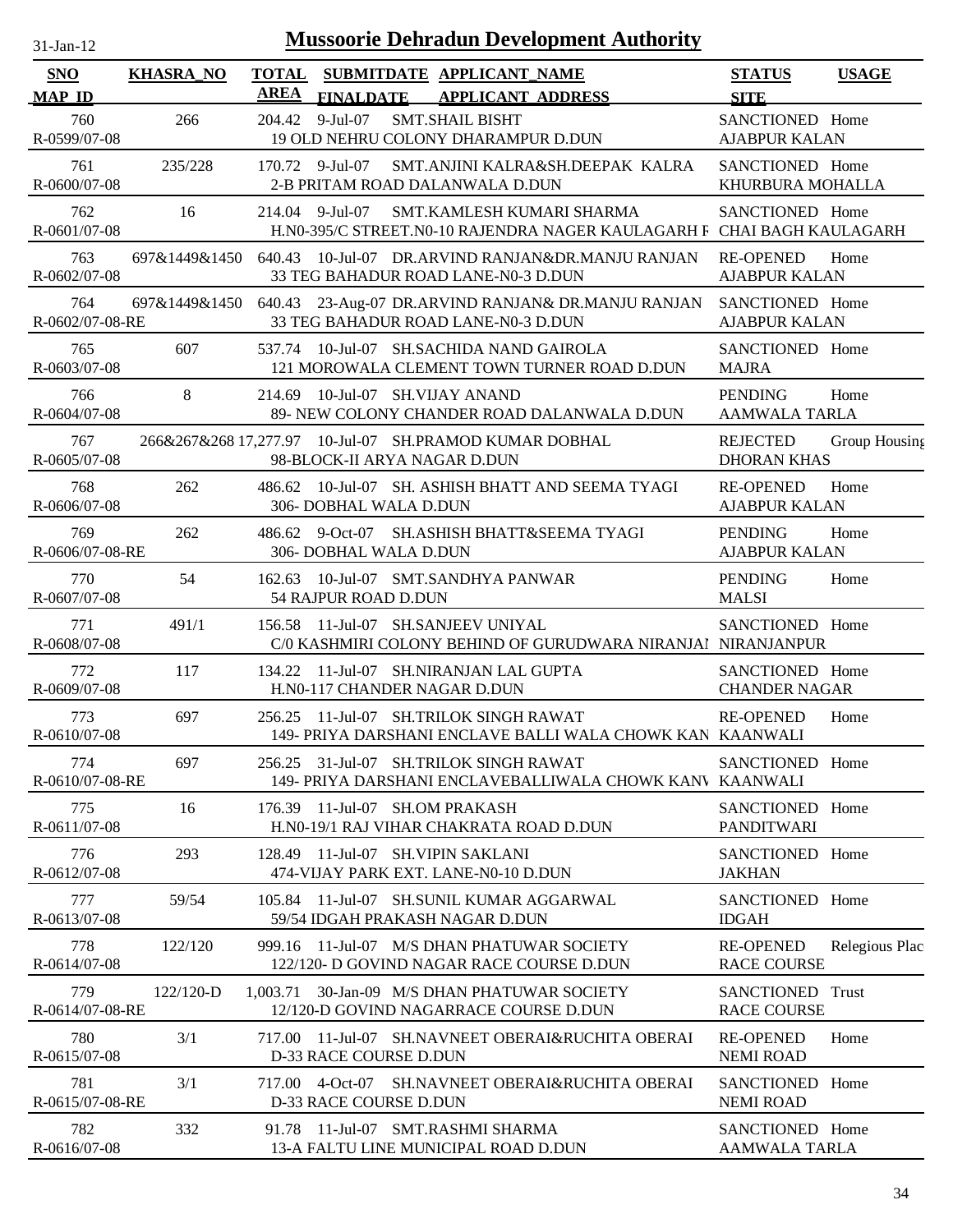| $31$ -Jan-12 |  |
|--------------|--|
|              |  |

| SNO                    | <b>KHASRA_NO</b>            | <b>TOTAL</b><br><b>AREA</b> |                                                        | SUBMITDATE APPLICANT_NAME                                                  |                                                                  | <b>STATUS</b>                                 | <b>USAGE</b>  |
|------------------------|-----------------------------|-----------------------------|--------------------------------------------------------|----------------------------------------------------------------------------|------------------------------------------------------------------|-----------------------------------------------|---------------|
| <b>MAP ID</b>          |                             |                             | <b>FINALDATE</b>                                       | <b>APPLICANT ADDRESS</b>                                                   |                                                                  | <b>SITE</b>                                   |               |
| 783<br>R-0617/07-08    | 52&55&56&5711,633.00        |                             | 230 NEHRU COLONY D.DUN                                 | 11-Jul-07 SMT.VIJAY MEHTA                                                  |                                                                  | <b>RE-OPENED</b><br><b>CHAK DANDA LAKHOND</b> | Group Housing |
| 784<br>R-0617/07-08-RE | 52&55&56 10,515.00 3-Jan-08 |                             | 230 NEHRU COLONY D.DUN                                 | <b>SMT.VIJAY MEHTA</b>                                                     |                                                                  | <b>RE-OPENED</b><br><b>DAANDA LAKHOND</b>     | Group Housing |
| 785<br>R-0617/07-08-RE | 52&55&56                    |                             | 230 NEHRU COLONY D.DUN                                 | 10,515.00 1-Apr-08 SMT.VIJAY MEHTA                                         |                                                                  | <b>RE-OPENED</b><br><b>DAANDA LAKHOND</b>     | Group Housing |
| 786<br>R-0617/07-08-RE |                             |                             | 230 NEHRU COLONY D.DUN                                 | 52&55&56 10,515.00 1-Oct-09 SMT.VIJAY MEHTA                                |                                                                  | <b>REJECTED</b><br><b>DAANDA LAKHOND</b>      | Group Housing |
| 787<br>R-0618/07-08    | 114&115                     |                             | 155 SALAWALA D.DUN                                     | 415.00 12-Jul-07 SH.SATISH CHANDRA SHARMA                                  |                                                                  | SANCTIONED Home<br>CHAKSALIYAWALA             |               |
| 788<br>R-0619/07-08    | 141                         |                             |                                                        | 166.06 12-Jul-07 SMT.SHIWANI MEHTA<br>C/0 RAILWAY ROAD DOIWALA D.DUN       |                                                                  | SANCTIONED Home<br><b>DOBHALWALA</b>          |               |
| 789<br>R-0620/07-08    | 11/29                       |                             |                                                        | 133.20 12-Jul-07 SH. VIRENDRA KUMAR GUPTA                                  | 11/29 CHAKRATA ROAD NEAR DOON PG.PARA MEDICALCOI CHAKRATA ROAD   | SANCTIONED Home                               |               |
| 790<br>R-0621/07-08    | 339                         |                             |                                                        | 297.14 12-Jul-07 SH.DHIRENDRA SINGH                                        | DUSMESH PURI BEHIND SATYA SHEEL GAS GODOWN IND                   | SANCTIONED Home<br><b>SEWALA KALAN</b>        |               |
| 791<br>R-0622/07-08    | 122                         |                             |                                                        | 453.07 12-Jul-07 SH.DEEPAK M.PANDIT                                        | C/0 SHIVALIK APPARTMENTCANNAL ROAD JAKHAN RAJPU                  | <b>RE-OPENED</b><br><b>GUJRADA MANSINGH</b>   | Home          |
| 792<br>R-0622/07-08-RE | 122                         |                             |                                                        | 453.07 21-Aug-07 SH.DEEPAK M.PANDIT                                        | C/0 SHIVALIK APPARTMENTCANNAL ROAD JAKHAN RAJPU GUJRADA MANSINGH | <b>REJECTED</b>                               | Home          |
| 793<br>R-0623/07-08    | 21                          |                             | 18 NEW SURVEY ROAD D.DUN                               | 162.20 12-Jul-07 SH.SHIV SHANKAR JOSHI                                     |                                                                  | SANCTIONED Home<br>SEWAK ASHRAM ROAD          |               |
| 794<br>R-0624/07-08    | 708                         | 1.900.00                    |                                                        | 181 SECTOR-31 FARIDABAD HARAYANA                                           | 12-Jul-07 SH.RAJESH MISRA&SH.EKANSH ANAND                        | SANCTIONED Group Housing<br><b>DAK PATTI</b>  |               |
| 795<br>R-0625/07-08    | $43-D$                      |                             |                                                        | 231.56 12-Jul-07 SH.INDRESH KUMAR<br>43-D KHURBHURA MOHALLAD.DUN           |                                                                  | SANCTIONED Home<br>KHURBURA MOHALLA           |               |
| 796<br>R-0626/07-08    | 873                         |                             |                                                        | 279.00 13-Jul-07 SH.ANIL KUMAR VISHNOI<br>5- RAM LILA BAZARNEAR TILAK ROAD |                                                                  | <b>RE-OPENED</b><br><b>SEWALA KALAN</b>       | Home          |
| 797<br>R-0626/07-08-RE | 873                         |                             |                                                        | 279.00 14-Mar-08 SH.ANIL KUMAR VISHNOI<br>5- RAM LILA BAZARNEAR TILAK ROAD |                                                                  | SANCTIONED Home<br><b>SEWALA KALAN</b>        |               |
| 798<br>R-0627/07-08    | 200/1                       |                             | 478.86 13-Jul-07 MISS.RAZIA BEG<br>60 GHOSI GALI D.DUN |                                                                            |                                                                  | <b>RE-OPENED</b><br>KAULAGARH MAI CHAKBH(     | Home          |
| 799<br>R-0627/07-08-RE | 200/1                       |                             | 478.86 18-Sep-07 MISS.RAZIA BEG<br>60 GHOSI GALI D.DUN |                                                                            |                                                                  | SANCTIONED Home<br>KAULAGARH MAI CHAKBH(      |               |
| 800<br>R-0628/07-08    | 499                         |                             | 135.12 16-Jul-07 HARISH KASHYAP                        |                                                                            | C/O. ASHOK KUMAR5/1, PARAM VIHARHARIPUR KANWALI                  | SANCTIONED Home                               |               |
| 801<br>R-0629/07-08    | $43-D$                      |                             |                                                        | 223.45 17-Jul-07 SH.ASHOK KUMAR<br>43-D KHURBHURA MOHALLA D.DUN            |                                                                  | SANCTIONED Home<br>KHURBURA MOHALLA           |               |
| 802<br>R-0630/07-08    | 332                         |                             |                                                        | 179.88 17-Jul-07 SH.JITENDER KAPOOR<br>14 MOHINI ROAD DALANWALA D.DUN      |                                                                  | SANCTIONED Home<br>AAMWALA TARLA              |               |
| 803<br>R-0631/07-08    | 406                         |                             | 33 D.A.V. COLLEGE ROAD D.DUN                           |                                                                            | 292.63 17-Jul-07 SH.VIKRAM SWAROOP LAKHERA                       | <b>REJECTED</b><br><b>ADOIWALA</b>            | Home          |
| 804<br>R-0632/07-08    | $54-B$                      |                             |                                                        | 171.24 17-Jul-07 SH.VIJAY PRASAD NAUTIYAL                                  | 9/2 MITRA LOK COLONY CHAKRATA ROAD D.DUN                         | SANCTIONED Home<br><b>KAANWALI</b>            |               |
| 805<br>R-0633/07-08    | $16-D$                      |                             | 16-D E.C.ROAD D.DUN                                    |                                                                            | 329.10 17-Jul-07 SH.GYANENDRA KUMAR GUPTA                        | SANCTIONED Home<br>E.C.ROAD                   |               |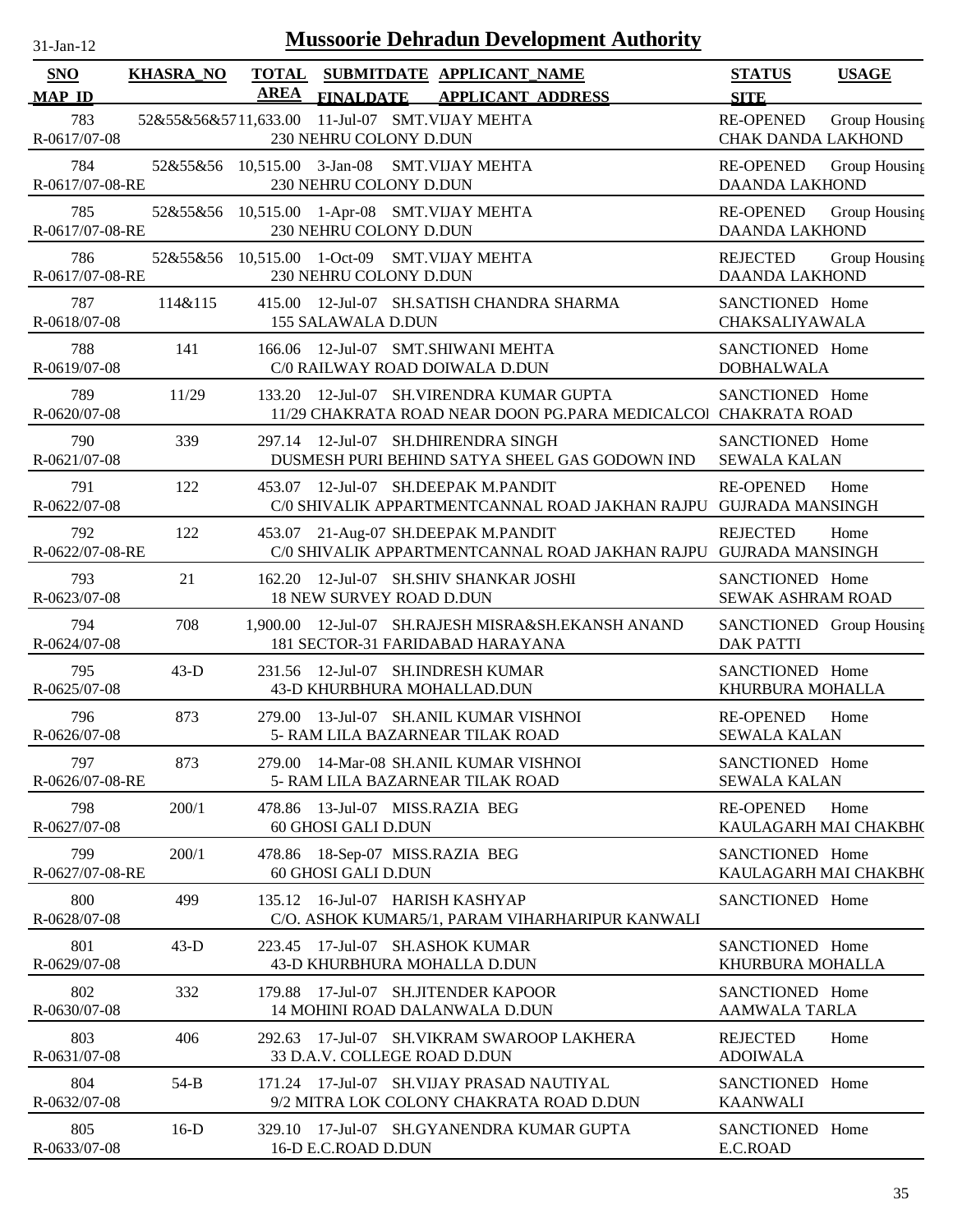| $31$ -Jan-12 |  |
|--------------|--|
|              |  |

| <b>SNO</b><br><b>MAP ID</b> | <b>KHASRA_NO</b>               | <b>TOTAL</b><br><b>AREA</b> | <b>FINALDATE</b>                       | SUBMITDATE APPLICANT_NAME<br><b>APPLICANT ADDRESS</b>                                                        | <b>STATUS</b><br><b>SITE</b>                   | <b>USAGE</b> |
|-----------------------------|--------------------------------|-----------------------------|----------------------------------------|--------------------------------------------------------------------------------------------------------------|------------------------------------------------|--------------|
| 806<br>R-0634/07-08         | 399 K/15                       | 89.08                       | 399/15 TYAGI ROAD D.DUN                | 17-Jul-07 SH.DHARMANDER MEHTA                                                                                | <b>RE-OPENED</b><br><b>DEHRA KHAS</b>          | Home         |
| 807<br>R-0634/07-08-RE      | 399 K/15                       | 89.08                       | $4$ -Oct-07<br>399/15 TYAGI ROAD D.DUN | SH.DHARMANDER MEHTA                                                                                          | SANCTIONED Home<br><b>DEHRA KHAS</b>           |              |
| 808<br>R-0635/07-08         | <b>AJABPUR</b><br><b>KALAN</b> | 433.41                      |                                        | 17-Jul-07 SH.MANOHAR SINGH BISHT<br>C/0 H.N0-187 CANAL ROAD AJABPUR KALAN D.DUN                              | <b>REJECTED</b><br><b>AJABPUR KALAM (PART)</b> | Home         |
| 809<br>R-0636/07-08         | 639                            | 188.17                      |                                        | 17-Jul-07 SH.DEVENDER SINGH BISHT<br>F-12 SHIV LOK COLONYRAIPUR D.DUN                                        | SANCTIONED Home<br><b>TARLA NAGAL</b>          |              |
| 810<br>R-0637/07-08         | 654&655                        | 115.68                      | 17-Jul-07 SH.SARAN DAS                 | C/0 SH.YASPAL SINGH 209 PRATAP ROAD SUBHASH NAGA                                                             | SANCTIONED Home<br><b>BHARUWALA GRANT</b>      |              |
| 811<br>R-0638/07-08         | 1249                           |                             | 98.19 17-Jul-07 SMT.MONIKA JAIN        | A-9 GREEN PARK BALLUPUR ROAD D.DUN                                                                           | SANCTIONED Home<br><b>KAANWALI</b>             |              |
| 812<br>R-0639/07-08         | 464                            | 247.47                      | G-27/1 TYPE-II NEW TEHRI               | 17-Jul-07 SH.JURA RAM SEMWAL                                                                                 | SANCTIONED Home<br><b>AJABPUR KHURD</b>        |              |
| 813<br>R-0640/07-08         | 122                            |                             | 23-D DOBHAL WALA D.DUN                 | 163.44 17-Jul-07 SH.DIVYA PARAKASH NAITHANI                                                                  | SANCTIONED Home<br><b>DOBHALWALA</b>           |              |
| 814<br>R-0641/07-08         | 686                            |                             | 400.95 17-Jul-07 SH.BACHI RAM          | SARASWATI VIHARE-BLOCK AJABPUR KHURDD.DUN                                                                    | <b>REJECTED</b><br><b>AJABPUR KHURD</b>        | Home         |
| 815<br>R-0642/07-08         | 262                            |                             | 262 SUBHASH NAGAR COLONY D.DUN         | 191.86 18-Jul-07 SMT.JOGENDER KAUR                                                                           | SANCTIONED Home<br><b>MAJRA</b>                |              |
| 816<br>R-0643/07-08         | 174                            |                             |                                        | 143.00 18-Jul-07 SH.RAJESH CHAUHAN<br>SH. S.S.CHAUHANV.P.O- SINOLAD.DUN                                      | SANCTIONED Home<br><b>SINOLA</b>               |              |
| 817<br>R-0644/07-08         | 49&50                          | 113.00                      |                                        | 18-Jul-07 SH. VIRENDER SINGH THAPA<br>C/0 SH.KALAM SINGH THAPAVILL-PREM PUR MAFIP.0-I.E.P                    | SANCTIONED Home<br>PREMPUR MAFI (PART)         |              |
| 818<br>R-0645/07-08         | 262                            | 244.85                      | 18-Jul-07 SMT.PARUL ANAND              | 15 PREM VATIKAMISSION COMPOUND SAHARANPUR                                                                    | SANCTIONED Home<br><b>KANDOLI</b>              |              |
| 819<br>R-0646/07-08         | 153                            | 220.63                      | 63 PANDITWARIPHASE-II D.DUN            | 18-Jul-07 SH.BAGHWATI PRASAD BADONI                                                                          | <b>RE-OPENED</b><br><b>PANDITWARI</b>          | Home         |
| 820<br>R-0646/07-08-RE      | 153                            |                             | 63 PANDITWARIPHASE-II D.DUN            | 220.63 24-Sep-07 SH.BAGHWATI PRASAD BADONI                                                                   | SANCTIONED Home<br><b>PANDITWARI</b>           |              |
| 821<br>R-0647/07-08         | 317&21/21                      |                             | 26/4 RAJPUR ROAD D.DUN                 | 477.77 18-Jul-07 SMT.SUKHDA VERMA                                                                            | SANCTIONED Home<br><b>CHUKKHUWALA</b>          |              |
| 822<br>R-0648/07-08         | 145/1                          |                             | H.N0-145 SEWLA KALAN D.DUN             | 204.22 19-Jul-07 SH.HARI RAJ SINGH YADAV                                                                     | SANCTIONED Home<br><b>SEWALA KALAN</b>         |              |
| 823<br>R-0649/07-08         | 27                             |                             | 7/3 NEW ROAD D.DUN                     | 449.86 19-Jul-07 SH.DRIGPAL SINGH&DR.SHOBHIT PAL                                                             | <b>REJECTED</b><br><b>FALTU LINE</b>           | Home         |
| 824<br>R-0650/07-08         | 94                             |                             | C/O CORONATION HOSPITALD.DUN           | 500.46 19-Jul-07 SH.SHANKAR DUTT JOSHI                                                                       | <b>REJECTED</b><br><b>BADRIPUR</b>             | Home         |
| 825<br>$R-0651/07-08$       | 1249                           |                             | 98.19 19-Jul-07 SMT.SHALLU JAIN        | A-9 GREEN PARKBALLUPUR ROAD D.DUN                                                                            | SANCTIONED Home<br><b>KAANWALI</b>             |              |
| 826<br>R-0652/07-08         | $A-51$                         |                             |                                        | 240.00 19-Jul-07 SH.PARAMJEET SINGH<br>C/0 ROOM N0-3 GURUDWARA NANAKSAR SOCIETYRAIPUR   MDDA COLONY DALANWAI | SANCTIONED Home                                |              |
| 827<br>R-0653/07-08         | 225/1/207                      |                             | 230.11 19-Jul-07 SH.SUNDER LAL         | 207 VIJAY COLONYNEW CANTT ROAD D.DUN                                                                         | SANCTIONED Home<br><b>HATHIBARKALA</b>         |              |
| 828<br>R-0654/07-08         | 311                            |                             | 178.07 19-Jul-07 SH.MANOJ CHAUHAN      | 73 PRAKASH VIHAR DHARAMPUR D.DUN                                                                             | <b>RE-OPENED</b><br><b>AJABPUR KALAN</b>       | Home         |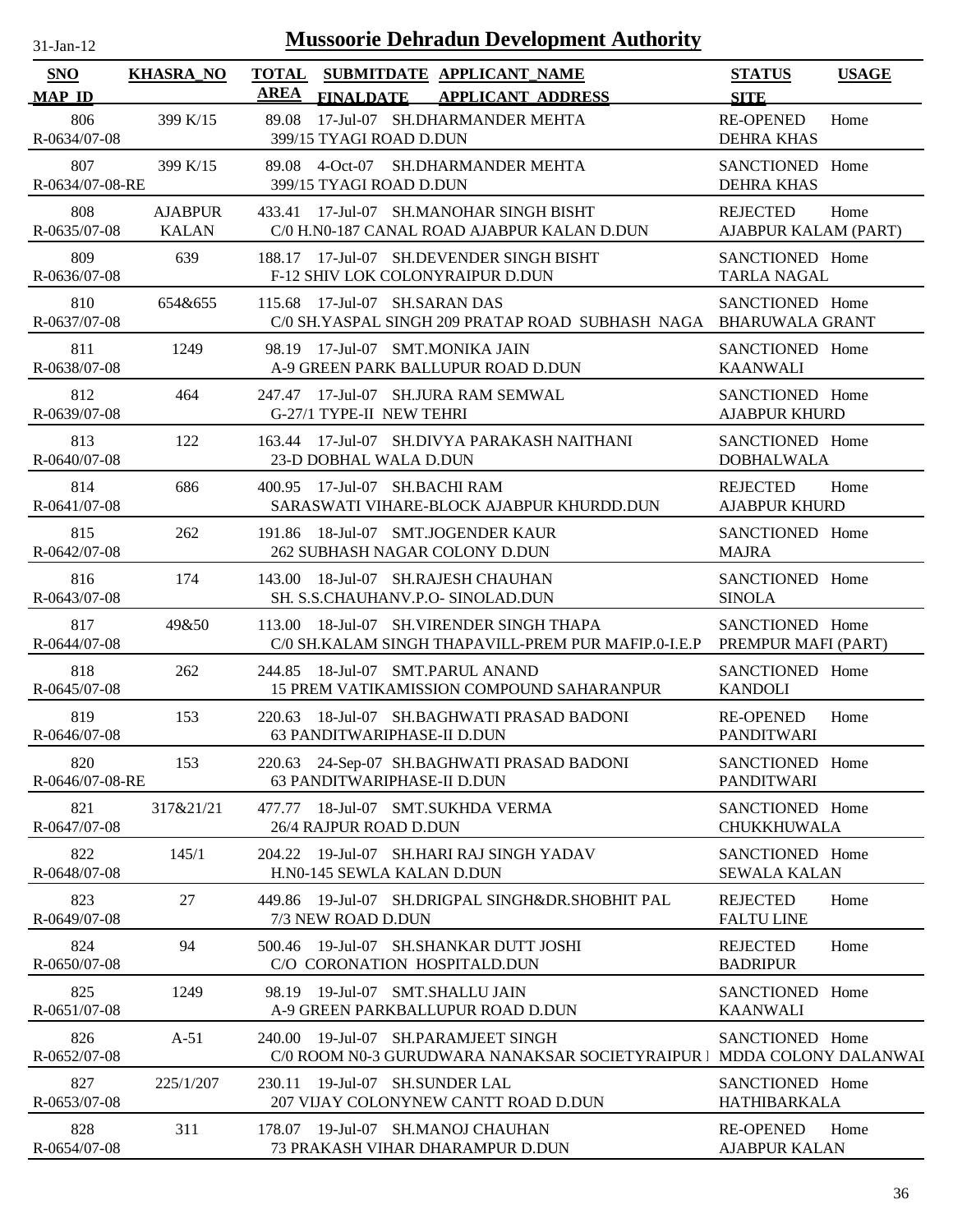| <b>Mussoorie Dehradun Development Authority</b><br>$31$ -Jan-12 |                  |                                                                                                          |                                         |              |  |  |  |
|-----------------------------------------------------------------|------------------|----------------------------------------------------------------------------------------------------------|-----------------------------------------|--------------|--|--|--|
| <b>SNO</b><br><b>MAP ID</b>                                     | <b>KHASRA_NO</b> | <b>TOTAL</b><br>SUBMITDATE APPLICANT NAME<br><b>AREA</b><br><b>FINALDATE</b><br><b>APPLICANT ADDRESS</b> | <b>STATUS</b><br><b>SITE</b>            | <b>USAGE</b> |  |  |  |
| 829<br>R-0654/07-08-RE                                          | 311              | 20-Sep-07 SH.MANOJ CHAUHAN<br>178.07<br>73 PRAKASH VIHAR DHARAMPUR D.DUN                                 | <b>REJECTED</b><br><b>AJABPUR KALAN</b> | Home         |  |  |  |
| 830<br>R-0655/07-08                                             | 1091             | 120.46 19-Jul-07 SH.MANPREET SINGH<br>17-D RACE COURSE D.DUN                                             | SANCTIONED Home<br><b>KAANWALI</b>      |              |  |  |  |
| 831<br>R-0656/07-08                                             | 1091             | 120.45 19-Jul-07 SH.RAGHUNATH TIWARI<br>17-D RACE COURSED.DUN                                            | SANCTIONED Home<br><b>KAANWALI</b>      |              |  |  |  |
| 832<br>R-0657/07-08                                             | 1091             | 147.87 19-Jul-07 SMT.GEETA BATRA<br>17-D RACE COURSED.DUN                                                | SANCTIONED Home<br><b>KAANWALI</b>      |              |  |  |  |
| 833<br>R-0658/07-08                                             | 633              | 180.62 19-Jul-07 SH.DEVENDER SINGH BISHT<br>F-12 SHIV LOK COLONY RAIPUR D.DUN                            | SANCTIONED Home<br><b>TARLA NAGAL</b>   |              |  |  |  |
| 834<br>R-0659/07-08                                             | 178              | 19-Jul-07 SMT.SAROJNI DEVI&MUNNA LAL<br>288.24<br>31/32 DHARAMPUR RACE COURSE D.DUN                      | <b>REJECTED</b><br><b>AJABPUR KHURD</b> | Home         |  |  |  |
| 835<br>R-0660/07-08                                             | $\mathbf{1}$     | 19-Jul-07 SMT.SHASHI RAJWANSHI<br>140.98<br>C/0 SH.D.K.TAORI27-INDER PRASTH ENCLAVE SIMLA ROA            | SANCTIONED Home<br><b>NATIONAL ROAD</b> |              |  |  |  |
| 836<br>R-0661/07-08                                             | 990              | 20-Jul-07 SMT.SUNITA<br>141.26<br>C/O SH.RAM PAL SINGH58 SUBHASH NAGAR TILAK BAZARI MAJRA                | SANCTIONED Home                         |              |  |  |  |
| 837<br>R-0662/07-08                                             | 41               | 245.52 20-Jul-07 SH.HARSH MANI BHATT<br>C/0 I.T.I. CAMPUS NIRANJANPUR D.DUN                              | SANCTIONED Home<br><b>AJABPUR KHURD</b> |              |  |  |  |
| 838<br>R-0663/07-08                                             | $63-E$           | 21-Jul-07 SMT.VIJAY LAXMI GURUNG<br>295.37<br>63-E AHIR MANDIHATHIBARKALA D.DUN                          | SANCTIONED Home<br>HATHIBARKALA         |              |  |  |  |
| 839<br>R-0664/07-08                                             | 345&346          | 21-Jul-07 SH.R.K.PATHAK<br>383.15<br>C/0 KEWAL VILLA SAHASTRADHARA ROAD D.DUN                            | SANCTIONED Home<br><b>ADOIWALA</b>      |              |  |  |  |
| 840<br>R-0665/07-08                                             | 20               | 21-Jul-07 SH.ASHOK OBERAI<br>393.87<br>2/1 RACE COURSE D.DUN                                             | SANCTIONED Home<br><b>NEW ROAD</b>      |              |  |  |  |
| 841<br>R-0666/07-08                                             | $s - 2 - b/15$   | 430.86 23-Jul-07 SH.BISHAN DUTT JOSHI<br>B-15 SECTOR II KESHAR SINGH MARG DEFENCE COLONY                 | SANCTIONED Home<br><b>SHAH NAGAR</b>    |              |  |  |  |
| 842<br>R-0667/07-08                                             | 31               | 143.00 23-Jul-07 SH.SATISH KUMAR<br>62 OLD DALANWALA D.DUN                                               | SANCTIONED Home                         |              |  |  |  |
| 843<br>R-0668/07-08                                             | 7                | 143.72 23-Jul-07 SH.KULVANT SINGH<br>132/2 SANJAY COLONY GURU ROAD D.DUN                                 | SANCTIONED Home<br><b>MAJRA</b>         |              |  |  |  |
| 844<br>R-0669/07-08                                             | 226              | 23-Jul-07 SMT.PARAM JEET KAUR RANA<br>81.69<br>38- PRAKASH VIHAR DHDRAMPUR D.DUN                         | <b>REJECTED</b><br><b>AJABPUR KALAN</b> | Home         |  |  |  |
| 845<br>R-0670/07-08                                             | 23/21/15         | 23-Jul-07 SMT. SARJALA SHARMA<br>98.85<br>23/21/05 DOBHALWALA D.DUN                                      | <b>REJECTED</b><br><b>DOBHALWALA</b>    | Home         |  |  |  |
| 846<br>R-0671/07-08                                             | 85/3             | 360.00<br>23-Jul-07 SH.SHARAD KUMAR&OTHERS<br>30 ASHWANI ENCLAVE SEWLA KALA MAJRAD.DUN                   | <b>RE-OPENED</b><br><b>SEWALA KALAN</b> | Home         |  |  |  |
| 847<br>R-0671/07-08-RE                                          | 85/3             | 21-Aug-07 SH.SHARAD KUMAR&OTHERS<br>360.00<br>30 ASHWANI ENCLAVE SEWLA KALA MAJRAD.DUN                   | <b>REJECTED</b><br><b>SEWALA KALAN</b>  | Home         |  |  |  |
| 848<br>R-0672/07-08                                             | 76               | 188.12 23-Jul-07 SH.TARA DUTT KANDPAL<br>GRAM KANDOLI P.0-KANDOLI RAJPUR ROAD D.DUN                      | SANCTIONED Home<br><b>KANDOLI</b>       |              |  |  |  |
| 849<br>R-0673/07-08                                             | 577&579          | 172.64 23-Jul-07 SH.SURESH CHAND SHARMA<br>E.W.S.-78 PHASE-2INDIRA PURAMD.DUN                            | SANCTIONED Home<br><b>MAJRA</b>         |              |  |  |  |
| 850<br>R-0674/07-08                                             | 5                | 23-Jul-07 SH.KESHAV CHAND<br>357.63<br>5 SEWAK ASHRAM ROAD D.DUN                                         | <b>REJECTED</b><br>SEWAK ASHRAM ROAD    | Home         |  |  |  |
| 851<br>R-0675/07-08                                             | 248001           | 394.83 24-Jul-07 SMT.KAUSHALYA RANA<br>126 ARYA NAGAR BLOCK-II D.DUN                                     | SANCTIONED Home<br><b>ARYA NAGAR</b>    |              |  |  |  |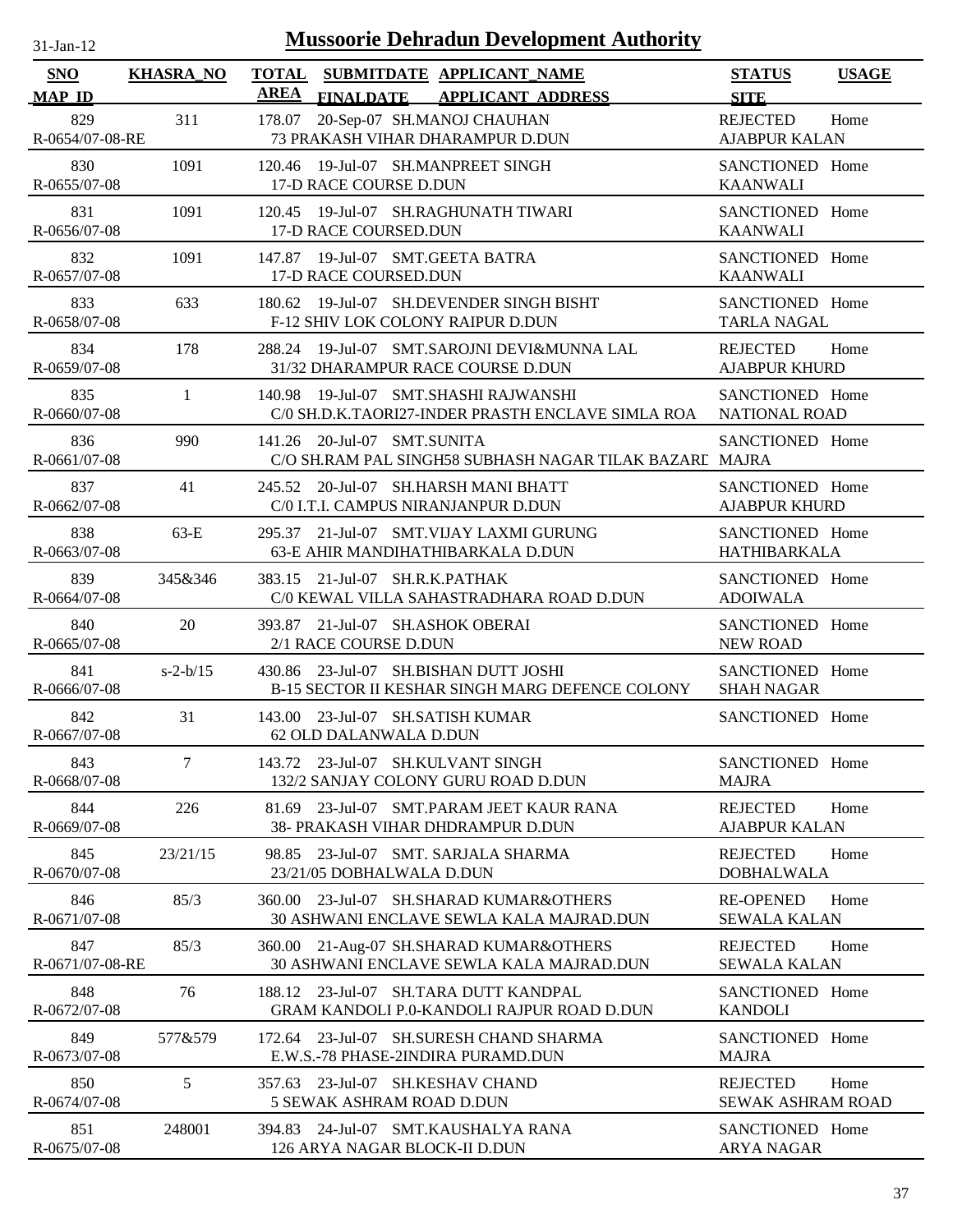| 31-Jan-12                   |                  | <b>Mussoorie Dehradun Development Authority</b>                                                                    |                                            |                    |
|-----------------------------|------------------|--------------------------------------------------------------------------------------------------------------------|--------------------------------------------|--------------------|
| <b>SNO</b><br><b>MAP ID</b> | <b>KHASRA NO</b> | <b>TOTAL</b><br>SUBMITDATE APPLICANT_NAME<br><b>AREA</b><br><b>APPLICANT ADDRESS</b><br><b>FINALDATE</b>           | <b>STATUS</b><br><b>SITE</b>               | <b>USAGE</b>       |
| 852<br>R-0676/07-08         | 418              | 24-Jul-07 SH.GIRISH CHAND BHATT<br>321.81<br>56/3 DHARAMPUR D.DUN                                                  | <b>RE-OPENED</b><br><b>AJABPUR KALAN</b>   | Home               |
| 853<br>R-0676/07-08-RE      | 418              | 321.81<br>6-Sep-07 SH.GIRISH CHAND BHATT<br>56/3 DHARAMPUR D.DUN                                                   | <b>REJECTED</b><br><b>AJABPUR KALAN</b>    | Home               |
| 854<br>R-0677/07-08         | 133              | 292.64 24-Jul-07 SH.SHIV LAL SHARMA<br>132 NAYA GAON P.O.-ANNARWALA D.DUN                                          | <b>REJECTED</b><br>VIJAYPUR HATHI BADKALA  | Home               |
| 855<br>R-0678/07-08         | 268              | 277.17 24-Jul-07 SH.BALBIR SINGH NEGI<br>406 KANDOLI RAJPUR ROAD D.DUN                                             | SANCTIONED Home<br><b>CHIDOWALI</b>        |                    |
| 856<br>R-0679/07-08         | 160              | 247.39 24-Jul-07 SH.RAJEEV SHARMA<br>57/1/120 DOBHAL WALA D.DUN                                                    | <b>REJECTED</b><br><b>DOBHALWALA</b>       | Home               |
| 857<br>R-0680/07-08         | 573              | 25-Jul-07 DR.ARVIND KUMAR RASTOGI&UMA RASTO SANCTIONED Home<br>334.80<br>39 MOHIT NAGAR LANE- MAING.M.S ROAD D.DUN | <b>KAANWALI</b>                            |                    |
| 858<br>R-0681/07-08         | 172              | 139.35 25-Jul-07 M/S NIRVANA NEST BUILD CON PVT.LTD.<br>SH.RISHABH JAIN268 III FLOOR MASJID MOTH NEW DELHI-        | SANCTIONED Home<br><b>KISHANPUR</b>        |                    |
| 859<br>R-0682/07-08         | 370              | 25-Jul-07 SH.MUSTAKEEM AHMED<br>137.55<br>AZAD NAGAR COLONY RAIPUR ROAD D.DUN                                      | SANCTIONED Home<br><b>AAMWALA TARLA</b>    |                    |
| 860<br>R-0683/07-08         | 8                | 89.25 25-Jul-07 SH.SATI RAM<br><b>8 PATEL ROAD D.DUN</b>                                                           | <b>REJECTED</b><br>PATEL ROAD              | Home               |
| 861<br>R-0684/07-08         | 475              | 25-Jul-07 MOHAMED AYYUB<br>198.43<br>C/0 SH.TAHIR HASSANBRHAMPURI NIRANJANPUR D.DUN                                | <b>REJECTED</b><br><b>NIRANJANPUR</b>      | Home               |
| 862<br>R-0685/07-08         | 3                | 134.71 25-Jul-07 SMT.MAMTA VERMA<br>C/0 BHAGWATI TRADERSSTREET-N0-05 SHASTRI NAGARHA CHAKSHAH NAGAR                | SANCTIONED Home                            |                    |
| 863<br>R-0686/07-08         | 41/43            | 274.80 25-Jul-07 SH.AMIT ARORA<br><b>43 SAHARANPUR ROAD D.DUN</b>                                                  | SANCTIONED Home<br><b>SAHARANPUR ROAD</b>  |                    |
| 864<br>R-0687/07-08         | 90               | 159.52 25-Jul-07 SMT.SARITA KHOTHARI<br>C/0 SH.INDRA MOHAN KHOTHARISARASWATI VIHAR AJABF AJABPUR KHURD             | SANCTIONED Home                            |                    |
| 865<br>R-0688/07-08         | 127&128          | 156.83 25-Jul-07 SH.MOHIT KUMAR RATHORE<br>283 DOON VIHARJAKHAN RAJPUR ROAD D.DUN                                  | <b>REJECTED</b><br><b>KISHANPUR</b>        | Home               |
| 866<br>R-0689/07-08         | 1815/1814        | 712.00 25-Jul-07 SMT.SHOBHA DEVI BANG<br>1815/1814 NEMI ROADDALANWALA D.DUN                                        | <b>REJECTED</b><br><b>NEMI ROAD</b>        | Home               |
| 867<br>R-0690/07-08         | 801              | 113.47 25-Jul-07 SH.TILAK RAJ SHARMA<br>C/O SH.DAULAT RAM GURU NANAK ROAD NEAR DAYA NA                             | <b>RE-OPENED</b><br>MAJRA                  | Home               |
| 868<br>R-0690/07-08-RE      | 801              | 113.47 31-Oct-07 SH.TILAK RAJ SHARMA<br>C/O SH.DAULAT RAM GURU NANAK ROAD NEAR DAYA NA                             | SANCTIONED Home<br>MAJRA                   |                    |
| 869<br>R-0691/07-08         | 710&715&747      | 26-Jul-07 SMT.NIRMALSINGHAL<br>690.05<br>159 LUNNIA MOHALLA D.DUN                                                  | <b>RE-OPENED</b><br><b>BHARUWALA GRANT</b> | Hostel             |
| 870<br>R-0691/07-08-RE      | 710&715&747      | 10-Sep-07 SMT.NIRMALSINGHAL<br>690.05<br>159 LUNNIA MOHALLA D.DUN                                                  | <b>REJECTED</b><br><b>BHARUWALA GRANT</b>  | Hostel             |
| 871<br>R-0692/07-08         | 403              | 26-Jul-07 SH.TARUN OBEROI<br>171.87<br>140/A RAJPUR ROADD.DUN                                                      | SANCTIONED Home<br><b>JAKHAN</b>           |                    |
| 872<br>R-0693/07-08         | 16               | 26-Jul-07 SH.MANISH JUGRAN&SUDHA JUGRAN<br>434.03<br>C/0 SENT MAR COTTEGE16-E.C.ROAD D.DUN                         | SANCTIONED Home<br>E.C.ROAD                |                    |
| 873<br>R-0694/07-08         | 62/2             | 66.89 26-Jul-07 SH.RAJAN SINGH BAKUNI<br>GRAM&P.0-KANWALI D.DUN                                                    | <b>REJECTED</b><br><b>KAANWALI</b>         | <b>Guest House</b> |
| 874<br>R-0695/07-08 356     | 350&351&352&     | 258.70 27-Jul-07 SH.MAHAVIR SINGH<br>C/0 SH.V.S.NEGI24-A AMBAGH GARHI CANTT D.DUN                                  | <b>RE-OPENED</b><br><b>DHARMPUR</b>        | Home               |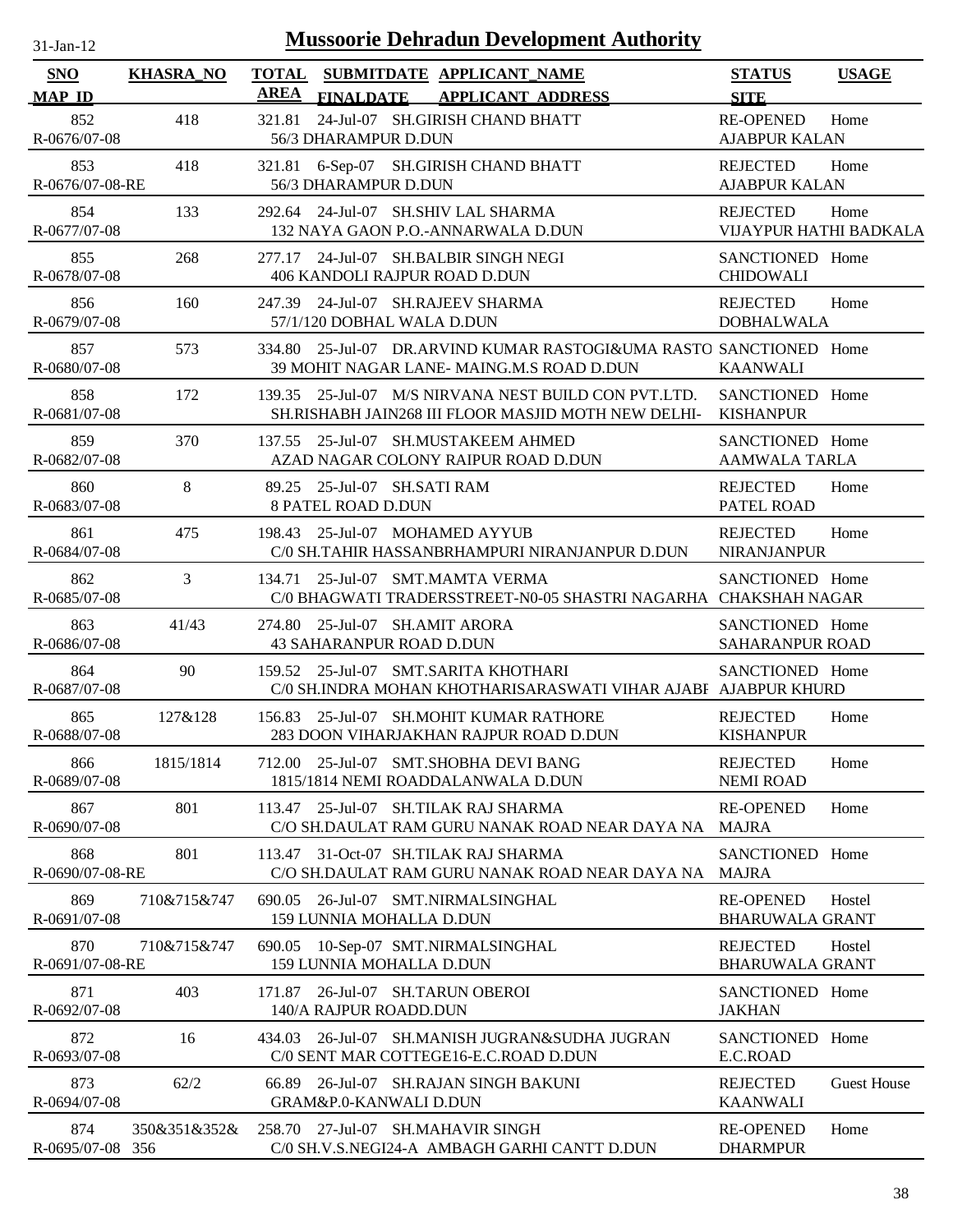| $31$ -Jan-12 |  |
|--------------|--|

| <b>SNO</b>              | <b>KHASRA_NO</b> | <b>TOTAL</b> |                                                             | SUBMITDATE APPLICANT_NAME                                                                                  | <b>STATUS</b>                                 | <b>USAGE</b> |
|-------------------------|------------------|--------------|-------------------------------------------------------------|------------------------------------------------------------------------------------------------------------|-----------------------------------------------|--------------|
| <b>MAP ID</b>           |                  | AREA         | <b>FINALDATE</b>                                            | <b>APPLICANT ADDRESS</b>                                                                                   | <b>SITE</b>                                   |              |
| 875<br>R-0695/07-08-RB6 | 350&351&352&     | 258.70       | 20-Dec-07 SH.MAHAVIR SINGH                                  | C/0 SH.V.S.NEGI24-A AMBAGH GARHI CANTT D.DUN                                                               | SANCTIONED Home<br><b>DHARMPUR</b>            |              |
| 876<br>R-0696/07-08     | 54&1513/4        |              |                                                             | 206.89 27-Jul-07 SMT.HARMEET KAUR ANAND<br>36 TAGORE COLONYCHAKRATA ROAD D.DUN                             | <b>REJECTED</b><br><b>KAANWALI</b>            | Home         |
| 877<br>R-0697/07-08     | 259              |              | <b>19 SHIMALA BY PASSD.DUN</b>                              | 282.64 27-Jul-07 SMT.GAYATRI NAGPAL&REKHA PATHANI                                                          | SANCTIONED Home<br><b>AJABPUR KALAN</b>       |              |
| 878<br>R-0698/07-08     | 12               |              | 157 MANDIR LANEBALLUPUR D.DUN                               | 380.00 27-Jul-07 SMT.NANDA DEVI BHATT                                                                      | SANCTIONED Home<br>KAULAGARH MAI CHAKBH(      |              |
| 879<br>R-0699/07-08     | 84               |              |                                                             | 241.94 27-Jul-07 SH.JAG MOHAN SINGH TOMAR<br>S/0 SH. NATHI SINGH TOMARGRAM DOCTER GANJP.0- VIKA PANDITWARI | <b>REJECTED</b>                               | Home         |
| 880<br>R-0700/07-08     | 1166             |              | 292.45 27-Jul-07 SH.SANJEEV GUPTA                           | 12/27 ASHIRWAD ENCLAVE KANWALI D.DUN                                                                       | SANCTIONED Home<br><b>KAANWALI</b>            |              |
| 881<br>R-0701/07-08     | 357              | 305.16       | 29 RAJA ROAD LAXMI PARK D.DUN                               | 27-Jul-07 SH.RAMESH KUMAR AGGARWAL                                                                         | <b>REJECTED</b><br>NIRANJANPUR                | Home         |
| 882<br>R-0702/07-08     | 151              |              | 249.42 27-Jul-07 SH.HEM SINGH<br>1- TURNER ROAD MAJRA D.DUN |                                                                                                            | <b>REJECTED</b><br><b>MAJRA</b>               | Home         |
| 883<br>R-0703/07-08     | 95&96            |              |                                                             | 223.65 27-Jul-07 SH.RAGHU VEER SINGH<br>C/0 SHIV MANDIR COLONYPREM PUR MAFI KAULAGARH D                    | SANCTIONED Home<br>PREMPUR MAFI (PART)        |              |
| 884<br>R-0704/07-08     | 52               |              | 52 TILAK ROAD D.DUN                                         | 170.10 28-Jul-07 SH.BRIJ MOHAN SHARMA                                                                      | SANCTIONED Home<br><b>TILAK ROAD</b>          |              |
| 885<br>R-0705/07-08     | 161              |              |                                                             | 248.80 28-Jul-07 SMT.URMIL KAPOOR&GOLDY SABHARWA SANCTIONED Home<br>242 DOON VIHAR JAKHANRAJPUR ROAD D.DUN | <b>SEWALA KHURD</b>                           |              |
| 886<br>R-0706/07-08     | 490              |              | 274.23 28-Jul-07 SH.HARBANS SINGH                           | 8 KASHMIRI COLONYINDIRA GANDHI MARG NIRANJANPU                                                             | <b>RE-OPENED</b><br><b>NIRANJANPUR</b>        | Home         |
| 887<br>R-0706/07-08-RE  | 490              |              | 274.23 11-Sep-07 SH.HARBANS SINGH                           | 8 KASHMIRI COLONYINDIRA GANDHI MARG NIRANJANPU                                                             | <b>REJECTED</b><br>NIRANJANPUR                | Home         |
| 888<br>R-0707/07-08     | 25               |              | 394.88 28-Jul-07 SH. BUDH SINGH                             | 3/19 INCOME TAX COLONYMUZAFFAR NAGAR                                                                       | SANCTIONED Home<br><b>BADRIPUR</b>            |              |
| 889<br>R-0708/07-08     | 167/1/3          |              | 167.51 30-Jul-07 SMT.RASHI SHARMA                           | C/O SH. RAJENDRA KUMAR10/2 ASHIRWAD ENCLAVECHAK KAANWALI                                                   | SANCTIONED Home                               |              |
| 890<br>R-0709/07-08     | 1396             |              |                                                             | 700.20 30-Jul-07 SH.SHASHI PRATAP SINGH<br>H.NO-12 PHASE-1 ENGG. ENCLAVEG.M.S. ROAD KANWALI L KAANWALI     | SANCTIONED Home                               |              |
| 891<br>R-0710/07-08     | 900              | 166.66       |                                                             | 30-Jul-07 SH.PREM NATH GULATI<br>27-A VAN VIHARKAULAGARH ROAD D.DUN                                        | <b>RE-OPENED</b><br><b>AJABPUR KALAN</b>      | Home         |
| 892<br>R-0710/07-08-RE  | 900              |              | 166.66 9-Oct-07                                             | <b>SH.PREM NATH GULATI</b><br>27-A VAN VIHARKAULAGARH ROAD D.DUN                                           | SANCTIONED Home<br><b>AJABPUR KALAN</b>       |              |
| 893<br>R-0711/07-08     | 225              | 234.11       |                                                             | 30-Jul-07 SH.NARENDRA KUMAR RAWAT<br>98 PRAGATI VIHAR LANE-NO-6DHARAMPUR D.DUN                             | SANCTIONED Home<br><b>AJABPUR KALAN</b>       |              |
| 894<br>R-0712/07-08     | 45               |              |                                                             | 284.77 30-Jul-07 LT.COL.ASHOK KUMAR BAHUKHANDI<br>82/4 BEACHER ROAD GARHI CANTT D.DUN                      | <b>RE-OPENED</b><br><b>CHAK AJABPUR KHURD</b> | Home         |
| 895<br>R-0712/07-08-RE  | 45               |              |                                                             | 284.77 12-Sep-07 LT.COL.ASHOK KUMAR BAHUKHANDI<br>82/4 BEACHER ROAD GARHI CANTT D.DUN                      | <b>PENDING</b><br><b>CHAK AJABPUR KHURD</b>   | Home         |
| 896<br>R-0712/07-08-RE  | 45               |              |                                                             | 284.77 14-Mar-08 LT.COL.ASHOK KUMAR BAHUKHANDI<br>82/4 BEACHER ROAD GARHI CANTT D.DUN                      | SANCTIONED Home<br><b>CHAK AJABPUR KHURD</b>  |              |
| 897<br>R-0713/07-08     | 33               |              | <b>5 HARIDWAR ROAD D.DUN</b>                                | 161.13 30-Jul-07 SH.RAJ KUMAR GUPTA                                                                        | SANCTIONED Home<br><b>LITTAN ROAD</b>         |              |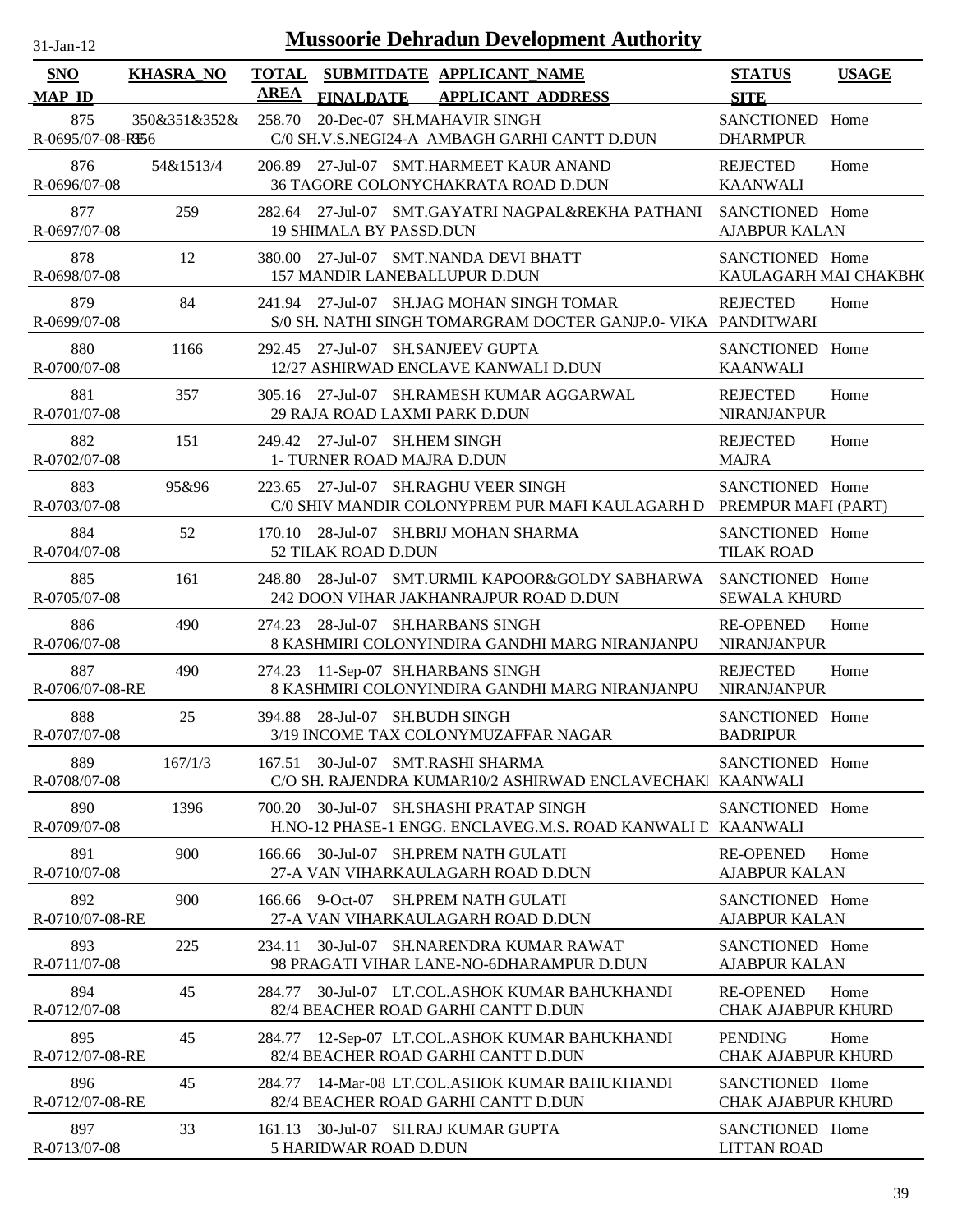| $31$ -Jan-12                |                  |                             | <b>Mussoorie Dehradun Development Authority</b>                                                         |                                           |               |
|-----------------------------|------------------|-----------------------------|---------------------------------------------------------------------------------------------------------|-------------------------------------------|---------------|
| <b>SNO</b><br><b>MAP ID</b> | <b>KHASRA_NO</b> | <b>TOTAL</b><br><b>AREA</b> | SUBMITDATE APPLICANT_NAME<br><b>FINALDATE</b><br><b>APPLICANT ADDRESS</b>                               | <b>STATUS</b><br><b>SITE</b>              | <b>USAGE</b>  |
| 898<br>R-0714/07-08         | 561&562          | 370.29                      | 30-Jul-07 SMT.MUNNI DEVI BISHT<br>H.N-138 RAJ MARKETBALLIWALA KANWALI D.DUN                             | SANCTIONED Home<br><b>KAANWALI</b>        |               |
| 899<br>R-0715/07-08         | 25/1             |                             | 183.48 30-Jul-07 MISS. SHIRIN<br>4/4 MOHINI ROAD DALANWALA D.DUN                                        | <b>RE-OPENED</b><br>PRITAM ROAD           | Home          |
| 900<br>R-0715/07-08-RE      | 25/1             |                             | 183.48 18-Feb-08 MISS. SHIRIN<br>4/4 MOHINI ROAD DALANWALA D.DUN                                        | SANCTIONED Home<br>PRITAM ROAD            |               |
| 901<br>R-0716/07-08         | 854 K            |                             | 150.56 30-Jul-07 MOHD.SAYEED ALAM&NOOR JAHAN<br>C/0 MR. SADIQ LANE-N0-2CLEMENT TOWN CANTT AREAD.I MAJRA | SANCTIONED Home                           |               |
| 902<br>R-0717/07-08         | 182              | 123.30                      | 31-Jul-07 SMT.SAMPURNA SHARMA<br>T-8 SHIVALIK APPARTMENTCANAL ROAD JAKHAN D.DUN                         | <b>REJECTED</b><br><b>KISHANPUR</b>       | Home          |
| 903<br>R-0718/07-08         | 1227             | 139.43                      | 31-Jul-07 SMT.SHASHI SHARMA&KAPIL SHARMA<br>B-15/12 ONGC COLONYKAULAGARH ROAD D.DUN                     | SANCTIONED Home<br><b>GARHI</b>           |               |
| 904<br>R-0719/07-08         | 369              | 125.00                      | 31-Jul-07 SH.NEERAJ MITTAL&SARITA MITTAL<br>26 KANWALI ROAD D.DUN                                       | SANCTIONED Home<br><b>DEHRA KHAS</b>      |               |
| 905<br>R-0720/07-08         | 405              | 106.80                      | 31-Jul-07 SH.SATISH KUMAR MITTAL<br>C-170/6 D.L.ROAD D.DUN                                              | SANCTIONED Home<br><b>ADOIWALA</b>        |               |
| 906<br>R-0721/07-08         | 567/587          | 241.10                      | 31-Jul-07 SH.ABINAV JAUHARI<br>583/2 STREET.N0-4 RAJENDRA NAGAR KAULAGARH ROAD   KAULAGARH ROAD         | SANCTIONED Home                           |               |
| 907<br>R-0722/07-08         | 93               | 371.61                      | 1-Aug-07 SH.NARENDRA PRAKASH DIWAN&BIMAL C SANCTIONED Home<br>14-E NEW ROAD D.DUN                       | <b>RAJ PUR ROAD</b>                       |               |
| 908<br>R-0723/07-08         | 712&713&714      | 393.11                      | 1-Aug-07 SH.Y.K.TYAGI<br>B-13 JAL NIGAM COLONYINDIRA NAGAR D.DUN                                        | <b>REJECTED</b><br><b>KAANWALI</b>        | Home          |
| 909<br>R-0724/07-08         | 551              |                             | 672.12 1-Aug-07 COL. D.S.BHANDARI<br>3 TURNER ROAD CLEMENT TOWN D.DUN                                   | SANCTIONED Home<br><b>MAJRA</b>           |               |
| 910<br>R-0725/07-08         | 634              |                             | 170.70 1-Aug-07 SH.BANARASI JAISWAL<br>2-SALAWALA HATHIBARKALAD.DUN                                     | SANCTIONED Home<br>HATHIBARKALA           |               |
| 911<br>R-0726/07-08         | 617/1            |                             | 332.59 1-Aug-07 SH.MUKUL PRAKASH<br>M-60 NEHRU PURAMKANWALI D.DUN                                       | <b>REJECTED</b><br><b>BHARUWALA GRANT</b> | Home          |
| 912<br>R-0727/07-08         | 215/2            |                             | 115.17 2-Aug-07 SMT.CHETNA UNIYAL<br>213 D.L.ROAD D.DUN                                                 | SANCTIONED Home<br>D.L.ROAD               |               |
| 913<br>R-0728/07-08         | 458              |                             | 144.00 2-Aug-07 SMT.SADHANA JAIN<br>SH.SUDHIR JAINSONDHO WALI ROAD SAHASTRADHARA R                      | SANCTIONED Home<br><b>DHORAN KHAS</b>     |               |
| 914<br>R-0729/07-08         | 953              |                             | 188.00 2-Aug-07 SMT. PUJA NAIN<br>43 POLICE LINERACE COURSED.DUN                                        | <b>REJECTED</b><br><b>AJABPUR KALAN</b>   | Home          |
| 915<br>R-0730/07-08         |                  |                             | 240&241&243 3,070.00 2-Aug-07 M/S T.R. BUILDERS<br>C/0 MOHIT BATOLAGRAM MIYANWALA D.DUN                 | <b>REJECTED</b><br><b>DHORAN KHAS</b>     | Group Housing |
| 916<br>R-0731/07-08         | 265              |                             | 86.91 2-Aug-07 SMT.RENU SHARMA<br>48/3 HARIDWAR ROAD D.DUN                                              | SANCTIONED Home<br><b>AJABPUR KALAN</b>   |               |
| 917<br>R-0732/07-08         | 538              |                             | 207.35 2-Aug-07 SMT.SALMI<br>BLOCK-C NEW BASTIRACE COURSE D.DUN                                         | <b>RE-OPENED</b><br><b>AJABPUR KALAN</b>  | Home          |
| 918<br>R-0732/07-08-RE      | 538              |                             | 207.35 6-Sep-07 SMT.SALMI<br>BLOCK-C NEW BASTIRACE COURSE D.DUN                                         | SANCTIONED Home<br><b>AJABPUR KALAN</b>   |               |
| 919<br>R-0733/07-08         | 55               |                             | 179.79 2-Aug-07 SH.SANJAY THAPA<br>GRAM PANDITWARIP.0- PREM NAGAR D.DUN                                 | SANCTIONED Home<br><b>PANDITWARI</b>      |               |
| 920<br>R-0734/07-08         | 39               |                             | 287.87 3-Aug-07 SH.HARISH CHANDER JAIN<br>39 NATIONAL ROAD LAXMAN CHOWK D.DUN                           | SANCTIONED Home<br>NATIONAL ROAD          |               |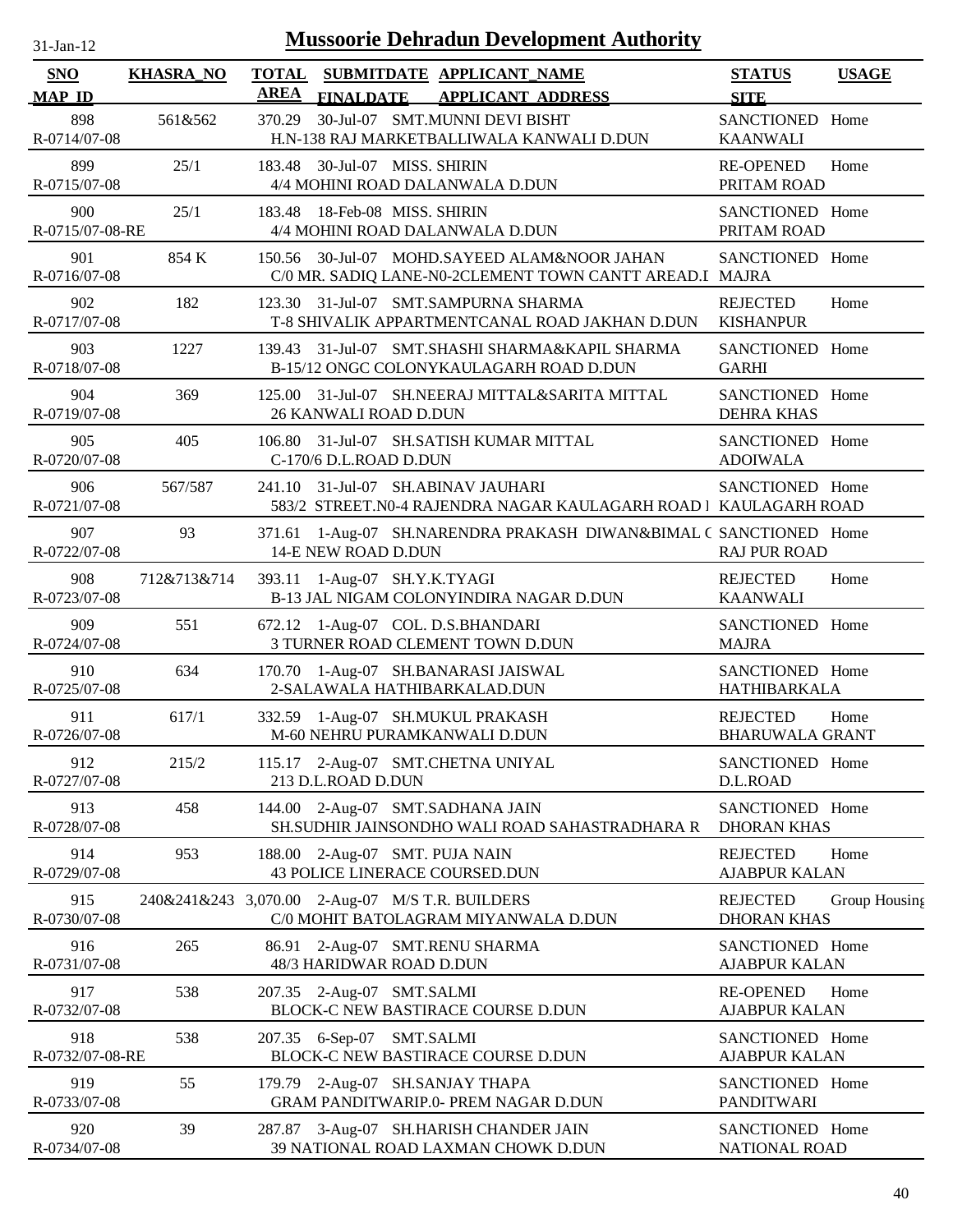| $31$ -Jan-12 |  |
|--------------|--|
|              |  |

| SNO<br><b>MAP ID</b>   | <b>KHASRA_NO</b> | <b>TOTAL</b><br><b>AREA</b> | <b>FINALDATE</b>             | <b>SUBMITDATE APPLICANT_NAME</b><br><b>APPLICANT ADDRESS</b>                               | <b>STATUS</b><br><b>SITE</b>             | <b>USAGE</b> |
|------------------------|------------------|-----------------------------|------------------------------|--------------------------------------------------------------------------------------------|------------------------------------------|--------------|
| 921<br>R-0735/07-08    | 85               |                             |                              | 323.65 3-Aug-07 SH.RAN BAHADUR GURUNG<br>205 SAINIK BASTI KAULAGARH D.DUN                  | SANCTIONED Home<br>KAULAGARH MAI CHAKBH( |              |
| 922<br>R-0736/07-08    | $85/13 - 2$      |                             | 85/13-2 NESHVILLA ROAD D.DUN | 317.14 3-Aug-07 SH.K.P. NAITHANI                                                           | <b>RE-OPENED</b><br>NESHVILLA ROAD       | Home         |
| 923<br>R-0736/07-08-RE | $85/13 - 2$      |                             | 85/13-2 NESHVILLA ROAD D.DUN | 317.14 10-Oct-07 SH.K.P. NAITHANI                                                          | <b>PENDING</b><br>NESHVILLA ROAD         | Home         |
| 924<br>R-0736/07-08-RE | $85/13 - 2$      |                             | 85/13-2 NESHVILLA ROAD D.DUN | 317.14 16-Jan-08 SH.K.P. NAITHANI                                                          | <b>REJECTED</b><br>NESHVILLA ROAD        | Home         |
| 925<br>R-0737/07-08    | 426              |                             | 271.90 3-Aug-07 SH.AMAR NATH | C/O CHANDRA KANTA NIWASPOOJA VIHAR SEWLA KALAN SEWALA KALAN                                | SANCTIONED Home                          |              |
| 926<br>R-0738/07-08    | 254              |                             |                              | 185.80 3-Aug-07 SMT.ANURADHA BATTA<br>19-A MEHANT ROADLAXMAN CHOWK D.DUN                   | SANCTIONED Home<br><b>SEWALA KALAN</b>   |              |
| 927<br>R-0739/07-08    | 75               |                             |                              | 727.45 4-Aug-07 SH.DERVESHWAR PRASAD PAINULY<br>8-B EKTA VIHARAJABPUR KHURD D.DUN          | SANCTIONED Home<br><b>AJABPUR KHURD</b>  |              |
| 928<br>R-0740/07-08    | 75               |                             |                              | 665.38 4-Aug-07 SH.PADAM DUTT PAINULY<br>8-B EKTA VIHARAJABPUR KHURD D.DUN                 | SANCTIONED Home<br><b>AJABPUR KHURD</b>  |              |
| 929<br>R-0741/07-08    | 52               |                             |                              | 173.42 4-Aug-07 SH.PRATAP SINGH GUSAIN<br>C/O SH. B.S.KUKRETIRUCHIPURAM BAAMAN WALA D.DUN  | SANCTIONED Home<br><b>SHAH NAGAR</b>     |              |
| 930<br>R-0742/07-08    | 828              |                             | 293 DHARAMPUR CHOWK D.DUN    | 313.27 4-Aug-07 SMT.KRISHNA DEVI SHARMA&MR.MUNENL RE-OPENED                                | <b>AJABPUR KALAN</b>                     | Home         |
| 931<br>R-0742/07-08-RE | 828              |                             | 293 DHARAMPUR CHOWK D.DUN    | 313.27 7-Sep-09 SMT.KRISHNA DEVI SHARMA&MR.MUNENI SANCTIONED Home                          | <b>AJABPUR KALAN</b>                     |              |
| 932<br>R-0743/07-08    | 42               |                             |                              | 207.26 4-Aug-07 SMT.MADHU RANA<br>27/1 CHEER BAG NEW CANTTROAD D.DUN                       | <b>REJECTED</b><br><b>AJABPUR KHURD</b>  | Home         |
| 933<br>R-0744/07-08    | 515              |                             | 49- NESHVILLA ROAD D.DUN     | 81.33 4-Aug-07 SH.NARENDER DHARNA                                                          | SANCTIONED Home<br>CHUKKHUWALA           |              |
| 934<br>R-0745/07-08    | 38               |                             |                              | 149.11 7-Aug-07 SH. PARVEEN KUMAR METHA<br>NATIONAL HYDOGRAPHCOFFICE GATE RAJPUR ROAD      | <b>RE-OPENED</b><br><b>CHIDOWALI</b>     | Home         |
| 935<br>R-0745/07-08-RE | 38               |                             | 149.11 4-Oct-07              | SH. PARVEEN KUMAR METHA<br>NATIONAL HYDOGRAPHCOFFICE GATE RAJPUR ROAD                      | <b>REJECTED</b><br><b>CHIDOWALI</b>      | Home         |
| 936<br>R-0746/07-08    | 88               |                             |                              | 169.00 7-Aug-07 SMT. ANITA KUMAR W/O. SH. SRAWAN KU<br>61, TEACHERS COLONYGOVIND GARH      | SANCTIONED Home<br><b>KAANWALI</b>       |              |
| 937<br>R-0747/07-08    | 254              |                             | R/O 19AMEHANT ROAD           | 174.19 7-Aug-07 SMT. MAYAWANTI BATTA                                                       | SANCTIONED Home<br><b>SEWALA KALAN</b>   |              |
| 938<br>R-0748/07-08    | 875              |                             |                              | 180.00 7-Aug-07 M/S. BHARTI AIRTEL LTD.<br>D-185 C, OKHALAPHASE-I, AIRTEL OFFICE NEW DELHI | <b>REJECTED</b><br><b>AJABPUR KHURD</b>  | Towers       |
| 939<br>R-0749/07-08    | 1123             |                             |                              | 237.93 7-Aug-07 SH. TRILOK SINGH NEGI<br>SHANTI NAGARDHALWALARISHIKESH                     | <b>REJECTED</b><br><b>AJABPUR KALAN</b>  | Home         |
| 940<br>R-0750/07-08    | 51m, 55m         |                             | 20, JHANDA BAZAR             | 8,825.35 7-Aug-07 SH. DEEPAK RANA, DISHA HOSPITAL (P) LT REJECTED                          | <b>JAKHAN</b>                            | Home         |
| 941<br>R-0751/07-08    | 120/98           |                             | 55, AARAGARH                 | 158.68 7-Aug-07 SH. MANJEET SINGH                                                          | <b>REJECTED</b><br><b>AARAGARH</b>       | Home         |
| 942<br>R-0752/07-08    | 365              |                             | 64, GREEN PARKNIRANJANPUR    | 192.00 7-Aug-07 BRIG. RAMESH KUMAR & SMT. ANU KUMA SANCTIONED Home                         | <b>KISHANPUR</b>                         |              |
| 943<br>R-0753/07-08    | 6/1              |                             |                              | 292.27 8-Aug-07 SH. RAM KUMAR SANGAL<br>100, OLD NEHRU COLONYHARIDWAR ROAD                 | SANCTIONED Home<br>TEG BAHADHUR ROAD     |              |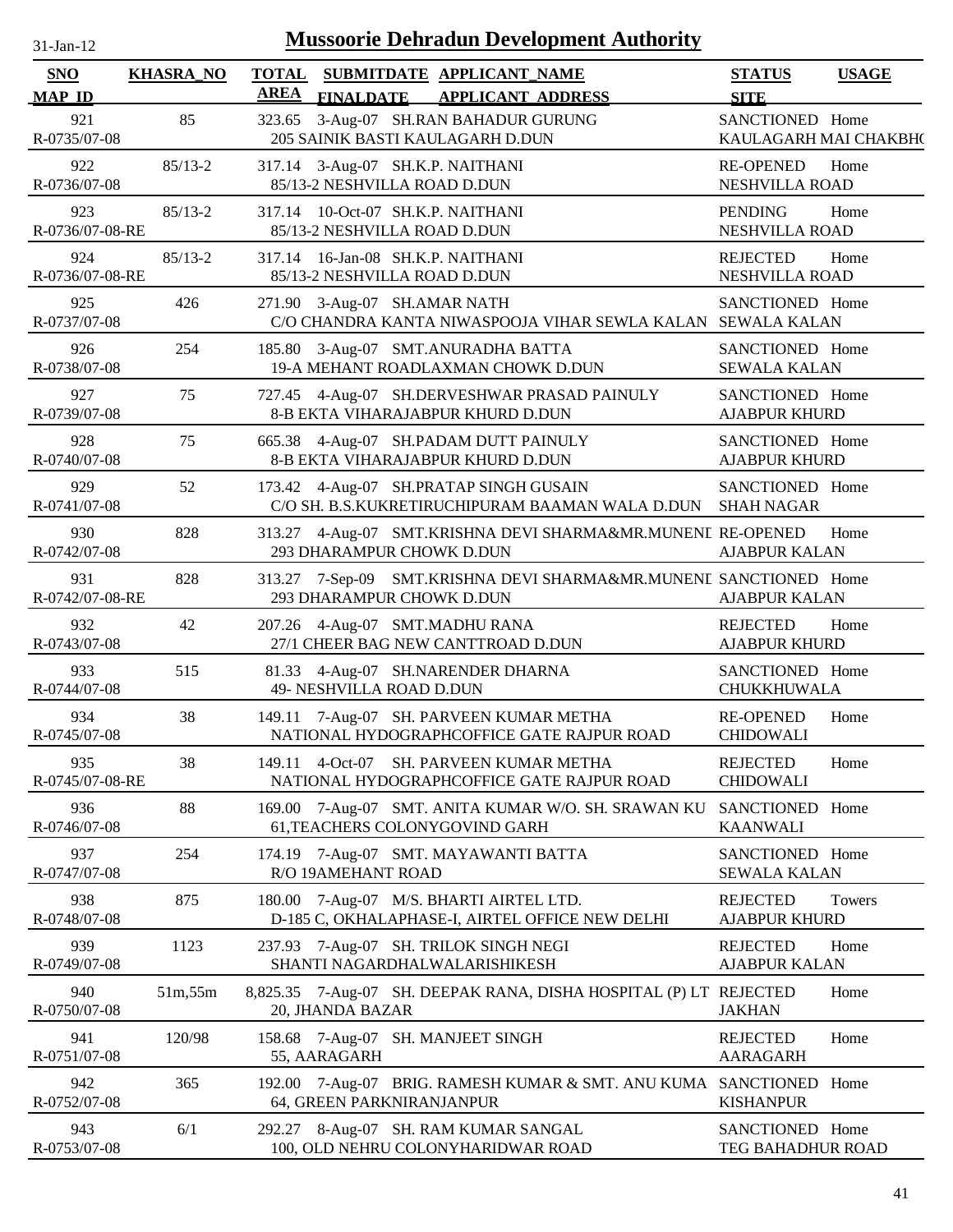| $31$ -Jan-12 |  |
|--------------|--|
|              |  |

| <b>SNO</b><br><b>MAP ID</b> | <b>KHASRA_NO</b> | <b>TOTAL</b><br>SUBMITDATE APPLICANT_NAME<br><b>AREA</b><br><b>FINALDATE</b><br><b>APPLICANT ADDRESS</b> | <b>STATUS</b><br><b>SITE</b>             | <b>USAGE</b>  |
|-----------------------------|------------------|----------------------------------------------------------------------------------------------------------|------------------------------------------|---------------|
| 944<br>R-0754/07-08         | 202/170          | 8-Aug-07 SMT. MANISHA MITTAL<br>112.63<br>204/1 D.L.ROAD                                                 | <b>RE-OPENED</b><br>D.L.ROAD             | Home          |
| 945<br>R-0754/07-08-RE      | 202/170          | 112.63<br>19-Sep-07 SMT. MANISHA MITTAL<br>204/1 D.L.ROAD                                                | <b>REJECTED</b><br>D.L.ROAD              | Home          |
| 946<br>R-0755/07-08         | 234/191          | 186.10 8-Aug-07 SH. MANOHAR LAL KUKRETI<br>234/191ARY NAGAR                                              | SANCTIONED Home<br><b>ARYA NAGAR</b>     |               |
| 947<br>R-0756/07-08         | 452/2            | 422.16 9-Aug-07 SMT. KAMLESH PUNDIR<br>243, CANAL ROADNEAR BYE-PASSAJABPUR KHURD                         | <b>RE-OPENED</b><br><b>AJABPUR KHURD</b> | Home          |
| 948<br>R-0756/07-08-RE      | 452/2            | 28-Sep-07 SMT. KAMLESH PUNDIR<br>422.16<br>243, CANAL ROADNEAR BYE-PASSAJABPUR KHURD                     | SANCTIONED Home<br><b>AJABPUR KHURD</b>  |               |
| 949<br>R-0757/07-08         | 287              | 307.71 9-Aug-07 DR. I.F.NATH<br>287, RAJPUR ROAD IST                                                     | SANCTIONED Home<br><b>RAJ PUR ROAD</b>   |               |
| 950<br>R-0758/07-08         | 737K,741KH       | 185.87 9-Aug-07 G.T.L. INFRASTURCTURE LTD.<br>ASHA SHAWAN, II ND FLOORGOKHLE MARG LUCKNOW                | SANCTIONED Towers<br><b>DEHRA KHAS</b>   |               |
| 951<br>R-0759/07-08         | 110              | 100.00 9-Aug-07 M/S. HUTCHISON ESSAR SOUTH LTD.<br>MANGAL PANDAY MARAGMEERUT                             | <b>REJECTED</b><br><b>TAGORE VILLA</b>   | <b>Towers</b> |
| 952<br>R-0760/07-08         | 114/1            | 301.56 9-Aug-07 SMT. NEERA CHACHRA, VEENA KALRA & C REJECTED<br>36/105, E.C. ROAD                        | <b>HARIDWAR ROAD</b>                     | Home          |
| 953<br>R-0761/07-08         | 455/1            | 196.08 9-Aug-07 SH. HARISH BALLABH BAHUGUNA<br>155, DHARAMPURP.O.AARAGARH                                | SANCTIONED Home<br><b>DHARMPUR</b>       |               |
| 954<br>R-0762/07-08         | 383GA            | 235.44 9-Aug-07 SMT. SANGEETA ANAND & SMT. KAVITA A SANCTIONED Home<br>97/5, DHAMAWALA                   | <b>ADOIWALA</b>                          |               |
| 955<br>R-0763/07-08         | 140              | 112.66 9-Aug-07 SMT. NEELAM SUKLA<br>197/5, RAJPUR ROAD                                                  | SANCTIONED Home<br><b>DAK PATTI</b>      |               |
| 956<br>R-0764/07-08         | 15A              | 379.68 9-Aug-07 SMT. RAJ BALA W/O. RAJKUMAR<br>15-A, PARKASH NAGARIDGAH-II                               | SANCTIONED Home<br><b>IDGAH</b>          |               |
| 957<br>R-0765/07-08         | 269 MIN          | 241.00 9-Aug-07 SH. PAWAN, SUSHIL & RAMAN KUMAR SING SANCTIONED Home<br>56/1, BHANDARI BAGH              | <b>NIRANJANPUR</b>                       |               |
| 958<br>R-0766/07-08         | 29902            | 299.02 9-Aug-07 SH. SATNAM SINGH<br>R/O, 62-49ARACE COURSE                                               | SANCTIONED Home<br><b>BALBIR ROAD</b>    |               |
| 959<br>R-0767/07-08         | 59               | 128.89 9-Aug-07 SMT. ASHA RANI<br>2, DHAKPATTIRAJPUR ROAD                                                | <b>RE-OPENED</b><br><b>RAJ PUR ROAD</b>  | Home          |
| 960<br>R-0767/07-08-RE      | 59               | 28-Sep-07 SMT. ASHA RANI<br>128.89<br>2, DHAKPATTIRAJPUR ROAD                                            | <b>REJECTED</b><br><b>RAJ PUR ROAD</b>   | Home          |
| 961<br>R-0768/07-08         | 599              | 9-Aug-07 SH. RAMESH CHAND<br>190.98<br>H.NO. 76, BAMBI MANDIR ROAD TURNER ROAD CLEMENT T MAJRA           | SANCTIONED Home                          |               |
| 962<br>R-0769/07-08         | 1175,1176        | 371.79 9-Aug-07 SH. VIVEK PANWAR & SMT. SHEENA PANW. SANCTIONED Home<br>432/791, NEW COLONYBALLUPUR      | <b>CANTT ROAD</b>                        |               |
| 963<br>R-0770/07-08         | 80               | 100.00 9-Aug-07 M/S. HUTCHISON ESSAR SOUTH<br>MANGAL PANDAAY MARGMEERUT                                  | <b>REJECTED</b><br>CHUKKHUWALA           | Towers        |
| 964<br>R-0771/07-08         | 395              | 500.00 9-Aug-07 SMT. RAJKUMARI SINGH<br>C/O, KULVENDRA SINGHVILLAGE SINOLA                               | <b>REJECTED</b><br><b>SINOLA</b>         | Home          |
| 965<br>R-0772/07-08         | 406,407          | 200.00 9-Aug-07 SH. ARVIND SINGH RAWAT<br>G,59, HATIBARKALA ESTATE                                       | <b>RE-OPENED</b><br><b>VIJAY COLONY</b>  | Home          |
| 966<br>R-0772/07-08-RE      | 406,407          | 200.00 3-Oct-07 SH. ARVIND SINGH RAWAT<br>G,59, HATIBARKALA ESTATE                                       | <b>PENDING</b><br><b>VIJAY COLONY</b>    | Home          |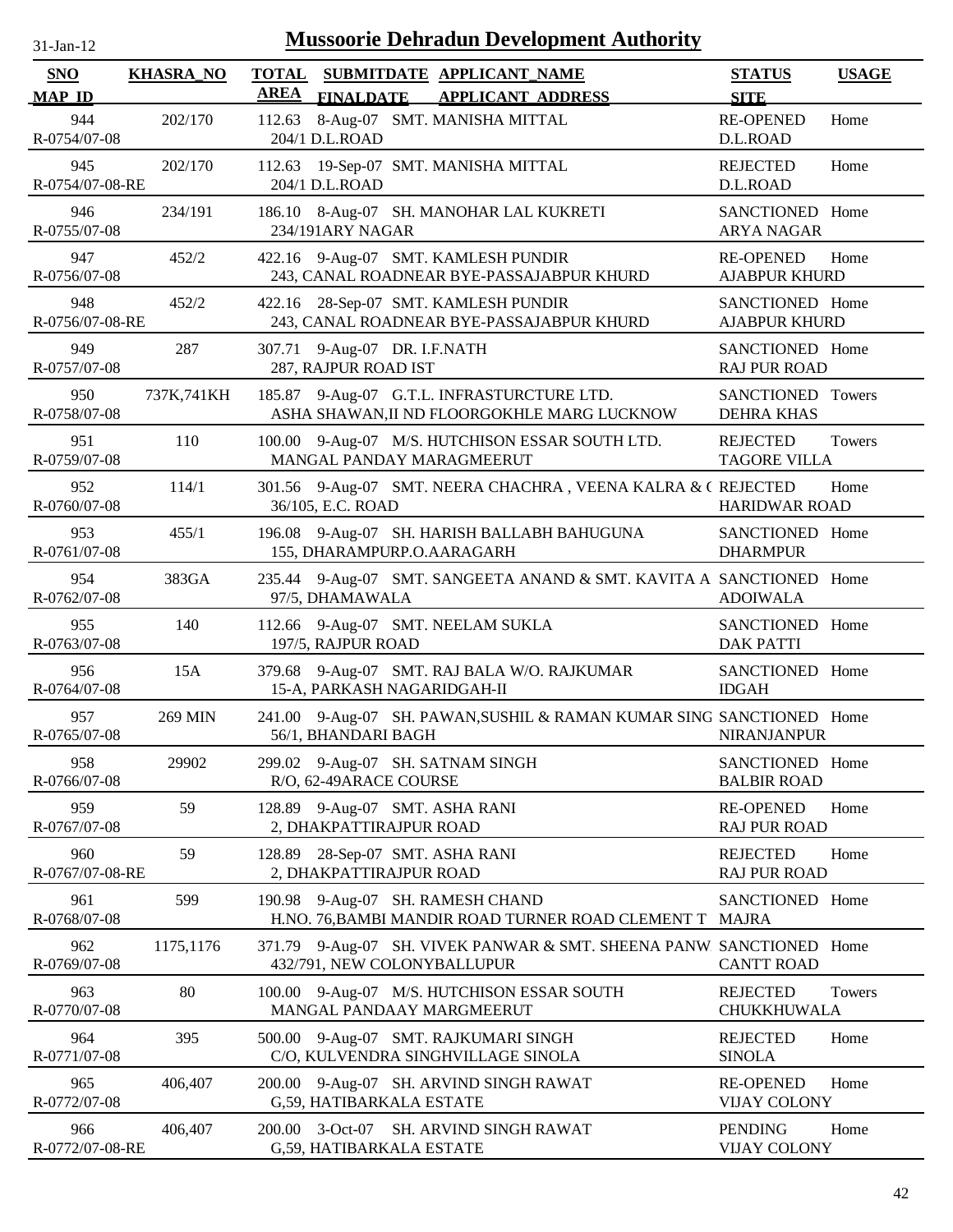| $31$ -Jan-12 |  |
|--------------|--|
|              |  |

| SNO<br><b>MAP ID</b>   | <b>KHASRA_NO</b> | <b>TOTAL</b><br><b>AREA</b> |                                                            | SUBMITDATE APPLICANT NAME                                                        | <b>STATUS</b>                                         | <b>USAGE</b>       |
|------------------------|------------------|-----------------------------|------------------------------------------------------------|----------------------------------------------------------------------------------|-------------------------------------------------------|--------------------|
| 967<br>R-0772/07-08-RE | 406,407          | 200.00                      | <b>FINALDATE</b><br>G,59, HATIBARKALA ESTATE               | <b>APPLICANT ADDRESS</b><br>30-Mar-09 SH. ARVIND SINGH RAWAT                     | <b>SITE</b><br>SANCTIONED Home<br><b>VIJAY COLONY</b> |                    |
| 968<br>R-0773/07-08    | 933KH, 675       |                             |                                                            | 121.73 9-Aug-07 SH. MOHIT PASRICHA<br>MALVINDER RANID-94, RACE COURSE            | <b>REJECTED</b><br><b>JAKHAN</b>                      | Home               |
| 969<br>R-0774/07-08    | 933              |                             |                                                            | 121.73 9-Aug-07 SH. RAJKUMAR BANSAL<br>MALVINDER RANID-94, RACE COURSE           | <b>RE-OPENED</b><br><b>JAKHAN</b>                     | Home               |
| 970<br>R-0774/07-08-RE | 933              |                             |                                                            | 121.73 16-Jan-08 SH. RAJKUMAR BANSAL<br>MALVINDER RANID-94, RACE COURSE          | <b>REJECTED</b><br><b>JAKHAN</b>                      | Home               |
| 971<br>R-0775/07-08    | 428              | 179.76                      |                                                            | 10-Aug-07 SH. SHAN MOHAMMAD<br>VILLAGE SEWALA KALANP.O.MAJRA                     | SANCTIONED Home<br><b>SEWALA KALAN</b>                |                    |
| 972<br>R-0776/07-08    | 93               | <b>TILAK ROAD</b>           |                                                            | 269.61 10-Aug-07 SH. DARSHAN LAL JAIN                                            | <b>RE-OPENED</b><br><b>TILAK ROAD</b>                 | Home               |
| 973<br>R-0776/07-08-RE | 93               | 269.61 8-Oct-07             | 93 TILAK ROAD D.DUN                                        | SH. DARSHAN LAL JAIN                                                             | SANCTIONED Home<br><b>TILAK ROAD</b>                  |                    |
| 974<br>R-0777/07-08    | 60/1,60/2        |                             | 125, NIRANJANPUR                                           | 418.50 10-Aug-07 SH. HARISH CHAND BATRA                                          | SANCTIONED Home<br><b>RAJ PUR ROAD</b>                |                    |
| 975<br>R-0778/07-08    | 46/42            |                             | 46/2, SANJAY COLONYGURU ROAD                               | 100.67 10-Aug-07 SH. PRASHANT KUMAR GARG & SMT. SARV SANCTIONED Home             | <b>GURU ROAD</b>                                      |                    |
| 976<br>R-0779/07-08    | 473M             | 25, KARANPUR                | 177.70 10-Aug-07 NIKHIL SHARMA                             |                                                                                  | SANCTIONED Home<br><b>JAKHAN</b>                      |                    |
| 977<br>R-0780/07-08    | 489M             |                             | 126/1 BLOCK IIBHANDARI BAGH                                | 370.43 10-Aug-07 SH. RAJU JAISWAL & MEENAKSHI                                    | <b>RE-OPENED</b><br><b>DEHRA KHAS</b>                 | Home               |
| 978<br>R-0780/07-08-RE | 489M             |                             | 126/1 BLOCK IIBHANDARI BAGH                                | 370.43 26-Dec-07 SH. RAJU JAISWAL & MEENAKSHI                                    | SANCTIONED Home<br><b>DEHRA KHAS</b>                  |                    |
| 979<br>R-0781/07-08    | 987              |                             | 13, VANATHALIBALLUPUR                                      | 467.05 10-Aug-07 SMT. VIBHA NAUTIYAL                                             | <b>REJECTED</b><br><b>GARHI</b>                       | Home               |
| 980<br>R-0782/07-08    | 228              |                             | 41, CHANDER NAGAR                                          | 111.47 10-Aug-07 SMT. HARJEET KAUR                                               | <b>REJECTED</b><br><b>AJABPUR KHURD</b>               | Home               |
| 981<br>R-0783/07-08    | 675              |                             |                                                            | 118.32 10-Aug-07 SMT. GEETA PASRICHA<br>C/O. MALVINDER RANID-94, RACE COURSE     | <b>REJECTED</b><br><b>JAKHAN</b>                      | Home               |
| 982<br>R-0784/07-08    | 675              |                             |                                                            | 121.17 10-Aug-07 SH. SUSHIL KUMAR GUPTA<br>C/O. MALVINDER RANID, 94, RACE COURSE | <b>REJECTED</b><br><b>JAKHAN</b>                      | Home               |
| 983<br>R-0785/07-08    | 138/138          | 116.19                      | 138, DANDIPUR MOHALLA                                      | 10-Aug-07 SH. ANURAG KALA & ANIL KUMAR KALA                                      | SANCTIONED Home<br><b>MANNU GANJ</b>                  |                    |
| 984<br>R-0786/07-08    | 752/3            |                             | 118.62 10-Aug-07 SH. M.B. SINGH<br>40, A.W.H.OINDIRA NAGAR |                                                                                  | SANCTIONED Home<br><b>KAANWALI</b>                    |                    |
| 985<br>R-0787/07-08    | 60               | 132.19                      | VILLAGE SHARAKHIMALDEVTA                                   | 14-Aug-07 SH. RAKESH UNIYAL                                                      | <b>REJECTED</b><br><b>CHIDOWALI</b>                   | Home               |
| 986<br>R-0788/07-08    | 73               |                             | 51-D, DHAMAWALA                                            | 270.74 14-Aug-07 SH. RAMESH NARULA & SMT. GEETA NARU REJECTED                    | SAHARANPUR ROAD                                       | <b>Guest House</b> |
| 987<br>R-0789/07-08    | 8,9              |                             | MANOJ PANTG.M.T.D. B.S.N.L.                                | 3,216.16 14-Aug-07 SH. MANOJ PANT G.M.T.D. BSNL                                  | <b>REJECTED</b><br><b>CHAKSHAH NAGAR</b>              | Government B       |
| 988<br>R-0790/07-08    | 42               |                             | 153.63 14-Aug-07 SH. PURAN SINGH                           | C/O, SH. INDRA SINGH 338, DHARAMPUR                                              | SANCTIONED Home<br><b>AJABPUR KHURD</b>               |                    |
| 989<br>R-0791/07-08    | 74               |                             | 225.35 14-Aug-07 C.M.SHARMA<br>191/1, NEW CANTT ROAD       |                                                                                  | SANCTIONED Home<br><b>SALAWALA</b>                    |                    |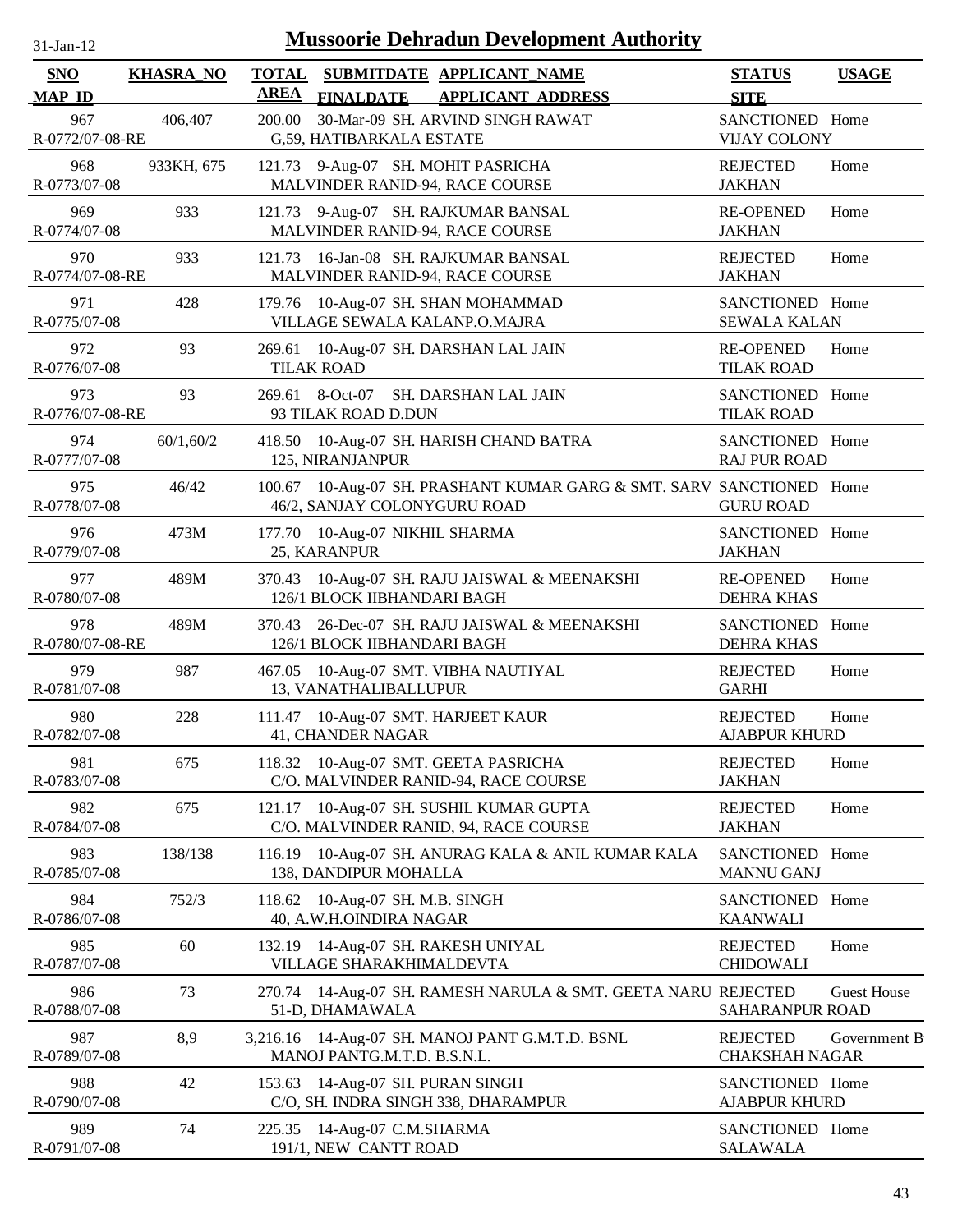| 31-Jan-12                   | <b>Mussoorie Dehradun Development Authority</b> |                             |                                                        |                                                                                        |                                           |              |  |
|-----------------------------|-------------------------------------------------|-----------------------------|--------------------------------------------------------|----------------------------------------------------------------------------------------|-------------------------------------------|--------------|--|
| <b>SNO</b><br><b>MAP ID</b> | <b>KHASRA_NO</b>                                | <b>TOTAL</b><br><b>AREA</b> | <b>FINALDATE</b>                                       | SUBMITDATE APPLICANT NAME<br><b>APPLICANT ADDRESS</b>                                  | <b>STATUS</b><br><b>SITE</b>              | <b>USAGE</b> |  |
| 990<br>R-0792/07-08         | 39                                              | 135.80                      | 620/1 HARIDWAR ROAD                                    | 14-Aug-07 DINESH CHAND, BHARAT CHAND & JANAK SANCTIONED Home                           | <b>DHARMPUR</b>                           |              |  |
| 991<br>R-0793/07-08         | 42M                                             | 389.75                      | 16-Aug-07 SH. VIMAL KUMAR                              | 338, DHARAMPURCHANDRA SINGHGARHWALI MARG                                               | SANCTIONED Home<br><b>AJABPUR KHURD</b>   |              |  |
| 992<br>R-0794/07-08         | 148                                             | 134.72                      |                                                        | 16-Aug-07 SH.SURINDER KUMAR SHARMA<br>GUPTA NIWAS 10-B KRISHNA COLONYYAMUNA NAGAR H    | <b>REJECTED</b><br><b>PITHUWALA</b>       | Home         |  |
| 993<br>R-0795/07-08         | 4001/1                                          | 100.79                      | 16-Aug-07 SH.GANESH PANDIT                             | LAST INDER ROAD SANJAY COLONY PURAN BASTIPART-II I                                     | SANCTIONED Home<br><b>SHEVLA KALAM</b>    |              |  |
| 994<br>R-0796/07-08         | 172                                             | 195.12                      | 16-Aug-07 SH.ALOK AHUJA<br>H.U.F. 7- ASTELY HALLD.DUN  |                                                                                        | SANCTIONED Home<br><b>KISHANPUR</b>       |              |  |
| 995<br>R-0797/07-08         | 5/4                                             | 90.84                       | 16-Aug-07 SMT.NEELAM SINGH<br>20/28 LUNIA MOHALLAD.DUN |                                                                                        | SANCTIONED Home<br><b>ADOIWALA</b>        |              |  |
| 996<br>R-0798/07-08         | 486                                             | 139.40                      | 16-Aug-07 SMT.SARLA DEVI                               | C/0 MAYA WATISUMMER HOUSECLEMENT TOWN D.DUN                                            | <b>REJECTED</b><br><b>BHARUWALA GRANT</b> | Home         |  |
| 997<br>R-0799/07-08         | 536                                             |                             |                                                        | 177.95 16-Aug-07 SH.BHAGWATI PRASAD SEMALTI<br>GRAM AJABPUR KALANNEAR MATA MANDIRD.DUN | SANCTIONED Home<br><b>AJABPUR KALAN</b>   |              |  |
| 998<br>R-0800/07-08         | 602&603                                         | 249.64                      |                                                        | 16-Aug-07 SH.SATENDRA SINGH KUNWAR<br>GRAM BHARUWALA GRANT BELL ROAD D.DUN             | SANCTIONED Home<br><b>BHARUWALA GRANT</b> |              |  |
| 999<br>R-0801/07-08         | 252                                             | 193.00                      |                                                        | 16-Aug-07 SH.SUDHAKAR KAUSHIK<br>15 ALAK NANDA ENCLAVE G.M.S. ROAD KANWALI D.DUN       | SANCTIONED Home<br><b>SHEVLA KALAM</b>    |              |  |
| 1,000<br>R-0802/07-08       | 35/30                                           | 223.05                      |                                                        | 16-Aug-07 SMT.MITHLESH VERMA<br>35/30 IDGAH - I PRAKASH NAGAR D.DUN                    | SANCTIONED Home<br><b>IDGAH</b>           |              |  |
| 1,001<br>R-0803/07-08       | 12/3                                            | 83.39                       | 12/3 BHANDARI BAGH D.DUN                               | 16-Aug-07 SH.NARENDER KUMAR&OTHERS                                                     | <b>REJECTED</b><br><b>BHANDARI BAGH</b>   | Home         |  |
| 1,002<br>R-0804/07-08       | 235&236&266                                     | 848.27                      | X-4 GREEN PARK MAIN NEW DELHI                          | 16-Aug-07 SH.KAMAL NAIN JAIN&SIDHARTH JAIN                                             | SANCTIONED Home<br><b>TARLA NAGAL</b>     |              |  |
| 1,003<br>R-0805/07-08       | 238                                             | 211.81                      | 16-Aug-07 SH.MOHAN LAL                                 | 43 MAYUR VIHAR SAHASTRADHARA ROAD D.DUN                                                | SANCTIONED Home<br><b>ADOIWALA</b>        |              |  |
| 1,004<br>R-0806/07-08       | 276                                             | 300.00                      | <b>6 ARAGHAR D.DUN</b>                                 | 16-Aug-07 SH.DEEPAK KUMAR GOEL                                                         | SANCTIONED Home<br><b>DHARMPUR</b>        |              |  |
| 1,005<br>R-0807/07-08       | 271                                             | 363.33                      | 17-Aug-07 SH.DINESH CHAND<br>176- ARAGHAR CHOWK D.DUN  |                                                                                        | <b>RE-OPENED</b><br><b>DHARMPUR</b>       | Home         |  |
| 1,006<br>R-0807/07-08-RE    | 271                                             | 363.33                      | 30-Oct-07 SH.DINESH CHAND<br>176- ARAGHAR CHOWK D.DUN  |                                                                                        | SANCTIONED Home<br><b>DHARTAWALA</b>      |              |  |
| 1,007<br>R-0808/07-08       | 71&72&73                                        |                             | D-52 RACE COURSED.DUN                                  | 167.99 17-Aug-07 SMT.RITA SURI&NEENA CHAWLA                                            | <b>REJECTED</b><br><b>RAJPUR MAFI</b>     | Home         |  |
| 1,008<br>R-0809/07-08       | 4                                               |                             | 110.04 17-Aug-07 SMT.UMA GUPTA<br>4- ANAND CHOWK D.DUN |                                                                                        | SANCTIONED Home<br><b>ANAND CHOWK</b>     |              |  |
| 1,009<br>R-0810/07-08 3     | 1100&1102&110                                   |                             | 411 BALLUPUR ROAD D.DUN                                | 185.41 17-Aug-07 SH.RAM PRASAD&MOHAN LAL                                               | SANCTIONED Home<br><b>GARHI</b>           |              |  |
| 1,010<br>R-0811/07-08       | 59/2                                            | 228.00                      | 59/2 TYAGI ROAD REST CAMP D.DUN                        | 17-Aug-07 SMT.KRISHNA DEVI&RAGHUVIR SINGH                                              | SANCTIONED Home<br><b>REST CAMP</b>       |              |  |
| 1,011<br>R-0812/07-08       | 596                                             | 168.80                      | 17-Aug-07 SMT. JUGDAMBA DEVI<br>16/1 DHARAMPUR D.DUN   |                                                                                        | <b>REJECTED</b><br><b>AJABPUR KALAN</b>   | Home         |  |
| 1,012<br>R-0813/07-08       | $A-8$                                           | 208.40                      |                                                        | 17-Aug-07 SH.JAGDISH PRASAD SINGHAL<br>A-8 SARASWATI VIHAR ADHOIWALA D.DUN             | SANCTIONED Home<br><b>ADOIWALA</b>        |              |  |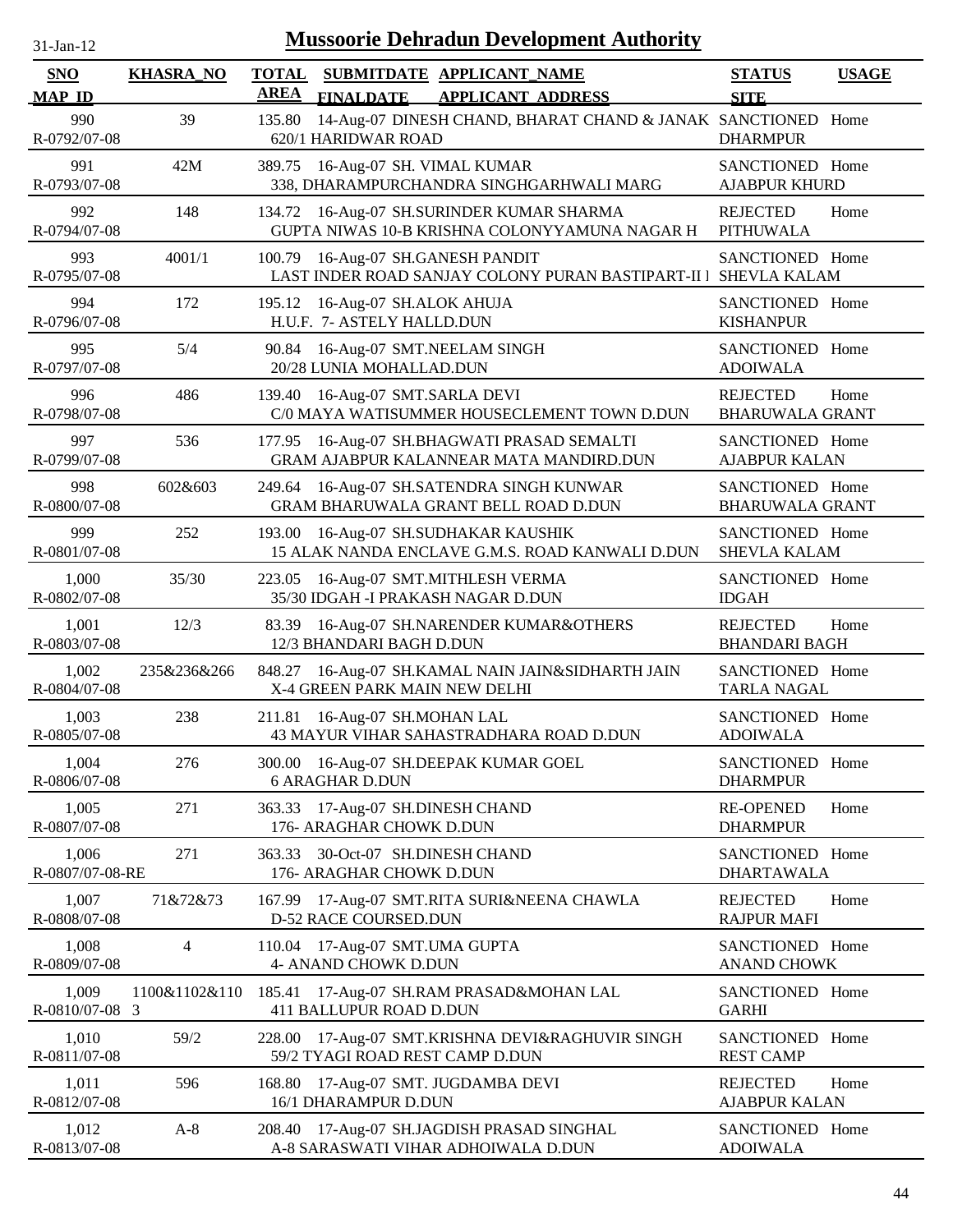| <b>Mussoorie Dehradun Development Authority</b><br>$31-Jan-12$ |                  |                             |                                                                                                   |                                             |               |  |
|----------------------------------------------------------------|------------------|-----------------------------|---------------------------------------------------------------------------------------------------|---------------------------------------------|---------------|--|
| <b>SNO</b><br><b>MAP ID</b>                                    | <b>KHASRA_NO</b> | <b>TOTAL</b><br><b>AREA</b> | SUBMITDATE APPLICANT NAME<br><b>APPLICANT ADDRESS</b><br><b>FINALDATE</b>                         | <b>STATUS</b><br><b>SITE</b>                | <b>USAGE</b>  |  |
| 1,013<br>R-0814/07-08                                          | 159              | 357.00                      | 17-Aug-07 SH.ATAR SINGH PANWAR<br>B-11 SHIV LOK COLONYCHAK RAIPUR D.DUN                           | SANCTIONED Home<br><b>CHAK RAIPUR</b>       |               |  |
| 1,014<br>R-0815/07-08                                          | 11               |                             | 123.25 17-Aug-07 SH.C.S.BISHT<br>47 KAULAGARH ROAD RAJENDRA NAGAR D.DUN                           | SANCTIONED Home<br>KAULAGARH ROAD           |               |  |
| 1,015<br>R-0816/07-08                                          | 513              |                             | 115.28 17-Aug-07 SHEKH MOHAMMAD SALIM<br>39 SHIMLA ENCLAVESHIMLA ROAD D.DUN                       | <b>REJECTED</b><br><b>SEWALA KALAN</b>      | Home          |  |
| 1,016<br>R-0817/07-08                                          | 24               |                             | 164.29 17-Aug-07 SH.NAVNEET GUPTA&DEEPA GUPTA<br>149 TYPE-II KANWALI GARDEN CAMPASBALLUPUR ROAD I | SANCTIONED Home<br>VIJAY PARK EXTN.         |               |  |
| 1,017<br>R-0818/07-08                                          | 101              | 332.00                      | 17-Aug-07 SH.ROHIT KUMAR KAMBOJ<br>38/1 BAKRALWALA NEAR KAMBOJ SWEETSHOP D.DUN                    | SANCTIONED Home<br><b>VIJAYPUR GOPIWALA</b> |               |  |
| 1,018<br>R-0819/07-08                                          | 231/407          |                             | 395.75 18-Aug-07 SH.DEVENDRA KUMAR&YOGESH KUMAR<br>61/5 DISPENSARY ROAD D.DUN                     | <b>RE-OPENED</b><br><b>RAJ PUR ROAD</b>     | Home          |  |
| 1,019<br>R-0819/07-08-RE                                       | 231/407          | 395.75                      | 15-Nov-07 SH.DEVENDRA KUMAR&YOGESH KUMAR<br>61/5 DISPENSARY ROAD D.DUN                            | SANCTIONED Home<br><b>RAJ PUR ROAD</b>      |               |  |
| 1,020<br>R-0820/07-08                                          | 56               |                             | 150.00 18-Aug-07 SMT.FARHAT ZABI&ZAMIL AHMAD<br>9/348 MUFTI MOHALLA SAHARANPUR                    | SANCTIONED Home<br><b>KISHANPUR</b>         |               |  |
| 1,021<br>R-0821/07-08                                          | 468              |                             | 203.30 18-Aug-07 SH.GUSIN SINGH<br>C/0 AMBEDKAR ROADKAULAGARH D.DUN                               | SANCTIONED Home<br>KAULAGARH MAI CHAKBH(    |               |  |
| 1,022<br>R-0822/07-08                                          | 257              |                             | 100.23 20-Aug-07 SMT.ANWARI BEGUM<br>GRAM &P.0- MAJRA D.DUN                                       | <b>RE-OPENED</b><br><b>MAJRA</b>            | Home          |  |
| 1,023<br>R-0822/07-08-RE                                       | 257              | 100.23                      | 24-Sep-07 SMT.ANWARI BEGUM<br><b>GRAM &amp;P.0- MAJRA D.DUN</b>                                   | <b>REJECTED</b><br><b>MAJRA</b>             | Home          |  |
| 1,024<br>R-0823/07-08                                          | 775              | 167.21                      | 20-Aug-07 SH.RAJIV BHATEJA<br>C/O LALJI NIWAS ASHIMA VIHARTURNER ROAD D.DUN                       | SANCTIONED Home<br><b>BHARUWALA GRANT</b>   |               |  |
| 1,025<br>R-0824/07-08                                          | 536/2            | 129.13                      | 20-Aug-07 SH.RAJESH JUYAL<br>H.N0-234 TRIMURTI VIHARC-9 TURNER ROADCLEMENT TOV MAJRA              | <b>REJECTED</b>                             | Home          |  |
| 1,026<br>R-0825/07-08                                          | 933              |                             | 184.41 20-Aug-07 SH.RAJESH CHADHA<br>C/O SH.AMAN SABHARWAL80-A JAKHAN GAON D.DUN                  | <b>REJECTED</b><br><b>JAKHAN</b>            | Home          |  |
| 1,027<br>R-0826/07-08                                          | 25/2&26/2        |                             | 180.19 20-Aug-07 SH. SEWA RAM SHARMA<br>C/O SH.GAGAN KAUSHALH.N0-62 GOVIND GARHD.DUN              | <b>REJECTED</b><br><b>DANDA LAKHOND</b>     | Home          |  |
| 1,028<br>R-0827/07-08                                          | 228              |                             | 144.21 20-Aug-07 SMT.GANGA DEVI<br>66 NEW COLONY BALLUPUR D.DUN                                   | <b>RE-OPENED</b><br><b>KAANWALI</b>         | Home          |  |
| 1,029<br>R-0827/07-08-RE                                       | 228              | 144.21                      | 5-Oct-07<br><b>SMT.GANGA DEVI</b><br>66 NEW COLONY BALLUPUR D.DUN                                 | SANCTIONED Home<br><b>KAANWALI</b>          |               |  |
| 1,030<br>R-0828/07-08                                          | 34/1             |                             | 360.89 20-Aug-07 SMT. SANJOGITA DEVI<br>34/1 SARASWATI SONI MARG LAXMAN CHOWK D.DUN               | SANCTIONED Home<br><b>LAXMAN CHOWK</b>      |               |  |
| 1,031<br>R-0829/07-08                                          | 169/1            | 345.68                      | 20-Aug-07 SMT.SURENDER KAUR<br>169/1 RACE COURSENEAR POLICE LINED.DUN                             | SANCTIONED Home<br><b>RACE COURSE</b>       |               |  |
| 1,032<br>R-0830/07-08                                          | $1-G$            |                             | 218.88 20-Aug-07 SH. YOG RAJ<br>1-G OMKAR ROADCHUKKUWALA D.DUN                                    | <b>REJECTED</b><br>CHUKKHUWALA              | Home          |  |
| 1,033<br>R-0831/07-08                                          | 437&438          | 100.00                      | 20-Aug-07 M/S HUCTHISON ESSAR SOUTH LTD.<br>493 MANGAL PANDEY NAGARUNIVERSITY ROAD MEERUT         | <b>REJECTED</b><br>HATHIBARKALA             | <b>Towers</b> |  |
| 1,034<br>R-0832/07-08                                          | 858              |                             | 163.39 20-Aug-07 SH.RAM SWARUP BARTHWAL<br>P-1 DAK TAR COLONYCHUKKUWALA D.DUN                     | <b>REJECTED</b><br><b>AJABPUR KALAN</b>     | Home          |  |
| 1,035<br>R-0833/07-08                                          | 185              | 169.38                      | 20-Aug-07 SH.BRIJ MOHAN NAUTIYAL<br>H.N0-3 TYPE-2 THANA RAIPUR D.DUN                              | <b>REJECTED</b><br><b>AJABPUR KHURD</b>     | Home          |  |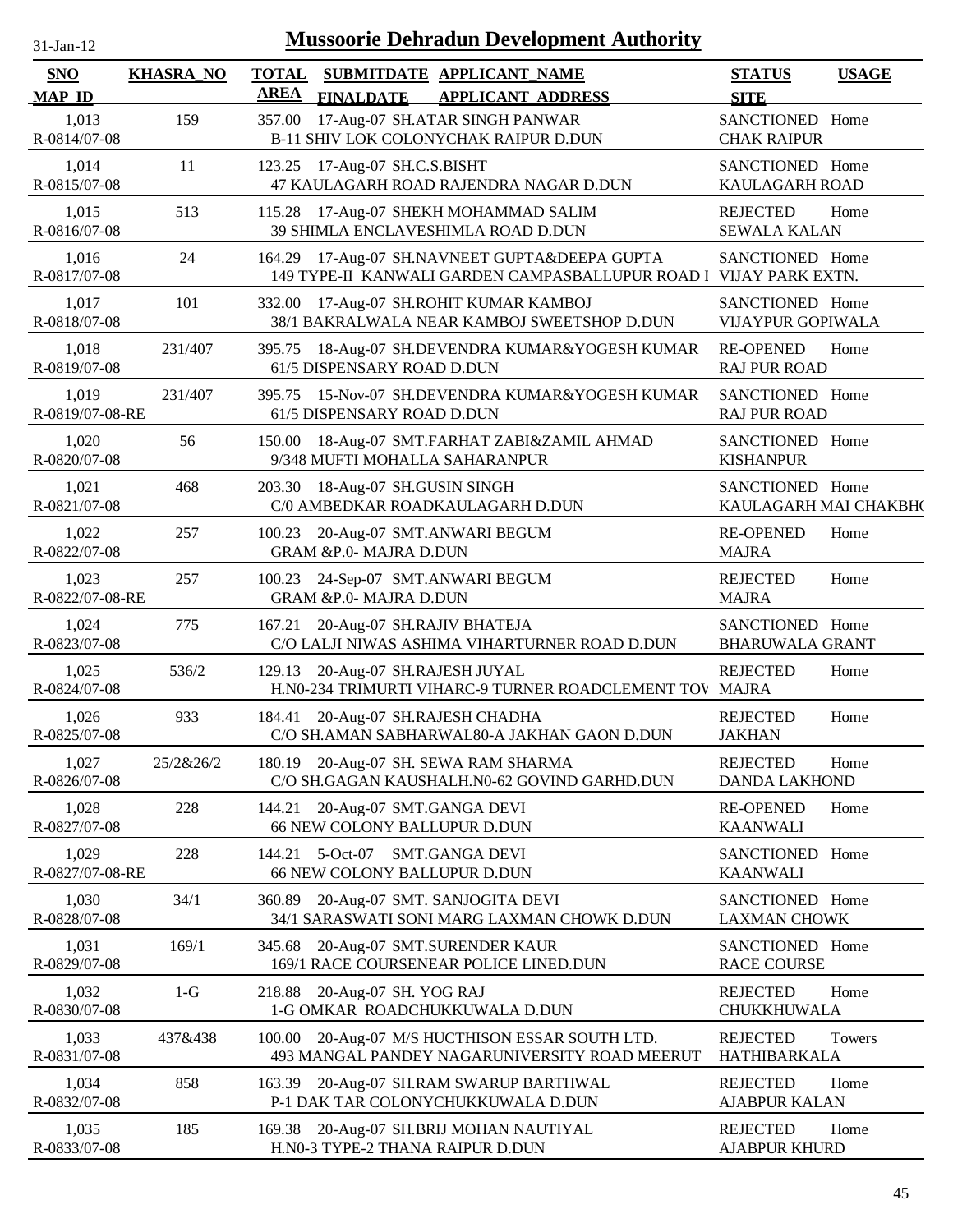| $31$ -Jan- $12$             |                  |                             |                                                            | <b>Mussoorie Dehradun Development Authority</b>                                                  |                                          |              |
|-----------------------------|------------------|-----------------------------|------------------------------------------------------------|--------------------------------------------------------------------------------------------------|------------------------------------------|--------------|
| <b>SNO</b><br><b>MAP ID</b> | <b>KHASRA_NO</b> | <b>TOTAL</b><br><b>AREA</b> | <b>FINALDATE</b>                                           | SUBMITDATE APPLICANT NAME<br><b>APPLICANT ADDRESS</b>                                            | <b>STATUS</b><br><b>SITE</b>             | <b>USAGE</b> |
| 1,036<br>R-0834/07-08       | 234              | 148.59                      |                                                            | 20-Aug-07 M/S HUTCHISON ESSAR SOUTH LTD<br>493 MANGAL PANDEY NAGAR MEERUT                        | <b>REJECTED</b><br>MOHKAMPUR KHURD       | Towers       |
| 1,037<br>R-0835/07-08       | 411              | 245.30                      |                                                            | 20-Aug-07 SH.PRATAP BHAN SINGH<br>VILLAGE- AJABPUR KALAN NEAR SANIK KALYAN OFFICE                | SANCTIONED Home<br><b>AJABPUR KALAN</b>  |              |
| 1,038<br>R-0836/07-08       | 215              | 484.57                      |                                                            | 21-Aug-07 SH.LAKHI RAM JAGURI<br>GRAM GHISHAR PATTIMEHUWALA MAFID.DUN                            | <b>REJECTED</b><br><b>MOHUWALA MAFI</b>  | Home         |
| 1,039<br>R-0837/07-08       | 17/28            | 56.20                       | 21-Aug-07 SH.MANOJ KUMAR<br>17/28 KADRI MOHALLA D.DUN      |                                                                                                  | <b>REJECTED</b><br>KHADRI MOHALLA        | Home         |
| 1,040<br>R-0838/07-08       | 3/2              | 105.46                      | 21-Aug-07 SH.KRISHAN LAL<br>3/2 BHANDARI BAGH D.DUN        |                                                                                                  | <b>RE-OPENED</b><br><b>BHANDARI BAGH</b> | Home         |
| 1,041<br>R-0838/07-08-RE    | 3/2              |                             | 105.46 28-Sep-07 SH.KRISHAN LAL<br>3/2 BHANDARI BAGH D.DUN |                                                                                                  | SANCTIONED Home<br><b>BHANDARI BAGH</b>  |              |
| 1,042<br>R-0839/07-08       | 990              | 155.54                      | 21-Aug-07 SH.KUNAL JAIRATH                                 | H.NO-220 SUBHASH NAGARCLEMENT TOWN D.DUN                                                         | SANCTIONED Home<br><b>MAJRA</b>          |              |
| 1,043<br>R-0840/07-08       | 823              | 304.19                      |                                                            | 21-Aug-07 SMT.RITU GUPTA &MUKESH GUPTA<br>A-6 HIG CHANDER ROAD MDDA COLONY D.DUN                 | <b>REJECTED</b><br><b>AJABPUR KALAN</b>  | Home         |
| 1,044<br>R-0841/07-08       | 229              | 148.00                      | 171 LAKHI BAGHD.DUN                                        | 21-Aug-07 SH.SUSHIL KUMAR AGGARWAL                                                               | SANCTIONED Home<br><b>DEHRA KHAS</b>     |              |
| 1,045<br>R-0842/07-08       | 21/61            |                             | 111.53 21-Aug-07 SMT.PREETI DIMIRI<br>21/61 E.C.ROADD.DUN  |                                                                                                  | SANCTIONED Home<br>E.C.ROAD              |              |
| 1,046<br>R-0843/07-08       | 1223             | 1,267.00                    | 21-Aug-07 SH.KHEM CHAND                                    | GRAM JALPURA P.0- VISRAH DISTT- GAUTAM BUDH NAGA                                                 | <b>REJECTED</b><br><b>PONDHA</b>         | Educational  |
| 1,047<br>R-0844/07-08       | 1168/1889        | 135.68                      | 21-Aug-07 SMT.ASHA SHARMA                                  | C/0 CHANAKYA PURI COLONYAJABPUR KALAN D.DUN                                                      | <b>RE-OPENED</b><br><b>AJABPUR KALAN</b> | Home         |
| 1,048<br>R-0844/07-08-RE    | 1168/1889        | 135.68                      | $3-Oct-07$                                                 | <b>SMT.ASHA SHARMA</b><br>C/0 CHANAKYA PURI COLONYAJABPUR KALAN D.DUN                            | <b>PENDING</b><br><b>AJABPUR KALAN</b>   | Home         |
| 1,049<br>R-0844/07-08-RE    | 1168/1889        |                             | 135.68 14-Mar-08 SMT.ASHA SHARMA                           | C/0 CHANAKYA PURI COLONYAJABPUR KALAN D.DUN                                                      | SANCTIONED Home<br><b>AJABPUR KALAN</b>  |              |
| 1,050<br>R-0845/07-08       | 1207             | 227.60                      |                                                            | 21-Aug-07 SH.ARUN KUMAR GARU<br>340/287 BALLUPUR VILL- KAMAL NAGAR GARHI D.DUN                   | <b>RE-OPENED</b><br><b>GARHI</b>         | Home         |
| 1,051<br>R-0845/07-08-RE    | 1207             | 227.60                      |                                                            | 16-Apr-08 SH.ARUN KUMAR GARU<br>340/287 BALLUPUR VILL- KAMAL NAGAR GARHI D.DUN                   | SANCTIONED Home<br><b>GARHI</b>          |              |
| 1,052<br>R-0846/07-08       | 475              | 142.19                      | 178/16 LAKHI BAGHD.DUN                                     | 21-Aug-07 SH.MAHBOOB HASAN&SHAHIN PRAVEEN                                                        | SANCTIONED Home<br><b>NIRANJANPUR</b>    |              |
| 1,053<br>R-0847/07-08       | 34               | 238.39                      | 21-Aug-07 SMT.USHA PUNDIR                                  | C/0 SH.NARAYAN SINGH RAWAT71/14 CHAUDHARYBIHARI I                                                | <b>REJECTED</b><br><b>BRAHAMA WALA</b>   | Home         |
| 1,054<br>R-0848/07-08       | 81/1             | 167.12                      |                                                            | 21-Aug-07 SH.UPENDRA SHARMA<br>GRAM PANDITWARI BHOORP.0- PREM NAGAR D.DUN                        | SANCTIONED Home<br><b>PANDITWARI</b>     |              |
| 1,055<br>R-0849/07-08       | 77&80            |                             |                                                            | 225.00 21-Aug-07 M/S BHARTI TELE-VENTURES LTD<br>D-185-C OKHLA PHASE-IINFRA TEL OFFICE NEW DELHI | <b>REJECTED</b><br><b>KHALA GAON</b>     | Home         |
| 1,056<br>R-0850/07-08       | 282/2            |                             | 74.53 22-Aug-07 SH. SRIKRISHNA                             | 25 TEACHERS COLONY GOVIND GARH D.DUN                                                             | <b>REJECTED</b><br><b>KAANWALI</b>       | Home         |
| 1,057<br>R-0851/07-08       | 47               |                             |                                                            | 969.83 22-Aug-07 SMT.SAMPADA SHARMA<br>47 KESHAV ROAD LAXMAN CHOWK D.DUN                         | SANCTIONED Home<br><b>LAXMAN CHOWK</b>   |              |
| 1,058<br>R-0852/07-08       | 24/4             | 293.98                      | 22-Aug-07 SMT.HINA KAUSER<br>55 E.C.ROAD D.DUN             |                                                                                                  | <b>REJECTED</b><br><b>RAJPUR MAFI</b>    | Home         |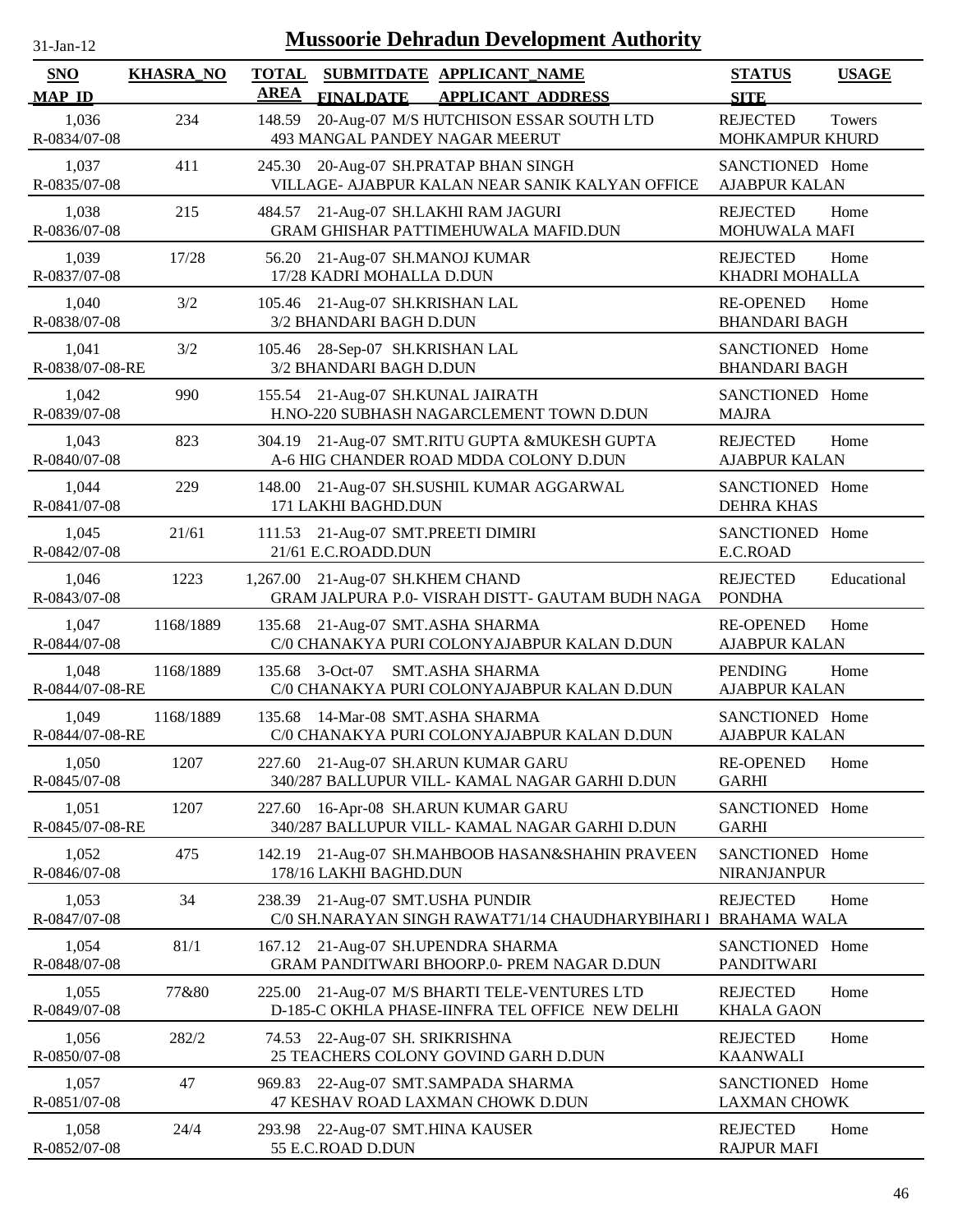| $31-Jan-12$                 |                  |                             | <b>Mussoorie Dehradun Development Authority</b>                                                  |                                                |               |
|-----------------------------|------------------|-----------------------------|--------------------------------------------------------------------------------------------------|------------------------------------------------|---------------|
| <b>SNO</b><br><b>MAP ID</b> | <b>KHASRA_NO</b> | <b>TOTAL</b><br><b>AREA</b> | SUBMITDATE APPLICANT NAME<br><b>FINALDATE</b><br><b>APPLICANT ADDRESS</b>                        | <b>STATUS</b><br><b>SITE</b>                   | <b>USAGE</b>  |
| 1,059<br>R-0853/07-08       | 93&94            | 757.43                      | 22-Aug-07 SMT.RATNESH<br>5 INDIRA NAGAR COLONYVASANT VIHAR D.DUN                                 | <b>RE-OPENED</b><br><b>KARANPUR KHAS</b>       | Home          |
| 1,060<br>R-0853/07-08-RE    | 93&94            | 757.43                      | 6-May-08 SMT.RATNESH<br>5 INDIRA NAGAR COLONYVASANT VIHAR D.DUN                                  | SANCTIONED Home<br><b>KARANPUR KHAS</b>        |               |
| 1,061<br>R-0854/07-08       | 5/114            |                             | 312.42 22-Aug-07 SH.PREM PETWAL&GOVIND PETWAL<br>383 INDIRA NAGAR COLONY D.DUN                   | SANCTIONED Home<br><b>LITTAN ROAD</b>          |               |
| 1,062<br>R-0855/07-08       | 56/36            | 73.56                       | 22-Aug-07 SMT.GEETA JAISWAL<br>100/77 OLD DALANWALA GURUDWARA ROAD D.DUN                         | <b>RE-OPENED</b><br>OLD DALANWALA              | Home          |
| 1,063<br>R-0855/07-08-RE    | 56/36            |                             | 73.56 5-Nov-07 SMT.GEETA JAISWAL<br>100/77 OLD DALANWALA GURUDWARA ROAD D.DUN                    | <b>REJECTED</b><br><b>OLD DALANWALA</b>        | Home          |
| 1,064<br>R-0856/07-08       | 19/21            |                             | 3,129.10 22-Aug-07 M/S TRIO CONSTRUCTION<br>137 RAJPUR ROAD D.DUN                                | <b>RE-OPENED</b><br>OLD MUSSOORIE ROAD         | Group Housing |
| 1,065<br>R-0856/07-08-RE    | 19/21            |                             | 3,129.10 24-Oct-07 M/S TRIO CONSTRUCTION<br>137 RAJPUR ROAD D.DUN                                | <b>RE-OPENED</b><br>OLD MUSSOORIE ROAD         | Group Housing |
| 1,066<br>R-0856/07-08-RE    | 19/21            |                             | 3,129.10 20-Feb-08 M/S TRIO CONSTRUCTION<br>137 RAJPUR ROAD D.DUN                                | SANCTIONED Group Housing<br>OLD MUSSOORIE ROAD |               |
| 1,067<br>R-0857/07-08       | 25/1             |                             | 299.32 22-Aug-07 SMT. ZAIBUNNISHA<br>55 E.C.ROADD.DUN                                            | <b>REJECTED</b><br><b>RAJPUR MAFI</b>          | Home          |
| 1,068<br>R-0858/07-08       | 414              |                             | 148.46 23-Aug-07 SH.AMAN SINGH SAHANI<br>112 INDER ROAD DALANWALA D.DUN                          | <b>REJECTED</b><br><b>ADOIWALA</b>             | Home          |
| 1,069<br>R-0859/07-08       | 392&396&397      | 451.49                      | 23-Aug-07 SMT.ALKA NEGI<br>85/3 LAXMI ROAD DALAN WALA D.DUN                                      | SANCTIONED Home<br><b>AJABPUR KALAN</b>        |               |
| 1,070<br>R-0860/07-08       | 251              | 213.24                      | 23-Aug-07 SH.RAKESH KUMAR<br>C/O CHAKI TOLA NIRANJANPUR D.DUN                                    | SANCTIONED Home<br><b>NIRANJANPUR</b>          |               |
| 1,071<br>R-0861/07-08       | 421/1            | 152.85                      | 23-Aug-07 SH. PRATIPAL SINGH<br>339/4 SEWLA KALAN D.DUN                                          | <b>REJECTED</b><br><b>SEWALA KALAN</b>         | Home          |
| 1,072<br>R-0862/07-08       | 25/2             |                             | 264.55 23-Aug-07 MOHAMMAD DEAN<br>55- E.C.ROAD D.DUN                                             | <b>REJECTED</b><br><b>RAJPUR MAFI</b>          | Home          |
| 1,073<br>R-0863/07-08       | 201              |                             | 318.58 23-Aug-07 SMT.NARVADA GAUR<br>BLOCK-C SARASWATI VIHARAJABPUR KHURD D.DUN                  | SANCTIONED Home<br><b>AJABPUR KHURD</b>        |               |
| 1,074<br>R-0864/07-08       | 215              | 412.13                      | 29-Aug-07 SMT.SULOCHANA NAUTIYAL<br>169 INDIRA NAGAR COLONYD.DUN                                 | <b>REJECTED</b><br>MOHUWALA MAFI               | Home          |
| 1,075<br>R-0865/07-08       | 951              | 222.00                      | 29-Aug-07 SH.GEETA RAM NAUTIYAL<br>L.B.S. NATIONAL ACADEMYOF ADMIN. MUSSOORIE                    | <b>REJECTED</b><br><b>AJABPUR KALAN</b>        | Home          |
| 1,076<br>R-0866/07-08       | 459              |                             | 445.26 29-Aug-07 SH.RAJENDRA PRASAD RATURI<br>15/7 KALIDAS ROAD HATHIBARKALA D.DUN               | <b>REJECTED</b><br><b>DHORAN KHAS</b>          | Home          |
| 1,077<br>R-0867/07-08       | 389              | 293.70                      | 29-Aug-07 SH.JAGDISH PRASAD MAITHANI<br>12 AKTA VIHARB-BLOCK AJABPUR KHURD D.DUN                 | <b>REJECTED</b><br><b>DHORAN KHAS</b>          | Home          |
| 1,078<br>R-0868/07-08       | 222/1            |                             | 242.31 29-Aug-07 SH.LAXMAN SINGH<br>C-5 RAKCHA VIHARADHOIWALA D.DUN                              | SANCTIONED Home<br><b>ADOIWALA</b>             |               |
| 1,079<br>R-0869/07-08       | 664              | 249.54                      | 29-Aug-07 SH.AJIT KUMAR SINGH&SHAKHA CHANDE<br>C/0 KIRTI SINGH CHANDELMATA MANDIR ROAD AJABPUR I | SANCTIONED Home<br><b>AJABPUR KALAN</b>        |               |
| 1,080<br>R-0870/07-08       | 262&263          | 175.64                      | 29-Aug-07 SMT.SUSHMA&SH.PURSHOTTAM LAL<br>16/2 ADHOIWALA NEAR SUMAN PURI D.DUN                   | SANCTIONED Home<br><b>ADOIWALA</b>             |               |
| 1,081<br>R-0871/07-08       | 177              | 263.48                      | 29-Aug-07 SH.MANOJ BHATNAGAR<br>50/3 CANAL ROAD KISHANPUR D.DUN                                  | SANCTIONED Home<br><b>KISHANPUR</b>            |               |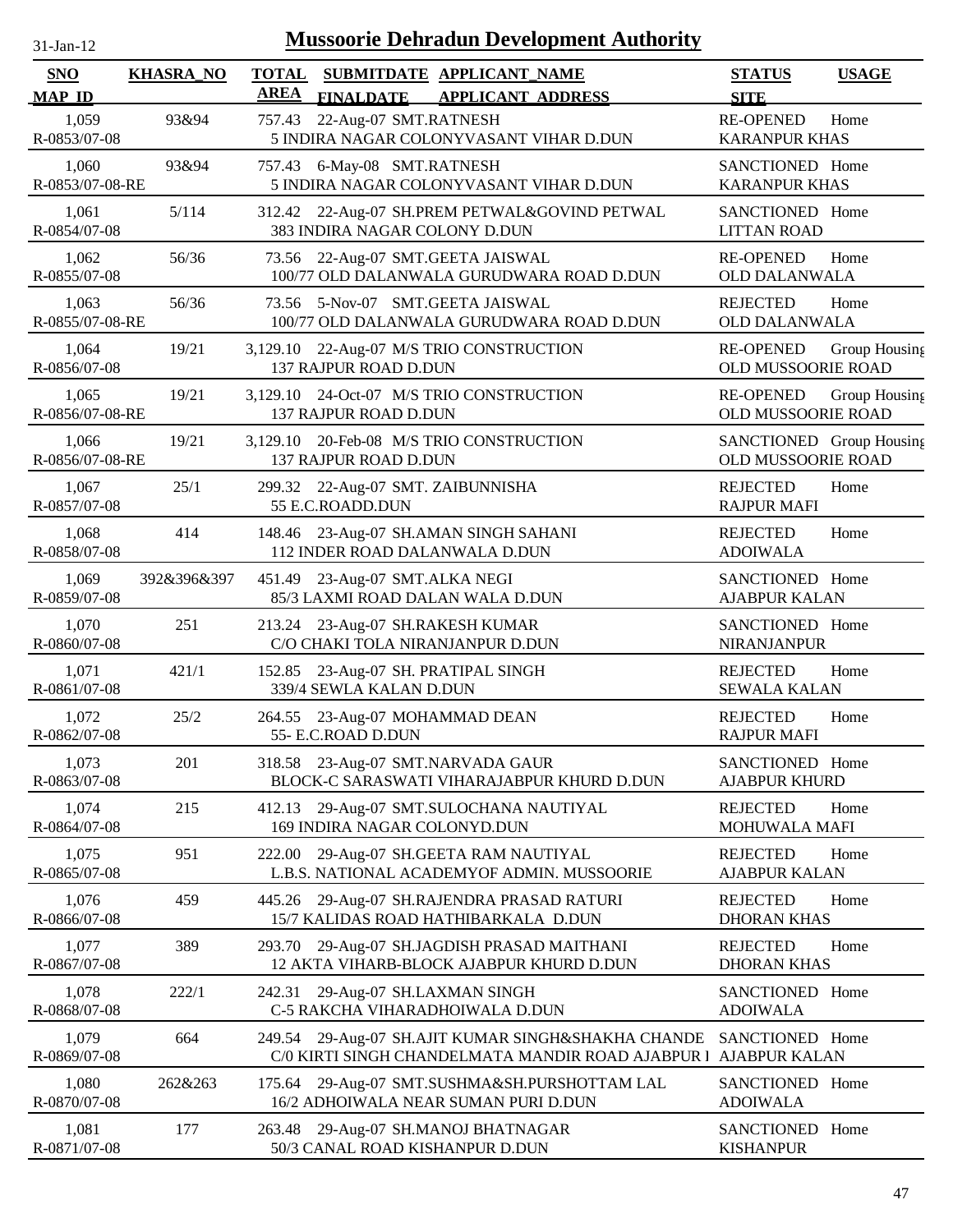| 31-Jan-12 |  |
|-----------|--|

| <b>SNO</b><br><b>MAP ID</b> | <b>KHASRA_NO</b> | <b>TOTAL</b><br><b>AREA</b> | <b>FINALDATE</b>                                                          | SUBMITDATE APPLICANT_NAME<br><b>APPLICANT ADDRESS</b>                                                          | <b>STATUS</b><br><b>SITE</b>                  | <b>USAGE</b>  |
|-----------------------------|------------------|-----------------------------|---------------------------------------------------------------------------|----------------------------------------------------------------------------------------------------------------|-----------------------------------------------|---------------|
| 1,082<br>R-0872/07-08       | 596              | 197.49                      |                                                                           | 29-Aug-07 SH.RAVINDER KUMAR SAXENA<br>193 EWS MDDA COLONYDALANWALA D.DUN                                       | <b>REJECTED</b><br><b>DHARAMPUR DANDA</b>     | Home          |
| 1,083<br>R-0873/07-08       | 735/2            |                             |                                                                           | 169.28 29-Aug-07 SH.BISHAN SINGH PANWAR<br>58/6-B NEAR VALLY GASAGENCY CANAL ROAD JAKHAN D                     | SANCTIONED Home<br>JAKHAN                     |               |
| 1,084<br>R-0874/07-08       | 40&41            |                             |                                                                           | 6,990.00 29-Aug-07 SH.SANJAY VASUDEV&OTHERS<br>21 VIKASH LOK SAHASTRADHARA ROAD D.DUN                          | <b>REJECTED</b><br><b>KANDOLI</b>             | Group Housing |
| 1,085<br>R-0875/07-08       | 273              | 176.16                      | 29-Aug-07 SH.VIJAY SINGH<br>90/30/1 DHARAMPUR D.DUN                       |                                                                                                                | SANCTIONED Home<br><b>AJABPUR KALAN</b>       |               |
| 1,086<br>R-0876/07-08       | 53/9             | 141.06                      | 29-Aug-07 SMT.RITA BAJAJ                                                  | 53/11-H RAJPUR ROADOPP- ST. JOSEPH SCHOOLD.DUN                                                                 | <b>RE-OPENED</b><br><b>RAJ PUR ROAD</b>       | Home          |
| 1,087<br>R-0876/07-08-RE    | 53/9             | 141.06                      | 19-Nov-07 SMT.RITA BAJAJ                                                  | 53/11-H RAJPUR ROADOPP- ST. JOSEPH SCHOOLD.DUN                                                                 | SANCTIONED Home<br><b>RAJ PUR ROAD</b>        |               |
| 1,088<br>R-0877/07-08       | 1579/4           | 265.80                      |                                                                           | 29-Aug-07 SH.VIJAY AMRITRAJ SHARMA&CHETRAM S SANCTIONED Home<br>H.N0-57 LANE-N0-3 KESHAVVIHAR G.M.S ROAD D.DUN | <b>KAANWALI</b>                               |               |
| 1,089<br>R-0878/07-08       | 143              | 288.00                      | 29-Aug-07 SMT.RITA SINGWALL<br>92/1 VASANT VIHARD.DUN                     |                                                                                                                | <b>RE-OPENED</b><br><b>JAKHAN</b>             | Home          |
| 1,090<br>R-0878/07-08-RE    | 143              | 288.00                      | 5-Nov-07 SMT.RITA SINGWALL<br>92/1 VASANT VIHARD.DUN                      |                                                                                                                | <b>RE-OPENED</b><br><b>JAKHAN</b>             | Home          |
| 1,091<br>R-0878/07-08-RE    | 143              | 288.00                      | 13-Feb-08 SMT.RITA SINGWALL<br>92/1 VASANT VIHARD.DUN                     |                                                                                                                | SANCTIONED Home<br><b>JAKHAN</b>              |               |
| 1,092<br>R-0879/07-08       | 56&58            |                             |                                                                           | 225.00 29-Aug-07 M/S BHARTI INFRA TEL LTD<br>D-185-C OKHLA PHASE-IINFRA TEL OFFICE NEW DELHI                   | <b>REJECTED</b><br><b>MALSI</b>               | <b>Towers</b> |
| 1,093<br>R-0880/07-08       | 653/1            |                             |                                                                           | 199.20 30-Aug-07 SH.GIRDHAR SINGH RAWAT<br>C/0 TURNER ROAD BEHINDO.B.C. BANK ASHIMA VIHAR CLI MAJRA            | <b>REJECTED</b>                               | Home          |
| 1,094<br>R-0881/07-08       | 1357M&1358 M     |                             | 196/II PHASE VASANT VIHAR D.DUN                                           | 319.20 30-Aug-07 SH.SANJEEV RAJ GUPTA                                                                          | SANCTIONED Home<br><b>KAANWALI</b>            |               |
| 1,095<br>R-0882/07-08       | 49               |                             | <b>188 DHARAMPUR D.DUN</b>                                                | 334.57 30-Aug-07 SH.DEVENDERA HURLA&POONAM HURLA SANCTIONED Home                                               | <b>AJABPUR KALAN</b>                          |               |
| 1,096<br>R-0883/07-08       | 77               |                             |                                                                           | 124.82 30-Aug-07 SH.RAMESH KUMAR DUTTA<br>42 DHARAMPUR NEAR OM VIHAR D.DUN                                     | <b>REJECTED</b><br><b>AJABPUR KHURD</b>       | Home          |
| 1,097<br>R-0884/07-08       | 127              |                             | 173 RAJPUR ROAD D.DUN                                                     | 302.96 30-Aug-07 M/S NEW LIFE CENTRE                                                                           | <b>REJECTED</b><br><b>KISHANPUR</b>           | Home          |
| 1,098<br>R-0885/07-08       | 580              | 114.31                      | 30-Aug-07 SH.ANURAG MISHRA                                                | 2 ADRASH VIHAR RAIPUR ROAD D.DUN                                                                               | SANCTIONED Home<br><b>AAMWALA TARLA</b>       |               |
| 1,099<br>R-0886/07-08       | 1091             |                             |                                                                           | 112.92 31-Aug-07 SMT.SEEMA SAYEED USMANI<br>C/O SARAF RAJ AHMAD9 MEGH ENCLAVE KANWALI D.DU                     | <b>REJECTED</b><br><b>KAANWALI</b>            | Home          |
| 1,100<br>R-0887/07-08       | 125              | 180.00                      |                                                                           | 31-Aug-07 M/S HUTCHISON ESSAR SOUTH LTD<br>493 MANGAL PANDEY NAGARUNIVERSITY ROAD MEERUT                       | <b>REJECTED</b><br><b>RAIPUR</b>              | Home          |
| 1,101<br>R-0888/07-08       | 20               | 249.58                      |                                                                           | 31-Aug-07 SMT.GEETA RANI SHARMA<br>865/2 RAJENDRA NAGARSTREET.N0-4 LANE-N0-3D.DUN                              | SANCTIONED Home<br><b>CHAI BAGH KAULAGARH</b> |               |
| 1,102<br>R-0889/07-08       | 44               |                             | 613.15 31-Aug-07 SH.RAJEEV DOBHAL<br><b>44 VASANT VIHARPHASE-II D.DUN</b> |                                                                                                                | SANCTIONED Home<br><b>VASANT VIHAR</b>        |               |
| 1,103<br>R-0890/07-08       | 126              | 249.71                      |                                                                           | 31-Aug-07 SMT.URMILA KOTHARI<br>E-33/3 SHASTRI NAGARHARIDWAR ROAD D.DUN                                        | SANCTIONED Home<br>CHAK AJABPUR KALAN         |               |
| 1,104<br>R-0891/07-08       | 331              |                             | 209.96 3-Sep-07 SMT.RUBI GOYAL                                            | C/O SH.AJAY GOYALH.NO-394 LANE-NO-13MOHIT NAGAR K SEWALA KALAN                                                 | <b>REJECTED</b>                               | Home          |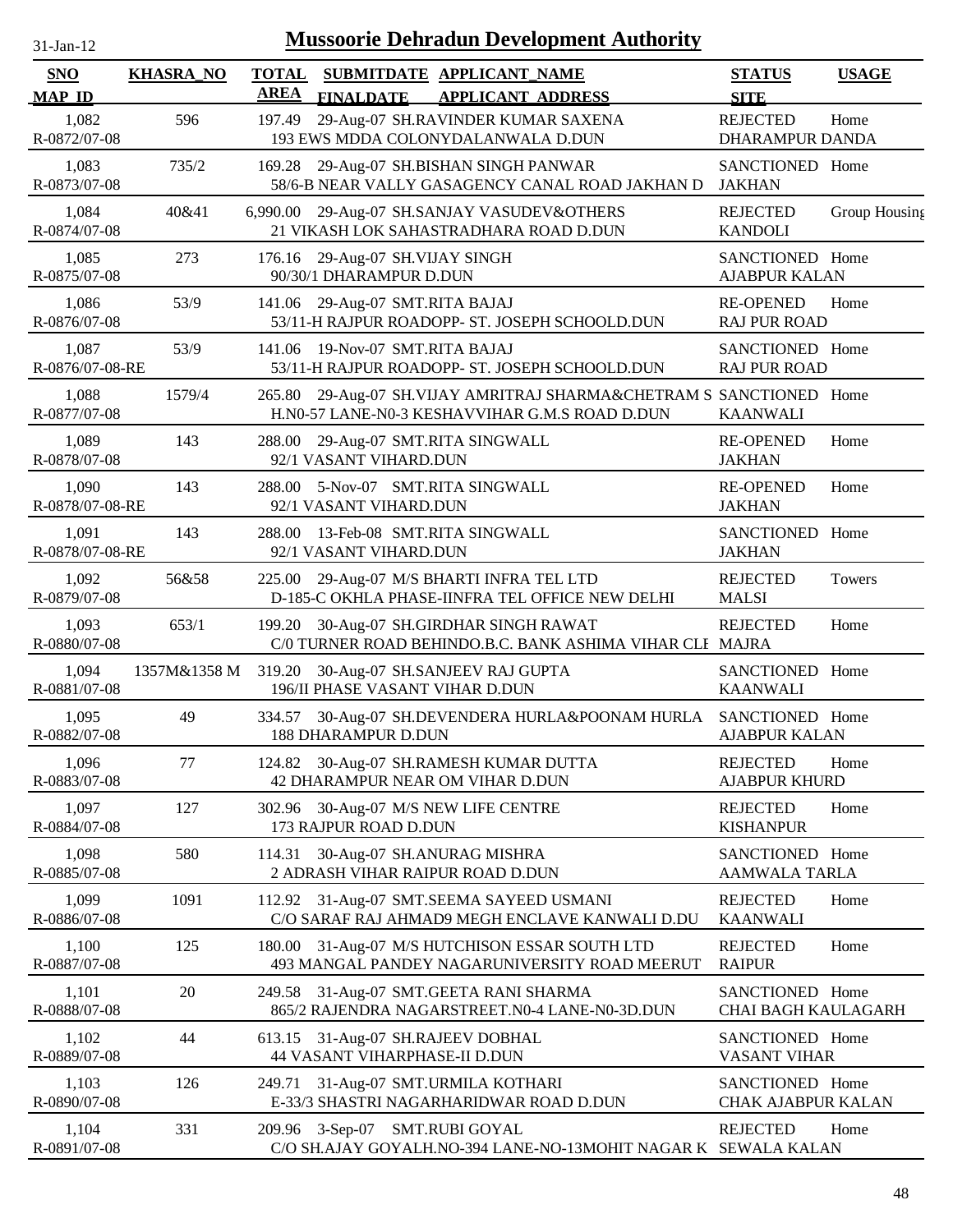| $31$ -Jan-12 |  |
|--------------|--|

| <b>SNO</b>               | <b>KHASRA_NO</b> |             |                                  | TOTAL SUBMITDATE APPLICANT NAME                                                                               | <b>STATUS</b>                               | <b>USAGE</b> |
|--------------------------|------------------|-------------|----------------------------------|---------------------------------------------------------------------------------------------------------------|---------------------------------------------|--------------|
| <b>MAP ID</b>            |                  | <b>AREA</b> | <b>FINALDATE</b>                 | <b>APPLICANT ADDRESS</b>                                                                                      | <b>SITE</b>                                 |              |
| 1,105<br>R-0892/07-08    | 603              | 179.07      |                                  | 3-Sep-07 SH.RATAN SINGH BHANDARI<br>C/O SH. SURESH BHANDARI15-C KALIDAS ROAD D.DUN                            | <b>RE-OPENED</b><br>HATHIBARKALA            | Home         |
| 1,106<br>R-0892/07-08-RE | 603              |             |                                  | 179.07 11-Jan-08 SH.RATAN SINGH BHANDARI<br>C/O SH. SURESH BHANDARI15-C KALIDAS ROAD D.DUN                    | <b>REJECTED</b><br>HATHIBARKALA             | Home         |
| 1,107<br>R-0893/07-08    | 50               |             |                                  | 188.56 3-Sep-07 SMT.KRISHNA BAHUGUNA<br>C/O SH.VINOD BAHUGUNA74/8 ARAGHAR DHARAMPUR D.D DALANWALA             | SANCTIONED Home                             |              |
| 1,108<br>R-0894/07-08    | 1225             |             |                                  | 498.80 3-Sep-07 SH.SUNIL KURANA&PRIYA KHURANA<br>H.N0-40&242 STREET.N0-5RAJENDRA NAGAR D.DUN                  | SANCTIONED Home<br><b>GARHI</b>             |              |
| 1,109<br>R-0895/07-08    | 717&718          |             | 248.38 3-Sep-07 SMT MEENU        | W/0 SH.KASHI NATH2-E.C ROAD D.DUN                                                                             | SANCTIONED Home<br><b>DAK PATTI</b>         |              |
| 1,110<br>R-0896/07-08    | 1579/3           |             |                                  | 159.21 3-Sep-07 SH.GHAN SHYAM SINGH<br>P-III/19 YAMUNA COLONY CHAKRATA ROAD D.DUN                             | SANCTIONED Home<br><b>KAANWALI</b>          |              |
| 1,111<br>R-0897/07-08 2  | 93&94&96TO10     |             |                                  | 315.86 3-Sep-07 SH.SURENDRA MOHAN SAXENA<br>9 CURZAN ROAD DALAN WALA D.DUN                                    | SANCTIONED Home<br><b>KARANPUR KHAS</b>     |              |
| 1,112<br>R-0898/07-08    | 244/1&245/1      |             | 297.00 3-Sep-07 MR.NASIR RASHID  | 42 MAYUR VIHAR P.O.-GUJRARA SAHASTRADHARA ROAD D KANDOLI                                                      | <b>RE-OPENED</b>                            | Home         |
| 1,113<br>R-0898/07-08-RE | 244/1&245/1      |             | 297.00 21-Jul-08 MR.NASIR RASHID | 42 MAYUR VIHAR P.O.-GUJRARA SAHASTRADHARA ROAD D KANDOLI                                                      | SANCTIONED Home                             |              |
| 1,114<br>R-0899/07-08    | 220/4/161        |             |                                  | 80.85 3-Sep-07 SMT.PARVINDER PAHWA<br>14/2-4 BALBIR ROAD DALANWALA D.DUN                                      | SANCTIONED Home<br><b>MOTI BAZAR</b>        |              |
| 1,115<br>R-0900/07-08    | 540&546/2&547    |             | 736.50 3-Sep-07 SH.P.K.JAIN      | PEARL HOUSE SOCIETY AREA CLEMENT TOWN D.DUN                                                                   | SANCTIONED Home<br><b>BHARUWALA GRANT</b>   |              |
| 1,116<br>R-0901/07-08    | 1240/1           |             | 222.40 3-Sep-07 SH.MOHIT MAKIN   | 512 RAJENDRA NAGAR STREET.N0-8 D.DUN                                                                          | <b>RE-OPENED</b><br><b>GARHI</b>            | Home         |
| 1,117<br>R-0901/07-08-RE | 1240/1           |             | 222.40 7-Nov-07 SH.MOHIT MAKIN   | 512 RAJENDRA NAGAR STREET.N0-8 D.DUN                                                                          | SANCTIONED Home<br><b>GARHI</b>             |              |
| 1,118<br>R-0902/07-08    | 623              |             |                                  | 216.46 3-Sep-07 SH.PUSHKAR SINGH PATWAL<br>197/13/4-A FRIENDS COLONY RAJPUR ROAD D.DUN                        | SANCTIONED Home<br><b>JAKHAN</b>            |              |
| 1,119<br>R-0903/07-08    | 195&197&198      |             | 466.70 6-Sep-07 SH.ARUN KUMAR    | GRAM ANAR WALA P.0- ANAR WALA CANTD.DUN                                                                       | <b>REJECTED</b><br><b>VIJAYPUR GOPIWALA</b> | Home         |
| 1,120<br>R-0904/07-08    | 207              |             |                                  | 293.26 6-Sep-07 SH.NARAYAN SHARMA<br>C/0 SH.PURSHOTAM JOSHIH.N0-163 NAYA GAONHATHIBARI VIJAYPUR HATHI BADKALA | <b>REJECTED</b>                             | Home         |
| 1,121<br>R-0905/07-08    | 158              | 181.74      | 12-B PHASE-II PANDITWARID.DUN    | 6-Sep-07 SMT.SEETA GAUR&RAKESH GAUR                                                                           | SANCTIONED Home<br><b>PANDITWARI</b>        |              |
| 1,122<br>R-0906/07-08    | 339              |             | 239 VASANT VIHARD.DUN            | 586.05 6-Sep-07 SMT.INDIRA THAPLIYAL                                                                          | SANCTIONED Home<br><b>VASANT VIHAR</b>      |              |
| 1,123<br>R-0907/07-08    | 114              |             | 108 MOTI BAZAR D.DUN             | 204.72 6-Sep-07 SH.PRAVEEN KUMAR GUPTA                                                                        | <b>RE-OPENED</b><br><b>JAKHAN</b>           | Home         |
| 1,124<br>R-0907/07-08-RE | 114              |             | 108 MOTI BAZAR D.DUN             | 204.72 15-Nov-07 SH.PRAVEEN KUMAR GUPTA                                                                       | <b>REJECTED</b><br><b>JAKHAN</b>            | Home         |
| 1,125<br>R-0908/07-08    | 620&621          |             |                                  | 337.06 6-Sep-07 SH.ASHWANI KUMAR&RAJEEV KUMAR<br>C/0 UTTARANCHAL AYURVEDIC COLLEGE RAJPUR D.DUN               | SANCTIONED Home<br><b>DAK PATTI</b>         |              |
| 1,126<br>R-0909/07-08    | 78               |             | 42.50 6-Sep-07 SH.RAM PRASAD     | D-4 HATHIBARKALA ESTATED.DUN                                                                                  | <b>RE-OPENED</b><br><b>KARANPUR</b>         | Home         |
| 1,127<br>R-0909/07-08-RE | 78               |             | 42.50 31-Oct-07 SH.RAM PRASAD    | D-4 HATHIBARKALA ESTATED.DUN                                                                                  | SANCTIONED Home<br><b>KARANPUR</b>          |              |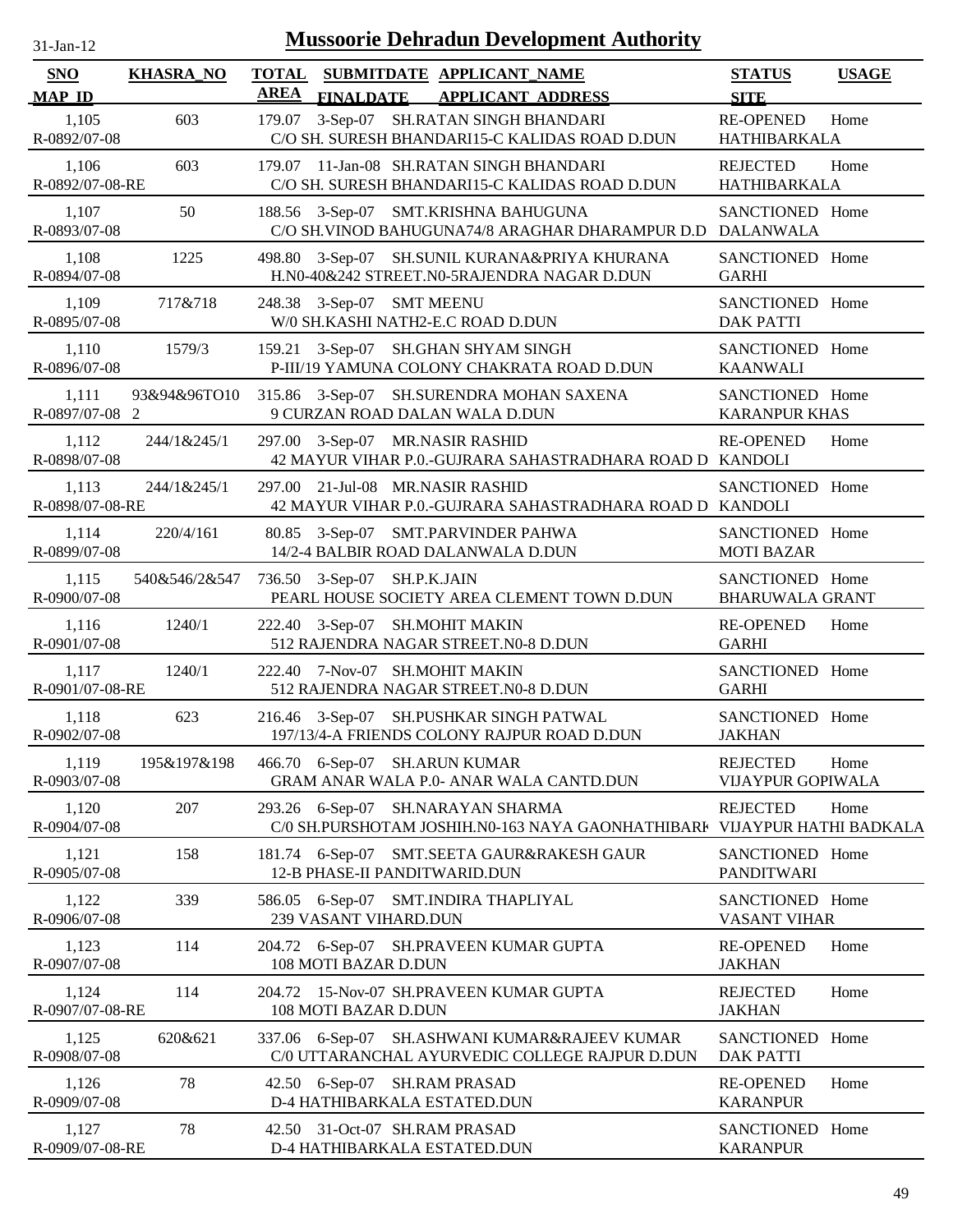| $31$ -Jan-12 |  |
|--------------|--|
|              |  |

| SNO<br><b>MAP ID</b>     | <b>KHASRA_NO</b> | <b>TOTAL</b><br><b>AREA</b> | <b>FINALDATE</b>               | SUBMITDATE APPLICANT_NAME<br><b>APPLICANT ADDRESS</b>                                                        | <b>STATUS</b><br><b>SITE</b>               | <b>USAGE</b> |
|--------------------------|------------------|-----------------------------|--------------------------------|--------------------------------------------------------------------------------------------------------------|--------------------------------------------|--------------|
| 1,128<br>R-0910/07-08    | 90/12            | 160.88                      | 83 BLOCK-II ARYA NAGAR D.DUN   | 6-Sep-07 SH.MOHAN LAL JAKHMOLA                                                                               | <b>REJECTED</b><br><b>ADOIWALA</b>         | Home         |
| 1,129<br>R-0911/07-08    | 283              |                             |                                | 214.43 6-Sep-07 SH.GULSHAN KUMAR JAGGI<br>431 KHURBHURA MOHALLA D.DUN                                        | <b>REJECTED</b><br><b>SEWALA KALAN</b>     | Home         |
| 1,130<br>R-0912/07-08    | 182              |                             |                                | 248.83 6-Sep-07 SH.KHEM SINGH NEGI<br>32/7 KISHANPUR P.O. RAJPUR D.DUN                                       | <b>RE-OPENED</b><br><b>KISHANPUR</b>       | Home         |
| 1,131<br>R-0912/07-08-RE | 182              |                             |                                | 248.83 19-Nov-07 SH.KHEM SINGH NEGI<br>32/7 KISHANPUR P.O. RAJPUR D.DUN                                      | SANCTIONED Home<br><b>KISHANPUR</b>        |              |
| 1,132<br>R-0913/07-08    |                  |                             |                                | 80&81&77&7915,406.39 6-Sep-07 M/S SURUCHI PROMOTERS PVT.LTD<br>B.D-23 VISHAKHA ENCLAVE PRITAM PURA NEW DELHI | SANCTIONED Group Housing<br><b>KANDOLI</b> |              |
| 1,133<br>R-0914/07-08    | 730              |                             | 125.45 6-Sep-07 SMT.RASHMI     | H.N0-138 NEAR ARYA SAMAJMANDIR SUBHASH NAGAR D.                                                              | SANCTIONED Home<br><b>BHARUWALA GRANT</b>  |              |
| 1,134<br>R-0915/07-08    | 19               |                             | 477.69 6-Sep-07 SH.AJAY JAIN   | 19 INDER ROAD DALANWALA D.DUN                                                                                | SANCTIONED Home<br><b>INDER ROAD</b>       |              |
| 1,135<br>R-0916/07-08    | 248              |                             |                                | 697.92 6-Sep-07 SMT.SAROJ CHAMOLI<br>24 DANGWAL ROAD CHUKKUWALA D.DUN                                        | <b>RE-OPENED</b><br><b>NATTHANPUR</b>      | Home         |
| 1,136<br>R-0916/07-08-RE | 248              |                             |                                | 697.92 6-Nov-07 SMT.SAROJ CHAMOLI<br>24 DANGWAL ROAD CHUKKUWALA D.DUN                                        | SANCTIONED Home<br><b>NATTHANPUR</b>       |              |
| 1,137<br>R-0917/07-08    | 320              |                             |                                | 172.08 7-Sep-07 SMT. VIMLA SINGH<br>C/O PRAGYA KUNJ14 D.V.C COLONY MALSIP.O. SINOLA D.                       | <b>REJECTED</b><br><b>MALSI</b>            | Home         |
| 1,138<br>R-0918/07-08    | 12               |                             | 12/32 CHAKRATA ROAD D.DUN      | 173.49 7-Sep-07 SH.HARI RAM KAKKAR                                                                           | <b>REJECTED</b><br><b>CHAKRATA ROAD</b>    | Home         |
| 1,139<br>R-0919/07-08    | 1243             |                             |                                | 240.66 7-Sep-07 SH.BRIJ MOHAN DIMRI<br>T-III/70 F.R.I P.O- NEW FORESTCHAKRATA ROAD D.DUN                     | <b>RE-OPENED</b><br><b>KAANWALI</b>        | Home         |
| 1,140<br>R-0919/07-08-RE | 1243             |                             |                                | 240.66 1-Nov-07 SH.BRIJ MOHAN DIMRI<br>T-III/70 F.R.I P.O- NEW FORESTCHAKRATA ROAD D.DUNDEI KAANWALI         | SANCTIONED Home                            |              |
| 1,141<br>R-0920/07-08    | 310              |                             | 99 RACE COURSED.DUN            | 217.50 7-Sep-07 SMT.VEENA VIJAN                                                                              | SANCTIONED Home<br><b>BARHAMAN WALA</b>    |              |
| 1,142<br>R-0921/07-08    | 674              |                             |                                | 124.43 7-Sep-07 SH.KULDEEP KUMAR<br>C/0 LAL BAHADUR SHASTRI MARG MAJRA D.DUN                                 | <b>RE-OPENED</b><br>NIRANJANPUR            | Home         |
| 1,143<br>R-0921/07-08-RE | 674              |                             |                                | 124.43 26-Nov-07 SH.KULDEEP KUMAR<br>C/0 LAL BAHADUR SHASTRI MARG MAJRA D.DUN                                | SANCTIONED Home<br>NIRANJANPUR             |              |
| 1,144<br>R-0922/07-08    | 90               |                             | 117.67 7-Sep-07                | SH.ABDUL REHMAN<br>19/1 ENGINEERS ENCLAVE JAKHAN D.DUN                                                       | <b>REJECTED</b><br><b>KISHANPUR</b>        | Home         |
| 1,145<br>R-0923/07-08    | 155              |                             |                                | 145.27 7-Sep-07 AKHALAKA HUSSAIN ANSARI<br>28 SHIMLA ENCLAVEWEST SEWLA KALAN D.DUN                           | SANCTIONED Home<br><b>SEWALA KHURD</b>     |              |
| 1,146<br>R-0924/07-08    | 20               |                             |                                | 297.39 7-Sep-07 SMT.MALTI SHARMA<br>461 STREET-N0-8 LANE-N0-7 RAJENDRA NAGARD.DUN                            | SANCTIONED Home<br>KAULAGARH ROAD          |              |
| 1,147<br>R-0925/07-08    | 228              |                             | 411 CHANDER NAGARD.DUN         | 111.47 7-Sep-07 SMT.HARJEET KAUR                                                                             | <b>REJECTED</b><br><b>AJABPUR KHURD</b>    | Home         |
| 1,148<br>R-0926/07-08    | 274              |                             | 144.73 7-Sep-07 SMT.NISHA JAIN | 255 SHIMLA ROAD NEAR ST. JUDES SCHOOLD.DUN                                                                   | SANCTIONED Home<br><b>SEWALA KALAN</b>     |              |
| 1,149<br>R-0927/07-08    | 1268             |                             | 34/1 KISHAN NAGARD.DUN         | 195.17 7-Sep-07 SMT.KALAWATI PANDEY                                                                          | <b>RE-OPENED</b><br><b>GARHI</b>           | Home         |
| 1,150<br>R-0927/07-08-RE | 1268             |                             | 34/1 KISHAN NAGARD.DUN         | 195.17 16-Jan-08 SMT.KALAWATI PANDEY                                                                         | <b>REJECTED</b><br><b>GARHI</b>            | Home         |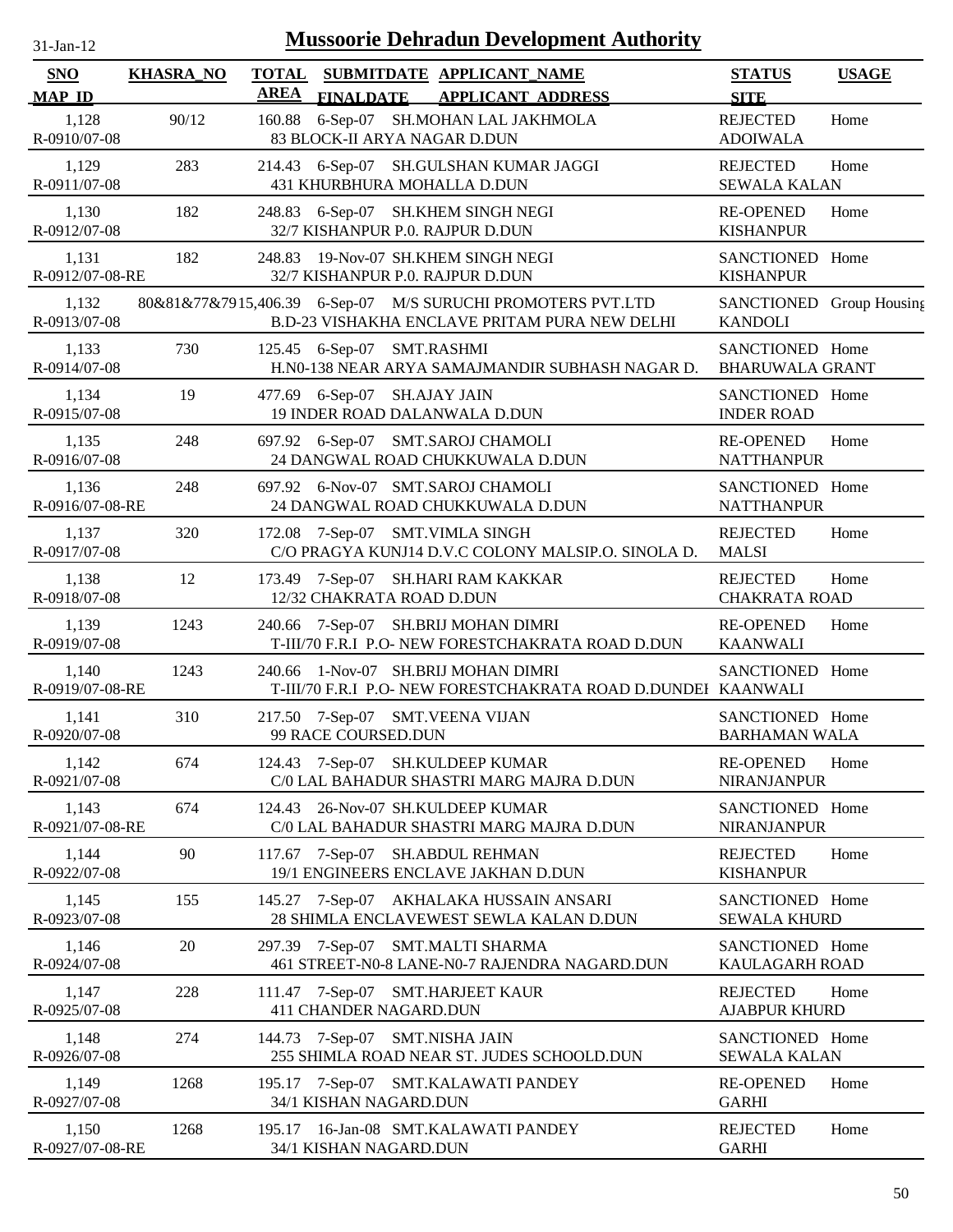| <b>Mussoorie Dehradun Development Authority</b><br>$31-Jan-12$ |                  |                             |                                                           |                                                                                                                                |                                         |               |
|----------------------------------------------------------------|------------------|-----------------------------|-----------------------------------------------------------|--------------------------------------------------------------------------------------------------------------------------------|-----------------------------------------|---------------|
| <b>SNO</b><br><b>MAP ID</b>                                    | <b>KHASRA_NO</b> | <b>TOTAL</b><br><b>AREA</b> | <b>FINALDATE</b>                                          | SUBMITDATE APPLICANT_NAME<br><b>APPLICANT ADDRESS</b>                                                                          | <b>STATUS</b><br><b>SITE</b>            | <b>USAGE</b>  |
| 1,151<br>R-0928/07-08                                          | 904              | 182.54                      |                                                           | 7-Sep-07 SH.NARENDRA PRASAD KALA<br>33 H.N.B. COLONYAJABPUR KALAN D.DUN                                                        | SANCTIONED Home<br><b>AJABPUR KALAN</b> |               |
| 1,152<br>R-0929/07-08                                          | 36               |                             |                                                           | 295.32 10-Sep-07 SH.ARUN SENON&SMT.BASHUNDHARA KAI SANCTIONED Home<br>12 TEACHERS COLONY SRINAGAR GARHWAL UTTARANCH, CHIDOWALI |                                         |               |
| 1,153<br>R-0930/07-08                                          | 285              |                             | 284 AMBEDKAR MARG-IID.DUN                                 | 204.48 10-Sep-07 SH.NAND GOPAL BANSAL                                                                                          | <b>RE-OPENED</b><br>D.L.ROAD            | Home          |
| 1,154<br>R-0930/07-08-RE                                       | 285              | 204.48                      | 284 AMBEDKAR MARG-IID.DUN                                 | 22-Sep-07 SH.NAND GOPAL BANSAL                                                                                                 | SANCTIONED Home<br>D.L.ROAD             |               |
| 1,155<br>R-0931/07-08                                          | 230/2            | 311.97                      | 230/2 CHUKKUWALA D.DUN                                    | 10-Sep-07 SMT.NIRMALA MISHRA                                                                                                   | SANCTIONED Home<br>CHUKKHUWALA          |               |
| 1,156<br>R-0932/07-08                                          | 689&690&695      | 603.77                      |                                                           | 10-Sep-07 SMT.ANJNA MAHESHWARI<br>C/0 V.K. MAHESHWARIVILL&P.0- KALSIA DISTT-SAHARANP BHARUWALA GRANT                           | SANCTIONED Home                         |               |
| 1,157<br>R-0933/07-08                                          | 967/8            |                             |                                                           | 1,953.19 10-Sep-07 M/S IDEA MOBILE COMMUNICATION LTD.<br>NET WORK SERVICE U.P.WEST-A-68 SECTOR-64NOIDA                         | <b>REJECTED</b><br><b>KAANWALI</b>      | Home          |
| 1,158<br>R-0934/07-08                                          | 102&103&104      | 622.74                      | 10-Sep-07 SH. I.K.PANT<br>285 DOBHALWALA D.DUN            |                                                                                                                                | <b>RE-OPENED</b><br><b>DOBHALWALA</b>   | Home          |
| 1,159<br>R-0934/07-08-RE                                       | 102&103&104      |                             | 622.74 11-Dec-07 SH. I.K.PANT<br>285 DOBHALWALA D.DUN     |                                                                                                                                | SANCTIONED Home<br><b>DOBHALWALA</b>    |               |
| 1,160<br>R-0935/07-08                                          | 704              | 202.28                      | 280 KHURBHURA MOHALLA D.DUN                               | 10-Sep-07 SH.PRADEEP KUMAR                                                                                                     | <b>REJECTED</b><br><b>KAANWALI</b>      | Home          |
| 1,161<br>R-0936/07-08                                          | 568              | 323.74                      | 10-Sep-07 SH.KRISHAN SINGH                                | 4/127 MATA MANDIRCOLONY AJABPUR KALAN D.DUN                                                                                    | SANCTIONED Home<br><b>AJABPUR KALAN</b> |               |
| 1,162<br>R-0937/07-08                                          | 65&66            | 1,407.85                    | 222-A LUNNIA MOHALLAD.DUN                                 | 10-Sep-07 SH.PRAVESH KUMAR                                                                                                     | <b>REJECTED</b><br>DANDA NOORIWALA      | Group Housing |
| 1,163<br>R-0938/07-08                                          | 89               | 494.75                      | 10-Sep-07 SH.R.K. SUDHANSHU<br>D.M. NANITALU.K            |                                                                                                                                | SANCTIONED Home<br>SAHASTRADHARA ROAD   |               |
| 1,164<br>R-0939/07-08                                          | 414              |                             |                                                           | 229.90 10-Sep-07 PIYUSH COLONIZER PVT.LTD<br>C/0 MOHD. ELYAS HOTEL CLASSICRAJPUR ROAD D.DUN                                    | SANCTIONED Home<br><b>ADOIWALA</b>      |               |
| 1,165<br>R-0940/07-08                                          | 291              |                             | 162.63 10-Sep-07 SMT. SABA KAFIL<br>219 RAJPUR ROAD D.DUN |                                                                                                                                | <b>REJECTED</b><br><b>JOHDI</b>         | Home          |
| 1,166<br>R-0941/07-08                                          | 51               | 109.10                      |                                                           | 10-Sep-07 SMT.POONAM MARWAH<br>MUNICIPAL N0-51&72BLOCK-I KHURBHURA MOHALLA D.                                                  | <b>RE-OPENED</b><br>KHURBURA MOHALLA    | Home          |
| 1,167<br>R-0941/07-08-RE                                       | 51               | 109.10                      |                                                           | 13-Dec-07 SMT.POONAM MARWAH<br>MUNICIPAL N0-51&72BLOCK-I KHURBHURA MOHALLA D.                                                  | SANCTIONED Home<br>KHURBURA MOHALLA     |               |
| 1,168<br>R-0942/07-08                                          | 423              | 137.55                      | 11-Sep-07 SH.SAGAR KAPIL<br>49- BLOCK II D.L.ROADD.DUN    |                                                                                                                                | <b>REJECTED</b><br><b>ADOIWALA</b>      | Home          |
| 1,169<br>R-0943/07-08                                          | 3                | 149.68                      | C-104 NEHRU COLONYD.DUN                                   | 11-Sep-07 SH.DEVI PRASAD DANGWAL                                                                                               | SANCTIONED Home<br><b>BALBIR ROAD</b>   |               |
| 1,170<br>R-0944/07-08                                          | 17/2             | 83.64                       | 11-Sep-07 SH.PUSHP RAJ KAVI                               | 17/2 KESHAV ROAD LAXMAN CHOWK D.DUN                                                                                            | <b>REJECTED</b><br><b>KESHAV ROAD</b>   | Home          |
| 1,171<br>R-0945/07-08                                          | 1242             | 195.00                      | 11-Sep-07 SH.B.N.GHOSH                                    | 356-B LANE-N0-13MOHIT NAGAR KANWALI D.DUN                                                                                      | SANCTIONED Home<br><b>KAANWALI</b>      |               |
| 1,172<br>R-0946/07-08                                          | 426              |                             | 176.57 11-Sep-07 SH.JAI KUMAR                             | GRAM SEWLA KALAN NEAR GAURI FURNITUREMAJRA D.                                                                                  | <b>RE-OPENED</b><br><b>SEWALA KALAN</b> | Home          |
| 1,173<br>R-0946/07-08-RE                                       | 426              |                             | 176.57 20-Nov-07 SH.JAI KUMAR                             | GRAM SEWLA KALAN NEAR GAURI FURNITUREMAJRA D.                                                                                  | SANCTIONED Home<br><b>SEWALA KALAN</b>  |               |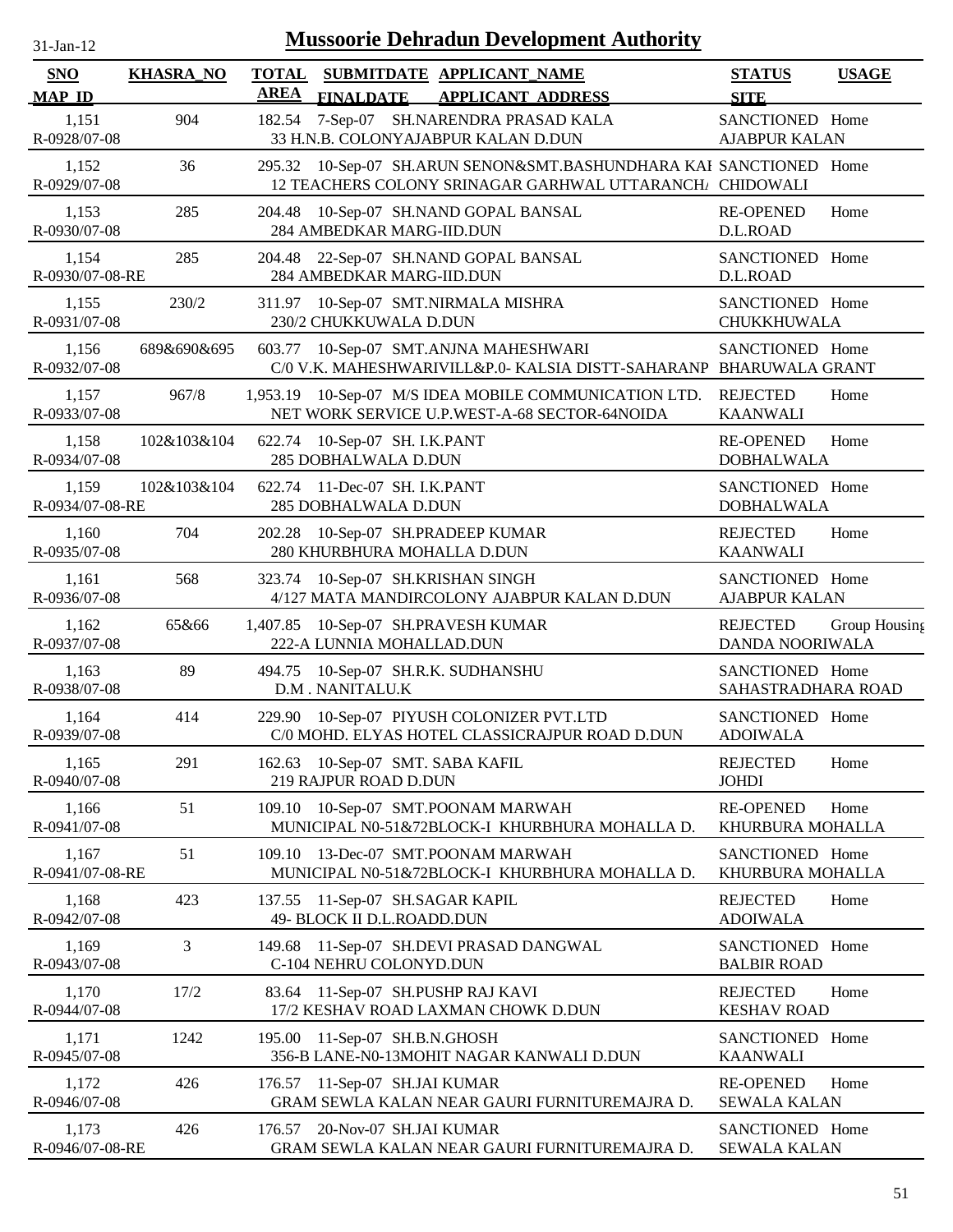| $31-Jan-12$                 |                  |                             |                                                                       | Mussoorie Dehradun Development Authority                                                      |                                                |              |
|-----------------------------|------------------|-----------------------------|-----------------------------------------------------------------------|-----------------------------------------------------------------------------------------------|------------------------------------------------|--------------|
| <b>SNO</b><br><b>MAP ID</b> | <b>KHASRA_NO</b> | <b>TOTAL</b><br><b>AREA</b> | <b>FINALDATE</b>                                                      | SUBMITDATE APPLICANT NAME<br><b>APPLICANT ADDRESS</b>                                         | <b>STATUS</b><br><b>SITE</b>                   | <b>USAGE</b> |
| 1,174<br>R-0947/07-08       | 705              | 278.70                      |                                                                       | 11-Sep-07 SH.MOHAN LAL UNIYAL<br>B-1/1V HARIWAS OFFICERS COLONY NEAR M.L.A AWAS RA DEHRA KHAS | <b>RE-OPENED</b>                               | Home         |
| 1,175<br>R-0947/07-08-RE    | 705              | 278.70                      |                                                                       | 19-Dec-08 SH.MOHAN LAL UNIYAL<br>B-1/1V HARIWAS OFFICERS COLONY NEAR M.L.A AWAS RA DEHRA KHAS | <b>SANCTIONED</b>                              | Home         |
| 1,176<br>R-0948/07-08       | 609&610          | 499.93                      | 11-Sep-07 COL. J.P.NAITHANI                                           | 61/2 OFFICERS QUATERSDAKOTA ROAD BHARU WALA GRA MAJRA                                         | <b>REJECTED</b>                                | Home         |
| 1,177<br>R-0949/07-08       | 523/2            | 149.42                      | 11-Sep-07 SH.SUSHIL KUMAR                                             | ROCHIPURA MAJRA NEAR JAIN MANDIRBRAHAMAN WALA NIRANJANPUR                                     | SANCTIONED Home                                |              |
| 1,178<br>R-0950/07-08       | 308              |                             | 311.65 11-Sep-07 SH. PAYARE SINGH                                     | C/0 SAKET COLONYAJABPUR KALAN D.DUN                                                           | <b>REJECTED</b><br><b>AJABPUR KALAN</b>        | Home         |
| 1,179<br>R-0951/07-08       | 30               |                             | 325.27 11-Sep-07 SH.RAJ KUMAR SINGH<br><b>66 NESHVILLA ROAD D.DUN</b> |                                                                                               | <b>REJECTED</b><br><b>SUBHASH ROAD</b>         | Home         |
| 1,180<br>R-0952/07-08       | 30               |                             | 341.58 11-Sep-07 SMT.MEENU ANAND<br><b>30 RAJPUR ROAD D.DUN</b>       |                                                                                               | <b>REJECTED</b><br><b>RAJ PUR ROAD</b>         | Home         |
| 1,181<br>R-0953/07-08       | 571              |                             | 133.59 11-Sep-07 SH.INDER SAIN                                        | SUBHASH NAGAR CHOWK CLEMENT TOWN D.DUN                                                        | SANCTIONED Home<br><b>BHARUWALA GRANT</b>      |              |
| 1,182<br>R-0954/07-08       | 461/267          | 140.41                      | 211/2 KHURBHURA MOAHALLA D.DUN                                        | 11-Sep-07 SH.ANIL KUMAR AGGARWAL                                                              | SANCTIONED Home<br><b>LAKHI BAGH</b>           |              |
| 1,183<br>R-0955/07-08       | 322              |                             | 264.82 12-Sep-07 SH.G.B TIWARI                                        | 75/B SAKET COLONY B-BLOCK AJABPUR KALAN D.DUN                                                 | <b>REJECTED</b><br><b>AJABPUR KALAN</b>        | Home         |
| 1,184<br>R-0956/07-08       | 375              | 414.38                      | 12-Sep-07 SH.RAVINDRA NEGI<br>32/7 CANAL ROAD KISHANPUR D.DUN         |                                                                                               | SANCTIONED Home<br><b>KISHANPUR</b>            |              |
| 1,185<br>R-0957/07-08       | 53               | 250.00                      | 12-Sep-07 SMT. MANJARI                                                | 15 KESHAV ROAD LAXMAN CHOWK D.DUN                                                             | <b>REJECTED</b><br><b>MALSI</b>                | Home         |
| 1,186<br>R-0958/07-08       | 20               | 234.57                      |                                                                       | 12-Sep-07 SH.RAJIV KUMAR TYAGI<br>C/0 SH.SUNIL TYAGICOL. BROWN SCHOOLDALAN WALA D. NEMI ROAD  | SANCTIONED Home                                |              |
| 1,187<br>R-0959/07-08       | 27               |                             | 262/328 KISHAN NAGAREXT. D.DUN                                        | 309.01 12-Sep-07 SMT.SATYA WATI AGARWAL                                                       | <b>RE-OPENED</b><br><b>CHAI BAGH KAULAGARH</b> | Home         |
| 1,188<br>R-0959/07-08-RE    | 27               | 309.01                      | 262/328 KISHAN NAGAREXT. D.DUN                                        | 30-Nov-07 SMT.SATYA WATI AGARWAL                                                              | SANCTIONED Home<br><b>CHAI BAGH KAULAGARH</b>  |              |
| 1,189<br>R-0960/07-08       | 20               |                             | 492/4 RAJENDRA NAGARD.DUN                                             | 152.52 12-Sep-07 SH.D.S.RANA&KOMAL BIR SINGH                                                  | <b>REJECTED</b><br>CHAI BAGH KAULAGARH         | Home         |
| 1,190<br>R-0961/07-08       | $10-C$           | 458.12                      |                                                                       | 12-Sep-07 SMT.SUDARSHAN KALIA&RISHI BHUSHAN I REJECTED<br>10-C CURZAN ROAD DALANWALA D.DUN    | <b>CURZAN ROAD</b>                             | Home         |
| 1,191<br>R-0962/07-08       | 665              | 445.18                      | C-20 SECTOR-39 NOIDA                                                  | 13-Sep-07 SH.RAVI SAHAI&SMT.SEEMA SAHAI                                                       | <b>RE-OPENED</b><br><b>DAK PATTI</b>           | Home         |
| 1,192<br>R-0962/07-08-RE    | 665              | 445.18                      | C-20 SECTOR-39 NOIDA                                                  | 13-Dec-07 SH.RAVI SAHAI&SMT.SEEMA SAHAI                                                       | SANCTIONED Home<br><b>DAK PATTI</b>            |              |
| 1,193<br>R-0963/07-08       | 453/386          |                             | 297.39 13-Sep-07 SH.K.L JOSHI<br>H.N0-453/386CHANDER NAGAR D.DUN      |                                                                                               | SANCTIONED Home<br><b>CHANDER NAGAR</b>        |              |
| 1,194<br>R-0964/07-08       | 279/2            | 233.88                      |                                                                       | 13-Sep-07 HASAN MANSOOR&HASAN ZUHAIB<br>38/3 BLOCK-III BHANDARI BAGH D.DUN                    | SANCTIONED Home<br><b>SHEVLA KALAM</b>         |              |
| 1,195<br>R-0965/07-08       | 358              | 242.41                      |                                                                       | 13-Sep-07 DR. HARENDER KISHORE KUSHWAHA<br>10 ADARSH NAGAR BALLUPUR ROAD D.DUN                | SANCTIONED Home<br>AAMWALA TARLA               |              |
| 1,196<br>R-0966/07-08       | 146              |                             | 189.54 14-Sep-07 SH.MAHESH MALIK                                      | C/O SMT. KOMAL ARORA79 ARYA NAGAR D.DUN                                                       | SANCTIONED Home<br><b>KISHANPUR</b>            |              |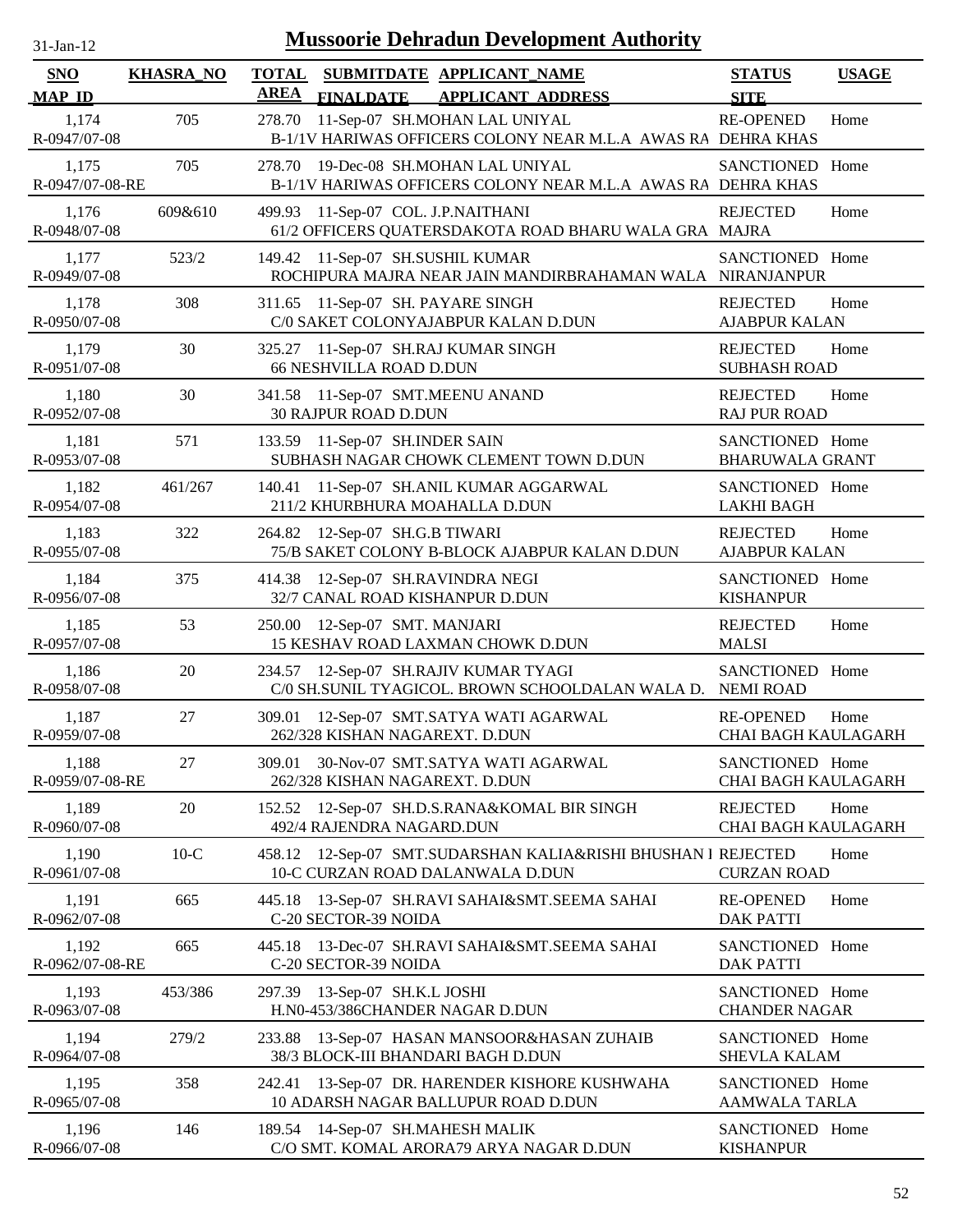| 31-Jan-12                   |                  | <b>Mussoorie Dehradun Development Authority</b>                                                           |                                                |              |
|-----------------------------|------------------|-----------------------------------------------------------------------------------------------------------|------------------------------------------------|--------------|
| <b>SNO</b><br><b>MAP ID</b> | <b>KHASRA_NO</b> | SUBMITDATE APPLICANT NAME<br><b>TOTAL</b><br><b>AREA</b><br><b>FINALDATE</b><br><b>APPLICANT ADDRESS</b>  | <b>STATUS</b><br><b>SITE</b>                   | <b>USAGE</b> |
| 1,197<br>R-0967/07-08       | 594              | 14-Sep-07 SH.RATTAN LAL NAGPAL&PARIMAL PATE<br>162.57<br><b>44 SHYYAD MOHALLA D.DUN</b>                   | SANCTIONED Home<br><b>NIRANJANPUR</b>          |              |
| 1,198<br>R-0968/07-08       | 88               | 14-Sep-07 M/S IDEA MOBILE COMMUNICATION LTD<br>146.40<br>COMPLEX-653/2 MANGAL PANDEY NAGAR UNIVERSITY RO  | <b>REJECTED</b><br><b>CHAKSHAH NAGAR</b>       | Towers       |
| 1,199<br>R-0969/07-08       | 78               | 14-Sep-07 SH.NARESH PAL CHAUHAN<br>213.37<br>166 BALLIWALA CHOWK KANWALI D.DUN                            | SANCTIONED Home<br>PANDITWADI MAFI             |              |
| 1,200<br>R-0970/07-08       | 31               | 14-Sep-07 SMT.SUNITA GOYAL<br>94.19<br>37 RAJA ROAD D.DUN                                                 | <b>RE-OPENED</b><br><b>CHAI BAGH KAULAGARH</b> | Home         |
| 1,201<br>R-0970/07-08-RE    | 31               | 94.19 20-Nov-07 SMT.SUNITA GOYAL<br>37 RAJA ROAD D.DUN                                                    | SANCTIONED Home<br><b>CHAI BAGH KAULAGARH</b>  |              |
| 1,202<br>R-0971/07-08       | 79/2             | 219.35 14-Sep-07 SMT.ASHA DEVI MISHRA<br>H.N-205 VAN VIHAR COLONY NEW BASTI CHUKKUWALAD. I CHAKSALIYAWALA | SANCTIONED Home                                |              |
| 1,203<br>R-0972/07-08       | 1050             | 187.00<br>14-Sep-07 SH.SWAPAN DASS<br>31 MAN SINGH WALA NEAR D.V.S COLLAGED.DUN                           | SANCTIONED Home<br><b>AAMWALA TARLA</b>        |              |
| 1,204<br>R-0973/07-08       | 517              | 215.20 14-Sep-07 SH.AILAM SINGH<br>C/O SH. D.S. PANWARVILL&P.0- NAKRODA D.DUN                             | <b>RE-OPENED</b><br><b>BHARUWALA GRANT</b>     | Home         |
| 1,205<br>R-0973/07-08-RE    | 517              | 215.20 1-Dec-07 SH.AILAM SINGH<br>C/O SH. D.S. PANWARVILL&P.0- NAKRODA D.DUN                              | <b>REJECTED</b><br><b>BHARUWALA GRANT</b>      | Home         |
| 1,206<br>R-0974/07-08       | 481              | 313.36 14-Sep-07 SH.ANIL MAMGAIN<br>S/0 SH.J.P. MAMGAIN71/49-A NESHVILLA ROAD D.DUN                       | SANCTIONED Home<br><b>AJABPUR KALAN</b>        |              |
| 1,207<br>R-0975/07-08       | 1515&183         | 450.94<br>14-Sep-07 SH.MOHAN SWAROOP MISHRA<br>183 RAJPUR ROAD D.DUN                                      | SANCTIONED Home<br><b>DHAKPATTI</b>            |              |
| 1,208<br>R-0976/07-08       | 43               | 14-Sep-07 SH.KUNDAN LAL SHARMA<br>175.21<br>43 BINDAL ROAD KHURBHURA D.DUN                                | <b>RE-OPENED</b><br>KHURBURA MOHALLA           | Home         |
| 1,209<br>R-0976/07-08-RE    | 43               | 7-Dec-07 SH.KUNDAN LAL SHARMA<br>175.21<br>43 BINDAL ROAD KHURBHURA D.DUN                                 | <b>REJECTED</b><br>KHURBURA MOHALLA            | Home         |
| 1,210<br>R-0977/07-08       | 63               | 455.20 15-Sep-07 SH.BHAROSE LAL<br>489- SATYA VIHAR KANWALI D.DUN                                         | SANCTIONED Home<br><b>KAANWALI</b>             |              |
| 1,211<br>R-0978/07-08       | 293              | 15-Sep-07 SH.PRADEEP NATH (H.U.F)<br>906.00<br><b>12 RAJPUR ROAD D.DUN</b>                                | SANCTIONED Home<br><b>DAK PATTI</b>            |              |
| 1,212<br>R-0979/07-08       | 432/507          | 18-Sep-07 SH.HIRA SINGH RAWAT<br>202.14<br>H.N0-46 POCKET-N0-1VIVEK VIHAR 33 G.M.S. ROAD D.DUN            | SANCTIONED Home<br><b>SEWALA KALAN</b>         |              |
| 1,213<br>R-0980/07-08       | 283              | 208.10<br>18-Sep-07 SH.RATAN MANI SAKLANI<br>191 MODEL COLONYARAGHAR DHARAMPUR D.DUN                      | SANCTIONED Home<br><b>DHARMPUR</b>             |              |
| 1,214<br>R-0981/07-08       | 160&180          | 18-Sep-07 SH.SHEETAL PRASAD CHATURAVEDI<br>65.50<br>180/209 KARANPUR D.DUN                                | SANCTIONED Home<br><b>KARANPUR</b>             |              |
| 1,215<br>R-0982/07-08       | 228              | 18-Sep-07 SMT.REKHA CHAUHAN<br>217.47<br>82-B SUMAN NAGAR DHARAMPUR D.DUN                                 | <b>RE-OPENED</b><br><b>AJABPUR KHURD</b>       | Home         |
| 1,216<br>R-0982/07-08-RE    | 228              | 14-Feb-08 SMT.REKHA CHAUHAN<br>217.47<br>82-B SUMAN NAGAR DHARAMPUR D.DUN                                 | SANCTIONED Home<br><b>AJABPUR KHURD</b>        |              |
| 1,217<br>R-0983/07-08       | 773              | 411.90 18-Sep-07 SH.K.S. SHARMA<br>GRAM AJABPUR KALAN CHOWKMAYAR COMPOUNDD.DU                             | <b>REJECTED</b><br><b>AJABPUR KALAN</b>        | Home         |
| 1,218<br>R-0984/07-08       | 291/2            | 197.18 18-Sep-07 SMT.TAJINDER PAL KAUR&JASVINDER SI<br>9 RACE COURSE NEAR RASHAN DEPOD.DUN                | <b>REJECTED</b><br><b>AJABPUR KHURD</b>        | Home         |
| 1,219<br>R-0985/07-08       | 245              | 222.69 18-Sep-07 SH.ASHOK GUPTA<br>19 INDRAPRASTHA ENCLAVE SIMLA ROAD D.DUN                               | SANCTIONED Home<br><b>SEWALA KALAN</b>         |              |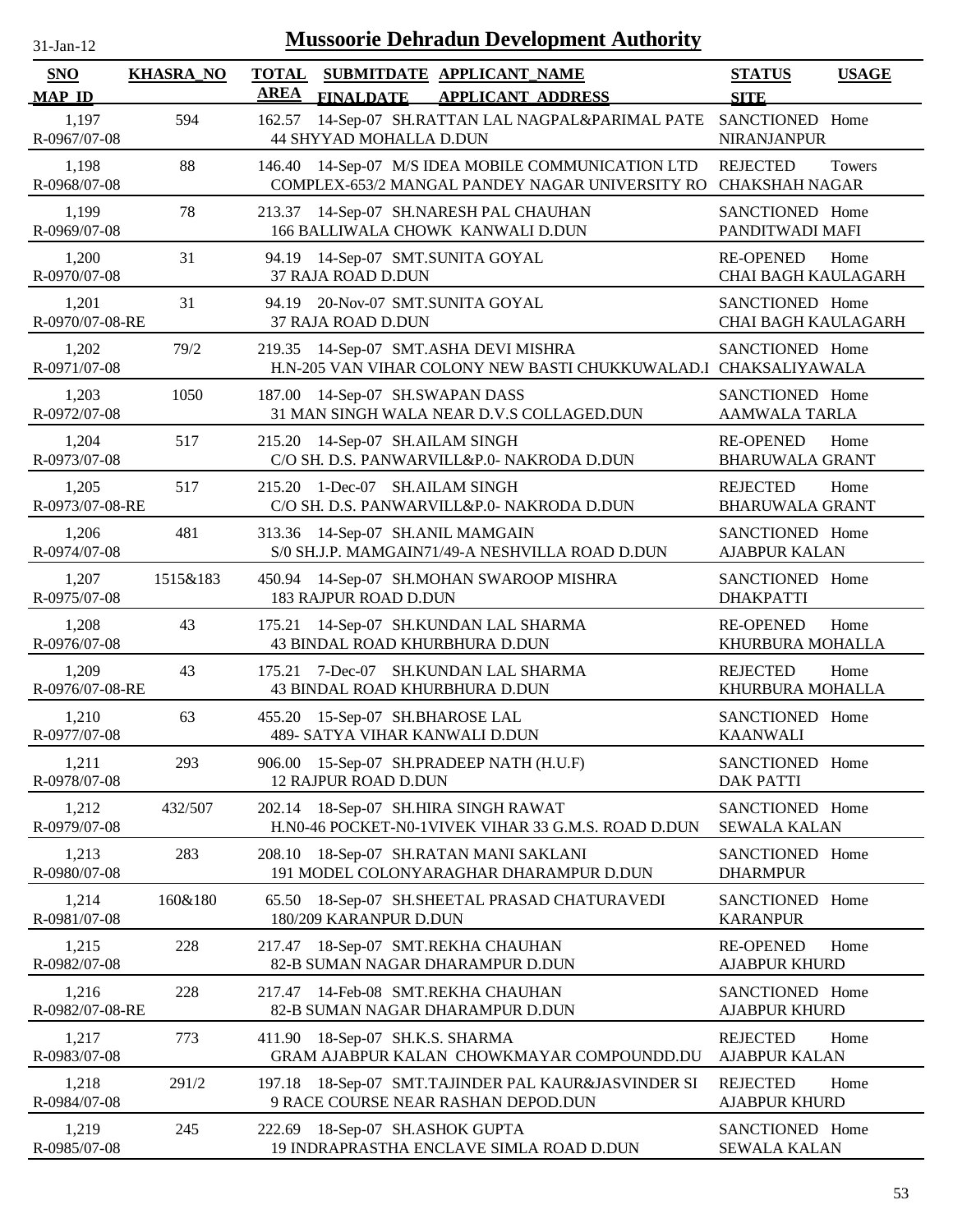| $31-Jan-12$                 |                  |                             | <b>Mussoorie Dehradun Development Authority</b>                                             |                                            |              |
|-----------------------------|------------------|-----------------------------|---------------------------------------------------------------------------------------------|--------------------------------------------|--------------|
| <b>SNO</b><br><b>MAP ID</b> | <b>KHASRA_NO</b> | <b>TOTAL</b><br><b>AREA</b> | SUBMITDATE APPLICANT NAME<br><b>FINALDATE</b><br><b>APPLICANT ADDRESS</b>                   | <b>STATUS</b><br><b>SITE</b>               | <b>USAGE</b> |
| 1,220<br>R-0986/07-08       | 38/1             | 207.13                      | 18-Sep-07 SMT.SHASHI BALA RASTOGI&OTHERS<br>78 III IDGAHKUMAR MANDI NEAR YAMUNA COLONY D.DU | SANCTIONED Home<br><b>GOVIND GARH</b>      |              |
| 1,221<br>R-0987/07-08       | 586              | 234.75                      | 18-Sep-07 SH.RAM SHARAN<br>75 SHIVALIK PURAMG.M.S.ROAD D.DUN                                | SANCTIONED Home<br><b>KAANWALI</b>         |              |
| 1,222<br>R-0988/07-08       | 69               | 328.15                      | 18-Sep-07 SH.VISHAL AGGARWAL<br><b>18 RAJA ROAD D.DUN</b>                                   | SANCTIONED Home<br><b>RAJ PUR ROAD</b>     |              |
| 1,223<br>R-0989/07-08       | 727              | 269.41                      | 19-Sep-07 SH.HARENDER KUMAR<br>C/O KUMAR KUNJ TILAK BAZAR ROAD SUBHASH NAGAR D              | <b>RE-OPENED</b><br><b>MAJRA</b>           | Home         |
| 1,224<br>R-0989/07-08-RE    | 727              | 269.41                      | 6-Feb-08<br>SH.HARENDER KUMAR<br>C/O KUMAR KUNJ TILAK BAZAR ROAD SUBHASH NAGAR D            | <b>REJECTED</b><br><b>MAJRA</b>            | Home         |
| 1,225<br>R-0990/07-08       | 252              |                             | 178.62 19-Sep-07 SH.MITRA NAND<br>GRAM NIRANJAN PURCHAKKI TOLA P.O- KANWALID.DUN            | SANCTIONED Home<br><b>NIRANJANPUR</b>      |              |
| 1,226<br>R-0991/07-08       | 270              |                             | 220.00 19-Sep-07 SH.BHAGAT SINGH KHATI<br>C/O SH. SATISH RAWATB-51 NEHRU COLONY D.DUN       | <b>RE-OPENED</b><br>PITTHUWALA             | Home         |
| 1,227<br>R-0991/07-08-RE    | 270              |                             | 220.00 19-Dec-07 SH.BHAGAT SINGH KHATI<br>C/O SH. SATISH RAWATB-51 NEHRU COLONY D.DUN       | SANCTIONED Home<br><b>PITTHUWALA</b>       |              |
| 1,228<br>R-0992/07-08       | 57/21            | 195.68                      | 19-Sep-07 SMT.RAJ KUMARI NANGIA<br>57/21 RAJPUR ROAD D.DUN                                  | <b>REJECTED</b><br><b>RAJ PUR ROAD</b>     | Home         |
| 1,229<br>R-0993/07-08       | 43               |                             | 203.50 19-Sep-07 SH.RAEES AHMAD&AMIR AHMAD<br>43 GANDHI ROAD D.DUN                          | <b>REJECTED</b><br><b>GANDHI ROAD</b>      | Home         |
| 1,230<br>R-0994/07-08       | 14/5             | 233.86                      | 19-Sep-07 SMT.SUNITA SACHDEVA<br>104 KARANPUR NEAR SURVEY CHOWKD.DUN                        | SANCTIONED Home<br><b>KARANPUR</b>         |              |
| 1,231<br>R-0995/07-08       | 464              | 235.00                      | 19-Sep-07 SH.KEWAL KRISHAN KOHLI&OTHERS<br>42/1/56/65 BALLUPUR ROADD.DUN                    | <b>RE-OPENED</b><br><b>BALLUPUR</b>        | Home         |
| 1,232<br>R-0995/07-08-RE    | 464              | 235.00                      | 15-Jan-08 SH.KEWAL KRISHAN KOHLI&OTHERS<br>42/1/56/65 BALLUPUR ROADD.DUN                    | SANCTIONED Home<br><b>BALLUPUR</b>         |              |
| 1,233<br>R-0996/07-08       | 464              |                             | 144.50 19-Sep-07 SH.JAIDEEP SINGH<br>GRAM GUJRADA MANN SINGHSAHASTRADHARA ROAD D.           | <b>REJECTED</b><br><b>GUJRADA MANSINGH</b> | Home         |
| 1,234<br>R-0997/07-08       | 230              | 195.30                      | 20-Sep-07 SH. SARDAR SINGH KOHLI&PARAMJEET SI<br>11/2 BALBIR ROAD DALANWALA D.DUN           | SANCTIONED Home<br><b>AJABPUR KALAN</b>    |              |
| 1,235<br>R-0998/07-08       | 1166             |                             | 229.10 20-Sep-07 SH.RISHI LAMBA<br>47 RAJENDRA NAGARKAULAGARH ROAD D.DUN                    | <b>REJECTED</b><br><b>GARHI</b>            | Home         |
| 1,236<br>R-0999/07-08       | 1294             | 114.28                      | 20-Sep-07 SH.KRISHAN KUMAR BAGGA<br>173 MITRA LOK COLONYBALLUPUR ROAD D.DUN                 | SANCTIONED Home<br><b>GARHI</b>            |              |
| 1,237<br>R-1000/07-08       | 527              | 140.60                      | 20-Sep-07 SH.M.L.AGGARWAL<br>8-HARI KUNJ ENGG.ENCLAVEG.M.S.ROAD D.DUN                       | <b>RE-OPENED</b><br><b>SEWALA KALAN</b>    | Home         |
| 1,238<br>R-1000/07-08-RE    | 527              | 140.60                      | 29-Nov-07 SH.M.L.AGGARWAL<br>8-HARI KUNJ ENGG.ENCLAVEG.M.S.ROAD D.DUN                       | <b>REJECTED</b><br>SEWALA KALAN            | Home         |
| 1,239<br>R-1001/07-08       | 1278             |                             | 354.06 20-Sep-07 SH.SATISH CHANDRA GOYAL<br>31-RAIPUR ROAD D.DUN                            | <b>REJECTED</b><br><b>GARHI</b>            | Home         |
| 1,240<br>R-1002/07-08       | 348/1            |                             | 260.22 20-Sep-07 SH.ANIL KUMAR BHARTI<br>C/0 SH.PREM LAL BHARTI61/1 HATHIBARKALA-ID.DUN     | SANCTIONED Home<br><b>AAMWALA TARLA</b>    |              |
| 1,241<br>R-1003/07-08       | $7-C$            | 228.53                      | 20-Sep-07 SMT.SUDHA MALL<br>7-C MOHINI ROAD D.DUN                                           | SANCTIONED Home<br><b>MOHINI ROAD</b>      |              |
| 1,242<br>R-1004/07-08       | 653              | 145.77                      | 20-Sep-07 SMT.SATYA GANGA<br>436 BALLIWALA KANWALI D.DUN                                    | <b>REJECTED</b><br><b>KAANWALI</b>         | Home         |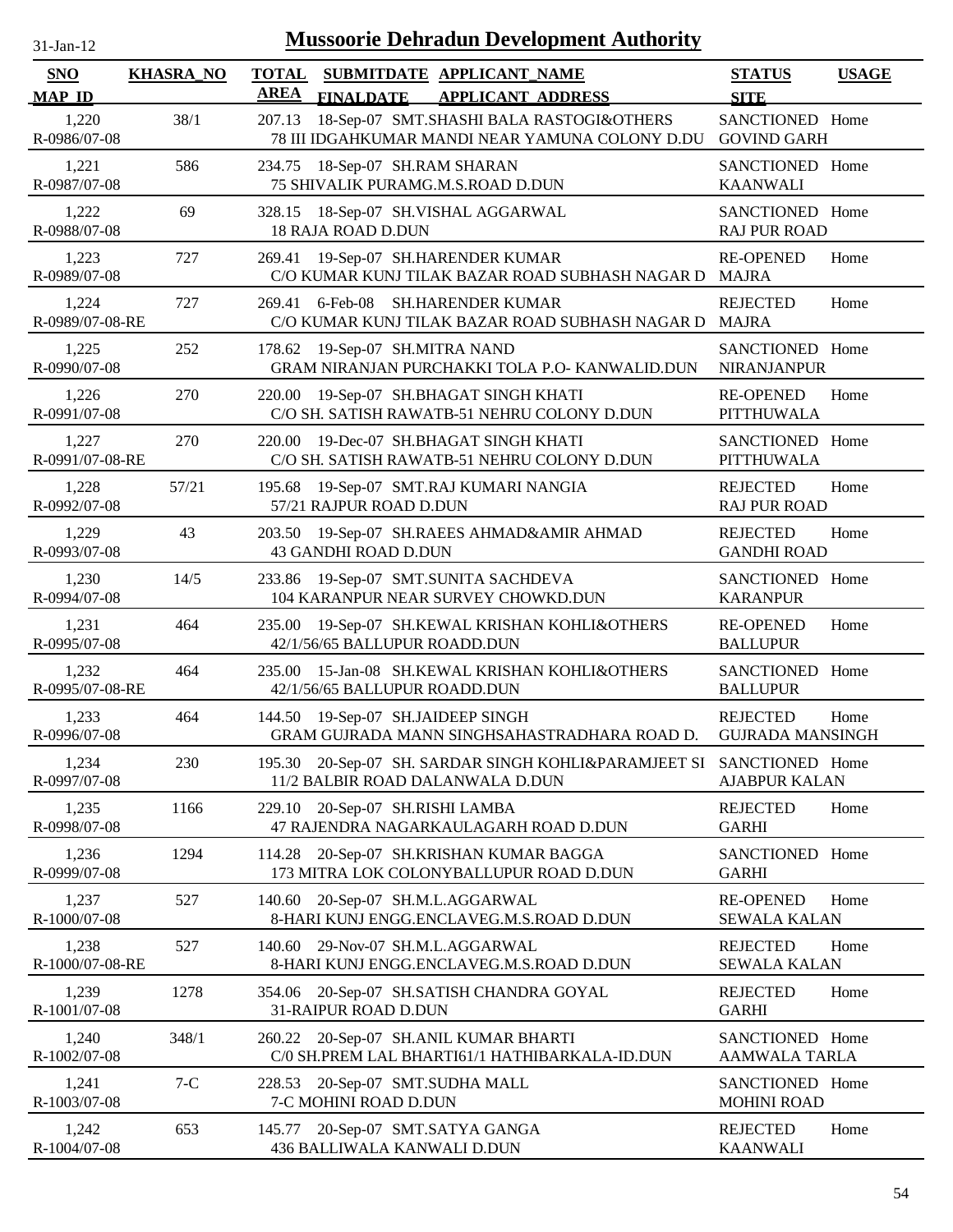| $31$ -Jan-12                |                    |                             | <b>Mussoorie Dehradun Development Authority</b>                                                          |                                           |              |
|-----------------------------|--------------------|-----------------------------|----------------------------------------------------------------------------------------------------------|-------------------------------------------|--------------|
| <b>SNO</b><br><b>MAP ID</b> | <b>KHASRA_NO</b>   | <b>TOTAL</b><br><b>AREA</b> | SUBMITDATE APPLICANT NAME<br><b>FINALDATE</b><br><b>APPLICANT ADDRESS</b>                                | <b>STATUS</b><br><b>SITE</b>              | <b>USAGE</b> |
| 1,243<br>R-1005/07-08       | 489                | 101.49                      | 20-Sep-07 SH.VINOD KUMAR VERMA&OTHERS<br>16/25 KHADRI MOHALLA D.DUN                                      | SANCTIONED Home<br><b>NIRANJANPUR</b>     |              |
| 1,244<br>R-1006/07-08       | 27                 | 530.50                      | 22-Sep-07 SH.ASHOK SHARMA&OTHERS<br>27 ANAND CHOWK D.DUN                                                 | <b>RE-OPENED</b><br><b>ANAND CHOWK</b>    | Home         |
| 1,245<br>R-1006/07-08-RE    | 27                 |                             | 530.50 28-Nov-07 SH.ASHOK SHARMA&OTHERS<br>27 ANAND CHOWK D.DUN                                          | SANCTIONED Home<br><b>ANAND CHOWK</b>     |              |
| 1,246<br>R-1007/07-08       | 73                 | 498.45                      | 22-Sep-07 SH.SURENDER MEHRA&MEENU MEHRA<br>66 INDRA NAGAR COLONYD.DUN                                    | SANCTIONED Home<br>SAHASTRADHARA ROAD     |              |
| 1,247<br>R-1008/07-08       | 170                | 42.00                       | 22-Sep-07 SH.JUGAL KISHORE<br>170&190 BLOCK-IIKARANPUR D.DUN                                             | <b>RE-OPENED</b><br><b>KARANPUR</b>       | Home         |
| 1,248<br>R-1008/07-08-RE    | 170                | 42.00                       | 4-Dec-07 SH.JUGAL KISHORE<br>170&190 BLOCK-IIKARANPUR D.DUN                                              | <b>PENDING</b><br><b>KARANPUR</b>         | Home         |
| 1,249<br>R-1008/07-08-RE    | 170                | 42.00                       | 28-May-08 SH.JUGAL KISHORE<br>170&190 BLOCK-IIKARANPUR D.DUN                                             | SANCTIONED Home<br><b>KARANPUR</b>        |              |
| 1,250<br>R-1009/07-08       | 59/1               |                             | 314.63 24-Sep-07 SH.GAGAN AGGARWAL<br>113 RAJENDER NAGARSTREET NO-4D.DUN                                 | SANCTIONED Home<br><b>INDER ROAD</b>      |              |
| 1,251<br>R-1010/07-08       | 572                |                             | 369.43 24-Sep-07 SH.NAVED ALI KHAN<br>C/O SH.A.K.SINGH40 SUBHASH NAGARADARSH COLONY CL BHARUWALA GRANT   | <b>RE-OPENED</b>                          | Home         |
| 1,252<br>R-1010/07-08-RE    | 572                | 369.43                      | 19-Dec-07 SH.NAVED ALI KHAN<br>C/O SH.A.K.SINGH40 SUBHASH NAGARADARSH COLONY CL BHARUWALA GRANT          | <b>REJECTED</b>                           | Home         |
| 1,253<br>R-1011/07-08       | 264                |                             | 357.66 24-Sep-07 SMT.MANJU RAWAT<br>GRAM AJABPUR KALANMOTHRA WALA ROADD.DUN                              | <b>REJECTED</b><br><b>AJABPUR KALAN</b>   | Home         |
| 1,254<br>R-1012/07-08       | 61                 |                             | 226.68 24-Sep-07 SMT.GAYATRI SAKLANI<br>12 AKASH DEEP COLONYCHAKRATA ROAD D.DUN                          | SANCTIONED Home<br><b>KAANWALI</b>        |              |
| 1,255<br>R-1013/07-08       | 107&108&109        | 113.43                      | 24-Sep-07 SMT.GEETA RANI<br>GRAM KAULAGARHP.0- KAULAGARH D.DUN                                           | SANCTIONED Home<br><b>KARANPUR KHAS</b>   |              |
| 1,256<br>R-1014/07-08       | $S-2-B-12$         |                             | 417.66 24-Sep-07 SUB.MAJ. S.S.PUNDIR<br>SEC-2 B-12 DEFENCE COLONYD.DUN                                   | SANCTIONED Home<br>DEFENCE COLONY         |              |
| 1,257<br>R-1015/07-08       | 107&108&109        | 354.07                      | 24-Sep-07 SMT.ARADHNA MEHTA<br>A/124 NEW CANNOUGHTPLACE D.DUN                                            | <b>RE-OPENED</b><br><b>KARANPUR KHAS</b>  | Home         |
| 1,258<br>R-1015/07-08-RE    | 107&108&109        | 354.07                      | 14-Nov-07 SMT.ARADHNA MEHTA<br>A/124 NEW CANNOUGHTPLACE D.DUN                                            | <b>PENDING</b><br><b>KARANPUR KHAS</b>    | Home         |
| 1,259<br>R-1015/07-08-RE    | 107&108&109        | 354.07                      | 11-Mar-08 SMT.ARADHNA MEHTA<br>A/124 NEW CANNOUGHTPLACE D.DUN                                            | <b>REJECTED</b><br><b>KARANPUR KHAS</b>   | Home         |
| 1,260<br>R-1016/07-08 5     |                    |                             | 1073&1074&107 7,034.52 24-Sep-07 SH.DARSHAN SINGH<br>C/0 PAN INDIA CONSULTANT(P) LTD105 PHASE-IV VDYOG V | <b>REJECTED</b><br><b>JHAJRA</b>          | Farm House   |
| 1,261<br>R-1017/07-08       | 358                | 249.13                      | 24-Sep-07 IDEA MOBILE COMMUNICATION<br>A-68 SECTOR-64NOIDA GAUTAM BUDH NAGAR                             | <b>RE-OPENED</b><br><b>AAMWALA TARLA</b>  | Home         |
| 1,262<br>R-1017/07-08-RE    | 358                | 249.13                      | 19-Dec-07 IDEA MOBILE COMMUNICATION<br>A-68 SECTOR-64NOIDA GAUTAM BUDH NAGAR                             | SANCTIONED Towers<br><b>AAMWALA TARLA</b> |              |
| 1,263<br>R-1018/07-08       | 154                |                             | 100.00 24-Sep-07 M/S HUTCHISON ESSAR SOUTH LTD<br>493 MANGAL PANDEY NAGAR UNIVERSITY ROAD MEERUT         | <b>REJECTED</b><br><b>MAJRA</b>           | Towers       |
| 1,264<br>R-1019/07-08       | 880/1              |                             | 197.25 24-Sep-07 SMT. KANCHAN NEGI&OTHERS<br>9 CURZON ROAD DALANWALA D.DUN                               | SANCTIONED Home<br><b>KISHANNAGAR</b>     |              |
| 1,265<br>R-1020/07-08       | 151/1&153<br>TO157 |                             | 43,069.20 26-Sep-07 MORAVIAN INSTITUTE<br>RAJPUR ROAD D.DUN                                              | <b>REJECTED</b><br><b>THANI GAON</b>      | Educational  |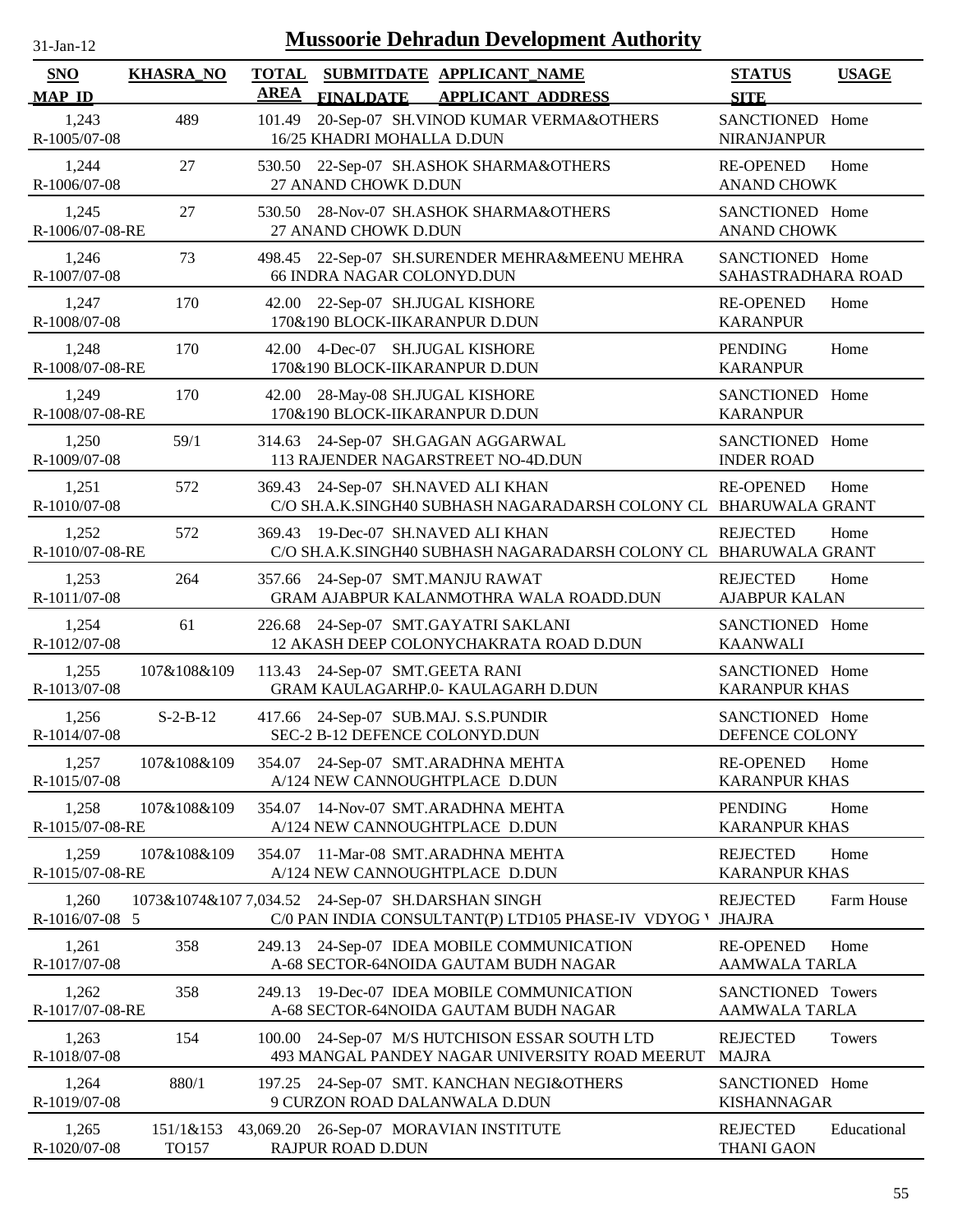| <b>Mussoorie Dehradun Development Authority</b><br>31-Jan-12 |                  |                             |                                                                       |                                                                                  |                                          |              |
|--------------------------------------------------------------|------------------|-----------------------------|-----------------------------------------------------------------------|----------------------------------------------------------------------------------|------------------------------------------|--------------|
| <b>SNO</b><br><b>MAP ID</b>                                  | <b>KHASRA_NO</b> | <b>TOTAL</b><br><b>AREA</b> | <b>FINALDATE</b>                                                      | SUBMITDATE APPLICANT NAME<br><b>APPLICANT ADDRESS</b>                            | <b>STATUS</b><br><b>SITE</b>             | <b>USAGE</b> |
| 1,266<br>R-1021/07-08                                        | 193              | 183.33                      |                                                                       | 26-Sep-07 SMT.SANGEETA CHAUHAN<br>MATA MANDIR MARGLANE-N0-1 AJABPUR KALAN D.DUN  | <b>RE-OPENED</b><br><b>AJABPUR KALAN</b> | Home         |
| 1,267<br>R-1021/07-08-RE                                     | 193              | 183.33                      |                                                                       | 20-Nov-07 SMT.SANGEETA CHAUHAN<br>MATA MANDIR MARGLANE-N0-1 AJABPUR KALAN D.DUN  | SANCTIONED Home<br><b>AJABPUR KALAN</b>  |              |
| 1,268<br>R-1022/07-08                                        | 798              | 170.77                      |                                                                       | 26-Sep-07 SH.DEVENDER SINGH BISHT<br>F-12 SHIV LOK COLONYRAIPUR ROAD D.DUN       | SANCTIONED Home<br><b>TARLA NAGAL</b>    |              |
| 1,269<br>R-1023/07-08                                        | 175              | 367.25                      | 26-Sep-07 SMT.SAVITRI DEVI<br>175 PHASE-II ARYA NAGAR D.DUN           |                                                                                  | SANCTIONED Home<br><b>ARYA NAGAR</b>     |              |
| 1,270<br>R-1024/07-08                                        | 80               | 133.08                      | A-2/44 KISHAN NAGARDEHLI                                              | 26-Sep-07 SH.PRADEEP KUMAR BHOLA                                                 | <b>REJECTED</b><br><b>DAK PATTI</b>      | Home         |
| 1,271<br>R-1025/07-08                                        | 93/2             | 219.33                      | 26-Sep-07 SH.RAJENDRA SINGH                                           | SAHASTRADHARA ROAD UPPER ADHOIWALA D.DUN                                         | <b>REJECTED</b><br><b>ADOIWALA</b>       | Home         |
| 1,272<br>R-1026/07-08                                        | 524              | 225.81                      | 26-Sep-07 SH.RAJ KUMAR                                                | 1 TURNER ROADCLEMENT TOWN CHOWK SEWLA KHURD C MAJRA                              | SANCTIONED Home                          |              |
| 1,273<br>R-1027/07-08                                        | 496              |                             | 22 AMAN VIHARNIRANJANPURD.DUN                                         | 127.92 26-Sep-07 SH.GOVIND MOHAN TANEJA                                          | SANCTIONED Home<br><b>NIRANJANPUR</b>    |              |
| 1,274<br>R-1028/07-08                                        | 78               |                             |                                                                       | 195.96 26-Sep-07 SMT.MEENAKASHI MALHOTRA<br>15 KAMLA NAGARNEAR ONGC COLONY D.DUN | SANCTIONED Home<br><b>PANDITWARI</b>     |              |
| 1,275<br>R-1029/07-08                                        | 129/3            |                             | 53.72 26-Sep-07 SH.CHAMAN LAL<br>129/3 MACHI BAZAR D.DUN              |                                                                                  | <b>REJECTED</b><br><b>ANSARI MARG</b>    | Home         |
| 1,276<br>R-1030/07-08                                        | 835              | 390.57                      | 26-Sep-07 SMT. MADHU SATI                                             | C/0 SH.ATUL GARG40 INDER ROAD NEW DALANWALA D.DU AJABPUR KALAN                   | <b>REJECTED</b>                          | Home         |
| 1,277<br>R-1031/07-08                                        | 1217             | 234.18                      | 26-Sep-07 SMT.MEENA DOBHAL                                            | 315/1/1 INDER VIHARSTREET-N0-9 KAULAGARHROAD D.DU                                | SANCTIONED Home<br><b>GARHI</b>          |              |
| 1,278<br>R-1032/07-08                                        | 27/23            | 106.67                      | 33/33 MAN SINGH WALAD.DUN                                             | 26-Sep-07 SH.JITENDER KUMAR&VIRENDER KUMAR                                       | <b>RE-OPENED</b><br><b>ARYA NAGAR</b>    | Home         |
| 1,279<br>R-1032/07-08-RE                                     | 27/23            |                             | 33/33 MAN SINGH WALAD.DUN                                             | 106.67 21-Jan-08 SH.JITENDER KUMAR&VIRENDER KUMAR                                | SANCTIONED Home<br><b>ARYA NAGAR</b>     |              |
| 1,280<br>R-1033/07-08                                        | 22/10            |                             | 82 KHAN BANDHU MARGD.DUN                                              | 196.59 26-Sep-07 SH.HARINDER SINGH CHADHA                                        | <b>RE-OPENED</b><br>OLD SURVEY ROAD      | Home         |
| 1,281<br>R-1033/07-08-RE                                     | 22/10            |                             | 82 KHAN BANDHU MARGD.DUN                                              | 196.59 26-Nov-07 SH.HARINDER SINGH CHADHA                                        | SANCTIONED Home<br>OLD SURVEY ROAD       |              |
| 1,282<br>R-1034/07-08                                        |                  |                             | 293/1 VASANT VIHARKANWALI D.DUN                                       | 540&541&546 15,054.00 27-Sep-07 M/S NAMAN BUILDCON LTD.                          | <b>REJECTED</b><br><b>KAANWALI</b>       | Home         |
| 1,283<br>R-1035/07-08                                        | 139&141          |                             | 293/1 VASANT VIHARKANWALI D.DUN                                       | 11,234.00 27-Sep-07 M/S NAMAN BUILDCON LTD.                                      | <b>RE-OPENED</b><br><b>JAKHAN</b>        | Home         |
| 1,284<br>R-1035/07-08-RE                                     | 139&141          | 11,234.00                   | 293/1 VASANT VIHARKANWALI D.DUN                                       | 13-Feb-08 M/S NAMAN BUILDCON LTD.                                                | <b>REJECTED</b><br><b>JAKHAN</b>         | Home         |
| 1,285<br>R-1036/07-08                                        | 703              |                             | 200.40 28-Sep-07 SH.SANJAY PUNDIR<br>141/12 MOHIT NAGAR KANWALI D.DUN |                                                                                  | <b>RE-OPENED</b><br><b>KAANWALI</b>      | Home         |
| 1,286<br>R-1036/07-08-RE                                     | 703              | 200.40                      | 18-Dec-07 SH.SANJAY PUNDIR<br>141/12 MOHIT NAGAR KANWALI D.DUN        |                                                                                  | <b>REJECTED</b><br><b>KAANWALI</b>       | Home         |
| 1,287<br>R-1037/07-08                                        | 55               |                             | 359.00 28-Sep-07 SMT. YOG NAYAR                                       | D-74 SECTOR-4DEFENCE COLONYD.DUN                                                 | SANCTIONED Home<br><b>SHAH NAGAR</b>     |              |
| 1,288<br>R-1038/07-08                                        | 84               |                             | 190.75 28-Sep-07 SMT.SUCHITA RANA<br><b>GRAM KANDOLID.DUN</b>         |                                                                                  | <b>RE-OPENED</b><br><b>KANDOLI</b>       | Home         |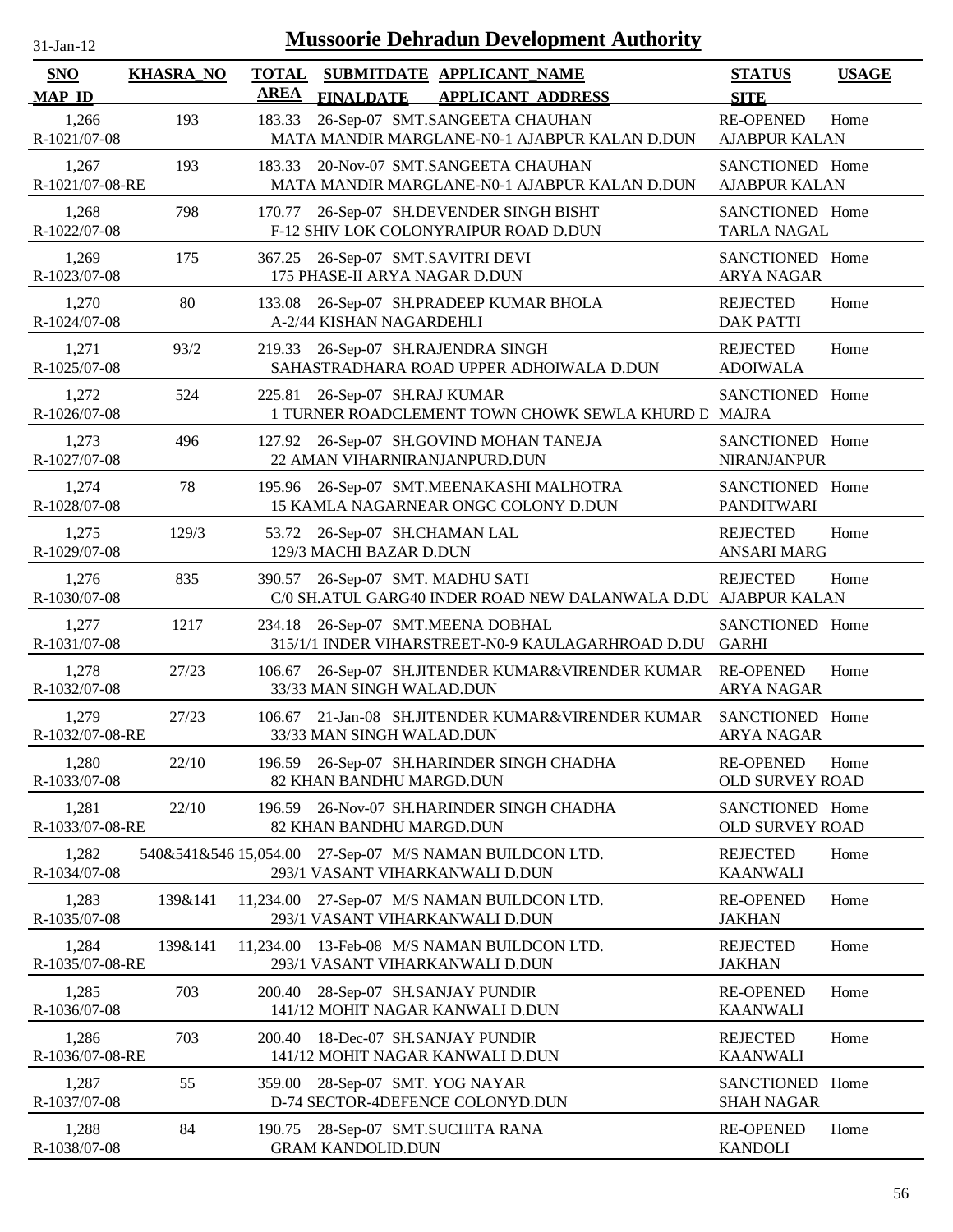| -jan |  |
|------|--|
|      |  |

| <b>SNO</b><br><b>MAP ID</b> | <b>KHASRA_NO</b> | <b>TOTAL</b><br><b>AREA</b> | <b>FINALDATE</b>                                                   | SUBMITDATE APPLICANT_NAME<br><b>APPLICANT ADDRESS</b>                            | <b>STATUS</b><br><b>SITE</b>              | <b>USAGE</b> |
|-----------------------------|------------------|-----------------------------|--------------------------------------------------------------------|----------------------------------------------------------------------------------|-------------------------------------------|--------------|
| 1,289<br>R-1038/07-08-RE    | 84               | 190.75                      | 20-Nov-07 SMT.SUCHITA RANA<br><b>GRAM KANDOLID.DUN</b>             |                                                                                  | <b>SANCTIONED</b><br><b>KANDOLI</b>       | Home         |
| 1,290<br>R-1039/07-08       | 123              |                             | 2,554.96 28-Sep-07 SMT.RADHA DEVI<br>282/197 MAJRA WESTD.DUN       |                                                                                  | <b>REJECTED</b><br><b>MAJRA</b>           | Home         |
| 1,291<br>R-1040/07-08       | 16               |                             | 129.22 28-Sep-07 SMT.RITU LUTHRA<br>203 DANDI PUR MOHALLA D.DUN    |                                                                                  | SANCTIONED Home<br><b>OLD SURVEY ROAD</b> |              |
| 1,292<br>R-1041/07-08       | 98               |                             | 403.02 28-Sep-07 SMT.VEER MATI JAIN<br>98 KHURBHURA MOHALLAD.DUN   |                                                                                  | SANCTIONED Home<br>KHURBURA MOHALLA       |              |
| 1,293<br>R-1042/07-08       | 728              |                             | 107.37 28-Sep-07 SH.SUBHASH TYAGI                                  | C/0 SH.AMAR SINGHH.N0-5 RUCHI PURA NIRANJANPUR D.DI MAJRA                        | <b>RE-OPENED</b>                          | Home         |
| 1,294<br>R-1042/07-08-RE    | 728              |                             | 107.37 27-Mar-08 SH.SUBHASH TYAGI                                  | C/0 SH.AMAR SINGHH.N0-5 RUCHI PURA NIRANJANPUR D.DI MAJRA                        | SANCTIONED Home                           |              |
| 1,295<br>R-1043/07-08       | 45/81            |                             | 99.43 28-Sep-07 SH.MUNNA LAL                                       | 45/81 SALAWALA HATHI BARKALAN D.DUN                                              | SANCTIONED Home<br><b>SALAWALA</b>        |              |
| 1,296<br>R-1044/07-08       | 571              |                             | 148.60 28-Sep-07 SH.RAJESH BISHT                                   | 204 BELL ROADCLEMENT TOWN D.DUN                                                  | SANCTIONED Home<br><b>BHARUWALA GRANT</b> |              |
| 1,297<br>R-1045/07-08       | 1444/1           |                             | D-185-C OKHLAPHASE-1 NEW DELHI                                     | 232.20 28-Sep-07 M/S BHARTI INFRATEL LTD.                                        | <b>REJECTED</b><br><b>EAST DOPE TOWN</b>  | Towers       |
| 1,298<br>R-1046/07-08       | 4-A&11           |                             | 11- E.C.ROAD D.DUN                                                 | 112.20 28-Sep-07 SH.AJAY SAINI&KALPANA SAINI                                     | SANCTIONED Home<br>E.C.ROAD               |              |
| 1,299<br>R-1047/07-08       | 7/1              |                             | 180.16 28-Sep-07 SH.AMIT AGGARWAL<br>28 RAJA ROAD LAXMI PARK D.DUN |                                                                                  | <b>RE-OPENED</b><br><b>DARSHANI GATE</b>  | Home         |
| 1,300<br>R-1047/07-08-RE    | 7/1              |                             | 180.16 14-Feb-08 SH.AMIT AGGARWAL<br>28 RAJA ROAD LAXMI PARK D.DUN |                                                                                  | <b>REJECTED</b><br><b>DARSHANI GATE</b>   | Home         |
| 1,301<br>R-1048/07-08       | 14               |                             | 486.66 28-Sep-07 SH.VIPUL SHARMA<br>14 OLD SURVEY ROAD D.DUN       |                                                                                  | SANCTIONED Home<br>OLD SURVEY ROAD        |              |
| 1,302<br>R-1049/07-08       | 118/1            | 427.32                      |                                                                    | 28-Sep-07 SMT.NISHANT BEGAM&SALIM AHEMAD<br>118/3 TURNER ROAD CLEMENT TOWN D.DUN | <b>REJECTED</b><br><b>SEWALA KHURD</b>    | Home         |
| 1,303<br>R-1050/07-08       | 27/45            |                             | 92.00 28-Sep-07 SH.RADHEY LAL<br>27/45 OLD DALAN WALA D.DUN        |                                                                                  | <b>RE-OPENED</b><br><b>OLD DALANWALA</b>  | Home         |
| 1,304<br>R-1050/07-08-RE    | 27/45            | 92.00                       | 23-Jan-08 SH.RADHEY LAL<br>27/45 OLD DALAN WALA D.DUN              |                                                                                  | <b>PENDING</b><br><b>OLD DALANWALA</b>    | Home         |
| 1,305<br>R-1050/07-08-RE    | 27/45            | 92.00                       | 17-Mar-08 SH.RADHEY LAL<br>27/45 OLD DALAN WALA D.DUN              |                                                                                  | SANCTIONED Home<br><b>OLD DALANWALA</b>   |              |
| 1,306<br>R-1051/07-08       | 797              | 81.52                       |                                                                    | 28-Sep-07 SH. VIRENDRA KUMAR<br>H.N0-81 NIRANJANPUR SAHARANPUR ROAD D.DUN        | <b>RE-OPENED</b><br>NIRANJANPUR           | Home         |
| 1,307<br>R-1051/07-08-RE    | 797              |                             |                                                                    | 81.52 7-Dec-07 SH. VIRENDRA KUMAR<br>H.N0-81 NIRANJANPUR SAHARANPUR ROAD D.DUN   | SANCTIONED Home<br>NIRANJANPUR            |              |
| 1,308<br>R-1052/07-08       | 93               | 275.11                      | 28-Sep-07 SMT.PREMLA BALI                                          | C/0 JABBER KHETLANDOUR MUSSOORIE                                                 | <b>REJECTED</b><br><b>DHAKPATTI</b>       | Home         |
| 1,309<br>R-1053/07-08       | 608              |                             | 139.03 28-Sep-07 SH.VIKRAM PRASAD                                  | B-8/2 D.L.F. PHASE-IGURGAON HARIYANA                                             | <b>REJECTED</b><br><b>JAKHAN</b>          | Home         |
| 1,310<br>R-1054/07-08       | 71&72&73&102     |                             | D-52 RACE COURSE D.DUN                                             | 167.99 28-Sep-07 SMT.MEENA CHAWLA&RITA SURI                                      | <b>REJECTED</b><br><b>RAJPUR MAFI</b>     | Home         |
| 1,311<br>R-1055/07-08       | 608              |                             | 124.38 28-Sep-07 SH.VIKRAM PRASAD                                  | B-8/2 D.L.F. PHASE-IGURGAON HARIYANA                                             | <b>REJECTED</b><br><b>JAKHAN</b>          | Home         |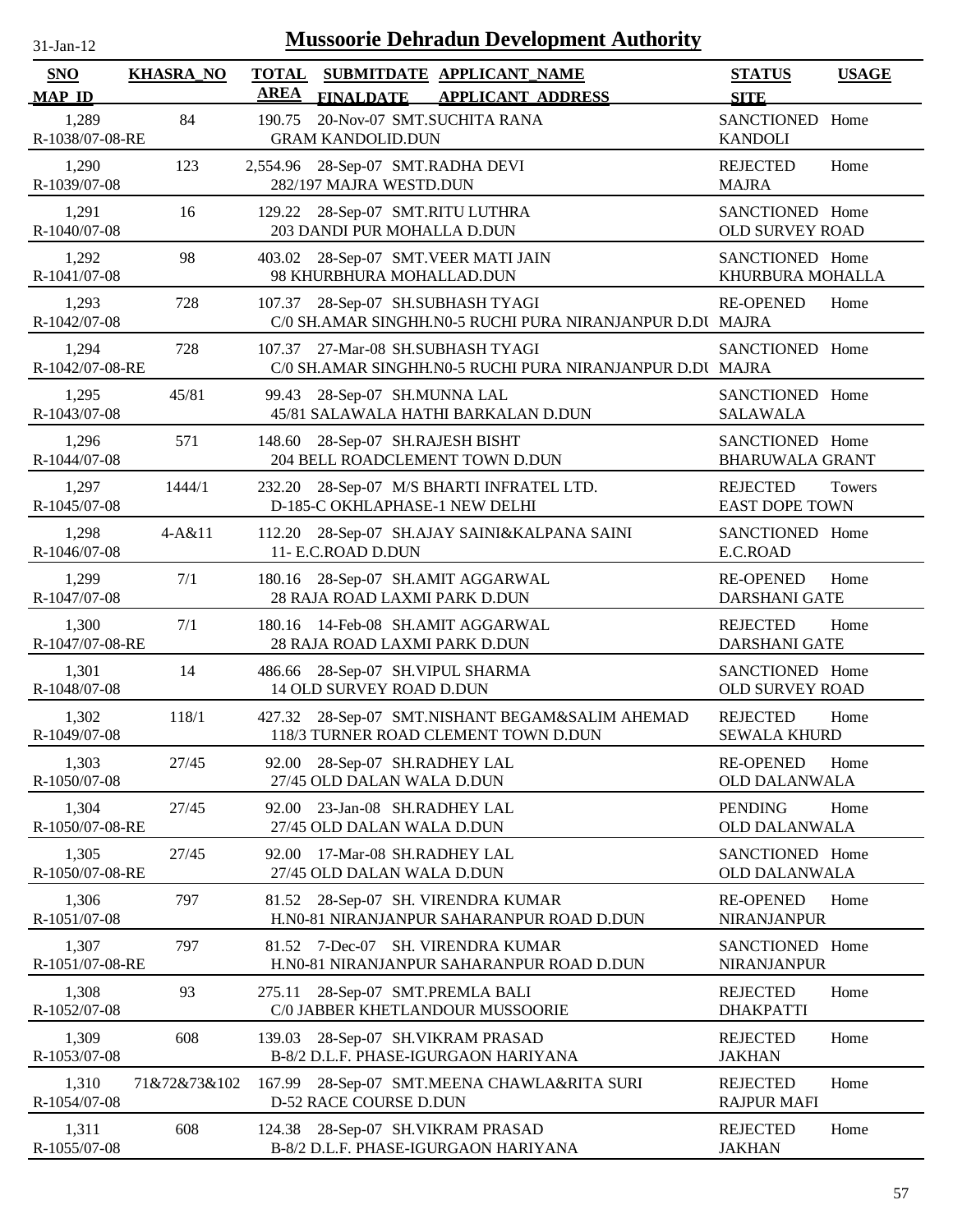| 31-Jan-12 |  |
|-----------|--|

| SNO                                    | <b>KHASRA_NO</b> | <b>TOTAL</b><br>AREA |                                               | SUBMITDATE APPLICANT_NAME                                                                           |                                                                                                                | <b>STATUS</b>                                       | <b>USAGE</b>  |
|----------------------------------------|------------------|----------------------|-----------------------------------------------|-----------------------------------------------------------------------------------------------------|----------------------------------------------------------------------------------------------------------------|-----------------------------------------------------|---------------|
| <b>MAP ID</b><br>1,312<br>R-1056/07-08 | 48/27            |                      | <b>FINALDATE</b>                              | <b>APPLICANT ADDRESS</b><br>136.66 28-Sep-07 SH.MAHENDRA KUMAR JAIN<br>48/27&29 REST CAMP WESTD.DUN |                                                                                                                | <b>SITE</b><br><b>RE-OPENED</b><br><b>REST CAMP</b> | Home          |
| 1,313<br>R-1056/07-08-RE               | 48/27            |                      |                                               | 136.66 22-Jan-08 SH.MAHENDRA KUMAR JAIN<br>48/27&29 REST CAMP WESTD.DUN                             |                                                                                                                | SANCTIONED Home<br><b>REST CAMP</b>                 |               |
| 1,314<br>R-1057/07-08                  | 854              |                      |                                               | 102.71 1-Oct-07 SH.GURDIAL SINGH ARORA<br>429 INDIRA NAGAR COLONYD.DUN                              |                                                                                                                | SANCTIONED Home<br><b>MAJRA</b>                     |               |
| 1,315<br>R-1058/07-08                  | 40               |                      | 5 RAJA ROAD D.DUN                             | 657.20 1-Oct-07 SH.MUMTAZ AHMED                                                                     |                                                                                                                | <b>RE-OPENED</b><br><b>LAKHI BAGH</b>               | Home          |
| 1,316<br>R-1058/07-08-RE               | 40               |                      | 5 RAJA ROAD D.DUN                             | 657.20 12-Dec-07 SH.MUMTAZ AHMED                                                                    |                                                                                                                | SANCTIONED Home<br><b>LAKHI BAGH</b>                |               |
| 1,317<br>R-1059/07-08                  | $E-23$           |                      | E-23 RACE COURSE D.DUN                        | 336.32 1-Oct-07 SH.NARESH VIRMANI                                                                   |                                                                                                                | <b>RE-OPENED</b><br><b>RACE COURSE</b>              | Home          |
| 1,318<br>R-1059/07-08-RE               | $E-23$           |                      | E-23 RACE COURSE D.DUN                        | 336.32 12-Mar-08 SH.NARESH VIRMANI                                                                  |                                                                                                                | SANCTIONED Home<br><b>RACE COURSE</b>               |               |
| 1,319<br>R-1060/07-08                  | 827              |                      |                                               | 130.29 1-Oct-07 SMT.PREETI BISHT                                                                    | C/0 VISHNU VIHARHARIDWAR BYE PASS ROAD D.DUN                                                                   | <b>REJECTED</b><br><b>AJABPUR KALAN</b>             | Home          |
| 1,320<br>R-1061/07-08                  | 222              |                      |                                               | 241.55 1-Oct-07 SMT.SHEELA UPPAL<br>C/0 SH.B.R BHAMARI58 NESHVILLA ROAD D.DUN                       |                                                                                                                | <b>REJECTED</b><br><b>DHORAN KHAS</b>               | Home          |
| 1,321<br>R-1062/07-08                  | 85/1             |                      |                                               | 135.64 1-Oct-07 SH.RADHA KRISHAN KUKRETI<br>M-60 NEHRU PURAM KANWALI ROAD D.DUN                     |                                                                                                                | SANCTIONED Home<br><b>NIRANJANPUR</b>               |               |
| 1,322<br>R-1063/07-08                  | 1235/3           |                      | 313.87 1-Oct-07                               | 16/11 STREET.N0-1 RAJENDER NAGAR D.DUN                                                              | SH.SUNIL ARORA&RAJESH ARORA                                                                                    | SANCTIONED Home<br><b>GARHI</b>                     |               |
| 1,323<br>R-1064/07-08                  | 312              |                      | 338.14 1-Oct-07                               |                                                                                                     | SH.BHAGAT SINGH SINDHWAL&MAHESHW SANCTIONED Home<br>C/0 SINDHWAL NIWASKANDOLI COLONY P.0-CHIDOWALIN CANTT ROAD |                                                     |               |
| 1,324<br>R-1065/07-08                  | 198/38/140       |                      | 192/6 LAKHI BAGHD.DUN                         | 236.12 1-Oct-07 SH.RAVI KUMAR GUPTA                                                                 |                                                                                                                | SANCTIONED Home<br><b>BHANDARI BAGH</b>             |               |
| 1,325<br>R-1066/07-08                  | 533              |                      | 58.72 1-Oct-07<br>61 DISPENSARY ROAD D.DUN    | <b>SH.RAVI CLEMENT</b>                                                                              |                                                                                                                | <b>REJECTED</b><br><b>SEWALA KALAN</b>              | Home          |
| 1,326<br>R-1067/07-08                  | 41/47            |                      |                                               | 467.62 1-Oct-07 SMT.TRIPAT KAUR<br><b>B-56-B VIJAY NAGARSINGLE STOREYDELHI-9</b>                    |                                                                                                                | SANCTIONED Home<br>VIRGIRWALI RAJPUR                |               |
| 1,327<br>R-1068/07-08                  | 33               |                      |                                               | 163.88 1-Oct-07 M/S BHARTI INFRATEL LTD<br>D-185-C OKHLA PHASE-I NEW DELHI                          |                                                                                                                | <b>REJECTED</b><br><b>RAIPUR</b>                    | <b>Towers</b> |
| 1,328<br>R-1069/07-08                  | 363              |                      |                                               | 232.26 1-Oct-07 M/S BHARTI INFRATEL LTD<br>D-185-C OKHLA PHASE-I NEW DELHI                          |                                                                                                                | <b>REJECTED</b><br><b>ARCADIA GRANT</b>             | Towers        |
| 1,329<br>R-1070/07-08                  | 720              |                      | 226.44 1-Oct-07                               | <b>SMT.KAMLA DEVI</b>                                                                               | GRAM BHARUWALA GRANTCLEMENT TOWN D.DUN                                                                         | SANCTIONED Home<br><b>BHARUWALA GRANT</b>           |               |
| 1,330<br>R-1071/07-08                  | 286              |                      | 297.60 1-Oct-07                               | <b>SH.MANOHAR SINGH SHAHI</b>                                                                       | GRAM SONDHO WALIMAN SINGH P.0-TAPOWAN ASHRAMI AAMWALA TARLA                                                    | <b>REJECTED</b>                                     | Home          |
| 1,331<br>R-1072/07-08                  | 194              |                      | 180.19 1-Oct-07<br>196-A & 194 D.L.ROAD D.DUN | <b>SMT.JASWINDER KAUR</b>                                                                           |                                                                                                                | SANCTIONED Home<br>D.L.ROAD                         |               |
| 1,332<br>R-1073/07-08                  | 100/1            |                      |                                               |                                                                                                     | 248.00 3-Oct-07 MAJOR NARAYAN SINGH THAPA&MALTI T<br>C/0 SH. VINOD KUMAR THAPAP.0.&VILL- SELAQUIND.DUN         | SANCTIONED Home<br>KAULAGARH MAI CHAKBH(            |               |
| 1,333<br>R-1074/07-08                  | 462              |                      |                                               | 376.00 3-Oct-07 DR.MAHAVEER SINGH                                                                   | C/0 SH.KISHAN LAL297 KHURBHURA MOHALLAD.DUN                                                                    | <b>RE-OPENED</b><br><b>KAANWALI</b>                 | Home          |
| 1,334<br>R-1074/07-08-RE               | 462              |                      |                                               | 376.00 1-Dec-08 DR.MAHAVEER SINGH                                                                   | C/0 SH.KISHAN LAL297 KHURBHURA MOHALLAD.DUN                                                                    | SANCTIONED Home<br><b>KAANWALI</b>                  |               |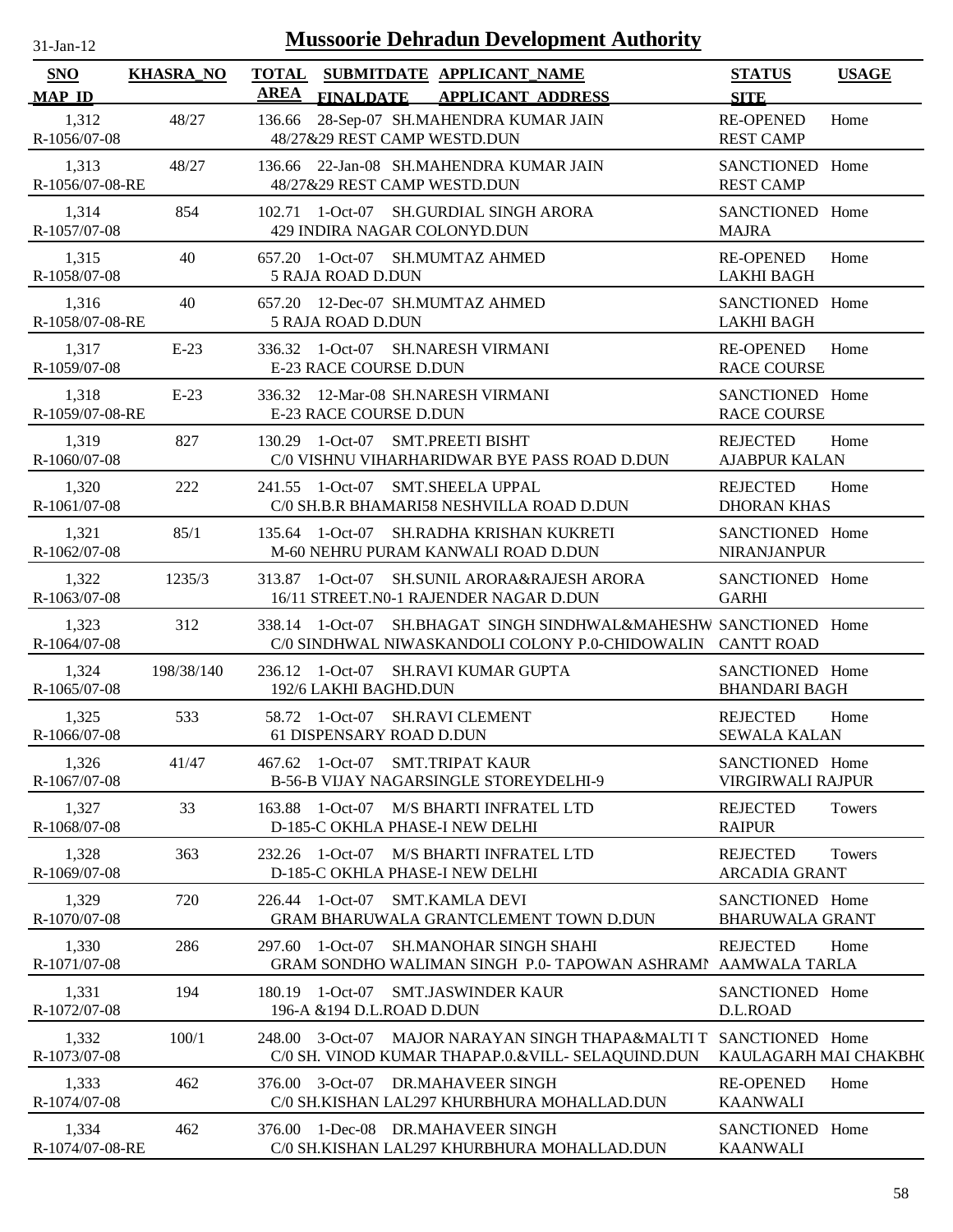| <b>Mussoorie Dehradun Development Authority</b><br>$31$ -Jan-12 |                  |             |                                        |  |                                                                                                                                   |                                         |              |
|-----------------------------------------------------------------|------------------|-------------|----------------------------------------|--|-----------------------------------------------------------------------------------------------------------------------------------|-----------------------------------------|--------------|
| <b>SNO</b><br><b>MAP ID</b>                                     | <b>KHASRA_NO</b> | <b>AREA</b> | <b>FINALDATE</b>                       |  | TOTAL SUBMITDATE APPLICANT_NAME<br><b>APPLICANT ADDRESS</b>                                                                       | <b>STATUS</b><br><b>SITE</b>            | <b>USAGE</b> |
| 1,335<br>R-1075/07-08                                           | 77               | 184.71      | 77 NALA PANI ROAD D.DUN                |  | 3-Oct-07 SH.RAKESH KUMAR                                                                                                          | SANCTIONED Home<br><b>NALAPANI ROAD</b> |              |
| 1,336<br>R-1076/07-08                                           | 383              |             | 39 RACE COURSE D.DUN                   |  | 125.27 3-Oct-07 SMT.RUCHI ARORA                                                                                                   | SANCTIONED Home<br><b>AJABPUR KALAN</b> |              |
| 1,337<br>R-1077/07-08                                           | 399              |             |                                        |  | 165.99 3-Oct-07 SH.HARI DUTT DHYANI<br>D-1 VASANT VIHAR ENCLAVE D.DUN                                                             | <b>RE-OPENED</b><br><b>KAANWALI</b>     | Home         |
| 1,338<br>R-1077/07-08-RE                                        | 399              |             |                                        |  | 165.99 15-Dec-07 SH.HARI DUTT DHYANI<br>D-1 VASANT VIHAR ENCLAVE D.DUN                                                            | SANCTIONED Home<br><b>KAANWALI</b>      |              |
| 1,339<br>R-1078/07-08                                           | 210              |             | $116.53$ 3-Oct-07                      |  | SH. KAWAL KISHORE ARORA<br>C/0 SH.C.P. AHUJA57/11 GANDHI ROAD PRINCE CHOWK D.DU NIRANJANPUR                                       | SANCTIONED Home                         |              |
| 1,340<br>R-1079/07-08                                           | $6-A$            |             | 67/7 TYAGI ROAD D.DUN                  |  | 169.33 3-Oct-07 SH.CHARANJEET SINGH&DALJEET SINGH                                                                                 | <b>RE-OPENED</b><br><b>REST CAMP</b>    | Home         |
| 1,341<br>R-1079/07-08-RE                                        | $6-A$            |             | 67/7 TYAGI ROAD D.DUN                  |  | 169.33 7-Dec-07 SH.CHARANJEET SINGH&DALJEET SINGH                                                                                 | SANCTIONED Home<br><b>REST CAMP</b>     |              |
| 1,342<br>R-1080/07-08                                           | 325              |             |                                        |  | 347.02 3-Oct-07 SH.O.P. SALUJA<br>C/0 TAPOWAN ENCLAVE SAJWAN KARA SAHASTARADHAR AAMWALA TARLA                                     | <b>RE-OPENED</b>                        | Home         |
| 1,343<br>R-1080/07-08-RE                                        | 325              |             |                                        |  | 347.02 12-Feb-08 SH.O.P. SALUJA<br>C/0 TAPOWAN ENCLAVE SAJWAN KARA SAHASTARADHAR AAMWALA TARLA                                    | SANCTIONED Home                         |              |
| 1,344<br>R-1081/07-08                                           | 652              |             | 44-C MANNU GANJD.DUN                   |  | 108.38 3-Oct-07 SMT.MEENA ARORA                                                                                                   | <b>RE-OPENED</b><br><b>NIRANJANPUR</b>  | Home         |
| 1,345<br>R-1081/07-08-RE                                        | 652              |             | 44-C MANNU GANJD.DUN                   |  | 108.38 13-Dec-07 SMT.MEENA ARORA                                                                                                  | SANCTIONED Home<br><b>NIRANJANPUR</b>   |              |
| 1,346<br>R-1082/07-08 68                                        |                  |             | 215/5 RAJPUR ROAD D.DUN                |  | 30&57&66&67&6,890.00 3-Oct-07 SH.AMANDEEPSANDHU&ARADHANA SANI RE-OPENED                                                           | <b>SINGALI</b>                          | Educational  |
| 1,347<br>R-1082/07-08-RB                                        |                  |             | 215/5 RAJPUR ROAD D.DUN                |  | 30&57&66&67&6,890.00 12-Nov-07 SH.AMANDEEPSANDHU&ARADHANA SANI REJECTED                                                           | <b>SINGALI</b>                          | Educational  |
| 1,348<br>R-1083/07-08                                           | 958              |             | <b>B-227 NEHRU COLONY D.DUN</b>        |  | 221.70 3-Oct-07 SH.TRILOK SINGH                                                                                                   | <b>REJECTED</b><br><b>AJABPUR KALAN</b> | Home         |
| 1,349<br>R-1084/07-08                                           | 616/1            |             | 167.28 3-Oct-07                        |  | SMT.LAXMI DEVI DABRAL&RAKESH MOHA REJECTED<br>48 SINGHAL MANDIPATHARI BAG NEAR LAXMAN VIDHYAL DEHRA KHAS                          |                                         | Home         |
| 1,350<br>R-1085/07-08                                           | 604              |             | 278.70 4-Oct-07                        |  | SH.NARENDRA KUMAR KHANNA<br>17 MAHARANI BAGH PHASE-2 BALLUPUR ROAD D.DUN                                                          | SANCTIONED Home<br><b>KAANWALI</b>      |              |
| 1,351<br>R-1086/07-08                                           | 120              |             | 132.85 4-Oct-07                        |  | SH. ARJUN GULATI&RAKESH KUMAR GULAT SANCTIONED Home<br>202/2 KALASH PURI INDER VIHAR STREET-N0-11KAULAGAR   KAULAGARH MAI CHAKBH( |                                         |              |
| 1,352<br>R-1087/07-08                                           | 116/2            |             |                                        |  | 185.62 4-Oct-07 DR. R.N. RAWAT<br>TYPE-2/55 OFFICERS COLONYRACE COURSE D.DUN                                                      | SANCTIONED Home<br><b>DHARMPUR</b>      |              |
| 1,353<br>R-1088/07-08                                           | 376              |             | 220.72 4-Oct-07<br>81 TILAK ROAD D.DUN |  | SH.MOHIT JAIN&VINOD JAIN                                                                                                          | <b>REJECTED</b><br><b>MAJRA</b>         | Home         |
| 1,354<br>R-1089/07-08                                           | 82/4             |             | 82/4 TYAGI ROAD D.DUN                  |  | 187.74 4-Oct-07 SH.LAXMAN SINGH ARORA                                                                                             | <b>REJECTED</b><br><b>TYAGI ROAD</b>    | Home         |
| 1,355<br>R-1090/07-08                                           | 57&58            |             | <b>80-E TILAK ROAD D.DUN</b>           |  | 144.92 4-Oct-07 SH.VIJAY KUMAR GUPTA                                                                                              | SANCTIONED Home                         |              |
| 1,356<br>R-1091/07-08                                           | 747              |             | <b>46 RITHA MANDID.DUN</b>             |  | 123.15 4-Oct-07 SH.DALJEET SINGH&SMT.NARENDER KAU                                                                                 | <b>REJECTED</b><br><b>NIRANJANPUR</b>   | Home         |
| 1,357<br>R-1092/07-08                                           | 747              |             | 46/1 RITHA MANDID.DUN                  |  | 123.15 4-Oct-07 SH.PRETHIPAL SINGH                                                                                                | <b>REJECTED</b><br><b>NIRANJANPUR</b>   | Home         |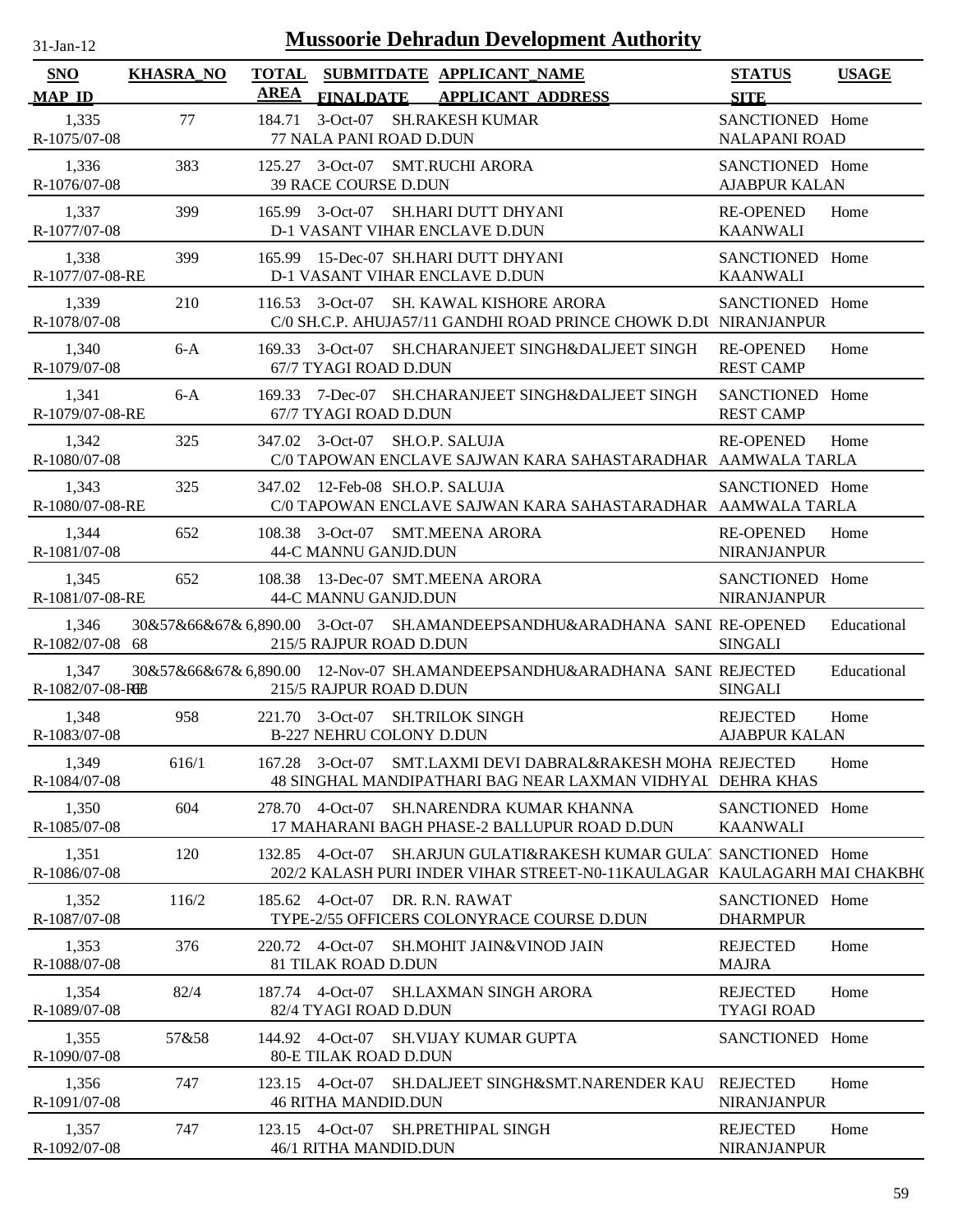| 1-Jan-12 |  |
|----------|--|

| <b>SNO</b>               | <b>KHASRA_NO</b> | <b>TOTAL</b> |                                                        | SUBMITDATE APPLICANT NAME                                                                         | <b>STATUS</b>                            | <b>USAGE</b> |
|--------------------------|------------------|--------------|--------------------------------------------------------|---------------------------------------------------------------------------------------------------|------------------------------------------|--------------|
| <b>MAP ID</b>            |                  | <b>AREA</b>  | <b>FINALDATE</b>                                       | <b>APPLICANT ADDRESS</b>                                                                          | <b>SITE</b>                              |              |
| 1,358<br>R-1093/07-08    | 747              | 184.02       | $4-Oct-07$                                             | <b>SH.SHAILESH KUMAR</b><br><b>GRAM CHAKTUN WALARAIPUR D.DUN</b>                                  | <b>REJECTED</b><br><b>NIRANJANPUR</b>    | Home         |
| 1,359<br>R-1094/07-08    | 867              |              | 172.59 4-Oct-07                                        | SH.RAJENDRA PRASAD DAYUDI<br>C/0 SH.J.P. NAUTIYALD-168 MAYA PURI AJABPUR KALAN D                  | <b>REJECTED</b><br><b>AJABPUR KALAN</b>  | Home         |
| 1,360<br>R-1095/07-08    | 156/1            | 169.83       | $4-Oct-07$                                             | SH.BHARAT BHUSHAN SHARMA<br>1/157 CHUKKUWALA NESHVILLA ROAD D.DUN                                 | <b>RE-OPENED</b><br>CHUKKHUWALA          | Home         |
| 1,361<br>R-1095/07-08-RE | 156/1            | 169.83       |                                                        | 23-Jan-08 SH.BHARAT BHUSHAN SHARMA<br>1/157 CHUKKUWALA NESHVILLA ROAD D.DUN                       | SANCTIONED Home<br>CHUKKHUWALA           |              |
| 1,362<br>R-1096/07-08    | 1490             | 117.79       | $4-Oct-07$                                             | <b>SH.RAVINDER SINGH</b><br>GRAM KANWALI G.M.S. ROAD D.DUN                                        | <b>REJECTED</b><br><b>KAANWALI</b>       | Home         |
| 1,363<br>R-1097/07-08    | 413              |              | 188.47 5-Oct-07                                        | <b>SH.DHIRAJ LAL</b><br>C/0 LOWER ADHOIWALADIVYA VIHAR D.DUN                                      | <b>RE-OPENED</b><br><b>ADOIWALA</b>      | Home         |
| 1,364<br>R-1097/07-08-RE | 413              | 188.47       | 12-Dec-07 SH.DHIRAJ LAL                                | C/0 LOWER ADHOIWALADIVYA VIHAR D.DUN                                                              | SANCTIONED Home<br><b>ADOIWALA</b>       |              |
| 1,365<br>R-1098/07-08    | 112              |              | $100.92 \quad 5\text{-}Oct\text{-}07$                  | SH.BIJENDRA SINGH THAPA<br>276 KAULAGARH SAINIK BASTID.DUN                                        | <b>REJECTED</b><br>KAULAGARH MAI CHAKBH( | Home         |
| 1,366<br>R-1099/07-08    | 1513             |              | 94.79 5-Oct-07<br><b>1 TILAK ROAD D.DUN</b>            | <b>SMT.REETA RANI</b>                                                                             | <b>REJECTED</b><br><b>KAANWALI</b>       | Home         |
| 1,367<br>R-1100/07-08    | 98/1/1           | 224.23       | 5-Oct-07                                               | <b>SH.SUNDER SINGH TOMAR</b><br>VILL-KOTATEHSIL-CHAKRATAD.DUN                                     | SANCTIONED Home<br><b>KAANWALI</b>       |              |
| 1,368<br>R-1101/07-08    | 743              |              | 247.36 5-Oct-07                                        | SH.SARDARI LAL&OM PRAKASH GUPTA<br>C/0 SH. R.K.SADHU190/2 RAJPUR ROAD D.DUN                       | <b>REJECTED</b><br><b>AAMWALA TARLA</b>  | Home         |
| 1,369<br>R-1102/07-08    | 124              |              | $157.21 \quad 5-Oct-07$                                | SH.SUNIL KUMAR GOYAL&OM PRAKASH G REJECTED<br>C/0 SH.R.K.SADHU190/2 RAJPUR ROAD D.DUN             | <b>ADOIWALA</b>                          | Home         |
| 1,370<br>R-1103/07-08    | 69/1             |              | 355.34 5-Oct-07                                        | SH.INDRESH CHANDRA KHANDURI&KIRAN SANCTIONED Home<br>GRAM MOKHAMPUR HARIDWAR ROAD D.DUN           | <b>AJABPUR KALAN</b>                     |              |
| 1,371<br>R-1104/07-08    | 233/2            |              | 188.94 5-Oct-07                                        | SH.ASHOK KUMAR SAPRA&KIRAN SAPRA<br>24 SIDHARTH ENCLAVE G.M.S.ROAD KANWALI D.DUN                  | <b>RE-OPENED</b><br><b>KAANWALI</b>      | Home         |
| 1,372<br>R-1104/07-08-RE | 233/2            |              |                                                        | 188.94 20-Dec-07 SH.ASHOK KUMAR SAPRA&KIRAN SAPRA<br>24 SIDHARTH ENCLAVE G.M.S.ROAD KANWALI D.DUN | <b>REJECTED</b><br><b>KAANWALI</b>       | Home         |
| 1,373<br>R-1105/07-08    | 422              |              | 156.24 8-Oct-07                                        | SH.R.N.JOSHI<br>27 VIJAY COLONY HATHIBARKALA D.DUN                                                | <b>REJECTED</b><br>HATHIBARKALA          | Home         |
| 1,374<br>R-1106/07-08    | 1092             |              | 156.13 8-Oct-07                                        | <b>SH.JANESHWAR PRASAD</b><br>H.NO-C-134TONS COLONY DAKPATHERD.DUN                                | SANCTIONED Home<br><b>KAANWALI</b>       |              |
| 1,375<br>R-1107/07-08    | 128              |              |                                                        | 164.35 8-Oct-07 MR.ZAHOOR MOHAMMAD<br>LANE-N0-C-2 C/0 VUSTAM BAKERSTURNER ROAD CLEMEN             | <b>REJECTED</b><br><b>SEWALA KHURD</b>   | Home         |
| 1,376<br>R-1108/07-08    | 198/2            |              | 393.76 9-Oct-07 SMT.DEVKI DEVI<br>60/59 BALLUPUR D.DUN |                                                                                                   | <b>REJECTED</b><br><b>GARHI</b>          | Home         |
| 1,377<br>R-1109/07-08    | 86               |              | $1.046.00$ 9-Oct-07                                    | SMT.VIMLA BANSAL&SH.B.M.BANSAL<br>30/59 GANG VIHARRISHIKESH D.DUN                                 | <b>RE-OPENED</b><br><b>JAKHAN</b>        | Home         |
| 1,378<br>R-1109/07-08-RE | 86               |              |                                                        | 1,046.00 22-Nov-07 SMT.VIMLA BANSAL&SH.B.M.BANSAL<br>30/59 GANG VIHARRISHIKESH D.DUN              | <b>REJECTED</b><br><b>JAKHAN</b>         | Home         |
| 1,379<br>R-1110/07-08    | 75               |              | 408.77 9-Oct-07                                        | <b>SH.SUNIL KUMAR GUPTA</b><br>38 INDER ROAD DALANWALA D.DUN                                      | SANCTIONED<br><b>INDER ROAD</b>          | Home         |
| 1,380<br>R-1111/07-08    | 533              |              | 96.47 9-Oct-07                                         | SH.KAMAL SULTANIYA<br>75 CHAMAN VIHARNIRANJAN PUR D.DUN                                           | <b>REJECTED</b><br><b>NIRANJANPUR</b>    | Home         |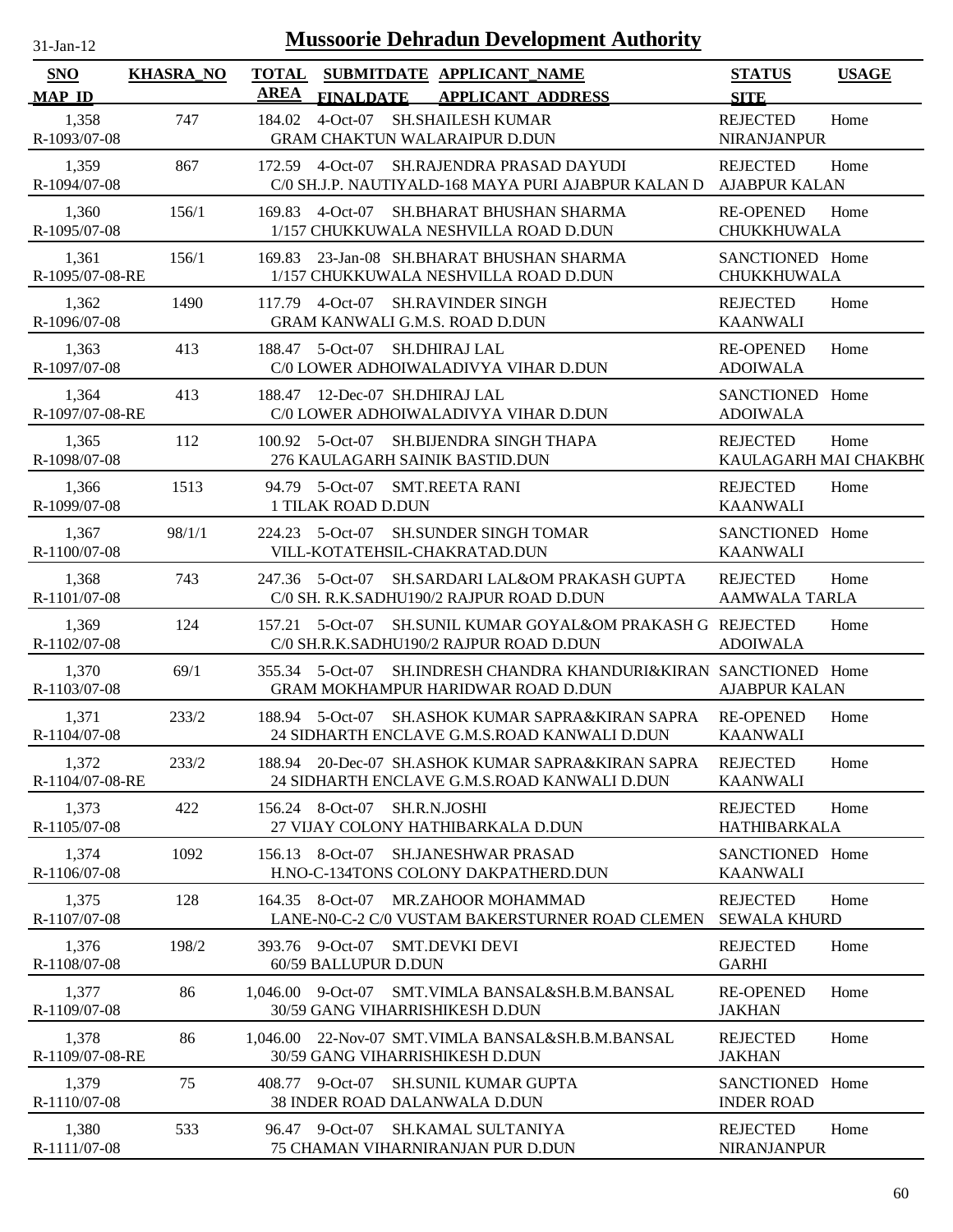| $31-Jan-12$                 |                  |                             | <b>Mussoorie Dehradun Development Authority</b>                                           |                                          |              |
|-----------------------------|------------------|-----------------------------|-------------------------------------------------------------------------------------------|------------------------------------------|--------------|
| <b>SNO</b><br><b>MAP ID</b> | <b>KHASRA_NO</b> | <b>TOTAL</b><br><b>AREA</b> | SUBMITDATE APPLICANT NAME<br><b>FINALDATE</b><br><b>APPLICANT ADDRESS</b>                 | <b>STATUS</b><br><b>SITE</b>             | <b>USAGE</b> |
| 1,381<br>R-1112/07-08       | 1/1              | 357.86                      | 9-Oct-07 SH.YASH PAL SINGH<br>C-170 SECTOR-3DEFENCE COLONY D.DUN                          | SANCTIONED Home<br><b>CHAKSHAH NAGAR</b> |              |
| 1,382<br>R-1113/07-08       | 359              | 63.80                       | $9$ -Oct-07<br><b>SMT.BABITA SINGH</b><br>26 E.C.ROAD D.DUN                               | <b>REJECTED</b><br><b>AAMWALA TARLA</b>  | Home         |
| 1,383<br>R-1114/07-08       | 104              |                             | 153.56 9-Oct-07<br><b>SH.N.K.SHARMA</b><br>170/1 NESHVILLA ROAD DHOBHAL WALA D.DUN        | SANCTIONED Home<br><b>NESHVILLA ROAD</b> |              |
| 1,384<br>R-1115/07-08       | 1366             |                             | 192.92 9-Oct-07<br>SMT.REETA GUPTA&SANJEEV GUPTA<br>23 P.D TANDON MARG LAXMAN CHOWK D.DUN | SANCTIONED Home<br><b>KAANWALI</b>       |              |
| 1,385<br>R-1116/07-08       | 431              | 467.20                      | 9-Oct-07 SH.VIJAY KUMAR GAIROLA<br><b>35 ARAGHAR D.DUN</b>                                | SANCTIONED Home<br><b>AJABPUR KHURD</b>  |              |
| 1,386<br>R-1117/07-08       | 542              | 277.40                      | $9$ -Oct-07<br><b>SH.ROHIT MITTAL</b><br>GANDHI BHAWAN 41/D1-D2 CIVIL LINE RUDRAPUR UDHAM | <b>REJECTED</b><br><b>DAK PATTI</b>      | Home         |
| 1,387<br>R-1118/07-08       | 425              | 307.38                      | $9$ -Oct-07<br><b>SH.YOGESH KUMAR MEHANDIRATTA</b><br>H.N0-9 JAKHAN RAJPUR ROAD D.DUN     | <b>REJECTED</b><br><b>JAKHAN</b>         | Home         |
| 1,388<br>R-1119/07-08       | 809              | 230.47                      | 10-Oct-07 SH.RAGHUVAR SINGH DEV<br>II/25 OFFICERS COLONYRACE COURSE D.DUN                 | <b>REJECTED</b><br><b>NATHANPUR</b>      | Home         |
| 1,389<br>R-1120/07-08       | 59/1             | 359.44                      | 10-Oct-07 SH.PANKAJ AGGARWAL<br>113 RAJENDRA NAGAR STREET N0-4 D.DUN                      | <b>REJECTED</b><br><b>INDER ROAD</b>     | Home         |
| 1,390<br>R-1121/07-08       | 4/1              | 250.00                      | 10-Oct-07 SH.VIJAY JAIN<br>18 AJIT PRASAD MARGD.DUN                                       | SANCTIONED Home<br><b>KISHANPUR</b>      |              |
| 1,391<br>R-1122/07-08       | 113              | 157.49                      | 10-Oct-07 SH.SHEELA SINGH<br>68/68 GRAM KANDOLIRAJPUR ROAD D.DUN                          | <b>RE-OPENED</b><br><b>KANDOLI</b>       | Home         |
| 1,392<br>R-1122/07-08-RE    | 113              | 157.49                      | 25-Oct-08 SH.SHEELA SINGH<br>68/68 GRAM KANDOLIRAJPUR ROAD D.DUN                          | <b>REJECTED</b><br><b>KANDOLI</b>        | Home         |
| 1,393<br>R-1123/07-08       | 481              | 362.73                      | 10-Oct-07 SMT.NEERJA SHARMA<br>11/5 INDER BABA MARG NEAR G.I.C RAJPUR ROAD D.DUN          | <b>RE-OPENED</b><br><b>DAK PATTI</b>     | Home         |
| 1,394<br>R-1123/07-08-RE    | 481              |                             | 362.73 18-Feb-08 SMT.NEERJA SHARMA<br>11/5 INDER BABA MARG NEAR G.I.C RAJPUR ROAD D.DUN   | SANCTIONED Home<br><b>DAK PATTI</b>      |              |
| 1,395<br>R-1124/07-08       | 648/1            | 259.11                      | 10-Oct-07 SH.AKHIL KUMAR<br>14/3A CANAL ROAD KISHAN PUR D.DUN                             | <b>REJECTED</b><br><b>JAKHAN</b>         | Home         |
| 1,396<br>R-1125/07-08       | 687/1            | 300.02                      | 10-Oct-07 SH.GIRDHARI LAL<br>N-II/30 T.H.D.C. COLONYRISHIKASH D.DUN                       | <b>RE-OPENED</b><br><b>KAANWALI</b>      | Home         |
| 1,397<br>R-1125/07-08-RE    | 687/1            |                             | 300.02 22-Jul-08 SH.GIRDHARI LAL<br>N-II/30 T.H.D.C. COLONYRISHIKASH D.DUN                | SANCTIONED Home<br><b>KAANWALI</b>       |              |
| 1,398<br>R-1126/07-08       | 127              | 154.58                      | 10-Oct-07 SMT.INDU VERMA<br>H.N0-96 TONS COLONY DAK PATHAR D.DUN                          | <b>RE-OPENED</b><br><b>SEWALA KALAN</b>  | Home         |
| 1,399<br>R-1126/07-08-RE    | 127              | 154.58                      | 21-May-08 SMT.INDU VERMA<br>H.N0-96 TONS COLONY DAK PATHAR D.DUN                          | SANCTIONED Home<br><b>SEWALA KALAN</b>   |              |
| 1,400<br>R-1127/07-08       | 479              |                             | 164.25 10-Oct-07 SMT.SEEMA BENIWAL<br>WEST CANAL ROAD NEAR ST.JUDES SCHOOL MAJRA D.DU     | SANCTIONED Home<br><b>SEWALA KALAN</b>   |              |
| 1,401<br>R-1128/07-08       | 475/1            | 210.38                      | 10-Oct-07 SH.DEVENDRA LAL<br>9 KHADRI MOHALLA SAHARANPUR CHOWKD.DUN                       | <b>REJECTED</b><br><b>NIRANJANPUR</b>    | Home         |
| 1,402<br>R-1129/07-08       | 443              |                             | 343.26 10-Oct-07 SH.GUNJAN CHARAN<br>106&81/2 ARYA NAGARD.DUN                             | <b>REJECTED</b><br><b>DHORAN KHAS</b>    | Home         |
| 1,403<br>R-1130/07-08       | 319&321          | 171.73                      | 10-Oct-07 SMT.BEENA DEVI<br>129 RAJPUR ROAD JAKHAN D.DUN                                  | <b>REJECTED</b><br><b>JAKHAN</b>         | Home         |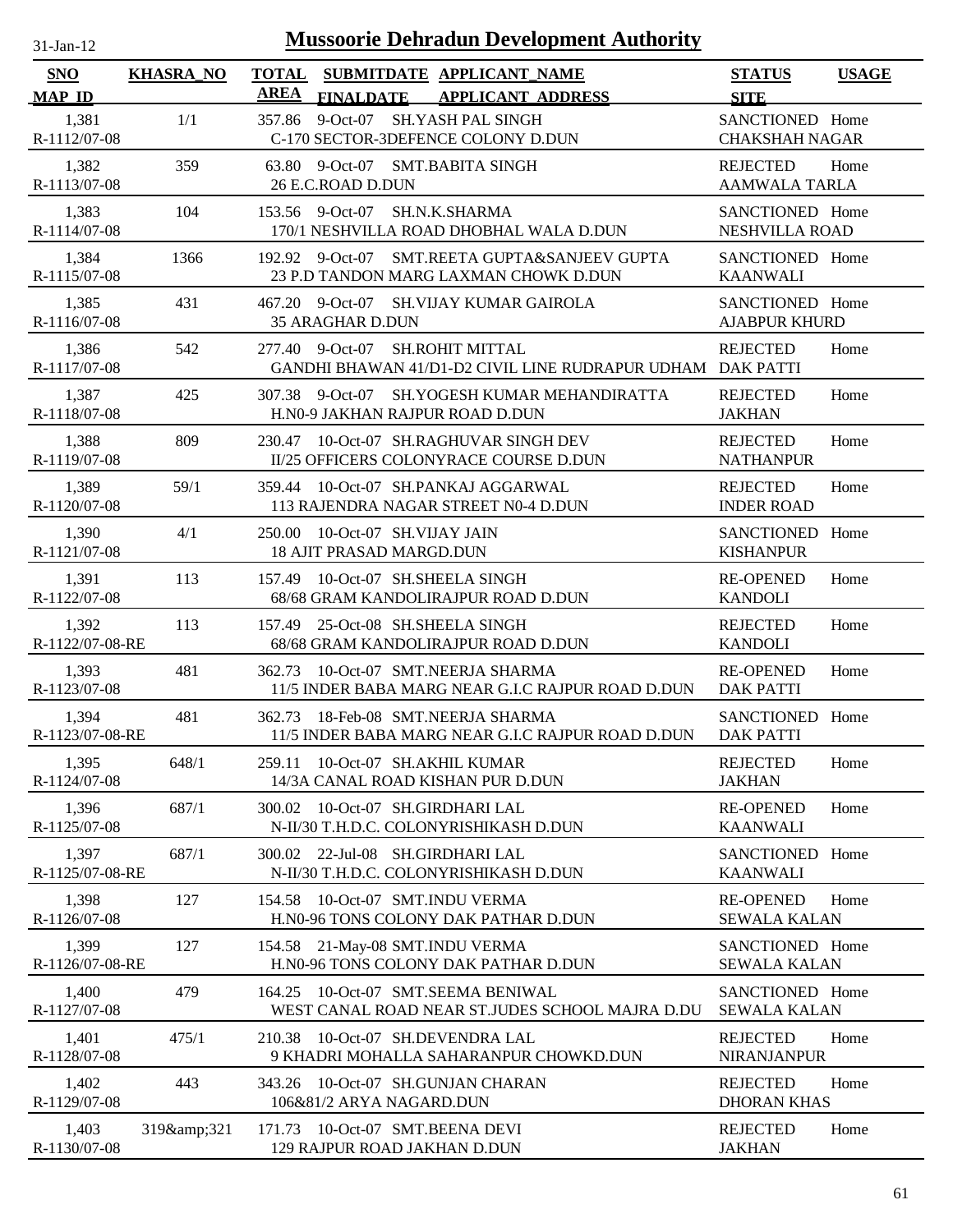| 31-Jan-12 |  |
|-----------|--|

| SNO<br><b>MAP ID</b>     | <b>KHASRA_NO</b> | <b>TOTAL</b><br>AREA | <b>FINALDATE</b>                                              | SUBMITDATE APPLICANT NAME<br><b>APPLICANT ADDRESS</b>                                                   | <b>STATUS</b><br><b>SITE</b>                | <b>USAGE</b> |
|--------------------------|------------------|----------------------|---------------------------------------------------------------|---------------------------------------------------------------------------------------------------------|---------------------------------------------|--------------|
| 1,404<br>R-1131/07-08    | 1219             | 348.02               |                                                               | 10-Oct-07 SMT.ANJALI DOBRIYAL<br>H.N0-105 LANE-N0-7KESHAV VIHAR G.M.S ROADD.DUN                         | <b>REJECTED</b><br><b>KAANWALI</b>          | Home         |
| 1,405<br>R-1132/07-08    | 419              |                      | 213.67 11-Oct-07 SMT.SHANTI DEVI<br>150 SAHARANPUR ROAD D.DUN |                                                                                                         | <b>RE-OPENED</b><br><b>EAST PATEL NAGER</b> | Home         |
| 1,406<br>R-1132/07-08-RE | 419              |                      | 213.67 19-Dec-07 SMT.SHANTI DEVI<br>150 SAHARANPUR ROAD D.DUN |                                                                                                         | <b>PENDING</b><br><b>EAST PATEL NAGER</b>   | Home         |
| 1,407<br>R-1132/07-08-RE | 419              |                      | 213.67 6-Feb-09 SMT.SHANTI DEVI<br>150 SAHARANPUR ROAD D.DUN  |                                                                                                         | SANCTIONED Home<br><b>EAST PATEL NAGER</b>  |              |
| 1,408<br>R-1133/07-08    | $\overline{7}$   | 150.83               | 11-Oct-07 SH.K.J RAWAT                                        | 51-C BAKRALWALA CRISTIAN COLONY RAJPUR ROAD D.DU BAAKRALWALA                                            | <b>RE-OPENED</b>                            | Home         |
| 1,409<br>R-1133/07-08-RE | 7                | 150.83               | 16-Jan-08 SH.K.J RAWAT                                        | 51-C BAKRALWALA CRISTIAN COLONY RAJPUR ROAD D.DU BAAKRALWALA                                            | <b>REJECTED</b>                             | Home         |
| 1,410<br>R-1134/07-08    | 1351             | 283.59               |                                                               | 11-Oct-07 SH.O.P.SINGHAL&MANOJ SINGHAL<br>H.NO- IV-12 YAMUNA COLONYCHAKRATA ROAD D.DUN                  | SANCTIONED Home<br><b>KAANWALI</b>          |              |
| 1,411<br>R-1135/07-08    | 328&329/2        |                      |                                                               | 376.24 16-Oct-07 SH.CHAMAN LAL KAIN<br>C/O SH.NARESH KUMAR143/118 ARYA NAGAR BLOCK-2 D.D                | SANCTIONED Home<br><b>DHARMPUR</b>          |              |
| 1,412<br>R-1136/07-08    | 29               | 313.00               |                                                               | 16-Oct-07 SMT.PRASANNI DWIVEDI<br>972 HARIKUNJ VIJAY PARKKANWALI D.DUN                                  | <b>RE-OPENED</b><br><b>KAANWALI</b>         | Home         |
| 1,413<br>R-1136/07-08-RE | 29               | 313.00               |                                                               | 21-Feb-08 SMT.PRASANNI DWIVEDI<br>972 HARIKUNJ VIJAY PARKKANWALI D.DUN                                  | SANCTIONED Home<br><b>KAANWALI</b>          |              |
| 1,414<br>R-1137/07-08    | 99&100           | 300.00               |                                                               | 16-Oct-07 SH.PANNA LAL SHUKLA<br>T-27 YAMUNA COLONY CHAKRATA ROAD D.DUN                                 | SANCTIONED Home<br><b>CHIDOWALI</b>         |              |
| 1,415<br>R-1138/07-08    | 184/260          |                      | 16/1 RAJPUR ROAD D.DUN                                        | 433.93 16-Oct-07 SMT. ANURADHA JAIN                                                                     | <b>REJECTED</b><br><b>RAJ PUR ROAD</b>      | Home         |
| 1,416<br>R-1139/07-08    | 288/4            |                      | 176.58 16-Oct-07 SH.DEEPAK AHUJA                              | 290 RACE COURSESHIVALIK ENCLAVE D.DUN                                                                   | <b>REJECTED</b><br><b>RACE COURSE</b>       | Home         |
| 1,417<br>R-1140/07-08    | 464              |                      | <b>45 DANGWAL MARG D.DUN</b>                                  | 158.39 16-Oct-07 SMT.GODAM BARI BAHUGUNA                                                                | SANCTIONED Home<br><b>AJABPUR KHURD</b>     |              |
| 1,418<br>R-1141/07-08    | 212              | 459.00               | 16-Oct-07 SH.RAVI SHANKAR                                     | A-140 SUKHDEV NAGAR KOTLA MUBARAK PUR NEW DELHI DHORAN KHAS                                             | SANCTIONED Home                             |              |
| 1,419<br>R-1142/07-08    | 1554             |                      |                                                               | 204.75 16-Oct-07 SMT, MADHAVI POKHRIA<br>8-A/15 S.B.I COLONYMOHANI ROAD D.DUN                           | <b>REJECTED</b><br><b>KAANWALI</b>          | Home         |
| 1,420<br>R-1143/07-08    | 405&408          | 322.12               | 16-Oct-07 SH.ANIL BHANDARI<br>63/1 AJABPUR KALAN D.DUN        |                                                                                                         | SANCTIONED Home<br><b>AJABPUR KALAN</b>     |              |
| 1,421<br>R-1144/07-08    | $73-B$           | 161.56               | 73-B NESHVILLA ROAD D.DUN                                     | 16-Oct-07 SH.MATHURA DASS TAYAL                                                                         | <b>REJECTED</b><br>NESHVILLA ROAD           | Home         |
| 1,422<br>R-1145/07-08    | 149              | 175.09               | 16-Oct-07 SH.M.N.GAUR                                         | <b>GALI-N0-4 SHASTRI NAGARHARIDWAR ROAD D.DUN</b>                                                       | SANCTIONED Home<br><b>AJABPUR KALAN</b>     |              |
| 1,423<br>R-1146/07-08    | 171              | 364.32               | 320-D CHUKKUWALA D.DUN                                        | 16-Oct-07 SH.VINOD KUMAR GHILDIYAL                                                                      | SANCTIONED Home<br><b>PANDITWARI</b>        |              |
| 1,424<br>R-1147/07-08    | 11               | 181.90               |                                                               | 16-Oct-07 SMT. RAVINDER MAKKAR<br>104-F-F NARANG COLONY A-BLOCK JANAK PURI NEW DELI                     | <b>RE-OPENED</b><br>CHAI BAGH KAULAGARH     | Home         |
| 1,425<br>R-1147/07-08-RE | 11               | 181.90               |                                                               | 10-Jan-08 SMT. RAVINDER MAKKAR<br>104-F-F NARANG COLONY A-BLOCK JANAK PURI NEW DELI CHAI BAGH KAULAGARH | SANCTIONED Home                             |              |
| 1,426<br>R-1148/07-08    | 1204             |                      | 105 PATEL NAGAR D.DUN                                         | 248.23 16-Oct-07 SH.CHANDRESH KUMAR GOGIA                                                               | SANCTIONED Home<br><b>KAANWALI</b>          |              |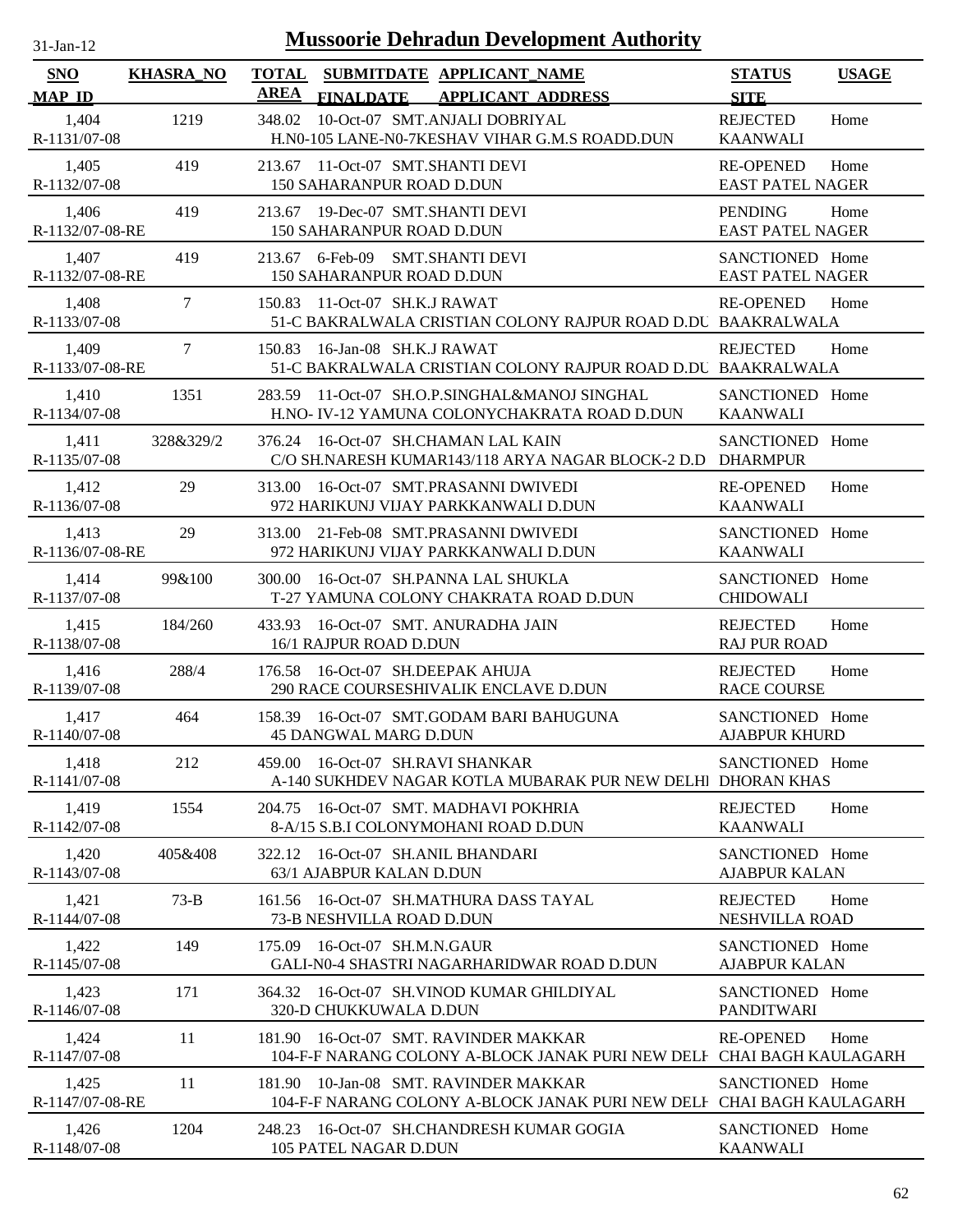| $31$ -Jan-12             |                  | <b>Mussoorie Dehradun Development Authority</b>                                                          |                                          |              |
|--------------------------|------------------|----------------------------------------------------------------------------------------------------------|------------------------------------------|--------------|
| SNO<br><b>MAP ID</b>     | <b>KHASRA_NO</b> | <b>TOTAL</b><br>SUBMITDATE APPLICANT_NAME<br><b>AREA</b><br><b>FINALDATE</b><br><b>APPLICANT ADDRESS</b> | <b>STATUS</b><br><b>SITE</b>             | <b>USAGE</b> |
| 1,427<br>R-1149/07-08    | 108              | 16-Oct-07 SH.BHASKAR SINGH<br>141.07<br>C/0 ASHOK VIHARBYE PASS ROAD AJABPUR KALAN D.DUN AJABPUR KALAN   | SANCTIONED Home                          |              |
| 1,428<br>R-1150/07-08    | 47               | 349.67 17-Oct-07 SH.SATISH KUMAR MITTAL<br>27 IDGAH II GOVIND GARH D.DUN                                 | <b>REJECTED</b><br><b>GOVIND GARH</b>    | Home         |
| 1,429<br>R-1151/07-08    | 222&223&224      | 910.00 17-Oct-07 M/S DIGI COM NETWORK INDIA PVT.LTD<br>2 INDER ROAD DALANWALA D.DUN                      | <b>RE-OPENED</b><br>KHERA GOPIWALA       | Home         |
| 1,430<br>R-1151/07-08-RE | 222&223&224      | 13-Feb-08 M/S DIGI COM NETWORK INDIA PVT.LTD<br>910.00<br>2 INDER ROAD DALANWALA D.DUN                   | SANCTIONED Home<br><b>KHERA GOPIWALA</b> |              |
| 1,431<br>R-1152/07-08    | 214/2            | 17-Oct-07 SMT.RISHI KALPANA&SMT HIMAKSHI SAR REJECTED<br>108.22<br>214/2 KHURBHURA MOHALLA D.DUN         | KHURBURA MOHALLA                         | Home         |
| 1,432<br>R-1153/07-08    | 472&473          | 17-Oct-07 SMT.SEEMA<br>170.23<br>WZ-1650 NANGAL RAINEW DELHI-46                                          | <b>RE-OPENED</b><br><b>DAK PATTI</b>     | Home         |
| 1,433<br>R-1153/07-08-RE | 472&473          | 11-Dec-07 SMT.SEEMA<br>170.23<br>WZ-1650 NANGAL RAINEW DELHI-46                                          | <b>REJECTED</b><br><b>DAK PATTI</b>      | Home         |
| 1,434<br>R-1154/07-08    | 1172             | 17-Oct-07 SH.VINOD KUMAR VERMA<br>185.47<br>84-A RAM VIHARCHAKRATA ROAD D.DUN                            | SANCTIONED Home<br><b>GARHI</b>          |              |
| 1,435<br>R-1155/07-08    | 18               | 54.75 17-Oct-07 SH.PURAN CHAND GULATI<br><b>18 LUNNIA MOHALLA D.DUN</b>                                  | <b>REJECTED</b><br>LUNIA MAHALLA         | Home         |
| 1,436<br>R-1156/07-08    | 166              | 288.12 17-Oct-07 SH.DHOOM SINGH CHAUHAN<br>B-14/162 HIMGIRI APPARTMENTSECTOR-34 NOIDA                    | <b>RE-OPENED</b><br><b>MALSI</b>         | Home         |
| 1,437<br>R-1156/07-08-RE | 166              | 10-Oct-08 SH.DHOOM SINGH CHAUHAN<br>288.12<br>B-14/162 HIMGIRI APPARTMENTSECTOR-34 NOIDA                 | SANCTIONED Home<br><b>MALSI</b>          |              |
| 1,438<br>R-1157/07-08    | 177              | 129.79 17-Oct-07 SH.K.K.VERMA<br>49/1 CANAL ROAD KISHANPUR D.DUN                                         | <b>REJECTED</b><br><b>KISHANPUR</b>      | Home         |
| 1,439<br>R-1158/07-08    | 317              | 17-Oct-07 SMT.SHANTI DEVI<br>157.91<br>119/7 RAJPUR ROAD D.DUN                                           | <b>REJECTED</b><br>HATHIBARKALA          | Home         |
| 1,440<br>R-1159/07-08    | 722&724          | 1.360.03 17-Oct-07 SARDAR UJWAL SINGH<br>54 JAKHAN D.DUN                                                 | <b>REJECTED</b><br><b>JAKHAN</b>         | Home         |
| 1,441<br>R-1160/07-08    | 1204             | 248.23 17-Oct-07 SH.SANJEEV GOGIA<br>105 PATEL NAGAR D.DUN                                               | <b>REJECTED</b><br><b>KAANWALI</b>       | Home         |
| 1,442<br>R-1161/07-08    | 27&5/114(1B)     | 17-Oct-07 SH.RISHABH KAUSHIK<br>335.38<br>HIG/P-107 SANJAY NAGARSEC-23 GHAZIABAD                         | SANCTIONED Home<br><b>LITTAN ROAD</b>    |              |
| 1,443<br>R-1162/07-08    | 4                | 18-Oct-07 SMT.RAJESHWARI DEVI<br>288.42<br>47/4 HARIDWAR ROAD D.DUN                                      | <b>RE-OPENED</b><br><b>HARIDWAR ROAD</b> | Home         |
| 1,444<br>R-1162/07-08-RE | 4                | 13-Dec-07 SMT.RAJESHWARI DEVI<br>288.42<br>47/4 HARIDWAR ROAD D.DUN                                      | <b>REJECTED</b><br><b>HARIDWAR ROAD</b>  | Home         |
| 1,445<br>R-1163/07-08    | 92/102           | 74.42 18-Oct-07 SH.ARVIND KUMAR&MAYA DEVI<br>92/102 MOTI BAZARD.DUN                                      | <b>REJECTED</b><br><b>MOTI BAZAR</b>     | Home         |
| 1,446<br>R-1164/07-08    | 368              | 18-Oct-07 SH.MAN MOHAN SINGH<br>188.19<br>39/4 MOTI BAZARD.DUN                                           | SANCTIONED Home<br>AAMWALA TARLA         |              |
| 1,447<br>$R-1165/07-08$  | 391              | 18-Oct-07 SH.SHOBHAN SINGH CHAUHAN<br>233.18<br>121 PUSHP VIHARAJABPUR KALAN D.DUN                       | SANCTIONED Home<br><b>AJABPUR KALAN</b>  |              |
| 1,448<br>R-1166/07-08    | 120              | 18-Oct-07 SH.VIKRAM BAHADUR THAPA<br>164.23<br><b>GRAM KAULAGARH D.DUN</b>                               | <b>REJECTED</b><br><b>KAULAGARH</b>      | Home         |
| 1,449<br>R-1167/07-08    | 214              | 376.39 18-Oct-07 SH.SURESH CHANDRA NAILWAL<br>23 (M.L) KEWAL VIHARSAHASTRADHARA ROAD D.DUN               | SANCTIONED Home<br><b>ADOIWALA</b>       |              |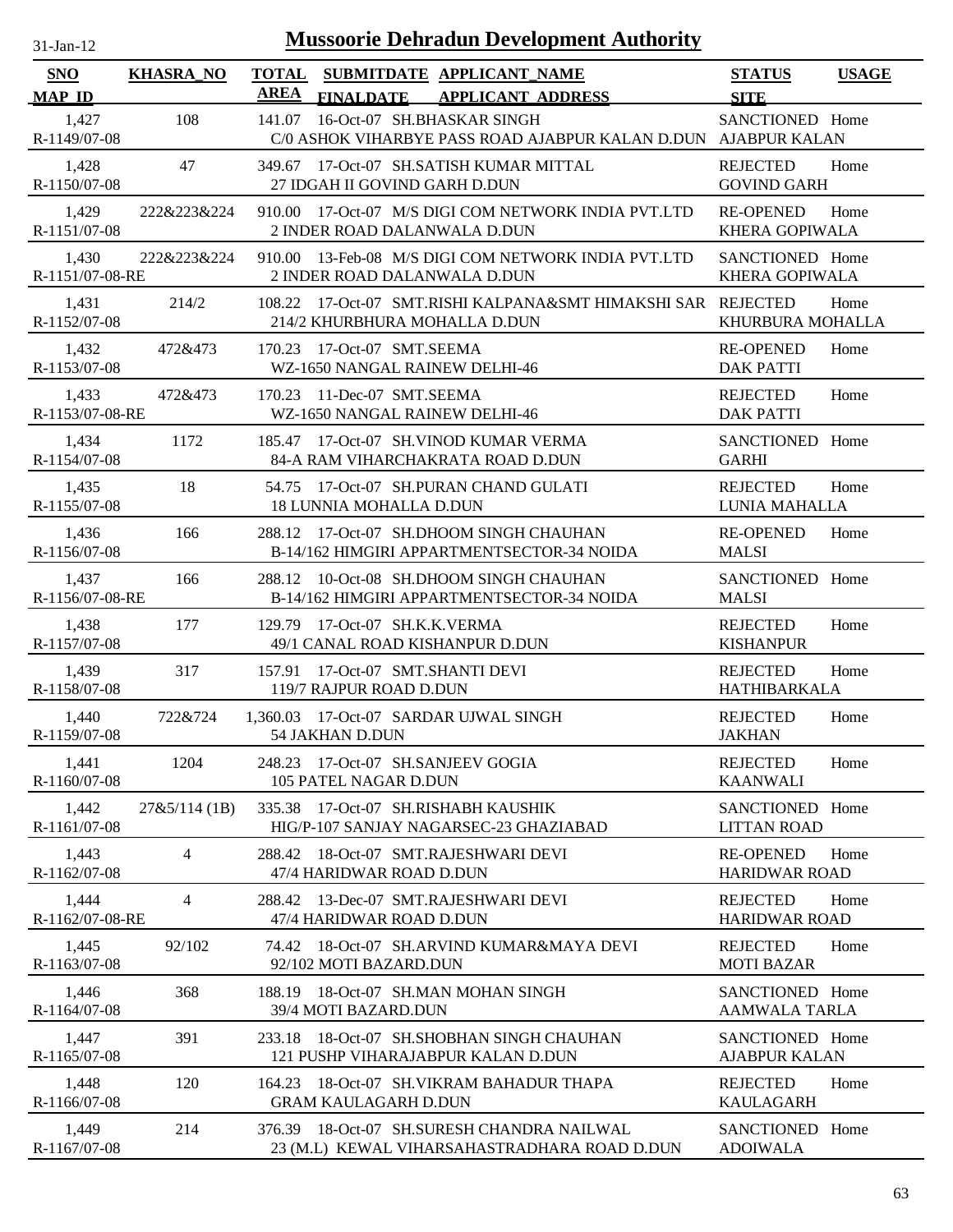| $31-Jan-12$                 |                  |             | <b>Mussoorie Dehradun Development Authority</b>                                                        |                                                 |              |
|-----------------------------|------------------|-------------|--------------------------------------------------------------------------------------------------------|-------------------------------------------------|--------------|
| <b>SNO</b><br><b>MAP ID</b> | <b>KHASRA_NO</b> | <b>AREA</b> | TOTAL SUBMITDATE APPLICANT_NAME<br><b>FINALDATE</b><br><b>APPLICANT ADDRESS</b>                        | <b>STATUS</b><br><b>SITE</b>                    | <b>USAGE</b> |
| 1,450<br>R-1168/07-08       | 646              | 411.25      | 18-Oct-07 SMT.HEERA DEVI<br>12-C LANE TURNER ROADNEAR COL. MEHTA BHAWANCLEI MAJRA                      | <b>REJECTED</b>                                 | Home         |
| 1,451<br>R-1169/07-08       | 14               | 151.98      | 19-Oct-07 SMT.SHANTI DEVI&OTHERS<br><b>14 BANGALI LIBRARY ROAD D.DUN</b>                               | <b>RE-OPENED</b><br><b>BANGALI LIBRARI ROAD</b> | Home         |
| 1,452<br>R-1169/07-08-RE    | 14               |             | 151.98 22-Jan-08 SMT.SHANTI DEVI&OTHERS<br><b>14 BANGALI LIBRARY ROAD D.DUN</b>                        | SANCTIONED Home<br><b>BANGALI LIBRARI ROAD</b>  |              |
| 1,453<br>R-1170/07-08       | 991/2            | 101.44      | 19-Oct-07 SH.SATNAM SINGH<br>106 GURU ROAD D.DUN                                                       | SANCTIONED Home<br><b>GARHI</b>                 |              |
| 1,454<br>R-1171/07-08       | 5/4              |             | 147.15 19-Oct-07 SH. JAMIL KHAN<br>PHASE-2 MAYUR VIHARSAHASTRADHARA ROAD RAJIV NA ADOIWALA             | <b>REJECTED</b>                                 | Home         |
| 1,455<br>R-1172/07-08       | 65               | 119.38      | 19-Oct-07 SH.RITESH KUMAR MODI<br>I.I.M.R SHOP.NO-8CAPRI TRADE CENTERCHAKRATA ROAD I KAANWALI          | SANCTIONED Home                                 |              |
| 1,456<br>R-1173/07-08       | 18               |             | 315.38 22-Oct-07 SMT.REETA NEGI<br>BADRISH COLONY DHARAMPUR DANDAD.DUN                                 | <b>REJECTED</b><br><b>CHAK DALANWALA</b>        | Home         |
| 1,457<br>R-1174/07-08       | 88&89            | 334.80      | 22-Oct-07 SH.YUVRAJ SINGH DEOPA<br>76/88 SAKET COLONYLANE-N0-5 RAJPUR ROAD D.DUN                       | <b>RE-OPENED</b><br><b>KARANPUR KHAS</b>        | Home         |
| 1,458<br>R-1174/07-08-RE    | 88&89            | 334.80      | 3-Jan-08 SH.YUVRAJ SINGH DEOPA<br>76/88 SAKET COLONYLANE-N0-5 RAJPUR ROAD D.DUN                        | SANCTIONED Home<br><b>KARANPUR KHAS</b>         |              |
| 1,459<br>R-1175/07-08       | 1246/1           | 277.77      | 22-Oct-07 SMT.SAROJ BALA GUPTA<br>31 KAULAGARH ROAD KISHAN NAGAR ANAND VIHARD.DU GARHI                 | <b>RE-OPENED</b>                                | Home         |
| 1,460<br>R-1175/07-08-RE    | 1246/1           |             | 277.77 7-Jan-08<br><b>SMT.SAROJ BALA GUPTA</b><br>31 KAULAGARH ROAD KISHAN NAGAR ANAND VIHARD.DU GARHI | SANCTIONED Home                                 |              |
| 1,461<br>R-1176/07-08       | 126              | 178.37      | 22-Oct-07 SH.RAJNEESH JAIN<br><b>66 TILAK ROAD D.DUN</b>                                               | SANCTIONED Home<br><b>MAJRA</b>                 |              |
| 1,462<br>R-1177/07-08       | 99               | 345.63      | 23-Oct-07 SH.PREM SINGH RAWAT<br>GANGA VIHARGRAM AJABPUR KALAN D.DUN                                   | <b>REJECTED</b><br><b>AJABPUR KALAN</b>         | Home         |
| 1,463<br>R-1178/07-08       | 1552/1           |             | 178.90 23-Oct-07 SH.SOM PRAKASH SAINI<br>C/O SH.SUKHVEER SINGHNEW PLOTTING MOHIT VIHARG.M KAANWALI     | SANCTIONED Home                                 |              |
| 1,464<br>R-1179/07-08       | 990              |             | 119.45 23-Oct-07 SMT.SANTOSH KUMARI<br>C/0 PEELI KOTHI TILAK BAZAR ROADSUBHASH NAGAR D.D MAJRA         | SANCTIONED Home                                 |              |
| 1,465<br>R-1180/07-08       | 429/1            |             | 1,467.29 23-Oct-07 SMT.LALITA PRAKASH<br>350 SECTOR 9-DCHANDIGARH 160009                               | <b>REJECTED</b><br><b>DAK PATTI</b>             | Home         |
| 1,466<br>R-1181/07-08       | $16-A$           | 435.08      | 23-Oct-07 DR.MUKESH DHANDA<br>20/1/1 NEW ROAD DALANWALA D.DUN                                          | SANCTIONED Home<br><b>NEW ROAD</b>              |              |
| 1,467<br>R-1182/07-08       | 431              | 308.91      | 23-Oct-07 SH.MADHUKAR PURI<br>114 SEWLA KHURDP-O-MOBHA WALA D.DUN                                      | <b>REJECTED</b><br><b>SEWALA KALAN</b>          | Home         |
| 1,468<br>R-1183/07-08       | 741              | 172.94      | 23-Oct-07 SMT.BIMLA DEVI<br>H.N0-12 POST OFFICEROAD CLEMENT TOWN D.DUN                                 | <b>REJECTED</b><br><b>SEWALA KALAN</b>          | Home         |
| 1,469<br>R-1184/07-08       | 1323             | 150.00      | 23-Oct-07 SMT.SANDHYA<br>GRAM PATHANPURADASHMESHPUR MEERUTUTTARPRAD                                    | <b>RE-OPENED</b><br><b>PONDHA</b>               | Home         |
| 1,470<br>R-1184/07-08-RE    | 1323             | 150.00      | 12-Dec-07 SMT.SANDHYA<br>GRAM PATHANPURADASHMESHPUR MEERUTUTTARPRAD                                    | <b>REJECTED</b><br><b>PONDHA</b>                | Home         |
| 1,471<br>R-1185/07-08       | 529              | 199.20      | 23-Oct-07 SH. ADITYA VARDHAN ARYA<br>1/3 DHAMAWALAD.DUN                                                | <b>RE-OPENED</b><br><b>SEWALA KALAN</b>         | Home         |
| 1,472<br>R-1185/07-08-RE    | 529              |             | 199.20 23-Jan-08 SH. ADITYA VARDHAN ARYA<br>1/3 DHAMAWALAD.DUN                                         | <b>REJECTED</b><br><b>SEWALA KALAN</b>          | Home         |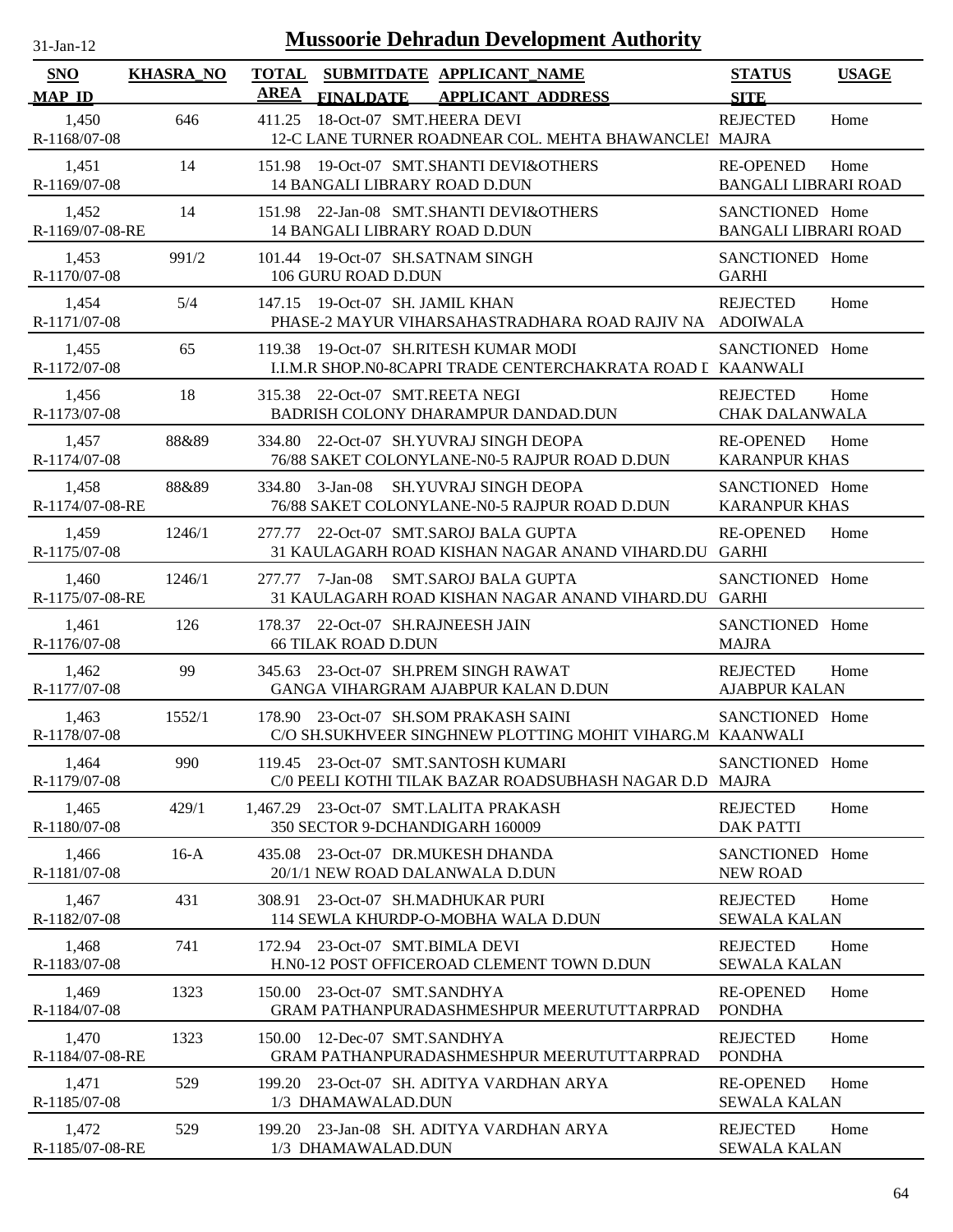| $31-Jan-12$                 |                  |                             |                                              | <b>Mussoorie Dehradun Development Authority</b>                                                           |                                            |               |
|-----------------------------|------------------|-----------------------------|----------------------------------------------|-----------------------------------------------------------------------------------------------------------|--------------------------------------------|---------------|
| <b>SNO</b><br><b>MAP ID</b> | <b>KHASRA_NO</b> | <b>TOTAL</b><br><b>AREA</b> | <b>FINALDATE</b>                             | SUBMITDATE APPLICANT_NAME<br><b>APPLICANT ADDRESS</b>                                                     | <b>STATUS</b><br><b>SITE</b>               | <b>USAGE</b>  |
| 1,473<br>R-1186/07-08       | 529              | 199.20                      | 1/3 DHAMAWALA D.DUN                          | 23-Oct-07 SH.HARSH VARDHAN ARYA                                                                           | <b>RE-OPENED</b><br><b>SEWALA KALAN</b>    | Home          |
| 1,474<br>R-1186/07-08-RE    | 529              |                             | 1/3 DHAMAWALA D.DUN                          | 199.20 23-Jan-08 SH.HARSH VARDHAN ARYA                                                                    | <b>REJECTED</b><br><b>SEWALA KALAN</b>     | Home          |
| 1,475<br>R-1187/07-08       | 696/2            |                             | 179/2/2 RAJPUR ROAD D.DUN                    | 347.43 24-Oct-07 SMT.VANDANA KARANWAL                                                                     | <b>RE-OPENED</b><br><b>JAKHAN</b>          | Home          |
| 1,476<br>R-1187/07-08-RE    | 696/2            |                             | 347.43 7-Jan-08<br>179/2/2 RAJPUR ROAD D.DUN | SMT.VANDANA KARANWAL                                                                                      | SANCTIONED Home<br><b>JAKHAN</b>           |               |
| 1,477<br>R-1188/07-08       | 172              | 127.71                      |                                              | 24-Oct-07 SMT.SHIV KUMARI SAHU<br>134 JAKHAN RAJPUR ROAD D.DUN                                            | SANCTIONED Home<br><b>KISHANPUR</b>        |               |
| 1,478<br>R-1189/07-08       | 612/2            | 278.80                      |                                              | 24-Oct-07 SH.BIRENDRA SINGH BISHT<br><b>GRAM DHARAMPUR DANDAD.DUN</b>                                     | <b>REJECTED</b><br><b>DHARAMPUR DANDA</b>  | Home          |
| 1,479<br>R-1190/07-08       | 231              |                             |                                              | 212.40 24-Oct-07 SH.BALDEV SINGH<br>STREET N0-3 LANE-N0-CH.N0-3 VASANT VIHAR ENCLAVE D HARBANSWALA (PART) | SANCTIONED Home                            |               |
| 1,480<br>R-1191/07-08       | 193/3m           | 281.18                      |                                              | 29-Oct-07 SH. RANVIR SINGH CHAUHAN<br>H.N0-348 OLD-91/114VIJAY PARK EXT.                                  | <b>REJECTED</b><br><b>VIJAY PARK EXTN.</b> | Home          |
| 1,481<br>R-1192/07-08       | 456              | 199.53                      |                                              | 29-Oct-07 SMT. PARVTI DEVI<br>576/1 PARGATI VIHARAJABPUR KALAN                                            | SANCTIONED Home<br><b>AJABPUR KALAN</b>    |               |
| 1,482<br>R-1193/07-08       | 596              | 169.69                      |                                              | 29-Oct-07 SH. MANOJ KUMAR<br>SH.MANOJ KUMARI-7, NEHRU COLONY DHARAMPUR                                    | <b>RE-OPENED</b><br><b>AJABPUR KALAN</b>   | Home          |
| 1,483<br>R-1193/07-08-RE    | 596              | 169.69                      |                                              | 7-Mar-08 SH. MANOJ KUMAR<br>SH.MANOJ KUMARI-7, NEHRU COLONY DHARAMPUR                                     | SANCTIONED Home<br><b>AJABPUR KALAN</b>    |               |
| 1,484<br>R-1194/07-08       | 81/1             |                             |                                              | 147.62 29-Oct-07 SH. SURESH CHAND DHOUNDIYAL<br>42/2 BHOOR GAONPANDITWARI P-II                            | <b>RE-OPENED</b><br><b>PANDITWARI</b>      | Home          |
| 1,485<br>R-1194/07-08-RE    | 81/1             |                             |                                              | 147.62 16-May-08 SH. SURESH CHAND DHOUNDIYAL<br>42/2 BHOOR GAONPANDITWARI P-II                            | SANCTIONED Home<br><b>PANDITWARI</b>       |               |
| 1,486<br>R-1195/07-08       | 231              |                             |                                              | 350.19 29-Oct-07 SMT. KUSHLA RAWAT & B.S.RAWAT<br>EAST 1/7 REST CAMP DEHRA DUNDEHRA DUN                   | <b>REJECTED</b><br><b>DHARMPUR</b>         | Home          |
| 1,487<br>R-1196/07-08       | 129              | 1.000.00                    |                                              | 30-Oct-07 SH. RAM GOVIND TAYAL<br>M-119 GURU HARKISHAN NAGAR PACHIM VIHAR DELHI                           | <b>REJECTED</b><br>PANDITWADI MAFI         | Group Housing |
| 1,488<br>R-1197/07-08       | 46               | 433.01                      | 30-Oct-07 PRAMOD DUTT                        | 21/3 PRAKESH NAGARIDGAHDEHRA DUN                                                                          | <b>RE-OPENED</b><br>CHUKKHUWALA            | Home          |
| 1,489<br>R-1197/07-08-RE    | 46               | 433.01                      | 24-Jan-08 PRAMOD DUTT                        | 21/3 PRAKESH NAGARIDGAHDEHRA DUN                                                                          | <b>REJECTED</b><br>CHUKKHUWALA             | Home          |
| 1,490<br>R-1198/07-08       | 3/9/1            | 179.12                      |                                              | 30-Oct-07 SH. P.D. BADOLA<br>3/9/1 CHUKHUWALADEHRA DUNDEHRA DUN                                           | SANCTIONED Home<br>CHUKKHUWALA             |               |
| 1,491<br>R-1199/07-08       | 728&729          | 233.32                      |                                              | 30-Oct-07 SH. JASVINDER KUMAR GANDHI<br>H. NO. 93SUBHAS NAGARDEHRA DUN                                    | SANCTIONED Home<br><b>BHARUWALA GRANT</b>  |               |
| 1,492<br>R-1200/07-08       | <b>8M</b>        | 162.29                      |                                              | 30-Oct-07 SH. SHARAD PA RAR& SMT. SUNEETI PAWA SANCTIONED Home<br>41/5 JAKHANRAJPUR ROADDEHRA DUN         | <b>SALAWALA</b>                            |               |
| 1,493<br>R-1201/07-08       | 121              | 181.45                      |                                              | 30-Oct-07 KISHOR KUMAR NAUTIYAL<br>C/O SUKESH NAUTIYALOM VIHAR L-9H.-90 AJABPUAR KAL SHAH NAGAR           | SANCTIONED Home                            |               |
| 1,494<br>R-1202/07-08       | $9/11-D$         | 239.00                      |                                              | 30-Oct-07 SMT. PUSHPA BISHT<br>1/8/9 CIRCULAR ROADOPP.- HIMANI GAS GODAMDEHRA DU DALANWALA                | <b>RE-OPENED</b>                           | Home          |
| 1,495<br>R-1202/07-08-RE    | $9/11-D$         | 239.00                      | 7-Jan-08                                     | <b>SMT. PUSHPA BISHT</b><br>1/8/9 CIRCULAR ROADOPP.- HIMANI GAS GODAMDEHRA DU DALANWALA                   | <b>REJECTED</b>                            | Home          |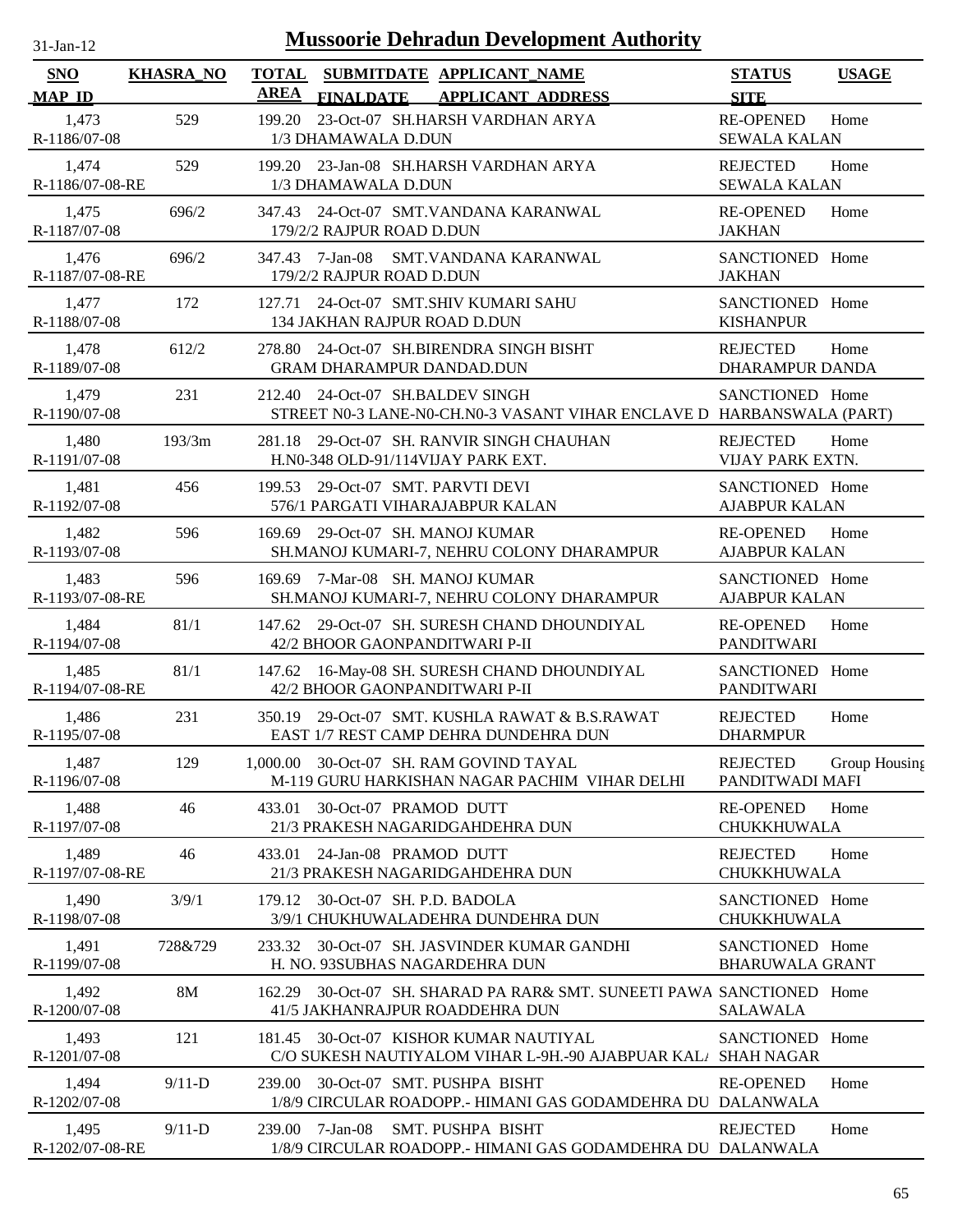| $31$ -Jan-12                |                  | <b>Mussoorie Dehradun Development Authority</b>                                                          |                                         |              |
|-----------------------------|------------------|----------------------------------------------------------------------------------------------------------|-----------------------------------------|--------------|
| <b>SNO</b><br><b>MAP ID</b> | <b>KHASRA_NO</b> | <b>TOTAL</b><br>SUBMITDATE APPLICANT NAME<br><b>AREA</b><br><b>APPLICANT ADDRESS</b><br><b>FINALDATE</b> | <b>STATUS</b><br><b>SITE</b>            | <b>USAGE</b> |
| 1,496<br>R-1203/07-08       | 325              | 30-Oct-07 SH. ARUN KALA<br>118.38<br>120 DOBHAL WALADEHRA DUNDEHRA DUN                                   | <b>RE-OPENED</b><br>SAHASTRADHARA ROAD  | Home         |
| 1,497<br>R-1203/07-08-RE    | 325              | 118.38 4-Jul-08<br><b>SH. ARUN KALA</b><br>120 DOBHAL WALADEHRA DUNDEHRA DUN                             | SANCTIONED Home<br>SAHASTRADHARA ROAD   |              |
| 1,498<br>R-1204/07-08       | 37               | 30-Oct-07 SMT. KAMLESH KUMARI<br>137.64<br>37 SALAWALADEHRA DUNDEHRA DUN                                 | <b>RE-OPENED</b><br><b>SALAWALA</b>     | Home         |
| 1,499<br>R-1204/07-08-RE    | 37               | 14-Feb-08 SMT. KAMLESH KUMARI<br>137.64<br>37 SALAWALADEHRA DUNDEHRA DUN                                 | SANCTIONED Home<br><b>SALAWALA</b>      |              |
| 1,500<br>R-1205/07-08       | 1018             | 186.22 31-Oct-07 SMT. NIRMALA JAKHMOLA<br>1/1 KALI MANDIR ENCLAVEG.M.S. ROAD DEHARA DUN                  | SANCTIONED Home<br><b>KAANWALI</b>      |              |
| 1,501<br>R-1206/07-08       | 131/78           | 31-Oct-07 SMT, SANTOSH GILHOTRA<br>249.00<br>KULRI DAMAL MASSURIDEHARA DUNDEHARA DUN                     | <b>REJECTED</b><br><b>KALI DAS ROAD</b> | Home         |
| 1,502<br>R-1207/07-08       | 142/263          | 31-Oct-07 SH, ASHWANI GALEY<br>190.24<br>185/6 SHYAK PUR PERM NAGARDEHARA DUNDEHARA DUN                  | <b>REJECTED</b><br><b>RAJ PUR ROAD</b>  | Home         |
| 1,503<br>R-1208/07-08       | 428              | 1-Nov-07 SMT. HIMA JOSHI<br>127.83<br>H. NO.-25 DEVLOK PHES-2SEWLA KALANDEHARA DUN                       | <b>RE-OPENED</b><br><b>SEWALA KALAN</b> | Home         |
| 1,504<br>R-1208/07-08-RE    | 428              | 28-Jan-08 SMT. HIMA JOSHI<br>127.83<br>H. NO.-25 DEVLOK PHES-2SEWLA KALANDEHARA DUN                      | SANCTIONED Home<br><b>SEWALA KALAN</b>  |              |
| 1,505<br>R-1209/07-08       | 183              | 1-Nov-07 SMT. SAMPTI DEVI<br>231.12<br>127- ASHOK VIHARLANE NO-2 AJABPUR KALANDEHARA DU AJABPUR KHURD    | <b>REJECTED</b>                         | Home         |
| 1,506<br>R-1210/07-08       | 56               | 119.97 1-Nov-07 RAJESHWARI DEVI BISHT<br>56- GURU ROADDEHARA DUNDEHARA DUN                               | SANCTIONED Home<br><b>GURU ROAD</b>     |              |
| 1,507<br>R-1211/07-08       | 355/356          | 1-Nov-07 SH. SUNIL KUMAR BANGA<br>166.38<br>H.NO-355/356 CHUKKHUWALABLOCK -1DEHARA DUN                   | <b>REJECTED</b><br>CHUKKHUWALA          | Home         |
| 1,508<br>R-1212/07-08       | 319              | 1-Nov-07 SMT. DARSHNI DEVI<br>232.77<br>AAMWALA TARLAP.O. TAPOVAN RAIPURDEHARA DUN                       | <b>REJECTED</b><br><b>AAMWALA TARLA</b> | Home         |
| 1,509<br>R-1213/07-08       | 285              | 613.38 1-Nov-07 SH. R.S. RAWAT.<br>285/1 VASANT VIHARDEHARA DUNDEHARA DUN                                | SANCTIONED Home<br><b>VASANT VIHAR</b>  |              |
| 1,510<br>R-1214/07-08       | 167/1            | 1-Nov-07 SH. DALEEP SINGH CHAWLA<br>183.95<br>HOTEL CLASSIC HEIGHTMOSSURIDEHARA DUN                      | <b>RE-OPENED</b><br>CHUKKHUWALA         | Home         |
| 1,511<br>R-1214/07-08-RE    | 167/1            | 16-Jan-08 SH. DALEEP SINGH CHAWLA<br>183.95<br>HOTEL CLASSIC HEIGHTMOSSURIDEHARA DUN                     | SANCTIONED Home<br>CHUKKHUWALA          |              |
| 1,512<br>R-1215/07-08       | 13               | 1-Nov-07 SMT. MONIKA MANDAL<br>213.83<br>13 - CURZON ROADDALANWALADEHARA DUN                             | <b>RE-OPENED</b><br><b>CURZAN ROAD</b>  | Home         |
| 1,513<br>R-1215/07-08-RE    | 13               | 18-Dec-07 SMT. MONIKA MANDAL<br>213.83<br>13 - CURZON ROADDALANWALADEHARA DUN                            | SANCTIONED Home<br><b>CURZAN ROAD</b>   |              |
| 1,514<br>R-1216/07-08       | 13/10            | 1-Nov-07 SMT, MONICA MANDAL<br>213.83<br>13- CURZON ROADDEHARA DUNDEHARA DUN                             | SANCTIONED Home<br><b>CURZAN ROAD</b>   |              |
| 1,515<br>R-1217/07-08       | 46               | 107.17 1-Nov-07 SMT. VIDHYA DEVI<br>16- SAYYED MOHALLACHAKKRATA ROADDEHARA DUN                           | SANCTIONED Home<br><b>CHAKRATA ROAD</b> |              |
| 1,516<br>R-1218/07-08       | 494/2            | 3,552.76 1-Nov-07 SH. MAHANT DEVENDRA DAS<br>SH. GURURAM RAY DARBAR SAHIBJHANDA MOHALLADEH. MOTHROWALA   | <b>RE-OPENED</b>                        | Home         |
| 1,517<br>R-1218/07-08-RE    | 494/2            | 3,552.76 11-Jan-08 SH. MAHANT DEVENDRA DAS<br>SH. GURURAM RAY DARBAR SAHIBJHANDA MOHALLADEH.             | <b>REJECTED</b><br><b>MOTHROWALA</b>    | Home         |
| 1,518<br>R-1219/07-08       | $\overline{4}$   | 220.70 1-Nov-07 SH PRITAM DAS<br>4- BANGALI MOHALLADEHARA DUNDEHARA DUN                                  | SANCTIONED Home<br>D.A.V. COLLAGE ROAD  |              |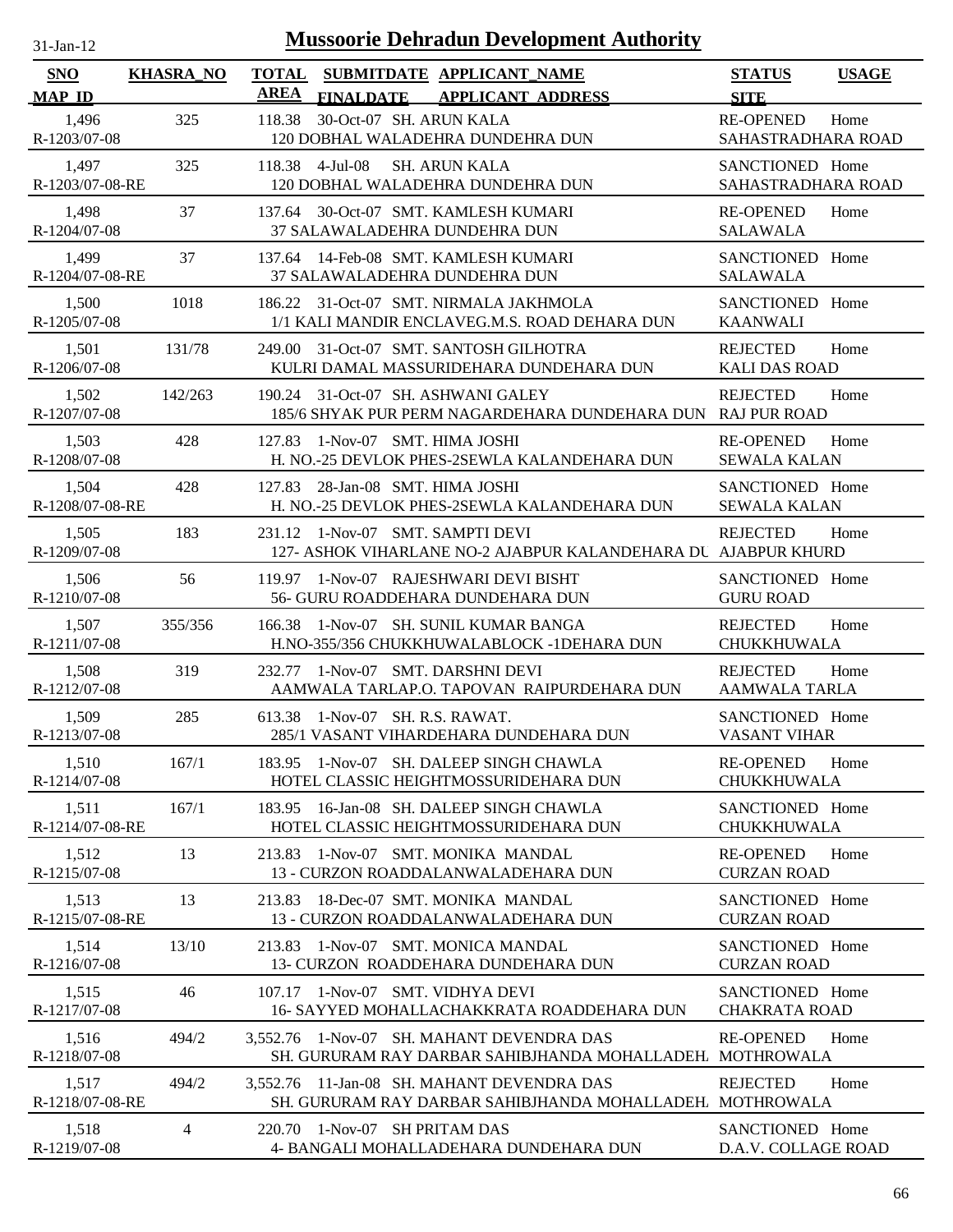| $31$ -Jan-12 |  |
|--------------|--|

| <b>SNO</b><br><b>MAP ID</b> | <b>KHASRA_NO</b> | <b>TOTAL</b><br><b>AREA</b> | <b>FINALDATE</b>                                    | SUBMITDATE APPLICANT_NAME<br><b>APPLICANT ADDRESS</b>                                                    | <b>STATUS</b><br><b>SITE</b>            | <b>USAGE</b>  |
|-----------------------------|------------------|-----------------------------|-----------------------------------------------------|----------------------------------------------------------------------------------------------------------|-----------------------------------------|---------------|
| 1,519<br>R-1220/07-08       | 357              | 252.68                      |                                                     | 1-Nov-07 VIRENDRA KUMAR JHINGRUN<br>11/44 CHAKROTA ROADDEHARA DUNDEHARA DUN                              | SANCTIONED Home<br><b>MAJRA</b>         |               |
| 1,520<br>R-1221/07-08       | 988              | 278.81                      |                                                     | 1-Nov-07 RAJ KUMAR& OMPAL SINGH<br>50- ADARSH COLONYSUBHSH NAGARDEHARA DUN                               | <b>RE-OPENED</b><br><b>MAJRA</b>        | Hostel        |
| 1,521<br>R-1221/07-08-RE    | 988              |                             |                                                     | 278.81 7-Mar-08 RAJ KUMAR& OMPAL SINGH<br>50- ADARSH COLONYSUBHSH NAGARDEHARA DUN                        | SANCTIONED Hostel<br><b>MAJRA</b>       |               |
| 1,522<br>R-1222/07-08       | 647              |                             | 101.58 1-Nov-07 SMT. SHAYAMO DEVI                   | KASHMIRI COLONYNIRANJAN PURDEHARA DUN                                                                    | SANCTIONED Home<br>NIRANJANPUR          |               |
| 1,523<br>R-1223/07-08       | 478              |                             | 297.15 3-Nov-07 SMT. SUCHITA GUPTA                  | 472 KHURBURA MOHLLADEHARA DUNDEHARA DUN                                                                  | SANCTIONED Home<br>KHURBURA MOHALLA     |               |
| 1,524<br>R-1224/07-08       | 79               |                             | 167.28 3-Nov-07 HARI KISHAN                         | 177-178- NAV VIHAR COLONYCHUKKHUWALADEHARA DU                                                            | <b>REJECTED</b><br>CHUKKHUWALA          | Home          |
| 1,525<br>R-1225/07-08       | 689              | 168.46                      | 19 JAKHAN RAJ PUR ROADDEHARA DUN                    | 3-Nov-07 SH. RIKHEE RAM BHANDARI                                                                         | SANCTIONED Home<br><b>JAKHAN</b>        |               |
| 1,526<br>R-1226/07-08       | 164              |                             | 106.59 3-Nov-07 SMT. LAXMI SHARMA                   | 300 SALAWALADEHARA DUNDEHARA DUN                                                                         | SANCTIONED Home<br><b>SALAWALA</b>      |               |
| 1,527<br>R-1227/07-08       | 409              |                             | 217.45 3-Nov-07 SMT. RAJNI DEVI                     | 17-A - SIMLA ENCLAVE G.M.S. ROADDEHARA DUN                                                               | <b>RE-OPENED</b><br><b>SEWALA KALAN</b> | Home          |
| 1,528<br>R-1227/07-08-RE    | 409              | 217.45                      | 19-Dec-07 SMT. RAJNI DEVI                           | 17-A - SIMLA ENCLAVE G.M.S. ROADDEHARA DUN                                                               | SANCTIONED Home<br><b>SEWALA KALAN</b>  |               |
| 1,529<br>R-1228/07-08 0     |                  |                             | 19,20Kh,21K,47 3,211.00 3-Nov-07 COL, ANAND BASERA  | B-3-L.H. FLOORHIMALYA APP.75-RAJ PUR ROAD                                                                | <b>RE-OPENED</b><br><b>SEWALA KALAN</b> | Group Housing |
| 1,530<br>R-1228/07-08-RE    |                  |                             | 19,20Kh,21K,47 3,211.00 6-Feb-09 COL, ANAND BASERA  | B-3-L.H. FLOORHIMALYA APP.75-RAJ PUR ROAD                                                                | <b>RE-OPENED</b><br><b>SEWALA KALAN</b> | Group Housing |
| 1,531<br>R-1228/07-08-RE    |                  |                             | 19,20Kh,21K,47 3,211.00 14-Oct-09 COL, ANAND BASERA | C/O. Aparna Basera E-116, West Canal Road P.O.MajraOpp. Saint J SEWALA KALAN                             | SANCTIONED Group Housing                |               |
| 1,532<br>R-1229/07-08       | 2211&2212        |                             | 191.00 5-Nov-07 SHYAM AGGARWAL                      | 11- CHANDRA ROADDEHARA DUN DEHARA DUN                                                                    | SANCTIONED Home<br><b>CHANDER NAGAR</b> |               |
| 1,533<br>R-1230/07-08       | 215              |                             |                                                     | 297.00 5-Nov-07 MANHOR LAL TECKCHADANI<br>L-2 MEENAKSHI REGENCYIDGAH HILLS, BHOPA - 462001BH DHORAN KHAS | SANCTIONED Home                         |               |
| 1,534<br>R-1231/07-08       | 40KA             |                             | 260.00 5-Nov-07 ADITYA GUPTA                        | H - 148 SECTER - 4 MANSA DEVI COMPLEXHUDA PANCHKU                                                        | <b>REJECTED</b><br><b>KISHANPUR</b>     | Home          |
| 1,535<br>R-1232/07-08       | 5                | 136.21                      |                                                     | 5-Nov-07 SH. SURESH KUMAR & VIJAY PAL<br>5- CHANDER NAGERDEHARA DUN DEHARA DUN                           | <b>REJECTED</b><br><b>CHANDER NAGAR</b> | Home          |
| 1,536<br>R-1233/07-08       | 483              |                             |                                                     | 121.24 5-Nov-07 SH. BHUWAN CHANDRA KESTWAL<br>28/5 PARKASH VIHARDEHARA DUN DEHARA DUN                    | SANCTIONED Home<br><b>AJABPUR KALAN</b> |               |
| 1,537<br>R-1234/07-08       | 993/2            | 265.04                      | 5-Nov-07 SH. HAREESH CHANDAR                        | 2- DURGA VIHARDEHARA DUN DEHARA DUN                                                                      | SANCTIONED Home<br>UDDIWALA KARANPUR    |               |
| 1,538<br>R-1235/07-08       | 118/1,120/2,121  |                             | 216.19 5-Nov-07 SMT. VIMLA DEVI                     | 108 - VIJAY NAGAR ADHOIWALADEHARA DUN                                                                    | <b>REJECTED</b><br><b>KARANPUR KHAS</b> | Home          |
| 1,539<br>R-1236/07-08       | 683              |                             | 272.84 5-Nov-07 SMT. SUDHA DUTTA                    | B - 12 L.I.C. OFFICENEW CANNAGHT PLACEDEHARA DUN                                                         | SANCTIONED Home<br><b>NIRANJANPUR</b>   |               |
| 1,540<br>R-1237/07-08       | 432              |                             | 355.48 5-Nov-07 SMT. KUNWARI DEVI                   | 31/1 - 1A VIJAY COLONY HATHI BARKALADEHARA DUN                                                           | <b>REJECTED</b><br>HATHIBARKALA         | Home          |
| 1,541<br>R-1238/07-08       | 146              |                             | 701.97 5-Nov-07 LT. COL. M. KUTHARI                 | 146 - NESHVILLA ROADDEHARA DUN DEHARA DUN                                                                | SANCTIONED Home<br>NESHVILLA ROAD       |               |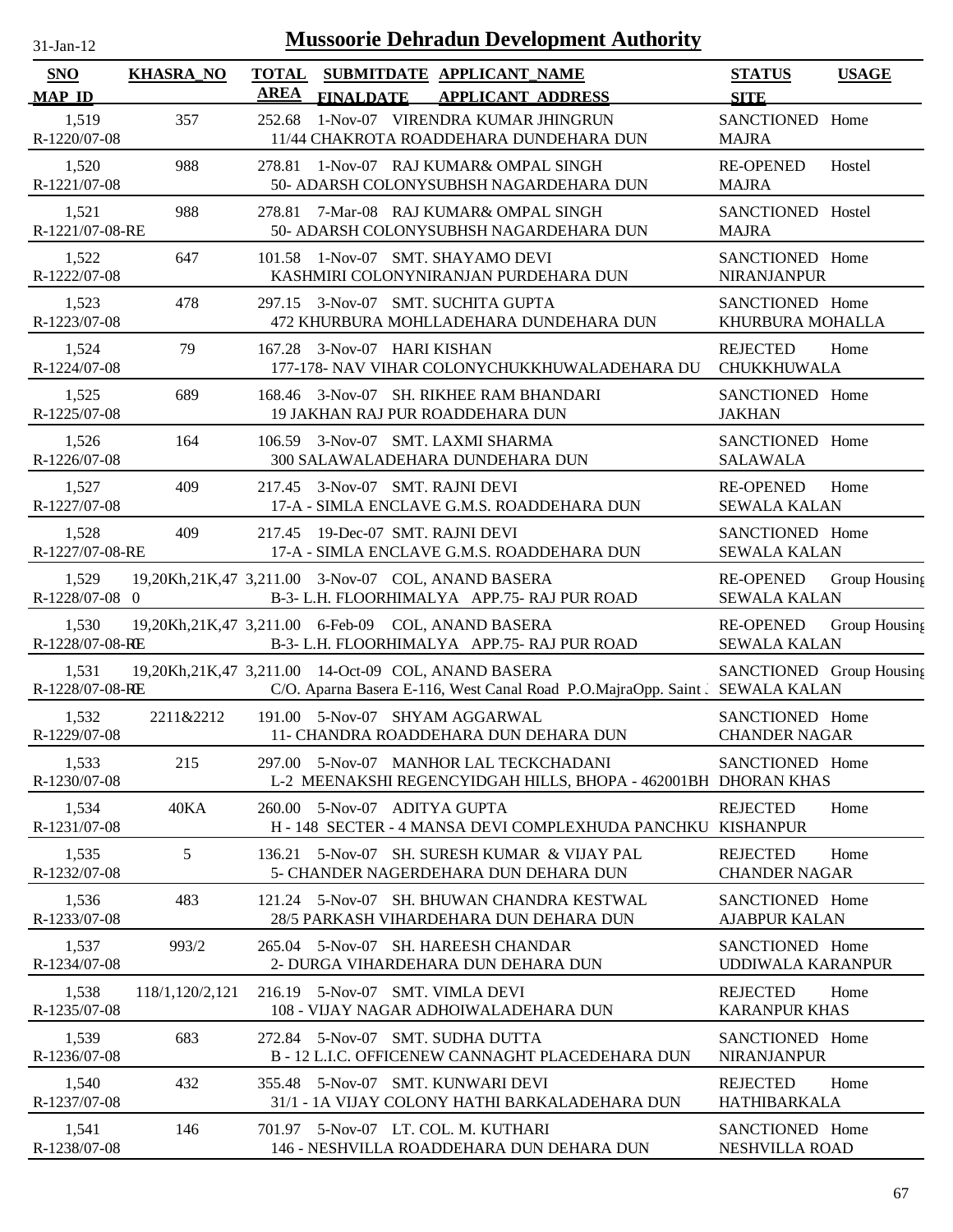| $31-Jan-12$                 |                  |                             | <b>Mussoorie Dehradun Development Authority</b>                                                                             |                                          |              |
|-----------------------------|------------------|-----------------------------|-----------------------------------------------------------------------------------------------------------------------------|------------------------------------------|--------------|
| <b>SNO</b><br><b>MAP ID</b> | <b>KHASRA_NO</b> | <b>TOTAL</b><br><b>AREA</b> | SUBMITDATE APPLICANT NAME<br><b>FINALDATE</b><br><b>APPLICANT ADDRESS</b>                                                   | <b>STATUS</b><br><b>SITE</b>             | <b>USAGE</b> |
| 1.542<br>R-1239/07-08       | 262              | 399.62                      | 5-Nov-07 SHIV PARKASH<br>77- ARAGHARHARIDWAR ROADDEHARA DUN                                                                 | SANCTIONED Home<br><b>AARAGARH</b>       |              |
| 1,543<br>R-1240/07-08       | 30               | 204.77                      | 5-Nov-07 DR. R.B. SINGH<br>DR. R.B.SINGHP.C.H.O.NESHNAL HAIDROGRAPHI OFFICE                                                 | <b>REJECTED</b><br><b>KANDOLI</b>        | Home         |
| 1,544<br>R-1241/07-08       | 914              |                             | 174.26 5-Nov-07 ISHWER DEV BAHUGUNA<br>RAI PUR ROAD ADHOIWALADEHARA DUN                                                     | SANCTIONED Home<br><b>AAMWALA TARLA</b>  |              |
| 1,545<br>R-1242/07-08       | 138              | 400.11                      | $6-Nov-07$<br>SH. IQBAL HUSAIN&SAYRABANU<br>SEWLA KALANSHIMLA ENCLAVE WESTDEHARA DUN                                        | <b>RE-OPENED</b><br><b>SEWALA KALAN</b>  | Home         |
| 1,546<br>R-1242/07-08-RE    | 138              | 400.11                      | 20-Dec-07 SH. IQBAL HUSAIN&SAYRABANU<br>SEWLA KALANSHIMLA ENCLAVE WESTDEHARA DUN                                            | SANCTIONED Home<br><b>SEWALA KALAN</b>   |              |
| 1,547<br>R-1243/07-08       | 527/2            | 312.33                      | 6-Nov-07 SH. TEEKA RAM<br>VASUNDHRA VIHAR RAJEEV MARGNIRANJANPUR MAJRA                                                      | SANCTIONED Home<br><b>NIRANJANPUR</b>    |              |
| 1,548<br>R-1244/07-08       | 27/23            | 110.71                      | 6-Nov-07 VIRENDRA KUMAR SINGH<br>33/33 MANSINGHWALADEHARA DUNDEHARA DUN                                                     | <b>REJECTED</b><br>D.L.ROAD              | Home         |
| 1,549<br>R-1245/07-08       | 489              | 199.10                      | 6-Nov-07 RAJENDRA PAL BHATNAGAR<br>KASHMIRI COLONY NIRANJANPURMAJRADEHARA DUN                                               | SANCTIONED Home<br><b>NIRANJANPUR</b>    |              |
| 1,550<br>R-1246/07-08       | 4                | 345.38                      | 7-Nov-07 SH. RAJENDRA PAL SINGH<br>4 - KESHAV ROAD LAXMAN CHOWKDEHARA DUN                                                   | <b>RE-OPENED</b><br><b>LAXMAN CHOWK</b>  | Home         |
| 1,551<br>R-1246/07-08-RE    | 4                | 345.38                      | 4-Nov-08 SH. RAJENDRA PAL SINGH<br>4 - KESHAV ROAD LAXMAN CHOWKDEHARA DUN                                                   | SANCTIONED Home<br><b>LAXMAN CHOWK</b>   |              |
| 1,552<br>R-1247/07-08       | 311              | 85.82                       | 7-Nov-07 SH. GLADVIN<br>311 - CHUKHUWALAOMKAR ROADDEHARA DUN                                                                | SANCTIONED Home<br>CHUKKHUWALA           |              |
| 1,553<br>R-1248/07-08       | 81               | 334.57                      | 7-Nov-07 LIKHWAR SINGH<br>16- RAVINDRA NATH TAIGORDEHARA DUNDEHARA DUN                                                      | <b>REJECTED</b><br><b>KANDOLI</b>        | Home         |
| 1,554<br>R-1249/07-08       | 135              |                             | 241.54 7-Nov-07 SMT. RENU WADHWA& SUBHASH KASHYA REJECTED<br>C/O R.C. JOSHI79/1 TURNAR ROADCLEMAN TOWN CANTDEI SEWALA KHURD |                                          | Home         |
| 1,555<br>R-1250/07-08       | 153              |                             | 133.12 7-Nov-07 SH. HEM SINGH<br>1 - TURNER ROADCLEMAN TOWN DEHARA DUN                                                      | <b>REJECTED</b><br><b>SHEVLA KHURD</b>   | Home         |
| 1,556<br>R-1251/07-08       | 1190             |                             | 537.50 7-Nov-07 SH. RAKESH TYAGI & VISHAL AGRAWAL<br>LANE NO - 4TURNER ROAD CLEMAN TOWN CANTT                               | <b>REJECTED</b><br><b>MAJRA</b>          | Home         |
| 1,557<br>R-1252/07-08       | 81/1             |                             | 172.46 7-Nov-07 RAJEEV GUPTA<br>12 - VYOMPRASTG.M.S. ROADDEHARA DUN                                                         | SANCTIONED Home<br><b>PANDITWARI</b>     |              |
| 1,558<br>R-1253/07-08       | 1091             | 122.67                      | 7-Nov-07 SHISHPAL SINGH PUNDIR<br>478 - 4 - VIJAY PARKSTREET NO - 8 CHAKKRATA ROAD                                          | SANCTIONED Home<br><b>KAANWALI</b>       |              |
| 1,559<br>R-1254/07-08       | 183/183          |                             | 318.12 7-Nov-07 SUSHANT KUMAR<br>183/183 - DOBHALWALADEHARA DUN                                                             | SANCTIONED Home<br><b>DOBHALWALA</b>     |              |
| 1,560<br>R-1255/07-08       | 19               |                             | 366.05 7-Nov-07 R.JAIN<br>20 - INDER ROAD DEHARA DUN                                                                        | <b>REJECTED</b><br><b>INDER ROAD</b>     | Home         |
| 1,561<br>R-1256/07-08       | 516              |                             | 257.51 7-Nov-07 SH. SUDHIR BEHARI<br>358 - STREET NO - 11RAJENDRA NAGNRKAULAGARH                                            | <b>RE-OPENED</b><br><b>KAANWALI</b>      | Home         |
| 1,562<br>R-1256/07-08-RE    | 516              | 257.51                      | 18-Jan-08 SH. SUDHIR BEHARI<br>358 - STREET NO - 11RAJENDRA NAGNRKAULAGARH                                                  | SANCTIONED Home<br><b>KAANWALI</b>       |              |
| 1,563<br>R-1257/07-08       | 157              | 205.00                      | 7-Nov-07 SH. SUNIL MALHOTRA<br>12 - A - RACE CORSEDEHARA DUN                                                                | <b>RE-OPENED</b><br><b>AJABPUR KALAN</b> | Home         |
| 1,564<br>R-1257/07-08-RE    | 157              | 205.00                      | 24-Jan-08 SH. SUNIL MALHOTRA<br>12 - A - RACE CORSEDEHARA DUN                                                               | SANCTIONED Home<br><b>AJABPUR KALAN</b>  |              |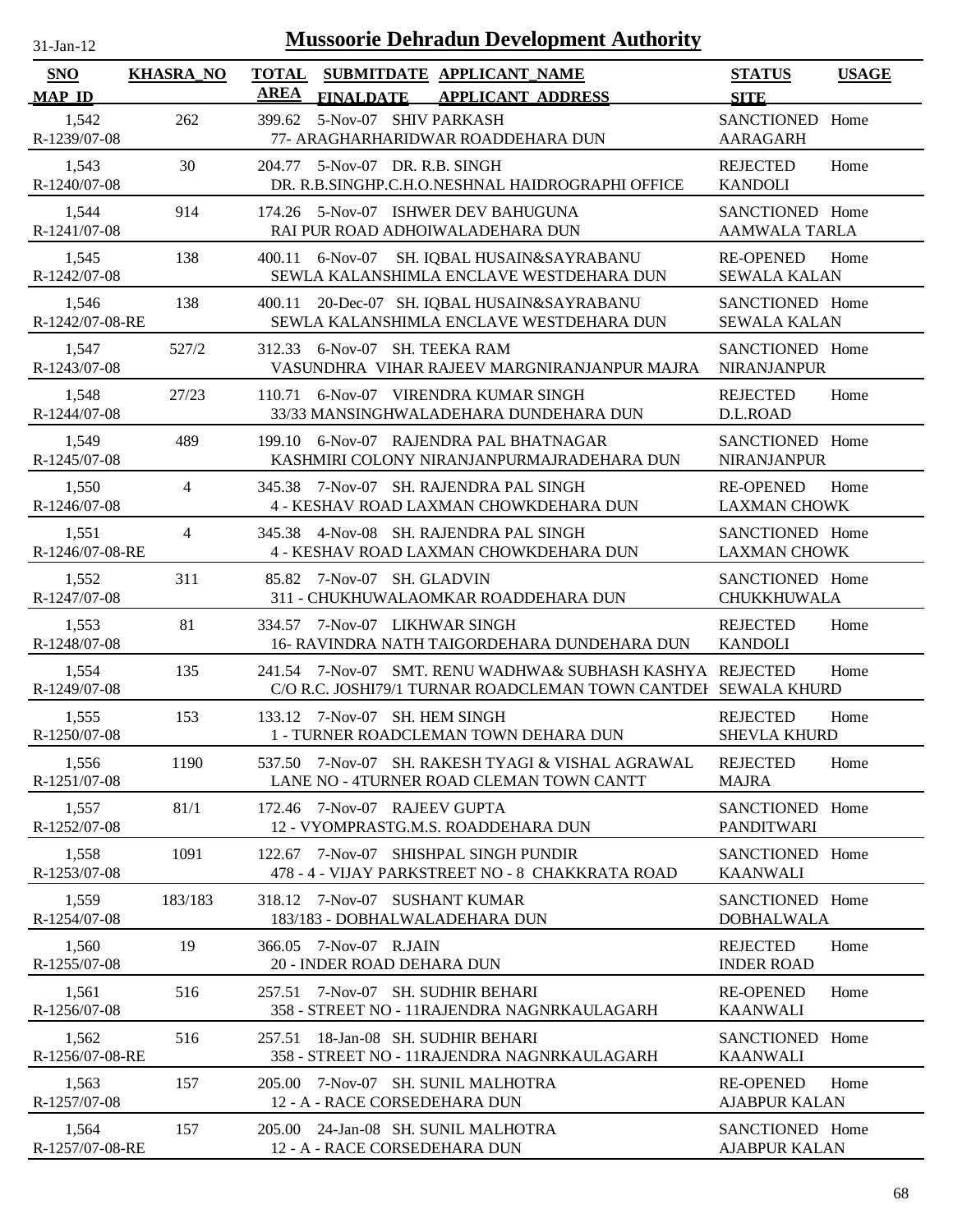| $31$ -Jan-12 |  |
|--------------|--|
|              |  |

| <b>SNO</b>               | <b>KHASRA NO</b> | <b>TOTAL</b><br><b>AREA</b> |                                    | SUBMITDATE APPLICANT_NAME                                                                            | <b>STATUS</b>                                    | <b>USAGE</b> |
|--------------------------|------------------|-----------------------------|------------------------------------|------------------------------------------------------------------------------------------------------|--------------------------------------------------|--------------|
| <b>MAP ID</b>            |                  |                             | <b>FINALDATE</b>                   | <b>APPLICANT ADDRESS</b>                                                                             | <b>SITE</b>                                      |              |
| 1,565<br>R-1258/07-08    | 19               | 154.40                      | 8-Nov-07 SMT. RADHA DEVI           | 19 - MOHANI ROADNAYA GAONDEHARA DUN                                                                  | SANCTIONED Home<br><b>MOHINI ROAD</b>            |              |
| 1,566<br>R-1259/07-08    | 596T0 600/1      |                             |                                    | 6,160.16 12-Nov-07 GRAPHIC ERA EDUCATIONA; SOCIETU<br>SH. KAMAL GHANAHALA566/6 BELL ROAD CLEMAN TOWN | <b>RE-OPENED</b><br><b>BHARUWALA GRANT</b>       | Educational  |
| 1,567<br>R-1259/07-08-RE | 596T0 600/1      |                             |                                    | 6,160.16 24-Apr-08 GRAPHIC ERA EDUCATIONAL SOCIETY<br>SH. KAMAL GHANAHALA566/6 BELL ROAD CLEMAN TOWN | SANCTIONED Educational<br><b>BHARUWALA GRANT</b> |              |
| 1,568<br>R-1259/07-08-RE | 596T0 600/1      | 6,160.16                    |                                    | 20-Feb-09 GRAPHIC ERA EDUCATIONA; SOCIETU<br>SH. KAMAL GHANAHALA566/6 BELL ROAD CLEMAN TOWN          | SANCTIONED Educational<br><b>BHARUWALA GRANT</b> |              |
| 1,569<br>R-1260/07-08    | 602              | 161.50                      | 12-Nov-07 SMT. NAVITA TYAGI        | OSHO UPVAN SOSIETYCLEMAN TOWNDEHARA DUN                                                              | SANCTIONED Home<br><b>BHARUWALA GRANT</b>        |              |
| 1,570<br>R-1261/07-08    | 485              | 139.84                      | 12-Nov-07 SH. VIDHYA SAGAR         | 6 - POST OFFICE ROADNEAR POLICE STATIONOPPOSITE RAJ BHARUWALA GRANT                                  | SANCTIONED Home                                  |              |
| 1,571<br>R-1262/07-08    | 167              | 328.76                      |                                    | 12-Nov-07 SH. SACHIDA NAND SEMWAL<br>H.NO.- B - 125 S - 4DEFENCE COLONYDEHARA DUN                    | SANCTIONED Home<br>DEFENCE COLONY                |              |
| 1,572<br>R-1263/07-08    | 371              | 143.47                      | HIG - 8AINDRAPURAM G.M.S. ROAD     | 12-Nov-07 SH, NEERAJ KUMAR AGARWAL                                                                   | <b>RE-OPENED</b><br><b>SALAWALA</b>              | Home         |
| 1,573<br>R-1263/07-08-RE | 371              | 143.47                      | HIG - 8AINDRAPURAM G.M.S. ROAD     | 18-Jan-08 SH. NEERAJ KUMAR AGARWAL                                                                   | <b>REJECTED</b><br><b>SALAWALA</b>               | Home         |
| 1,574<br>R-1264/07-08    | 997              | 141.55                      | 12-Nov-07 SMT, BANEETA             | GRAM- SEWLAKALANNEAR CHAMAN VIHARDEHARA DUN                                                          | SANCTIONED Home<br><b>MAJRA</b>                  |              |
| 1,575<br>R-1265/07-08    | 296/413/1        | 65.96                       |                                    | 12-Nov-07 SMT. VIJAY LAXMI NAUTIYAL<br>147 - ONKAR ROADCHUKKHUWALADEHARA DUN                         | SANCTIONED Home<br>CHUKKHUWALA                   |              |
| 1,576<br>R-1266/07-08    | 1337             |                             | 418.14 12-Nov-07 SH. INDER PAL     | H. NO - 100 SARTHI VIHARAJABPUR KALANDEHARA DUN                                                      | <b>REJECTED</b><br><b>AJABPUR KALAN</b>          | Home         |
| 1,577<br>R-1267/07-08    | 261              | 103.10                      | 13-Nov-07 MUKANDI                  | C/O SH. SUMAN KUKRETIBRAHAMANWALADEHARA DUN                                                          | <b>REJECTED</b><br><b>BAAMANWALA</b>             | Home         |
| 1,578<br>R-1268/07-08    | 1248             |                             |                                    | 154.08 13-Nov-07 SH. MOHAN SINGH CHHETTRI<br>C/O ANIL KUMAR BHANDARIKAULAGARDEHARA DUN               | <b>RE-OPENED</b><br><b>RAIPUR</b>                | Home         |
| 1,579<br>R-1268/07-08-RE | 1248             |                             |                                    | 154.08 4-Mar-08 SH. MOHAN SINGH CHHETTRI<br>C/O ANIL KUMAR BHANDARIKAULAGARDEHARA DUN                | SANCTIONED Home<br><b>RAIPUR</b>                 |              |
| 1,580<br>R-1269/07-08    | 462              | 376.00                      |                                    | 13-Nov-07 BRIGD. NAGENDRA SINGH NEGI<br>4/35 ASHIRWAD ENCLAVEBALLUPURDEHARA DUN                      | <b>REJECTED</b><br><b>KAANWALI</b>               | Home         |
| 1,581<br>R-1270/07-08    | 217              | 145.21                      | 13-Nov-07 ALKA JAIN                | 85/1 NIRANJANPURDEHARA DUNDEHARA DUN                                                                 | <b>REJECTED</b><br>NIRANJANPUR                   | Home         |
| 1,582<br>R-1271/07-08    | 721              | 130.11                      |                                    | 13-Nov-07 SANTOSH KUMAR GUPTA<br>SUBHASH ROAD DEHARA DUNDEHARA DUN                                   | <b>REJECTED</b><br><b>MAJRA</b>                  | Home         |
| 1,583<br>R-1272/07-08    | 217              | 170.63                      | 13-Nov-07 SMT, SUNITA              | C/O ASHOK KUMAR JAIN10 - MOTI BAZARDEHARA DUN                                                        | SANCTIONED Home<br><b>NIRANJANPUR</b>            |              |
| 1,584<br>R-1273/07-08    | 705              | 345.57                      |                                    | 14-Nov-07 SMT. MANJU DEVI DABRAL<br>178/5 LAKHI BAGHDEHARA DUNDEHARA DUN                             | <b>REJECTED</b>                                  | Home         |
| 1,585<br>R-1274/07-08    | 446              |                             |                                    | 421.31 14-Nov-07 SH. SURESH CHAND PAL<br>77 - DHARAMPURDEHARA DUNDEHARA DUN                          | <b>REJECTED</b><br><b>AJABPUR KALAN</b>          | Home         |
| 1,586<br>R-1275/07-08    | 12               |                             | 185.57 14-Nov-07 SH. AMIT ADHLAKHA | 12 - SACHDEVA COLONYHARIDWAR ROADDEHARA DUN                                                          | SANCTIONED Home<br><b>HARIDWAR ROAD</b>          |              |
| 1,587<br>R-1276/07-08    | 314/1246/1       |                             |                                    | 305.27 14-Nov-07 SH. DEVI PRASAD DIMRI<br>120 - PARKASH VIHARHARIDWAR ROADDEHARA DUN                 | <b>RE-OPENED</b><br><b>AJABPUR KALAN</b>         | Home         |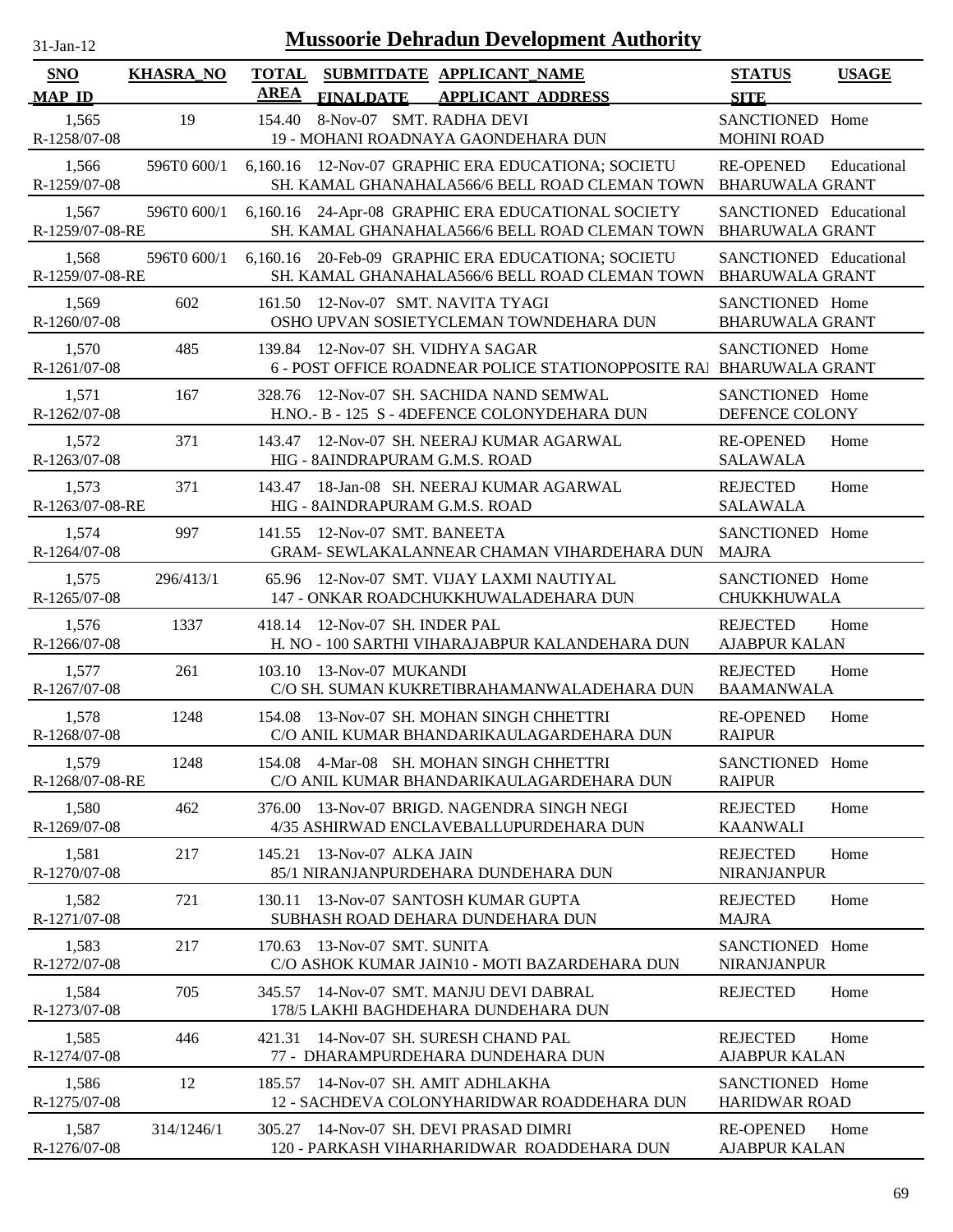| 31-Jan-12 |  |
|-----------|--|
|           |  |

| <b>SNO</b><br><b>MAP ID</b> | <b>KHASRA_NO</b> | <b>TOTAL</b><br><b>AREA</b> | <b>FINALDATE</b>                                                   | SUBMITDATE APPLICANT NAME<br><b>APPLICANT ADDRESS</b>                                          | <b>STATUS</b><br><b>SITE</b>              | <b>USAGE</b> |
|-----------------------------|------------------|-----------------------------|--------------------------------------------------------------------|------------------------------------------------------------------------------------------------|-------------------------------------------|--------------|
| 1,588<br>R-1276/07-08-RE    | 314/1246/1       | 305.27                      |                                                                    | 20-Mar-08 SH. DEVI PRASAD DIMRI<br>120 - PARKASH VIHARHARIDWAR ROADDEHARA DUN                  | <b>PENDING</b><br><b>AJABPUR KALAN</b>    | Home         |
| 1,589<br>R-1276/07-08-RE    | 314/1246/1       | 305.27                      |                                                                    | 16-Apr-08 SH. DEVI PRASAD DIMRI<br>120 - PARKASH VIHARHARIDWAR ROADDEHARA DUN                  | SANCTIONED Home<br><b>AJABPUR KALAN</b>   |              |
| 1,590<br>R-1277/07-08       | 200              | 309.01                      | 14-Nov-07 SH. SACHIN SAHANI                                        | 1 - PRAGATI VIHARSAHASTRDHARA ROADDEHARA DUN                                                   | <b>RE-OPENED</b><br><b>ADOIWALA</b>       | Home         |
| 1,591<br>R-1277/07-08-RE    | 200              |                             | 309.01 13-Mar-08 SH. SACHIN SAHANI                                 | 1 - PRAGATI VIHARSAHASTRDHARA ROADDEHARA DUN                                                   | SANCTIONED Home<br><b>ADOIWALA</b>        |              |
| 1,592<br>R-1278/07-08       | 28               |                             | 95.87 14-Nov-07 SH AMIT MOUIK                                      | 3 - NADI RISPANA ROADDEHARA DUNDEHARA DUN                                                      | SANCTIONED Home<br><b>NADI RISPANA</b>    |              |
| 1,593<br>R-1279/07-08       | 1555             |                             | 2,282.00 14-Nov-07 SH. MOHAN LAL                                   | 5 - HARIPUR KAANWALIDEHARA DUNDEHARA DUN                                                       | <b>REJECTED</b><br><b>KAANWALI</b>        | Home         |
| 1,594<br>R-1280/07-08       | 14/34            | 117.10                      |                                                                    | 14-Nov-07 SH. MINISH KUMAR GUPTA<br>14/34 - KISHANPURRAJPUR ROADDEHARA DUN                     | SANCTIONED Home<br><b>KISHANPUR</b>       |              |
| 1,595<br>R-1281/07-08       | 91/4             |                             |                                                                    | 342.79 14-Nov-07 SH. VINOD PARKASH NAUTIYAL<br>H. NO - 198 - BAHUGUNA NIWAS DHARAMPURDEHARA DU | <b>RE-OPENED</b><br>E.C.ROAD              | Home         |
| 1,596<br>R-1281/07-08-RE    | 91/4             |                             |                                                                    | 342.79 14-Feb-08 SH. VINOD PARKASH NAUTIYAL<br>H. NO - 198 - BAHUGUNA NIWAS DHARAMPURDEHARA DU | SANCTIONED Home<br>E.C.ROAD               |              |
| 1,597<br>R-1282/07-08       | 125              |                             |                                                                    | 150.13 14-Nov-07 SMT. VIJAY LAXMI CHAURASIYA<br>2/1 - MAHANT ROADLAXMAN CHOWKDEHARA DUN        | SANCTIONED Home<br>KAULAGARH MAI CHAKBH(  |              |
| 1,598<br>R-1283/07-08       | 38/43            |                             | 96.57 14-Nov-07 SH, RAMAN GANDHI                                   | 38/43 - SAHARANPUR ROADDEHARA DUNDEHARA DUN                                                    | <b>REJECTED</b><br><b>SAHARANPUR ROAD</b> | Home         |
| 1,599<br>R-1284/07-08       | 20               | 340.38                      |                                                                    | 15-Nov-07 SH. SWADESH AHUJA<br>20 - CROSS ROAD DEHARA DUNDEHARA DUN                            | <b>REJECTED</b><br><b>CROSS ROAD</b>      | Home         |
| 1,600<br>R-1285/07-08       | 501              | 127.78                      |                                                                    | 15-Nov-07 SH, ANISH SINGH & D. SINGH<br>150 - MOHABBEWALACLEMEN TOWNDEHARA DUN                 | <b>REJECTED</b><br><b>BHARUWALA GRANT</b> | Home         |
| 1,601<br>R-1286/07-08       | 164              |                             |                                                                    | 113.54 15-Nov-07 SMT. GODAMBRI DEVI<br>300 - SALAWALADEHARA DUNDEHARA DUN                      | SANCTIONED Home<br><b>CHUKKHUWALA</b>     |              |
| 1,602<br>R-1287/07-08       | 110              |                             |                                                                    | 191.76 15-Nov-07 SMT. SANTOSH BHATNAGAR<br>77 - AARAGHAR HARIDWAR ROADDEHARA DUN               | SANCTIONED Home<br><b>ADOIWALA</b>        |              |
| 1,603<br>R-1288/07-08       | 187              |                             | 515.43 15-Nov-07 SH, R.S. NEGI                                     | 20/3 BHANDARI BAGHDEHARA DUNDEHARA DUN                                                         | <b>RE-OPENED</b><br><b>BHANDARI BAGH</b>  | Home         |
| 1,604<br>R-1288/07-08-RE    | 187              |                             | 515.43 26-Dec-07 SH. R.S. NEGI                                     | 20/3 BHANDARI BAGHDEHARA DUNDEHARA DUN                                                         | SANCTIONED Home<br><b>BHANDARI BAGH</b>   |              |
| 1,605<br>R-1289/07-08       | 83               |                             | 1 - TYAGI ROADDEHARA DUN                                           | 770.00 16-Nov-07 SH. JEETAN SINGH&SMT. LEENA NAGPAL                                            | SANCTIONED Home<br><b>JAKHAN</b>          |              |
| 1,606<br>R-1290/07-08       | 23/18            |                             |                                                                    | 70.16 16-Nov-07 SH. SAXIJAY KUMAR GOYAL<br>18 - A - P.D. TANDEN MARGLAXMAN CHOWKDEHARA DUN     | <b>RE-OPENED</b><br><b>LAXMAN CHOWK</b>   | Home         |
| 1,607<br>R-1290/07-08-RE    | 23/18            |                             |                                                                    | 70.16 30-May-08 SH. SAXIJAY KUMAR GOYAL<br>18 - A - P.D. TANDEN MARGLAXMAN CHOWKDEHARA DUN     | SANCTIONED Home<br><b>LAXMAN CHOWK</b>    |              |
| 1,608<br>R-1291/07-08       | 233              |                             | 1,126.98 16-Nov-07 SH. V.P. KUKRETI<br>16 - BALBIR ROAD DEHARA DUN |                                                                                                | SANCTIONED Home<br><b>BALBIR ROAD</b>     |              |
| 1,609<br>R-1292/07-08       | 19/17/10         |                             |                                                                    | 531.50 17-Nov-07 SH, HANU SHAMSHER<br>19/17/10 - BALLUPUR ROADDEHARA DUN                       | SANCTIONED Home<br><b>CHAKRATA ROAD</b>   |              |
| 1,610<br>R-1293/07-08       | 66               |                             |                                                                    | 262.45 17-Nov-07 SH. VED PARKASH PANDEY<br>HAL NIWASSARSWATI VIHARAJABPUR KHURD                | SANCTIONED Home<br><b>AJABPUR KHURD</b>   |              |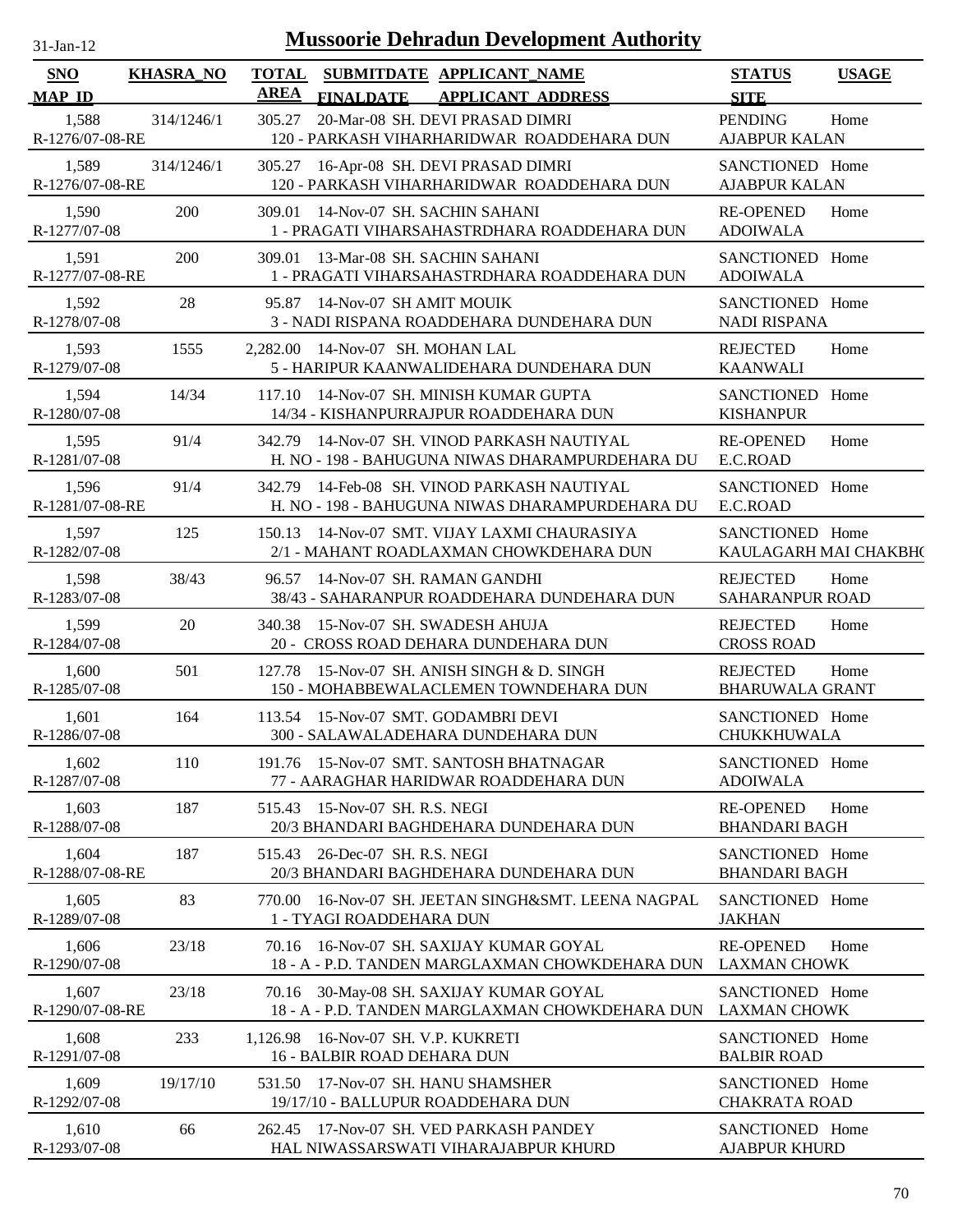| $31$ -Jan-12 |  |
|--------------|--|

| SNO                      | <b>KHASRA_NO</b> | <b>TOTAL</b> |                                                                           | SUBMITDATE APPLICANT_NAME                                                                                       | <b>STATUS</b>                           | <b>USAGE</b> |
|--------------------------|------------------|--------------|---------------------------------------------------------------------------|-----------------------------------------------------------------------------------------------------------------|-----------------------------------------|--------------|
| <b>MAP ID</b>            |                  | AREA         | <b>FINALDATE</b>                                                          | <b>APPLICANT ADDRESS</b>                                                                                        | <b>SITE</b>                             |              |
| 1,611<br>R-1294/07-08    | 339              | 438.96       |                                                                           | 17-Nov-07 SMT. PRATIBHA DHAKA<br>184 - DOON VIHARJAKHAN RAJPUR ROAD                                             | SANCTIONED Home<br><b>JAKHAN</b>        |              |
| 1,612<br>R-1295/07-08    | 159/7            |              | 189.71 17-Nov-07 SH.GAURAV KUMAR<br>159/7 RAJPUR ROAD DEHARA DUN          |                                                                                                                 | SANCTIONED Home<br><b>RAJ PUR ROAD</b>  |              |
| 1,613<br>R-1296/07-08    | 96KA, 102KA      |              | 155.84 17-Nov-07 SMT. SMITA KUMAR<br><b>14 - SARASWATI VIHARADHOIWALA</b> |                                                                                                                 | SANCTIONED Home                         |              |
| 1,614<br>R-1297/07-08    | 33/76/9/1        | 234.57       | 17-Nov-07 VIVEK KUMAR<br>33/76/9/1 MOHANI ROADDEHARA DUN                  |                                                                                                                 | <b>REJECTED</b><br><b>MOHINI ROAD</b>   | Home         |
| 1,615<br>R-1298/07-08    | 861              | 181.22       | 20-Nov-07 SH.RAJINDER SINGH<br><b>G-36 RACE COURSED.DUN</b>               |                                                                                                                 | SANCTIONED Home<br><b>AJABPUR KALAN</b> |              |
| 1,616<br>R-1299/07-08    | 71/1/28          | 202.71       | 71/1/28 NALA PANI ROAD D.DUN                                              | 20-Nov-07 MOHD.JAMEER&MOHD.FARID                                                                                | SANCTIONED Home<br><b>NALAPANI ROAD</b> |              |
| 1,617<br>R-1300/07-08    | 1214             | 340.53       | 211 ENGG. ENCLAVE KANWALI D.DUN                                           | 20-Nov-07 SH.SHRAWAN KUMAR MITTAL                                                                               | SANCTIONED Home<br><b>KAANWALI</b>      |              |
| 1,618<br>R-1301/07-08    | 57&58            |              | 61- DISPENSARY ROAD D.DUN                                                 | 150.42 20-Nov-07 SH.SUNIL KUMAR GUPTA                                                                           | SANCTIONED Home                         |              |
| 1,619<br>R-1302/07-08    | 1225             |              | 270 NARI SHILP MANDIRMARG D.DUN                                           | 331.63 21-Nov-07 SH.ROHIT KUMAR RANA                                                                            | <b>REJECTED</b><br><b>GARHI</b>         | Home         |
| 1,620<br>R-1303/07-08    | 230&231          |              | 286.88 21-Nov-07 SH.K.S.RANA                                              | C/0 SH.CHANDER SINGH RAWATA-15 GANGOTRI VIHARLAN DHORAN KHAS                                                    | SANCTIONED Home                         |              |
| 1,621<br>R-1304/07-08    | 179/108/1        |              | 247.30 21-Nov-07 SMT.DHARMA RANA<br>179 KHAN BANDU MARG D.DUN             |                                                                                                                 | <b>RE-OPENED</b><br>KHAN BANDHU MARG    | Home         |
| 1,622<br>R-1304/07-08-RE | 179/108/1        |              | 247.30 21-Jan-08 SMT.DHARMA RANA<br>179 KHAN BANDU MARG D.DUN             |                                                                                                                 | <b>PENDING</b><br>KHAN BANDHU MARG      | Home         |
| 1,623<br>R-1304/07-08-RE | 179/108/1        |              | 247.30 20-Oct-08 SMT.DHARMA RANA<br>179 KHAN BANDU MARG D.DUN             |                                                                                                                 | SANCTIONED Home<br>KHAN BANDHU MARG     |              |
| 1,624<br>R-1305/07-08    | 16               |              |                                                                           | 522.81 21-Nov-07 SH.BALBIR SINGH AHLUWALIA<br>C/0 SH.K.K.VERMA NEAR RAM MANDIRVILL&P.O-KULHAN : KULHAN KARANPUR | <b>REJECTED</b>                         | Home         |
| 1,625<br>R-1306/07-08    | 105/2            |              | 501/5 KHURBHURA MOHALLAD.DUN                                              | 128.03 22-Nov-07 SH.PRADEEP KUMAR AGGARWAL                                                                      | <b>REJECTED</b><br><b>RAJ PUR ROAD</b>  | Home         |
| 1,626<br>R-1307/07-08    | 620&216          | 136.03       | 22-Nov-07 SMT.YASHODA RANA                                                | C/0 SH.B.S. RAWATMATA MANDIR CHOWKAJABPUR KALA                                                                  | SANCTIONED Home<br><b>AJABPUR KALAN</b> |              |
| 1,627<br>R-1308/07-08    | 245&400          | 280.00       |                                                                           | 22-Nov-07 NIRVANA NEST BUILD CON.<br>C/0 SH.P.N.SANGAL10/6/5 OLD MUSSOORIEROAD D.DUN                            | <b>REJECTED</b><br><b>JAKHAN</b>        | Home         |
| 1,628<br>R-1309/07-08    | 29/20            | 326.02       |                                                                           | 22-Nov-07 SH.V.SUKUMAR&SMT.ASHA JAIN<br>O.N0-5/III WILD LIFEINSTITUTE OF INDIACAMPUS CHANDR. NEMI ROAD          | <b>REJECTED</b>                         | Home         |
| 1,629<br>R-1310/07-08    | 59/16 & 59/17    | 187.93       | 23-Nov-07 SMT, GEETA DEVI<br>46/2 MOTI BAZARDEHARA DUN                    |                                                                                                                 | <b>REJECTED</b><br><b>MOTI BAZAR</b>    | Home         |
| 1,630<br>R-1311/07-08    | 404              | 396.47       | 10/58 VIJAY COLONYDEHARA DUN                                              | 23-Nov-07 SH. BHARPUR SINGH PATWAL                                                                              | <b>RE-OPENED</b><br><b>VIJAY COLONY</b> | Home         |
| 1,631<br>R-1311/07-08-RE | 404              | 396.47       | 10/58 VIJAY COLONYDEHARA DUN                                              | 7-Mar-08 SH. BHARPUR SINGH PATWAL                                                                               | SANCTIONED Home<br><b>VIJAY COLONY</b>  |              |
| 1,632<br>R-1312/07-08    | 281 KHA          | 172.40       | 23-Nov-07 SH. SONAM MEHTA                                                 | VILL. GUNIYAL, PURKUL ROADP.O. SINOLA                                                                           | <b>REJECTED</b><br><b>DHORAN KHAS</b>   | Home         |
| 1,633<br>R-1313/07-08    | 10               | 487.51       | 23-Nov-07 SMT. JASJEEV SINGH<br>10 - A - CIRCULAR ROADDEHARA DUN          |                                                                                                                 | SANCTIONED Home<br><b>CIRCULAR ROAD</b> |              |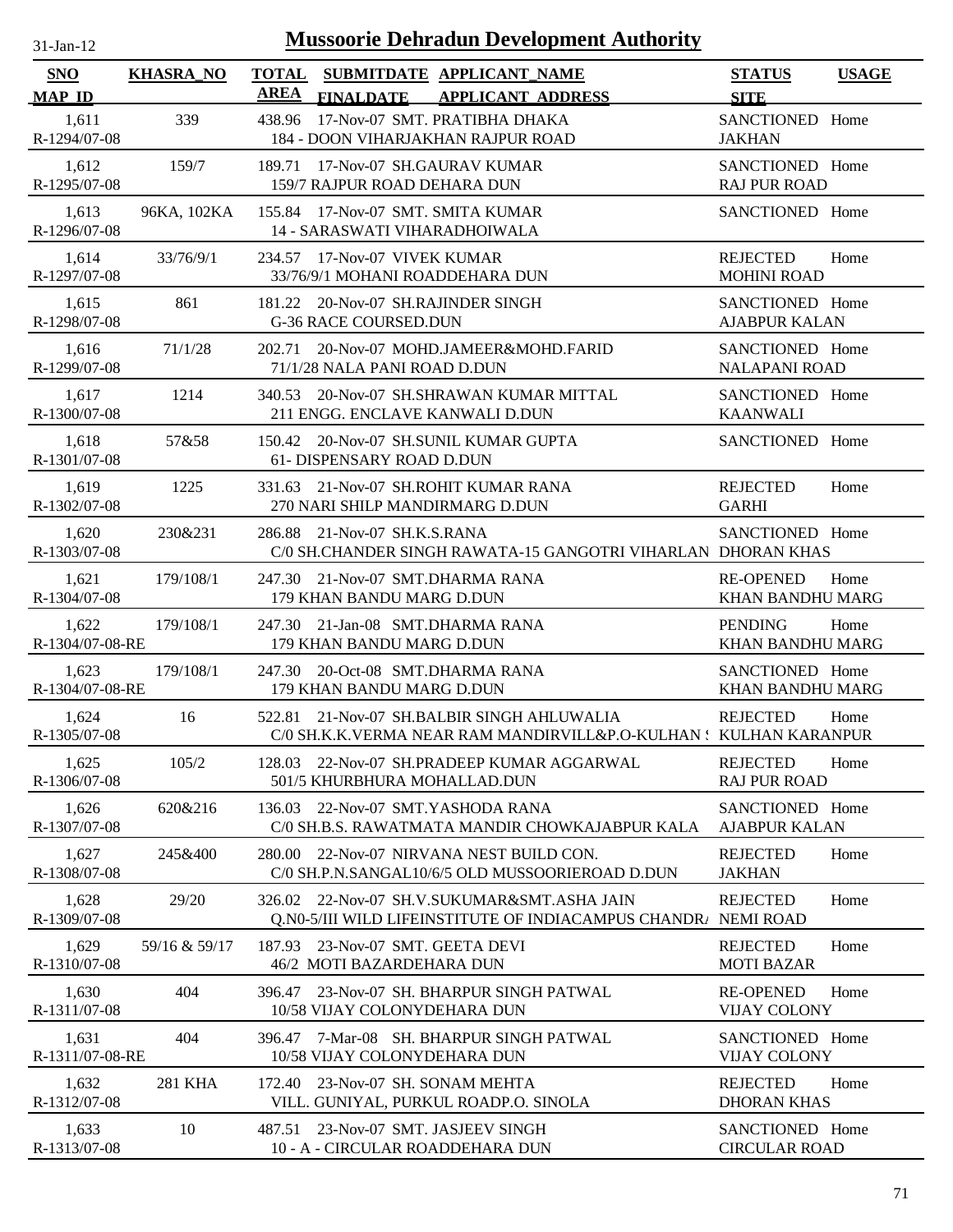| <b>Mussoorie Dehradun Development Authority</b><br>$31$ -Jan-12 |                  |                                                                                                                       |                                           |              |  |  |
|-----------------------------------------------------------------|------------------|-----------------------------------------------------------------------------------------------------------------------|-------------------------------------------|--------------|--|--|
| <b>SNO</b><br><b>MAP ID</b>                                     | <b>KHASRA_NO</b> | <b>TOTAL</b><br>SUBMITDATE APPLICANT_NAME<br><b>AREA</b><br><b>FINALDATE</b><br><b>APPLICANT ADDRESS</b>              | <b>STATUS</b><br><b>SITE</b>              | <b>USAGE</b> |  |  |
| 1.634<br>R-1314/07-08                                           | 85/1             | 23-Nov-07 SH. SURENDRA SINGH<br>174.19<br>115 - KHURBURA MOHA;; ADEHARA DUN                                           | SANCTIONED Home<br>NIRANJANPUR            |              |  |  |
| 1,635<br>R-1315/07-08                                           | 489              | 167.29 23-Nov-07 SH. R.B. LIMBU<br>PURI STOP ROADSOCIETY AREADEHARA DUN                                               | <b>RE-OPENED</b><br><b>BHARWALA GRANT</b> | Home         |  |  |
| 1,636<br>R-1315/07-08-RE                                        | 489              | 18-Jan-08 SH, R.B. LIMBU<br>167.29<br>PURI STOP ROADSOCIETY AREADEHARA DUN                                            | SANCTIONED Home<br><b>BHARWALA GRANT</b>  |              |  |  |
| 1,637<br>R-1316/07-08                                           | 604              | 278.52 26-Nov-07 SH. C.K. KAVIDAYAL<br>19 - MAHARANI BAGPHES -2DEHARA DUN                                             | SANCTIONED Home<br><b>KAANWALI</b>        |              |  |  |
| 1,638<br>R-1317/07-08                                           | 1351             | 26-Nov-07 SH. SUSHIL KUMAR GUPTA<br>260.36<br>H. NO. MS - 1/3 SANCHAR VIHARDEAL RESIDENTEL COMPLI KAANWALI            | SANCTIONED Home                           |              |  |  |
| 1,639<br>R-1318/07-08                                           | 240/200          | 108.16<br>26-Nov-07 SH, RAJ KUMAR<br>240/223 - KHURBURA MOHALLADEHARA DUN                                             | <b>REJECTED</b><br>KHURBURA MOHALLA       | Home         |  |  |
| 1.640<br>R-1319/07-08                                           | 577, 579         | 26-Nov-07 SH. RAJESHWAR DAYAL UPADHAYAY<br>168.27<br>16 - D - JYATI VIHARAJABPUR                                      | SANCTIONED Home<br><b>MAJRA</b>           |              |  |  |
| 1,641<br>R-1320/07-08                                           | $\tau$           | 138.02 26-Nov-07 SH. JANAL SINGH<br>SANJAY COLONY NEW BASTIPATEL NAGAR                                                | SANCTIONED Home<br><b>MAJRA</b>           |              |  |  |
| 1,642<br>R-1321/07-08                                           | 694&712          | 300.00 26-Nov-07 SH. ANIL KUMAR<br>17 - GOVIND GARHDEHARA DUN                                                         | <b>REJECTED</b><br><b>KAANWALI</b>        | Home         |  |  |
| 1,643<br>R-1322/07-08                                           | 127              | 360.16 27-Nov-07 DR - JAY DEEP DUTTA<br>127 - E.C. ROADDEHARA DUN                                                     | SANCTIONED Home<br>E.C.ROAD               |              |  |  |
| 1,644<br>R-1323/07-08                                           | 577              | 114.31 27-Nov-07 MR. RAJAN JAMES<br>SOCEITY AREAPRITIKA NURSARYCLEMAN TOWN                                            | SANCTIONED Home<br><b>BHARUWALA GRANT</b> |              |  |  |
| 1,645<br>R-1324/07-08                                           | 363              | 167.28 27-Nov-07 SMT. PRAVESH RATRA<br>70 - SHALTI VIHARMAJRA                                                         | SANCTIONED Home<br><b>MAJRA</b>           |              |  |  |
| 1,646<br>R-1325/07-08                                           | 120              | 100.00 27-Nov-07 M/S - BHARTI INFRATEL LTD.<br>D - 185 - C - OKHLA PHASE 1NEW DEHLLI                                  | <b>REJECTED</b><br><b>DISPENSARY ROAD</b> | Towers       |  |  |
| 1,647<br>R-1326/07-08                                           | 59/1             | 286.09 28-Nov-07 PANKAJ AGGRAWAL<br>113 - RAJENDER NAGARSTREET NO - 4DEHARA DUN                                       | <b>REJECTED</b><br><b>INDER ROAD</b>      | Home         |  |  |
| 1,648<br>R-1327/07-08                                           | 664              | 28-Nov-07 GIRISH CHAND JOSHI<br>323.68<br>SUBHASH NAGAR DEHARA DUN                                                    | SANCTIONED Home<br><b>BHARUWALA GRANT</b> |              |  |  |
| 1,649<br>R-1328/07-08                                           | 1138             | 28-Nov-07 SH. SANJAY SHARMA<br>156.12<br>C/O SH. SHYAM LALBANK COLONY AJABPUR KALANLANE                               | <b>REJECTED</b><br><b>AJABPUR KALAN</b>   | Home         |  |  |
| 1,650<br>R-1329/07-08                                           | 253              | 28-Nov-07 SH. SHYAMA NAND<br>248.18<br>VILLAGE - NIRANJANPURCHAKKY TOLAP.O. KANWALI                                   | SANCTIONED Home<br><b>NIRANJANPUR</b>     |              |  |  |
| 1,651<br>R-1330/07-08                                           | 1285             | 28-Nov-07 SH. BHASKAR RAWAT<br>140.36<br>4 - 188 NEHRU COLONYDHARAMPURDEHARA DUN                                      | <b>REJECTED</b><br><b>AJABPUR KALAN</b>   | Home         |  |  |
| 1,652<br>R-1331/07-08                                           | 139/1 & 141      | 29-Nov-07 MR. KAUSHA KUMAR CHADHA<br>237.50<br>129/212 - RAJPUR ROADANEKANT PALACE - 1ST ELOWERDE CHAI BAGH KAULAGARH | <b>REJECTED</b>                           | Home         |  |  |
| 1,653<br>R-1332/07-08                                           | 854              | 29-Nov-07 SH. BIRENDRA SINGH ARORA<br>103.89<br>429 - INDIRA NAGAR COLONY, DEHARA DUN                                 | SANCTIONED Home<br><b>MAJRA</b>           |              |  |  |
| 1,654<br>R-1333/07-08                                           | 674              | 29-Nov-07 SMT, BRIJESH W/O CHARANJEET<br>134.49<br>H. NO.- JAKHAN RAJPUR ROADDEHARA DUN                               | SANCTIONED Home<br><b>JAGOLIWALA</b>      |              |  |  |
| 1,655<br>R-1334/07-08                                           | 918              | 30-Nov-07 SH. BRIJESH KUMAR TIWARI<br>674.00<br>C/O SH. BRIJBHAN SINGH PUNDIR GRAM KAANWALI                           | <b>REJECTED</b><br><b>KAANWALI</b>        | Home         |  |  |
| 1,656<br>R-1335/07-08                                           | 1077             | 171.16 30-Nov-07 SH. KUMAR GORAVE<br>330 - PATEL NAGARDEHARA DUN                                                      | <b>REJECTED</b><br><b>DEHRA KHAS</b>      | Home         |  |  |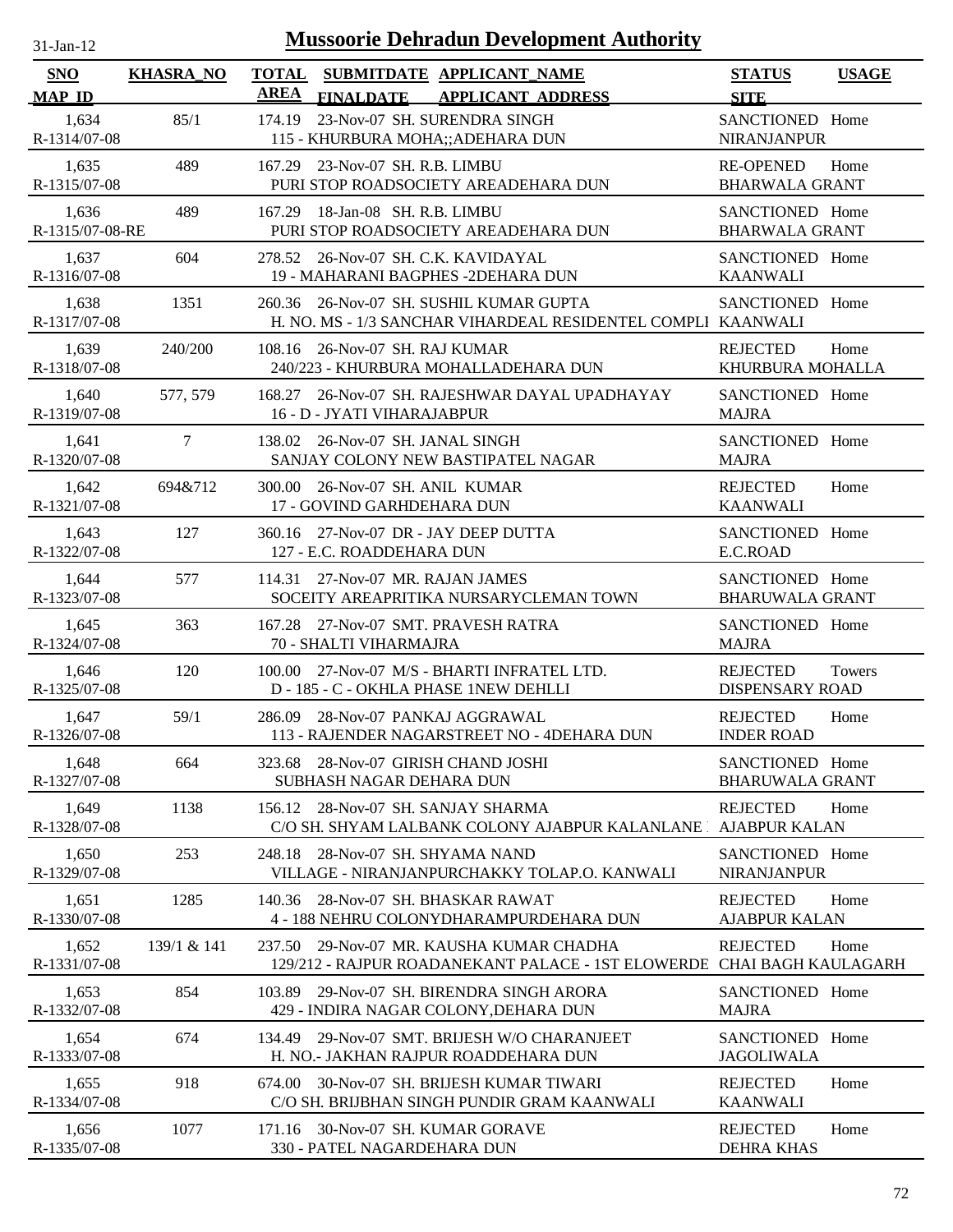| <b>Mussoorie Dehradun Development Authority</b><br>$31-Jan-12$ |                  |                                                                                                           |                                           |              |  |  |
|----------------------------------------------------------------|------------------|-----------------------------------------------------------------------------------------------------------|-------------------------------------------|--------------|--|--|
| <b>SNO</b><br><b>MAP ID</b>                                    | <b>KHASRA_NO</b> | <b>TOTAL</b><br>SUBMITDATE APPLICANT_NAME<br><b>AREA</b><br><b>FINALDATE</b><br><b>APPLICANT ADDRESS</b>  | <b>STATUS</b><br><b>SITE</b>              | <b>USAGE</b> |  |  |
| 1,657<br>R-1336/07-08                                          | 40               | 252.35<br>30-Nov-07 SMT. INDU UNIYA W/O SH. G.M. UNIYAL<br>R/O - ROXY LOWER KULRI BAZARMUSSOORIE          | SANCTIONED Home<br><b>CHIDOWALI</b>       |              |  |  |
| 1,658<br>R-1337/07-08                                          | 1166             | 1-Dec-07 SH. OM PRAKASH DUA<br>125.56<br>H.NO - 500 LANE NO. 3VIJAY PARK EXT.DEHARA DUN                   | <b>RE-OPENED</b><br><b>RAJENDAR NAGAR</b> | Home         |  |  |
| 1,659<br>R-1337/07-08-RE                                       | 1166             | 14-Feb-08 SH. OM PRAKASH DUA<br>125.56<br>H.NO - 500 LANE NO. 3VIJAY PARK EXT.DEHARA DUN                  | SANCTIONED Home<br><b>RAJENDAR NAGAR</b>  |              |  |  |
| 1,660<br>R-1338/07-08                                          | 1166             | 127.16 1-Dec-07 SH. RISHI LAMBA<br>47 - RAJENDER NAGARDEHARA DUN                                          | <b>RE-OPENED</b><br><b>RAJENDAR NAGAR</b> | Home         |  |  |
| 1,661<br>R-1338/07-08-RE                                       | 1166             | 127.16 12-Mar-08 SH. RISHI LAMBA<br>47 - RAJENDER NAGARDEHARA DUN                                         | SANCTIONED Home<br><b>RAJENDAR NAGAR</b>  |              |  |  |
| 1,662<br>R-1339/07-08                                          | 619              | 1-Dec-07 SMT, ANITA KANDIYAL<br>90.43<br>VILL. NAUDHARP.O. LAMB GAWNTIHARY GARWHAL                        | SANCTIONED Home<br><b>BHARUWALA GRANT</b> |              |  |  |
| 1,663<br>R-1340/07-08                                          | 421              | 1-Dec-07 SMT YASHODA DEVI<br>263.67<br>H.NO - 23/4-1R.N.T. ROADDEHARA DUN                                 | SANCTIONED Home<br><b>HATHIBARKALA</b>    |              |  |  |
| 1,664<br>R-1341/07-08                                          | 519              | 241.80<br>3-Dec-07 SH. D.V. SINGH<br>TYPE - 4 - B - 5SANCHAR VIHAR- INDIRA NAGARDEHARA D DHORAN KHAS      | <b>REJECTED</b>                           | Home         |  |  |
| 1,665<br>R-1342/07-08                                          | 565              | 3-Dec-07 SH. RAVINDER SINGH&SMT. MANISHA SIRC RE-OPENED<br>190.39<br>R/0 - 53 - CHAMAN VIHARDEHARA DUN    | DHARAMPUR DANDA                           | Home         |  |  |
| 1,666<br>R-1342/07-08-RE                                       | 565              | 190.39 7-Mar-08 SH. RAVINDER SINGH&SMT. MANISHA SIRC SANCTIONED Home<br>R/0 - 53 - CHAMAN VIHARDEHARA DUN | DHARAMPUR DANDA                           |              |  |  |
| 1,667<br>R-1343/07-08                                          | 225              | $3$ -Dec-07<br><b>SH. SACHIDA NAND UNIYAL</b><br>172.95<br>H.NO - 230 NEHARU COLONYDEHARA DUN             | <b>REJECTED</b><br><b>AJABPUR KHURD</b>   | Home         |  |  |
| 1,668<br>R-1344/07-08                                          | 36               | 3-Dec-07 SH.KAILASH CHAND THAPLIYAL<br>303.47<br>GALLI NO-01 SHASTRI NAGAR HARIDWAR ROAD                  | SANCTIONED Home<br><b>SASTRI NAGAR</b>    |              |  |  |
| 1,669<br>R-1345/07-08                                          | 277              | 240.00 3-Dec-07<br><b>SH. VINOD KUMAR GUPTA</b><br>11 - RAM BAGH KANWALIDEHARA DUN                        | <b>REJECTED</b><br><b>PITTHUWALA</b>      | Home         |  |  |
| 1,670<br>R-1346/07-08                                          | 751              | 174.34 3-Dec-07 SMT. BINDU GUPTA<br>11 - RAM BAGH KANWALIDEHARA DUN                                       | <b>RE-OPENED</b><br><b>KAANWALI</b>       | Home         |  |  |
| 1,671<br>R-1346/07-08-RE                                       | 751              | 174.34 7-Mar-08 SMT. BINDU GUPTA<br>11 - RAM BAGH KANWALIDEHARA DUN                                       | SANCTIONED Home<br><b>KAANWALI</b>        |              |  |  |
| 1,672<br>R-1347/07-08                                          | 54/1             | 126.26 3-Dec-07 SMT. SUMAN WASAN<br>VILLAGE PANDITWARIDEHARA DUN                                          | SANCTIONED Home<br><b>PANDITWARI</b>      |              |  |  |
| 1,673<br>R-1348/07-08                                          | 95               | 105.90 4-Dec-07 SMT. GUNJAN W/O ASHOK KUMAR<br>95 - GURU ROADDEHARA DUN                                   | SANCTIONED Home<br><b>GURU ROAD</b>       |              |  |  |
| 1,674<br>R-1349/07-08                                          | 726              | 278.80<br>4-Dec-07 SMT. LAXSHMI DEVI<br>C/O MADHAN SINGH NEGIDHARAWALI NEAR KAMAL PRIN                    | <b>REJECTED</b><br><b>MAJRA</b>           | Home         |  |  |
| 1,675<br>R-1350/07-08                                          | 224              | 143.90 4-Dec-07 SH. RAJENDRA SINGH RAWAT<br>E - BLOCK SARSWATI VIHARAJABPUR KHURD                         | SANCTIONED Home<br><b>AJABPUR KHURD</b>   |              |  |  |
| 1,676<br>R-1351/07-08                                          | 90               | 4-Dec-07 SH. SHURVEER SINGH NEGI<br>157.15<br>C - BLOCK SARSWATI VIHARAJABPUR KHURD                       | SANCTIONED Home<br><b>AJABPUR KHURD</b>   |              |  |  |
| 1,677<br>R-1352/07-08                                          |                  | 38/2&398 158,374.00<br>4-Dec-07<br>M/S. VICE CHANCELER DOON UNIVERSIT<br>DOON UNIVERSITYDEHARA DUN        | <b>REJECTED</b><br><b>KEDARPUR</b>        | Educational  |  |  |
| 1,678<br>R-1353/07-08                                          | 642ka            | 7-Dec-07 SMT. SEEMA GULATI<br>184.88<br><b>38 - VAN VIHARBALLUPUR ROAD</b>                                | <b>REJECTED</b><br><b>DEHRA KHAS</b>      | Home         |  |  |
| 1,679<br>R-1354/07-08                                          | 236              | 170.69 7-Dec-07 SH. BHANU PARTAP<br>113/3 - D.L. ROADDEHARA DUN                                           | SANCTIONED Home<br><b>ADOIWALA</b>        |              |  |  |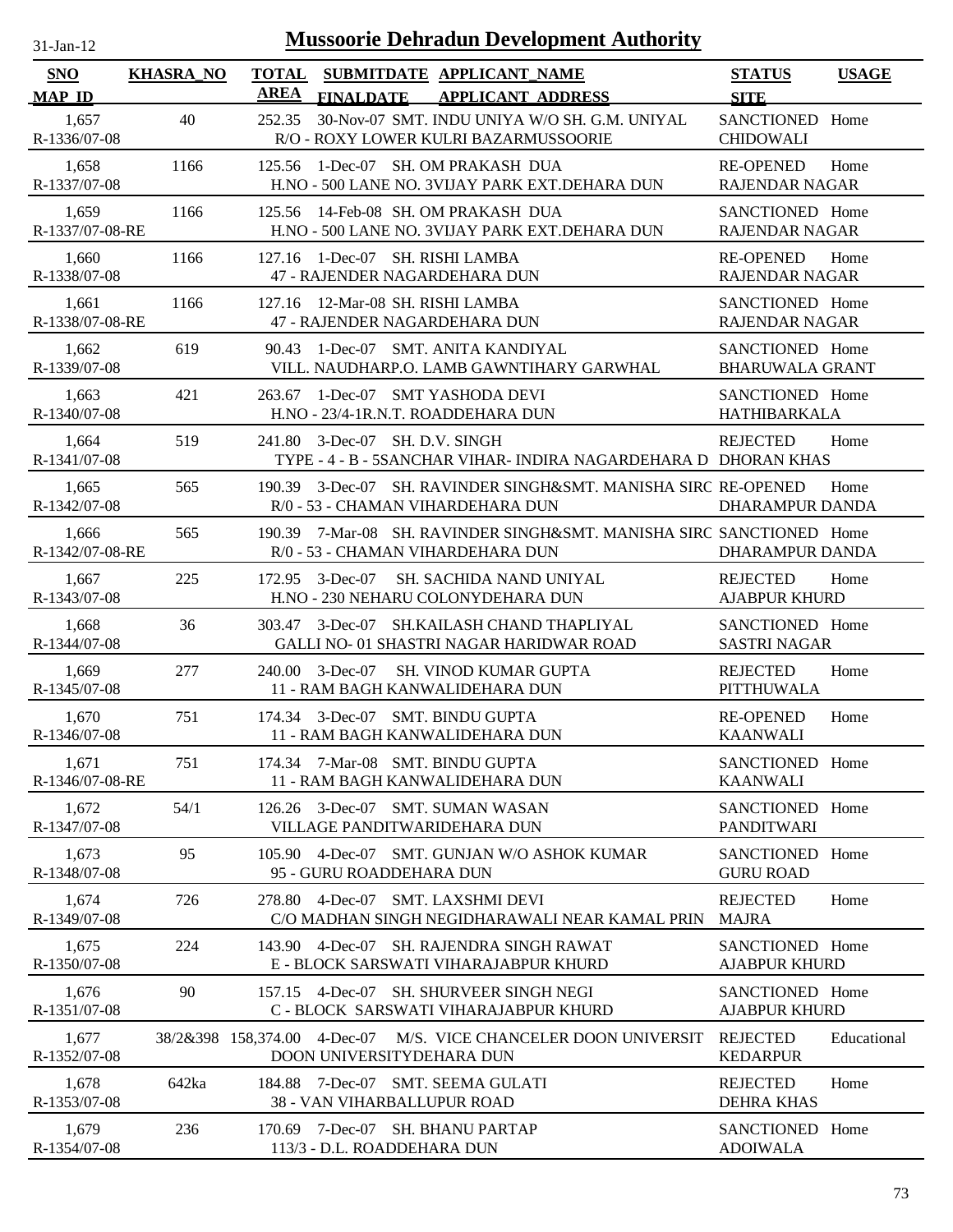| -Jan- |  |
|-------|--|

| SNO                      | <b>KHASRA_NO</b> | <b>TOTAL</b><br><b>AREA</b> |                                                                  | SUBMITDATE APPLICANT_NAME                                                                             | <b>STATUS</b>                            | <b>USAGE</b> |
|--------------------------|------------------|-----------------------------|------------------------------------------------------------------|-------------------------------------------------------------------------------------------------------|------------------------------------------|--------------|
| <b>MAP ID</b>            |                  |                             | <b>FINALDATE</b>                                                 | <b>APPLICANT ADDRESS</b>                                                                              | <b>SITE</b>                              |              |
| 1,680<br>R-1355/07-08    | 288              |                             | 7/1 SHASTRI NAGARSTEET NO - 4                                    | 188.34 7-Dec-07 SH. HANS RAM SEMWAL                                                                   | SANCTIONED Home<br><b>AJABPUR KHURD</b>  |              |
| 1,681<br>R-1356/07-08    | 370              |                             |                                                                  | 171.94 7-Dec-07 HARMOHAN SINGH & EXT.<br>54 - MANDIR MARGVASANT VIHAR ENCLAVE                         | SANCTIONED Home<br><b>KAANWALI</b>       |              |
| 1,682<br>R-1357/07-08    | 86               |                             |                                                                  | 168.15 7-Dec-07 SH. NARENDER KUMAR SHARMA<br>P - 3/18 YAMUNA COLONYDEHARA DUN                         | SANCTIONED Home<br><b>PITTHUWALA</b>     |              |
| 1,683<br>R-1358/07-08    | 108/3            |                             | 241.64 7-Dec-07 SH. MUNNU SINGH                                  | SHIV GIRDHAR NIKUNGSAHASTRADHARA ROAD NEAR RIS ADOIWALA                                               | SANCTIONED Home                          |              |
| 1,684<br>R-1359/07-08    | 50               |                             |                                                                  | 140.45 7-Dec-07 M/S BHARTI AIERTEL LTD.<br>D - 185 C - OKHLAPHASE - 1 NEW DEHLI                       | <b>REJECTED</b><br><b>INDER ROAD</b>     | Towers       |
| 1,685<br>R-1360/07-08    | 187              |                             | 100.00 7-Dec-07                                                  | M/S BHARTI INFRATEL LTD.<br>D - 185 - C OKHLAPHASE - I NEW DEHLI                                      | <b>REJECTED</b>                          | Towers       |
| 1,686<br>R-1361/07-08    | 1742             |                             |                                                                  | 232.25 7-Dec-07 M/S BHARTI INFRATEL<br>D - 185 - C - OKHALAPHASE - I NEW DELHI                        | <b>REJECTED</b><br><b>ARCADIA GRANT</b>  | Towers       |
| 1,687<br>R-1362/07-08    | 493              |                             | 104.05 7-Dec-07                                                  | <b>SH. ANIL KUMAR</b><br>5 - INDIRA GANDHI MARGNIRANJANPUR                                            | SANCTIONED Home<br><b>NIRANJANPUR</b>    |              |
| 1,688<br>R-1363/07-08    | 291              |                             | 162.65 7-Dec-07 SMT. SABA KAFIL<br>50/4 KISHAN PUR CANAL ROAD    |                                                                                                       | SANCTIONED Home<br><b>JOHDI</b>          |              |
| 1,689<br>R-1364/07-08    | 33               |                             | VIJAIPUR HATHIBARLALA                                            | 151.67 7-Dec-07 SH. SANJAI UPADHAYA&SMT. GAYATRI UP REJECTED                                          | VIJAYPUR HATHI BADKALA                   | Home         |
| 1,690<br>R-1365/07-08    | $E-17$           |                             | 90 - D RACE COURES                                               | 449.05 7-Dec-07 SH. SURENDER SINGH & PRITAM KAUR                                                      | SANCTIONED Home<br><b>RACE COURSE</b>    |              |
| 1,691<br>R-1366/07-08    | 1339             |                             | NIRANJANPRDEHARA DUN                                             | 181.22 7-Dec-07 SH. DEVENDER SINGH                                                                    | <b>REJECTED</b><br><b>KAANWALI</b>       | Home         |
| 1,692<br>R-1367/07-08    | 144/124/4        |                             | 116.50 10-Dec-07 SH, SANDEEP TIWARI<br>2/2A SEWAK ASHRAM ROAD    |                                                                                                       | SANCTIONED Home<br>SEWAK ASHRAM ROAD     |              |
| 1,693<br>R-1368/07-08    | 40               |                             | 130.55 10-Dec-07 SMT. KHERUL NISA<br>43/70 GANDHI ROAD           |                                                                                                       | SANCTIONED Home<br><b>MAJRA</b>          |              |
| 1,694<br>R-1369/07-08    | 108              |                             | 195.82 10-Dec-07 SH. JOHN SAMUAL<br>74/1 KISHAN NAGARRAJPUR ROAD |                                                                                                       | SANCTIONED Home<br><b>KISHANPUR</b>      |              |
| 1,695<br>R-1370/07-08    | 891              |                             | G - 36 - RACE COURSEDEHARA DUN                                   | 178.90 10-Dec-07 DMT. JASVINDER KAUR                                                                  | SANCTIONED Home<br><b>AJABPUR KALAN</b>  |              |
| 1,696<br>R-1371/07-08    | 152              | 299.19                      |                                                                  | 10-Dec-07 SH. SHIV SINGH BHANDARI<br>67 - PANDITWARI (BHOOR)DEHARA DUN                                | SANCTIONED Home<br><b>PANDITWARI</b>     |              |
| 1,697<br>R-1372/07-08    | 755              |                             |                                                                  | 78.06 10-Dec-07 SH.RAM PRAVESH KUSHWHA<br>1 - NEGI ROAD KARANPURDEHARA DUN                            | <b>REJECTED</b><br><b>DEHRA KHAS</b>     | Home         |
| 1,698<br>R-1373/07-08    | 128/1            |                             | 18 - RACE COURSEDEHARA DUN                                       | 400.64 10-Dec-07 SH. SARABJEET SINGH                                                                  | <b>REJECTED</b><br><b>RACE COURSE</b>    | Home         |
| 1,699<br>R-1374/07-08    | 1123             | 225.91                      |                                                                  | 10-Dec-07 SH. RAJENDAR SINGH BISHT<br>STREET NO- 3 LANE NO-4 H.NO-46 SHASTREE NAGARDEHA AJABPUR KALAN | <b>REJECTED</b>                          | Home         |
| 1,700<br>R-1375/07-08    | 87               | 183.12                      | 115 - RAJPUR ROAD PREM BHAWAN                                    | 10-Dec-07 SMT. SHIMLA DEVI & SH. PRITAM SINGH                                                         | <b>REJECTED</b><br><b>SEWALA KALAN</b>   | Home         |
| 1,701<br>R-1376/07-08    | 133              | 240.43                      | 10-Dec-07 SH. SURBIR SINGH                                       | 52- SHASTREE ENCLAVE P.O. NEHARU GRAM                                                                 | <b>RE-OPENED</b><br><b>AJABPUR KALAN</b> | Home         |
| 1,702<br>R-1376/07-08-RE | 133              |                             | 240.43 6-Feb-08 SH. SURBIR SINGH                                 | 52- SHASTREE ENCLAVE P.O. NEHARU GRAM                                                                 | SANCTIONED Home<br><b>AJABPUR KALAN</b>  |              |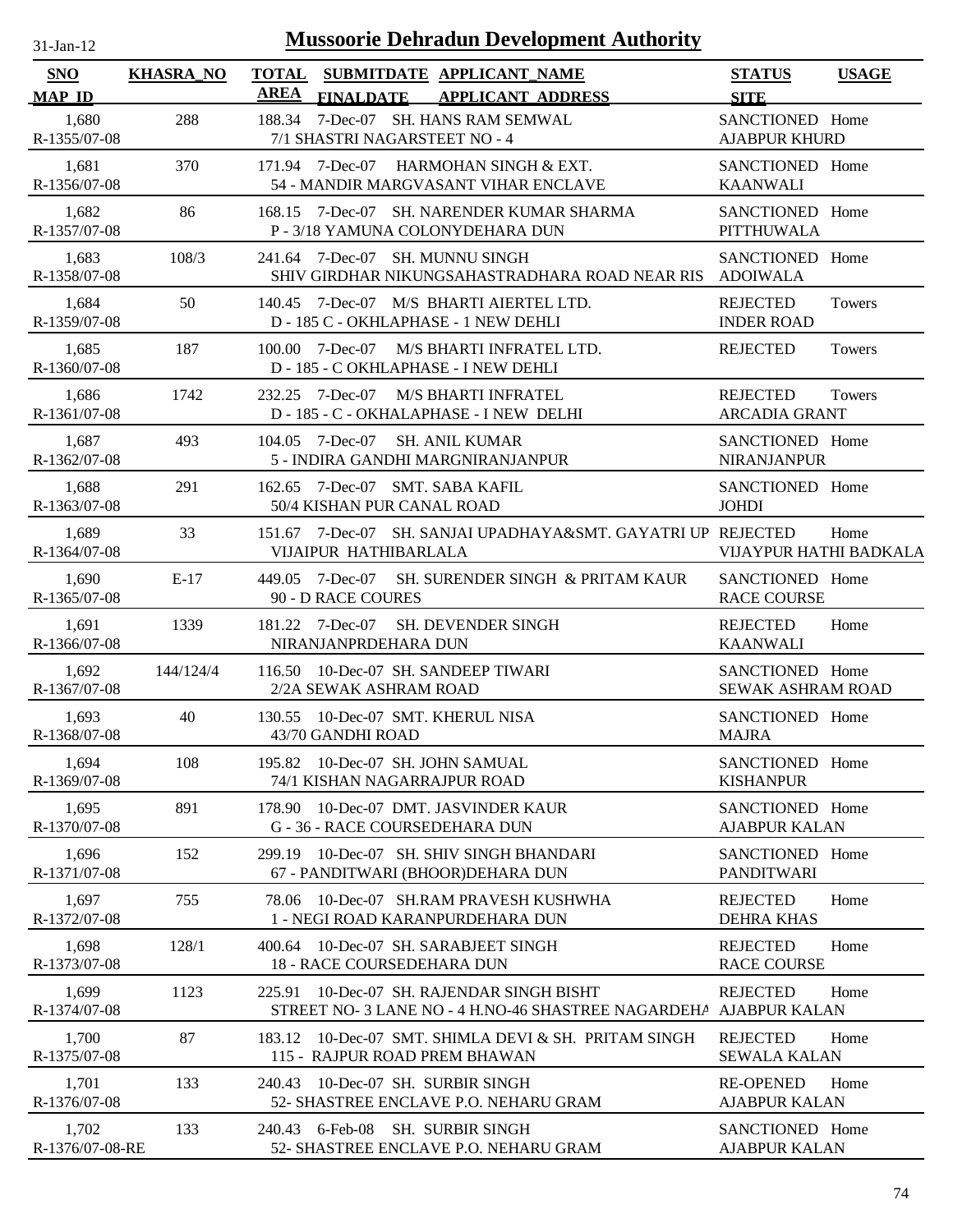| $31$ -Jan-12 |  |
|--------------|--|

| SNO                      | <b>KHASRA_NO</b> | <b>TOTAL</b><br>SUBMITDATE APPLICANT_NAME<br><b>AREA</b>                                  | <b>STATUS</b><br><b>USAGE</b>                   |
|--------------------------|------------------|-------------------------------------------------------------------------------------------|-------------------------------------------------|
| <b>MAP ID</b>            |                  | <b>FINALDATE</b><br><b>APPLICANT ADDRESS</b>                                              | <b>SITE</b>                                     |
| 1,703<br>R-1377/07-08    | $c-43$           | 11-Dec-07 LT. COL. YOGI SHEORAN<br>860.38<br>S - 1 - C - 43 DEFENCE COLONYDEHARA DUN      | <b>REJECTED</b><br>Home<br>DEFENCE COLONY       |
| 1,704<br>R-1378/07-08    | 59/1             | 286.09 11-Dec-07 SH. PANKAJ AGGARWAL<br>113 - RAJENDER NAGARSTEET NO-4                    | <b>RE-OPENED</b><br>Home<br><b>INDER ROAD</b>   |
| 1,705<br>R-1378/07-08-RE | 59/1             | 286.09 24-Mar-09 SH. PANKAJ AGGARWAL<br>113 - RAJENDER NAGARSTEET NO-4                    | SANCTIONED Home<br><b>INDER ROAD</b>            |
| 1,706<br>R-1379/07-08    | 358&364          | 197.87 11-Dec-07 SH. KESO RAM<br><b>31 - NEW CANT ROAD</b>                                | <b>REJECTED</b><br>Home<br><b>HATHIBARKALA</b>  |
| 1,707<br>R-1380/07-08    | 3                | 350.87 11-Dec-07 SH. MHAMMAD RAFFI<br>62 - DEEPLOK COLONY                                 | <b>REJECTED</b><br>Home<br><b>BALLUPUR</b>      |
| 1,708<br>R-1381/07-08    | 50               | 569.33 11-Dec-07 SH. NARAIN DASS GUPTA<br>2 / II - BALLUPUR ROAD                          | <b>REJECTED</b><br>Home<br><b>BALLUPUR</b>      |
| 1,709<br>R-1382/07-08    | 33               | 841.44 11-Dec-07 SH. SUSHIL GUPTA& BRIJ BHSHAN GUPTA SANCTIONED Home<br>33 - MALVIYA ROAD | <b>MALVIAYA ROAD</b>                            |
| 1,710<br>R-1383/07-08    | 273              | 111.92 11-Dec-07 SMT. NEELAM AGGARWAL<br>38/1 TAGOR COLONY                                | SANCTIONED Home<br>CHOUDHARY BIHARI LAL M       |
| 1,711<br>R-1384/07-08    | 25               | 270.68 11-Dec-07 SMT. POONAM KATOCH<br>7- MALL ROAD GARHI CANTT                           | <b>REJECTED</b><br>Home<br><b>KAULAGARH</b>     |
| 1,712<br>R-1385/07-08    | 1005             | 250.00 11-Dec-07 SH. RAKESH KUMAR JAIN&VANDNA<br>24 ANKIT PURAM G.M.S. ROAD               | <b>REJECTED</b><br>Home<br><b>KAANWALI</b>      |
| 1,713<br>R-1386/07-08    | 55               | 140.46 11-Dec-07 SH. BRIJENDER SINGH KURANA<br>295/2 SIVALIK ENCLAVE RACE KOURSE          | SANCTIONED Home<br><b>LAXMAN CHOWK</b>          |
| 1,714<br>R-1387/07-08    | <b>888KHA</b>    | 180.00 12-Dec-07 SH. AJIT SINGH<br>GOVIND NAGAR SAHASTRA DHARA ROADDEHARA DUN             | <b>REJECTED</b><br>Home<br><b>AAMWALA TARLA</b> |
| 1,715<br>R-1388/07-08    | $41/3-1$         | 157.42 12-Dec-07 SMT. SATNAM KAUR<br>H.NO- 41/3-1 SARASWATI SONI MARG LAXMAN CHOWK        | SANCTIONED Home<br><b>SARASWATI SONI MARG</b>   |
| 1,716<br>R-1389/07-08    | 64               | 140.46 12-Dec-07 SMT. VIDYA HARSWARUP<br>BAKKRALWALADEHARA DUN                            | SANCTIONED Home<br><b>BAAKRALWALA</b>           |
| 1,717<br>R-1390/07-08    | 280KHA           | 171.42 12-Dec-07 SH. OM NATH DIXIT<br>C - 6 RAKSHA VIHARRAIPUR ROAD                       | <b>REJECTED</b><br>Home<br><b>DHORAN KHAS</b>   |
| 1,718<br>R-1391/07-08    | 145/112          | 156.07 12-Dec-07 SH. MANOJ KUMAR, SUNIL KUMAR<br>326/1 VIJAY COLONY HATHIBARKALA          | SANCTIONED Home<br>RAVINDRA NATH TAGORE N       |
| 1,719<br>R-1392/07-08    | 46               | 12-Dec-07 SH. DARSHAN LAL THAPLIYAL<br>169.42<br>AJABPUR KHURD DEHARA DUN                 | <b>REJECTED</b><br>Home<br><b>AJABPUR KHURD</b> |
| 1,720<br>R-1393/07-08    | 195              | 200.00 12-Dec-07 SH. OMPARKASH<br>262 - PANDITWARI BHURH GANW                             | SANCTIONED Home<br><b>PANDITWARI</b>            |
| 1,721<br>R-1394/07-08    | 261              | 757.30 12-Dec-07 SH. S.D. TIWARI<br>H.NO-261 PHASE - II VASANT VIHAR                      | SANCTIONED Home<br><b>VASANT VIHAR</b>          |
| 1,722<br>R-1395/07-08    | 891              | 183.55 12-Dec-07 SMT. JASVINNDER KAUR<br>G - 36 RACE COURSE                               | SANCTIONED Home<br><b>AJABPUR KALAN</b>         |
| 1,723<br>R-1396/07-08    | 132              | 219.12 13-Dec-07 SH, BHAGWAN DASS<br>57/4 NALAPANI ROAD                                   | SANCTIONED Home<br><b>ADOIWALA</b>              |
| 1,724<br>R-1397/07-08    | 358              | 194.13 13-Dec-07 SH. NATRAPAL SINGH<br>C - 10/2 DEAL COLONY RAIPUR ROAD                   | SANCTIONED Home<br><b>AAMWALA TARLA</b>         |
| 1,725<br>R-1398/07-08    | 139              | 137.87 13-Dec-07 SH. CHANCHAL SHARMA<br>341-D - KHURBURA MOHALLA                          | SANCTIONED Home<br><b>SEWALA KHURD</b>          |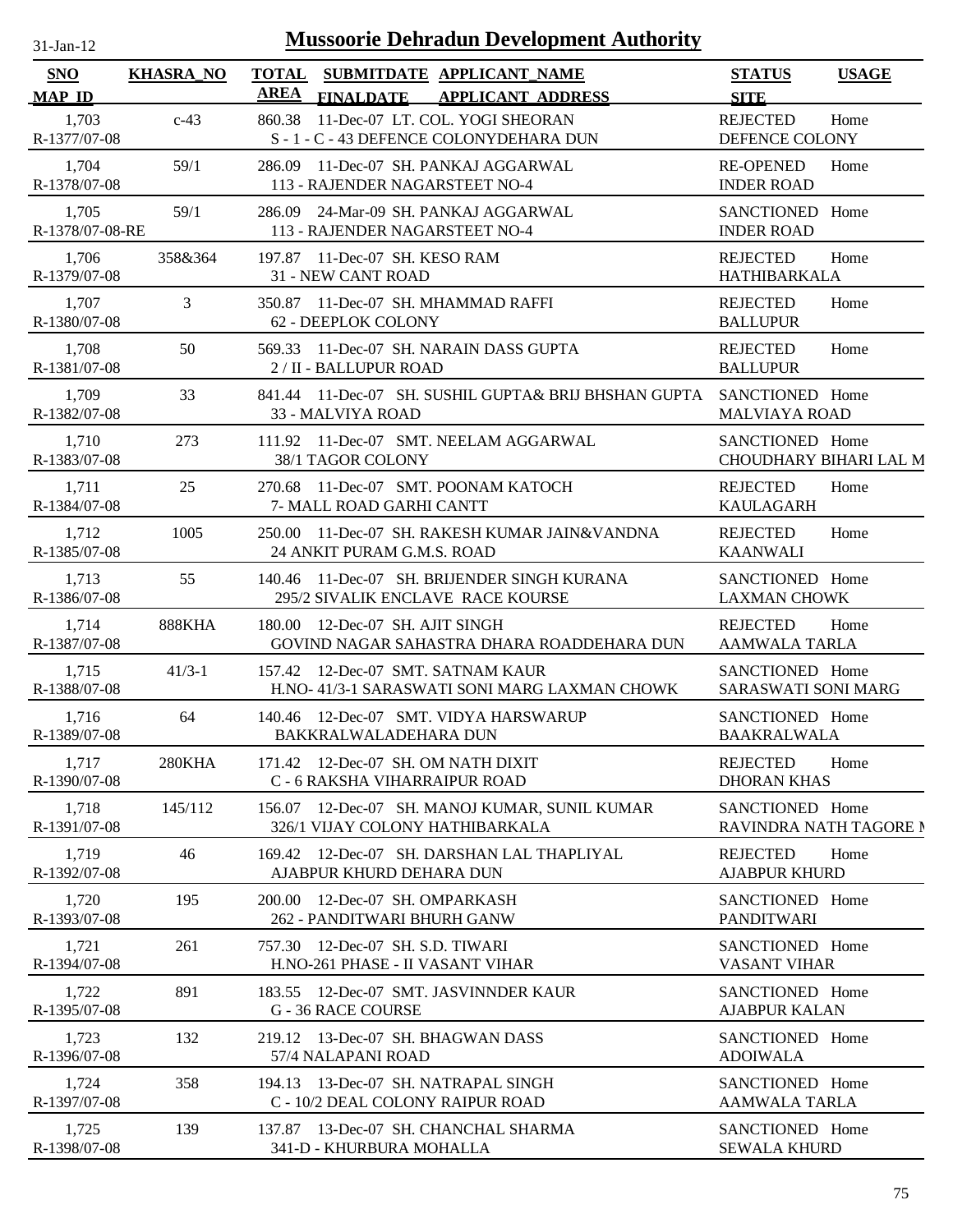| $31$ -Jan-12                |                  |                             |                                                                      | <b>Mussoorie Dehradun Development Authority</b>                                                        |                                         |              |
|-----------------------------|------------------|-----------------------------|----------------------------------------------------------------------|--------------------------------------------------------------------------------------------------------|-----------------------------------------|--------------|
| <b>SNO</b><br><b>MAP ID</b> | <b>KHASRA_NO</b> | <b>TOTAL</b><br><b>AREA</b> | <b>FINALDATE</b>                                                     | SUBMITDATE APPLICANT_NAME<br><b>APPLICANT ADDRESS</b>                                                  | <b>STATUS</b><br><b>SITE</b>            | <b>USAGE</b> |
| 1,726<br>R-1399/07-08       | 1000             | 165.16                      | 13-Dec-07 SH. SATNAM SINGH                                           | 388/1 - SHIVALIK ENCLAVERACE COURSE                                                                    | <b>REJECTED</b><br><b>JAKHAN</b>        | Home         |
| 1,727<br>R-1400/07-08 0     | 562GHA, 569, 57  | 254.41                      |                                                                      | 13-Dec-07 SH. DEVENDRA DUTT PANTH<br>C/O UJJWAL CHAUHANE-279 M.D.D.A COLONY KADARPURA BADRIPUR         | <b>REJECTED</b>                         | Home         |
| 1,728<br>R-1401/07-08       | 16               |                             | 366.25 13-Dec-07 SH. RAKESH GOYAL<br>SHIVANJAN HOSPITAL 2- GURU ROAD |                                                                                                        | SANCTIONED Home<br><b>GURU ROAD</b>     |              |
| 1,729<br>R-1402/07-08       | 1393M&1395M      |                             | <b>18 - ANUPAM VIHAR ENG.ENCLAVE</b>                                 | 895.32 13-Dec-07 SH. KAMINI DEVI& KM. ANNU RASTOGI                                                     | SANCTIONED Home<br><b>KAANWALI</b>      |              |
| 1,730<br>R-1403/07-08       | 213              |                             | 1,132.07 13-Dec-07 SMT. TARA DEVI<br>41- RISPANA ROAD KARANPUR       |                                                                                                        | <b>REJECTED</b><br>DEFENCE COLONY       | Home         |
| 1,731<br>R-1404/07-08       | 20               |                             | 288.75 13-Dec-07 SH. HARISH GULATI<br>R/O - 15 REST CAMP             |                                                                                                        | SANCTIONED Home<br><b>REST CAMP</b>     |              |
| 1,732<br>R-1405/07-08       | 54               |                             | 205.36 13-Dec-07 DR. PATIRAJ KUMARI<br>47 - SEWAK ASHRAM ROAD        |                                                                                                        | <b>REJECTED</b><br><b>KANDOLI</b>       | Home         |
| 1,733<br>R-1406/07-08       | 54               |                             | 205.36 13-Dec-07 DR. SUREKHA RANA<br><b>47 - SEWAK ASHRAM ROAD</b>   |                                                                                                        | <b>REJECTED</b><br><b>KANDOLI</b>       | Home         |
| 1,734<br>R-1407/07-08       | 70/43            | 115.20                      | 13-Dec-07 SH. RAVI SHARMA<br>70/43 - KISHAN NAGAR                    |                                                                                                        | SANCTIONED Home<br><b>KISHAN NAGAR</b>  |              |
| 1.735<br>R-1408/07-08       | 285              |                             | <b>40-D RACE COURSE</b>                                              | 50.52 13-Dec-07 SH. MANENDER SINGH                                                                     | <b>REJECTED</b><br><b>RAIPUR</b>        | Home         |
| 1,736<br>R-1409/07-08       | 180/1            |                             | 235.59 14-Dec-07 SH. PREM DUTT JOSHI                                 | B - 11/3 ONGC COLONY KAULAGARH ROAD                                                                    | SANCTIONED Home<br><b>KAANWALI</b>      |              |
| 1,737<br>R-1410/07-08       | 95               | 311.81                      | 14-Dec-07 SH RRDHEY SHYAM<br>354/1 SALAWALA                          |                                                                                                        | <b>REJECTED</b>                         | Home         |
| 1,738<br>R-1411/07-08       | 143/2            | 199.87                      |                                                                      | 14-Dec-07 SH VIRENDER KM. DIMRI<br>54/1 VIVEK VIHAR LANE NO. - 2 POCKET - 3VIJAY PARK EX' MAJRA        | <b>RE-OPENED</b>                        | Home         |
| 1,739<br>R-1411/07-08-RE    | 143/2            |                             |                                                                      | 199.87 19-Feb-08 SH VIRENDER KM. DIMRI<br>54/1 VIVEK VIHAR LANE NO. - 2 POCKET - 3VIJAY PARK EX' MAJRA | <b>REJECTED</b>                         | Home         |
| 1,740<br>R-1412/07-08       | 23/14            | 243.85                      | 161 - KHURBURA MOHALLA                                               | 14-Dec-07 SH. UDIT NARAYAN MISHRA                                                                      | <b>RE-OPENED</b><br><b>NEMI ROAD</b>    | Home         |
| 1,741<br>R-1412/07-08-RE    | 23/14            | 243.85                      | 161 - KHURBURA MOHALLA                                               | 18-Feb-08 SH. UDIT NARAYAN MISHRA                                                                      | <b>REJECTED</b><br><b>NEMI ROAD</b>     | Home         |
| 1,742<br>R-1413/07-08       | 638              |                             |                                                                      | 234.69 14-Dec-07 SMT. RAJUMARI W/O SH. PREAMSAGAR<br>C/O SH. CHAMAN LAL GUPTAKRIPA RAM STORE TURNER R  | SANCTIONED Home<br><b>MAJRA</b>         |              |
| 1,743<br>R-1414/07-08       | 18               |                             |                                                                      | 243.55 14-Dec-07 SH. UMED SINGH GUSAIN<br>C/O SH. J.S RAWAT STEERT NO-3E SHASTRI NAGAR                 | <b>REJECTED</b><br><b>SHAHNAGAR</b>     | Home         |
| 1,744<br>R-1415/07-08       | 77               | 140.00                      |                                                                      | 15-Dec-07 HATISUN ESSAR SOUTH LTD.<br>MANGAL PANDAY NAGAROPP. C.C.S. UNIVERSITY MEERU                  | <b>REJECTED</b><br><b>RACE COURSE</b>   | Towers       |
| 1,745<br>R-1416/07-08       | 93m              | 234.20                      | SARSWATI VIHAR- BAJABPUR KHURD                                       | 15-Dec-07 SH, SHIVCHARAN PARSAD TIWARI                                                                 | SANCTIONED Home<br><b>AJABPUR KHURD</b> |              |
| 1,746<br>R-1417/07-08       | 8                | 334.08                      | 18-Dec-07 SH. L.R.PARBHKAR<br>D - 19 - CHANDERLOK RAJPUR ROAD        |                                                                                                        | SANCTIONED Home<br><b>SALAWALA</b>      |              |
| 1,747<br>R-1418/07-08       | 732              | 85.08                       |                                                                      | 18-Dec-07 SH. ANU CHAUDHARY & NITIN KUMAR<br>CHAUDHARY COLONYHARIDWAR BAYPAS ROAD MAJRA                | SANCTIONED Home<br><b>MAJRA</b>         |              |
| 1,748<br>R-1419/07-08       | $47 - B$         |                             | 625.54 18-Dec-07 SH. K.L. KHANNA<br>153- RAJPUR ROAD                 |                                                                                                        | <b>REJECTED</b><br><b>JAKHAN</b>        | Home         |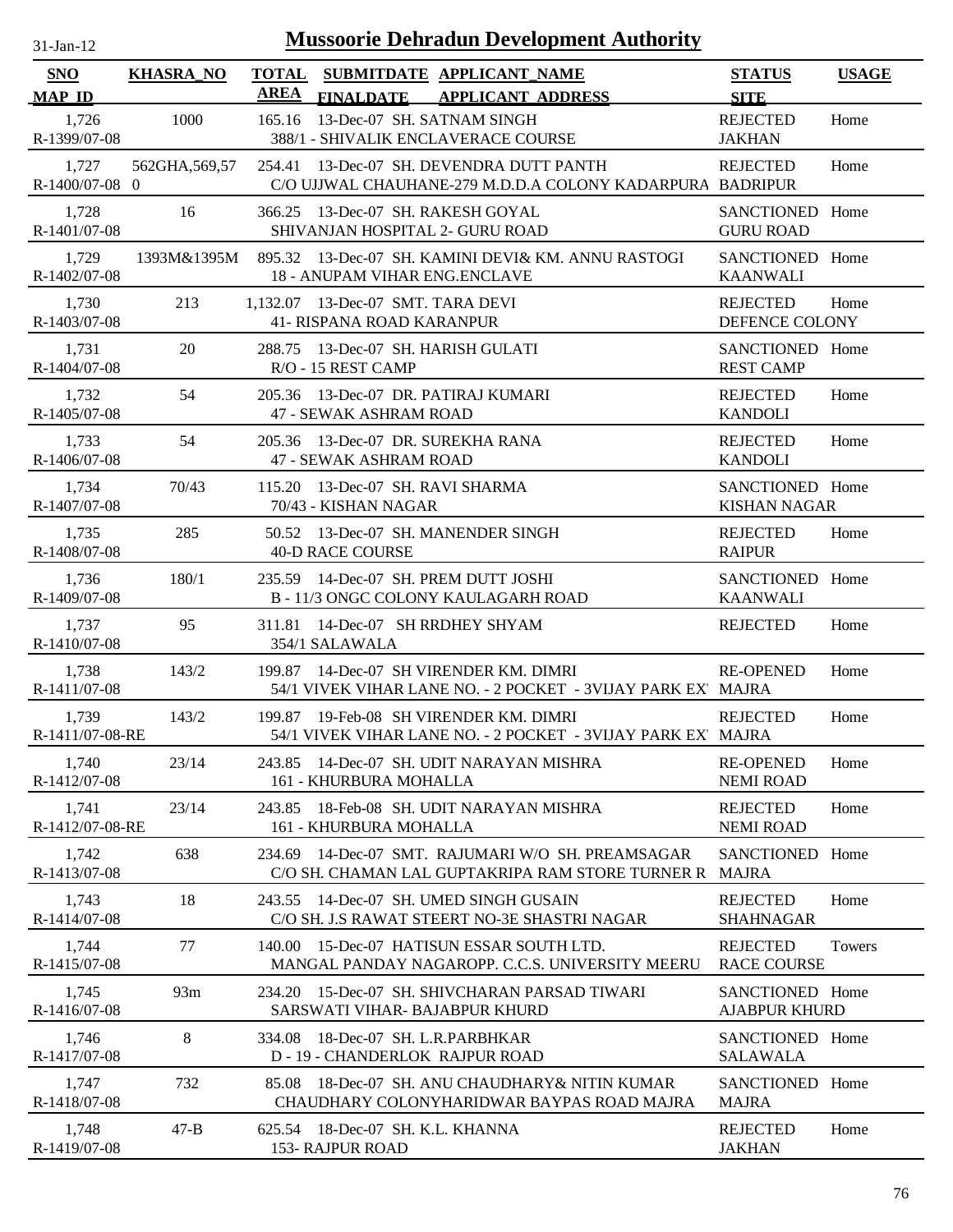| <b>Mussoorie Dehradun Development Authority</b><br>$31$ -Jan-12 |                   |                      |                                                                                                      |                                              |              |  |  |
|-----------------------------------------------------------------|-------------------|----------------------|------------------------------------------------------------------------------------------------------|----------------------------------------------|--------------|--|--|
| <b>SNO</b><br><b>MAP ID</b>                                     | <b>KHASRA_NO</b>  | <b>TOTAL</b><br>AREA | SUBMITDATE APPLICANT_NAME<br><b>FINALDATE</b><br><b>APPLICANT ADDRESS</b>                            | <b>STATUS</b><br><b>SITE</b>                 | <b>USAGE</b> |  |  |
| 1,749<br>R-1420/07-08                                           | 888               | 168.99               | 18-Dec-07 SH. AJIT SINGH<br>GOVIND NAGAR SHASTRADHARA ROAD                                           | SANCTIONED Home<br><b>AAMWALA TARLA</b>      |              |  |  |
| 1,750<br>R-1421/07-08                                           | 41                |                      | 173.29 18-Dec-07 SH. ROSAN LAL SHAH<br>H.NO - 40- P.W.D. COLONY RACE COURSE                          | SANCTIONED Home<br><b>AJABPUR KHURD</b>      |              |  |  |
| 1,751<br>R-1422/07-08                                           | 1089              |                      | 230.80 18-Dec-07 SH. HARISH CHAND DEWLI<br>9 - LAXMI MARKET OPP- HOTEEL HIMPALACEDHARAMPU            | <b>REJECTED</b><br><b>AJABPUR KALAN</b>      | Home         |  |  |
| 1,752<br>R-1423/07-08                                           | $90-D$            |                      | 173.43 18-Dec-07 SH. CHANDER PAL SINGH<br>90 - AHIR MANDIHATHIBARKALA                                | <b>RE-OPENED</b><br>HATHIBARKALA             | Home         |  |  |
| 1,753<br>R-1423/07-08-RE                                        | $90-D$            |                      | SH. CHANDER PAL SINGH<br>173.43 4-Jul-08<br>90 - AHIR MANDIHATHIBARKALA                              | SANCTIONED Home<br>HATHIBARKALA              |              |  |  |
| 1,754<br>R-1424/07-08                                           | 34                |                      | 135.12 18-Dec-07 SH. JASBIR SINGH<br>78/1 - RAIPUR ROAD                                              | SANCTIONED Home<br><b>RAJ PUR ROAD</b>       |              |  |  |
| 1,755<br>R-1425/07-08                                           | 228               |                      | 170.62 18-Dec-07 SH, SANJAY BARTHWAL<br>23 - ASHOK PARK NIRAJANPUR                                   | SANCTIONED Home<br><b>NIRANJANPUR</b>        |              |  |  |
| 1,756<br>R-1426/07-08                                           | 46                |                      | 177.32 18-Dec-07 SH, SUNDER LAL DABRAL<br>151 - SAYED MOHALLACHAKRATTA ROAD                          | SANCTIONED Home<br><b>KAULAGARH</b>          |              |  |  |
| 1,757<br>R-1427/07-08                                           | 43                |                      | 106.73 19-Dec-07 SMT. SANTOSH PANT<br>GRAM SYOLI PATTI GURADSNYOPAURI GARHWAL                        | <b>RE-OPENED</b><br>KARGI GRANT (PART)       | Home         |  |  |
| 1,758<br>R-1427/07-08-RE                                        | 43                |                      | 106.73 6-May-09 SMT. SANTOSH PANT<br>GRAM SYOLI PATTI GURADSNYOPAURI GARHWAL                         | SANCTIONED Home<br><b>KARGI GRANT (PART)</b> |              |  |  |
| 1,759<br>R-1428/07-08                                           | 125KH             |                      | 209.10 19-Dec-07 SH. VIJAY KUMAR SHARMA<br>20 - BALLUPUR UDIWALLA                                    | SANCTIONED Home<br>KAULAGARH MAI CHAKBH(     |              |  |  |
| 1,760<br>R-1429/07-08                                           | 16/6              |                      | 273.24 19-Dec-07 SH. MANMOHAN RAIJADA<br>16/6 - VIDYA BHAN STREET NO - 1 RAJENDRA NAGAR              | <b>RE-OPENED</b><br><b>RAJENDAR NAGAR</b>    | Home         |  |  |
| 1,761<br>R-1429/07-08-RE                                        | 16/6              |                      | 273.24 11-Apr-08 SH. MANMOHAN RAIJADA<br>16/6 - VIDYA BHAN STREET NO - 1 RAJENDRA NAGAR              | SANCTIONED Home<br><b>RAJENDAR NAGAR</b>     |              |  |  |
| 1,762<br>R-1430/07-08                                           | 269/171           |                      | 182.49 19-Dec-07 SMT. GANGA JOSHI<br>H.NO - 288 OLD DALANWALA                                        | SANCTIONED Home<br><b>OLD DALANWALA</b>      |              |  |  |
| 1,763<br>R-1431/07-08                                           | 553/3             |                      | 299.98 19-Dec-07 SH. MANOJ BARTHWAL<br>1 - B - MAHARANI BAG PH. - 2                                  | SANCTIONED Home<br><b>KAANWALI</b>           |              |  |  |
| 1,764<br>R-1432/07-08                                           | 29/1              | 669.00               | 19-Dec-07 SMT. BEENA SINGH<br>S 1 - C - 33 DEFENCE COLONY                                            | SANCTIONED Home<br>DEFENCE COLONY            |              |  |  |
| 1,765<br>R-1433/07-08                                           | 1081              |                      | 235.97 19-Dec-07 SMT. KSHAMA RANI<br>280 - CHANDAR NAGAR                                             | <b>REJECTED</b><br><b>NATTHANPUR</b>         | Home         |  |  |
| 1,766<br>R-1434/07-08                                           | 44                | 211.16               | 19-Dec-07 SH. VNAY KUMAR CHAUHAN<br>C - 7/2 VIGYAN VIHAR RAI PUR ROAD                                | <b>REJECTED</b><br><b>CHAK RAIPUR</b>        | Home         |  |  |
| 1,767<br>R-1435/07-08                                           | 355               |                      | 271.73 19-Dec-07 SMT. RAJBALA<br>196 - ENGINEERS EVCLAVE                                             | SANCTIONED Home<br><b>MAJRA</b>              |              |  |  |
| 1,768<br>R-1436/07-08                                           | 786               |                      | 107.74 19-Dec-07 SMT. USHA RANI&DINESH MINGLANI<br>C/O AMAR SINGH5/839, G-2 S-5 VISALI GAZIYBAD U.P. | SANCTIONED Home<br><b>MAJRA</b>              |              |  |  |
| 1,769<br>R-1437/07-08                                           | 7                 |                      | 331.61 20-Dec-07 SH. ASHOK KOHAL&ASHU SEHAGA;<br>32 - KHURBURA MOHALLA                               | <b>REJECTED</b><br><b>TYAGI ROAD</b>         | Home         |  |  |
| 1,770<br>R-1438/07-08                                           | 1680              |                      | 153.43 20-Dec-07 SH. BIRENDRA SINGH<br><b>AJABPUR KHURD</b>                                          | <b>REJECTED</b><br><b>AJABPUR KHURD</b>      | Home         |  |  |
| 1,771<br>R-1439/07-08                                           | 4-30, 32-4, 59-85 |                      | 215.85 20-Dec-07 MR. BIMAL JUNEJA<br>65/3 MOHANI ROAD                                                | SANCTIONED Home<br><b>DALANWALA</b>          |              |  |  |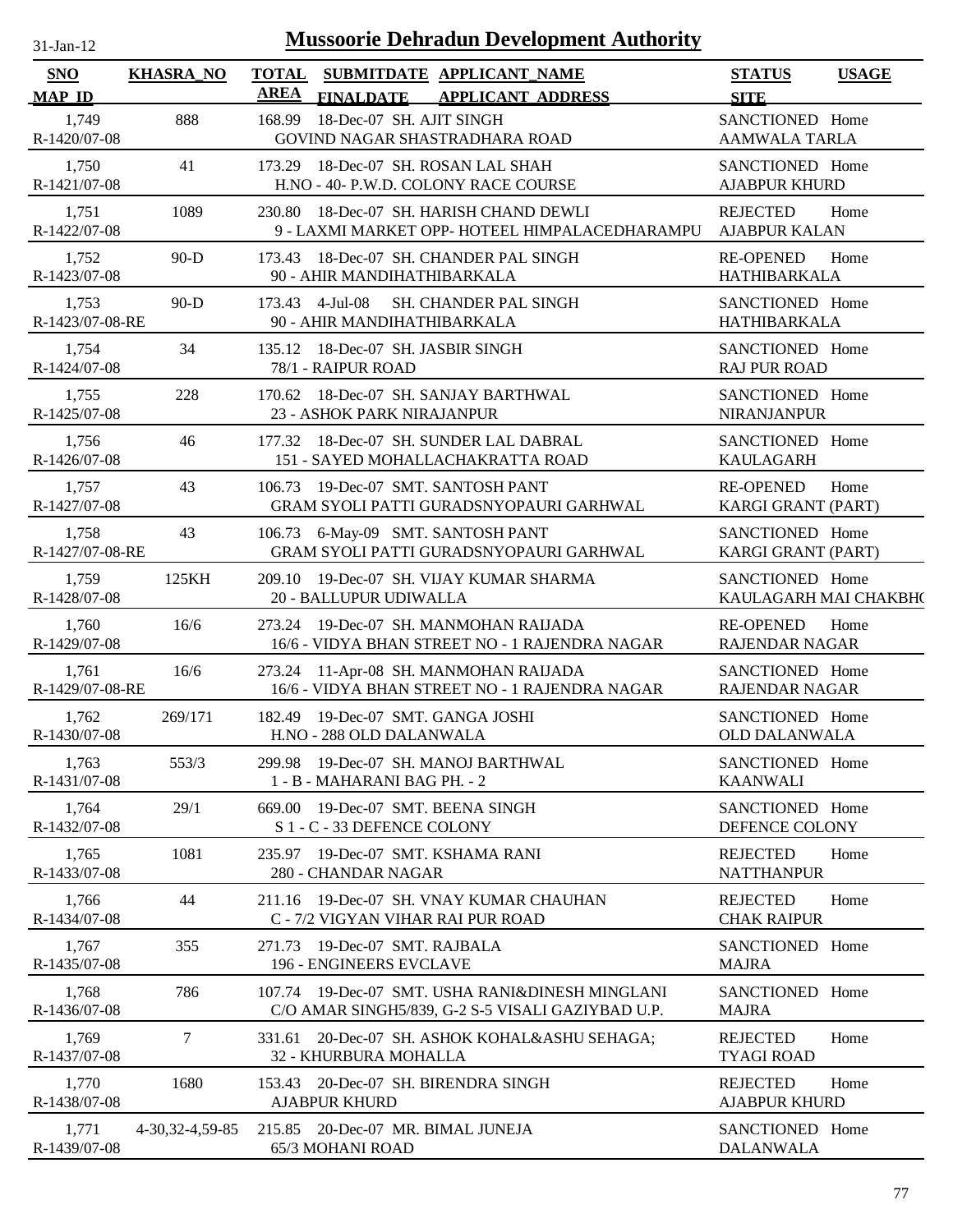| $31$ -Jan-12                | <b>Mussoorie Dehradun Development Authority</b> |                                                                                                |                                                          |  |  |  |  |  |
|-----------------------------|-------------------------------------------------|------------------------------------------------------------------------------------------------|----------------------------------------------------------|--|--|--|--|--|
| <b>SNO</b><br><b>MAP ID</b> | <b>KHASRA_NO</b>                                | TOTAL SUBMITDATE APPLICANT NAME<br><b>AREA</b><br><b>APPLICANT ADDRESS</b><br><b>FINALDATE</b> | <b>STATUS</b><br><b>USAGE</b><br><b>SITE</b>             |  |  |  |  |  |
| 1,772<br>R-1440/07-08       | 517/2                                           | 20-Dec-07 SH. ANIL KUMAR<br>195.00<br>5 - SHIV VIHAR MAHARANI BAG                              | SANCTIONED Home<br><b>KAANWALI</b>                       |  |  |  |  |  |
| 1,773<br>R-1441/07-08       | 13                                              | 833.23 20-Dec-07 SH. PRABHA SETHY<br>13 - LAXMI ROAD DALANWALA                                 | SANCTIONED Home<br><b>LAXMI ROAD</b>                     |  |  |  |  |  |
| 1,774<br>R-1442/07-08       | 84B                                             | 431.78 20-Dec-07 SH. SMT. SHSHI BHATT<br>84-B PRAGATI NAGAR RACE COURSE OFICERS COLONY         | <b>REJECTED</b><br>Home<br><b>NATHANPUR</b>              |  |  |  |  |  |
| 1,775<br>R-1443/07-08       | 65/53                                           | 164.48 20-Dec-07 SMT. PUSHPA JOSHI<br>65/53 NADI RISPANNA                                      | <b>REJECTED</b><br>Home<br><b>NADI RISPANA</b>           |  |  |  |  |  |
| 1,776<br>R-1444/07-08       | $51-C$                                          | 20-Dec-07 V.C. DR. DAVID.G. FIOL<br>838.33<br>51-C - RAJPUR ROAD                               | <b>REJECTED</b><br>Home<br><b>RAJPUR ROAD</b>            |  |  |  |  |  |
| 1,777<br>R-1445/07-08       | 320                                             | 276.42 20-Dec-07 SH. SANDEEP KUMAR SHARMA<br>16 - F - D.V.C. COLONY MALSI                      | <b>RE-OPENED</b><br>Home<br><b>RAJPUR ROAD</b>           |  |  |  |  |  |
| 1,778<br>R-1445/07-08-RE    | 320                                             | 276.42 27-Mar-08 SH. SANDEEP KUMAR SHARMA<br>16 - F - D.V.C. COLONY MALSI                      | SANCTIONED Home<br><b>RAJPUR ROAD</b>                    |  |  |  |  |  |
| 1,779<br>R-1446/07-08       | 207/142                                         | 144.36 20-Dec-07 SMT. KAILASHWATI GOYAL<br>L.G. - 12 RAJPLAZA 75 - RAJPUR ROAD                 | SANCTIONED Home<br><b>KALI DAS ROAD</b>                  |  |  |  |  |  |
| 1,780<br>R-1447/07-08       | 20/1                                            | 326.67 20-Dec-07 SMT. PUSHPA THAPA<br>600 STREET NO - 4 LANE NO-9 RAJENDER NAGAR               | SANCTIONED Home<br><b>RAJENDAR NAGAR</b>                 |  |  |  |  |  |
| 1,781<br>R-1448/07-08       | 362                                             | 353.20 20-Dec-07 SH. PURAN CHANDRA JOSHI<br>CANAL ROAD KAULAGARH                               | SANCTIONED Home<br><b>KAULAGARH</b>                      |  |  |  |  |  |
| 1,782<br>R-1449/07-08       | 414                                             | 233.20 22-Dec-07 M/S. PIYUSH COLONIZER PVT.LTD.<br>MOHAMD ELIYAS CLACIK HOTELRAJPUR ROAD       | SANCTIONED Home<br><b>ADOIWALA</b>                       |  |  |  |  |  |
| 1,783<br>R-1450/07-08       | 2/1                                             | 728.00 22-Dec-07 SMT. MADHUMATI GUPTA<br>49 - SARSWATI VIHAR ADHOIWALA                         | <b>RE-OPENED</b><br>Home<br><b>RAIPUR ROAD</b>           |  |  |  |  |  |
| 1,784<br>R-1450/07-08-RE    | 2/1                                             | 728.00 14-Aug-08 SMT. MADHUMATI GUPTA<br>49 - SARSWATI VIHAR ADHOIWALA                         | SANCTIONED Home<br><b>RAIPUR ROAD</b>                    |  |  |  |  |  |
| 1,785<br>R-1451/07-08       | 548                                             | 630.50 22-Dec-07 M/S. SHARDA PUBLIK SCHOOL<br><b>OPPER RAJEEV NAGAR</b>                        | <b>REJECTED</b><br>Educational<br><b>DHARAMPUR DANDA</b> |  |  |  |  |  |
| 1,786<br>R-1452/07-08       | 731                                             | 232.26 22-Dec-07 M/S- BHATI INFRATEL<br>D-185-C OKHLA PHASE - INEW DELHI                       | <b>REJECTED</b><br><b>Towers</b><br><b>NATHUAWALA</b>    |  |  |  |  |  |
| 1,787<br>R-1453/07-08       | 94,98                                           | 180.00 22-Dec-07 M/S. BHARTI AIRTEL LTD.<br>D-185-C OKHLA PHASE -INEW DELHI                    | <b>REJECTED</b><br>Towers                                |  |  |  |  |  |
| 1,788<br>R-1454/07-08       | 10                                              | 734.00 22-Dec-07 SMT. PAWAN WASU<br><b>10- TEG BAHADUR ROAD</b>                                | <b>REJECTED</b><br>Home<br>TEG BAHADHUR ROAD             |  |  |  |  |  |
| 1,789<br>R-1455/07-08       | 93/3                                            | 100.00 22-Dec-07 M/S. BHARTI INFRATEL<br>D-185-C-OKHLA PHASE-INEW DELHI                        | <b>REJECTED</b><br>Towers<br>CHOUDHARY BIHARI LAL M      |  |  |  |  |  |
| 1,790<br>R-1456/07-08       | 37                                              | 146.41 22-Dec-07 SMT. SANDHYA<br><b>GRAM PATHANPUR DARASPUR MERATH U.P.</b>                    | <b>REJECTED</b><br>Home<br><b>PONDHA</b>                 |  |  |  |  |  |
| 1,791<br>R-1457/07-08       | 1434                                            | 150.00 24-Dec-07 SH. KULDEEP<br><b>GRAM KHERA P.O. DAURALAMERATH</b>                           | Home<br><b>REJECTED</b><br><b>PONDHA</b>                 |  |  |  |  |  |
| 1,792<br>R-1458/07-08       | 371/325                                         | 140.00 26-Dec-07 SH. KAMAL KUMAR AGGARWALA<br>371/325 OLD DALANWALA                            | <b>REJECTED</b><br>Home<br><b>OLD DALANWALA</b>          |  |  |  |  |  |
| 1,793<br>R-1459/07-08       | 169                                             | 376.39 26-Dec-07 SH. SANAT KUMAR<br>101/06 KISHAN NAGAR                                        | <b>REJECTED</b><br>Home<br><b>DHARMPUR</b>               |  |  |  |  |  |
| 1,794<br>R-1460/07-08       | 148                                             | 176.96 26-Dec-07 SH. VIJAY KHOSLA<br>11 - A - NEMI ROAD DALANWALA                              | SANCTIONED Home<br><b>KISHANPUR</b>                      |  |  |  |  |  |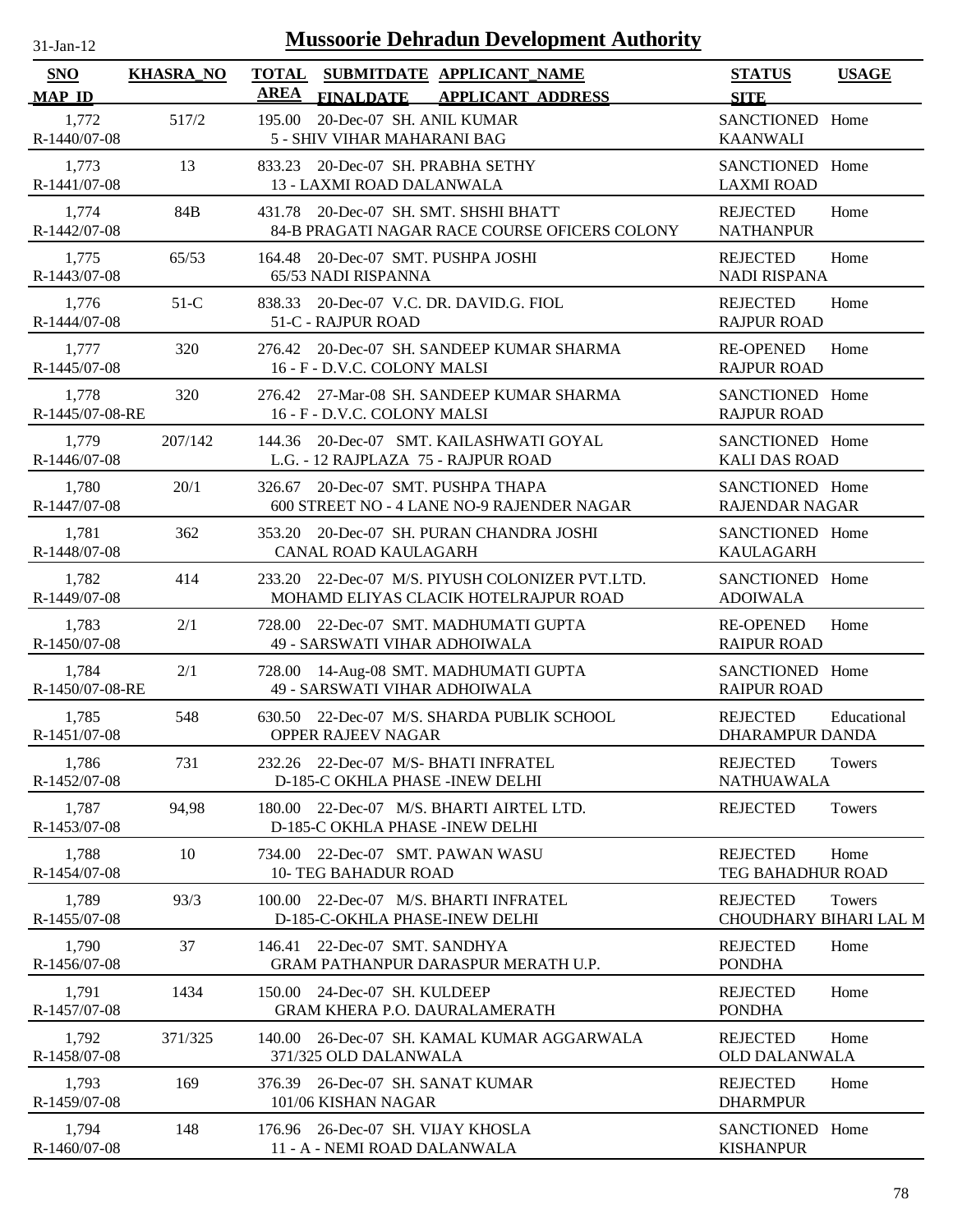| $31$ -Jan-12                |                  | <b>Mussoorie Dehradun Development Authority</b>                                                          |                                           |              |
|-----------------------------|------------------|----------------------------------------------------------------------------------------------------------|-------------------------------------------|--------------|
| <b>SNO</b><br><b>MAP ID</b> | <b>KHASRA_NO</b> | <b>TOTAL</b><br>SUBMITDATE APPLICANT NAME<br><b>AREA</b><br><b>APPLICANT ADDRESS</b><br><b>FINALDATE</b> | <b>STATUS</b><br><b>SITE</b>              | <b>USAGE</b> |
| 1,795<br>R-1461/07-08       | 269              | 27-Dec-07 SMT. BABLI TREHAN<br>264.12<br>269 - OMKAR ROAD                                                | <b>RE-OPENED</b>                          | Home         |
| 1,796<br>R-1461/07-08-RE    | 269              | 264.12<br>26-Feb-08 SMT. BABLI TREHAN<br>269 - OMKAR ROAD                                                | SANCTIONED Home                           |              |
| 1,797<br>R-1462/07-08       | 283              | 214.35 27-Dec-07 SH. SANJAY<br><b>BALBIR ROAD</b>                                                        | <b>REJECTED</b>                           | Home         |
| 1,798<br>R-1463/07-08       | 199/a            | 924.34 27-Dec-07 MAJOR BHAJAN SINGH BISHT<br>P-12/2 OFFICER COLONY GANGHORAH GARI CANTT                  | SANCTIONED Home<br>DEFENCE COLONY         |              |
| 1,799<br>R-1464/07-08       | 38               | 27-Dec-07 RAKESH KUMAR GAIROLA<br>90.01<br>38/3 SHUBASH ROAD                                             | <b>REJECTED</b><br><b>LITTAN ROAD</b>     | Home         |
| 1,800<br>R-1465/07-08       | 63               | 28-Dec-07 SH. L.FANAI<br>494.03<br>D.M. RUDRAPUR KICHHA ROAD RUDRAPUR                                    | SANCTIONED Home<br>SAHASTRADHARA ROAD     |              |
| 1,801<br>R-1466/07-08       | 229              | 28-Dec-07 SH. VIKAS TARIKA&RANDHIR BHARDWAJ<br>311.15<br>134- H.IG. INDRAPURUM G.M.S. ROAD               | SANCTIONED Home<br><b>NIRANJANPUR</b>     |              |
| 1,802<br>R-1467/07-08       | 837/4            | 28-Dec-07 SMT. REKHA VIRMANI<br>212.50<br>837/4 CHAIBAGH KAULAGARH ROAD                                  | SANCTIONED Home<br>KAULAGARH ROAD         |              |
| 1,803<br>R-1468/07-08       | 641/5            | 28-Dec-07 SH. MAN SINGH KAINTURA<br>201.34<br>APPER RAJEEV NAGAR P.O. NEHRU GRAM                         | <b>REJECTED</b><br><b>DHARAMPUR DANDA</b> | Home         |
| 1,804<br>R-1469/07-08       | 18               | 28-Dec-07 SH. MANGAL MOHAN<br>283.46<br>6/1 HATHIBARKALA                                                 | <b>REJECTED</b><br><b>HATHIBARKALA</b>    | Home         |
| 1,805<br>R-1470/07-08       | 748              | 28-Dec-07 SMT. GUNJAN CHOPRA<br>142.64<br>10/2ASIRWAD ENCLAVE                                            | SANCTIONED Home<br><b>KAANWALI</b>        |              |
| 1,806<br>R-1471/07-08       | 92/113           | 28-Dec-07 SH. TRILOK SINGH MIYA<br>247.79<br>92 DANGWAL ROAD                                             | SANCTIONED Home<br>DANG WAL MARG          |              |
| 1,807<br>R-1472/07-08       | 452/2            | 29-Dec-07 SH. HARSH MANI CHAMOLI<br>196.60<br>PREET VIHAR NIRANJANPUR                                    | SANCTIONED Home<br><b>NIRANJANPUR</b>     |              |
| 1,808<br>R-1473/07-08       | 532/2            | 356.04 31-Dec-07 SH. SURESH CHANDRA JUGRAN<br>VILLAGE ROCHIPURA P.O. MAJRA                               | SANCTIONED Home<br><b>NIRANJANPUR</b>     |              |
| 1,809<br>R-1474/07-08       | 267/220          | 127.79 31-Dec-07 SMT. BIMLA DEVI<br>267/220-C/5 - D.L. ROAD                                              | SANCTIONED Home<br>D.L.ROAD               |              |
| 1,810<br>R-1475/07-08       | $289-II$         | 31-Dec-07 SH. NAILWAL<br>631.50<br>289 / II VASANT VIHAR                                                 | SANCTIONED Home<br><b>VASANT VIHAR</b>    |              |
| 1,811<br>R-1476/07-08       | 1526             | 31-Dec-07 SMT. PRIYANKA GULATI<br>130.40<br>C/O -4/3/1 URJA BHAWQAN KANWALI ROAD                         | SANCTIONED Home<br><b>KAANWALI</b>        |              |
| 1,812<br>R-1477/07-08       | 426              | 31-Dec-07 KR. DEVIKA BATTA<br>171.87<br>R/O - 9 MEHENT ROAD LAXMAN CHOWK                                 | <b>REJECTED</b><br><b>SEWALA KALAN</b>    | Home         |
| 1,813<br>R-1478/07-08       | 773              | 31-Dec-07 SMT. SARIKA GARG&KM. AVNI GARG<br>88.42<br><b>GANGOTRI ENCLAVE MAJRA</b>                       | SANCTIONED Home<br><b>NIRANJANPUR</b>     |              |
| 1,814<br>R-1479/07-08       | 37               | 31-Dec-07 AJAY KUMAR JAIN<br>153.93<br>R/O - 38/9 TILAK ROAD                                             | SANCTIONED Home<br><b>ANAND CHOWK</b>     |              |
| 1,815<br>R-1480/07-08       | 288              | 31-Dec-07 SMT. GEETA BAUNTHIYAL<br>282.48<br>29/2 HATHIBARKALA                                           | SANCTIONED Home<br><b>AJABPUR KHURD</b>   |              |
| 1,816<br>R-1481/07-08       | 518M             | 31-Dec-07 SH. PAWAN KUMAR TYAGI<br>92.01<br>125 - NEW PARK ROAD                                          | <b>REJECTED</b><br><b>BHARUWALA GRANT</b> | Home         |
| 1,817<br>R-1482/07-08       | 695              | 333.54 1-Jan-08<br>SH. MANJEET SINGH RAWAT&DHANISH SI<br><b>GRAM - CHINDOWALI P.O. KANDOLI</b>           | <b>REJECTED</b><br><b>DAK PATTI</b>       | Home         |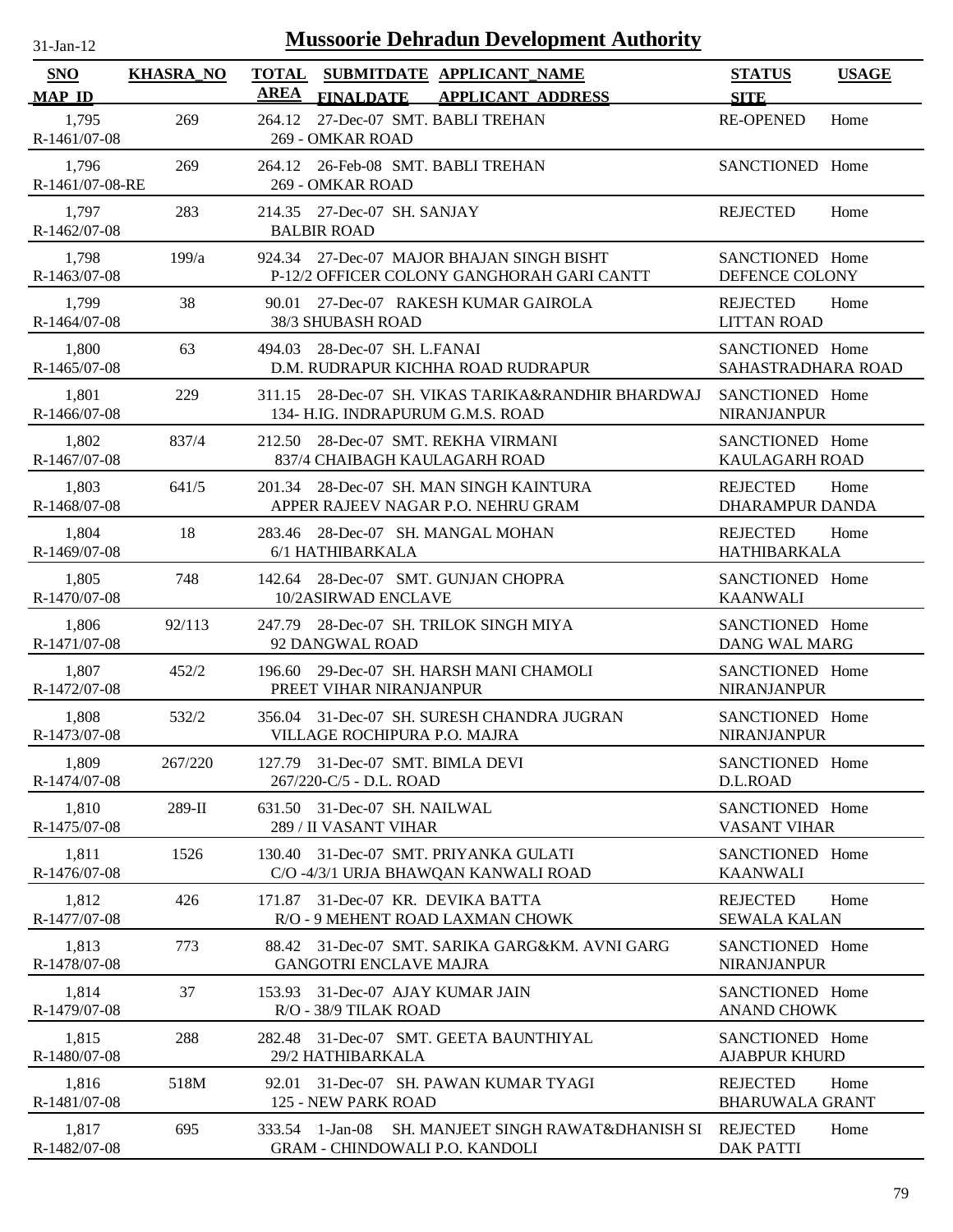| <b>Mussoorie Dehradun Development Authority</b><br>$31-Jan-12$ |                  |                                                                                                     |                                                 |  |  |
|----------------------------------------------------------------|------------------|-----------------------------------------------------------------------------------------------------|-------------------------------------------------|--|--|
| <b>SNO</b><br><b>MAP ID</b>                                    | <b>KHASRA_NO</b> | TOTAL SUBMITDATE APPLICANT NAME<br><b>AREA</b><br><b>FINALDATE</b><br><b>APPLICANT ADDRESS</b>      | <b>STATUS</b><br><b>USAGE</b><br><b>SITE</b>    |  |  |
| 1,818<br>R-1483/07-08                                          | 557              | 1-Jan-08 MRS. MEENU SHARMA<br>589.00<br>95 - MOHIT NAGAR LANE NO.10                                 | SANCTIONED Home<br><b>KAANWALI</b>              |  |  |
| 1,819<br>R-1484/07-08                                          | 18               | 1-Jan-08<br><b>SMT. SEEMA BISHT</b><br>278.81<br><b>CHAK AJABPUR DANDA</b>                          | SANCTIONED Home<br><b>CHAK AJABPUR KHURD</b>    |  |  |
| 1,820<br>R-1485/07-08                                          | 322/480          | 188.40 1-Jan-08<br><b>SH. GIRDHAR GOPAL</b><br>322/480 CHHUKHUWALA                                  | SANCTIONED Home<br><b>CHUKKHUWALA</b>           |  |  |
| 1,821<br>R-1486/07-08                                          | 6                | 1-Jan-08<br>SH. AJAY KUMAR& ASHA MATHUR<br>497.22<br>C.M.O. NAINITAL                                | SANCTIONED Home<br>SAHASTRADHARA ROAD           |  |  |
| 1,822<br>R-1487/07-08                                          | 90/2             | 196.42 1-Jan-08<br><b>SH. R.C. VIRBHADRA</b><br>90/2 - BLOCK - II - ARYA NAGAR                      | SANCTIONED Home<br><b>ARYA NAGAR</b>            |  |  |
| 1,823<br>R-1488/07-08                                          | 13/1             | 1-Jan-08<br><b>SH. SANJAY BIDLA</b><br>74.98<br>C/O RAKESH BIDLA L.NO.-6 HIMADRI ENCLAVEJOGIWAL     | <b>REJECTED</b><br>Home<br>SAYYAD MOHALLA       |  |  |
| 1,824<br>R-1489/07-08                                          | 235              | 203.30 3-Jan-08<br><b>SH. H.R. SHARMA</b><br>97/2/1 ANAND VIHAR DHARAMPUR                           | SANCTIONED Home<br><b>DHARMPUR</b>              |  |  |
| 1,825<br>R-1490/07-08                                          | 228/1            | 182.20 3-Jan-08<br><b>SH. KAMAL DEV SHARMA</b><br>30 - NEHEU ENCLAVE G.M.S. ROAD                    | SANCTIONED Home<br><b>KAANWALI</b>              |  |  |
| 1,826<br>R-1491/07-08                                          | 69/1             | 711.34 3-Jan-08 SH. AMAR DEV MAMGAIN<br>12/6 SHASTRI NAGAR HARIDWAR ROAD                            | <b>REJECTED</b><br>Home<br><b>AJABPUR KALAN</b> |  |  |
| 1,827<br>R-1492/07-08                                          | 324              | 102.80  4-Jan-08  SH. P.K. MALVIYA<br>8 - LAXMI ROAD                                                | <b>REJECTED</b><br>Home<br><b>AAMWALA TARLA</b> |  |  |
| 1,828<br>R-1493/07-08                                          | 341m             | 174.40 4-Jan-08 DR. KANWAL DEEP<br>11/3 INDER BABA MARG KISHANPUR                                   | <b>REJECTED</b><br>Home<br><b>JAKHAN</b>        |  |  |
| 1,829<br>R-1494/07-08                                          | 493,494          | 255.51 4-Jan-08<br><b>SH. DULAL DEB BARMAN</b><br>5 - VIKASH PURAM G.M.S. ROAD                      | SANCTIONED Home<br><b>KAANWALI</b>              |  |  |
| 1,830<br>R-1495/07-08                                          | 59               | $4-Jan-08$<br>266.50<br><b>SH. M.R. SINGH</b><br>SEWLA KALAN WEST CANAL ROAD                        | SANCTIONED Home<br><b>SHEVLA KALAM</b>          |  |  |
| 1,831<br>R-1496/07-08                                          | 86               | 291.24 4-Jan-08 SH. SACHIN SSAHANI<br>1 - PARGATI VIHAR SAHASTRA DHARA ROAD                         | <b>REJECTED</b><br>Home<br><b>ADOIWALA</b>      |  |  |
| 1,832<br>R-1497/07-08                                          | 527              | 140.60 4-Jan-08<br><b>SH. M.L. AGGARWAL</b><br>8 - HARI KUNJ ENGINEERS ENCLAVE G.M.S. ROAD          | <b>REJECTED</b><br>Home<br><b>SEWALA KALAN</b>  |  |  |
| 1,833<br>R-1498/07-08                                          | 65               | 4-Jan-08<br>SH. MADAN SINGH RAWAT<br>272.01<br><b>BLOCK - B SARSWATI VIHAR AJABPUY KHURD</b>        | SANCTIONED Home<br><b>AJABPUR KHURD</b>         |  |  |
| 1,834<br>R-1499/07-08                                          | 12,13            | 269.56 4-Jan-08<br>SH. LAXMI CHAND<br>MOHABEWALA CHOWK                                              | SANCTIONED Home<br><b>MAJRA</b>                 |  |  |
| 1,835<br>R-1500/07-08                                          | 675M             | 88.94 4-Jan-08<br><b>SH. ASHOK KUMAR UERMA</b><br>SOSAYATUI AREA CLAMAN TOWN                        | SANCTIONED Home<br><b>SUBHASH NAGAR</b>         |  |  |
| 1,836<br>R-1501/07-08                                          | 675M             | $4-Jan-08$<br>87.60<br>SH. VIJAY KUMAR VERMA<br>SOCIETY AREA CLAMAN TOWNE                           | SANCTIONED Home<br><b>SUBHASH NAGAR</b>         |  |  |
| 1,837<br>R-1502/07-08                                          | 177              | 347.70 4-Jan-08<br><b>SH. HARI CHAND</b><br>177- BLOCK -I CHUKKHUWALA                               | <b>REJECTED</b><br>Home<br>CHUKKHUWALA          |  |  |
| 1,838<br>R-1503/07-08                                          | 560/2            | 225.37 4-Jan-08<br><b>SH. SHOBHA RAM GOYEL</b><br>H.NO.-133 - LANE NO. - 12 MOHIT NAGAR G.M.S. ROAD | SANCTIONED Home<br><b>MOHIT NAGAR</b>           |  |  |
| 1,839<br>R-1504/07-08                                          | 560/2            | 236.33 4-Jan-08<br>SH. K.G. SHARMA<br>132/12 MOHIT NAGAR G.M.S. ROAD                                | SANCTIONED Home<br><b>MOHIT NAGAR</b>           |  |  |
| 1,840<br>R-1505/07-08                                          | 337M             | 185.44 4-Jan-08 DR. R.K. MAZARI & SMT. SANTOSH MAZAR REJECTED<br>1480 - INDIRA COLONY               | Home<br><b>AAMWALA TARLA</b>                    |  |  |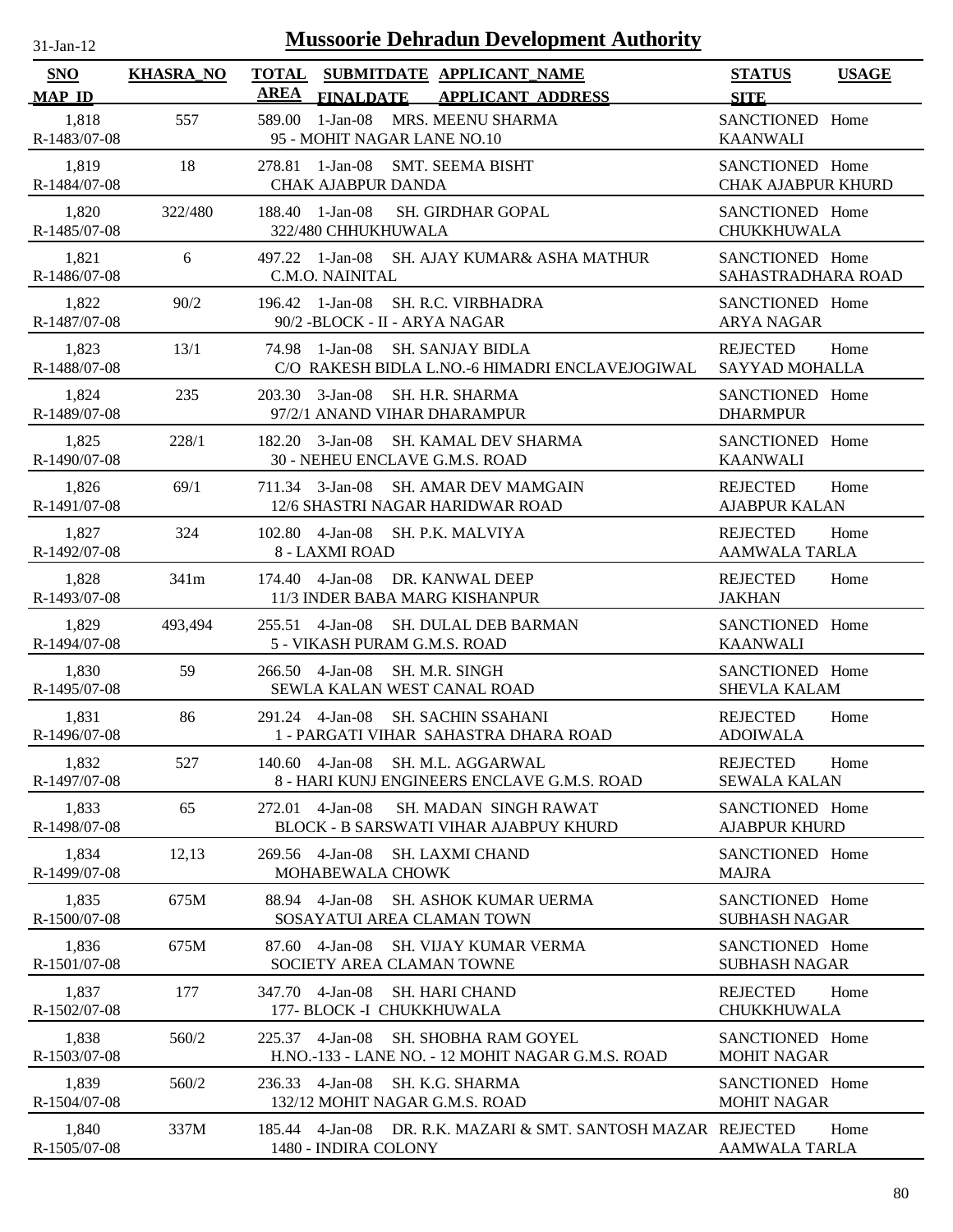| -Jan- |  |
|-------|--|

| <b>SNO</b><br><b>MAP ID</b> | <b>KHASRA_NO</b> | <b>TOTAL</b><br><b>AREA</b> | SUBMITDATE APPLICANT_NAME<br>FINALDATE APPLICANT ADDRESS                                                | <b>STATUS</b><br><b>SITE</b>             | <b>USAGE</b>  |
|-----------------------------|------------------|-----------------------------|---------------------------------------------------------------------------------------------------------|------------------------------------------|---------------|
| 1,841<br>R-1506/07-08       | 163              | 296.00                      | $7-Jan-08$<br>SH. SATISH GOYAL<br>163-A KISHANP[UR RAJPUR ROAD                                          | SANCTIONED Home<br><b>KISHANPUR</b>      |               |
| 1,842<br>R-1507/07-08       | 642              |                             | 77.97 7-Jan-08<br><b>SMT. SHASHI GUPTA</b><br>58-GOVINDGARH                                             | <b>REJECTED</b><br>DEHRA KHAS            | Home          |
| 1,843<br>R-1508/07-08       | 135/3            | 296.93 7-Jan-08             | <b>SMT. JAMOTRI DEVI</b><br><b>48- ANAND CHOWK NEAR TILAK ROAD</b>                                      | <b>REJECTED</b><br><b>DHARMPUR</b>       | Home          |
| 1,844<br>R-1509/07-08       | 43               | 217.53 7-Jan-08             | <b>SH. MOHIT BADONI</b><br><b>BHRAM NIWAS AJABPUR KALAN</b>                                             | <b>REJECTED</b><br><b>SHAHNAGAR</b>      | Home          |
| 1,845<br>R-1510/07-08       | 738              |                             | 107.41 7-Jan-08 MR. MADHU SUDAN MANDAL<br>138- BODY GARD ROAD                                           | <b>REJECTED</b><br><b>JAKHAN</b>         | Home          |
| 1,846<br>R-1511/07-08       | 129              |                             | 232.34 7-Jan-08 SMT. BIMLA DEVI<br>74/6 SALAWALA                                                        | SANCTIONED Home                          |               |
| 1,847<br>R-1512/07-08       | 49/1             | 411.43 7-Jan-08             | <b>SH. NEERAJ PURI</b><br>16- AKETA AVENUE COLONY RAJPUR ROAD                                           | <b>REJECTED</b><br><b>DANGWAL GAON</b>   | Home          |
| 1,848<br>R-1513/07-08       | 952              | 157.40                      | $7-Ian-08$<br>SH. DHANI RAM BELWAL<br>A-1317 O.NG.C. COLONY                                             | SANCTIONED Home<br><b>GARHI</b>          |               |
| 1,849<br>R-1514/07-08       | 211              |                             | 171.85 7-Jan-08<br>SMT. KAVITA JHILDYAL<br>118-LANE NO-8 VIJAY PARK EXT.                                | SANCTIONED Home<br><b>KAANWALI</b>       |               |
| 1,850<br>R-1515/07-08       | 17/10            | 255.29                      | 7-Jan-08<br><b>SMT. RUCHITA JAIN</b><br>17/10 CONVENT ROAD                                              | SANCTIONED Home<br><b>CONVENT ROAD</b>   |               |
| 1,851<br>R-1516/07-08       | 146              | 178.28                      | 7-Jan-08<br>SH. MADAN LAL CHAMOLI<br>C/O DR. J.P.CHAMOLI SARSWATI VIHAR BLOCK - AAJABPU                 | <b>REJECTED</b><br><b>AJABPUR KHURD</b>  | Home          |
| 1,852<br>R-1517/07-08       | 607              | 267.57 7-Jan-08             | <b>SH. PRITHIVIPAL SINGH</b><br>INDER NIWAS BEL ROAD CLEMAN TOWNE                                       | SANCTIONED Home<br><b>BHARWALA GRANT</b> |               |
| 1,853<br>R-1518/07-08       | 1086             | 400.00                      | 7-Jan-08<br><b>SURESH KUMAR</b><br>POST AJABAPUR KHURDCANAL ROAD NEAR BY PASS POLI AJABPUR KHURD        | <b>RE-OPENED</b>                         | Home          |
| 1,854<br>R-1518/07-08-RE    | 1086             | 400.00                      | 30-May-08 SURESH KUMAR<br>POST AJABAPUR KHURDCANAL ROAD NEAR BY PASS POLI AJABPUR KHURD                 | SANCTIONED Home                          |               |
| 1,855<br>R-1519/07-08       |                  |                             | 591KA - 593KA 4,489.68 8-Jan-08 M/S. SURYA ROSHNI LTD.<br>PRAKASH NAGAR SANKHOL BAHADURGARHHARYANA - 1  | <b>RE-OPENED</b><br><b>TARLA NAGAL</b>   | Group Housing |
| 1,856<br>R-1519/07-08-RE    |                  |                             | 591KA - 593KA 4,489.68 8-Sep-08 M/S. SURYA ROSHNI LTD.<br>PRAKASH NAGAR SANKHOL BAHADURGARHHARYANA - 1  | <b>RE-OPENED</b><br><b>TARLA NAGAL</b>   | Group Housing |
| 1,857<br>R-1519/07-08-RE    |                  |                             | 591KA - 593KA 4,489.68 12-Nov-08 M/S. SURYA ROSHNI LTD.<br>PRAKASH NAGAR SANKHOL BAHADURGARHHARYANA - 1 | <b>REJECTED</b><br><b>TARLA NAGAL</b>    | Group Housing |
| 1,858<br>R-1520/07-08       | 28               |                             | 2,308.62 8-Jan-08 SMT. CHHANDA SINHA<br>28 - SUBHASH ROAD                                               | SANCTIONED Home<br><b>SUBHASH NAGAR</b>  |               |
| 1,859<br>R-1521/07-08       | 11/2             |                             | 195.27 8-Jan-08<br>SH. R.R. DOBHAL<br>16 - ARYA NAGAR                                                   | <b>REJECTED</b><br><b>ARYA NAGAR</b>     | Home          |
| 1,860<br>R-1522/07-08       | 85/1             | 156.51                      | 8-Jan-08<br>SH. YOGESH AGGARWAL<br>249 - PARK ROAD                                                      | SANCTIONED Home<br><b>NIRANJANPUR</b>    |               |
| 1,861<br>R-1523/07-08       | 136              | 352.64 8-Jan-08             | SH. KAMAL SEHGAL<br>3 - DHAMAWALA                                                                       | SANCTIONED Home<br>E.C.ROAD              |               |
| 1,862<br>R-1524/07-08       | 132              |                             | 128.53 8-Jan-08<br>SH. YASHPAL<br>VILLAGE ADHOIWALA                                                     | SANCTIONED Home<br><b>KANDOLI</b>        |               |
| 1,863<br>R-1525/07-08       | 226              |                             | 139.50 8-Jan-08 SH. ASHOK KUMAR<br>63/1 - CHUKKHWALA                                                    | <b>RE-OPENED</b><br>CHUKKHUWALA          | Home          |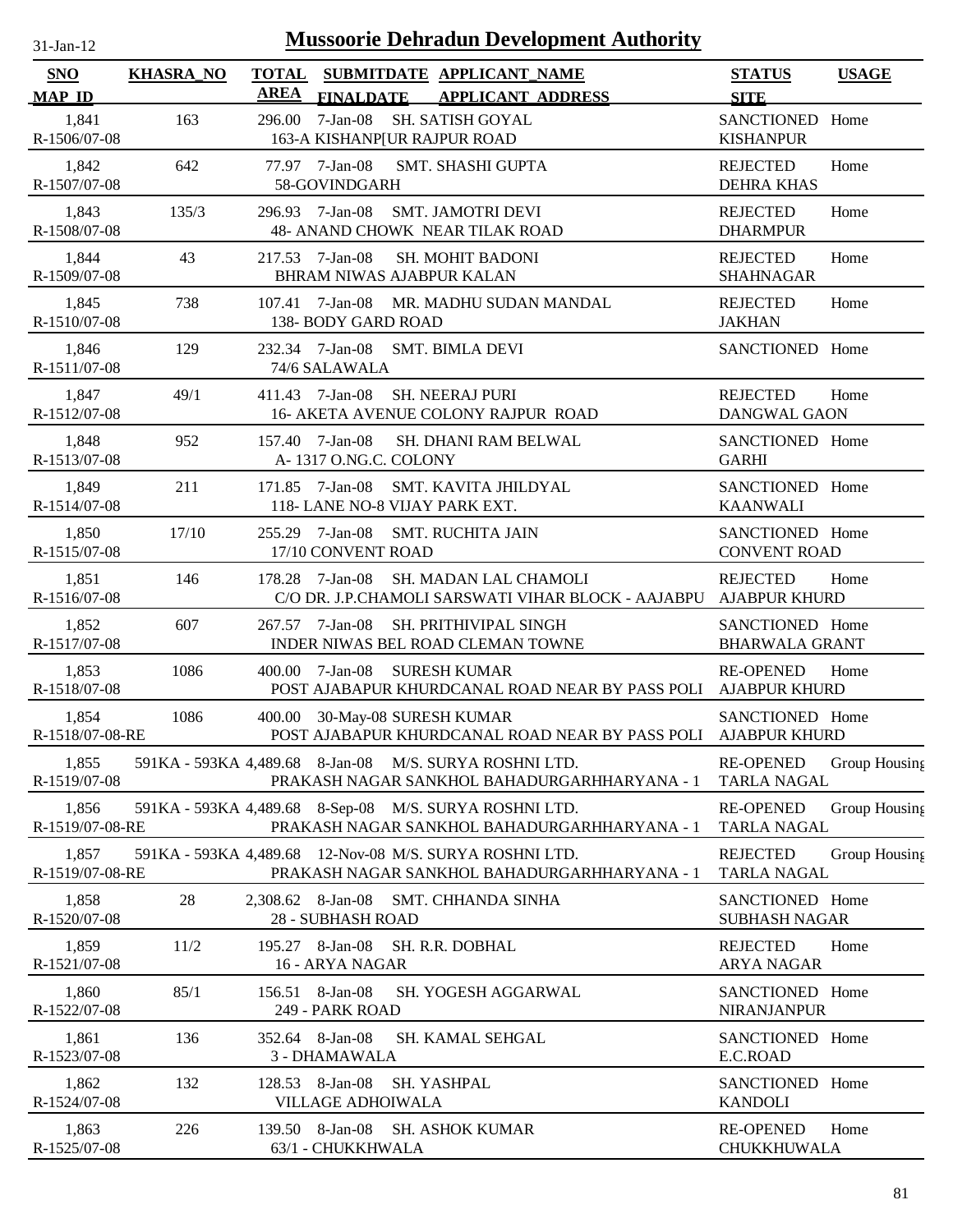| $31$ -Jan- $12$             |                  |                             | <b>Mussoorie Dehradun Development Authority</b>                                                                            |                                               |              |
|-----------------------------|------------------|-----------------------------|----------------------------------------------------------------------------------------------------------------------------|-----------------------------------------------|--------------|
| <b>SNO</b><br><b>MAP ID</b> | <b>KHASRA_NO</b> | <b>TOTAL</b><br><b>AREA</b> | SUBMITDATE APPLICANT_NAME<br><b>FINALDATE</b><br><b>APPLICANT ADDRESS</b>                                                  | <b>STATUS</b><br><b>SITE</b>                  | <b>USAGE</b> |
| 1,864<br>R-1525/07-08-RE    | 226              | 139.50                      | 18-Feb-08 SH. ASHOK KUMAR<br>63/1 - CHUKKHWALA                                                                             | SANCTIONED Home<br>CHUKKHUWALA                |              |
| 1,865<br>R-1526/07-08       | 825,826          | 948.51                      | 8-Jan-08<br>SMT. MANJU KHANDURI<br><b>BHARUWALA GRANT</b>                                                                  | <b>REJECTED</b><br><b>BHARWALA GRANT</b>      | Home         |
| 1,866<br>R-1527/07-08       | 12               | 151.14 8-Jan-08             | <b>SMT. VIDHYA WATI</b><br>508/59 - CHAUDHRI BIHARI LAL MARGPATHRIYA PEER                                                  | SANCTIONED Home<br><b>PATHRIBAGH</b>          |              |
| 1,867<br>R-1528/07-08       | 161-175          | 50,350.00 8-Jan-08          | SH. R. CHUGH MALSI ESTATE<br>C/O PRESIDENT TRAVELS45-RAJPUR ROAD                                                           | <b>REJECTED</b><br><b>MALSI</b>               | Hospital     |
| 1,868<br>R-1529/07-08       | 110&111          | 181.40                      | 10-Jan-08 SH.OM BABU<br>CHAKKI TOLA NIRANJANPUR D.DUN                                                                      | SANCTIONED Home<br><b>NIRANJANPUR</b>         |              |
| 1,869<br>R-1530/07-08       | 485/2            | 248.92                      | 10-Jan-08 SH.SUSHIL KUMAR SONKER<br>485/2 VIJAY PARK EXT.KANWALI D.DUN                                                     | SANCTIONED Home<br><b>KAANWALI</b>            |              |
| 1,870<br>R-1531/07-08       | 160/147          | 202.23                      | 10-Jan-08 SH.MUKESH KUMAR NIGAM<br>160/147 SASHI VIHARTEACHERS COLONYGOVIND GARH D.                                        | SANCTIONED Home<br><b>GOVIND GARH</b>         |              |
| 1,871<br>R-1532/07-08       | 1520             |                             | 146.32 10-Jan-08 SH.SUCHA SINGH&DALJEET SINGH<br>215 DRON PURILANE-N0-2 G.M.S.ROAD KANWALI D.DUN                           | SANCTIONED Home<br><b>KAANWALI</b>            |              |
| 1,872<br>R-1533/07-08       | 395&203          |                             | 500.00 10-Jan-08 SMT.RAJ KUMARI SINGH<br>C/0 RIJWAN ALISECOND SINGAL MANDIKUSUM VIHAR P.0.                                 | <b>REJECTED</b><br><b>SINOLA</b>              | Home         |
| 1,873<br>R-1534/07-08       | $94-A$           | 240.00                      | 10-Jan-08 SH.DIN DAYAL SAXENA<br>A-94 HIG MDDA COLONYDALAN WALA D.DUN                                                      | SANCTIONED Home<br>MDDA COLONY DALANWAI       |              |
| 1,874<br>R-1535/07-08       | 71&72&73         |                             | 167.99 10-Jan-08 SMT.NEENA CHAWLA&RITA SURI<br><b>D-52 RACE COURSED.DUN</b>                                                | SANCTIONED Home<br><b>RAJPUR MAFI</b>         |              |
| 1,875<br>R-1536/07-08       | 35               | 140.00                      | 10-Jan-08 SH.SANJAY KUMAR KHANNA&RAJESH KUN SANCTIONED Home<br>M/S RADISAN133-D POCKET-VI MIG FLATSMAYUR VIHAR P KISHANPUR |                                               |              |
| 1,876<br>R-1537/07-08       | 900              | 143.78                      | 10-Jan-08 SH.RAJNISH SHARMA<br>215 BOGPUR RISHI KASH ROAD D.DUN                                                            | SANCTIONED Home<br><b>AJABPUR KALAN</b>       |              |
| 1,877<br>R-1538/07-08       | 1217             |                             | 184.50 11-Jan-08 SH.ANIL SHARMA<br>315/4 INDRA VIHARSTREET.NO-9 KAULAGARH ROAD RAJEN GARHI                                 | SANCTIONED Home                               |              |
| 1,878<br>R-1539/07-08       | 20               | 98.65                       | 11-Jan-08 SH.KOMAL BIR SINGH&D.S.RANA<br><b>39 RAJENDRA NAGARD.DUN</b>                                                     | SANCTIONED Home<br><b>CHAI BAGH KAULAGARH</b> |              |
| 1,879<br>R-1540/07-08       | 442&443          |                             | 123.15 11-Jan-08 SH.DALJEET SINGH&NARENDER KAUR<br><b>3 HARIDWAR ROAD D.DUN</b>                                            | SANCTIONED Home<br><b>NIRANJANPUR</b>         |              |
| 1,880<br>R-1541/07-08       | 639              | 418.21                      | 11-Jan-08 SH.PRAMOD KUMAR<br>56/2 MAJRA D.DUN                                                                              | <b>REJECTED</b><br><b>MAJRA</b>               | Home         |
| 1,881<br>R-1542/07-08       | 720              |                             | 139.35 11-Jan-08 SH.ASHISH GUPTA<br>1 KAULAGARH ROAD D.DUN                                                                 | <b>REJECTED</b><br><b>BHARUWALA GRANT</b>     | Home         |
| 1,882<br>R-1543/07-08       | 1235             | 166.73                      | 11-Jan-08 SH.BHUSHAN CHAND DANGWAL<br>105 CHANDRA NAGARNAGAR NIGAM CAMPASD.DUN                                             | <b>RE-OPENED</b><br><b>AJABPUR KALAN</b>      | Home         |
| 1,883<br>R-1543/07-08-RE    | 1235             | 166.73                      | 16-Sep-08 SH.BHUSHAN CHAND DANGWAL<br>105 CHANDRA NAGARNAGAR NIGAM CAMPASD.DUN                                             | SANCTIONED Home<br><b>AJABPUR KALAN</b>       |              |
| 1,884<br>R-1544/07-08       | 319              | 189.83                      | 11-Jan-08 SH. VIVEK SETHI<br>181 KHURBHURA MOHALLAD.DUN                                                                    | SANCTIONED Home<br><b>AJABPUR KALAN</b>       |              |
| 1,885<br>R-1545/07-08       | 660              |                             | 83.43 11-Jan-08 SMT.TRILOCHAN ARORA<br>429 INDIRA NAGAR COLONYSEEMA DWAR D.DUN                                             | SANCTIONED Home<br><b>MAJRA</b>               |              |

345/1 15-Jan-08 REJECTED SMT. CHANDRA DEVI Home 1,886 711.22

21 - DHARAMPUR

R-1546/07-08

DHARMPUR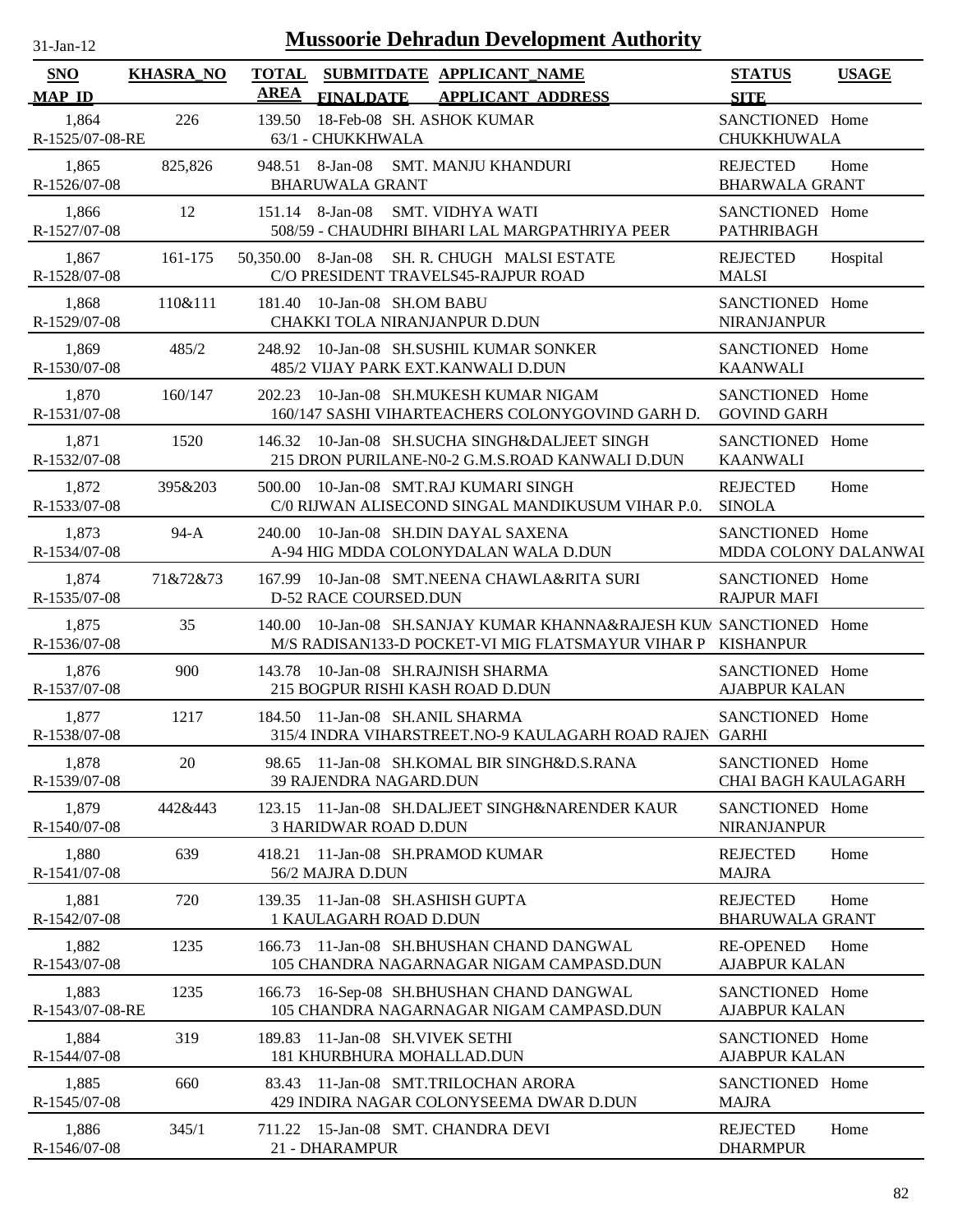| -Jan- |  |
|-------|--|
|       |  |

| <b>SNO</b>               | <b>KHASRA_NO</b> | TOTAL SUBMITDATE APPLICANT_NAME                                                              | <b>STATUS</b><br><b>USAGE</b>                         |
|--------------------------|------------------|----------------------------------------------------------------------------------------------|-------------------------------------------------------|
| <b>MAP ID</b>            |                  | <b>AREA</b><br><b>FINALDATE</b><br><b>APPLICANT ADDRESS</b>                                  | <b>SITE</b>                                           |
| 1,887<br>R-1547/07-08    | 93/2             | 15-Jan-08 SMT. VEENA DHINGRA<br>128.20<br>105- RAJPUR ROAD                                   | SANCTIONED Home<br>NESHVILLA ROAD                     |
| 1,888<br>R-1548/07-08    | 137/1            | 151.39 15-Jan-08 SH. SHALENDRA KUMAR DEVRANI<br>252/3 DOBHALWALA NESHVILA ROAD               | SANCTIONED Home<br><b>DOBHALWALA</b>                  |
| 1,889<br>R-1549/07-08    | 1021             | 224.80 15-Jan-08 SH. BAIJNATH PANCHBHAIYA<br>SHANTI VIHAR MOTHROWALA                         | SANCTIONED Home<br><b>AJABPUR KALAN</b>               |
| 1,890<br>R-1550/07-08    | 329M             | 302.93 15-Jan-08 SH. JASWANT SINGH BISHT<br>SAKET COLONY AJABPUR                             | SANCTIONED Home<br><b>AJABPUR KALAN</b>               |
| 1,891<br>R-1551/07-08    | 78               | 95.14 15-Jan-08 SH. BALVINDAR SINGH KALRA<br>387/13 - MOHIT NAGAR                            | SANCTIONED Home<br><b>PANDITWARI</b>                  |
| 1,892<br>R-1552/07-08    | 890              | 226.03 15-Jan-08 MR. MANI RAM NAUTIYAL<br>LANE NO- 4 STREET NO - 4 VIVEKA NAND GRAM PHASE II | <b>REJECTED</b><br>Home<br><b>NATHANPUR</b>           |
| 1,893<br>R-1553/07-08    | 65/52            | 209.72 15-Jan-08 SMT. RUBY DAYAL<br>65/52 - BAKRALWALA                                       | SANCTIONED Home<br><b>BAAKRALWALA</b>                 |
| 1,894<br>R-1554/07-08    | 179/223          | 87.19 15-Jan-08 SH. RAJEEV SHARMA<br>223/179 CHUKKHUWALA                                     | SANCTIONED Home<br><b>CHUKKHUWALA</b>                 |
| 1,895<br>R-1555/07-08    | 324              | 226.27 15-Jan-08 SH, PRADEEP SHARMA<br>138/BLOCK - 1                                         | SANCTIONED Home<br><b>MAJRA</b>                       |
| 1,896<br>R-1556/07-08    | 320              | 188.90 15-Jan-08 M/S BHARTI INFRATEL LTD.<br>D - 185 C- OKHLA PHASE INEW DELHI               | <b>REJECTED</b><br><b>Towers</b><br><b>NATHUAWALA</b> |
| 1,897<br>R-1557/07-08    | 42/6             | 82.32 15-Jan-08 SH. RADHEY SHYAM<br>72 - SARSWATI SONY MARG                                  | SANCTIONED Home<br><b>SARASWATI SONI MARG</b>         |
| 1,898<br>R-1558/07-08    | 942              | 84.63 15-Jan-08 SH, AHSAN ALI<br>53/7/11RAJPUR ROAD                                          | <b>REJECTED</b><br>Home<br><b>JAKHAN</b>              |
| 1,899<br>R-1558/07-08-RE | 942              | 84.63 7-Jun-08 SH. AHSAN ALI<br>53/7/11RAJPUR ROAD                                           | SANCTIONED Home<br><b>JAKHAN</b>                      |
| 1,900<br>R-1559/07-08    | 294              | 187.03 15-Jan-08 SH. PRADEEP SEHDEV<br>LANE NO 3, EKTA VIHARSAHASTRADHARA ROAD               | <b>REJECTED</b><br>Home<br><b>NANUR KHERA</b>         |
| 1,901<br>R-1560/07-08    | 47/2             | 148.30 16-Jan-08 SH. SANJAY NAGIA<br>40/1 IDGAH - IIPRAKASH NAGAR                            | <b>RE-OPENED</b><br>Home<br>CHUKKHUWALA               |
| 1,902<br>R-1560/07-08-RE | 47/2             | 13-Mar-08 SH. SANJAY NAGIA<br>148.30<br>40/1 IDGAH - IIPRAKASH NAGAR                         | SANCTIONED Home<br>CHUKKHUWALA                        |
| 1,903<br>R-1561/07-08    | 133, 137, 149    | 300.00<br>16-Jan-08 SH. ANIL KUMAR BHATIA<br><b>RAJPUR MAFI</b>                              | <b>REJECTED</b><br>Home<br><b>RAJPUR MAFI</b>         |
| 1,904<br>R-1562/07-08    | 545              | 16-Jan-08 SH. J.P. PACHAURI<br>203.09<br>H.N.B. GARHWAL UNIVERSTYSHRINAGAR GARHWAL           | Home<br><b>REJECTED</b><br><b>TARLA NAGAL</b>         |
| 1,905<br>R-1563/07-08    | 10               | 171.18 16-Jan-08 SMT. AMAR LATA KHARKWAL<br>10 - FALTU LINE                                  | <b>RE-OPENED</b><br>Home<br><b>FALTU LINE</b>         |
| 1,906<br>R-1563/07-08-RE | 10               | 171.18 10-Apr-08 SMT. AMAR LATA KHARKWAL<br>10 - FALTU LINE                                  | SANCTIONED Home<br><b>FALTU LINE</b>                  |
| 1,907<br>R-1564/07-08    | 120/97           | 16-Jan-08 SH. SARDAR SINGH<br>129.47<br>120/97 VISHWAKARMA COLONYBLOCK- I BHANDARI BAGH      | SANCTIONED Home<br><b>BHANDARI BAGH</b>               |
| 1,908<br>R-1565/07-08    | 251              | 16-Jan-08 SH. GOKULA NAND MAIKHURI<br>530.18<br>1/4 TEGBAHADUR ROAD                          | SANCTIONED Home<br><b>DHARMPUR</b>                    |
| 1,909<br>R-1566/07-08    | 1520             | 146.32 16-Jan-08 SH. RAJENDER KUMAR SUKHIJA<br>111 - DRONPURIG.M.S. ROAD KANWALI             | SANCTIONED Home<br><b>KAANWALI</b>                    |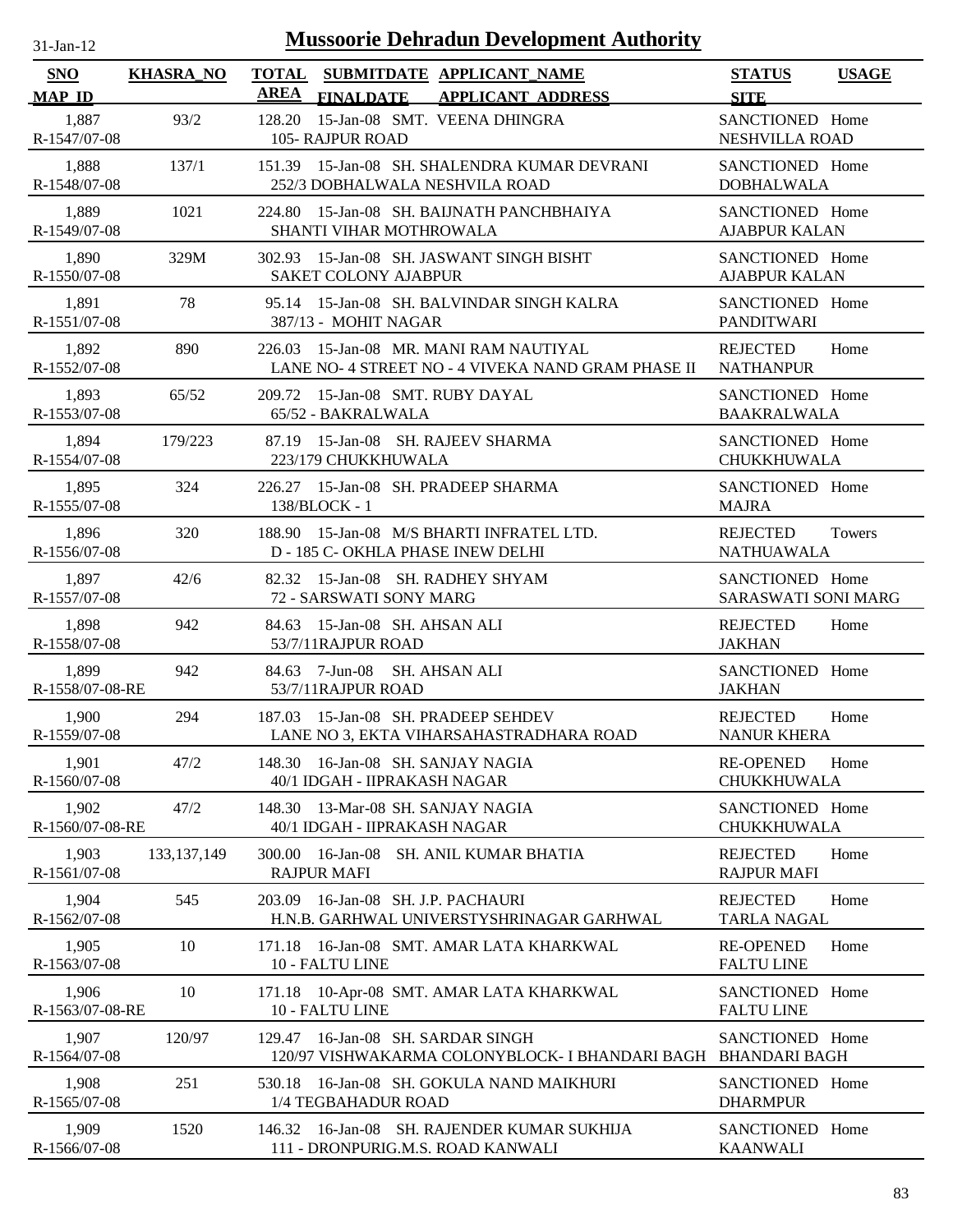| $31-Jan-12$                 |                  |                             | <b>Mussoorie Dehradun Development Authority</b>                                                                    |                                          |              |
|-----------------------------|------------------|-----------------------------|--------------------------------------------------------------------------------------------------------------------|------------------------------------------|--------------|
| <b>SNO</b><br><b>MAP ID</b> | <b>KHASRA_NO</b> | <b>TOTAL</b><br><b>AREA</b> | SUBMITDATE APPLICANT NAME<br><b>FINALDATE</b><br><b>APPLICANT ADDRESS</b>                                          | <b>STATUS</b><br><b>SITE</b>             | <b>USAGE</b> |
| 1,910<br>R-1567/07-08       | 79               | 188.47                      | 16-Jan-08 SH. MAL SINGH<br><b>GRAM KANDOLI</b>                                                                     | SANCTIONED Home<br><b>KANDOLI</b>        |              |
| 1,911<br>R-1568/07-08       | 655              |                             | 463.52 16-Jan-08 SH. HARI SINGH<br>292 - BHAGAT SINGH MARGSUBHASH NAGAR BHARUWALA BHARUWALA GRANT                  | SANCTIONED Home                          |              |
| 1,912<br>R-1569/07-08       | 4/6              |                             | 169.14 16-Jan-08 SH. J.S.SARIN, RAKESH KAPOOR EXT<br>4/6 INDER ROAD DALANWALA                                      | SANCTIONED Home<br><b>INDER ROAD</b>     |              |
| 1,913<br>R-1570/07-08       | 522              | 240.38                      | 16-Jan-08 MR. PRADEEP KUMAR KANDPAL<br>E - 2 TYPE - III SANCHAR VIHAR COLONYINDIRA NAGAR                           | <b>REJECTED</b><br><b>DHORAN KHAS</b>    | Home         |
| 1,914<br>R-1571/07-08       | 53/3             | 150.66                      | 16-Jan-08 SMT. SAGIRAN<br>53/3 - ARAGHAR                                                                           | SANCTIONED Home                          |              |
| 1,915<br>R-1572/07-08       | 416,417          |                             | 232.44 16-Jan-08 SH. POORAN SINGH ASWAL<br>JAGATPUR KHADERP.O - TILWARI                                            | SANCTIONED Home<br><b>AJABPUR KALAN</b>  |              |
| 1,916<br>R-1573/07-08       | 79               |                             | 368.42 16-Jan-08 SH. CHHITIZ KAUSHIK<br>79 - GANGOTRI AVAS SAMITI                                                  | <b>RE-OPENED</b><br><b>DHORAN KHAS</b>   | Home         |
| 1,917<br>R-1573/07-08-RE    | 79               |                             | 368.42 1-Apr-08 SH. CHHITIZ KAUSHIK<br>79 - GANGOTRI AVAS SAMITI                                                   | SANCTIONED Home<br><b>DHORAN KHAS</b>    |              |
| 1,918<br>R-1574/07-08       | 180              |                             | 262.63 16-Jan-08 SH. SHER SINGH RAWAT<br>SARTHI VIHAR AJABPUR DANDA                                                | <b>RE-OPENED</b><br><b>AJABPUR KALAN</b> | Home         |
| 1,919<br>R-1574/07-08-RE    | 180              | 262.63                      | 18-Jun-08 SH. SHER SINGH RAWAT<br>SARTHI VIHAR AJABPUR DANDA                                                       | SANCTIONED Home<br><b>AJABPUR KALAN</b>  |              |
| 1,920<br>R-1575/07-08       | 229/1            | 204.46                      | 16-Jan-08 SH. GIRISH CHANDRA BHATT<br>H. NO.- 34 AJABPUR                                                           | <b>REJECTED</b><br><b>AJABPUR KHURD</b>  | Home         |
| 1,921<br>R-1576/07-08       | 229/1            |                             | 204.46 16-Jan-08 SH. PRAKASH CHAND KOTHIYAL<br>H. NO-52 AJABPUR KHURD                                              | <b>REJECTED</b><br><b>AJABPUR KHURD</b>  | Home         |
| 1,922<br>R-1577/07-08       | 226              | 160.22                      | 16-Jan-08 SH. PURSHOTTOM<br>CHAKKITOLA NIRANJANPUR                                                                 | SANCTIONED Home<br><b>NIRANJANPUR</b>    |              |
| 1,923<br>R-1578/07-08       | 728,729          |                             | 2,582.80 17-Jan-08 SH. GURVINDR SINGH NARANG<br>322 - MOHIT NAGARLANE NO- 9                                        | <b>REJECTED</b><br><b>SUDHOWALA</b>      | Farm House   |
| 1,924<br>R-1579/07-08       | 2017             |                             | 118.83 17-Jan-08 RAKESH SHRIVASTAV<br>16 - IDGAH BLOCK - III                                                       | SANCTIONED Home<br><b>CHUKKHUWALA</b>    |              |
| 1,925<br>R-1580/07-08       | 229/1            |                             | 204.46 17-Jan-08 SH. PURUSHOTAM SINGH RAWAT<br>T - III / 46 T.H.D.C. COLONYBHAGIRATHPURAM TEHRI GARF AJABPUR KHURD | <b>REJECTED</b>                          | Home         |
| 1,926<br>R-1581/07-08       | 118              | 360.00                      | 17-Jan-08 SH. SANJEEV GHILDIYAL<br>97/5 NESHVILA ROAD                                                              | SANCTIONED Home<br><b>JAKHAN</b>         |              |
| 1,927<br>R-1582/07-08       | 310              |                             | 217.50 17-Jan-08 SH. VIJAY KOTHIYAL<br>SHREERAM CABLE NET WORKRUCHIPURA NIRANJANPUR                                | SANCTIONED Home<br><b>BAAMANWALA</b>     |              |
| 1,928<br>R-1583/07-08       | 457              | 253.89                      | 17-Jan-08 SMT. SUSHIL KUMAR ARORA<br>457- KHURBURA MOHALLA                                                         | SANCTIONED Home<br>KHURBURA MOHALLA      |              |
| 1,929<br>R-1584/07-08       | 620              |                             | 111.25 17-Jan-08 SMT. SHAKUNTLA RAWAT<br>88 - OM VIHARAJABPUR KALAN                                                | <b>RE-OPENED</b><br><b>AJABPUR KALAN</b> | Home         |
| 1,930<br>R-1584/07-08-RE    | 620              |                             | 111.25 5-Apr-08 SMT. SHAKUNTLA RAWAT<br>88 - OM VIHARAJABPUR KALAN                                                 | SANCTIONED Home<br><b>AJABPUR KALAN</b>  |              |
| 1,931<br>R-1585/07-08       | 477              |                             | 376.00 17-Jan-08 SH. KRISHAN CHANDRA KHARE<br>2/4 ASHIRVAD ENCLAVE BALLUPUR                                        | <b>RE-OPENED</b><br><b>KAANWALI</b>      | Home         |
| 1,932<br>R-1585/07-08-RE    | 477              |                             | 376.00 5-May-08 SH. KRISHAN CHANDRA KHARE<br>2/4 ASHIRVAD ENCLAVE BALLUPUR                                         | SANCTIONED Home<br><b>KAANWALI</b>       |              |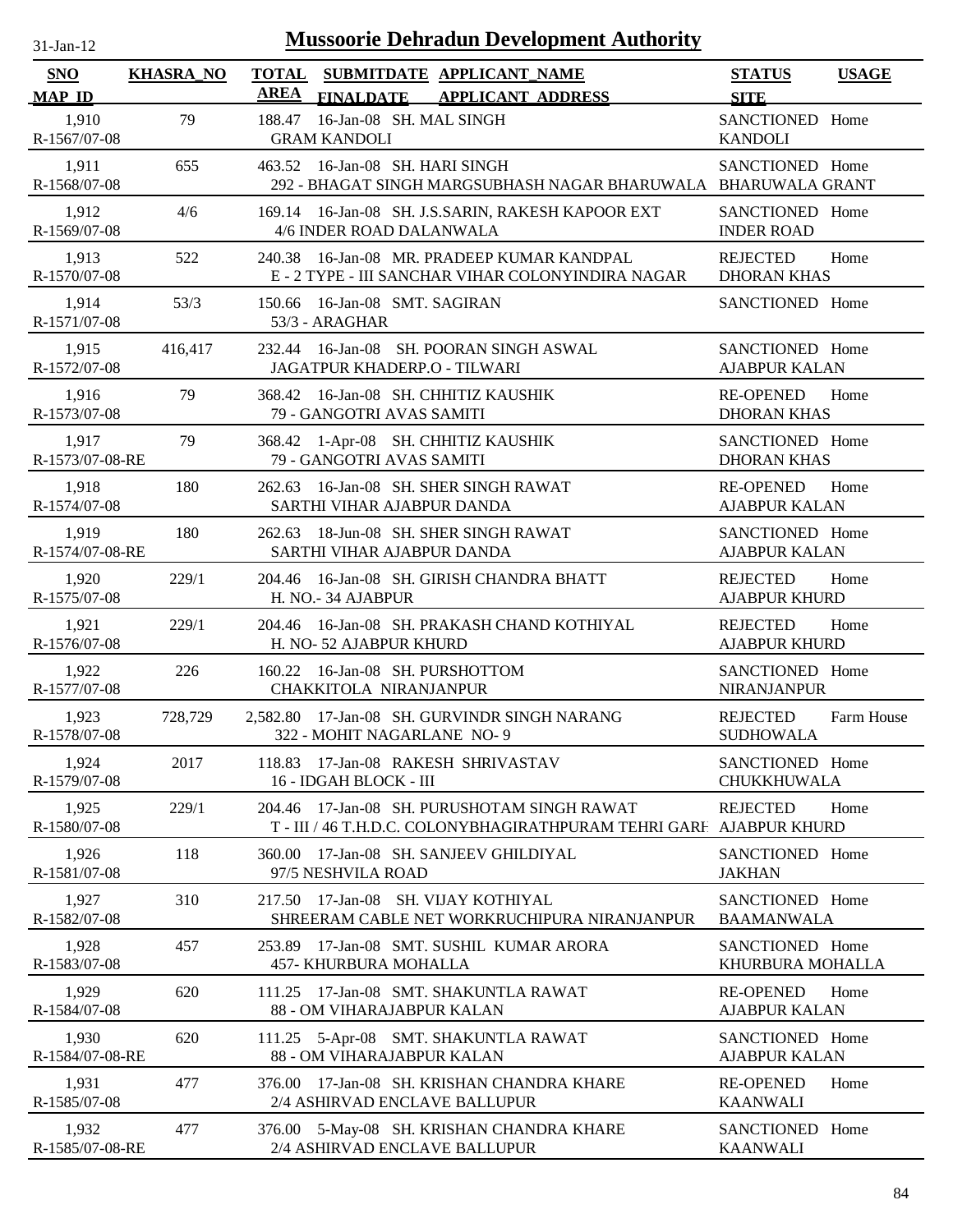| 31-Jan-12 |  |
|-----------|--|

| SNO                      | <b>KHASRA_NO</b> | <b>TOTAL</b><br>SUBMITDATE APPLICANT NAME<br><b>AREA</b>                                                 | <b>STATUS</b>                           | <b>USAGE</b>   |
|--------------------------|------------------|----------------------------------------------------------------------------------------------------------|-----------------------------------------|----------------|
| <b>MAP ID</b>            |                  | <b>APPLICANT ADDRESS</b><br><b>FINALDATE</b>                                                             | <b>SITE</b>                             |                |
| 1,933<br>R-1586/07-08    | 229/1            | 204.46<br>17-Jan-08 SH. YATBEER SINGH CHAUHAN<br>SC 2/5 T.H.D.C. COLONYBHAGIRATHPURAM TEHRI              | <b>REJECTED</b><br><b>AJABPUR KHURD</b> | Home           |
| 1,934<br>R-1587/07-08    | 1495             | 180.00 18-Jan-08 M/S. TATA SELULER P.LTD.<br>TATA TELESERVICES P. LTD. U.P. WEST MEERATH.                | <b>REJECTED</b><br><b>KAANWALI</b>      | Towers         |
| 1,935<br>R-1588/07-08    | 261,261m         | 80.21<br>18-Jan-08 SH. GANEDH KUMAR SHARMA<br>H. NO- 70 LANE NO - 6MOHIT NAGAR                           | <b>REJECTED</b><br><b>KAANWALI</b>      | Home           |
| 1,936<br>R-1589/07-08    | 91/60            | 308.52 18-Jan-08 SH. KUMAR GUPTA& VIJAY LAXMI<br>60/91 ANSARI MARG                                       | SANCTIONED Home<br><b>ANSARI MARG</b>   |                |
| 1,937<br>R-1590/07-08    | 1291GA           | 18-Jan-08 SH. MOHAN LAL BALODI<br>207.90<br>C/O SH. RAMSWARUP JOSHIHIMADRI EVAINEW LANE NO - ( NATHANPUR | <b>REJECTED</b>                         | Home           |
| 1,938<br>R-1591/07-08    | 620              | 426.96 18-Jan-08 SH. YOGESH KUMAR<br>59/2 TYAGI ROAD EAST CAMP                                           | <b>REJECTED</b><br><b>MAJRA</b>         | Home           |
| 1,939<br>R-1592/07-08    | 596              | 18-Jan-08 SH. AJAY KUMAR SINGH<br>49.47<br>73/1 TYAGI ROAD                                               | <b>REJECTED</b><br><b>AJABPUR KALAN</b> | Home           |
| 1,940<br>R-1593/07-08    | 90/12            | 18-Jan-08 SH. MOHAN LAL JAKHMOLA<br>160.91<br>83 - BLOCK - II ARYA NAGAR                                 | SANCTIONED Home<br><b>ARYA NAGAR</b>    |                |
| 1,941<br>R-1594/07-08    | 1554             | 18-Jan-08 MR. J.C. PANDEY<br>204.42<br>STREET NO - 1 H.NO- 13AASHIRWAD ENCLAVE BALLUPUR                  | <b>RE-OPENED</b><br><b>KAANWALI</b>     | Home           |
| 1,942<br>R-1594/07-08-RE | 1554             | 204.42 29-Apr-08 MR. J.C. PANDEY<br>STREET NO - 1 H.NO- 13AASHIRWAD ENCLAVE BALLUPUR                     | SANCTIONED Home<br>KAANWALI             |                |
| 1,943<br>R-1595/07-08    | 1456             | 181.87<br>18-Jan-08 SH. CAANDRA DHAR SHUKLA<br>C-37/9 O.F.D. EATATE NEWRAIPUR                            | <b>RE-OPENED</b><br><b>KAANWALI</b>     | Home           |
| 1,944<br>R-1595/07-08-RE | 1456             | 181.87 15-Apr-08 SH. CAANDRA DHAR SHUKLA<br>C-37/9 O.F.D. EATATE NEWRAIPUR                               | SANCTIONED Home<br><b>KAANWALI</b>      |                |
| 1,945<br>R-1596/07-08    | 354/305          | 185.08 18-Jan-08 SMT. KIRAN BARI<br>29 - KANWALI ROAD                                                    | SANCTIONED Home<br>PATEL NAGAR          |                |
| 1,946<br>R-1597/07-08    | $70-D$           | 267.28 18-Jan-08 S. NARINDER PAL SINGH<br>70 - DRACE COURSE                                              | SANCTIONED Home<br><b>RACE COURSE</b>   |                |
| 1,947<br>R-1598/07-08    | 229/1            | 204.46 18-Jan-08 SH. SHER SINGH RAWAT<br>H.NO-53AJABPUR KHURD                                            | <b>REJECTED</b><br><b>AJABPUR KHURD</b> | Home           |
| 1,948<br>R-1599/07-08    | 822,827          | 213.10 21-Jan-08 SH. ANIL KUMAR& SUREAH KUMAR GUPT<br>317 - C- RAM NAGAR LAKKHIBAG                       | SANCTIONED Home<br><b>GURU ROAD</b>     |                |
| 1,949<br>R-1600/07-08    | 370              | 21-Jan-08 SH. RAJENDRA KUMAR<br>157.82<br>LANE NO. - 6 VIJAY PARK                                        | <b>REJECTED</b><br><b>DHORAN KHAS</b>   | Home           |
| 1,950<br>R-1601/07-08    | 73               | 21-Jan-08 SH. RAKESH RATURI<br>197.73<br>ISHWAR BHAWAN NARENDRA NAGARTEHRI GARHWAL                       | SANCTIONED Home<br><b>SASTRI NAGAR</b>  |                |
| 1,951<br>R-1602/07-08    | 132              | 174.52 21-Jan-08 SH. SHAMIM AHMED<br>20 - G.M.S. RAOD                                                    | <b>REJECTED</b><br><b>KISHANPUR</b>     | Home           |
| 1,952<br>R-1603/07-08    | 150/2            | 3,130.04 21-Jan-08 DR. M. FAROOQUE CEO & MD.<br><b>2 TURNER ROAD</b>                                     | <b>REJECTED</b><br><b>SEWALA KHURD</b>  | School/College |
| 1,953<br>R-1604/07-08    | 714              | 21-Jan-08 SH. MNBAR SINGH BISHT<br>279.00<br>56/5B - CANAL ROAD JAKHAN                                   | <b>RE-OPENED</b><br><b>JAKHAN</b>       | Home           |
| 1,954<br>R-1604/07-08-RE | 714              | 5-Apr-08 SH. MNBAR SINGH BISHT<br>279.00<br>56/5B - CANAL ROAD JAKHAN                                    | SANCTIONED Home<br><b>JAKHAN</b>        |                |
| 1,955<br>R-1605/07-08    | 490              | 181.55 22-Jan-08 SH. SANJAY DUPTA<br>C/O AJAY GUPTA5/3 PLEASANT VALLYAJPUR ROOD                          | SANCTIONED Home<br><b>RAJPUR ROAD</b>   |                |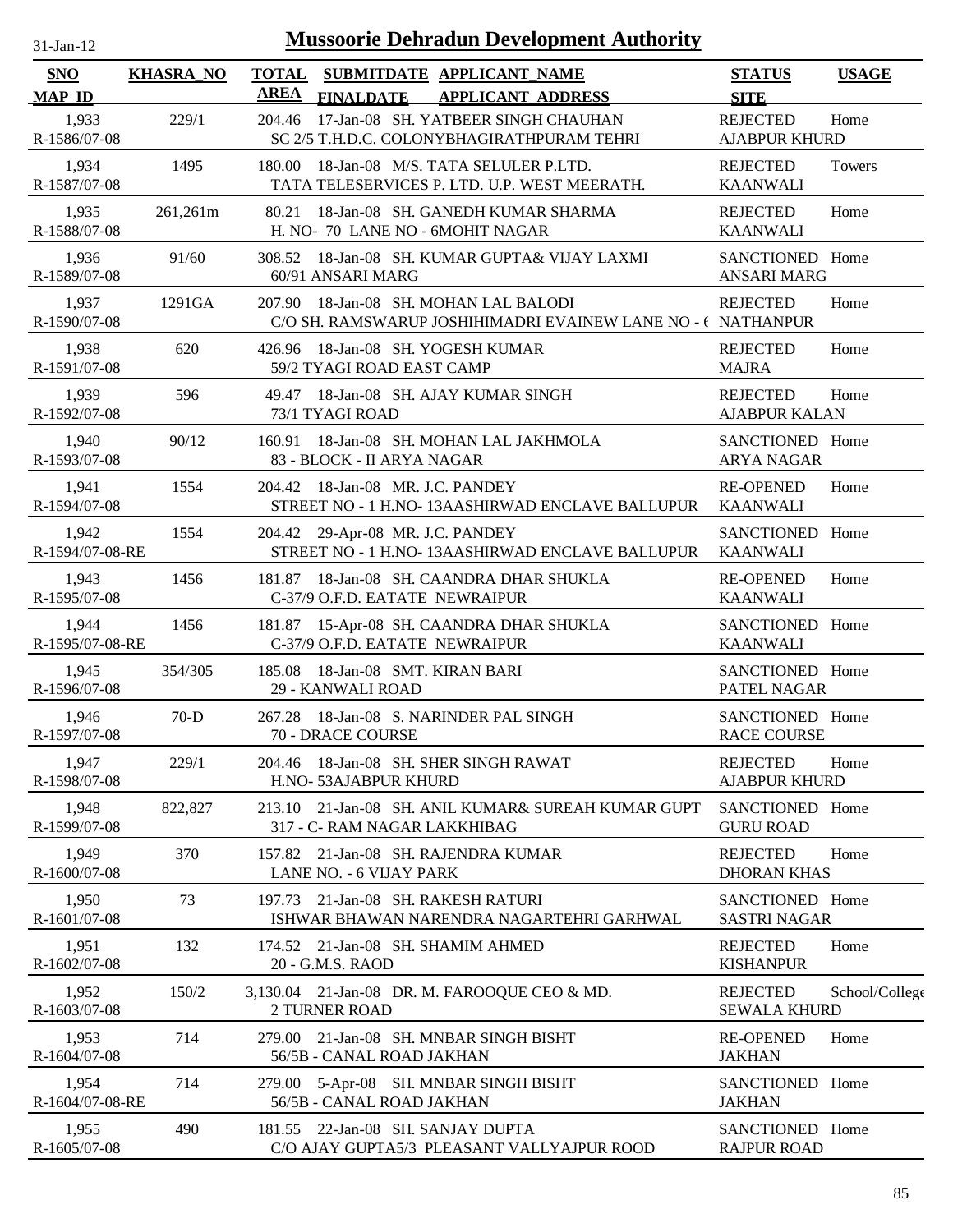| $31$ -Jan-12                |                  |                                                 | <b>Mussoorie Dehradun Development Authority</b>                                                         |                                                 |              |
|-----------------------------|------------------|-------------------------------------------------|---------------------------------------------------------------------------------------------------------|-------------------------------------------------|--------------|
| <b>SNO</b><br><b>MAP ID</b> | <b>KHASRA_NO</b> | <b>TOTAL</b><br><b>AREA</b><br><b>FINALDATE</b> | SUBMITDATE APPLICANT_NAME<br><b>APPLICANT ADDRESS</b>                                                   | <b>STATUS</b><br><b>SITE</b>                    | <b>USAGE</b> |
| 1,956<br>R-1606/07-08       | 41               | 124.51                                          | 22-Jan-08 SH. SUKGDEV PARSAD CHAMOLI<br>C/O HATISH CHANDER BARTHWALSUMANPURI                            | SANCTIONED Home<br><b>AJABPUR KHURD</b>         |              |
| 1,957<br>R-1607/07-08       | 54               | 270.00                                          | 22-Jan-08 SMT. POONAM NEGI<br>98/16 - PAGATI VIHAR DHARAMPUR                                            | SANCTIONED Home<br><b>RACE COURSE</b>           |              |
| 1,958<br>R-1608/07-08       | 113              | 186.19                                          | 22-Jan-08 SH. JANARDHAN PARSAD DOBHAL<br>H-176 HATHIBARKALA ESTATE                                      | <b>REJECTED</b><br><b>AJABPUR KALAN</b>         | Home         |
| 1,959<br>R-1609/07-08       | 30/1             | 291.30<br>20/19 ARAY NAGAR                      | 22-Jan-08 MAJOR PANKAJ SHARMA&SHANKUNTLA D SANCTIONED Home                                              | <b>ARYA NAGAR</b>                               |              |
| 1,960<br>R-1610/07-08       | 4/1              | 242.56                                          | 22-Jan-08 SH. GIRISH MOHAN GOYAL & VANDANA GO SANCTIONED Home<br>2/6 - SUBHASH PARK REST CAMPTYAGI ROAD | <b>REST CAMP</b>                                |              |
| 1,961<br>R-1611/07-08       | 13/45            | 341.87                                          | 22-Jan-08 SMT. ANAMIKA GARG<br>5- CROSS ROAD13/45 RAS BIHARI ROAD                                       | <b>REJECTED</b><br><b>CROSS ROAD</b>            | Home         |
| 1,962<br>R-1612/07-08       | 408              | 150.00                                          | 22-Jan-08 SH. DEWAKAR DEV<br>E-504, NAGARJUNA APARTMENTS MAYURKUNJ MAYUR VI DHORAN KHAS                 | <b>REJECTED</b>                                 | Home         |
| 1,963<br>R-1612/07-08-RE    | 408              | 150.00                                          | 24-Jul-08 SH, DEWAKAR DEV<br>E-504, NAGARJUNA APARTMENTS MAYURKUNJ MAYUR VI DHORAN KHAS                 | SANCTIONED Home                                 |              |
| 1,964<br>R-1613/07-08       | 151              | <b>G-62 RACE COURSE</b>                         | 294.94 22-Jan-08 SH. GAURAV MOHAN KAURA                                                                 | <b>REJECTED</b><br><b>AJABPUR KHURD</b>         | Home         |
| 1,965<br>R-1614/07-08       | 50M              |                                                 | 126.40 22-Jan-08 SH. V.S. BHANDARI<br>12- R.K. PURAMTARLA ADHOIWALA                                     | <b>REJECTED</b><br><b>DALANWALA</b>             | Home         |
| 1,966<br>R-1615/07-08       | 190m             |                                                 | 163.13 23-Jan-08 SH. RAJESH SHARMA<br>C/O MR. D.D. SHARMA34/3 BLOCK -IV TEGBAHADUR ROAD                 | <b>RE-OPENED</b><br><b>AJABPUR KALAN</b>        | Home         |
| 1,967<br>R-1615/07-08-RE    | 190m             | 163.13                                          | 5-Mar-08 SH. RAJESH SHARMA<br>C/O MR. D.D. SHARMA34/3 BLOCK -IV TEGBAHADUR ROAD                         | SANCTIONED Home<br><b>AJABPUR KALAN</b>         |              |
| 1,968<br>R-1616/07-08       | 60               | 240.15<br>57/3 - NALAPANI ROAD                  | 23-Jan-08 SH. AMIT SHARMA                                                                               | <b>REJECTED</b><br><b>AAMWALA TARLA</b>         | Home         |
| 1,969<br>R-1617/07-08       | 620              |                                                 | 203.07 23-Jan-08 SH, SHURVIR SINGH SAJWAN<br>LANE NO. - 6 H.NO. - 23 SHASTRI NAGARHARIDWAR ROAD         | <b>REJECTED</b><br>DEHRA KHAS                   | Home         |
| 1,970<br>R-1618/07-08       | 168              | 168 - NESHVILA ROAD                             | 298.74 23-Jan-08 SH. HOSHIYAR SINGH BISHT                                                               | SANCTIONED Home<br><b>DOBHALWALA</b>            |              |
| 1,971<br>R-1619/07-08       | 472,473          | 170.23                                          | 23-Jan-08 SMT. SEEMA<br>R/O - WZ - 1650 NANGAL RAINEW DELHI - 46                                        | SANCTIONED Home<br><b>DAK PATTI</b>             |              |
| 1,972<br>R-1620/07-08       | 54               | 54 - VASANT VIHAR                               | 654.92 23-Jan-08 SH. O.P VOHRA                                                                          | SANCTIONED Home<br><b>VASANT VIHAR</b>          |              |
| 1,973<br>R-1621/07-08 6     |                  |                                                 | 1353,54,55&13510,144.00 23-Jan-08 SMT. ANURADHA BATTA & OTHERS<br>7 - SAHARANPUR ROADDEHRA DUN          | <b>REJECTED</b><br><b>AJABPUR KHURD</b>         | Home         |
| 1,974<br>R-1621/07-08-RE356 |                  |                                                 | 1353,54,55&amp10,144.00 30-Jul-08 SMT. ANURADHA BATTA & OTHERS<br>7 - SAHARANPUR ROADDEHRA DUN          | <b>REJECTED</b><br><b>AJABPUR KHURD</b>         | Home         |
| 1,975<br>R-1622/07-08       | 520/521/1        | 520/521/1 CHUKKHUWALA                           | 435.00 23-Jan-08 SH. SWARAJ KUMAR VIJ                                                                   | SANCTIONED Home<br><b>CHUKKHUWALA</b>           |              |
| 1,976<br>R-1623/07-08       | 128/2            |                                                 | 199.77 23-Jan-08 SH. AYODHYA PARSAD TIWARI<br>C-24/15 TIPE-III NEW O.F.D. STATERAIPUR                   | <b>REJECTED</b><br><b>KARANPUR KHAS</b>         | Home         |
| 1,977<br>R-1624/07-08       | 299              |                                                 | 64.34 23-Jan-08 SH. MOHD. PRAYVAZ<br>814 BRAHMPURI NIRAJANPUR                                           | <b>REJECTED</b><br><b>BAAMANWALA</b>            | Home         |
| 1,978<br>R-1625/07-08       | 118              |                                                 | 3,236.98 23-Jan-08 M/S SHYAM SHREE BUILDERS<br>421 - DEEPALI PITAMPURANEW DELHI -34                     | SANCTIONED Group Housing<br><b>SUBHASH ROAD</b> |              |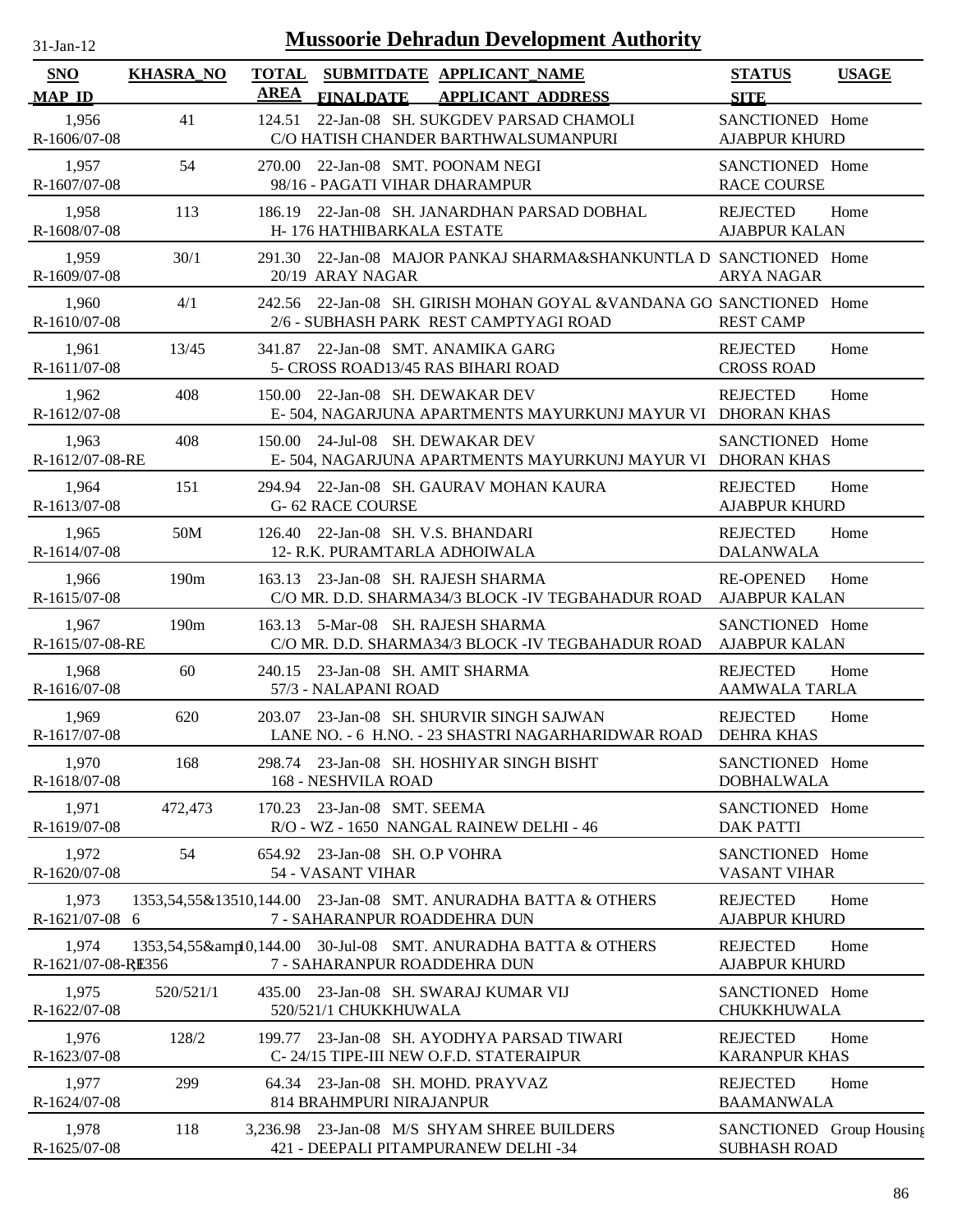| $31$ -Jan-12 |  |
|--------------|--|
|              |  |

| <b>SNO</b><br><b>MAP ID</b> | <b>KHASRA NO</b> | SUBMITDATE APPLICANT NAME<br><b>TOTAL</b><br><b>AREA</b><br><b>FINALDATE</b>         | <b>APPLICANT ADDRESS</b>                                                                                 | <b>STATUS</b><br><b>SITE</b>            | <b>USAGE</b> |
|-----------------------------|------------------|--------------------------------------------------------------------------------------|----------------------------------------------------------------------------------------------------------|-----------------------------------------|--------------|
| 1,979<br>R-1626/07-08       | 104,120          | 53.70<br>8 - SOTIWALA BAGHRANJAWALA ROAD RAIPUR                                      | 23-Jan-08 SMT. GAURA DEVI & JENESHWER DASS                                                               | <b>SANCTIONED</b><br><b>MOTI BAZAR</b>  | Home         |
| 1,980<br>R-1627/07-08       | 396&398          | 78.06<br>105 / 2 RAJPUR ROAD                                                         | 23-Jan-08 SMT. TANU SHARMA& MUKESH SHARMA                                                                | <b>REJECTED</b><br><b>BARHAMAN WALA</b> | Home         |
| 1,981<br>R-1628/07-08       | 506              | 24-Jan-08 SH.JAGDISH ADLAKHA<br>251.38<br>RUCHIPURA BRAHAMANWALA ROAD                |                                                                                                          | SANCTIONED Home<br>NIRANJANPUR          |              |
| 1,982<br>R-1629/07-08       | 13/19/28/70      | 228.97 24-Jan-08 SH. UDAY SINGH<br>13/19/28/70 BAKRALWALA                            |                                                                                                          | SANCTIONED Home<br><b>BAAKRALWALA</b>   |              |
| 1,983<br>R-1630/07-08       | 544              | 177.08 24-Jan-08 SH. LAXMAN SINGH BISHT<br>47 - DOBHALWALA                           |                                                                                                          | SANCTIONED Home<br><b>DOBHALWALA</b>    |              |
| 1,984<br>R-1631/07-08       | 788,789          | 191.85 24-Jan-08 SH. RAVINDER SINGH<br>5 - A -H.I.G. II INDRAPURAM COLONYG.M.S. ROAD |                                                                                                          | SANCTIONED Home<br><b>MAJRA</b>         |              |
| 1,985<br>R-1632/07-08       | 645              | 216.06                                                                               | 24-Jan-08 BHUSHAN LAL GANJU&RAJNI GANJU<br>LANE C-13 ANTRI VIHARTURNAR ROAD CLEMAN TOWN                  | SANCTIONED Home<br><b>MAJRA</b>         |              |
| 1,986<br>R-1633/07-08       | 815              | 182.94 24-Jan-08 SH. CHANDAN SINGH NEGI<br>H.NO.- 45/2 TALWAR LINEM.E.S. QUARTER     |                                                                                                          | SANCTIONED Home<br><b>AJABPUR KALAN</b> |              |
| 1,987<br>R-1634/07-08       | 3A               | 24-Jan-08 SH. RAKESH DANDRIYAL<br>106.46<br>S-4-D/77 DEFENCE COLONY                  |                                                                                                          | SANCTIONED Home                         |              |
| 1,988<br>R-1635/07-08       | 160/12           | 96.40 28-Jan-08 SMT. GODAMBARI DEVI<br>63 - A - DOBHALWALA                           |                                                                                                          | SANCTIONED Home<br><b>DOBHALWALA</b>    |              |
| 1,989<br>R-1636/07-08       | 252              | 161.92 28-Jan-08 SMT. DRVIKA BATTA<br>7 - DEVIKA BATTA                               |                                                                                                          | SANCTIONED Home<br><b>SEWALA KALAN</b>  |              |
| 1,990<br>R-1637/07-08       | 417              | 28-Jan-08 SH. JEEVAN SINGH THAPLI<br>199.31<br>23/3 - C- SHAKTI COLONYNEW CANTE ROAD |                                                                                                          | SANCTIONED Home<br><b>HATHIBARKALA</b>  |              |
| 1,991<br>R-1638/07-08       | 538KA            | 125.41<br>2 - A - RAMESHWAR MOHALLA                                                  | 28-Jan-08 SH. RAM GOPAL GUPTA&MANISH KMUAR C REJECTED                                                    | KARGI GRANT (PART)                      | Home         |
| 1,992<br>R-1639/07-08       | 155              | 212.74 28-Jan-08 SH. KARMA NAND UNIYAL                                               | GANESH VIHAR LANE NO. - 05A- BLOCK AJABPUR KHURD                                                         | SANCTIONED Home<br><b>AJABPUR KHURD</b> |              |
| 1,993<br>R-1640/07-08       | 49/1             | 170.22 28-Jan-08 SH. JIVANAND JAKHMOLA<br>1 - PRGATI VIHARSHASTRADHARA ROAD          |                                                                                                          | SANCTIONED Home<br><b>ADOIWALA</b>      |              |
| 1,994<br>R-1641/07-08       | 722              | 28-Jan-08 SH. VIKRAM SINGH TOMAR<br>165.50<br>V - 7/5 AARDINENSH FACTORYSTATE RAIPUR |                                                                                                          | SANCTIONED Home<br><b>MAJRA</b>         |              |
| 1,995<br>$R - 1642/07 - 08$ | 130              | 85.82 28-Jan-08 SMT. PANKAJ RATHI<br>H.NO. - 258 - ASHWANI ENCLAVE MAJARA            |                                                                                                          | SANCTIONED Home<br><b>SEWALA KALAN</b>  |              |
| 1,996<br>R-1643/07-08       | 27/23            | 185.11                                                                               | 28-Jan-08 SH. AMIT GARG& ADESH KUMAR GARG<br>C/O RAWAT ASSOCIATES15 - FIRST FLOOR UTTRANCHALC ARYA NAGAR | SANCTIONED Home                         |              |
| 1,997<br>R-1644/07-08       | 130              | 85.58 28-Jan-08 SMT. RAJKUMARI                                                       | VASANDHRA ENCLAVE SHIMLA BYPASSNEAR PRAKADH L                                                            | SANCTIONED Home<br><b>SHEVLA KALAM</b>  |              |
| 1,998<br>R-1645/07-08       | 99               | 95.75 28-Jan-08 SH. AMIT YADAV<br>C/O MUKESH ARORA231 - CHUKKHUWALA                  |                                                                                                          | SANCTIONED Home<br><b>BALLUPUR</b>      |              |
| 1,999<br>R-1646/07-08       | 73/50            | 185.67 28-Jan-08 SMT. LAXMI BANSAL<br>195 - LUNIYA MOHALLA                           |                                                                                                          | SANCTIONED Home<br><b>MALVIAYA ROAD</b> |              |
| 2,000<br>R-1647/07-08       | 490              | KASHMIRI COLONYNIRANJANPUR                                                           | 188.26 28-Jan-08 SH. DEVENDER SINGH&JAGJEET SINGH                                                        | SANCTIONED Home<br><b>NIRANJANPUR</b>   |              |
| 2,001<br>R-1648/07-08       | 1225             | 187.57 28-Jan-08 SH. SUSHL KUMAR VARMA                                               | H.NO. - 235 STREET NO - 5 RAJENDAR NAGARKAULAGARH I GARHI                                                | SANCTIONED Home                         |              |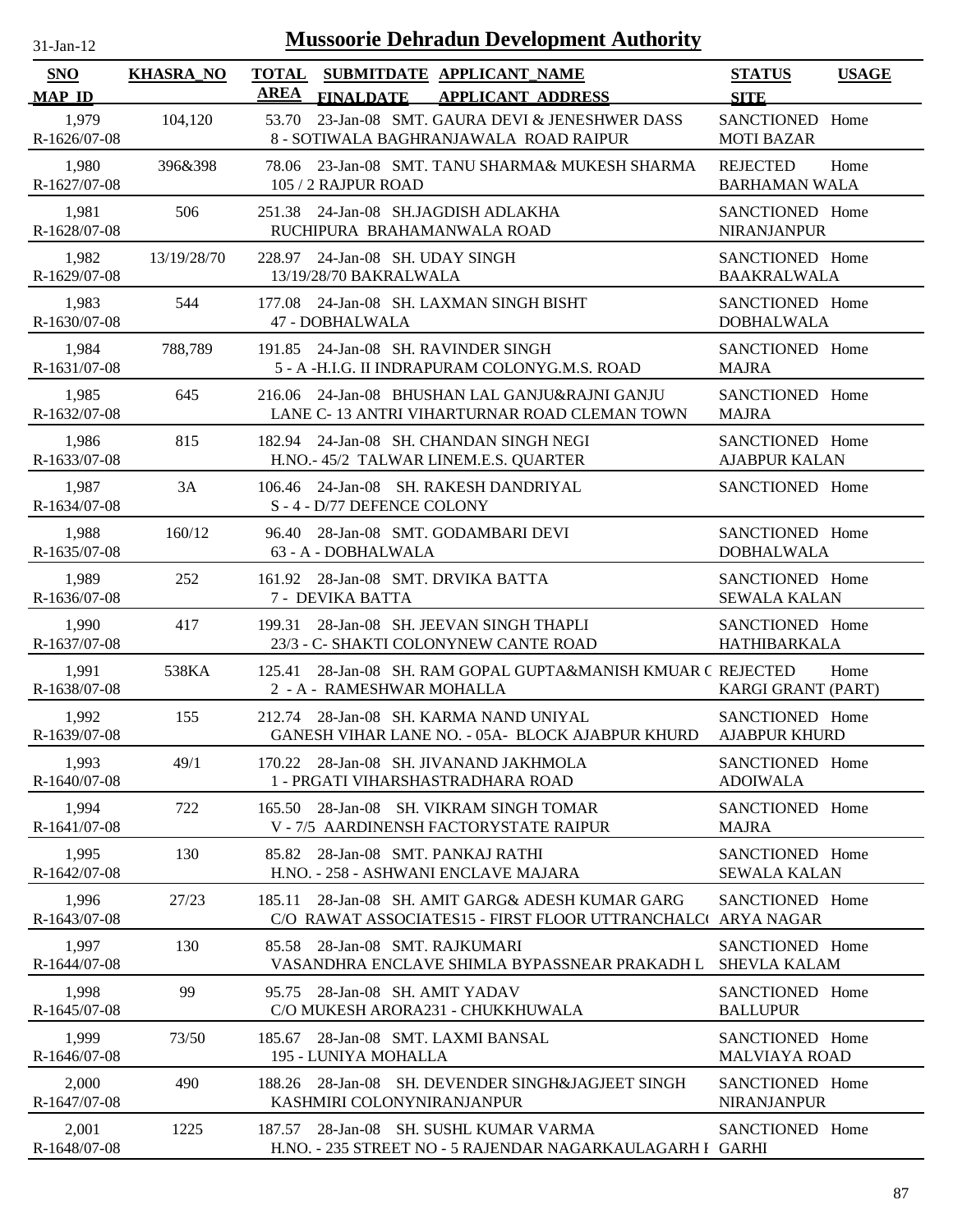| $31-Jan-12$                 |                  |                             |                                           | <b>Mussoorie Dehradun Development Authority</b>                                    |                                            |                    |
|-----------------------------|------------------|-----------------------------|-------------------------------------------|------------------------------------------------------------------------------------|--------------------------------------------|--------------------|
| <b>SNO</b><br><b>MAP ID</b> | <b>KHASRA_NO</b> | <b>TOTAL</b><br><b>AREA</b> | <b>FINALDATE</b>                          | SUBMITDATE APPLICANT NAME<br><b>APPLICANT ADDRESS</b>                              | <b>STATUS</b><br><b>SITE</b>               | <b>USAGE</b>       |
| 2,002<br>R-1649/07-08       | 6                | 58.27                       | $5$ -Feb-08                               | <b>SMT. RAKHI BANSAL</b><br>C/O SONU GARG224/3 - KHURBURA                          | <b>REJECTED</b><br><b>DANDI PUR MOHLLA</b> | Home               |
| 2,003<br>R-1650/07-08       | 9                |                             | 9 - MATAWALA BAGH                         | 153.52 5-Feb-08 SH. SASHANK ASTHANA                                                | <b>REJECTED</b>                            | Home               |
| 2,004<br>R-1651/07-08       | 266              | 84.70                       | 5-Feb-08<br><b>BABA VIHAR ADHOIWALA</b>   | <b>SH. VIJAY SINGH</b>                                                             | SANCTIONED Home<br><b>ADOIWALA</b>         |                    |
| 2,005<br>R-1652/07-08       | 426              |                             | 7 - SAHARANPUR ROAD                       | 190.52 5-Feb-08 SMT. ANURADHA BATTA                                                | SANCTIONED Home<br><b>DEV LOK</b>          |                    |
| 2,006<br>R-1653/07-08       | 230KA, 203GA     |                             | 740.62 5-Feb-08                           | SMT. SUDHA GUPTA&PTHERS<br>H.NO - 264 DAYANAND MARGS. NAGAR                        | <b>REJECTED</b><br>MOHABBEWALA (PART)      | <b>Guest House</b> |
| 2,007<br>R-1654/07-08       | 249              | 69.88                       | 5-Feb-08<br>67/3 RAJPUR RAOD              | SH. JAGMOHAN KHANNA                                                                | <b>REJECTED</b><br>D.A.V. COLLAGE ROAD     | Home               |
| 2,008<br>R-1655/07-08       | 163              | 240.67                      | 5-Feb-08                                  | <b>SMT. RAGNI SAXENA</b><br>292 - BHUR GANW PANDITWARI                             | SANCTIONED Home<br><b>PANDITWARI</b>       |                    |
| 2,009<br>R-1656/07-08       | 86               |                             | 360.13 5-Feb-08<br>86 - GURU ROAD         | SMT. RAJENDAR KAUR                                                                 | <b>REJECTED</b><br><b>GURU ROAD</b>        | Home               |
| 2,010<br>R-1657/07-08       | 537/430          |                             | 158.00 5-Feb-08<br>537/430 - KISHAN NAGAR | SH. PRAMJEET SINGH JAGGI                                                           | <b>REJECTED</b><br><b>KISHAN NAGAR</b>     | Home               |
| 2,011<br>R-1658/07-08       | 572ka            |                             | 177.79 6-Feb-08                           | <b>SH. RAVINDAR SINGH RAWAT</b><br>183 - SOCAETY AREACLEMAN TOWNE                  | <b>REJECTED</b><br><b>BHARUWALA GRANT</b>  | Home               |
| 2,012<br>R-1659/07-08       | 4/24             |                             | 118.36 6-Feb-08<br>H.NO - 21 - SALAWALA   | SH. MUKESH KUMAR                                                                   | SANCTIONED Home<br><b>SALAWALA</b>         |                    |
| 2,013<br>R-1660/07-08       | 169              |                             | 668.90 6-Feb-08                           | SH. MUKUL SINGHAL<br>C/O MR. R.C. SINGHAL13 - YOUNG ROAD                           | SANCTIONED Home<br><b>KAANWALI</b>         |                    |
| 2,014<br>R-1661/07-08       | 171/2, 172.      |                             | 179 - PANDITWARI                          | 3,483.83 6-Feb-08 M/S GHUNSOLA HYDROPOWER&GENERATI REJECTED                        | <b>JAKHAN</b>                              | Group Housing      |
| 2,015<br>R-1662/07-08       | 710KA            |                             | 260.12 6-Feb-08                           | SMT. DEEPA DEVI BISHT<br>VILL. BHAGWANPURRAJAWALA                                  | SANCTIONED Home<br><b>AAMWALA TARLA</b>    |                    |
| 2,016<br>R-1663/07-08       | 19/6             | 129.47                      | $6$ -Feb-08                               | <b>SMT. VIMLA DEVI</b><br>103/19 - KANWALI - IBALLIWALA KANWALI ROAD               | SANCTIONED Home<br><b>KAANWALI</b>         |                    |
| 2,017<br>R-1664/07-08       | 990              | 158.04                      | $6$ -Feb-08                               | SH. ANUP KUMAR AGARWAL<br>95 - DUTTA ENCLAVEKANWALI ROAD                           | SANCTIONED Home<br><b>KAANWALI</b>         |                    |
| 2,018<br>R-1665/07-08       | 41/24            |                             | 280.00 6-Feb-08<br>95 - RACE COURSE       | SH. VIVAK SURI, MANOJ ANAND&RAJESH S SANCTIONED Home                               | <b>AJABPUR KALAN</b>                       |                    |
| 2,019<br>R-1666/07-08       | 642              |                             | 264.76 6-Feb-08                           | SH. DAYA SHANKER PANDEY<br>66 - SHIVALIK PURAMG.M.S. ROAD                          | SANCTIONED Home<br><b>KAANWALI</b>         |                    |
| 2,020<br>R-1667/07-08       | 342              | 174.00                      | 6-Feb-08<br>113 - GURU ROAD               | <b>SH. SUDHIR GUPTA&amp; PRITI GUPTA</b>                                           | SANCTIONED Home<br><b>NIRANJANPUR</b>      |                    |
| 2,021<br>R-1668/07-08       | 1                |                             | 170.22 6-Feb-08                           | <b>SH. RAKESH KUMAR SATI</b><br>43 - SANJAY COLONY GURU RAOD                       | <b>REJECTED</b><br><b>DEHRA KHAS</b>       | Home               |
| 2,022<br>R-1669/07-08       | 798              | 178.81                      | $6$ -Feb-08                               | SH. DEVENDRA SINGH BIST<br>FRIENDS ASSOCIATES NEAR SAHATRADHARA CROASINGH          | SANCTIONED Home<br><b>TARLA NAGAL</b>      |                    |
| 2,023<br>R-1670/07-08       | 226/181          | 276.65                      | $6$ -Feb-08                               | <b>SH. RUKAM SINGH PANWAR</b><br>226/181 RAVINDRA NATH TAGOR MARG - IIVIJAY COLONY | SANCTIONED Home<br><b>VIJAY COLONY</b>     |                    |
| 2,024<br>R-1671/07-08       | 492              |                             | 169.36 6-Feb-08                           | <b>SH. BHIM SINGH RAWAT</b><br>R/O - 34- SOCAETY AREA CHARCH ROAFD CLAMAN TOWN     | SANCTIONED Home<br><b>BHARUWALA GRANT</b>  |                    |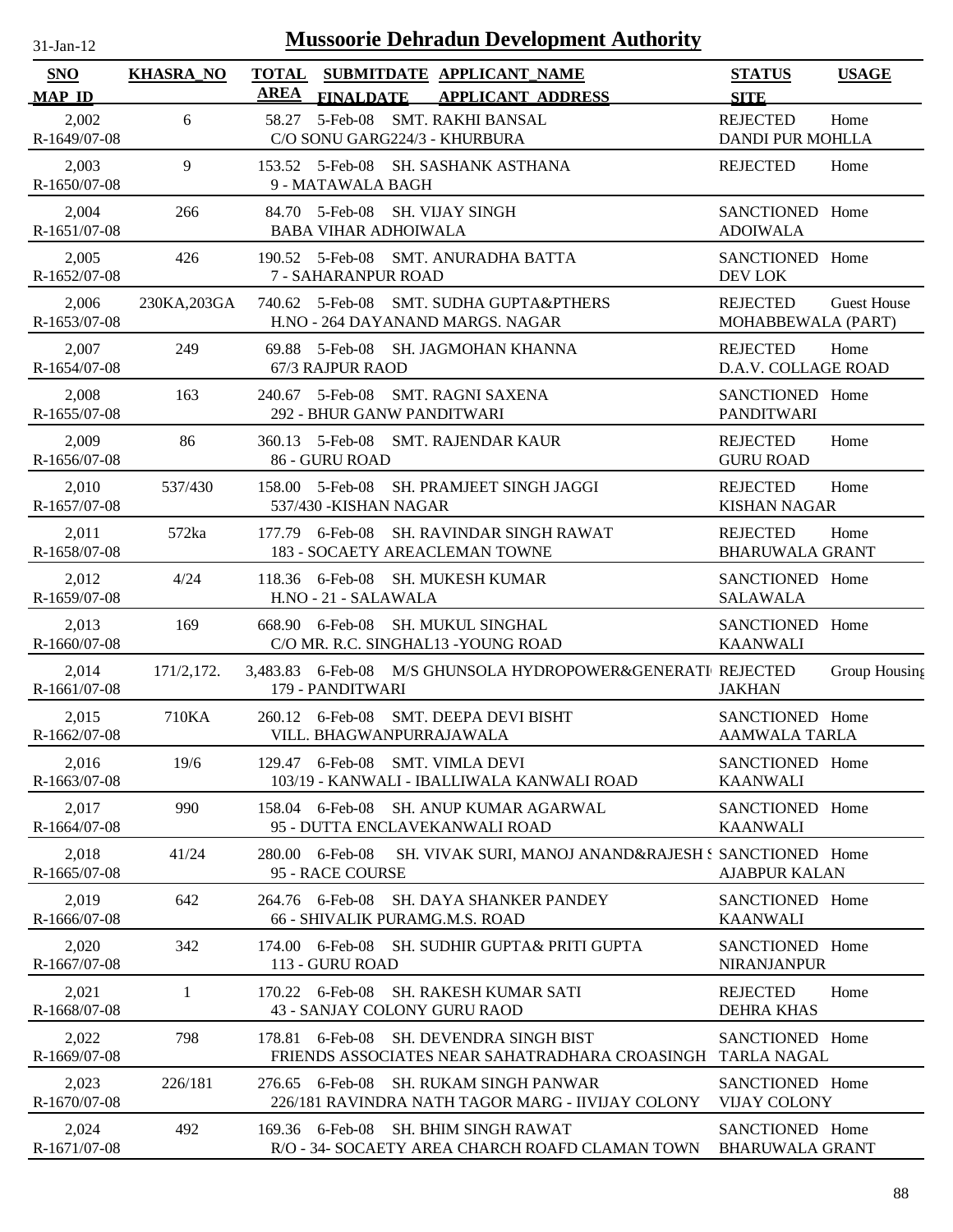| $31$ -Jan-12                |                  |             | <b>Mussoorie Dehradun Development Authority</b>                                                  |                                           |              |
|-----------------------------|------------------|-------------|--------------------------------------------------------------------------------------------------|-------------------------------------------|--------------|
| <b>SNO</b><br><b>MAP ID</b> | <b>KHASRA_NO</b> | <b>AREA</b> | TOTAL SUBMITDATE APPLICANT NAME<br><b>FINALDATE</b><br><b>APPLICANT ADDRESS</b>                  | <b>STATUS</b><br><b>SITE</b>              | <b>USAGE</b> |
| 2,025<br>R-1672/07-08       | 199              | 171.48      | $6$ -Feb-08<br>SH. BIJENDAR SINGH SAJWAN<br>SARSWATI VIHAR - E -BLOCKAJABPUR KHURD               | SANCTIONED Home<br><b>AJABPUR KHURD</b>   |              |
| 2,026<br>R-1673/07-08       | 637              |             | 197.71 6-Feb-08<br><b>SH. AMIT SETHI</b><br>11 - INDRA NAGARCOLONY PHASE - 1                     | SANCTIONED Home<br><b>MAJRA</b>           |              |
| 2,027<br>R-1674/07-08       | 28               |             | 92.00 6-Feb-08 SH. ASHOK KUMAR BANSAL<br>53/11 - RAJPUR ROAD                                     | <b>REJECTED</b><br><b>DOBHALWALA</b>      | Home         |
| 2,028<br>R-1675/07-08       | 123              |             | 246.90 6-Feb-08 SMT. SARITA TOMAR<br>5/16 - NEW BASANT VIHAR                                     | SANCTIONED Home<br><b>PANDITWARI</b>      |              |
| 2,029<br>R-1676/07-08       | 717              |             | 131.61 6-Feb-08 SMT. SUMAN SINGH<br>C/O SH. ASHOK KUMAR50 - ADARSH COLONY SUBHASH NA MAJRA       | SANCTIONED Home                           |              |
| 2,030<br>R-1677/07-08       | 163              |             | 656.23 6-Feb-08 SH. JAGAT SINGH SOOD<br>H.NO.- 168 - PANDITWARI                                  | SANCTIONED Home<br><b>PANDITWARI</b>      |              |
| 2,031<br>R-1678/07-08       | 653-658          |             | 5,870.07 7-Feb-08 M/S - SAKYA TIBETAN SOCIETY<br><b>192- RAJPUR ROAD</b>                         | SANCTIONED Hostel<br><b>RAJ PUR ROAD</b>  |              |
| 2,032<br>R-1679/07-08       | 125KA&KHA        |             | SH. LAXMAN SINGH BISHT<br>200.60 7-Feb-08<br>SHANTI VIHAR PH-2KAULAGARH ROAD                     | SANCTIONED Home<br>KAULAGARH MAI CHAKBH(  |              |
| 2,033<br>R-1680/07-08 8JA   | 8GH,9KH,10GA     |             | 725.48 7-Feb-08 M/S, IDEA CELLULER LTD.<br>A - 68 SECTER - 64 NEAR SAHARA COMPUTER NOIDA U.P.    | <b>RE-OPENED</b><br>MOHABBEWALA (PART)    | Towers       |
| 2,034<br>R-1680/07-08-RHA   | 8GH, 9KH, 10GA   |             | 725.48 24-May-08 M/S, IDEA CELLULER LTD.<br>A - 68 SECTER - 64 NEAR SAHARA COMPUTER NOIDA U.P.   | SANCTIONED Towers<br>MOHABBEWALA (PART)   |              |
| 2,035<br>R-1681/07-08       | 42               |             | 45.37 7-Feb-08 SH. RAMPRIT<br>267 - CHUKKHUWALA                                                  | SANCTIONED Home<br><b>CHUKKHUWALA</b>     |              |
| 2,036<br>R-1682/07-08       | 15c              |             | 179.07 7-Feb-08 SH. SURESH, KAMAL&JAGAT SINGH BHAND. SANCTIONED Home<br><b>15C- KALIDAS MARG</b> | <b>KALI DAS ROAD</b>                      |              |
| 2,037<br>R-1683/07-08       | 449              |             | 395.47 7-Feb-08 COL. SHYAM PRASAD SARMA<br>HQ. 58 ARMD BDEPIN - 908058 C/O 56 - APO,.            | <b>REJECTED</b><br><b>DHORAN KHAS</b>     | Home         |
| 2,038<br>R-1684/07-08       | 599              |             | 274.54 7-Feb-08 SMT. UMA DEVI<br>R/O - 599 - TYAGI ROAD                                          | SANCTIONED Home                           |              |
| 2,039<br>R-1685/07-08       | 705              |             | 241.63 7-Feb-08 SH. RAJENDRA SINGH<br>IIND/20 P.W.D. OFFICERS COLONYRACE COURSE                  | <b>REJECTED</b><br><b>DEHRA KHAS</b>      | Home         |
| 2,040<br>R-1686/07-08       | 451              | 125.00      | 7-Feb-08 SH. SANJEEV DUWA<br>D - 15 - KEVAL VIHARADHOIWALA                                       | SANCTIONED Home<br><b>DHORAN KHAS</b>     |              |
| 2,041<br>R-1687/07-08       | 451              | 125.00      | <b>SMT. TEENA DUA</b><br>7-Feb-08<br>D-15- KEWAL VIHARADHOIWALA                                  | SANCTIONED Home<br><b>DHORAN KHAS</b>     |              |
| 2,042<br>R-1688/07-08       | 486              |             | 104.87 7-Feb-08 S. PADAM SINGH<br>91/2 KASHMIRI COLONYNIRANJANPUR                                | SANCTIONED Home<br><b>NIRANJANPUR</b>     |              |
| 2,043<br>R-1689/07-08       | 89               |             | <b>SMT. LALITA DEVI</b><br>159.85 7-Feb-08<br>C/O S.P. SEMWALMOTHROWALA                          | <b>REJECTED</b><br><b>KEDARPURAM</b>      | Home         |
| 2,044<br>R-1690/07-08       | 1505             |             | 187.59 7-Feb-08<br>KM. POOJA VERMA<br>H.NO-20 MANI LANEKALI MANDIR ENCLAVE G.M.S. ROAD           | SANCTIONED Home<br><b>KAANWALI</b>        |              |
| 2,045<br>R-1691/07-08       | 1505             |             | 137.59 7-Feb-08 SMT. ARTI PATEL<br>H.NO-20 KALI MANDIR EMCLAVEG.M.S. ROAD                        | <b>RE-OPENED</b><br><b>KAANWALI</b>       | Home         |
| 2,046<br>R-1691/07-08-RE    | 1505             | 137.59      | 16-Jul-08 SMT. ARTI PATEL<br>H.NO-20 KALI MANDIR EMCLAVEG.M.S. ROAD                              | SANCTIONED Home<br><b>KAANWALI</b>        |              |
| 2,047<br>R-1692/07-08       | 496              |             | 345.00 8-Feb-08 MR. PHILIP MICHAEL BURRETT<br>C/O THE DOON SCHOOLMALC ROAD                       | SANCTIONED Home<br><b>BHARUWALA GRANT</b> |              |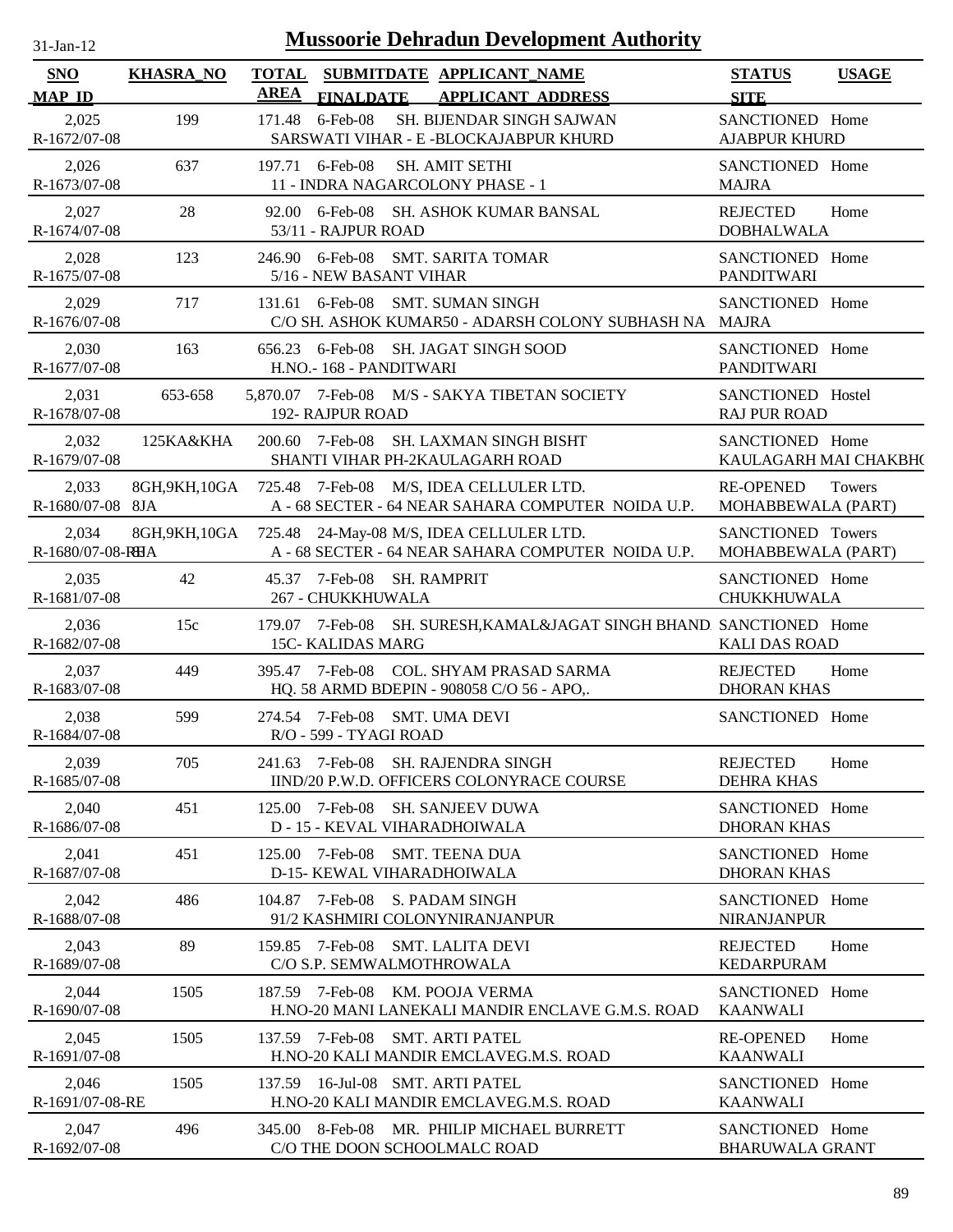| $31$ -Jan-12 |  |
|--------------|--|

| <b>SNO</b>                  | <b>KHASRA_NO</b> | <b>TOTAL</b> |                                             | SUBMITDATE APPLICANT_NAME                                                                  | <b>STATUS</b>                              | <b>USAGE</b> |
|-----------------------------|------------------|--------------|---------------------------------------------|--------------------------------------------------------------------------------------------|--------------------------------------------|--------------|
| <b>MAP ID</b>               |                  | <b>AREA</b>  | <b>FINALDATE</b>                            | <b>APPLICANT ADDRESS</b>                                                                   | <b>SITE</b>                                |              |
| 2,048<br>R-1693/07-08       | 670              | 159.54       | 8-Feb-08<br>11 - RAMESHWER MOHALLA          | <b>SH. YOGENDER SINGH BISHT</b>                                                            | SANCTIONED Home<br><b>JAKHAN</b>           |              |
| 2,049<br>R-1694/07-08       | 252              |              | 188.12 8-Feb-08                             | SH. BAHWAN SINGH BHANDARI<br>E- BLOCK SARSWATI VIHARAJABPUR KHURD                          | SANCTIONED Home<br><b>AJABPUR KHURD</b>    |              |
| 2,050<br>R-1695/07-08       | 294              |              | 105.06 8-Feb-08                             | SH. MANOJ KUMAR VERMA<br>294/32/7 PATEL NAGAR RAM LILA GROUND                              | SANCTIONED Home<br><b>EAST PATEL NAGER</b> |              |
| 2,051<br>R-1696/07-08       | 423M             |              | 215.61 8-Feb-08                             | KM. BASANTI DEVI<br>13 - R.K. PURAMLOWER ADHOIWALA                                         | <b>REJECTED</b><br><b>ADOIWALA</b>         | Home         |
| 2,052<br>R-1697/07-08       | 55/36            | 125.00       | 8-Feb-08<br>55/36 - KHURBURA MOHALLA        | SH. PYARE SINGH                                                                            | SANCTIONED Home<br>KHURBURA MOHALLA        |              |
| 2,053<br>R-1698/07-08       | 180/1            | 198.76       | 8-Feb-08<br>R/O - 138 - LUNIA MOHALLA       | SH. RAJ KUMAR ARORA                                                                        | SANCTIONED Home<br><b>KAANWALI</b>         |              |
| 2,054<br>R-1698/07-08-RE    | 180/1            | 198.76       | R/O - 138 - LUNIA MOHALLA                   | 17-Jul-10 SH. RAJ KUMAR ARORA                                                              | SANCTIONED Home<br><b>KAANWALI</b>         |              |
| 2,055<br>R-1699/07-08       | $S-4$ , $B/127$  |              | 371.23 8-Feb-08<br>S-4-B/127 DEFENCE COLONY | SH. D.N. SHARMA                                                                            | SANCTIONED Home<br>DEFENCE COLONY          |              |
| 2,056<br>$R - 1700/07 - 08$ | 906              | 425.29       | 8-Feb-08<br>P - II - 30 YAMUAN COLONY       | SH. RAJENDER PARSAD MITTAL&SAVITA M SANCTIONED Home                                        | <b>KAANWALI</b>                            |              |
| 2,057<br>R-1701/07-08       | 203              |              | 452.36 8-Feb-08                             | DR. SANJAY SHARMA&VIMLA DEVI<br>BY PASS ROAD (I.S.B.T.) NEAR PANWA FEELING STATION         | <b>RE-OPENED</b><br><b>DHARMPUR</b>        | Home         |
| 2,058<br>R-1701/07-08-RE    | 203              |              | 452.36 6-Jun-08                             | DR. SANJAY SHARMA&VIMLA DEVI<br>BY PASS ROAD (I.S.B.T.) NEAR PANWA FEELING STATION         | SANCTIONED Home<br><b>DHARMPUR</b>         |              |
| 2,059<br>R-1702/07-08       | 24               |              | 64.29 8-Feb-08<br>24 - E.C. ROAD            | <b>SH. NARESH SETHI</b>                                                                    | <b>REJECTED</b><br>E.C.ROAD                | Home         |
| 2,060<br>R-1703/07-08       | 587KH            |              | 157.93 8-Feb-08<br>77 - PIPAL MANDI         | <b>SMT. MADHU JAN</b>                                                                      | SANCTIONED Home<br><b>NIRANJANPUR</b>      |              |
| 2,061<br>R-1704/07-08       | 125              |              | 178.74 8-Feb-08<br>45 - DRONPURIG.M.S. ROAD | <b>SH. SURENDRA SINGH TOMAR</b>                                                            | SANCTIONED Home<br><b>KAULAGARH</b>        |              |
| 2,062<br>R-1705/07-08       | 75               |              | 99.48 8-Feb-08<br>75 - D.L.ROAD             | SH. LAL SINGH                                                                              | SANCTIONED Home<br>D.L.ROAD                |              |
| 2,063<br>R-1706/07-08       | $S-2-B-47$       |              | 257.62 8-Feb-08                             | <b>SQ. LDR. JASWANT SINGH</b><br>C/O GURBACHAN SINGH2-A GOVIND GARH RACE COURSE            | <b>RE-OPENED</b><br>DEFENCE COLONY         | Home         |
| 2,064<br>R-1706/07-08-RE    | $S-2-B-47$       | 257.62       |                                             | 16-Sep-08 SQ. LDR. JASWANT SINGH<br>C/O GURBACHAN SINGH2-A GOVIND GARH RACE COURSE         | SANCTIONED Home<br>DEFENCE COLONY          |              |
| 2,065<br>R-1707/07-08       | 2082.2083        |              | 280.90 8-Feb-08                             | M/S - BHARTI INFRATEL LTD.<br>D - 185 - C OKHLA PHASE - ISTNEW DELHI                       | <b>REJECTED</b><br><b>NAKRODA</b>          | Towers       |
| 2,066<br>R-1708/07-08       | $46/1 - 1$       | 13.41        | 8-Feb-08<br>46/1-1 SALAWALA ASHOK VIHAR     | SH. - OM PRAKASH UPADHYAY                                                                  | SANCTIONED Home<br>CHUKKHUWALA             |              |
| 2,067<br>R-1709/07-08       | 1607             | 356.85       |                                             | 12-Feb-08 SH. KULWANT SINGH TAWAT<br>C/O SH.NACHAN SINGH RAWATNEHARU GRAM UPPERGARI RAIPUR | <b>REJECTED</b>                            | Home         |
| 2,068<br>R-1710/07-08       | 65,66            |              | 36- LUNIYA MOHALLA                          | 1,608.59 12-Feb-08 SH. PRAVESH KUMAR                                                       | SANCTIONED Home<br>DANDA NOORIWALA         |              |
| 2,069<br>R-1711/07-08       | 35/79            |              | 49/1 - RACE COURSE                          | 147.42 12-Feb-08 GURVACHAN KAUR                                                            | SANCTIONED Home<br><b>SUBHASH ROAD</b>     |              |
| 2,070<br>R-1712/07-08       | 291M             |              | 104.55 12-Feb-08 SH. ARIF KHAN              | 99 - DOON VIHARJAKHAN RAJPUR ROAD                                                          | SANCTIONED Home<br><b>JAKHAN</b>           |              |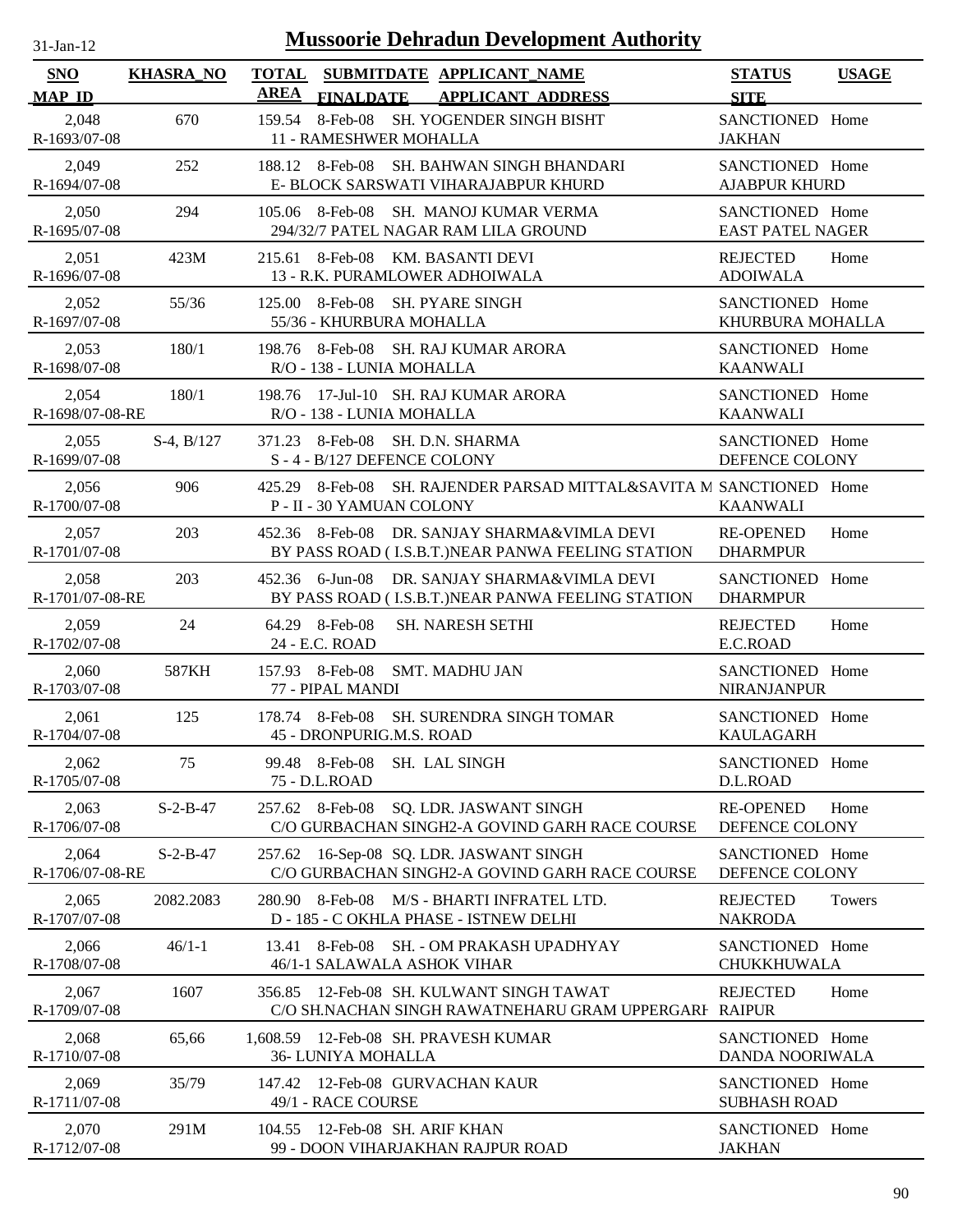| $31$ -Jan-12                |                  | <b>Mussoorie Dehradun Development Authority</b>                                                                                     |                                         |              |
|-----------------------------|------------------|-------------------------------------------------------------------------------------------------------------------------------------|-----------------------------------------|--------------|
| <b>SNO</b><br><b>MAP ID</b> | <b>KHASRA_NO</b> | <b>TOTAL</b><br>SUBMITDATE APPLICANT NAME<br><b>AREA</b><br><b>FINALDATE</b><br><b>APPLICANT ADDRESS</b>                            | <b>STATUS</b><br><b>SITE</b>            | <b>USAGE</b> |
| 2,071<br>R-1713/07-08       | 78               | 12-Feb-08 SARDAR SINGH&NIRMLA RANA<br>151.79<br><b>15 - HARIDWAR ROAD</b>                                                           | SANCTIONED Home<br><b>SHAH NAGAR</b>    |              |
| 2,072<br>R-1714/07-08       | 151/28/8         | 91.26 12-Feb-08 SH. SURESH DHIMAN<br>257- NEW BASHTI INDRA COLONY NAGARCHUKKHUWALA                                                  | <b>REJECTED</b><br>CHUKKHUWALA          | Home         |
| 2,073<br>R-1715/07-08       | 249              | 288.00 12-Feb-08 SH. HANJEEV KUMAR SINGH<br>92 - DOON VIHAR JAKHANRAJPUR ROAD                                                       | SANCTIONED Home<br><b>JAKHAN</b>        |              |
| 2,074<br>R-1716/07-08       | 35               | 802.58 12-Feb-08 DR. R.S. SHARMA<br>35 - SUBHASH ROAD                                                                               | SANCTIONED Home<br><b>LITTAN ROAD</b>   |              |
| 2,075<br>R-1717/07-08       | $\mathbf{1}$     | 12-Feb-08 SH. ANIL KUMAR<br>172.40<br>98/2, - DHAMAWALA                                                                             | SANCTIONED Home<br><b>LAXMAN CHOWK</b>  |              |
| 2,076<br>R-1718/07-08       | 92               | 12-Feb-08 SMT. MANJU SINGH<br>100.88<br>C/O NARENDRA SINGH ADVICATESIV MANDIR COLONY PR                                             | SANCTIONED Home<br>PREMPUR MAFI (PART)  |              |
| 2,077<br>R-1719/07-08       | 481              | 12-Feb-08 SH. ASHOK KUMAR BHATT<br>258.86<br>36 - A DOBHALWALABIHAEND CITY DORD SCHOOL                                              | <b>REJECTED</b><br>HATHIBARKALA         | Home         |
| 2,078<br>R-1720/07-08       | 48               | 195.16 12-Feb-08 SH. CHANDRA PRAKASH ADHLAKHA<br>36 - ADARSH VIHARRAIPUR ROAD                                                       | <b>REJECTED</b><br><b>AAMWALA TARLA</b> | Home         |
| 2,079<br>R-1721/07-08       | $8\,$            | 12-Feb-08 SMT. GABHRI DEVI<br>168.45<br>VILL. - KWIDANH P.O. DHANGITEHARI HARWHAL                                                   | <b>REJECTED</b><br><b>KANDOLI</b>       | Home         |
| 2,080<br>R-1722/07-08       | 163              | 12-Feb-08 SH. ANIL GOYAL<br>295.85<br>163/A - KISHANPURRAJPUR ROAD                                                                  | <b>RE-OPENED</b><br><b>KISHANPUR</b>    | Home         |
| 2,081<br>R-1722/07-08-RE    | 163              | 1-Apr-08 SH. ANIL GOYAL<br>295.85<br>163/A - KISHANPURRAJPUR ROAD                                                                   | SANCTIONED Home<br><b>KISHANPUR</b>     |              |
| 2,082<br>R-1723/07-08       | 955              | 190.00 12-Feb-08 SMT. MALTI DEVI<br>5/2 - CHUNA BHATTA ROADKAULAGARH                                                                | SANCTIONED Home<br><b>KAULAGARH</b>     |              |
| 2,083<br>R-1724/07-08       | 198KA            | 13-Feb-08 SH. BRAHAM PAL SINGH<br>52.35<br>KAULAGARH AMBEDKER MARG                                                                  | <b>REJECTED</b><br><b>KAULAGARH</b>     | Home         |
| 2,084<br>R-1725/07-08       | 35               | 138.93 13-Feb-08 SH. SANJSY KUMSR KHANNA& RAJESH KUN SANCTIONED Home<br>DISAN 133-D POCKET-VI MIG. FLATSMAYUR VIHAR PHASE KISHANPUR |                                         |              |
| 2,085<br>R-1726/07-08       | 24               | 126.81 13-Feb-08 SH. AJIT SINGH<br>C/O SUDESH DEVIVIJAY PARK EXT. H.NO-10                                                           | SANCTIONED Home                         |              |
| 2,086<br>R-1727/07-08       | 394              | 13-Feb-08 SH. MADUSUDHAN UNIYAL<br>388.38<br>C/O NAVEEN DOBHALGRAM- DHORAN P.O. GUJRARA                                             | <b>REJECTED</b><br><b>DHORAN KHAS</b>   | Home         |
| 2,087<br>R-1728/07-08       | 8                | 13-Feb-08 GAGAN BAJAJ<br>94.12<br>C/O - BHATT COMPLEXNEAR - RAJPUR ROAD                                                             | <b>REJECTED</b><br><b>SALAWALA</b>      | Home         |
| 2,088<br>R-1729/07-08       | 1GA              | 13-Feb-08 SMT. RAJESH GUPTA<br>122.00<br>61 - GURU ROAD                                                                             | <b>REJECTED</b><br><b>DANDA LAKHOND</b> | Home         |
| 2,089<br>R-1730/07-08       | 1450/2           | 13-Feb-08 SMT. MAUNIKA KHANDURI&SAURABH MA SANCTIONED Home<br>242.27<br>B-44 KAWWAL VIHARSAHASTRADHARA ROAD                         | <b>KAANWALI</b>                         |              |
| 2,090<br>R-1731/07-08       | 10               | 13-Feb-08 SH. K.K. VIJ& SMT. VINOD BALA<br>224.00<br>39/33 LAXMAN PARSAD MARGKARANPUR                                               | <b>REJECTED</b><br><b>CEMENT ROAD</b>   | Home         |
| 2,091<br>R-1732/07-08       | 54/1             | 13-Feb-08 SH. RAMKISHAN TAPA<br>376.00<br><b>GRAM &amp; P.O. PANDITWARI</b>                                                         | <b>RE-OPENED</b><br>PANDITWARI          | Home         |
| 2,092<br>R-1732/07-08-RE    | 54/1             | 15-May-08 SH. RAMKISHAN TAPA<br>376.00<br><b>GRAM &amp; P.O. PANDITWARI</b>                                                         | SANCTIONED Home<br><b>PANDITWARI</b>    |              |
| 2,093<br>R-1733/07-08       | 75               | 13-Feb-08 SMT. N.VERMA<br>169.00<br>16/6 NEW CANTT ROAD                                                                             | SANCTIONED Home<br>NEW CANT ROAD        |              |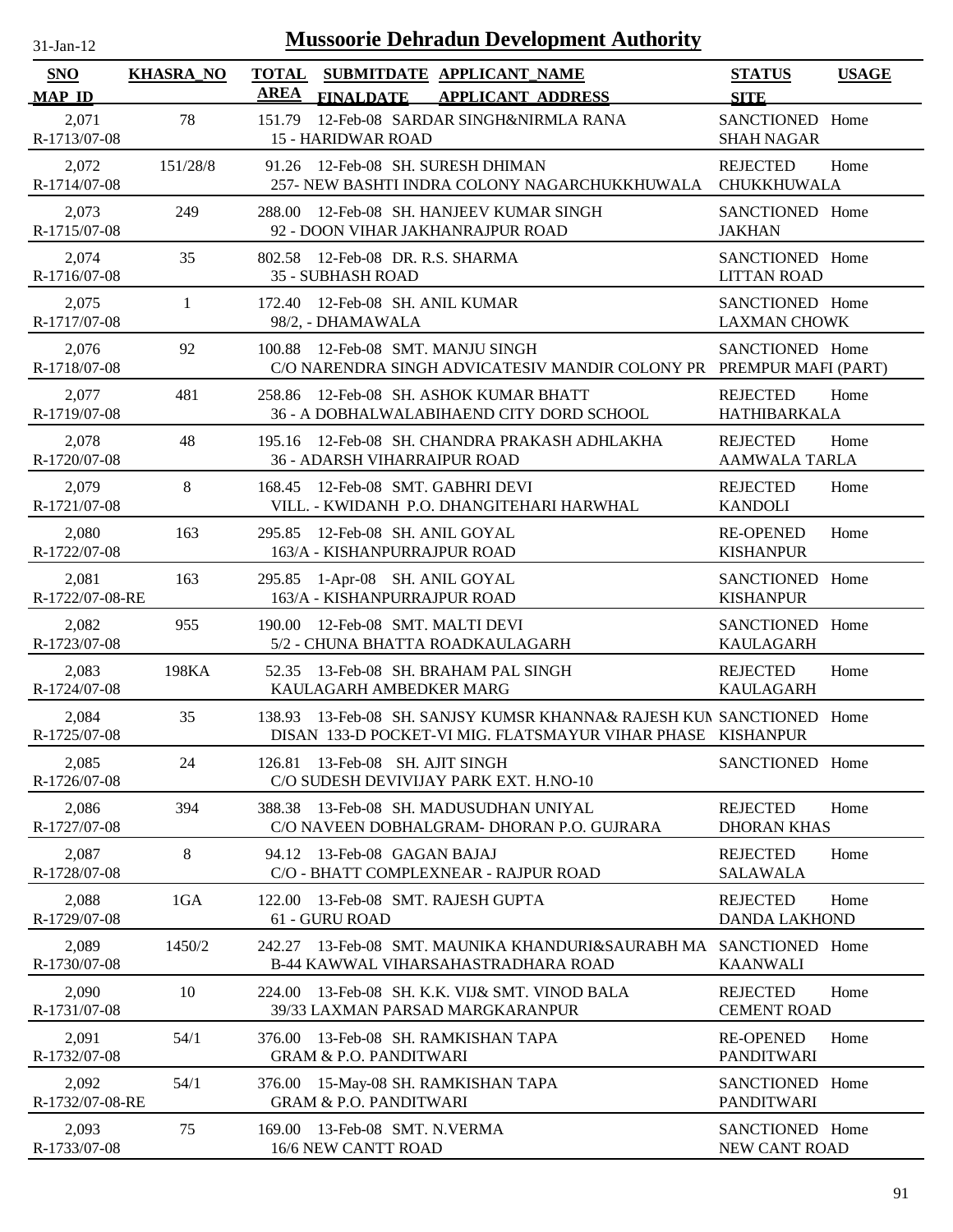| -Jan- |  |
|-------|--|
|       |  |

| <b>SNO</b><br><b>MAP ID</b> | <b>KHASRA_NO</b> | <b>TOTAL SUBMITDATE APPLICANT NAME</b><br><b>AREA</b><br>FINALDATE APPLICANT ADDRESS               | <b>STATUS</b><br><b>SITE</b>                  | <b>USAGE</b> |
|-----------------------------|------------------|----------------------------------------------------------------------------------------------------|-----------------------------------------------|--------------|
| 2,094<br>R-1734/07-08       | 959              | 13-Feb-08 SH. MUNSHIRAM<br>132.01<br>23 - TAYGI ROAD                                               | <b>RE-OPENED</b><br><b>DEHRA KHAS</b>         | Home         |
| 2,095<br>R-1734/07-08-RE    | 959              | 132.01 17-Apr-08 SH. MUNSHIRAM<br>23 - TAYGI ROAD                                                  | SANCTIONED Home<br><b>DEHRA KHAS</b>          |              |
| 2,096<br>R-1735/07-08       | 1225             | 187.57 13-Feb-08 SH. SUBHASH KUMAR VERMA<br>H.NO-234 - GALI NO-5RAJENDRA NAGAR                     | <b>REJECTED</b><br><b>GARHI</b>               | Home         |
| 2,097<br>R-1736/07-08       | 108/12           | 14-Feb-08 SMT. RITA NEGI<br>868.20<br>108/12 DHARAMPUR                                             | SANCTIONED Home<br><b>DHARMPUR</b>            |              |
| 2,098<br>R-1736/07-08-RE    | 108/12           | 868.20 20-Mar-08 SMT. RITA NEGI<br>108/12 DHARAMPUR                                                | SANCTIONED Home<br><b>DHARMPUR</b>            |              |
| 2,099<br>R-1737/07-08       | 299,300          | 197.07 14-Feb-08 SH. MAHAN SINGH<br>SH. MAHAN SINGHD-3/4, COQ (I) ESTATE LADPUR, RAIPUR F ADOIWALA | SANCTIONED Home                               |              |
| 2,100<br>R-1738/07-08       | 305/1            | 326.21 14-Feb-08 SH. BHAWANI DATT OLI<br>C/O 26/4 VIVEK VIHARPOKET NO-3                            | SANCTIONED Home<br><b>KAANWALI</b>            |              |
| 2,101<br>R-1739/07-08       | 352&367          | 266.79 14-Feb-08 SH. KAPIL SETHI<br><b>44 - KARANPUR</b>                                           | <b>RE-OPENED</b><br><b>LAXMI ROAD</b>         | Home         |
| 2,102<br>R-1739/07-08-RE    | 352&367          | 266.79 19-May-08 SH. KAPIL SETHI<br><b>44 - KARANPUR</b>                                           | SANCTIONED Home<br><b>LAXMI ROAD</b>          |              |
| 2,103<br>R-1740/07-08       | $G-19$           | 639.62 14-Feb-08 SH. RAM KUMAR JAISWAL<br>E - 12 - NEHARU COLONY                                   | SANCTIONED Home<br><b>RACE COURSE</b>         |              |
| 2,104<br>R-1741/07-08       | 221              | 346.58 15-Feb-08 SMT. NARVADA PANWAR<br>C/O T.S. PANWARJ.E. M.D.D.A.                               | SANCTIONED Home<br><b>SHAH NAGAR</b>          |              |
| 2,105<br>R-1742/07-08       | 103/86           | 209.39 15-Feb-08 SH. ADESH KUMAR<br>103/86 - BLOCK - II - ARAY NAGAR                               | SANCTIONED Home<br><b>ARYA NAGAR</b>          |              |
| 2,106<br>R-1743/07-08       | 135M             | 15-Feb-08 SH. VISHWANATH CHAURASHIA<br>298.20<br>ASHIMA VIHAR LANE NO - 5TURNER ROAD               | SANCTIONED Home<br><b>SEWALA KHURD</b>        |              |
| 2,107<br>R-1744/07-08       | 99               | 199.43 15-Feb-08 SH. RAJEEV KAUSHIK<br>99 - BALLUPUR                                               | SANCTIONED Home<br><b>BALLUPUR</b>            |              |
| 2,108<br>R-1745/07-08       | 376              | 15-Feb-08 SH. SWARAJ SINGH CHOUDHARUY<br>121.28<br>93- SHAKTI VIHAR PHASE - II MAJRA               | <b>REJECTED</b><br><b>MAJRA</b>               | Home         |
| 2,109<br>R-1746/07-08       | 1159KA           | 15-Feb-08 SH. VED PARKAS MITTAL<br>158.40<br><b>40 - TAGORE VILLAGE</b>                            | <b>REJECTED</b><br><b>MAJRA</b>               | Home         |
| 2,110<br>R-1747/07-08       | 1205             | 15-Feb-08 MRS. VIJAY KANEAL BIST<br>387.98<br>C/O 72/3 ENGINEERS ENCLAVEG.M.S. ROAD                | <b>RE-OPENED</b><br><b>KAANWALI</b>           | Home         |
| 2,111<br>R-1747/07-08-RE    | 1205             | 387.98 8-Jul-08<br>MRS. VIJAY KANWAL BIST<br>C/O 72/3 ENGINEERS ENCLAVEG.M.S. ROAD                 | SANCTIONED Home<br><b>KAANWALI</b>            |              |
| 2,112<br>R-1748/07-08       | 606              | 15-Feb-08 SH. JAGDISH PARSAD CHAMOLI<br>203.18<br>C/O SH. KULDEEP BAHUGUNAPUSHPKUNJ AJABPUR KHURD  | SANCTIONED Home<br><b>AJABPUR KHURD</b>       |              |
| 2,113<br>R-1749/07-08       | 24               | 15-Feb-08 SH.PREM BAHADUR RAI<br>81.95<br>24-RAJENDER NAGERKAULAGARH                               | <b>REJECTED</b><br><b>KAULAGARH</b>           | Home         |
| 2,114<br>R-1750/07-08       | 615              | 15-Feb-08 SH. RADHEY SHYAM<br>270.81<br>28 - VIDHYA VIHAR - IIKARGI                                | <b>REJECTED</b><br><b>DEHRA KHAS</b>          | Home         |
| 2,115<br>R-1751/07-08       | 545/455          | 16-Feb-08 SMT. REKH<br>320.07<br>252/2 VIJAY PARK EXTN.BALLUPUR                                    | SANCTIONED Home<br>VIJAY PARK EXTN.           |              |
| 2,116<br>R-1752/07-08       | 46YA             | 16-Feb-08 SH, B.R. NARANG & SH, M.S. NARANG<br>172.06<br>R/O - BHAGWAN DASS QTR.DEHRA DUN          | <b>REJECTED</b><br><b>CHAI BAGH KAULAGARH</b> | Home         |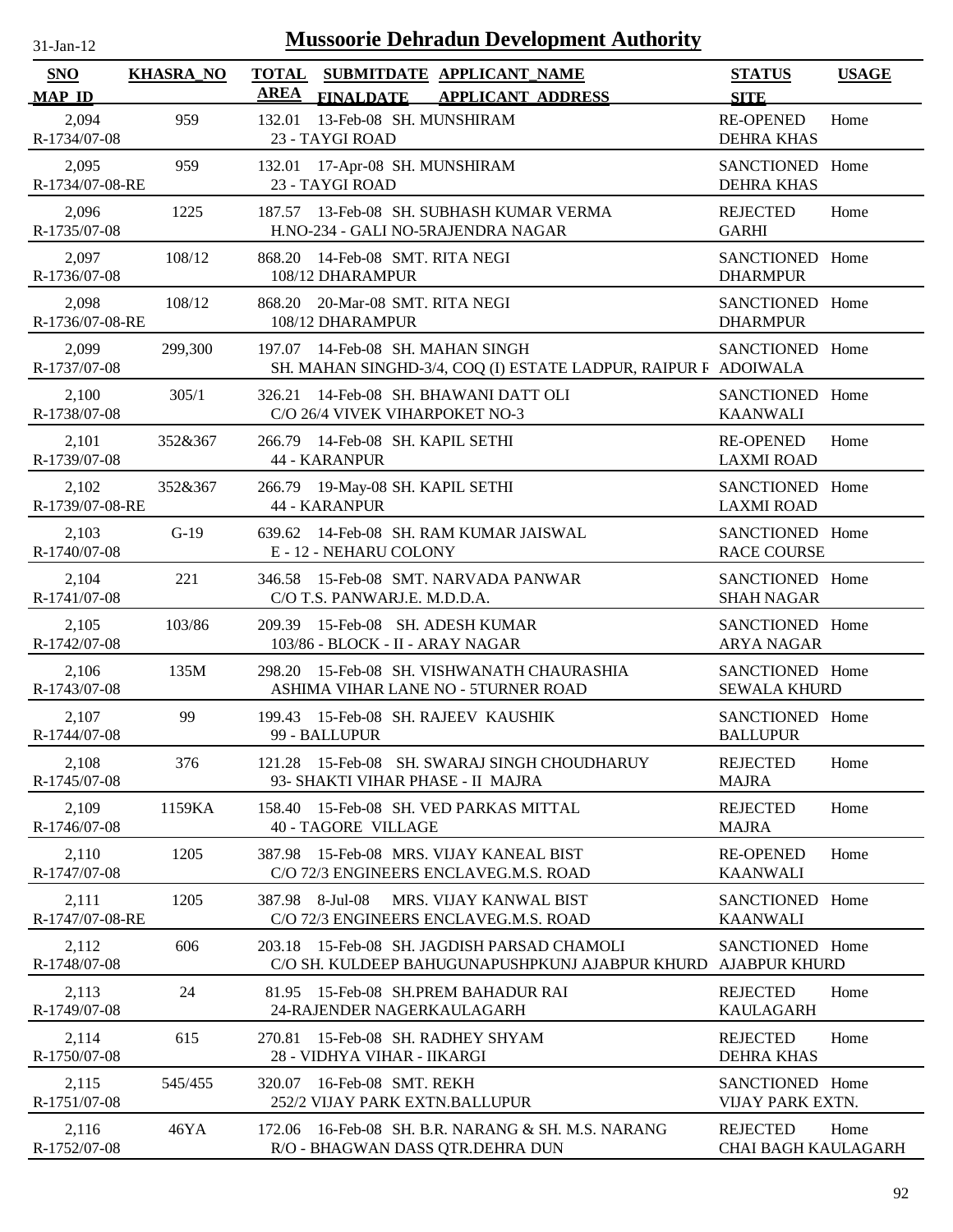| <b>Mussoorie Dehradun Development Authority</b><br>$31-Jan-12$ |                  |             |                                                                                                                |                                               |              |
|----------------------------------------------------------------|------------------|-------------|----------------------------------------------------------------------------------------------------------------|-----------------------------------------------|--------------|
| <b>SNO</b><br><b>MAP ID</b>                                    | <b>KHASRA_NO</b> | <b>AREA</b> | TOTAL SUBMITDATE APPLICANT NAME<br><b>FINALDATE</b><br><b>APPLICANT ADDRESS</b>                                | <b>STATUS</b><br><b>SITE</b>                  | <b>USAGE</b> |
| 2,117<br>R-1753/07-08                                          | 719              | 152.92      | 16-Feb-08 SH. CHANDI PARSAD<br>R/O 154/1 BLOCK - IIARAY NAGAR                                                  | SANCTIONED Home<br><b>JAKHAN</b>              |              |
| 2,118<br>R-1754/07-08                                          | 108              | 90.41       | 16-Feb-08 SH. LOVESH KALRA& SANDEEP KALRA<br>19/38 - E.C. ROAD                                                 | <b>REJECTED</b><br><b>SUBHASH ROAD</b>        | Home         |
| 2,119<br>R-1755/07-08                                          | 28               | 241.40      | 18-Feb-08 SMT. NALIMI CHAUDHARY<br>WILDLIFE INSTITUTE OF INDIAP.O. 18 CHANDRABANI MOH KANDOLI                  | <b>REJECTED</b>                               | Home         |
| 2,120<br>R-1756/07-08                                          | 638MIN           |             | 237.32 18-Feb-08 SH MANOHAR SINGH SAHI<br>F - 15 D, M.I.G. FLATSG - 8 AREA, HARI NAGAR NEW DELHI - TARLA NAGAL | <b>REJECTED</b>                               | Home         |
| 2,121<br>R-1757/07-08                                          | 108              | 218.87      | 18-Feb-08 SH BHAJAN SINGH RAWAT<br>108/12 - HARIDWAR ROAD                                                      | SANCTIONED Home<br><b>AJABPUR KHURD</b>       |              |
| 2,122<br>R-1758/07-08                                          | 2/6              |             | 92.14 18-Feb-08 SH. VIDYA SAGAR<br>2 - OLD SARVEY ROAD                                                         | <b>REJECTED</b><br><b>OLD SURVEY ROAD</b>     | Home         |
| 2,123<br>R-1759/07-08                                          | 62M              |             | 199.82 18-Feb-08 SH, OM PRAKASH SAKLANI<br><b>19-AKTA VIHAR</b>                                                | <b>REJECTED</b><br><b>AAMWALA</b>             | Home         |
| 2,124<br>R-1760/07-08                                          | 425              | 307.38      | 18-Feb-08 SH. YOUESH KUMAR<br>R/O - 9 - JAKHAN RAJPUR ROAD                                                     | <b>RE-OPENED</b><br><b>JAKHAN</b>             | Home         |
| 2,125<br>R-1760/07-08-RE                                       | 425              |             | 307.38 14-Jul-08 SH. YOUESH KUMAR<br>R/O - 9 - JAKHAN RAJPUR ROAD                                              | SANCTIONED Home<br><b>JAKHAN</b>              |              |
| 2,126<br>R-1761/07-08                                          | 530/2            | 155.75      | 18-Feb-08 SMT. ANJU AGGARWAL<br>359/13 - MOHIT NAGAR                                                           | <b>RE-OPENED</b><br><b>KAANWALI</b>           | Home         |
| 2,127<br>R-1761/07-08-RE                                       | 530/2            | 155.75      | 22-May-08 SMT. ANJU AGGARWAL<br>359/13 - MOHIT NAGAR                                                           | SANCTIONED Home<br><b>KAANWALI</b>            |              |
| 2,128<br>R-1762/07-08                                          | 718/3M           | 493.10      | 18-Feb-08 SMT. ARUNA NAINWAL<br>135 A - SUBHASH NAGARCLAMAN TOWNENEAR PANCHAY / BHARUWALA GRANT                | SANCTIONED Home                               |              |
| 2,129<br>R-1763/07-08                                          | 896              | 181.55      | 18-Feb-08 SH. YIJAY PAL SINGH PUNDIR<br>BANK COLONY AJABPUR KALANNEAR RALWAY FATAK M                           | <b>REJECTED</b><br><b>AJABPUR KALAN</b>       | Home         |
| 2,130<br>R-1764/07-08                                          | 6                |             | 58.52 18-Feb-08 SH. MUKASH JAIN&SAURABH JAIN<br>7 - C - DANDIPUR MOHALLATILAK ROAD                             | <b>REJECTED</b><br><b>DANDI PUR MOHLLA</b>    | Home         |
| 2,131<br>R-1765/07-08                                          | 20               |             | 85.84 18-Feb-08 SH. KOMAL BIR SINGH<br>39 - RAJENDRA NAGAR                                                     | SANCTIONED Home<br><b>CHAI BAGH KAULAGARH</b> |              |
| 2,132<br>R-1766/07-08                                          | 309/1            | 424.91      | 18-Feb-08 SH. N.P.S. RAWAT<br>19-B - BALBIR ROAD                                                               | SANCTIONED Home<br><b>DHARMPUR</b>            |              |
| 2,133<br>R-1767/07-08                                          | 1/6              |             | 1,445.52 19-Feb-08 SH. P.C. KUKRETI<br>1/3 - MOHANI ROAD                                                       | SANCTIONED Home<br><b>MOHINI ROAD</b>         |              |
| 2,134<br>R-1768/07-08                                          | 20               |             | 101.20 19-Feb-08 SH. PREETIPAL SINGH<br>20 - P,D, TANDAN MARGLAXMAN CHOWK                                      | SANCTIONED Home<br><b>LAXMAN CHOWK</b>        |              |
| 2,135<br>R-1769/07-08                                          | 319              |             | 74.35 19-Feb-08 SH. MOHAMMAD SULEMAN<br>23 - LAXMANI ROAD                                                      | <b>REJECTED</b><br><b>MAJRA</b>               | Home         |
| 2,136<br>R-1770/07-08                                          | 701m             |             | 196.33 19-Feb-08 SMT. ROASHNI GAURALA<br>80/1 SINGAL MANDIDEHARA KHAS                                          | SANCTIONED Home<br><b>DEHRA KHAS</b>          |              |
| 2,137<br>R-1771/07-08                                          | 714MIN           |             | 320.51 19-Feb-08 SH. A.S. TYAGI<br><b>B-15 JAL NIGAM COLONYNEAR SEEMADWAR</b>                                  | <b>REJECTED</b><br><b>KAANWALI</b>            | Home         |
| 2,138<br>R-1772/07-08                                          | 21               |             | 270.39 19-Feb-08 SH. HARSH KUMAR CHAWLA<br>408- RATANIKA APARTMENTKULRI MUSSOORIE                              | SANCTIONED Home<br><b>CIRCULAR ROAD</b>       |              |
| 2,139<br>R-1773/07-08                                          | 533              |             | 22.96 20-Feb-08 SH. CHANDRA VIJAY SINGH<br>290 - CAMAL ROAD AJABPUR KHURDNEAR RAILWAY CROS AJABPUR KHURD       | SANCTIONED Home                               |              |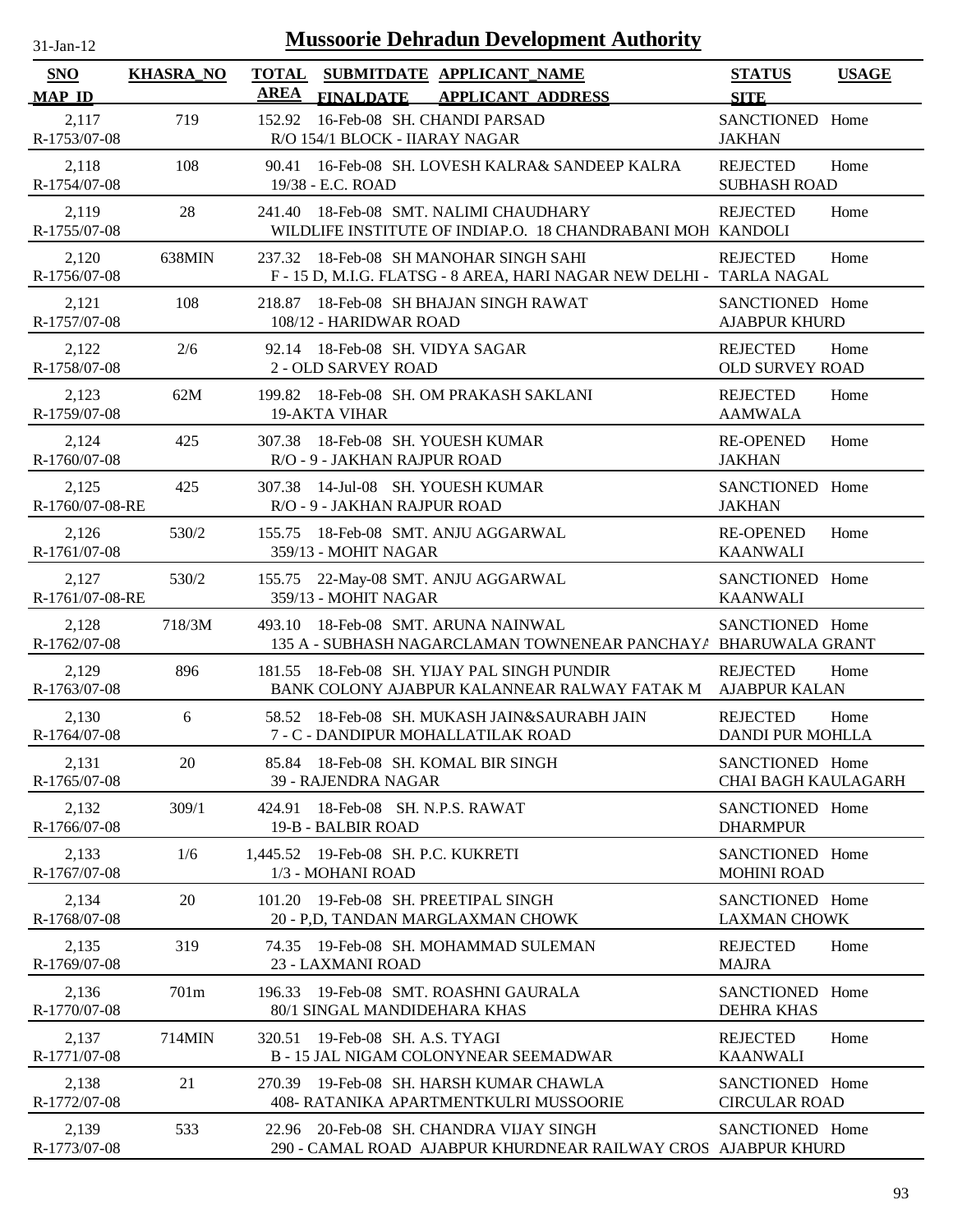| -.ian- |  |
|--------|--|
|        |  |

| SNO                      | <b>KHASRA_NO</b> | <b>TOTAL</b> | SUBMITDATE APPLICANT_NAME                                                                                      | <b>STATUS</b>                                 | <b>USAGE</b> |
|--------------------------|------------------|--------------|----------------------------------------------------------------------------------------------------------------|-----------------------------------------------|--------------|
| <b>MAP ID</b>            |                  | <b>AREA</b>  | <b>FINALDATE</b><br><b>APPLICANT ADDRESS</b>                                                                   | <b>SITE</b>                                   |              |
| 2,140<br>R-1774/07-08    | 5RA              | 219.45       | 20-Feb-08 SH. NARENDRA SINGH NEGI<br><b>GRAM &amp; P.O. PAURIDIST. PAURI GARHWAL</b>                           | <b>REJECTED</b><br><b>KANDOLI</b>             | Home         |
| 2,141<br>R-1775/07-08    | 20               |              | 647.65 20-Feb-08 SH. ISH KRIPA GUPTA<br><b>15 - KANWALI ROAD</b>                                               | SANCTIONED Home<br><b>ENGG. ENCLAVE</b>       |              |
| 2,142<br>R-1776/07-08    | 361              |              | 78.96 20-Feb-08 SH. KAMAL KISHOR SOOD<br>235 - MULE CHAND ENCLAVEMAJARA                                        | <b>REJECTED</b><br><b>MAJRA</b>               | Home         |
| 2,143<br>R-1777/07-08    | 92               |              | 248.44 20-Feb-08 SH. RAMNATH SHARMA<br>101 - SHANTI VIHAR GOVIND GARH                                          | SANCTIONED Home<br><b>KAANWALI</b>            |              |
| 2,144<br>R-1778/07-08    | 216              |              | 194.70 20-Feb-08 SH. RAMESHWAROOP JAKHMOLA<br>MUSSOOREI FILLING STATIONKINCRING MUSSOOREI                      | <b>REJECTED</b><br><b>MAJRI MAFI</b>          | Home         |
| 2,145<br>R-1779/07-08    | 326              |              | 334.57 20-Feb-08 SH. SATENDRA SINGH<br>13 - B - GREEN PARKBALLUPUR                                             | SANCTIONED Home<br><b>KAANWALI</b>            |              |
| 2,146<br>R-1780/07-08    | 56               | 138.53       | 20-Feb-08 SMT. DIPTI ARORA<br>155 - RAJPUR ROAD                                                                | SANCTIONED Home<br><b>RAJ PUR ROAD</b>        |              |
| 2,147<br>R-1781/07-08    | 9D               |              | 175.42 20-Feb-08 SH. MADAN LAL GUPTA<br>3 - A - GOVIND GARH                                                    | SANCTIONED Home<br><b>GOVIND GARH</b>         |              |
| 2,148<br>R-1782/07-08    | 171              |              | 275.97 20-Feb-08 SMT. KALPNA CHAUHAN<br><b>LAXMANPUR VIKAS NAGAR</b>                                           | SANCTIONED Home<br><b>PANDITWARI</b>          |              |
| 2,149<br>R-1783/07-08    | 543M             |              | 154.60 20-Feb-08 SH. CHANDI PRASAD RATURI<br>C/O K.S. NEGI LANE NO-2H.NO-165 - MATA MANDIR ROADA AJABPUR KALAN | SANCTIONED Home                               |              |
| 2,150<br>R-1784/07-08    | 31/3             |              | 274.44 20-Feb-08 SH, SOHAN SINGH<br>41/1 DHARAMPUR                                                             | SANCTIONED Home<br><b>DHARMPUR</b>            |              |
| 2,151<br>R-1785/07-08    | 282              |              | 210.06 20-Feb-08 SMT. SAROT CHAUDHARI<br>P - 78/2 - BEECHER ROAD                                               | SANCTIONED Home<br><b>CHAI BAGH KAULAGARH</b> |              |
| 2,152<br>R-1786/07-08    | 26/1             |              | 57.41 20-Feb-08 SH. BHUPENDRA SINGH<br>23 - OLD CANNANGHT PLACE                                                | <b>REJECTED</b><br><b>SUBHASH ROAD</b>        | Home         |
| 2,153<br>R-1787/07-08    | 426              |              | 176.71 20-Feb-08 SH.TUFAIL AHMAD<br>C/0 GULZAR AHMADGARHWAL TRADERSSAHARANPUR ROA SEWALA KALAN                 | SANCTIONED Home                               |              |
| 2,154<br>R-1788/07-08    | 1550,1551        |              | 1,146.00 21-Feb-08 SH. MANOHAR SINGH RAWAT<br><b>R/O - AJABPUR KHURD</b>                                       | <b>REJECTED</b><br><b>AJABPUR KHURD</b>       | Home         |
| 2,155<br>R-1789/07-08    | 521              |              | 175.90 21-Feb-08 SH. ASHOK BIDALA<br>140 - NEELKANTH VIHARPATHRIA PEER                                         | SANCTIONED Home<br>PATHRIBAGH                 |              |
| 2,156<br>R-1790/07-08    | 19               | 366.05       | 21-Feb-08 SH. R. JAIN<br>20 - INDER ROAD                                                                       | <b>RE-OPENED</b><br><b>INDER ROAD</b>         | Home         |
| 2,157<br>R-1790/07-08-RE | 19               | 366.05       | 23-Jul-11 SH. R. JAIN<br>20 - INDER ROAD                                                                       | <b>SANCTIONED</b><br><b>INDER ROAD</b>        | Home         |
| 2,158<br>R-1791/07-08    | 31               | 323.11       | 21-Feb-08 SH. J.P.BAJAJ<br>STREET NO-3A KISHAN NAGAR                                                           | <b>REJECTED</b><br><b>CHAI BAGH KAULAGARH</b> | Home         |
| 2,159<br>R-1792/07-08    | 26/12            |              | 136.70 22-Feb-08 SH AFZAL AHMED<br>R/O - 181/1 KALINGA COLONYHARIDWAR ROAD                                     | SANCTIONED Home<br><b>REST CAMP</b>           |              |
| 2,160<br>R-1793/07-08    | 207              |              | 75.27 22-Feb-08 SH. BHARAT BHUSHAN<br>207 - KHURBURA MOHALLA                                                   | SANCTIONED Home<br>KHURBURA MOHALLA           |              |
| 2,161<br>R-1794/07-08    | 17&18            |              | 75.68 23-Feb-08 SH. RAM DASS<br>111 - KUMAR MANDI                                                              | <b>REJECTED</b>                               | Home         |
| 2,162                    | 213              |              | 1,132.70 23-Feb-08 SMT. TARA DEVI W/O LATE SH. P.S. RANA                                                       | SANCTIONED Home                               |              |
| R-1795/07-08             |                  |              | C/O - C-71-SECTOR -2DEFENCE COLONY                                                                             | DEFENCE COLONY                                |              |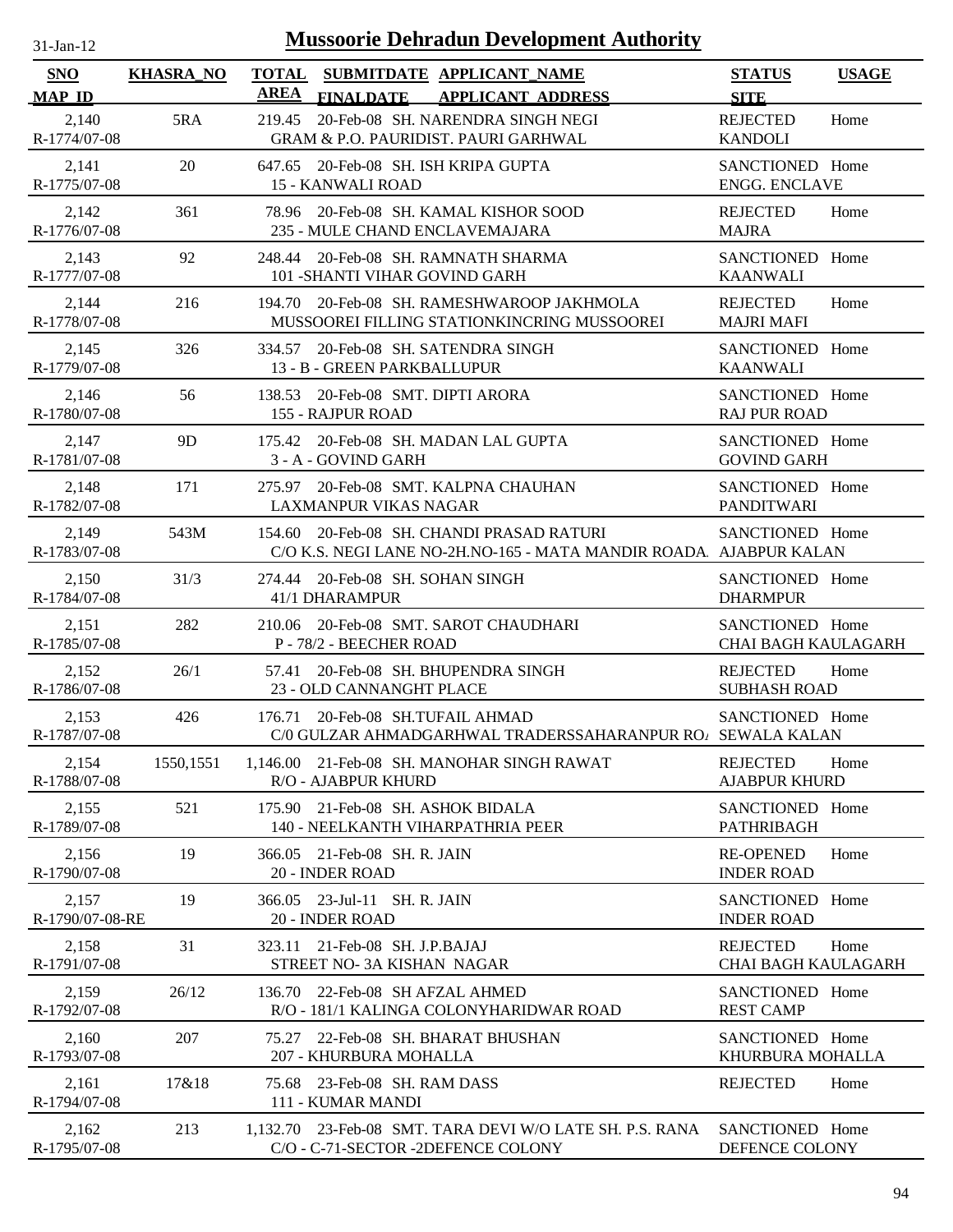| $31$ -Jan-12                |                  | <b>Mussoorie Dehradun Development Authority</b>                                                                            |                                             |              |
|-----------------------------|------------------|----------------------------------------------------------------------------------------------------------------------------|---------------------------------------------|--------------|
| <b>SNO</b><br><b>MAP ID</b> | <b>KHASRA_NO</b> | TOTAL SUBMITDATE APPLICANT NAME<br><b>AREA</b><br><b>FINALDATE</b><br><b>APPLICANT ADDRESS</b>                             | <b>STATUS</b><br><b>SITE</b>                | <b>USAGE</b> |
| 2,163<br>R-1796/07-08       | 33               | 267.54 23-Feb-08 SH. GAUTAM BANERJEE<br>33 - SUMANPURIADHOIWALA - II                                                       | SANCTIONED Home<br><b>ADOIWALA</b>          |              |
| 2,164<br>R-1797/07-08       | 48/32            | 65.53 23-Feb-08 SMT MUNNI DEVI W/O LATE RAM CHANDE RE-OPENED<br>48/32 BODY GUARD CANAL ROAD                                | <b>BODY GUARD CANAL ROAD</b>                | Home         |
| 2,165<br>R-1797/07-08-RE    | 48/32            | 65.53 7-Mar-08 SMT MUNNI DEVI W/O LATE RAM CHANDE REJECTED<br>48/32 BODY GUARD CANAL ROAD                                  | <b>BODY GUARD CANAL ROAD</b>                | Home         |
| 2,166<br>R-1798/07-08       | 122              | 783.22 23-Feb-08 L.T. COL. RUDRA NARAIN SINGH<br>H. NO-1416 VASANT VIHAR                                                   | SANCTIONED Home<br><b>KAANWALI</b>          |              |
| 2,167<br>R-1799/07-08       | 105,106,107      | 1,384.00 23-Feb-08 SH. BRIJ MOHAN AJMANI<br>R/O - 100-A RAJPUR ROAD                                                        | <b>REJECTED</b><br>MOHABBEWALA (PART)       | Home         |
| 2,168<br>R-1800/07-08       | 505              | 297.28 23-Feb-08 SH. VINOD KUMAR SHARMA<br><b>KANWALIDEHRA DUN</b>                                                         | SANCTIONED Home<br><b>KAANWALI</b>          |              |
| 2,169<br>R-1801/07-08       | 84               | 133.12 23-Feb-08 SH. SURENDER PARSAD RATURI<br><b>D-10 YAMUNA COLONY</b>                                                   | SANCTIONED Home<br>PANDITWADI MAFI          |              |
| 2,170<br>R-1802/07-08       | 157              | 567.56 25-Feb-08 MISS ANUJA MISHRA<br>18/3 - TEG NHADUR ROAD                                                               | SANCTIONED Home<br><b>NIRANJANPUR</b>       |              |
| 2,171<br>R-1803/07-08       | 101,102 MIN      | 563.48 25-Feb-08 SH. SATYAPAL SINGH CHAUHAN<br>VILLAGE & P.O. MEHUEWALALSHIMALA ROAD                                       | SANCTIONED Home<br><b>MOHUWALA MAFI</b>     |              |
| 2,172<br>R-1804/07-08       | 1203             | 164.50 25-Feb-08 SH. HUKAM SINGH<br>42/6 KAILASH PURIBALLUPUR ROAD                                                         | SANCTIONED Home<br><b>GARHI</b>             |              |
| 2,173<br>R-1805/07-08       | 90               | 498.96 25-Feb-08 SH. ARINDUM TOMAR<br>181 - PHESH - 1 VASANT VIHAR                                                         | SANCTIONED Home<br>U.S.H.A. COLONY SAHASTR/ |              |
| 2,174<br>R-1806/07-08       | 53/50            | 92.87 25-Feb-08 SMT. MANISH SHARMA<br>50 - GURUDWARA ROADKARANPUR                                                          | SANCTIONED Home<br><b>KARANPUR</b>          |              |
| 2,175<br>R-1807/07-08       | 428              | 650.00 25-Feb-08 SMT. SUNITA GARG& SANTOSH GARG<br>11 - NEW FRIEMDS COLONYAJABPUR                                          | <b>REJECTED</b><br><b>DHORAN KHAS</b>       | Home         |
| 2,176<br>R-1808/07-08       | $63-A$           | 546.27 25-Feb-08 SH. SHESHDHAR PANDE<br>R/O KAULAGARHDEHRA DUN                                                             | <b>PENDING</b><br><b>RAJ PUR ROAD</b>       | Home         |
| 2,177<br>R-1809/07-08       | 129              | 335.86 25-Feb-08 SH. RAJJEV ANAND<br>C/42 NEHRU COLONY                                                                     | <b>REJECTED</b><br>PANDITWADI MAFI          | Home         |
| 2,178<br>R-1810/07-08       | 129              | 25-Feb-08 SH. DIMPAL SHARMA<br>336.77<br>311 - PATEL NAGAR                                                                 | <b>REJECTED</b><br>PANDITWADI MAFI          | Home         |
| 2,179<br>R-1811/07-08       | 129              | 327.37 25-Feb-08 SH. RAM GOVIND TAYAL<br>M/11- GURU HARIKISHAN NAGARPACHIMPURI NEW DELHI                                   | <b>REJECTED</b><br>PANDITWADI MAFI          | Home         |
| 2,180<br>R-1812/07-08       | 829M             | 227.78 25-Feb-08 SMT. BELA MUNDEA<br><b>AJABPUR KALAN</b>                                                                  | <b>REJECTED</b><br><b>AJABPUR KALAN</b>     | Home         |
| 2,181<br>R-1813/07-08       | 159              | 1,650.15 26-Feb-08 SH.DAN SINGH BORA, ARJUN. SAGAR SINGH SANCTIONED Home<br>VILLAGE SIMLAS GRANTP.O. NAGAL JWALAPURDOIWALA | <b>SIMLAS GRANT</b>                         |              |
| 2,182<br>R-1814/07-08       | 17               | 261.50 26-Feb-08 SMT. INDU DABRAL<br>24 - BALLUPUR ROAD                                                                    | SANCTIONED Home<br><b>KAANWALI</b>          |              |
| 2,183<br>R-1815/07-08       | $30-B$           | 198.51 26-Feb-08 SMT. URMILA KUMARI SINGH<br><b>30-B DILARAM BAZAR</b>                                                     | SANCTIONED Home<br><b>DILARAM</b>           |              |
| 2,184<br>R-1816/07-08       | 576              | 188.20 26-Feb-08 MR. AKHTAR HUSSAIN<br>LANE NO- 2 TURNER ROADCLEMAN TOWN                                                   | <b>REJECTED</b><br><b>MAJRA</b>             | Home         |
| 2,185<br>R-1817/07-08       | 677/3            | 143.12 26-Feb-08 SH. RAJENDRA AGGARWAL<br>C/O SATISH KAULLANE NO-C-13 OGAL BHATTA ROADRURN MAJRA                           | SANCTIONED Home                             |              |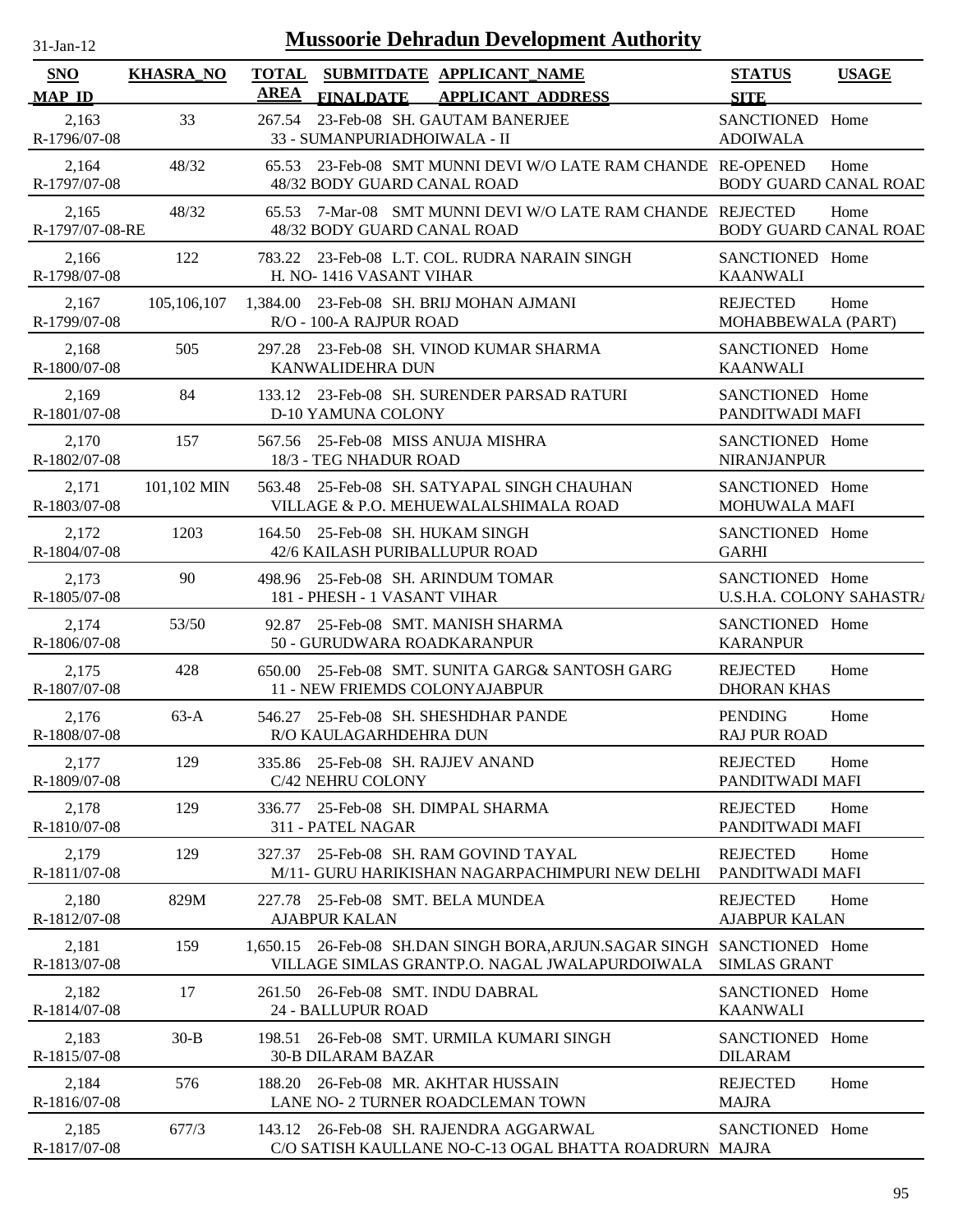| $31-Jan-12$                 |                  | <b>Mussoorie Dehradun Development Authority</b>                                                       |                                             |              |
|-----------------------------|------------------|-------------------------------------------------------------------------------------------------------|---------------------------------------------|--------------|
| <b>SNO</b><br><b>MAP ID</b> | <b>KHASRA_NO</b> | TOTAL SUBMITDATE APPLICANT NAME<br><b>AREA</b><br><b>APPLICANT ADDRESS</b><br><b>FINALDATE</b>        | <b>STATUS</b><br><b>SITE</b>                | <b>USAGE</b> |
| 2,186<br>R-1818/07-08       | 98               | 26-Feb-08 SMT. NIRMALA DEVI<br>291.77<br>23/7 - SHAKTI COLONYHATHI BADKALA                            | <b>REJECTED</b><br>VIJAYPUR HATHI BADKALA   | Home         |
| 2,187<br>R-1819/07-08       | $13-d$           | 260.12 26-Feb-08 SMT. KAMLESH UNIYAL<br>D-13 - SASTRI NAGAR                                           | SANCTIONED Home<br><b>SASTRI NAGAR</b>      |              |
| 2,188<br>R-1820/07-08       | 161              | 337.59 27-Feb-08 SH. RATAN SINGH<br>68 / 2 ARAY NAGAR                                                 | SANCTIONED Home<br>CHUKKHUWALA              |              |
| 2,189<br>R-1821/07-08       | 248001           | 176.00 28-Feb-08 SH. MADINA BEGAM<br>C/O - SH RASHID ALITAHSIL COMP. DEHRA DUN                        | SANCTIONED Home<br><b>ADOIWALA</b>          |              |
| 2,190<br>R-1822/07-08       | 618              | 311.10 28-Feb-08 SH. SHIVE SHARAN & SUNITA DEVI<br>12/3 - BHANDARI BAGH                               | SANCTIONED Home<br><b>TERNAR ROAD</b>       |              |
| 2,191<br>R-1823/07-08       | 582,583          | 360.72 28-Feb-08 SH. RAJESHAR PRASAD SINGH<br>H.NO-58-A SAKET COLONYAJABPUR KALAN                     | SANCTIONED Home<br><b>AJABPUR KALAN</b>     |              |
| 2,192<br>R-1824/07-08       | 105/1            | 126.90 28-Feb-08 SH, MAHENDRA KUMAR<br>105 - RAJPUR ROAD                                              | SANCTIONED Home<br><b>RAJ PUR ROAD</b>      |              |
| 2,193<br>R-1825/07-08       | 105/1            | 138.51 28-Feb-08 SH. RAKESH KUMAR& ANJANA RATHOR<br>105 - RAJPUR ROAD                                 | SANCTIONED Home<br><b>RAJ PUR ROAD</b>      |              |
| 2,194<br>R-1826/07-08       | 217              | 127.79 28-Feb-08 SH. GURPREET SINGH<br>45 - REST COMP                                                 | SANCTIONED Home<br><b>AJABPUR KHURD</b>     |              |
| 2,195<br>R-1827/07-08       | 128              | 299.00 29-Feb-08 SMT. MAIDO DEVI<br>HARI VIHAR KANWALI                                                | SANCTIONED Home<br><b>KAANWALI</b>          |              |
| 2,196<br>R-1828/07-08       | 229              | 340.00 29-Feb-08 SMT. MANJU RANJAN<br>33 - TEG BAHADUR ROAD                                           | SANCTIONED Home<br><b>AJABPUR KALAN</b>     |              |
| 2,197<br>R-1829/07-08       | 41               | 494.16 29-Feb-08 MR. L.M.PANT<br><b>B-5-OFFICERS COLONYTEHARI HOUSE</b>                               | SANCTIONED Home<br>U.S.H.A. COLONY SAHASTRA |              |
| 2,198<br>R-1830/07-08       | 685              | 145.24 29-Feb-08 SMT, NASIMA W/O MOHD, FAROOK<br>VILL.- MOHAMMUDPUR MOHANPURROORKEE DIST. HARID MAJRA | SANCTIONED Home                             |              |
| 2,199<br>R-1831/07-08       | 292/1            | 281.84 29-Feb-08 SH. JAYPARKASH KUKRETI&JYOTSNA KUK SANCTIONED Home<br>R/O - 18 - DANGWAL MARG        | <b>AAMWALA TARLA</b>                        |              |
| 2,200<br>R-1832/07-08       | 538              | 141.02 1-Mar-08 SH.SHASHI PAL MALHOTRA<br>39 - C - P;EASENT VALLEYRAJPUR ROAD DEHRA DUN               | SANCTIONED Home<br><b>DAK PATTI</b>         |              |
| 2,201<br>R-1833/07-08       | 587              | 316.66 3-Mar-08 SH. BACHIRAM<br>SOCIATI AREASUBHASH NAGARCLEMANTOWN                                   | SANCTIONED Home<br><b>BHARUWALA GRANT</b>   |              |
| 2,202<br>R-1834/07-08       | $100-B$          | 153.76 3-Mar-08 SH. DURGESH ARORA&USHA KIRAN<br>62 - MANNU GANJDEHRA DUN                              | SANCTIONED Home<br>NESHVILLA ROAD           |              |
| 2,203<br>R-1835/07-08       | 291              | 137.55 3-Mar-08 SH. SAGAR KAPIL<br>49 - BLOCK - II D.L.ROAD                                           | SANCTIONED Home<br><b>ADOIWALA</b>          |              |
| 2,204<br>R-1836/07-08       | 07               | 497.22 3-Mar-08 SH. SARADA PRASANNA SUBUDHI<br>87- RAJPUR ROADFOREST CAMPUS                           | SANCTIONED Home<br>U.S.H.A. COLONY SAHASTR/ |              |
| 2,205<br>R-1837/07-08       | 416ga            | 146.37 3-Mar-08 SMT. NAMRATA MUKHERJEE<br>A - 45- NEHARU COLONY                                       | SANCTIONED Home<br><b>DEHRA KHAS</b>        |              |
| 2,206<br>R-1838/07-08       | 237              | 260.22 3-Mar-08 SMT.SUNITA ANAD<br>6 - PRIYA LOK COLONY                                               | SANCTIONED Home<br><b>SEWALA KALAN</b>      |              |
| 2,207<br>R-1839/07-08       | 1499/2           | 195.81 4-Mar-08 SH. RAJENDRA PARSAD<br>PRAIMARI HELTH CENTERPREM NAGAR                                | SANCTIONED Home<br><b>KAANWALI</b>          |              |
| 2,208<br>R-1840/07-08       | 428m             | 313.87 4-Mar-08 SH. L.M.PANDE& SMT. MADHU PANDE<br>18/2 VASANT VIHAR                                  | SANCTIONED Home<br><b>KAANWALI</b>          |              |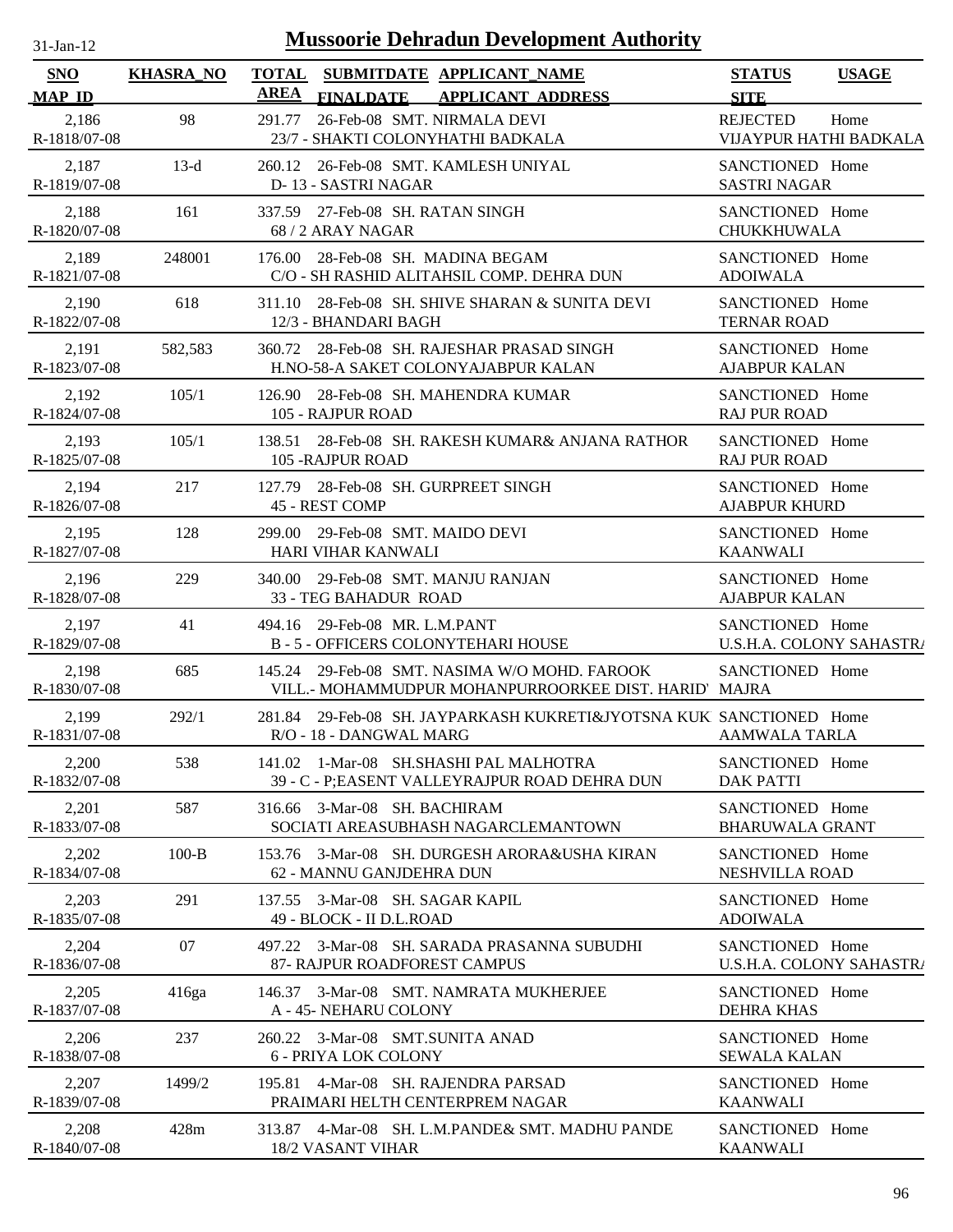| $31$ -Jan-12 |  |
|--------------|--|
|              |  |

| <b>SNO</b><br><b>MAP ID</b> | <b>KHASRA NO</b> | <b>AREA</b> | TOTAL SUBMITDATE APPLICANT NAME<br><b>APPLICANT ADDRESS</b><br><b>FINALDATE</b>           | <b>STATUS</b><br><b>USAGE</b><br><b>SITE</b>  |
|-----------------------------|------------------|-------------|-------------------------------------------------------------------------------------------|-----------------------------------------------|
| 2,209<br>R-1841/07-08       | 838              | 204.26      | 4-Mar-08 SH. LAXMI PARSAD NAUTIYAL<br>MOHAN MANDIRNAISHVILA ROAD                          | SANCTIONED Home<br><b>AJABPUR KALAN</b>       |
| 2,210<br>R-1842/07-08       | $mig-b-18$       |             | 180.00 5-Mar-08 SMT. BEENA SHARMA<br>MIG-B-18 M.D.D.A. COLONYA DALANWALA                  | SANCTIONED Home<br><b>DALANWALA</b>           |
| 2,211<br>R-1843/07-08       | 1293             | 223.01      | 5-Mar-08 SMT. CHANDRA [RABHA MANCHANDA<br>70 - DEEP LOK COLONYCHAKRATA ROAD               | SANCTIONED Home<br><b>BALLUPUR</b>            |
| 2,212<br>R-1844/07-08       | 180              |             | 153.00 5-Mar-08 SMT. DR.C.P. SINGH<br>CHAINA RAI DIST. MAHILA HOSPITALHARIDWAR            | SANCTIONED Home<br><b>INDIRA PURAM COLONY</b> |
| 2,213<br>R-1845/07-08       | 120.96           |             | 148.64 5-Mar-08 SH. ASHOK KUMAR<br>9 - D.AV. COLLAGE                                      | SANCTIONED Home<br><b>OLD DALANWALA</b>       |
| 2,214<br>R-1846/07-08       | 552              |             | 132.70 7-Mar-08 SH. GUSHAIN DUTT PANDEY<br>120 -PANDITWAQRI PHASE - IIP.O. PREM NAGAR     | SANCTIONED Home<br><b>MAJRA</b>               |
| 2,215<br>R-1847/07-08       | 645/1            | 131.64      | 7-Mar-08 DR. DEEPAK ARORA<br>H.N. - 15-A INDER ROAD                                       | SANCTIONED Home<br><b>KAANWALI</b>            |
| 2,216<br>R-1848/07-08       | 178MIN           |             | 262.00 7-Mar-08 SH. SHELENDRA KAYSHIK& NRUNDHATI<br>13 - HILL ROAD F.R.I.DEHRA DUN        | SANCTIONED Home<br><b>PANDITWARI</b>          |
| 2,217<br>R-1849/07-08       | 174/1            |             | 164.65 10-Mar-08 SH, GULAB SINGH<br>38 - SUMAN NAGARDHARAMPURUYTM                         | SANCTIONED Home<br><b>DHARMPUR</b>            |
| 2,218<br>R-1850/07-08       | 496da            | 280.00      | 10-Mar-08 SH. NEERAJ AGARWAL<br>25- P.P.C.L. COLONYHARIDWAR BYPAS ROAD                    | SANCTIONED Home<br><b>SEWALA KALAN</b>        |
| 2,219<br>R-1851/07-08       | 515/1            |             | 446.02 10-Mar-08 SH. JANARDHAN PRASAD<br>5 - ROCHIPURARAJEEV JUYAL MARG                   | SANCTIONED Home<br>NIRANJANPUR                |
| 2,220<br>R-1852/07-08       | 95               | 114.52      | 10-Mar-08 SH. MAHENDER MALHOTRA<br><b>G.M.S. ROADBALLIWALA CHOWK</b>                      | SANCTIONED Home<br>NIRANJANPUR                |
| 2,221<br>R-1853/07-08       | 160MIN           | 198.12      | 10-Mar-08 SMT. JASVINDER KAUR<br>325 PANDITWARIP.O. PREM NAGAR                            | SANCTIONED Home<br><b>PANDITWARI</b>          |
| 2,222<br>R-1854/07-08       | 369              | 168.58      | 10-Mar-08 SMT. REKHA MALIK<br>290-A- KAULAGARH ROAD                                       | SANCTIONED Home<br><b>CHAI BAGH KAULAGARH</b> |
| 2,223<br>R-1855/07-08       | 123/51/85        |             | 154.10 10-Mar-08 SH. JAY PRAKESH<br>84- SAIYD MOHALLA                                     | SANCTIONED Home<br>SAIYAD MOHALLA             |
| 2,224<br>R-1856/07-08       | 96               | 114.80      | 10-Mar-08 SH. LAKHBEER SINGH<br>MUSSOORIE DAIVERSION ROAD                                 | SANCTIONED Home<br><b>JOHDI</b>               |
| 2,225<br>R-1857/07-08       | 15KA             | 180.22      | 10-Mar-08 SMT. SHASHI BALA<br>VILL.- AASPUR P.O. DHARMPURUDHAM SINGH NAGARU.K.L KAULAGARH | SANCTIONED Home                               |
| 2,226<br>R-1858/07-08       | 618MIN           | 323.00      | 10-Mar-08 SH. SHIV CHARAN&SUNITA DEVI<br>12/3 BHANDARI BAGH                               | SANCTIONED Home<br><b>TERNAR ROAD</b>         |
| 2,227<br>R-1859/07-08       | 248              |             | 1,046.25 11-Mar-08 SH MAHESH KUMAR MEHTA<br>C/O JASBIR SINGH207- VASANT VIHAR             | SANCTIONED Home<br><b>VASANT VIHAR</b>        |
| 2,228<br>R-1860/07-08       | 4/6              | 117.01      | 11-Mar-08 SMT. KAMLESH KUMARI<br>4/6 LAL SINGH QURT.DHAMAWALA MOHALLA                     | SANCTIONED Home<br><b>DHAMAWALA</b>           |
| 2,229<br>R-1861/07-08       | 307/2,309M       |             | 227.50 11-Mar-08 SH, C.S. CHAUHAN<br><b>RAI PUR ROAD</b>                                  | SANCTIONED Home<br><b>ADOIWALA</b>            |
| 2,230<br>R-1862/07-08       | 456/1/1          | 292.50      | 11-Mar-08 DR. VIMALA RAINA<br>18-D-RAJ VIHAR                                              | SANCTIONED Home<br><b>KAANWALI</b>            |
| 2,231<br>R-1863/07-08       | 58               |             | 183.47 11-Mar-08 SH, SHASHANK BAHUKHANDI<br>58 - BALLUPUR                                 | SANCTIONED Home<br><b>BALLUPUR</b>            |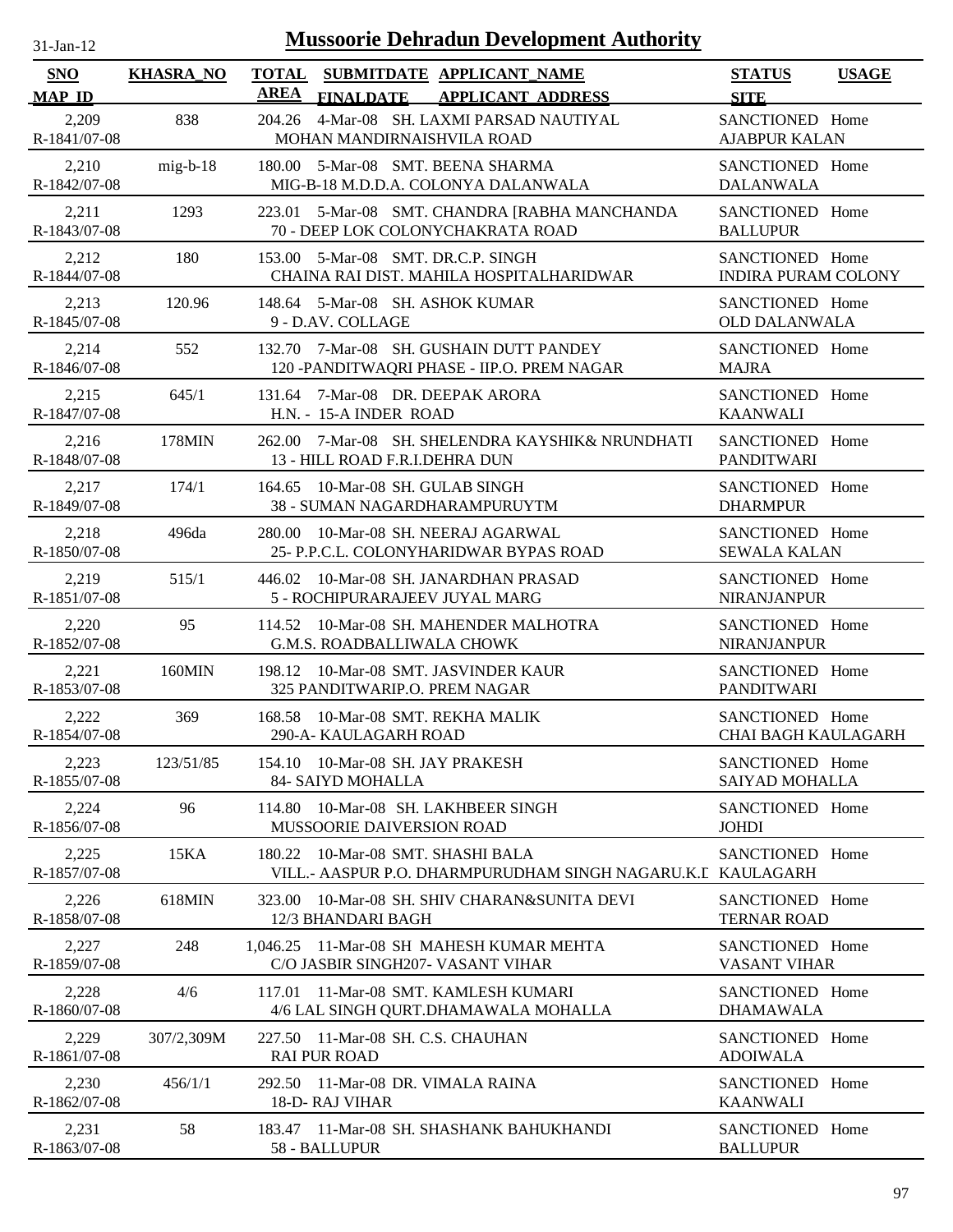| $31$ -Jan-12                |                  |             | <b>Mussoorie Dehradun Development Authority</b>                                                  |                                             |              |
|-----------------------------|------------------|-------------|--------------------------------------------------------------------------------------------------|---------------------------------------------|--------------|
| <b>SNO</b><br><b>MAP ID</b> | <b>KHASRA_NO</b> | <b>AREA</b> | TOTAL SUBMITDATE APPLICANT_NAME<br><b>APPLICANT ADDRESS</b><br><b>FINALDATE</b>                  | <b>STATUS</b><br><b>SITE</b>                | <b>USAGE</b> |
| 2,232<br>R-1864/07-08       | 361              | 166.77      | 11-Mar-08 SMT. NIRMAL SINGHAL<br>179- LUNIYA MOHALLA                                             | SANCTIONED Home<br><b>MAJRA</b>             |              |
| 2,233<br>R-1865/07-08       | 12               |             | 498.64 11-Mar-08 SH. AMIT KUMAR SINHA<br>S.S.P. RESIDENCEDHERA DUN                               | SANCTIONED Home<br>U.S.H.A. COLONY SAHASTR/ |              |
| 2,234<br>R-1866/07-08       | 108,168          |             | 772.61 11-Mar-08 SMT. VEENA KALRA&SEEMA KALRA<br>R/O-19/38 EC. ROAD                              | SANCTIONED Home<br><b>SUBHASH ROAD</b>      |              |
| 2,235<br>R-1867/07-08       | 124/16           |             | 92.82 11-Mar-08 SMT. KAVITA SONI&NEELAM PHULL<br>124- MANNUGANJ                                  | SANCTIONED Home<br><b>MANNU GANJ</b>        |              |
| 2,236<br>R-1868/07-08       | 1363             |             | 706.27 11-Mar-08 SH.DWARIKA PARSAD<br>112- HARIPURAMP.O. KANWALI G.M.S. ROAD                     | SANCTIONED Home<br><b>KAANWALI</b>          |              |
| 2,237<br>R-1869/07-08       | 252              |             | 161.42 11-Mar-08 SMT. ANURADHA BATT<br>7 - SAHRANPUR ROAD                                        | SANCTIONED Home<br><b>SEWALA KALAN</b>      |              |
| 2,238<br>R-1870/07-08       | 137/137-90       |             | 113.05 11-Mar-08 SMT. ASHA VOHRA<br>128- INDRA COLONY                                            | SANCTIONED Home<br>NESHVILLA ROAD           |              |
| 2,239<br>R-1871/07-08       | 572M             |             | 369.43 11-Mar-08 SH, NAVED ALI KHAN<br>79/1 TURNER ROADCLEMAN TOWN                               | SANCTIONED Home<br><b>BHARUWALA GRANT</b>   |              |
| 2,240<br>R-1872/07-08       |                  |             | 165,105,106,107 1,384.00 11-Mar-08 SH. BRIJ MOHAN AJMANI<br>100-A RAJPUR ROAD                    | SANCTIONED Home<br><b>BHARUWALA GRANT</b>   |              |
| 2,241<br>R-1873/07-08       | 29/20            |             | 297.19 11-Mar-08 SH. V.SUKUMAR<br>5/III - WILD LIFE INSTITUTE OF INDIA CAMPSCHANDERBAN NEMI ROAD | SANCTIONED Home                             |              |
| 2,242<br>R-1874/07-08       | 597              |             | 186.13 11-Mar-08 SH. BRIJENDRA SINGH<br>C-24 TURNER ROADCLEMAN TOWN                              | SANCTIONED Home<br><b>BHARUWALA GRANT</b>   |              |
| 2,243<br>R-1875/07-08       | 70M              |             | 149.57 11-Mar-08 SMT.JYATI KHARE<br><b>14-A RACE CAURSE</b>                                      | SANCTIONED Home<br><b>SALAWALA</b>          |              |
| 2,244<br>R-1876/07-08       | 171              |             | 183.72 12-Mar-08 SH. SHIV KUMAR SAHANI<br>1 - NALAPANI ROAD                                      | SANCTIONED Home<br><b>KANDOLI</b>           |              |
| 2,245<br>R-1877/07-08       | 23M              |             | 128.33 12-Mar-08 SH. MOHD AASIM<br>120-A RAJIV NAGARKANDOLI                                      | SANCTIONED Home<br><b>ADOIWALA</b>          |              |
| 2,246<br>R-1878/07-08       | 579              |             | 404.11 12-Mar-08 SH, RAJENDRA SINGH BHANDARI<br>10 - CONVENT ROAD                                | SANCTIONED Home<br><b>MAJRA</b>             |              |
| 2,247<br>R-1879/07-08       | 5/14             | 148.08      | 13-Mar-08 SMT SHARDA DEVI<br>PHASE IIMAYUR VIHAR                                                 | SANCTIONED Home<br><b>ADOIWALA</b>          |              |
| 2,248<br>R-1880/07-08       | 96               |             | 144.50 13-Mar-08 DILIP KUMAR CHAKRABORTY<br>355 RAJENDRA NAGARSTREET NO 4LANE NO 7               | SANCTIONED Home<br>PREMPUR MAFI (PART)      |              |
| 2,249<br>R-1881/07-08       | 560ka            |             | 450.96 14-Mar-08 SMT PUSHPA WARNE<br>SH. G.N.D.E. SOCIETYSEWLA KALAN                             | SANCTIONED Home<br><b>ADOIWALA</b>          |              |
| 2,250<br>R-1882/07-08       | 221              |             | 264.76 14-Mar-08 SH. SUSHIL CHANDER NAUDIYAL<br>769/41 PRAGATI VIHARDHARMPUR                     | SANCTIONED Home<br><b>AJABPUR KALAN</b>     |              |
| 2,251<br>R-1883/07-08       | 577M             |             | 99.03 14-Mar-08 HARKESH KUMAR<br>SOCIETY AREANEAR OSHO ASHRAMCLEMAN TOWN                         | SANCTIONED Home<br><b>BHARUWALA GRANT</b>   |              |
| 2,252<br>R-1884/07-08       | 281              |             | 66.88 17-Mar-08 ABDUL WAHID<br>76- L.I.G. INDRAPURAMG.M.S. ROAD                                  | SANCTIONED Home<br><b>SEWALA KALAN</b>      |              |
| 2,253<br>R-1885/07-08       | 898              |             | 199.35 17-Mar-08 SH. INDRAJEET SINGH&GURPREET SINGH<br><b>G-36 REAS COURSE</b>                   | SANCTIONED Home<br><b>AJABPUR KALAN</b>     |              |
| 2,254<br>R-1886/07-08       | 79               |             | 177.21 17-Mar-08 SH. TARUN KUMAR TANEJA<br>38- MOTI BAZAR                                        | SANCTIONED Home<br><b>GOVIND GARH</b>       |              |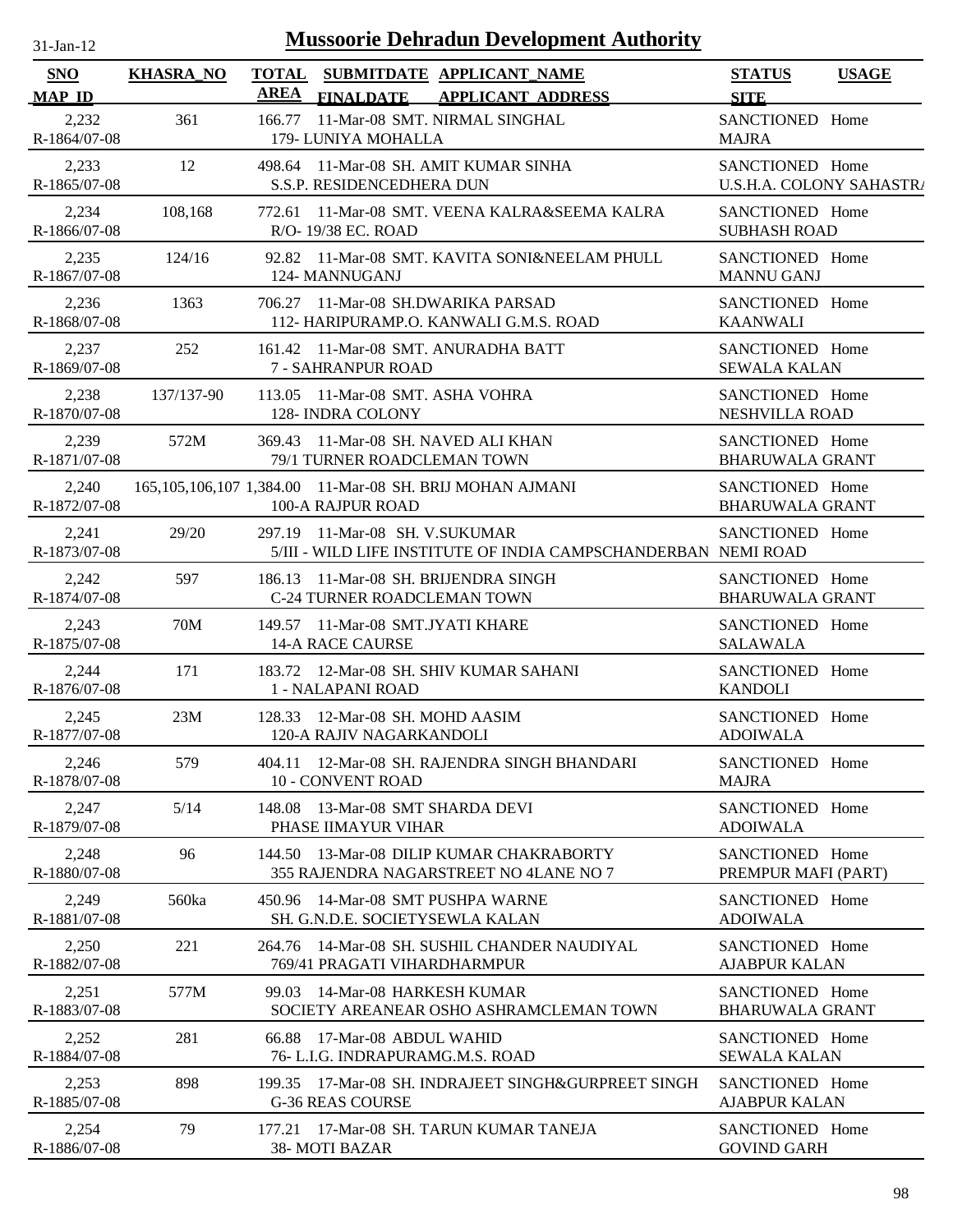| $31$ -Jan-12 |  |
|--------------|--|
|              |  |

| <b>SNO</b>                | <b>KHASRA_NO</b> | <b>AREA</b> | TOTAL SUBMITDATE APPLICANT NAME                                                                        | <b>STATUS</b>                                 | <b>USAGE</b> |
|---------------------------|------------------|-------------|--------------------------------------------------------------------------------------------------------|-----------------------------------------------|--------------|
| <b>MAP ID</b>             |                  |             | <b>APPLICANT ADDRESS</b><br><b>FINALDATE</b>                                                           | <b>SITE</b>                                   |              |
| 2,255<br>R-1887/07-08     | 95/72            | 88.07       | 17-Mar-08 SH. CHANDRA MOHAN, INDRALL, RAMESH C SANCTIONED Home<br>95/72- RAJEEV GANDHI MARG            | E.C.ROAD                                      |              |
| 2,256<br>R-1888/07-08     | 481MIN           |             | 115.20 17-Mar-08 SH. TUSHAR MALHOTRA<br>39-C PLEASENT VALLEYRAJPRU ROAD                                | SANCTIONED Home<br><b>DAK PATTI</b>           |              |
| 2,257<br>R-1889/07-08     | 481MIN           |             | 115.20 17-Mar-08 SH. TUSHAR MALHOTRA<br>39-C PLEASENT VALLEYRAJPUR ROAD                                | SANCTIONED Home<br><b>DAK PATTI</b>           |              |
| 2,258<br>R-1890/07-08     | 1246/1           |             | 129.79 17-Mar-08 SMT MANISHA GARG<br>44- OLD CONNAUGHT PLACE                                           | SANCTIONED Home<br><b>GARHI</b>               |              |
| 2,259<br>R-1891/07-08     | 330              |             | 318.62 17-Mar-08 SH.JASVEER SINGH<br>182- AMBEDKER NAGAR- ID.L. ROAD                                   | SANCTIONED Home<br><b>DANDA LAKHOND</b>       |              |
| 2,260<br>R-1892/07-08     | 9                |             | 282.51 18-Mar-08 SMT. USHA PARMAR<br>47/90 - OLD SURVEY ROAD                                           | SANCTIONED Home<br><b>OLD SURVEY ROAD</b>     |              |
| 2,261<br>R-1893/07-08     | 74/51            |             | 62.64 18-Mar-08 SMT. ANURADHA POKHRIAYL<br>229-DOBHALWALA                                              | SANCTIONED Home<br><b>DOBHALWALA</b>          |              |
| 2,262<br>R-1894/07-08     | 423M             |             | 272.72 18-Mar-08 SH. VED PARKASH MEHTA<br>61- DISPENSARY ROAD                                          | SANCTIONED Home<br><b>SEWALA KALAN</b>        |              |
| 2,263<br>R-1895/07-08     | 252              |             | 160.95 18-Mar-08 SH. ARVIND KUMAR<br>C/O K.P.SEMWALSHANTI VIHARSEWLAKALA                               | SANCTIONED Home<br><b>SEWALA KALAN</b>        |              |
| 2,264<br>R-1896/07-08     | 35/4             |             | 253.20 18-Mar-08 SH. PARMOD KUMSR ANAND<br>476- KHRBURA MOHALLA                                        | SANCTIONED Home<br>KHURBURA MOHALLA           |              |
| 2,265<br>R-1897/07-08     | 444              | 227.61      | 18-Mar-08 SH. SURESH CHAND GOYAL<br>AASHIRWAD ENCLAVELANE NO- 10CHAKRATA ROAD                          | SANCTIONED Home<br><b>KAANWALI</b>            |              |
| 2,266<br>R-1898/07-08     | 138              |             | 153.27 18-Mar-08 SMT. SHAKUMBARI DEVI BISHT<br><b>G-262 NEHRU COLONY</b>                               | SANCTIONED Home<br><b>AJABPUR KHURD</b>       |              |
| 2,267<br>R-1899/07-08     | 111              |             | 195.08 18-Mar-08 SMT. JASVINDER KAUR<br>325 - PANDIT WARI                                              | SANCTIONED Home<br><b>AJABPUR KHURD</b>       |              |
| 2,268<br>R-1900/07-08     | 442,443          |             | 123.15 18-Mar-08 SH. PRETHIPAL SINGH<br>3 - HARIWAR ROAD                                               | SANCTIONED Home<br><b>NIRANJANPUR</b>         |              |
| 2,269<br>R-1901/07-08     | 701              |             | 70.96 18-Mar-08 MO. - SAYYAD REHAN<br>VILL. - KUMHAR HERADIST. - SAHARANPURU.P.                        | SANCTIONED Home<br><b>JAKHAN</b>              |              |
| 2,270<br>R-1902/07-08     | 52               |             | 181.96 18-Mar-08 SMT. MADHU KAPOOR<br>119--A NEW CANNAUGHT PLACE                                       | SANCTIONED Home<br>CHUKKHUWALA                |              |
| 2,271<br>R-1903/07-08 MIN | $1/1,2/2/1$ &3   |             | 230.92 18-Mar-08 SH. JAMES PETER<br><b>30/7 BALLUPUR</b>                                               | SANCTIONED Home<br><b>KAANWALI</b>            |              |
| 2,272<br>R-1904/07-08     | 53/69/2          |             | 84.92 18-Mar-08 SH. ARVIND KUMAR<br>34/2 D.L.ROAD                                                      | SANCTIONED Home<br>D.L.ROAD                   |              |
| 2,273<br>R-1905/07-08     | 289/1/43         | 170.22      | 18-Mar-08 SH. RAKESH KUMAR SATI<br>289/1/43 GURU ROADSANJAR COLONY                                     | SANCTIONED Home<br><b>GURU ROAD</b>           |              |
| 2,274<br>R-1906/07-08     | 24               | 176.31      | 19-Mar-08 SMT. HITANSHI&SANJAY MITTAL<br>24-PRITAM ROAD                                                | SANCTIONED Home<br>PRITAM ROAD                |              |
| 2,275<br>R-1907/07-08     | 139MIN           | 89.62       | 19-Mar-08 SH. SATYEN KUMAR BISHWAS<br>50/2 NALAPANI ROAD                                               | SANCTIONED Home<br><b>ADOIWALA</b>            |              |
| 2,276<br>R-1908/07-08     | 702/695          | 114.73      | 19-Mar-08 SH. SARDAR AHMED<br>101 - CHANDRALOK COLONYRAJPUR ROAD                                       | SANCTIONED Home<br><b>CHAI BAGH KAULAGARH</b> |              |
| 2,277<br>R-1909/07-08     | 901M,797M        |             | 289.68 19-Mar-08 SH. RAJAN GUPTA, MADHU GUPTA&KUNAL SANCTIONED Home<br>5/1 - NATIONAL ROADLAXMAN CHOWK | <b>LAXMAN CHOWK</b>                           |              |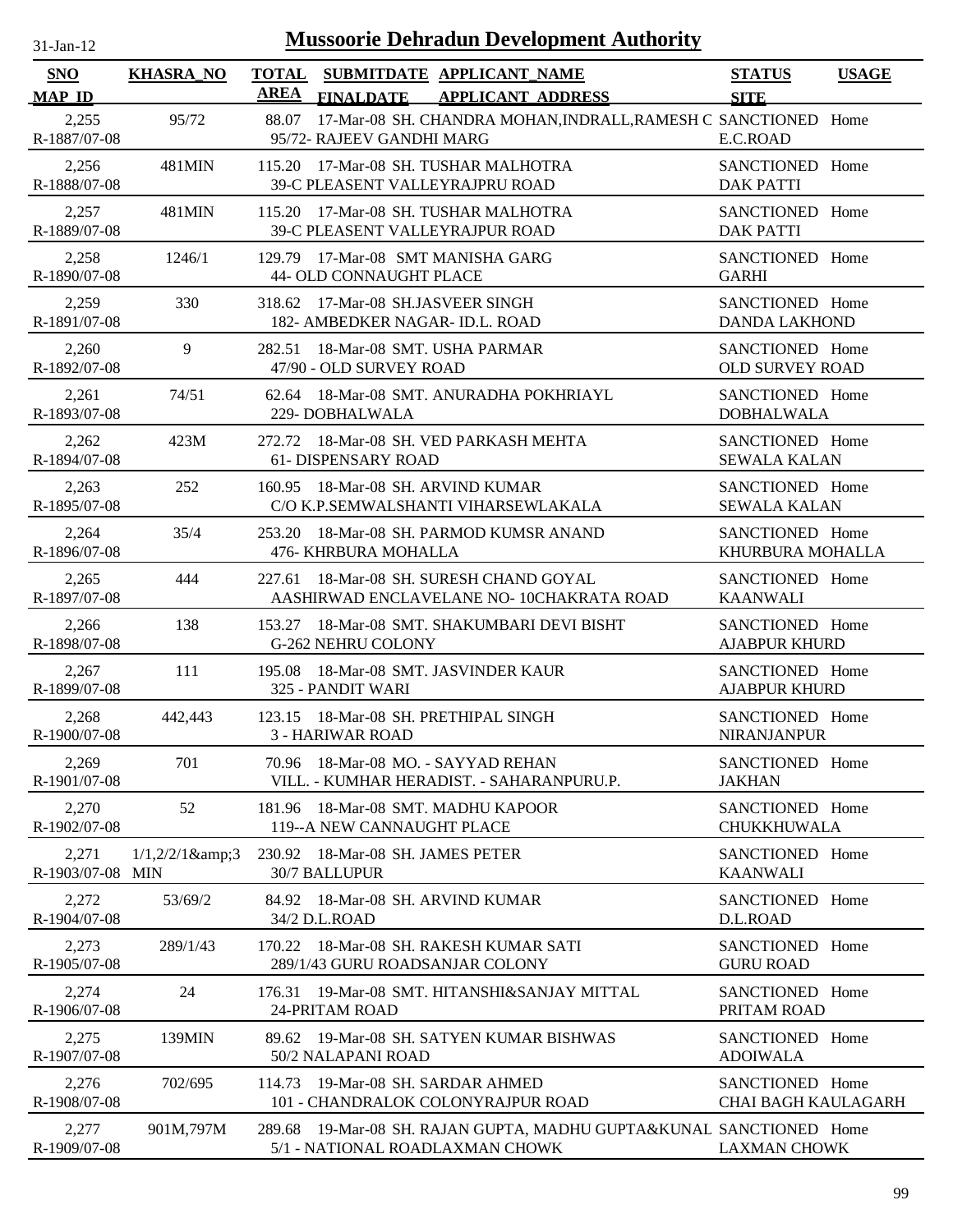| <b>Mussoorie Dehradun Development Authority</b><br>$31$ -Jan-12 |                  |                                                                                                          |                                               |               |  |  |
|-----------------------------------------------------------------|------------------|----------------------------------------------------------------------------------------------------------|-----------------------------------------------|---------------|--|--|
| <b>SNO</b><br><b>MAP ID</b>                                     | <b>KHASRA_NO</b> | <b>TOTAL</b><br>SUBMITDATE APPLICANT_NAME<br><b>AREA</b><br><b>FINALDATE</b><br><b>APPLICANT ADDRESS</b> | <b>STATUS</b><br><b>SITE</b>                  | <b>USAGE</b>  |  |  |
| 2,278<br>R-1910/07-08                                           | 94/13H           | 198.24<br>19-Mar-08 SH. RAJWARDHAN SINGH RAWAT<br>12/10 A ASHIRVAD ENCLAVEBASANT VIHAR                   | SANCTIONED Home<br><b>DHARMPUR</b>            |               |  |  |
| 2,279<br>R-1911/07-08                                           | 78               | 166.82 19-Mar-08 SH. PARMOD KUMAR RAWAT<br><b>124- PANDITWARIPHASE II</b>                                | SANCTIONED Home<br><b>PANDITWARI</b>          |               |  |  |
| 2,280<br>R-1912/07-08                                           | 461M             | 131.54 19-Mar-08 SH. JAGDISH SINGH CHAUHAN<br>6A/7 ASHIRVAD ENCLAVEMAHARANIBAG ROAD                      | SANCTIONED Home<br><b>KAANWALI</b>            |               |  |  |
| 2,281<br>R-1913/07-08                                           | 75               | 19-Mar-08 SH. ABDUL HAFIZ<br>205.70<br>C/O 54/15 RAJPUR ROAD                                             | SANCTIONED Home<br><b>CHIDOWALI</b>           |               |  |  |
| 2,282<br>R-1914/07-08                                           | 1393             | 19-Mar-08 M/S BHARTI AIRTEL LTD.<br>180.00<br>D-185-C- OKHLAPHASE I NEW DELHI                            | <b>REJECTED</b><br><b>BALAWALA</b>            | <b>Towers</b> |  |  |
| 2,283<br>R-1915/07-08                                           | 1449             | 19-Mar-08 SH. DEEPALI CHAUHAN<br>173.31<br>DWARIKA PURIKANWALI                                           | SANCTIONED Home<br><b>KAANWALI</b>            |               |  |  |
| 2,284<br>R-1916/07-08                                           | 1093             | 20-Mar-08 SMT. JAYDEEPA PARSAD<br>150.29<br>193- SAUTH VANSTHALIMANDIR LANE                              | SANCTIONED Home<br><b>KAANWALI</b>            |               |  |  |
| 2,285<br>R-1917/07-08                                           | 444GA, 452       | 20-Mar-08 SH. TANVEER AHAMAD& SAHA NAAJ ANJU SANCTIONED Home<br>287.33<br>D/17 SIMLA ENCLAVE             | <b>SEWALA KALAN</b>                           |               |  |  |
| 2,286<br>R-1918/07-08                                           | 442,443          | 184.02<br>20-Mar-08 SH. SHELESH KUMAR<br>R/O CHAKTUNWALARAIPUR ROAD                                      | SANCTIONED Home<br><b>NIRANJANPUR</b>         |               |  |  |
| 2,287<br>R-1919/07-08                                           | 563/2            | 20-Mar-08 SMT. GEETA RANI<br>131.08<br>17- MANDIR MARGVASANT VIHAR EMCLAVE                               | SANCTIONED Home<br><b>KAANWALI</b>            |               |  |  |
| 2,288<br>R-1920/07-08                                           | 511              | 20-Mar-08 SMT.SAMDARSHI BARTHWAL&SANGEETA 1 SANCTIONED Home<br>244.23<br>BALASAURKOTDWAR PAURI GARHWAL   | <b>JAKHAN</b>                                 |               |  |  |
| 2,289<br>R-1921/07-08                                           | 512              | 20-Mar-08 SH. RAKESH GUPTA& MANJU GUPTA<br>251.73<br>352/12 CHANDER NAGAR                                | SANCTIONED Home<br><b>AJABPUR KALAN</b>       |               |  |  |
| 2,290<br>R-1922/07-08                                           | 139              | 20-Mar-08 SMT. SHASHI KASTURIYA<br>89.58<br>71- AKASHDEEP COLONY                                         | SANCTIONED Home<br><b>SEWALA KHURD</b>        |               |  |  |
| 2,291<br>R-1923/07-08                                           | 1563/3           | 150.56 20-Mar-08 SH. RAJENDER KUMAR&DALJEET SINGH & SANCTIONED Home<br>215-DOON PURI                     | <b>KAANWALI</b>                               |               |  |  |
| 2,292<br>R-1924/07-08                                           | 428              | 340.46 20-Mar-08 SH. SURENDER DUTT NAUTYAL<br>RAIPURDHEHRA DUN                                           | SANCTIONED Home<br><b>ADOIWALA</b>            |               |  |  |
| 2,293<br>R-1925/07-08                                           | $275/3$ min      | 246.80<br>20-Mar-08 SH. ARUN KUMAR AGARWAL<br>89- RAM VIHARNEAR O.N.G.C. HOSPITAL                        | SANCTIONED Home<br><b>NIRANJANPUR</b>         |               |  |  |
| 2,294<br>R-1926/07-08                                           | 132/3            | 20-Mar-08 SH. NEERAJ KUMAR&MANOJ KUMAR&EXT SANCTIONED Home<br>768.90<br>73- ALAKNADA ENCLAVEG.M.S. ROAD  | <b>KAANWALI</b>                               |               |  |  |
| 2,295<br>R-1927/07-08                                           | 341KA            | 20-Mar-08 DEEPAK CHADDHA<br>201.85<br>49- SHARDA APPARTMENT3- WEST ENCLAVEPRITAMPURA                     | SANCTIONED Home<br><b>JAKHAN</b>              |               |  |  |
| 2,296<br>R-1928/07-08                                           | 31m              | 20-Mar-08 SMT. URMILA RANIGOYAL<br>121.13<br>358/2RAJENDER NAGAR STEERT NO -4                            | SANCTIONED Home<br><b>CHAI BAGH KAULAGARH</b> |               |  |  |
| 2,297<br>R-1929/07-08                                           | 132/110          | 20-Mar-08 SUNIL KUMAR RATRA<br>91.26<br>132/110 KARANPURBLOCK II                                         | SANCTIONED Home<br><b>KARANPUR</b>            |               |  |  |
| 2,298<br>R-1930/07-08                                           | 19M              | 24-Mar-08 SMT. SUNITA GARG<br>175.00<br><b>18 - PARK ROADLAXMAN CHOWK</b>                                | SANCTIONED Home<br><b>SHEVLA KALAM</b>        |               |  |  |
| 2,299<br>R-1931/07-08                                           | 168MIN           | 24-Mar-08 SMT. SUDHA TOMAR<br>189.59<br>252-A SHASTRI VIHARHARIDWAR ROAD                                 | SANCTIONED Home<br><b>AJABPUR KALAN</b>       |               |  |  |
| 2,300<br>R-1932/07-08                                           | 325/325          | 24-Mar-08 SH. KULBHUSHAN WADWA, PRAVE3EN WA SANCTIONED Home<br>227.58<br>230 BLOCK - ICHUKHUWALA         | CHUKKHUWALA                                   |               |  |  |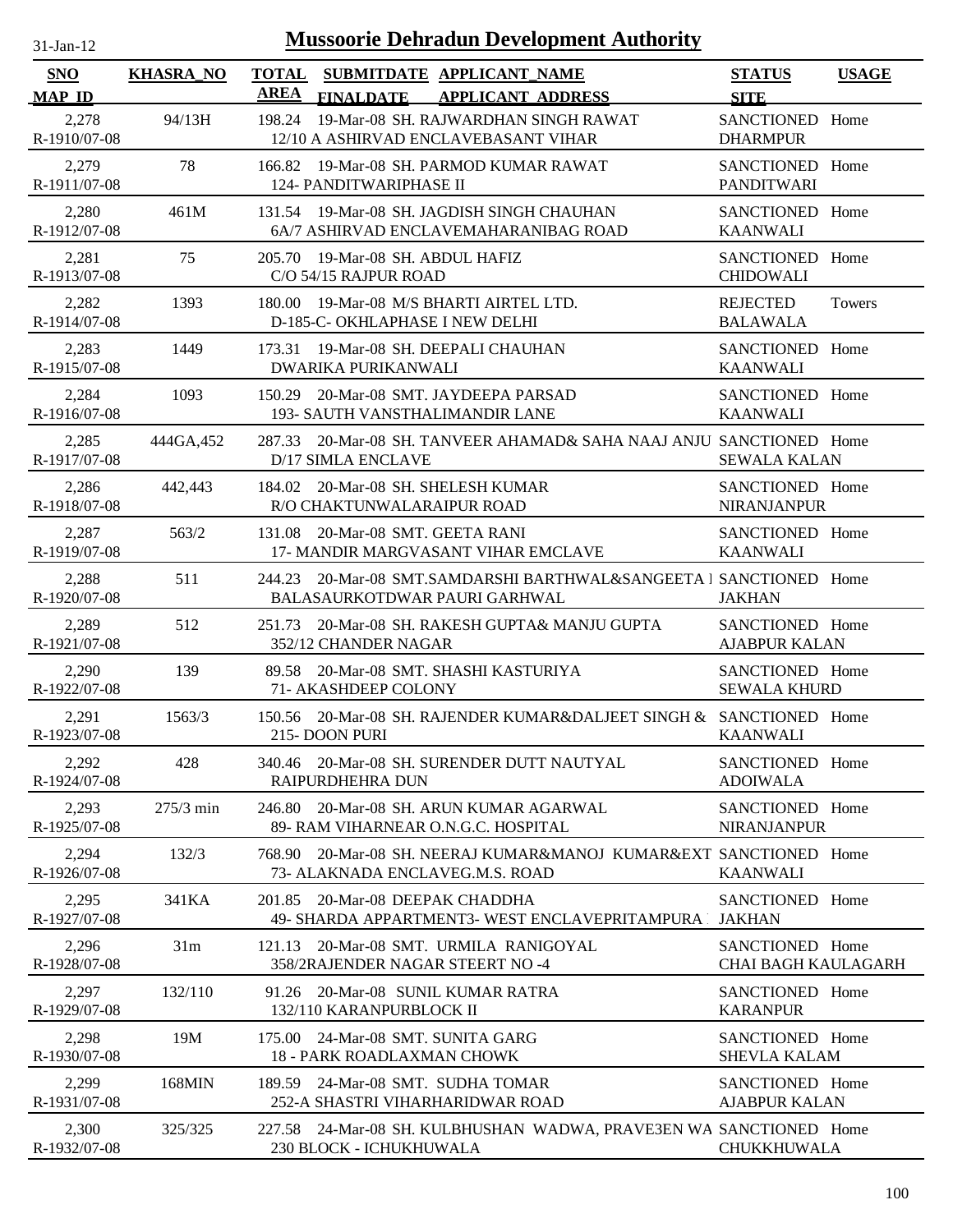| l-Jan-1 |  |
|---------|--|

| <b>SNO</b><br><b>MAP ID</b> | <b>KHASRA_NO</b> | <b>TOTAL</b><br><b>AREA</b> | <b>FINALDATE</b>                                    | SUBMITDATE APPLICANT NAME<br><b>APPLICANT ADDRESS</b>                                                           | <b>STATUS</b><br><b>SITE</b>                 | <b>USAGE</b> |
|-----------------------------|------------------|-----------------------------|-----------------------------------------------------|-----------------------------------------------------------------------------------------------------------------|----------------------------------------------|--------------|
| 2,301<br>R-1933/07-08       | 168              | 90.41                       | 19/38 E.C. ROAD                                     | 24-Mar-08 SH. LOVESH KALRA& SANDEEP KALRA                                                                       | SANCTIONED Home<br><b>SUBHASH ROAD</b>       |              |
| 2,302<br>R-1934/07-08       | 341              |                             | 28- RAJA ROADLAXMI PARK                             | 214.26 24-Mar-08 SH. AMIT AGGARWAL& CHIRAG SINGHAL                                                              | SANCTIONED Home<br><b>MAJRA</b>              |              |
| 2,303<br>R-1935/07-08       | 113              |                             |                                                     | 384.10 24-Mar-08 SH. NAND KISHORE NAUTIYAL<br>C/O S.S. GUPTAH.NO. 203 MODAL COLONYARAGHAR                       | SANCTIONED Home<br><b>AJABPUR KALAN</b>      |              |
| 2,304<br>R-1936/07-08       | 32               |                             | 37- SAILOK COLONYG.M.S. ROAD                        | 222.97 24-Mar-08 SH. SATISH BHATIA                                                                              | SANCTIONED Home                              |              |
| 2,305<br>R-1937/07-08       | 5/2              |                             |                                                     | 241.02 24-Mar-08 SH. DEEVAN SINGH RAWAT<br>5/2- TEG BAHADUR ROADDHARAMPUR                                       | <b>RE-OPENED</b><br>Home<br>TEG BAHADUR ROAD |              |
| 2,306<br>R-1937/07-08-RE    | 5/2              |                             | 241.02 7-Jan-09                                     | <b>SH. DEEVAN SINGH RAWAT</b><br>5/2- TEG BAHADUR ROADDHARAMPUR                                                 | SANCTIONED Home<br>TEG BAHADUR ROAD          |              |
| 2,307<br>R-1938/07-08       | 990LA            | 291.47                      |                                                     | 24-Mar-08 SH. GIRISH CHAND DOBHAL<br>138/174 MEENAKSHI BHAWANTURNER ROAD                                        | SANCTIONED Home<br><b>TERNAR ROAD</b>        |              |
| 2,308<br>R-1939/07-08       | 5                |                             | <b>5- BENI BAZARSUBHASH ROAD</b>                    | 93.82 25-Mar-08 SMT. VIMLA KAPOOR                                                                               | SANCTIONED Home                              |              |
| 2,309<br>R-1940/07-08       | 69/1             | 335.50                      |                                                     | 25-Mar-08 SH. OM PARKASH NAUDIYAL<br>6- B-4- SHASTRI NAGARHARIDWAR ROAD                                         | SANCTIONED Home<br><b>AJABPUR KALAN</b>      |              |
| 2,310<br>R-1941/07-08       | 645              |                             | <b>15-A INDER ROAD</b>                              | 306.60 25-Mar-08 DR. DEEPAK ARORA                                                                               | SANCTIONED Home<br><b>KAANWALI</b>           |              |
| 2,311<br>R-1942/07-08       | 88MIN            | 101.00                      |                                                     | 27-Mar-08 ASHOK KUMAR CHAUHAN<br>03-P.W.D. COLONYPARK ROAD LAXMAN CHOWK                                         | SANCTIONED Home<br><b>SEWALA KALAN</b>       |              |
| 2,312<br>R-1943/07-08       | 75ga             |                             |                                                     | 275.78 27-Mar-08 SMT. VEENA GURANG<br>C/O - L.R. PUNPREM PUR MAFIKAULAGARH                                      | SANCTIONED Home<br>PREMPUR MAFI (PART)       |              |
| 2,313<br>R-1944/07-08       | 261MIN           | 175.29                      |                                                     | 27-Mar-08 SH, RUCHIAK DHAWAN<br>33/15- SIRKULAR ROADDALANWALA                                                   | SANCTIONED Home<br><b>AJABPUR KHURD</b>      |              |
| 2,314<br>R-1945/07-08       | 57               |                             |                                                     | 293.72 27-Mar-08 SMT. JAMUNA BASERA<br>543-B/1 TAPKESHWER COLONYGARICANT                                        | SANCTIONED Hospital<br><b>KAANWALI</b>       |              |
| 2,315<br>R-1946/07-08       | 75               |                             |                                                     | 288.00 27-Mar-08 SH. PADAM BAHADUR<br>10/263/226 HATHI BARKULANEW CANT ROAD                                     | SANCTIONED Home<br>NEW CANT ROAD             |              |
| 2,316<br>R-1947/07-08       | 126/217          |                             |                                                     | 91.78 27-Mar-08 SH, RAKESH KUMAR JAISWAL<br>H.O. -350 - GANDH GRAMNEAR OF JAGDAMBA SCHOOL                       | SANCTIONED Home<br>PARK ROAD                 |              |
| 2,317<br>R-1948/07-08       | 720              | 285.00                      | 27-Mar-08 SH. BALDEO RAJ<br>TILAK ROADSUBHASH NAGAR |                                                                                                                 | SANCTIONED Home<br><b>BHARUWALA GRANT</b>    |              |
| 2,318<br>R-1949/07-08       | 276              | 252.36                      |                                                     | 28-Mar-08 SH. AMARNATH DUREJA<br>20- SIDHARTH ENCLAVEG.M.S. ROAD                                                | SANCTIONED Home<br>DEV LOK                   |              |
| 2,319<br>R-1950/07-08       | 148KA            | 169.97                      | AJABPUR KALANNEAR MASJID                            | 28-Mar-08 SMT. RAZYA SULTAN&BHAGWAN DEVI                                                                        | SANCTIONED Home<br><b>AJABPUR KALAN</b>      |              |
| 2,320<br>R-1951/07-08       | 533              | 96.47                       | 75- LAXMAN VIHARNIRANJANPUR                         | 28-Mar-08 SH. KAMAL SULTANIYA                                                                                   | SANCTIONED Home<br><b>NIRANJANPUR</b>        |              |
| 2,321<br>R-1952/07-08       | 4                | 11.00                       |                                                     | 28-Mar-08 SH. NEELAMBER JOSHI<br><b>4- NEW FRIENDS COLONYAJABPUR KALAN</b>                                      | SANCTIONED Home                              |              |
| 2,322<br>R-1953/07-08       | 15               |                             |                                                     | 374.06 28-Mar-08 SH. RAJKUMAR SHARMA& SANJYA SHARM SANCTIONED Home<br>T-8 - SHIALIC APPARTMENTCANAL ROAD JAKHAN | <b>CHIDOWALI</b>                             |              |
| 2,323<br>R-1954/07-08       | 704,714,701      |                             | <b>GRAM - SEWLA KALAN</b>                           | 796.98 28-Mar-08 SH. SUMIT KUMAR WALIYA                                                                         | SANCTIONED Hostel<br><b>BHARUWALA GRANT</b>  |              |